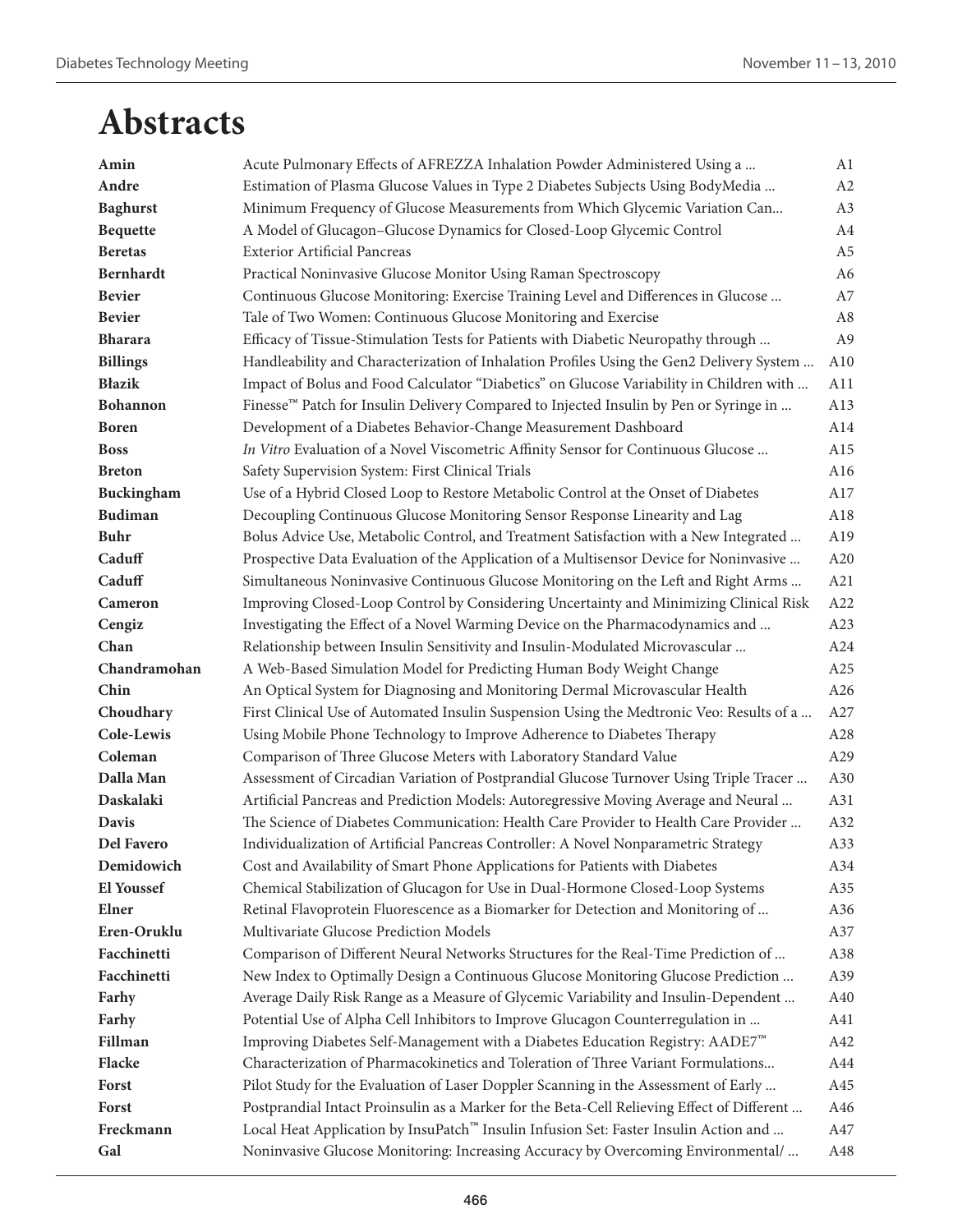| Garg             | Comparison of Hyaluronidase and Human Regular Insulin versus Insulin Lispro in a             | A49 |
|------------------|----------------------------------------------------------------------------------------------|-----|
| Giovinco         | Wound Chemotherapy: Novel Therapeutics for Negative Pressure Wound Therapy and               | A50 |
| Green            | Insulin Pump Settings Associated with Degree of Glycemic Improvement in Adults with          | A51 |
| Grosman          | Zone Model-Predictive Control Based on an Average Subject Model for the Artificial           | A52 |
| Guerra           | Glucose Rate of Appearance and Plasma Insulin Concentration Models for Use in                | A53 |
| Harvey           | Methods for Reporting the Performance of a Hypoglycemia Predictive Algorithm                 | A54 |
| <b>Hermanns</b>  | Development of a Point-of-Care Rapid Test for Intact Proinsulin                              | A55 |
| Herrero          | A Novel Bio-Inspired Glucose Controller                                                      | A56 |
| Herrero          | A Simple Method for Estimating the Rate of Glucose Appearance from Mixed Meals               | A58 |
| Horn             | The Role of Postural Compensatory Strategy in Balance Control of Healthy and                 | A59 |
| <b>Hughes</b>    | Safety Supervision System: In Silico Design and Testing                                      | A60 |
| Husain           | Role of Auditory Brainstem-Evoked Responses to Assess Auditory Neuropathy in Type 2          | A61 |
| Jimenez          | Integration of Five Commercial Devices Makes the Artificial Pancreas System the Most         | A62 |
| <b>Jung Hyun</b> | Highly Sensitive Carbon Nanotube Field Emission Transistor Sensor for Salivary Glucose       | A63 |
| <b>Jung Sun</b>  | Highly Sensitive Glucose Measurement for Ultra-Low Glucose Levels                            | A64 |
| Kamath           | Effect of Rate of Change and Calibration Frequency on Performance of the DexCom              | A65 |
| Kashyap          | "Smart" Basal Insulin Formulation That Releases Insulin in Response to Changing Blood        | A66 |
| Kastellorizios   | Continuous Analyte Monitoring during Extreme Physical Exercise                               | A67 |
| Kaufman          | Changes in Glycemia in Children and Youth on Sensor-Augmented Pump Therapy from              | A68 |
| Kidron           | Extended Exposure to an Oral Insulin Formulation Yields Decreased Insulin Secretion in       | A69 |
| Kirchsteiger     | Advisory Proposals for the Adaptation of Insulin Therapy According to Computed               | A70 |
| Kremliovsky      | Physiological Data Format for Diabetes                                                       | A71 |
| Krushinitskaya   | Membrane Dynamics of an Implantable Osmotic Glucose Sensor                                   | A72 |
| Kulp             | Photokinetic Transdermal Drug Delivery: A Novel Platform Technology for Insulin              | A73 |
| Kumareswaran     | Overnight Closed-Loop Insulin Delivery in Adults with Type 1 Diabetes Mellitus               | A74 |
| La Belle         | Design Improvements of a Disposable, Noninvasive Tear-Glucose Sensor                         | A75 |
| Laguna           | Improving Postprandial Model Identification Using Ambulatory Data from Type 1                | A76 |
| Laidlaw          | A Web-Based Clinical Software Tool to Assist in Meeting Diabetes Guidelines and              | A77 |
| Le Compte        | Pilot Trials of the Stochastic Targeted Tight Glycemic Control Protocol in a Cardiac         | A78 |
| Leal             | Accuracy Assessment of Real-Time Continuous Glucose Monitoring Systems in an                 | A79 |
| Lee              | Glucometer Using Ubiquitous Health Care Service with Mobile Phone                            | A81 |
| Lemke            | Evaluation Study of Plasma-Calibrated Bayer's CONTOUR® Glucose Meter                         | A82 |
| Lemke            | Evaluation Study of Plasma-Calibrated Bayer's CONTOUR USB® Glucose Meter                     | A83 |
| Li               | A Novel Portable Minimally Invasive Human Glucose Detection Instrument Based on              | A84 |
| Lu               | How Accurately Can We Predict Glucose Levels in Real Time?                                   | A85 |
| Mader            | Performance of Continuous Subcutaneous Glucose Monitoring Using Microdialysis in             | A87 |
| Magaji           | Short-Term Unblinded Continuous Glucose Monitoring for Long-Term Glucose Control             | A88 |
| Magee            | eHealth2go Personal Health Record for Microsoft HealthVault                                  | A89 |
| Magni L.         | Range Correction Module with Model-Predictive Control for Type 1 Diabetes                    | A90 |
| Magni P.         | Modeling Glucose Time Course in Critically Ill Patients                                      | A91 |
| Mahalingam       | Effect of Calibration Finger-Stick Error on Performance of the DexCom™ SEVEN PLUS®           | A92 |
| Mahoney          | Effect of Disinfectants on Glucose Monitors                                                  | A93 |
| Manohar          | Exercise Measured with a Physical Activity Monitoring System Correlates with Continuous  A94 |     |
| <b>Marino</b>    | Bioequivalence and Dose Proportionality of AFREZZA™ Inhalation Powder Administered           | A95 |
| <b>Marino</b>    | Development of the Gen2 Inhaler: Use of Engineering and Clinical Trials in a Feedback        | A96 |
| <b>Marino</b>    | Relationship between Two Insulin Assays Used to Determine Bioequivalence and Dose            | A97 |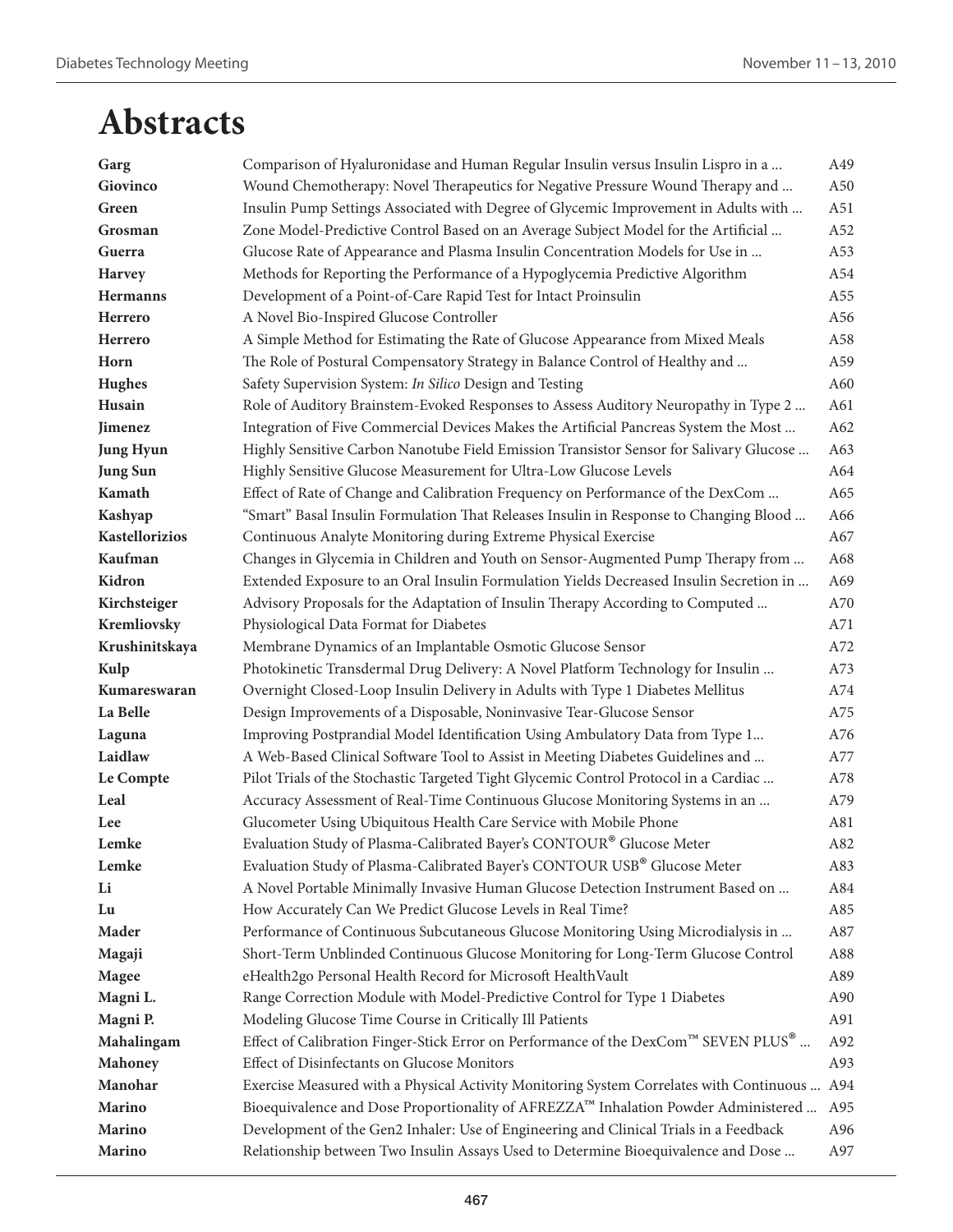| <b>Marling</b>  | New Metrics for Glucose Variability Using Continuous Glucose Monitoring Data              | A98  |
|-----------------|-------------------------------------------------------------------------------------------|------|
| <b>Martins</b>  | InnovaStar: Precalibrated Point-of-Care Testing Diabetes Analyzer with Unit-Dose Reagents | A99  |
| <b>Mast</b>     | Using a Strip-Free System for Self-Monitoring of Blood Glucose Resulted in Increased      | A100 |
| <b>Matthews</b> | Comparison of I-Stat and Accu-Chek Whole Blood Glucose Measurements in Rats and           | A101 |
| McDonald        | p53 Expression in Diabetic Foot Ulcers                                                    | A102 |
| <b>McGregor</b> | Nocturnal Hypoglycemia Alarm System Algorithm Development on Multiple Clinical            | A103 |
| Meo             | Excessive Use of Mobile Phone: Is It a Risk to Develop Diabetes Mellitus?                 | A104 |
| Micheletto      | A Model of Glucagon-Like Peptide-1 Action on Insulin Secretion during an Oral Test        | A105 |
| Micheletto      | A Model of Glucagon Secretion and Action in Healthy Subjects                              | A106 |
| <b>Miller</b>   | Development of an Electronic Data Tool to Capture Behaviors and Outcomes at the           | A107 |
| Moreland        | Evaluation of Tubeless Continuous Subcutaneous Insulin Infusion Therapy in Children       | A108 |
| <b>Morton</b>   | A Wireless Vital Sign Monitoring System for Enhanced Insulin Delivery                     | A109 |
| Mraovic         | Intraoperative Point-of-Care Glucose Meter Accuracy                                       | A110 |
| <b>Myers</b>    | Quantitative Assessment of Potential Surrogate Markers for Postprandial Values and        | A111 |
| Nacht           | Integration of an Optical Glucose Sensor into an Insulin Infusion Catheter                | A112 |
| Nair            | Fading Memory Algorithm for Computerized Glucose Control in Surgical Intensive            | A113 |
| Najafi          | Importance of Time Spent Standing for Those at Risk of Diabetic Foot Ulceration           | A114 |
| Najafi          | In Early Walking Phase, Plantar Temperature Is Sharply Increased in Charcot Patients      | A115 |
| Nandagopalan    | Effect of Meter Performance on Insulin Dosing and Outcomes                                | A116 |
| Narayan         | Transdermal Delivery Using Polymer Microneedles                                           | A117 |
| <b>Nguyen</b>   | Pediatric Diabetes Education Portal: Asynchronous Telemedicine with Ongoing               | A118 |
| Nigam           | Association between Sitagliptin Adherence and Self-Monitoring of Blood Glucose            | A119 |
| Oh              | The Spectral Fingerprint of Glucose In Vivo Using Raman Spectroscopy                      | A120 |
| Omoruyi         | Impact of Health Insurance Coverage on Pediatric Diabetes Management                      | A121 |
| Palma           | A Novel Way to Calculate Insulin Doses                                                    | A122 |
| Pańkowska       | Impact of Fat-Protein Meal on Postprandial Hyperglycemia in Type 1 Diabetes               | A123 |
| Park            | In Vivo Performance of a Nonenzymatic Intravascular Glucose Sensor for Continuous         | A124 |
| Parsaik         | A Population-Based Study of Hypoglycemia Requiring Ambulance Services                     | A125 |
| Patek           | Engineering Standards for Closed-Loop Control of Diabetes: Defining the Artificial        | A126 |
| Paul            | Mitigating Solutions in Insulin Pump System Security                                      | A128 |
| Peacock         | Accelerated Development of Glucose Sensors via In Silico Electrochemical Modeling         | A129 |
| Peoples         | Accuracy of the Medtronic NexSensor™ for 6 Days in an Inpatient Setting Using             | A130 |
| Perz            | Unsafe Diabetes Care Practices: 10-Year Review of Hepatitis B Outbreaks and Patient       | A131 |
| Pesl            | Hardware Implementation of Blood Glucose Prediction                                       | A132 |
| Pesl            | Three-Dimensional Consensus Error Grid for Analyzing Performance of Glucose Prediction    | A133 |
| Pfützner-Riehn  | Development of a DNA-Panel Macroarray Chip to Determine the Risk of Atherosclerosis       | A134 |
| Pohl            | A New Formulation of Insulin Glargine with an Extended Release Profile                    | A136 |
| Premo           | Automated Decision Support Tool Identifies Patterns of Hypoglycemia in a Population of    | A137 |
| <b>Purvinis</b> | Noninvasive Polarimetric-Based In Vivo Glucose Monitoring                                 | A138 |
| Razak           | Monte Carlo Analysis of a Glycemic Control Protocol in Less Acute Wards                   | A139 |
| <b>Rees</b>     | Automated Bolus Calculators Differ in Management of Postprandial Hyperglycemia            | A141 |
| Riaz            | Proteomic Identification of Human Urinary Biomarkers in Type 2 Diabetes Mellitus and      | A142 |
| Ribeiro         | Effect of Peanuts on Glycemic Response, Appetite, and Food Intake in Obese Women          | A143 |
| <b>Rigby</b>    | High Accuracy of Continuous Glucose Monitors in Children Susceptible to Critical Illness  | A144 |
| Rodbard         | Improved Sensitivity for Detection of Differences between Alternative Therapeutic         | A145 |
| Rojas           | Insulin Infusion Set Failure Detection                                                    | A146 |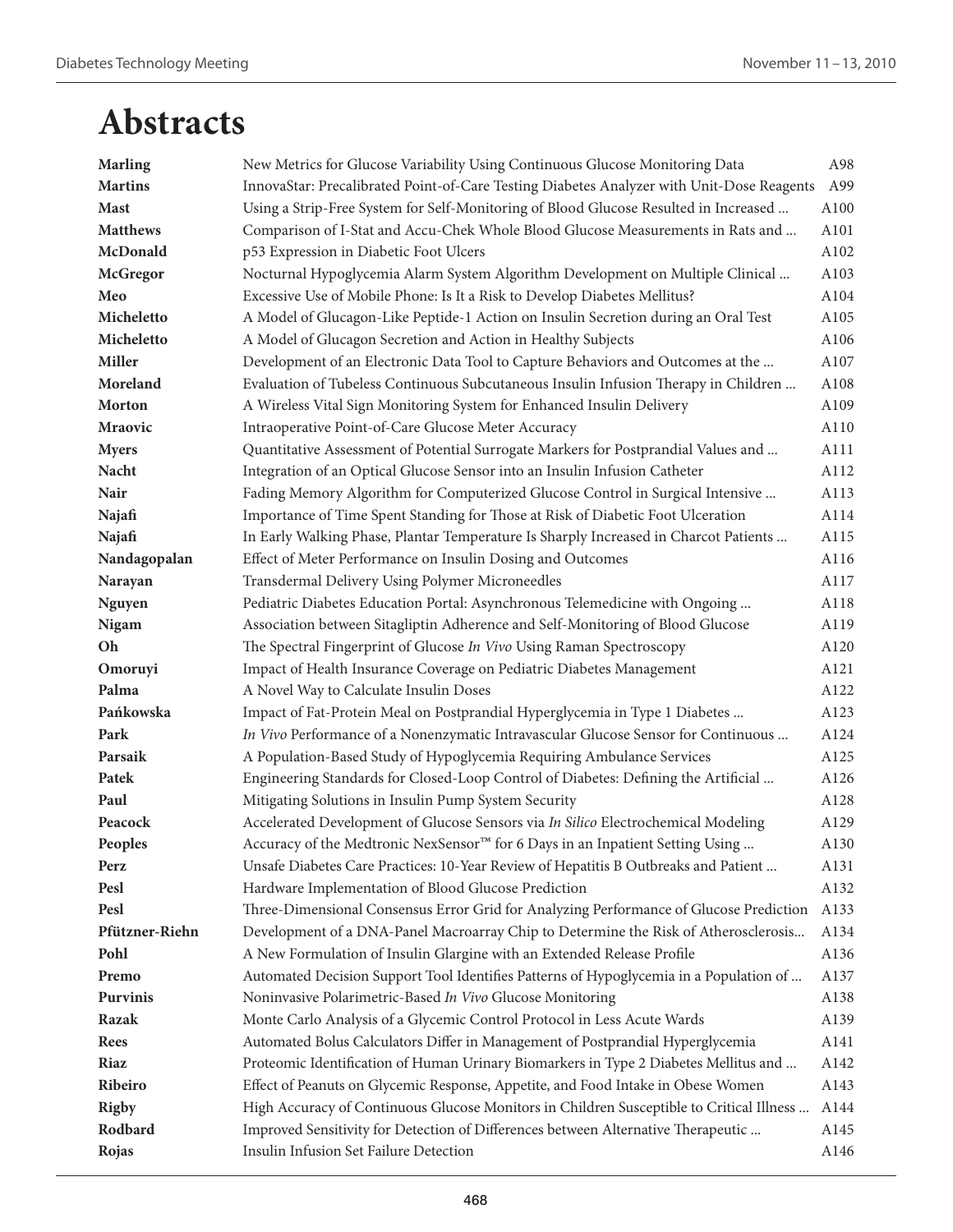| <b>Rollins</b>  | Continuous-Time Glucose Monitoring Using the SenseWear® Pro3 Armband                      | A147 |
|-----------------|-------------------------------------------------------------------------------------------|------|
| Rose            | Accurate Monitoring of Blood Glucose Monitoring Device TaiDoc 4277 Compared to            | A148 |
| Roushan         | Design, Development, and Analysis of the Medtronic Next Generation Subcutaneou            | A149 |
| Salzsieder      | Q-score: A New Method to Assess the Quality of Continuously Measured Glucose              | A150 |
| Schikman        | Use of Structured Blood Glucose Monitoring Resulted in More Timely and Successful         | A151 |
| Schlussel       | Effect of Diabetes Mellitus on Outcomes of Hyperglycemia in a Mixed Medical Surgical      | A153 |
| <b>Schwedes</b> | Noninterventional Study to Investigate Suitability for Daily Use of Blood Glucose Meter   | A154 |
| Schweitzer      | Use of Self-Monitoring of Blood Glucose and a Diary Report from Accu-Chek® Smart Pix      | A155 |
| <b>Scimeca</b>  | Doxycycline as a Wound Chemotherapeutic Agent with Negative Pressure Wound Therapy  A156  |      |
| Singh           | Antidiabetic and Hypolipidemic Effects of Ficus Bengalensis in Streptozotocin-Induced     | A157 |
| Smith           | Transdermal Basal Insulin Delivery in Patients with Type 1 Diabetes: Pharmacokinetic      | A158 |
| <b>Sokolov</b>  | Immune System Responses from Candidate Materials of an Implantable Osmotic Glucose        | A159 |
| <b>Steiner</b>  | A Stabilized Liquid Glucagon Formulation For Bihormonal Pump Use                          | A160 |
| Taki            | Analysis of 24-Hour Glycemic Excursions in Patients with Type 1 Diabetes by Using         | A161 |
| Tam             | Noninvasive Assessment of Photoreceptors, Capillaries, and Leukocytes for Early Stages    | A162 |
| <b>Tesfai</b>   | Novel I <sub>1</sub> -Imidazoline S43126 Enhance Insulin Signaling Pathways in PC12 Cells | A163 |
| <b>Thomas</b>   | DiaPort: Experience from 11 DiaPort Users from Germany                                    | A164 |
| Vaddiraju       | Glucowizzard™: A Splinter-Sized Continuous Glucose Monitoring Device                      | A165 |
| Valgimigli      | GlucoMen® Day: A Novel Continuous Glucose Monitor for Interstitial Fluid and Venous       | A166 |
| Vinogradov      | Remote Testing of Fasting Blood Glucose in a Self-Collected Capillary Blood Sample        | A167 |
| Vinogradov      | Transport and Testing of Self-Collected Capillary Blood for Measurement of                | A168 |
| Wilinska        | Evaluating Algorithms for Glycemic Control in Intensive Care Units: Computer              | A169 |
| <b>Williams</b> | Universal Design: Innovation for Today, Tomorrow, and Beyond                              | A170 |
| Yegorchikov     | Improving Pharmacokinetic and Pharmacodynamic Profiles of Injected Rapid-Acting           | A171 |
| Zarzycki        | Preclinical Studies with Cobalamin™ Nanoparticles for Oral Drug Delivery of Insulin       | A172 |
| Zijlstra        | Accuracy of a Novel Continuous Glucose Monitoring System Using Intravenous                | A173 |
|                 |                                                                                           |      |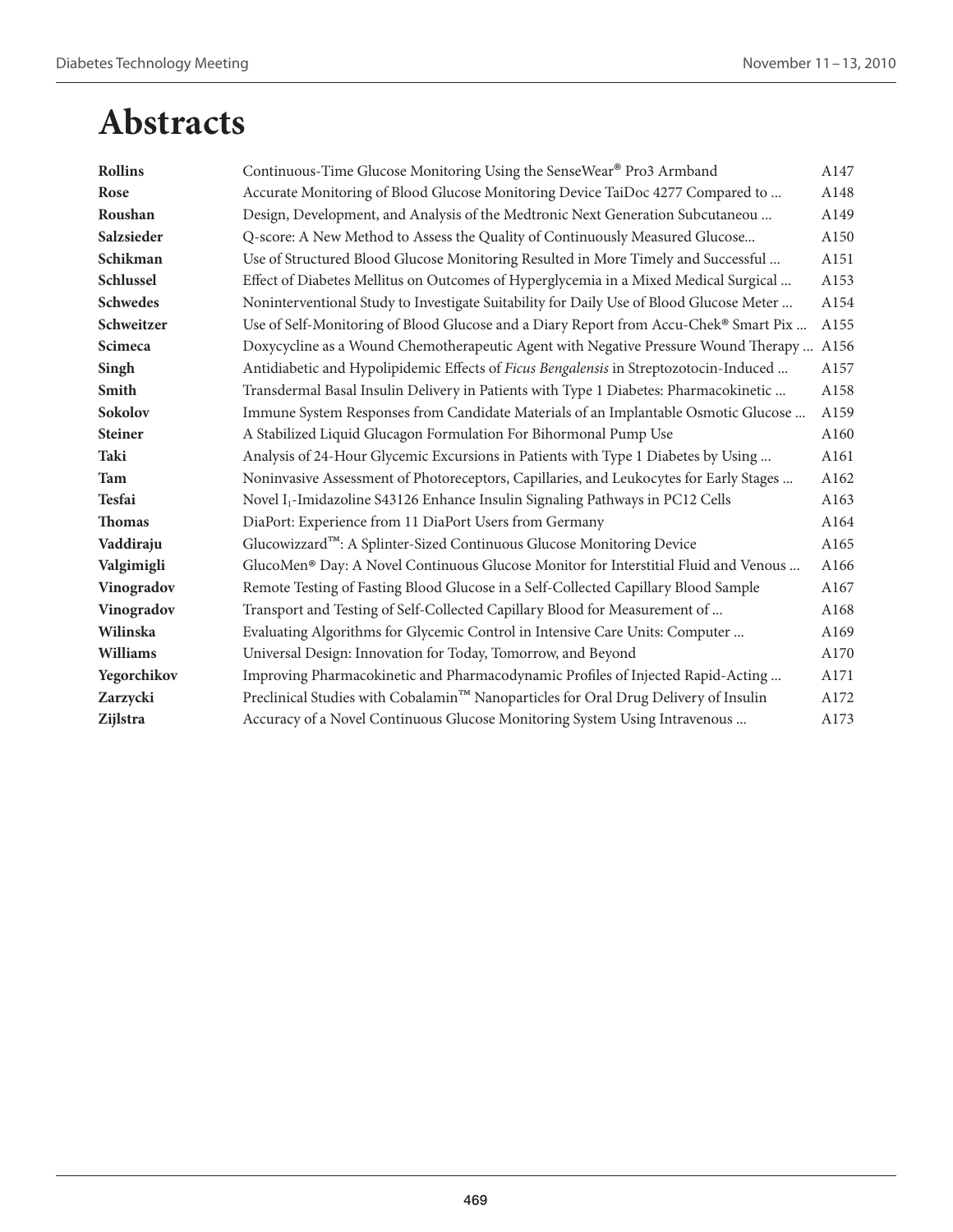# **Acute Pulmonary Effects of AFREZZA™ Inhalation Powder Administered Using a Gen2 Inhaler Compared to a MedTone® Inhaler**

Nikhil Amin, MD; Mark T. Marino, MD; Anders Boss, MD; Peter Richardson, MRCP

MannKind Corporation Paramus, New Jersey, USA *namin@mannkindcorp.com*

### **Objective:**

MannKind Corporation has conducted studies with  $A$ FREZZA<sup>™</sup> using the MedTone<sup>®</sup> and Gen2 inhalers. This trial was designed to evaluate bioavailability of insulin delivered using these two inhalers and the acute effects on lung functions immediately after inhalation.

### **Methods:**

Spirometry was performed according to the American Thoracic Society/European Respiratory Society standards at screening and before and after each inhalation of AFREZZA using several different doses of AFREZZA in both inhalers [part I, 20 U Gen2 and 30 U MedTone; part Ib, Gen2 22 U and MedTone 30 U; part II, 10 and 20 U Gen2 and 15 and 30 U MedTone; part III, 20 U Gen2 and 30 U MedTone for two consecutive days]. All tests were submitted electronically for centralized quality review.

### **Results:**

There were no meaningful acute forced expiratory volume in 1 s  $[FEV<sub>1</sub> (liter)]$  changes observed from pre- to post-AFREZZA inhalation at 17, 33, 63, or 123 min as follows for Gen2, part I =  $-0.02$ ,  $-0.01$ ,  $-0.04$ , and  $0.02$ ; part Ib =  $-0.03$ ,  $-0.02$ ,  $-0.02$ , and  $-0.01$ ; part II =  $-0.05$ ,  $-0.04$ ,  $0.02$ , and  $-0.02$ ; and part III = 0.04, -0.01, 0.03, and 0.05; and for MedTone, part I = -0.10, -0.10, -0.04, and -0.01; part Ib =  $-0.07$ ,  $-0.05$ ,  $-0.06$ , and  $-0.07$ ; part II =  $-0.10$ ,  $-0.09$ ,  $-0.12$ , and  $-0.15$ ; and part III =  $-0.08$ , -0.09, -0.06, and -0.06.

### **Conclusion:**

The acute  $FEV<sub>1</sub>$  changes after the administration of  $AFREZZA$  with either the Gen2 inhaler or the MedTone inhaler were small and clinically not meaningful. The observed changes in  $FEV<sub>1</sub>$  with the Gen2 inhaler were relatively smaller compared with the MedTone inhaler, irrespective of the sequence in which the inhalers were used.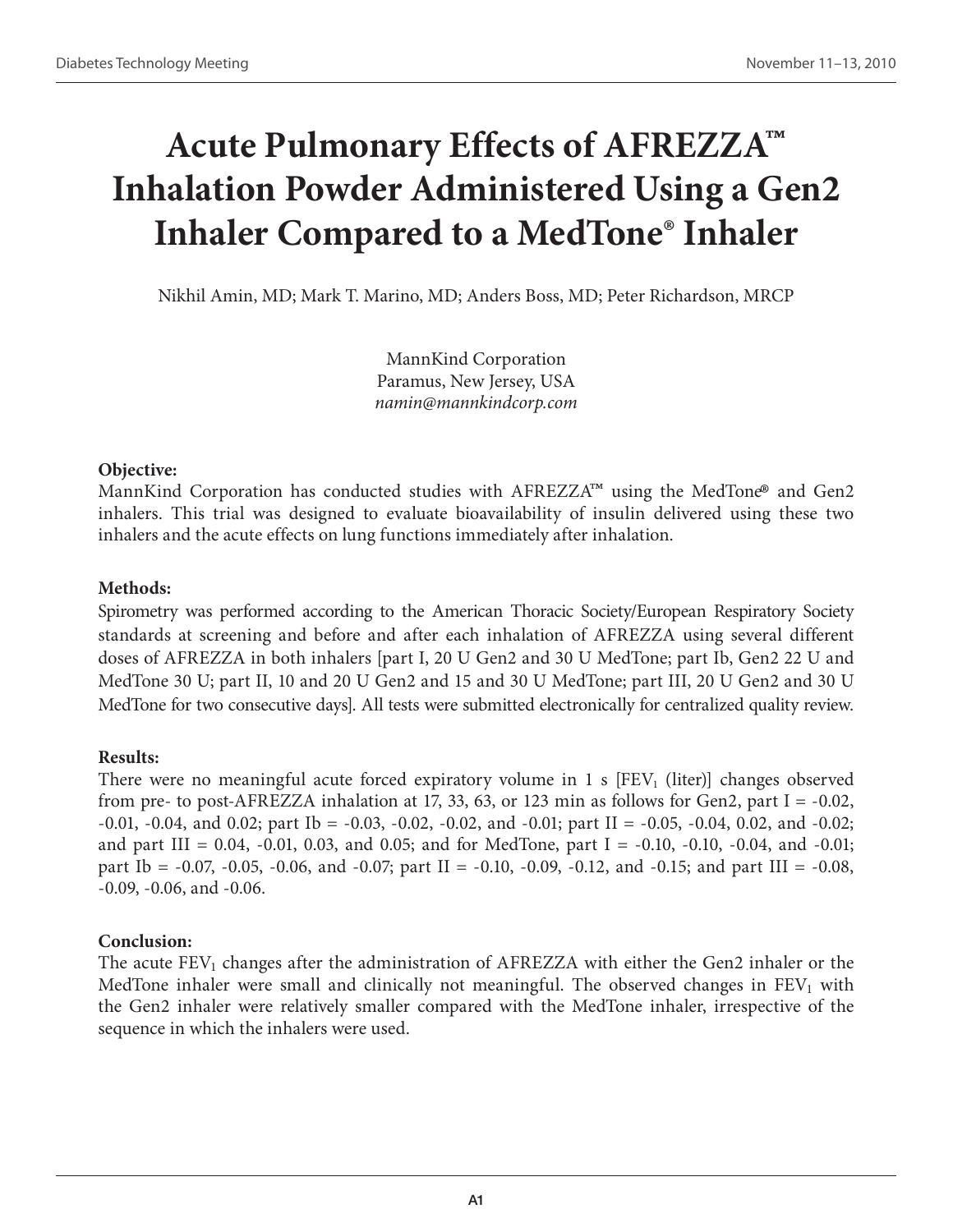# **Estimation of Plasma Glucose Values in Type 2 Diabetes Subjects Using BodyMedia Armbands**

David Andre, PhD; Nisarg Vyas, MS; Rachel Jackson, BS; John Stivoric, MDes

BodyMedia, Inc. Pittsburgh, Pennsylvania, USA *dandre@bodymedia.com*

# **Objective:**

The objective of the study was to demonstrate the armband's ability to estimate plasma glucose values for restful conditions during the oral glucose tolerance test (OGTT) protocol and for motion-based physical activity.

# **Methods:**

This ongoing study recruited subjects with type 1 and type 2 diabetes. For each subject, the glucose values were obtained by an automated glucose analyzer (plasma oxidase method). All subjects wore the armband on the upper left arm during the trial. The armband measured movement, heat flow from the body, skin temperature, electrocardiogram, and galvanic skin response and estimated energy expenditure, heart rate, and heart rate variability. Data for each subject were collected in two different scenarios: (1) in multiple time points during a restful OGTT protocol and (2) in motion activity (walking at different speeds on a treadmill) under controlled conditions. Separate models were developed for each scenario for predicting plasma glucose values from the data. The models were developed on eight type 2 diabetes subjects and evaluated using by-subject cross validation.

# **Results:**

For the OGTT protocol, the average absolute error between estimated glucose values and plasma glucose values was 31.8 mg/dl (20%) and the correlation between values was 0.72. A Clarke error grid analysis between model predictions and the plasma glucose values yielded 98.8% of points falling in zones A and B. For the treadmill protocol, the average error between predicted glucose and plasma glucose was 13 mg/dl (13.6%) and the correlation between values was 0.9 (95% falling in Clarke error grid zones A and B).

# **Conclusion:**

Preliminary results suggest that the armband is capable of estimating plasma glucose levels for both restful and physically active periods under controlled conditions.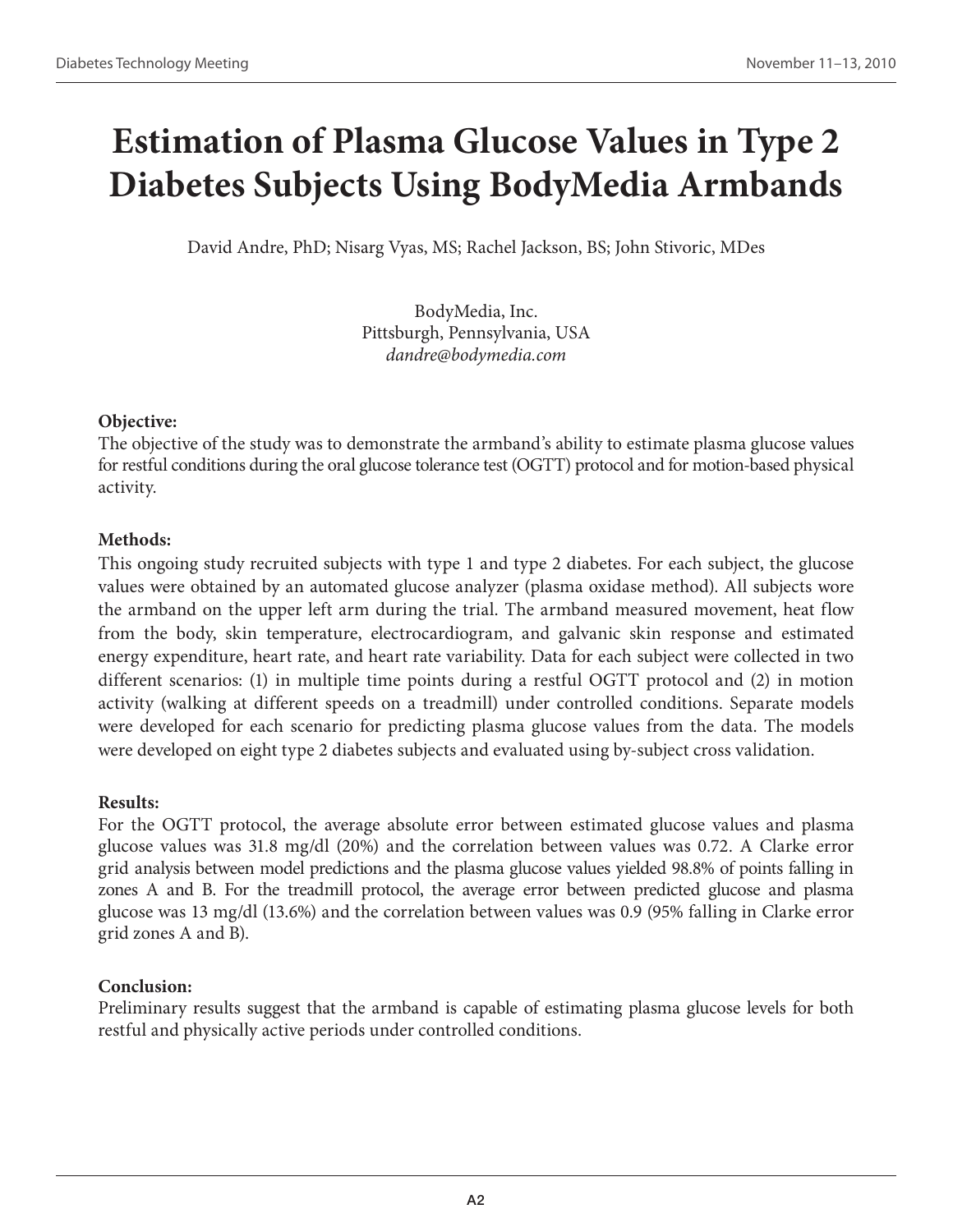# **Minimum Frequency of Glucose Measurements from Which Glycemic Variation Can Be Consistently Assessed**

Peter A. Baghurst, PhD; David Rodbard, MD; Fergus J. Cameron, MD

Women's and Children's Hospital, Children Youth and Women's Health Service North Adelaide, South Australia *peter.bagburst@health.sa.gov.au*

### **Aims:**

There has been considerable debate about the clinical importance of glycemic variation (GV), but little attention has been directed to the requirements for the datasets from which GV is calculated. The present study assessed the minimum frequency of glucose measurements from which GV can be consistently and meaningfully measured.

# **Methods:**

Forty-eight 72 h continuous glucose monitoring traces from 48 children with type 1 diabetes were assessed. Measures of GV included standard deviation (SD), mean amplitude of glycemic excursion (MAGE), and continuous overlapping net glycemic action  $(CONGA<sub>1-4</sub>)$ . Measures of GV calculated using 5 min sampling were designated as the "100%" or "best estimate" value. Calculations were repeated for each subject using glucose values spaced at progressively longer intervals. For each specified sampling frequency, we then calculated the SD (between subjects) of the estimate based on the reduced subset of data, expressed as a percentage of the "best estimate" obtained using the full dataset with 5 min sampling.

# **Results:**

As the intervals between consecutive observations increases, so does the uncertainty of estimators of GV. Standard deviation exhibited the least variability at all intervals, and MAGE exhibited the greatest variability.

# **Conclusions:**

Mean amplitude of glycemic excursion is more unstable and prone to measurement error than both SD or CONGA. In patients with type 1 diabetes, the GV as measured by SD or  $COMGA_4$  becomes unreliable if observations are more than 2–4 h apart; estimates of MAGE become unreliable if glucose measurements are more than 1 h apart. The frequency of glucose measurements can be pivotal in determining the choice of metric for GV.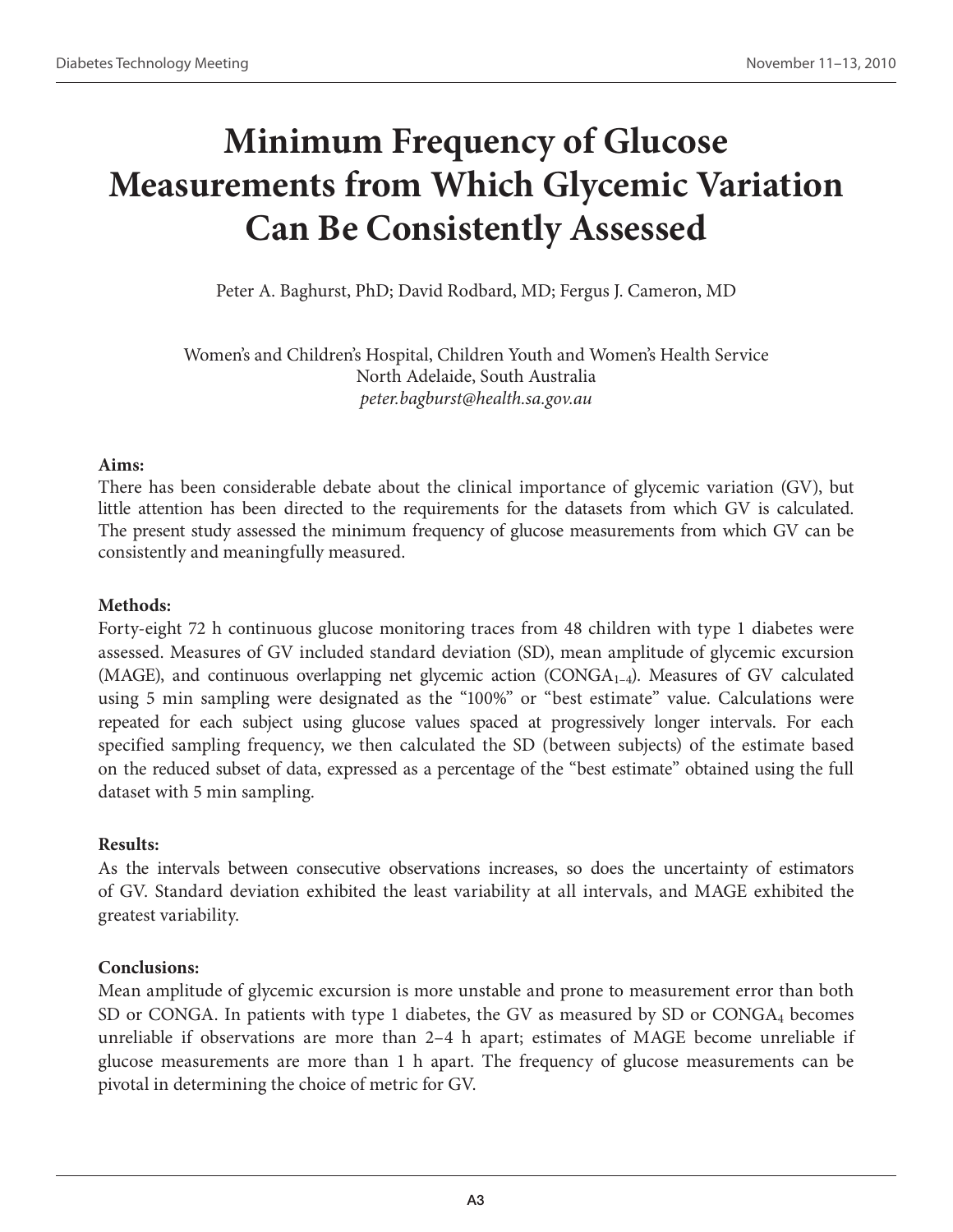# **A Model of Glucagon–Glucose Dynamics for Closed-Loop Glycemic Control**

B. Wayne Bequette, PhD; Hyunjin Lee, PhD; Jing Sun, MS; Joseph El Youssef, MBBS; Jessica R. Castle, MD; W. Kenneth Ward, MD

> Rensselaer Polytechnic Institute Troy, New York, USA *bequette@rpi.edu*

# **Objectives:**

Comprehensive models for insulin–glucose dynamics have been used to develop algorithms for a closed-loop artificial pancreas. While some control algorithms also manipulate glucagon to minimize the risk of hypoglycemia, current insulin–glucose models have not been extended to include the effect of glucagon. We propose a compartmental pharmacokinetic model to predict the effect of subcutaneous glucagon delivery on plasma glucagon concentration. We further incorporate a glucagon action model to account for the pharmacodynamics of glucagon on net endogenous glucose production. These modeling equations are incorporated into an existing model of insulin– glucose dynamics to form a comprehensive model relating both subcutaneous insulin and glucagon delivery on plasma glucose concentration.

# **Methods:**

A total of 21 closed-loop experiments were carried out in subjects with type 1 diabetes. Subjects were treated with insulin to maintain euglycemia under closed-loop conditions. In some studies, during incipient hypoglycemia, glucagon boluses of 1 mcg/kg were commanded by the algorithm. Plasma insulin and glucagon levels were measured by radioimmunoassay, and insulin on board was calculated every 5 minutes. Using MATLAB software, pharmacokinetic and pharmacodynamic parameters for a three-compartment glucagon model were estimated.

# **Results:**

Plasma insulin levels and calculated insulin on board were highly correlated ( $R = 0.83$ ). The model effectively predicted glucagon concentration and effect. In addition, the model was able to predict that glucagon has a reduced ability to increase glucose concentration when the insulin on board is high.

# **Conclusions:**

A comprehensive dynamic model relating subcutaneous insulin and glucagon delivery to blood glucose has been developed. This model can be used in simulation studies for closed-loop control; the effectiveness of glucagon delivery will be improved by concurrent prediction of insulin action.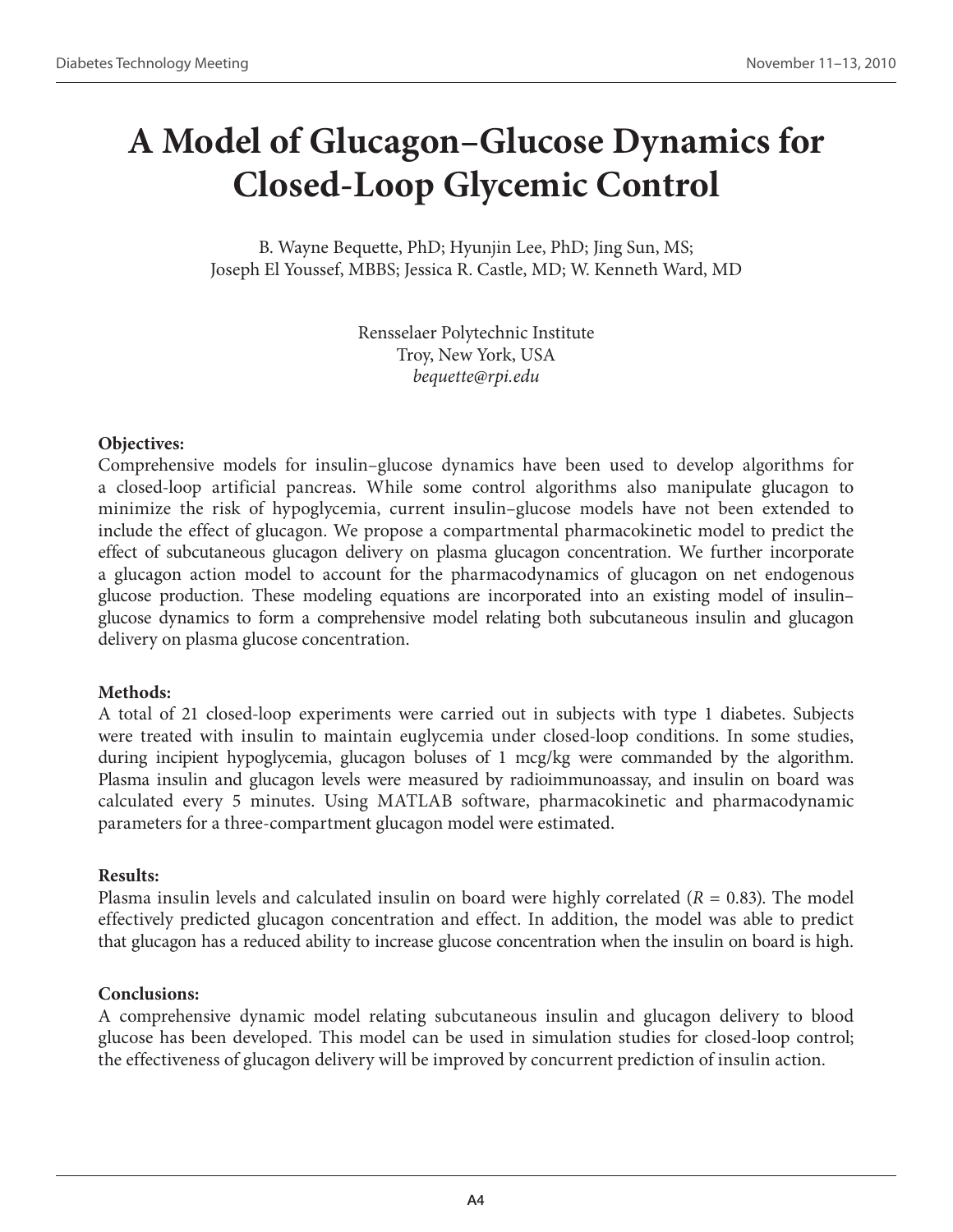# **Exterior Artificial Pancreas**

Christos Beretas, BS

Acharnes, Greece *cberetas@hotmail.com*

# **Objective:**

The aim was to develop an automatic glucose control system that set the goal to keep glucose between 120 and 150 mg/dl.

# **Methods:**

A pump-sized external artificial pancreas was designed through a computer (not physically) that uses one sensor to collect the current glucose levels from the human body. The sensor collects the current glucose level and sends the data to the artificial pancreas through wireless or cable. The artificial pancreas reads the received glucose value and, through an algorithm table with prerequisites of insulin and glucagon units for each received glucose value, decides how many insulin units are required to decrease the glucose or how many glucagons units are required to increase the glucose to prevent hypoglycemia. The logic is to use glucagons when levels are below 120 mg/dl and use insulin above 150 mg/dl. The artificial pancreas remains on standby when the glucose is between 120 and 150 mg/dl. The artificial pancreas was programmed to make automatic glucose tests every 8 min, while an "emergency test" button was added that allows the artificial pancreas to do an emergency glucose test and choose either glucagons or insulin.

# **Results:**

The artificial pancreas automatically runs tests every 8 min, which means continuous glucose monitoring. It needs insulin that has a duration of 8 min and works instantly, not requiring daily insulin injections or glucose meters.

# **Conclusion:**

The artificial pancreas provides hypoglycemia prevention, runs prerequisite glucose tests, runs emergency tests, and automatically chooses the units required between glucagons or insulin. Diabetes patients have to charge the battery, replace the cartridges of glucagons and insulin, and change the needle and sensor after some days. Ideally, this system is for patients 16 years old and above.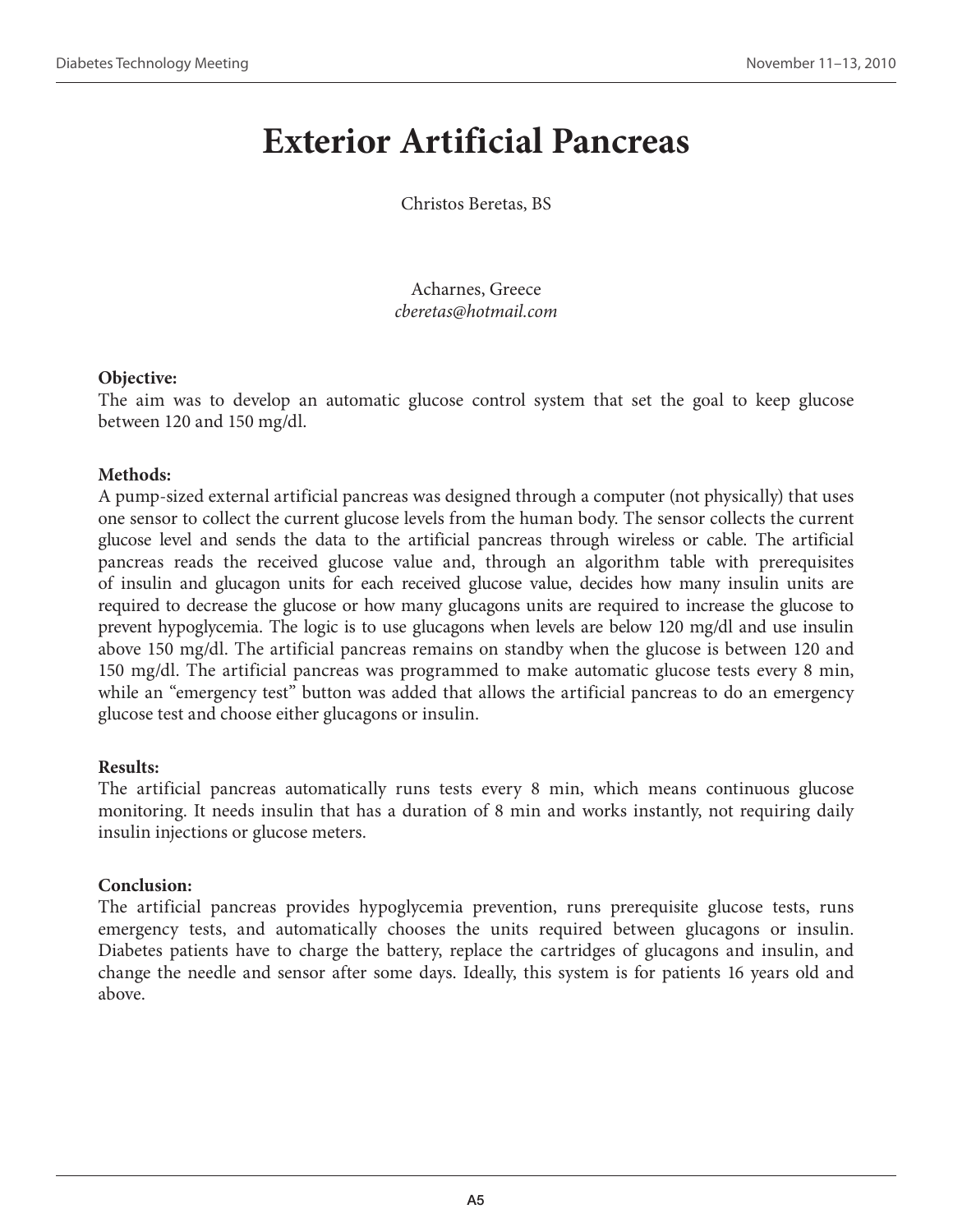# **Practical Noninvasive Glucose Monitor Using Raman Spectroscopy**

Jeff Bernhardt, MA; Ueyn Block, BS, MS, PhD; Po Chiu, BS; Sascha Hallstein, MS, PhD; Rudy Hofmeister, BS, PhD; Qingfeng Huang, BS, MS, PhD; Don Ice; Jan Lipson, BS, MS, PhD; Dave Veltkamp, BS, PhD; Stephen Waydo, BS, PhD

> University of California at Santa Cruz Santa Cruz, California, USA *jeffbernhardt@c8-inc.com*

# **Background:**

In addition to demonstrating adequate measurement accuracy and safety, a practical, wearable, noninvasive glucose monitor requires a small footprint, sufficient battery life, comfortable mounting arrangements that do not impair activity or appearance, and convenient means of data communication. We report on major progress from results reported at DTM 2009 in achieving full compliance with these goals.

# **Methods:**

Signal collection efficiency was optimized, and key platforms were modified to reduce size. Appropriate protocols for wireless communication with mobile handsets were implemented. Devices were fabricated and, mounting arrangements to the abdomen and thigh—which provide long-term comfort—and operational robustness to activity were also implemented. Experiments were undertaken to show that cross calibration between devices was practical. Preliminary data from human studies were collected.

# **Results:**

Optical collection efficiency has been increased approximately three times, resulting in significant improvements in measurement accuracy. The volume of the device was reduced by about two-thirds, and the footprint of the revised design is  $64 \times 58$  mm. Power consumption is consistent with  $>1$  day of battery life. Blue tooth 2.1 communication protocol was implemented and communication with mobile smart phones demonstrated. Feasibility of a unified calibration for the family of devices was experimentally demonstrated. Scaling of accuracy with the size of the calibration set has been estimated. For statistically sufficient sets, this design is projected to have accuracy consistent with an 80–90% "A" zone (consensus grid) target. Preliminary results from testing on human subjects in support of regulatory approval will be discussed.

# **Conclusion:**

A device design suitable for broad deployment to patients, including all necessary features for practical continuous noninvasive glucose monitoring, was demonstrated. Enabling technology that supports telemedicine applications was also implemented.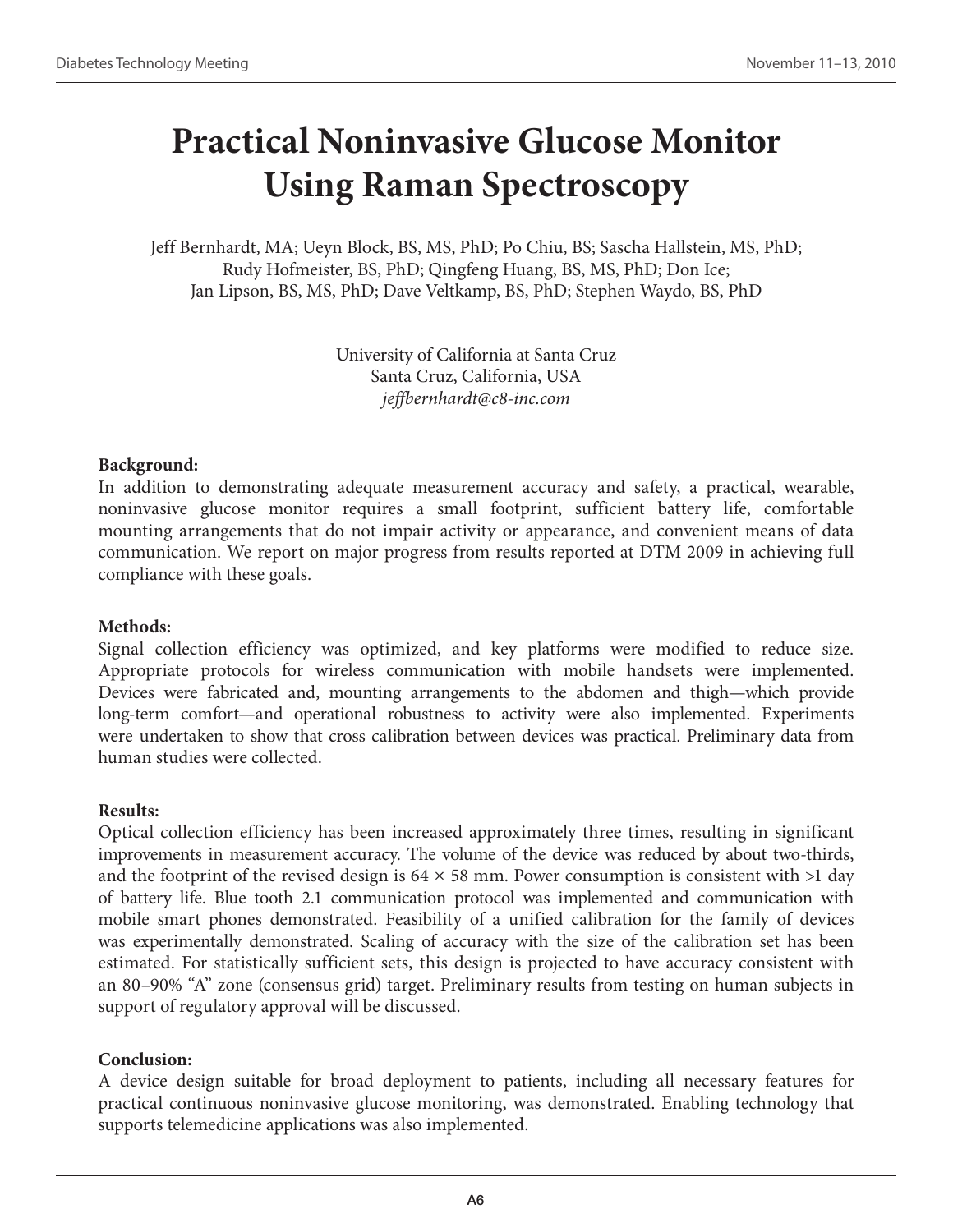# **Continuous Glucose Monitoring: Exercise Training Level and Differences in Glucose Variability**

Wendy Bevier, PhD; Howard Zisser, MD; Lois Jovanovič, MD

Sansum Diabetes Research Institute Santa Barbara, California, USA *wbevier@sansum.org*

### **Objective:**

We use continuous glucose monitoring (CGM) in subjects with type 1 diabetes mellitus to observe blood glucose (BG) changes during exercise and to quantify BG variability by fitness level (athlete, moderate exerciser, sedentary).

# **Methods:**

All subjects wore CGM sensors (Dexcom, Inc., San Diego, CA) during a training camp. One athlete was from team type 1, and 12 subjects [7 women (1 athlete, 2 moderate exercisers, and 4 sedentary) and 5 men (2 moderate exercisers and 3 sedentary)] were part of Diabetes Training Camp, LLC.

Days had at least 80% of possible readings for each day and checked for completeness and calibrations. Variables included percentage in target (% target; 80–130 mg/dl); percentage in low (% low; <80 mg/dl); percentage in high (% high; >130 mg/dl); percentage coefficient of variation (% CV); minimum, mean, and maximum BG (mg/dl); and standard deviation (SD). Data were analyzed using one-way analysis of variance (SigmaStat, Systat Software, San Jose, CA).

# **Results:**

Values described are mean  $\pm$  SD. For the sedentary group (30 days), % target was 33.5  $\pm$  14.4, % low was  $8.5 \pm 10.1$ , % high was  $58.0 \pm 22.3$ , and % CV was  $31.6 \pm 8.8$ . For the moderate exerciser group (42 days), % target was  $38.0 \pm 13.2$ , % low was  $15.5 \pm 11.6$ , % high was  $46.5 \pm 15.5$ , and % CV was 37.5  $\pm$  8.2. For athletes (6 days), % target was 26.2  $\pm$  13.3, % low was 6.0  $\pm$  11.8, % high was 67.8  $\pm$  18.7, and % CV was  $36.0 \pm 10.3$ . Groups were significantly different ( $p \le 0.01$ ) for % low, % high, and % CV.

Minimum, mean, maximum BG, and SD were 70.6  $\pm$  22.1, 152.0  $\pm$  35.5, 266.8  $\pm$  62.8, and 47.4  $\pm$  15.2 for the sedentary group,  $50.6 \pm 11.9$ ,  $135.2 \pm 20.9$ ,  $256.5 \pm 46.8$ , and  $50.6 \pm 13$  for moderate exercisers, and 74.5  $\pm$  25.9, 163.2  $\pm$  22.5, 328.0  $\pm$  54.3, and 57.3  $\pm$  15.1 for athletes. Minimum and mean values were significantly different,  $p < .01$ , and maximum values were significantly different,  $p < .05$ .

# **Conclusion:**

Exercise and fitness level must be considered when identifying patterns of glucose variability.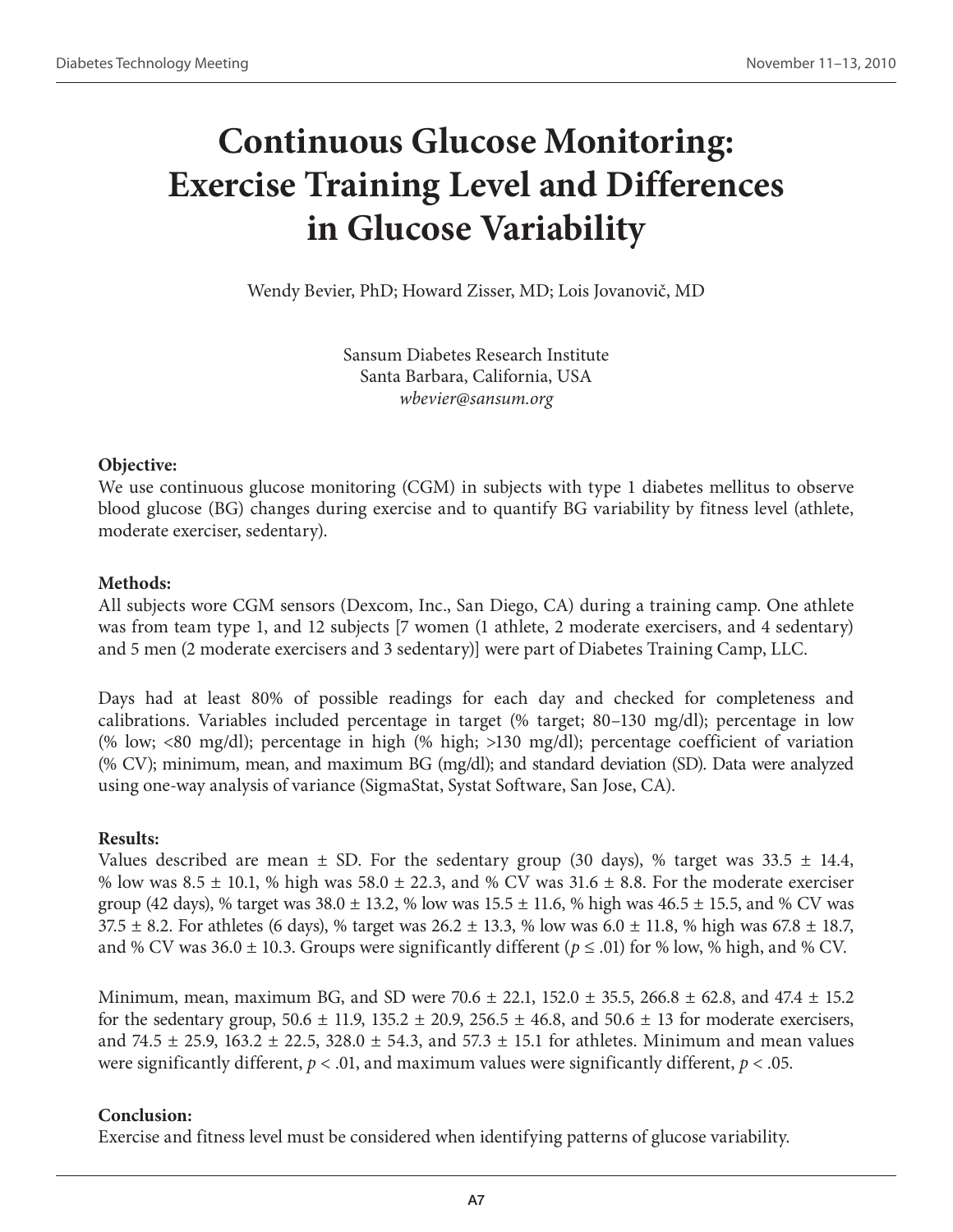# **Tale of Two Women: Continuous Glucose Monitoring and Exercise**

Wendy Bevier, PhD; Howard Zisser, MD; Lois Jovanovič, MD

Sansum Diabetes Research Institute Santa Barbara, California, USA *wbevier@sansum.org*

# **Objective:**

We use continuous glucose monitoring (CGM) to quantify blood glucose (BG) variation during exercise training.

# **Methods:**

One woman (SK, 33 years, 132 lbs, 66") without type 1 diabetes from team type 1 wore a CGM device (Dexcom, Inc., San Diego, CA) during training and races (45 days), kept daily diet and activity records, and wore an activity monitor (Actical, Phillips Respironics/MiniMitter, Bend, OR) for 39 days. Another woman (BK, 28 years, 180 lbs, 70") with type 1 diabetes and a moderate exerciser training for a marathon wore a CGM device (28 days) and kept daily diet and activity records.

Days had at least 80% of total possible readings and were checked for completeness and calibrations. Variables included percentage in target (80–130 mg/dl); percentage in low (<80 mg/dl); percentage in high (>130 mg/dl); percentage coefficient of variation (% CV); minimum, mean, and maximum BG (mg/dl); and standard deviation (SD). Data were analyzed using one-way analysis of variance (SigmaStat, Systat Software, San Jose, CA).

# **Results:**

Days were identified as sedentary/light, moderate, or vigorous exercise. Moderate exercise days were used for analysis. Values are mean  $\pm$  SD. Percentages in target were 67.1  $\pm$  13.5 and 33.7  $\pm$  12.6 for SK (24 days) and BK (17 days), respectively, and significantly different,  $p < .01$ . Percentages in low were 20.8  $\pm$  17.3 and 15.1  $\pm$  11.0, percentages in high were 11.4  $\pm$  10.3 and 51.2  $\pm$  16.8, and % CVs were 22.3  $\pm$  6.7 and 37.9  $\pm$  6.2 for SK and BK, respectively. Percentage in high and % CV were significantly different,  $p < .01$ .

Minimum values were 57.8  $\pm$  13.7 and 50.5  $\pm$  13.0, means were 99.5  $\pm$  12.4 and 140.2  $\pm$  23.5, maximums were 169.8  $\pm$  35.2 and 257.3  $\pm$  44.0, and SDs were 22.3  $\pm$  7.1 and 52.9  $\pm$  10.5 for SK and BK, respectively. The mean, maximum, and SD were significantly different,  $p < .01$ .

# **Conclusion:**

Continuous glucose monitoring is needed for longer time periods with detailed activity and diet records to determine variations in BG during exercise and the effect of fitness.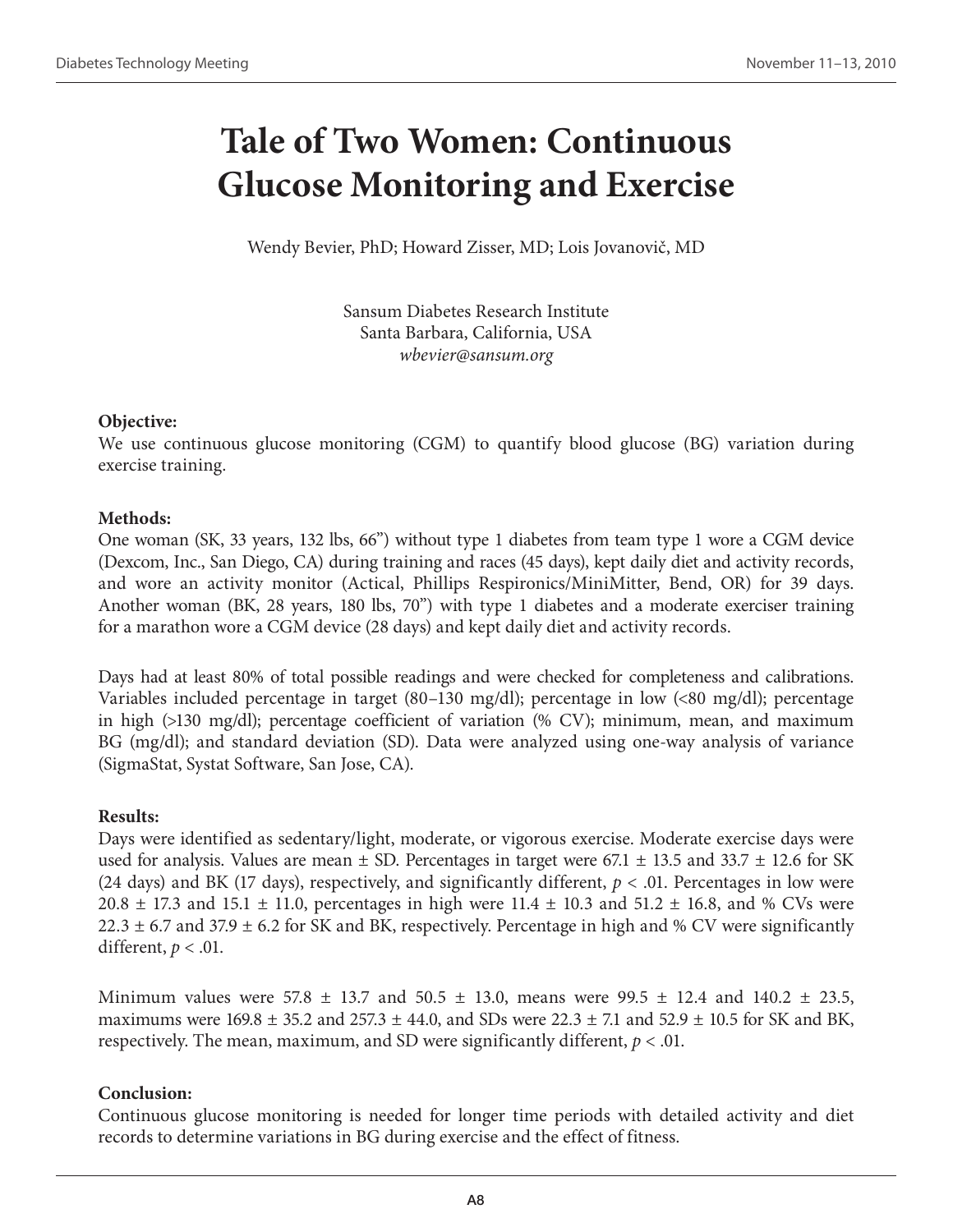# **Efficacy of Tissue-Stimulation Tests for Patients with Diabetic Neuropathy through Infrared Thermography**

Manish Bharara, PhD; Jeffrey Schoess, PE; David G. Armstrong, DPM, MD, PhD

Southern Arizona Limb Salvage Alliance (SALSA), College of Medicine, University of Arizona Tucson, Arizona, USA *manish.bharara@gmail.com* 

# **Background:**

Temperature measurement using dynamic tests through physical as well as thermal stimulation of tissue provides an important measure of diminished or absent response of the thermoreceptors in diabetes patients.

# **Methods:**

In this study, we recruited seven subjects in three groups [neuropathic  $(N = 2)$ , non-neuropathic  $(N = 3)$ , and healthy  $(N = 2)$  to evaluate plantar foot temperatures through infrared thermography at baseline, 6 weeks, and 12 weeks. All subjects underwent a baseline temperature measurement, repetitive stress assessment, and cold recovery test at each visit. Delta *T*, the temperature difference from baseline, was calculated for both the stimulation tests.

# **Results:**

For the cold recovery tests, the non-neuropathic diabetes group had the highest Delta *T* among the three groups and was statistically significant at the forefoot region when compared to the neuropathic group ( $p = .0085$  for left foot,  $p = .01$  for right foot) and the healthy group ( $p = .0059$  for left foot,  $p = .007$  for right foot). The differences were not statistically significant between the healthy and the neuropathic groups. The differences at the heel region were not statistically significant. For the repetitive stress tests, the differences were not statistically significant for either group but suggest poor thermoregulation during walking.

# **Conclusion:**

The measured temporal response is linked to a complex interplay between plantar loading, tissue health (perfusion and metabolic status), and ambient conditions. The response is more pronounced at the forefoot region for cold immersion recovery because of punctuate distribution of the sensory receptors. The response at the heel is slower due to presence of adipose tissue, which may change the heat transfer characteristics.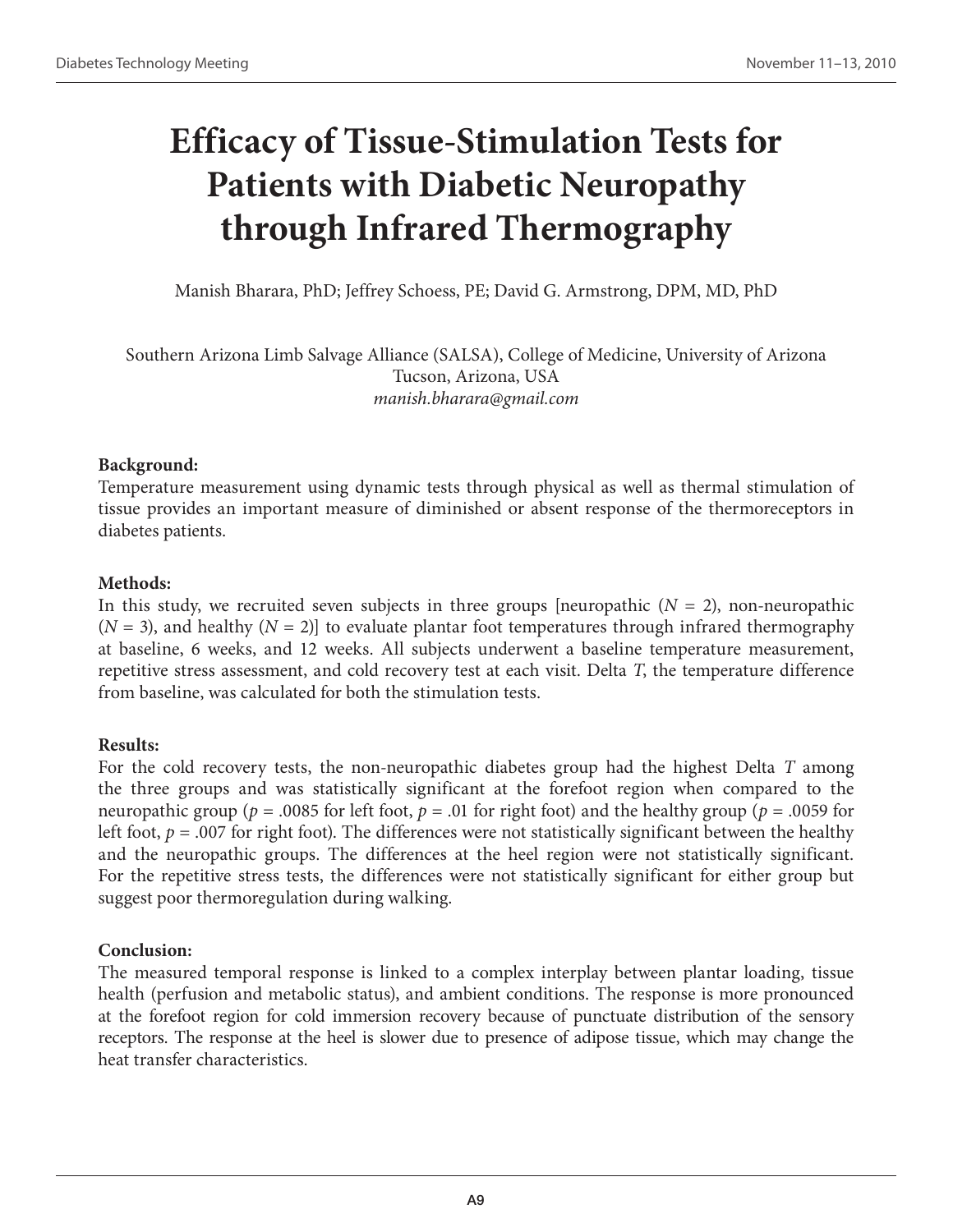# **Handleability and Characterization of Inhalation Profiles Using the Gen2 Delivery System in a Pediatric Population**

Christine C. Billings; Chad C. Smutney, BSME; Campbell P. Howard, MD; John M. Polidoro, BSME

MannKind Corporation Danbury, Connecticut, USA *cbillings@mannkindcorp.com*

### **Objective:**

 $\text{AFREZZA}^{\text{TM}}$  [insulin human (rDNA origin)] is delivered to the lung with a proprietary delivery system (Gen2), which is an easy-to-use, breath-powered, high-resistance inhaler with single-use, unitdose cartridges. The objective of this research was to evaluate the ability of a pediatric population to handle, assemble, and operate the Gen2 delivery system and to characterize the inhalation profiles (pressure versus time) without exposure to investigational drug.

# **Methods:**

In total, 74 subjects were divided into five age groups: 4–5 years (*n* = 14), 6–8 years (*n* = 15), 9–10 years  $(n = 15)$ , 11–13 years  $(n = 15)$ , and 14–17 years  $(n = 15)$ . Subjects were given a brief introduction to the system and then shown a sequence of pictures and scripted verbal instruction to demonstrate system assembly and operation. Inhalation profiles were measured using the BLUHALE™ inspiratory system.

### **Results:**

All handling, assembly, and operation steps with the Gen2 inhaler were performed correctly by pediatric subjects 6 to 17 years of age. In the youngest population group, 92.9% of subjects were able to perform all steps correctly, with only 1 subject observed having difficulty with one step. All subjects in all age groups were able to demonstrate inhalations that exceeded the minimum required for acceptable device performance [characterized by area under the curve  $(AUC_{0-1}) \geq 1.2$  kPa/s and piperacillin (PIP<sub>0–2</sub>)  $\geq$  2.0 kPa]. The mean values across all age groups for AUC<sub>0–1</sub>, and  $\text{PIP}_{0-2, s}$  were 3.4 kPa/s and 4.3 kPa, respectively.

# **Conclusion:**

Pediatric subjects as young as 4 years of age can successfully handle, assemble, and operate the Gen2 delivery system.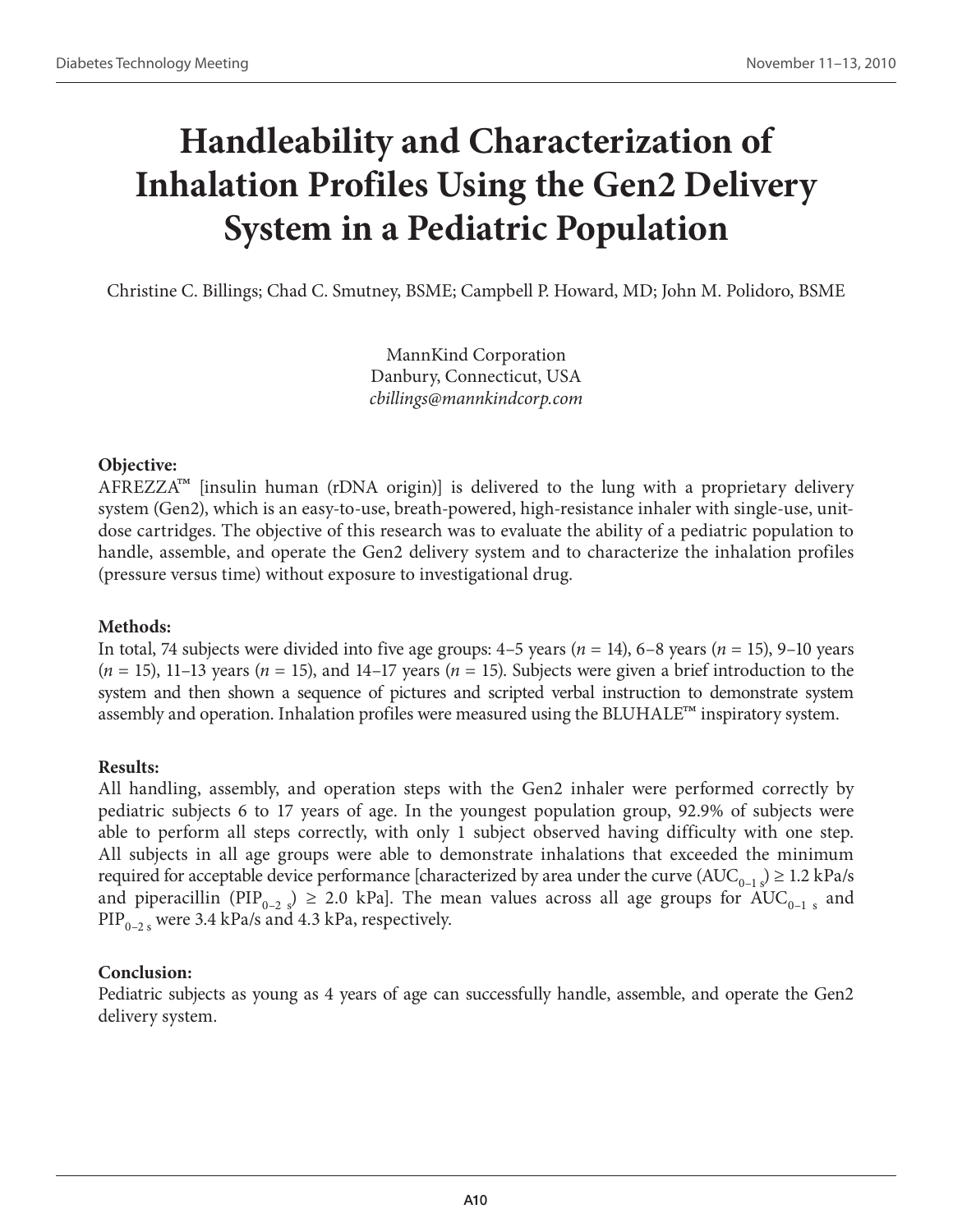# **Impact of Bolus and Food Calculator "Diabetics" on Glucose Variability in Children with Type 1 Diabetes Treated with Insulin Pump: Results of a Randomized Controlled Trial**

Marlena Błazik, MD; Ewa Pańkowska, PhD

Medical University of Warsaw Warsaw, Poland *marlenkaba@op.pl*

### **Objective:**

High glucose variability during the day that results from difficulties and errors made in food counting and prandial insulin adjustments have influence on hemoglobin A1C levels. The aim of the study was to determine whether traditional food counting and the "Diabetics" software as food and bolus calculator have influence on glucose variability in children with type 1 diabetes treated with insulin pumps.

### **Method:**

Patients were educated in food counting where carbohydrate unit and fat-protein unit were taken into account in prandial insulin dosing by normal-wave or dual-wave boluses and subsequently randomly allocated to the experimental group (GA), which used Diabetics, and group B (GB), which used caloric tables. This 3-month, randomized, open-label study included 48 children aged 1–18 years.

### **Result:**

We noticed significant differences between groups in glucose variability parameters described by the mean of all glucose values (Mean<sub>*T*</sub>), standard deviation of all glucose values (SD<sub>*T*</sub>), percentage in target range 70–180 mg/dl , percentage above 180 mg/dl, and high blood glucose index (HBGI). Mean value and SD of glucose variability in GA versus GB presents as follows:

- Mean<sub>*T*</sub> (mg/dl): 136  $\pm$  17 versus 154  $\pm$  25; *p* = 0.007
- $ST_T$ : 65 ± 13 versus 79 ± 18;  $p = 0.002$
- Percentage in target range 70–180 mg/dl:  $65 \pm 10$  versus  $56 \pm 10$ ;  $p = 0.005$
- Percentage above 180 mg/dl:  $22 \pm 9$  versus  $31 \pm 12$ ;  $p = 0.005$
- HBGI:  $5 \pm 2$  versus  $8 \pm 3$ ;  $p = 0.002$

*Blazik cont.*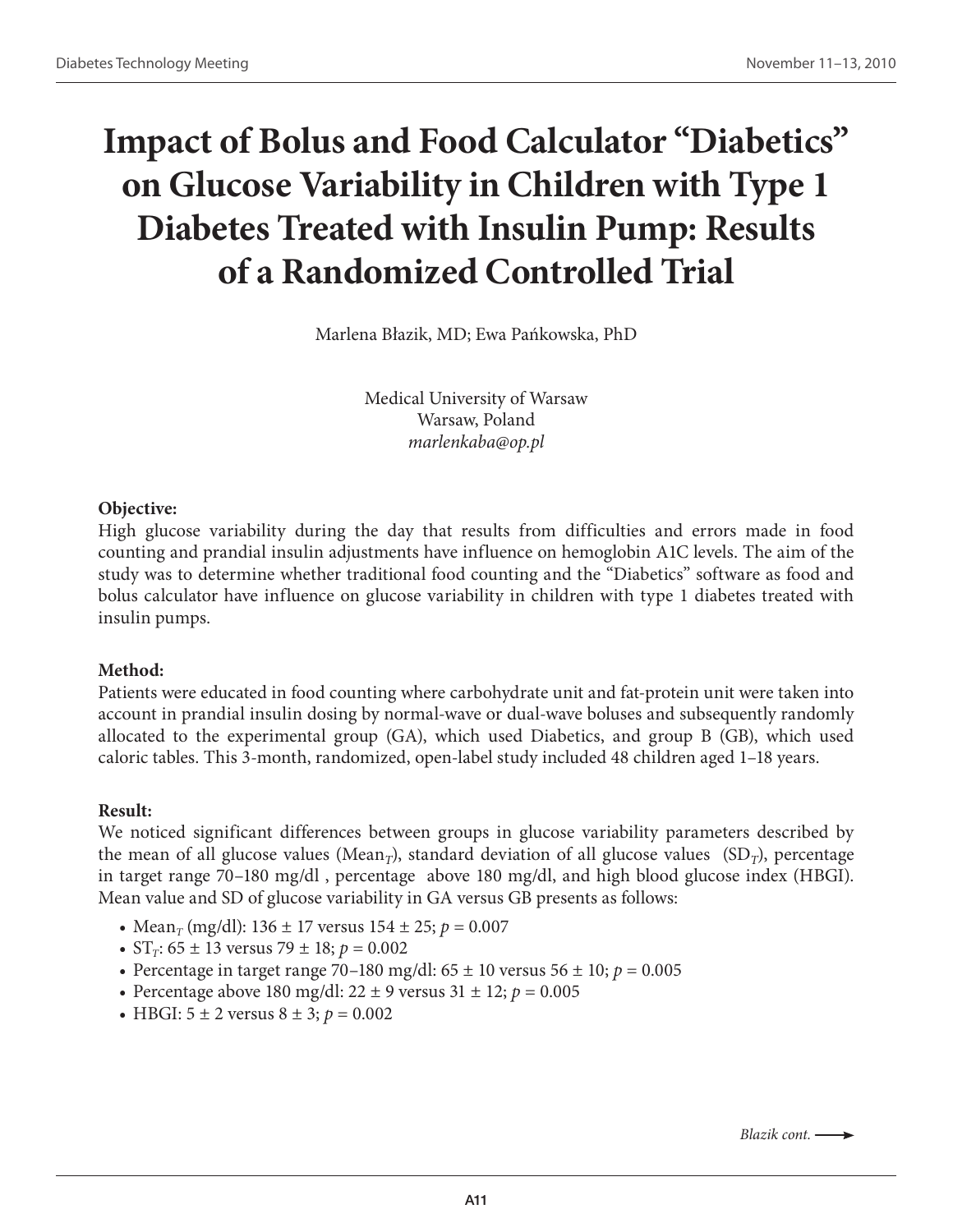*Blazik cont.* 

We did not observe statistically significant differences in percentage of glycemia values below 70 mg/dl and low blood glucose index.

#### **Conclusion:**

Introducing the Diabetics software as a bolus calculator stabilized glycemic profile. Moreover, the algorithm implemented in that software is a safety for patients with diabetes, as we did not observe more hypoglycemia events than in the control group.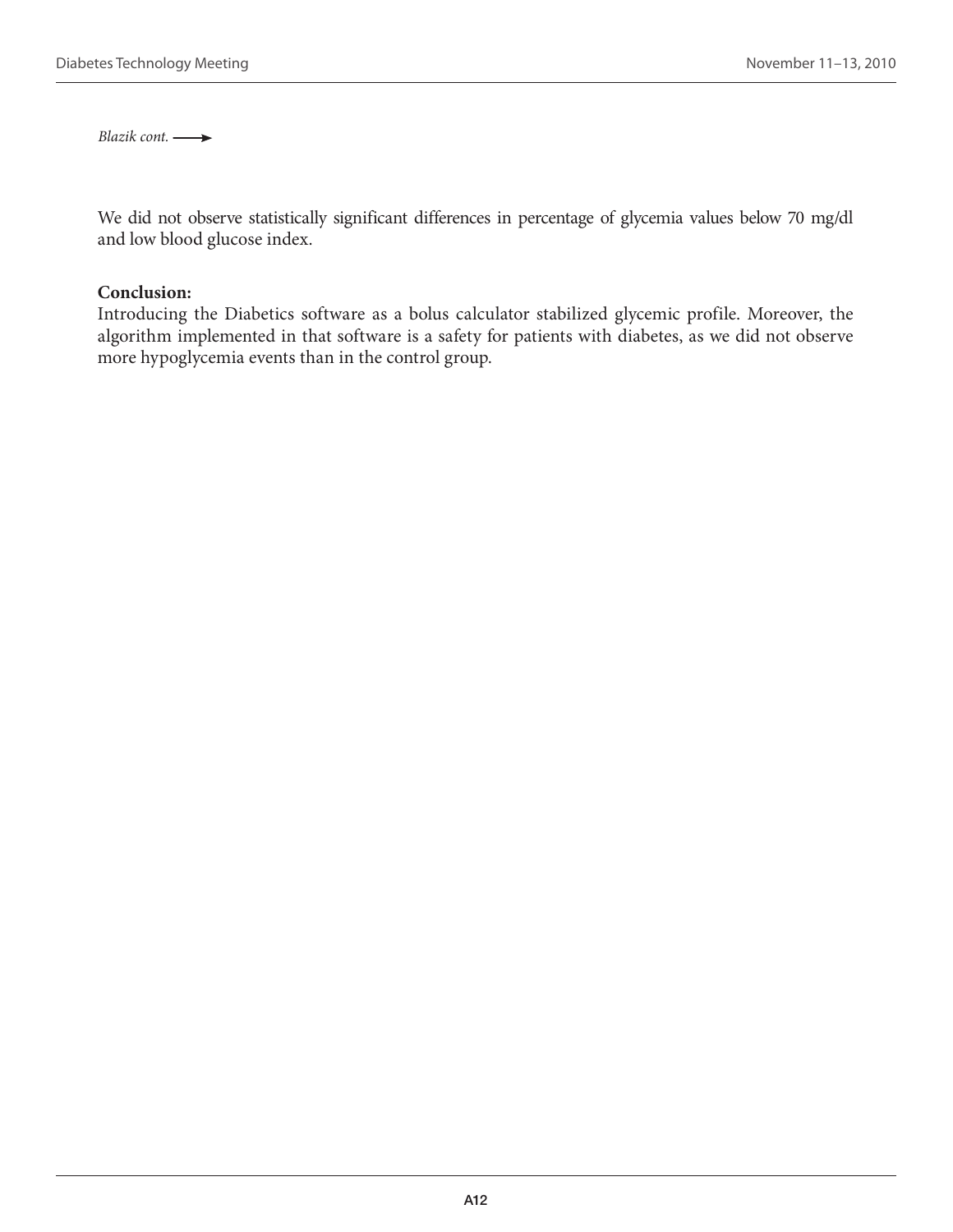# **Finesse™ Patch for Insulin Delivery Compared to Injected Insulin by Pen or Syringe in Adults with Diabetes Mellitus**

Nancy Bohannon, MD; Richard Bergenstal, MD; Darlene Dreon, DrPH; Davida Kruger, MSN; Susan List, BSN, RN; Elaine Massaro, MS, RN; Mark Molitch, MD; Philip Raskin, MD; Heather Remtema, MPH, RD; Suzanne Strowig, MSN, RN

> Med. Corp. San Francisco, California, USA *sugarnancy@pol.net*

### **Objective:**

This study compared a new insulin delivery patch, Finesse<sup>™</sup>, to multiple daily injections with pen/ syringe to deliver prandial insulin for glycemic control and subject preference. Subjects continued their usual basal insulin.

### **Method:**

A total of 38 adults with diabetes (26 type 1 and 12 type 2) participated in a multicenter, randomized, 6-week crossover study (6 weeks on Finesse<sup>™</sup> and 6 weeks on usual injection device [55% pen, 45% syringe]). During the study, subjects followed their previously prescribed insulin regimen. Hemoglobin A1c (HbA1c) and 3-day seven-point self-monitored blood glucose were measured both at baseline and after 6 weeks of each device. Insulin delivery system rating questionnaires and diabetes-specific quality-of-life scales were done at baseline, crossover, and end of study.

### **Results:**

At baseline, mean (standard deviation; range) subjects' age was 47.3 (15.4; 22–75) years and HbA1c 8.1 (0.7; 7.0–9.5)%. At crossover, an interim analysis for safety was performed using the results from 30 subjects (16 Finesse, 14 injection). There were no serious adverse device events. There was no difference in adverse events or insertion site reactions between Finesse versus injection. No subjects had any severe hypoglycemia episodes. The mean (standard error) daily blood glucose level using Finesse was similar to injection [157.1 (8.9) versus 162.6 (9.4) mg/dl as was the HbA1c level [7.4 (0.2) versus 7.9 (0.1)%]. Of the first 16 subjects who used Finesse, 88% preferred Finesse versus injection, while none preferred injection. Finesse users reported improved quality of life versus pen/syringe users (6/7 versus 0/7 subscales).

### **Conclusion:**

Delivering prandial insulin with Finesse achieved similar glycemic control versus usual injection methods. For intensive insulin therapy, Finesse is preferred over pen/syringe for bolus insulin.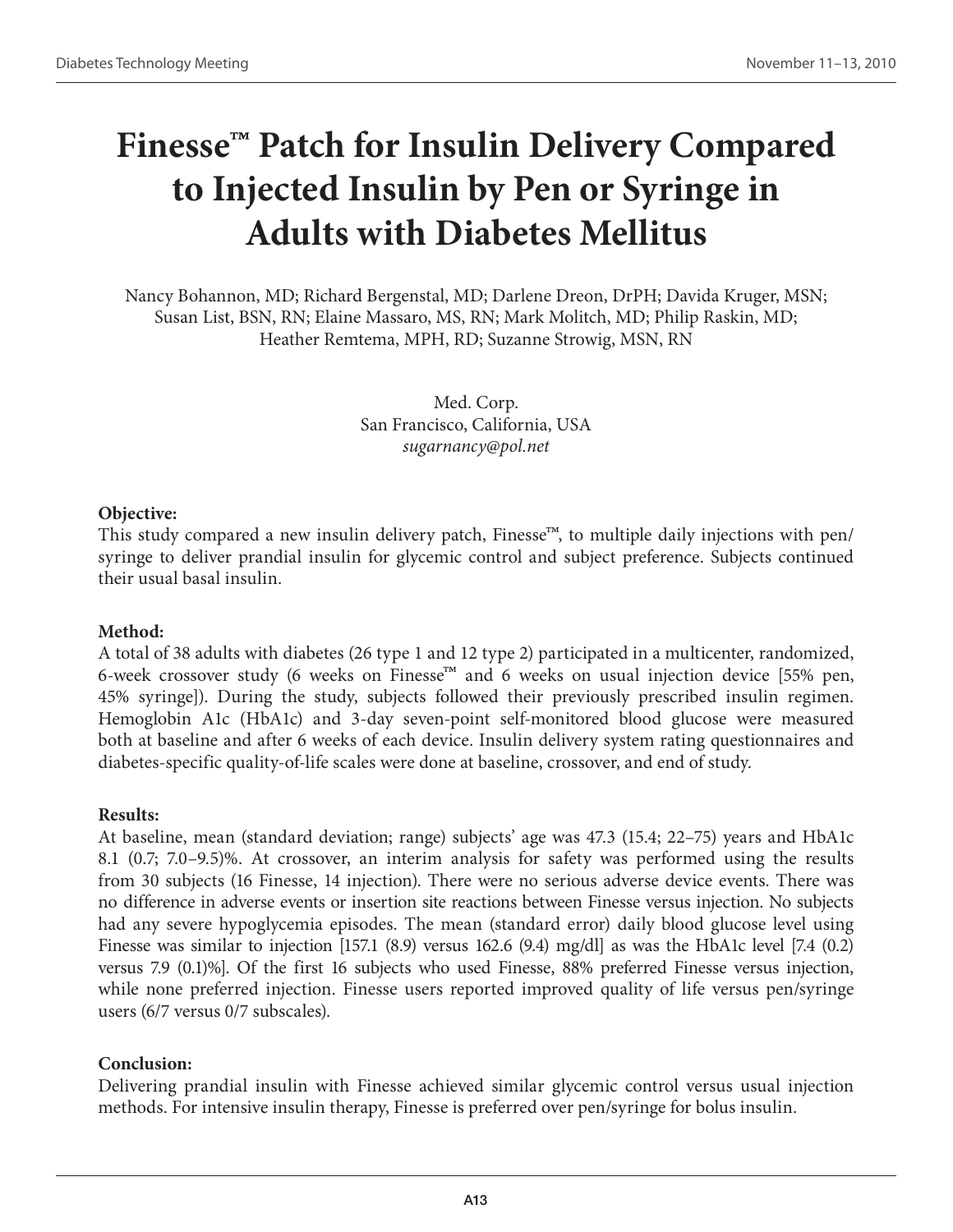# **Development of a Diabetes Behavior-Change Measurement Dashboard**

Suzanne Austin Boren, PhD, MHA; Michelle Beightel, MHA; Karen Fitzner, PhD; Dan Touchette, PharmD, MA; Deborah S. Fillman, MS, RD, LD, CDE; Lana Vukovljak, MA, MS

> University of Missouri Columbia, Missouri, USA *borens@health.missouri.edu*

# **Objective:**

In 2008, the American Association of Diabetes Educators convened the Behavior Score Workgroup with experts in the field of measurement, behavioral science, and diabetes education. The group oversaw the development of a behavior-score instrument and an accompanying behavior-score dashboard. The objective of this project is to share information about the design and development of the behavior-score dashboard.

# **Methods:**

We designed the behavior-score dashboard to communicate with patients their diabetes behavior scores and the need for action on each of the AADE7 Self-Care Behaviors. We conducted two focus groups of diabetes educators in 2008 and field testing in 2009.

# **Results:**

The diabetes educators participating in the focus groups recommended the use of graphics for the dashboard that were similar to stop and go lights or gas gauges in an automobile. We designed the dashboard with literacy and numeracy in mind. The behavior-score instrument feeds into the dashboard to calculate and present scores for each of the AADE7 Self-Care Behaviors and a composite score. Responses to questions on the behavior-score instrument translate into a numeric score that is represented on the dashboard as a green light, yellow light, or red light.

# **Conclusion:**

Following field testing, we adjusted the dashboard to make it usable in practice. A next step includes pilot testing the behavior-score dashboard to validate it as an effective component of diabetes selfmanagement education.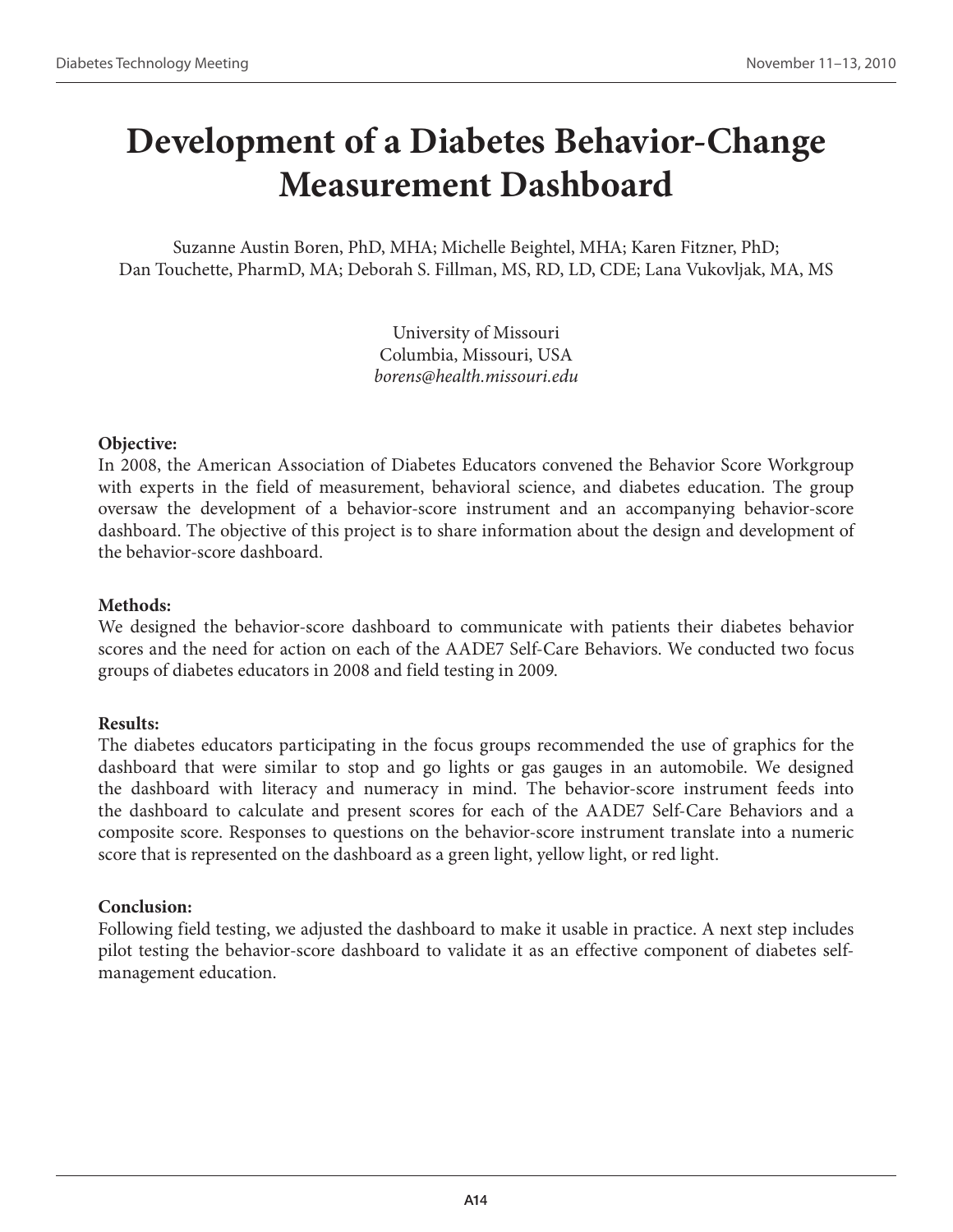# *In Vitro* **Evaluation of a Novel Viscometric Affinity Sensor for Continuous Glucose Monitoring**

Christophe Boss, MS; Eric Meurville, MS; Peter Ryser, MS, PhD

Laboratory of Microengineering for Manufacturing Ecole Polytechnique Fédérale de Lausanne Lausanne, Switzerland *Christophe.Boss@epfl.ch*

### **Objective:**

We propose a novel sensing mechanism for continuous glucose monitoring based on the glucosedependent viscosity of a sensitive solution. Affinity sensing offers several advantages over electrochemical methods, bringing better stability in subcutaneous tissues. Moreover, the sensor incorporates technologies requiring low power and enabling extreme miniaturization achievable through microelectromechanical systems (MEMS) fabrication, therefore leading to a well-suited device for long-term implantation.

# **Methods:**

A prototype of the sensor was realized using two piezoelectric diaphragms, a microchannel exhibiting a resistance to the flow circulating through, and a nanoporous anodic alumina oxide membrane as selective interface. The sensor was extensively tested *in vitro*, in buffer solution during more than 25 days, and in fetal bovine serum during several days. Solutions with two physiologically relevant glucose concentrations (2 and 12 mM) were sequentially pumped in the vicinity of the sensor.

### **Results:**

The sensor showed a very good stability and reproducibility over more than 25 days in buffer solution at 37 °C. In fetal bovine serum, a small loss of sensitivity was noticed, but the stability and reproducibility were still remarkable. Moreover, the response time of the sensor did not increase in fetal bovine serum. Biofouling due to protein adsorption on the nanoporous membrane is therefore not an issue.

# **Conclusion:**

A prototype of a viscometric affinity sensor for continuous glucose monitoring was realized and extensively tested *in vitro*. The sensor was shown to work well both in buffer solution and in fetal bovine serum. The sensing mechanism is therefore very promising and could possibly enable long-term implantable glucose sensing in the future. Miniaturization of the device using MEMS technology and extensive *in vivo* tests will be the next forthcoming steps.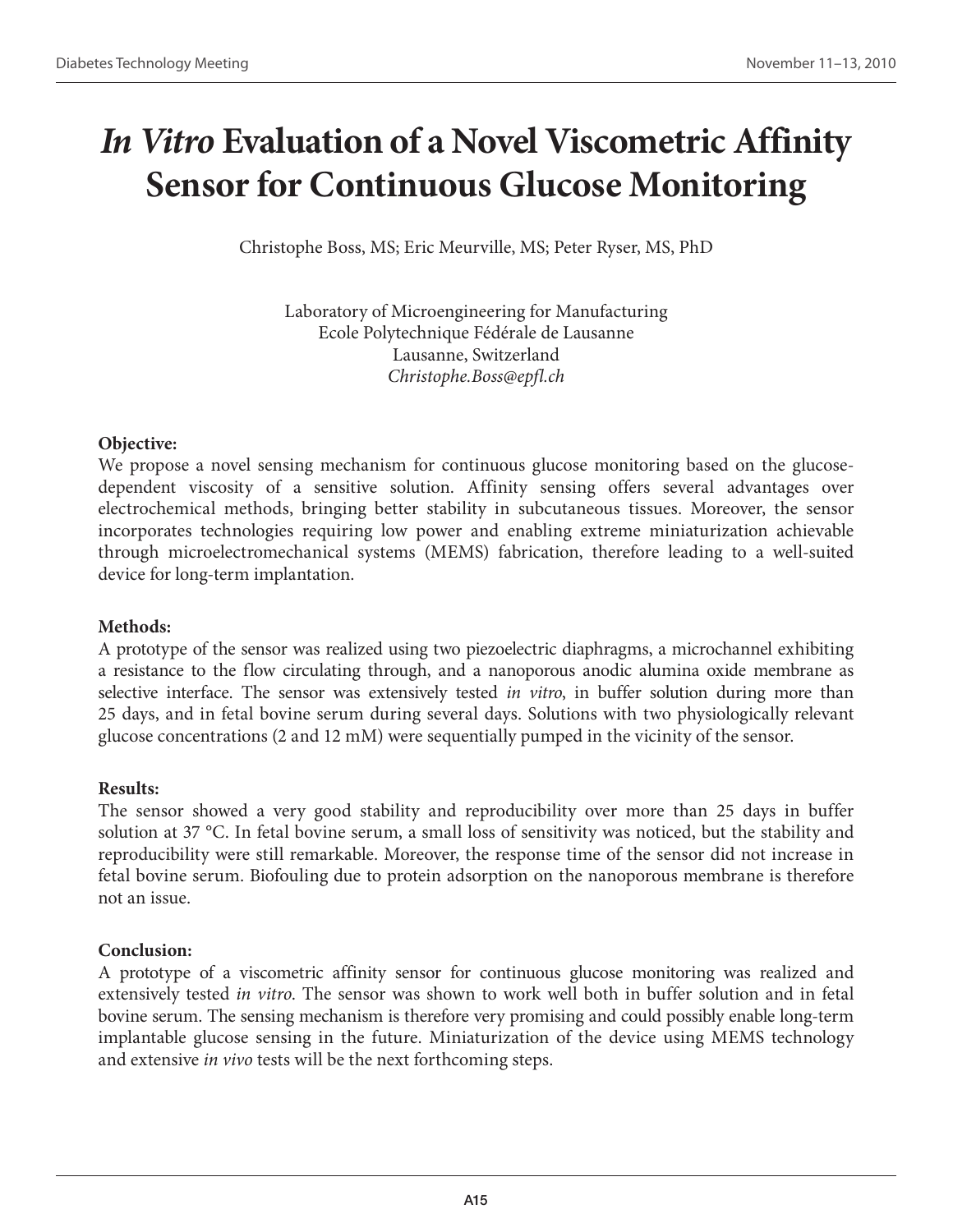# **Safety Supervision System: First Clinical Trials**

Marc D. Breton PhD; Anne Farret MD; Jerome Place MS; Colleen Hughes, MS; Stephen D. Patek, MS; Claudio Cobelli PhD; Frank J. Doyle III, PhD; Boris P. Kovatchev PhD; Eric Renard MD

> University of Virginia Charlottesville, VA *mb6nt@virginia.edu*

### **Objective:**

Safety is fundamental to ongoing developments of continuous glucose monitoring (CGM)-enhanced insulin pumps. We demonstrate the feasibility of a safety supervision system (SSS) for insulin treatment of type 1 diabetes mellitus (T1DM) and its capacity to reduce hypoglycemia and hyperglycemia risks in 10 T1DM subjects during an exercise protocol.

### **Methods:**

The SSS uses CGM and insulin pump feedback to perform three functions: (1) detect imminent hypoglycemia, (2) attenuate insulin delivery, and (3) intercept boluses potentially requiring additional carbohydrate. In addition, the system mitigates hyperglycemia by automatically injecting hourly correction boluses calculated using the patient's correction factor.

Ten T1DM patients followed a randomized crossover protocol at Montpellier University Hospital and the University of Virginia using a CGM device (Abbott Navigator® or Dexcom 7®) and an insulin pump (Omnipod). Admissions contained meal challenges and moderate exercise. The SSS was activated during the treatment admission from 2:00 PM to 8:00 AM.

# **Results:**

When the SSS was active, (i) 100% of hypoglycemic events were detected at least 10 min in advance; (ii) overall hypoglycemic events were reduced two-fold 12 versus 6 as follows: hypoglycemia during exercise was unaffected (3 versus 2), hypoglycemia postexercise (3 versus 1), and overnight (5 versus 3) was significantly reduced; and (iii) 100% of meal boluses were intercepted. In addition, average glucose was reduced, 136 versus 155 ( $p = .033$ ), and percentage in target ranges 70–180 and 80–140 mg/dl increased, 82% versus 66% ( $p = .007$ ) and 54% versus 38% ( $p = .018$ ), respectively.

### **Conclusion:**

We demonstrated that the SSS is capable of significantly improving glucose control in adults with T1DM, detecting in advance all hypoglycemic events and reducing hypoglycemia two-fold during an exercise protocol. The results are consistent with previous *in silico* testing data.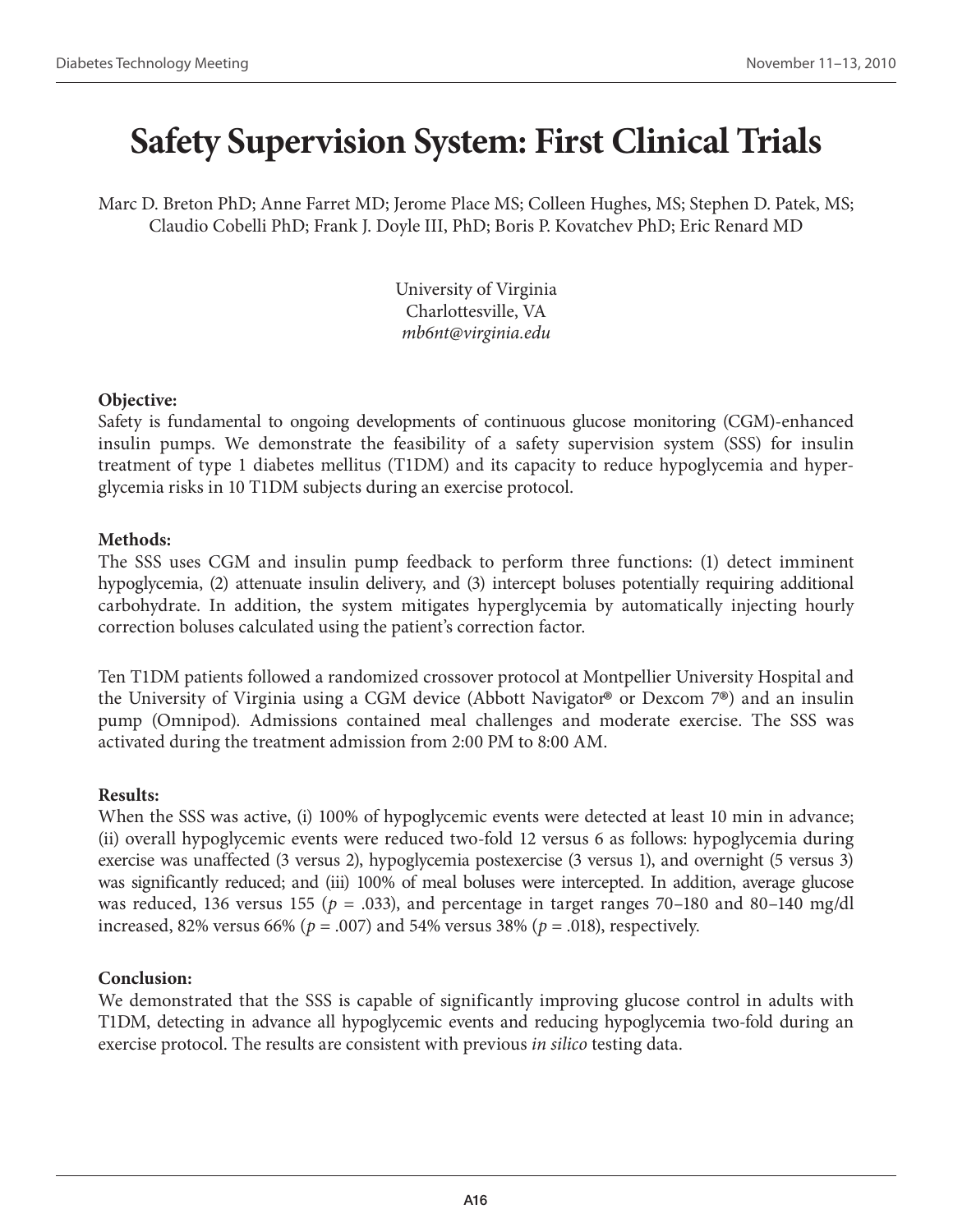# **Use of a Hybrid Closed Loop to Restore Metabolic Control at the Onset of Diabetes**

Bruce A. Buckingham, MD; Darrell M. Wilson, MD; Stuart Weinzimer, MD; Jennifer Sherr, MD; Jen Block, RN, CDE; Robert Slover II, MD; H. Peter Chase, MD

> Stanford University Stanford, California, USA *buckingham@stanford.edu*

# **Objective:**

As part of a randomized controlled trial, we have utilized the Medtronic MiniMed ePID system to rapidly restore metabolic control within 7 days of the diagnosis of diabetes. This system combines an external subcutaneous insulin infusion pump and subcutaneous sensor with a proportional-integralderivative insulin infusion rate algorithm, which also utilizes insulin feedback. The goal of these is to restore euglycemia as rapidly as possible and to facilitate islet-cell recovery following the diagnosis of diabetes.

# **Methods:**

Subjects are admitted within 1 week following the diagnosis of diabetes for 3 to 4 days of hybrid closed loop therapy. About 75% of the estimated insulin for a meal is given prior to the meal. There are no food restrictions, and subjects often have meals of 1.5–2 g/kg of carbohydrate. Blood glucose levels are obtained every half hour with the reference device.

### **Results:**

The system was utilized an average of 3 days for a total of 711 h in 11 subjects. The average insulin dose was 1.2 U/kg/day. The mean sensor glucose was 134 mg/dl, and 0.2% of readings were <50 mg/dl, 0.5% were 50–59 mg/dl, 1.2% were 60–69 mg/dl, 85% were 70–179 mg/dl, 5.9% were 179–200 mg/dl, 6.2% were 201–250 mg/dl, and 1.1% were >250 mg/dl. There were no severe hypoglycemic or hyperglycemic events.

# **Conclusion:**

Hybrid closed-loop therapy can rapidly and safely restore metabolic control in the week following the diagnosis of diabetes.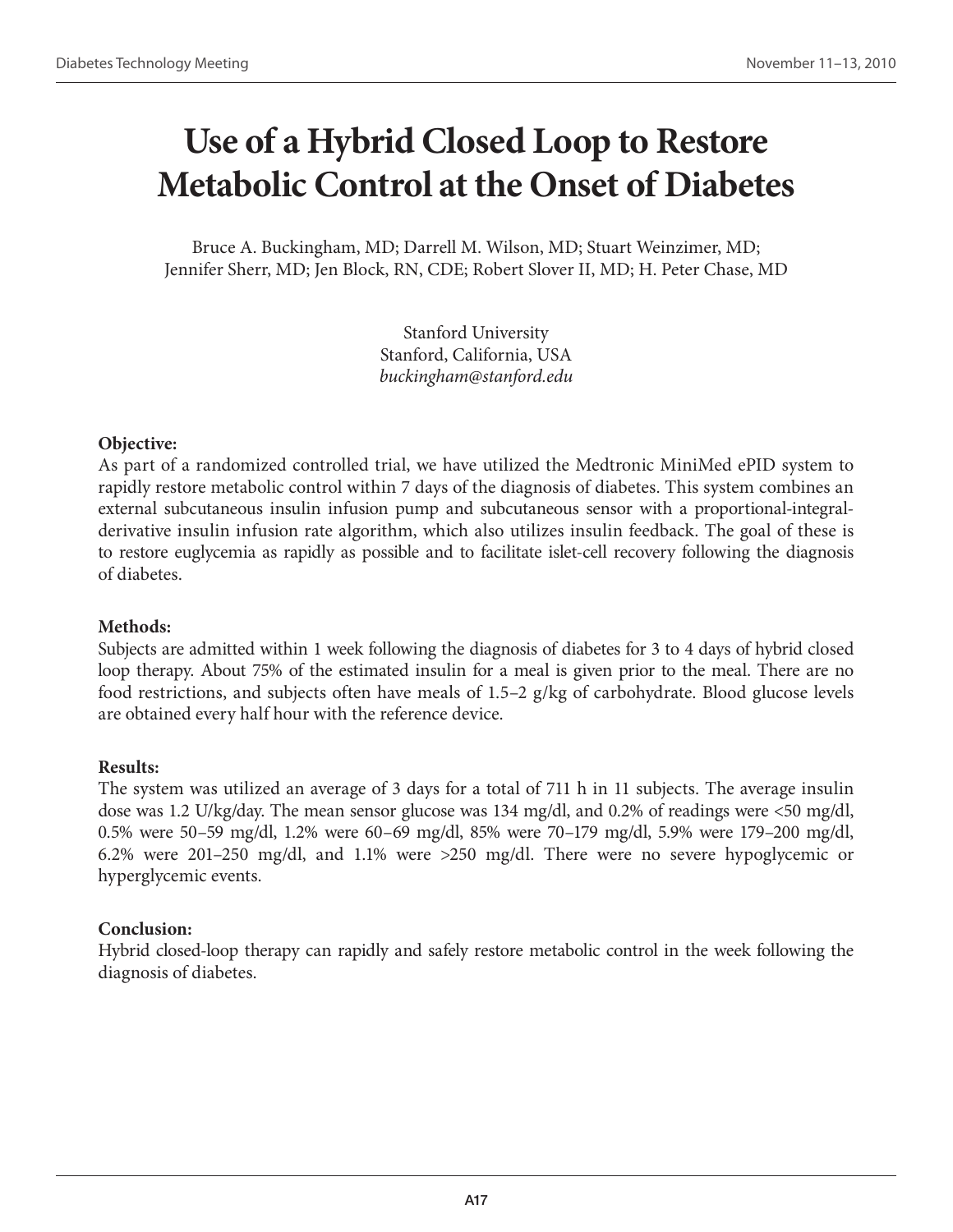# **Decoupling Continuous Glucose Monitoring Sensor Response Linearity and Lag**

Erwin Satrya Budiman, PhD; Gary A. Hayter, MS

Abbott Diabetes Care, Inc. Alameda, California, USA *erwin.budiman@abbott.com*

# **Objective:**

Continuous glucose monitoring (CGM) system characterization is important for artificial pancreas use, because these factors can influence glucose control errors. Methods of evaluating linearity can be confounded by lag, noise, and apparent nonlinearities due to data distribution. For example, a perfectly linear system with lag can appear to have an affine relationship when a least-squareserror-fit of a line is performed. An offline method to determine the linearity and lag of CGM systems is presented. Artificial pancreas use of CGM systems is limited by federal (United States) law to investigational use only.

# **Methods:**

Pairs of CGM and reference glucose readings were used to determine effective lag and residual difference across reference glucose levels in order to identify linearity and effective lag across different glucose levels. Static nonlinearity not properly compensated by the CGM system can be identified with this analysis. Data from previously published (registration numbers NTC00920881 and NCT01076218) FreeStyle Navigator® CGM systems were used as an example.

# **Results:**

The FreeStyle Navigator CGM system data exhibited a static linearity with a glucose-rangedependent *R*<sup>2</sup> value of 0.9998, an offset of 5.4  $\pm$  1.0 mg/dl, a slope of 0.97  $\pm$  0.0, and an effective lag of 10.9  $\pm$  0.3 min across the glucose range. In contrast, paired points regression suggests an offset of 13.4  $\pm$  1.2 mg/dl and a slope of 0.93  $\pm$  0.0. Robustness is demonstrated by evaluating the effective linearity and lag when the CGM signal is perturbed by a polynomial nonlinearity or by a combination of added gain and offset.

# **Conclusion:**

An offline method to assess the linearity of a CGM system was presented. The method was shown to robustly identify linearity over the glucose range without influencing apparent lag.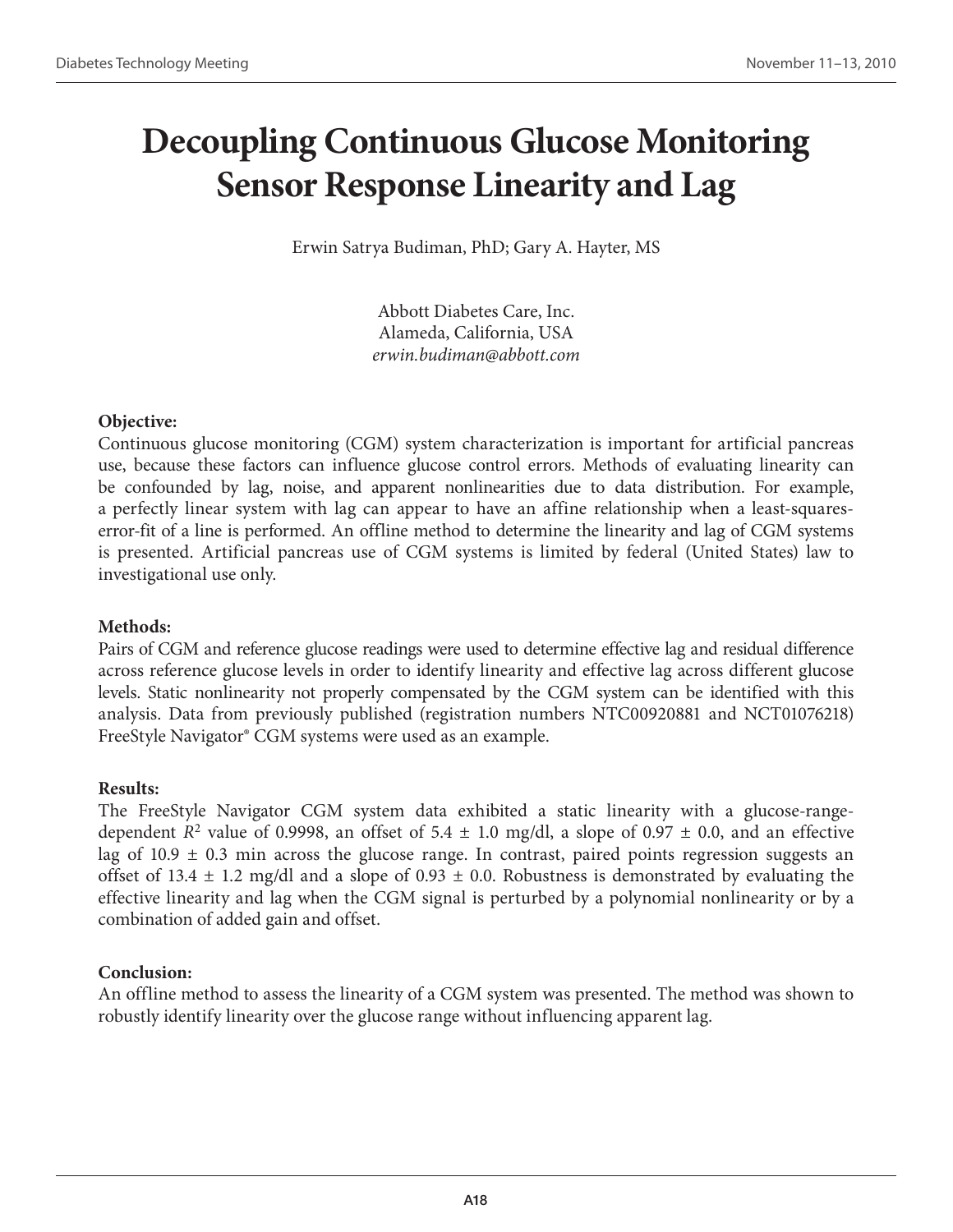# **Bolus Advice Use, Metabolic Control, and Treatment Satisfaction with a New Integrated Insulin Pump System**

Andreas Buhr, PhD; Bettina Petersen, PhD; Fred E. M. G. Storms, MD; Roel P. L. M. Hoogma, MD; David Kerr, MD

> Roche Diabetes Care AG Burgdorf, Switzerland *andreas.buhr@roche.com*

# **Objective:**

To evaluate the effects of day-to-day use of a new integrated insulin pump system on metabolic control, treatment satisfaction, and patient safety.

# **Methods:**

Adult patients on continuous subcutaneous insulin infusion therapy for ≥6 months with hemoglobin A1c  $(HbA1c) \leq 10\%$  were included in this prospective study conducted at nine sites (United Kingdom/ Netherlands). Subjects were trained on the Accu-Chek Combo system comprising an infusion pump and a smart blood glucose meter integrating various advanced features, including a unique bolus advice algorithm and remote control of the pump. Hemoglobin A1c values were measured at baseline and at months 1, 3, and 6. Device data were downloaded at study visits. The standardized diabetes treatment and satisfaction questionnaire (DTSQ) and additional questionnaires were used.

# **Results:**

A total of 86 patients (73 type 1, 13 type 2) were enrolled, and 80 patients completed the study. Hemoglobin A1c was 7.9%  $\pm$  0.9% at baseline with a mean change of -0.34%  $\pm$  0.67% after 6 months  $(n = 74; p < .001,$  signed-rank test). The frequency of severe hypoglycemia (third-party help) was 0.08 events per patient year. There was no case of ketoacidosis. Treatment satisfaction at baseline was high (DTSQ status score 31.3  $\pm$  3.8; scale score 0–36) and significantly increased to study end (DTSQ change score  $10.6 \pm 7.2$ ; scale score -18 to +18;  $p < 0.0001$  Wilcoxon signed-rank test). Overall satisfaction with the system was high (5.9  $\pm$  1.6 on a 1–7 scale). The majority of patients used default settings for the new bolus advice parameters and did not adjust them during the study.

# **Conclusion:**

The new integrated infusion pump system and use of the default bolus advice settings for the new parameters unique to the algorithm proved to be safe and effective in everyday use. The system has the potential to improve metabolic control and treatment satisfaction.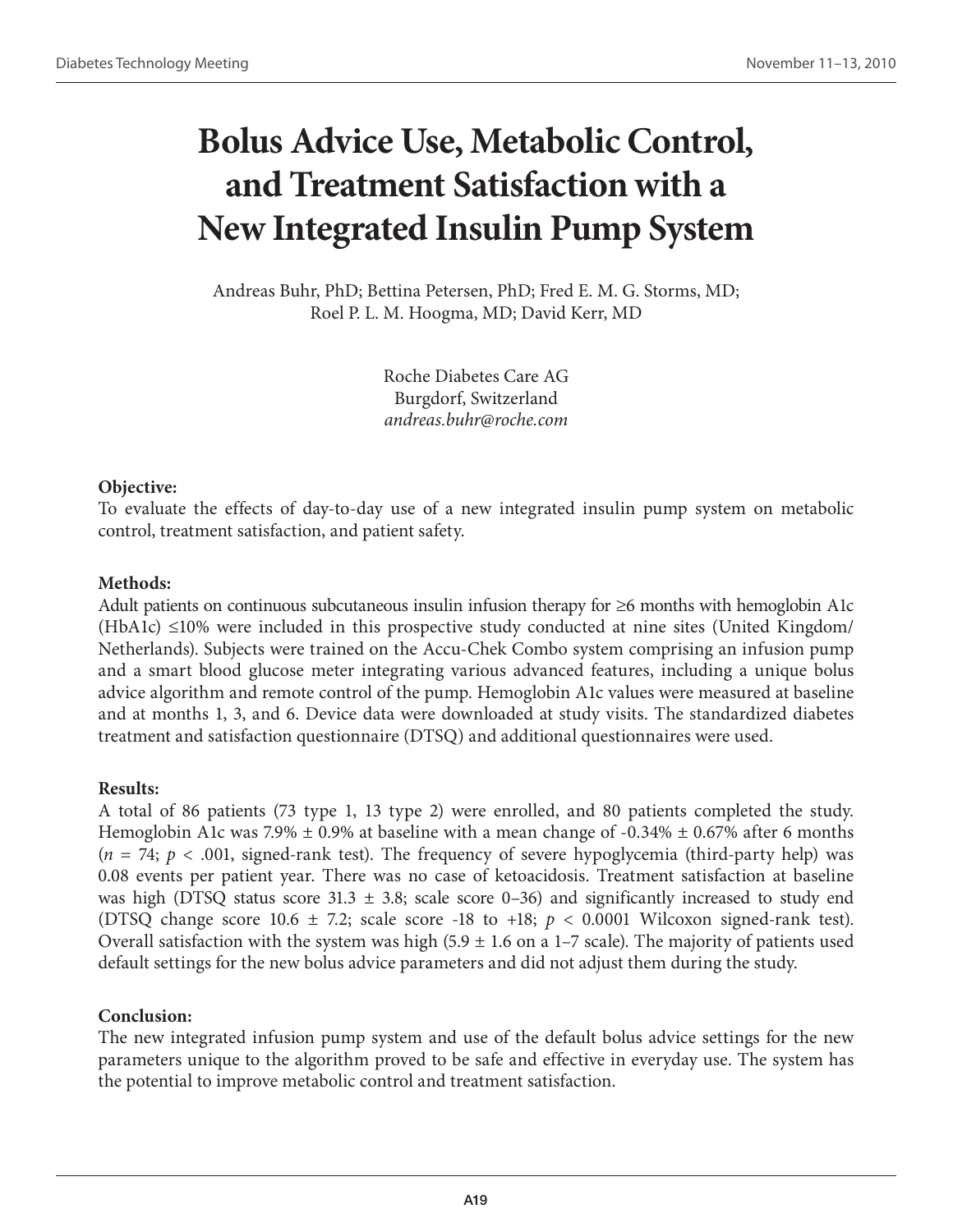# **Prospective Data Evaluation of the Application of a Multisensor Device for Noninvasive Continuous Glucose Monitoring**

Andreas Caduff, PhD; Martin Mueller, MSc; Oscar De Feo, PhD; Pavel Zakharov, PhD; Alexander Megej, PhD; Marc Donath, MD; Jelena Klisic, PhD; Werner A. Stahel, PhD; Mark S. Talary, PhD

> Solianis Monitoring AG Zurich, Switzerland *andreas.caduff@solianis.com*

# **Introduction:**

In this study, a multisensor version with fully integrated sensors and battery in a miniaturized housing  $(54 \times 65 \times 13 \text{ mm})$  was experimentally tested to compare the outcome to previous findings using earlier versions.

### **Materials and Methods:**

Six type 1 diabetes patients (aged  $44 \pm 16$  years, body mass index  $24.1 \pm 1.3$  kg/m<sup>2</sup>, duration of diabetes  $27 \pm 12$  years, hemoglobin A1c 7.3  $\pm$  1.0%) wore the same multisensor on the upper arm. In total, these patients performed 45 in-clinic study days; each patient performed, on average, 7 study days (minimum 5 days and maximum 10 days). A study day lasted approximately 10 h and glucose changes were induced by the administration of an oral or intravenous glucose solution. The first 22 study days' data spanning all subjects were used to train a linear regression model. The global model derived was then prospectively applied to the data of the remaining 23 study days, allowing for external validation. One initial baseline adjustment at the very beginning of each study day was used to adjust the level of the glucose estimate.

### **Results:**

When comparing the estimated glucose to the blood glucose reference values, the model yielded a mean absolute relative difference of 40.8%, a mean absolute difference of 51.9 mg/dl, and an  $R^2$  of 0.70, on average, per study day. The Clarke error grid analyses showed 89.0% of paired glucose values in zones A and B, 4.5% in C, 4.6% in D, and 1.9% in E.

# **Conclusions:**

This work demonstrates that glucose variations under controlled conditions can be monitored noninvasively by a prospectively applied multiple regression statistical model. The findings from this study indicate that further development steps in the multisensor system should not affect the estimation performance.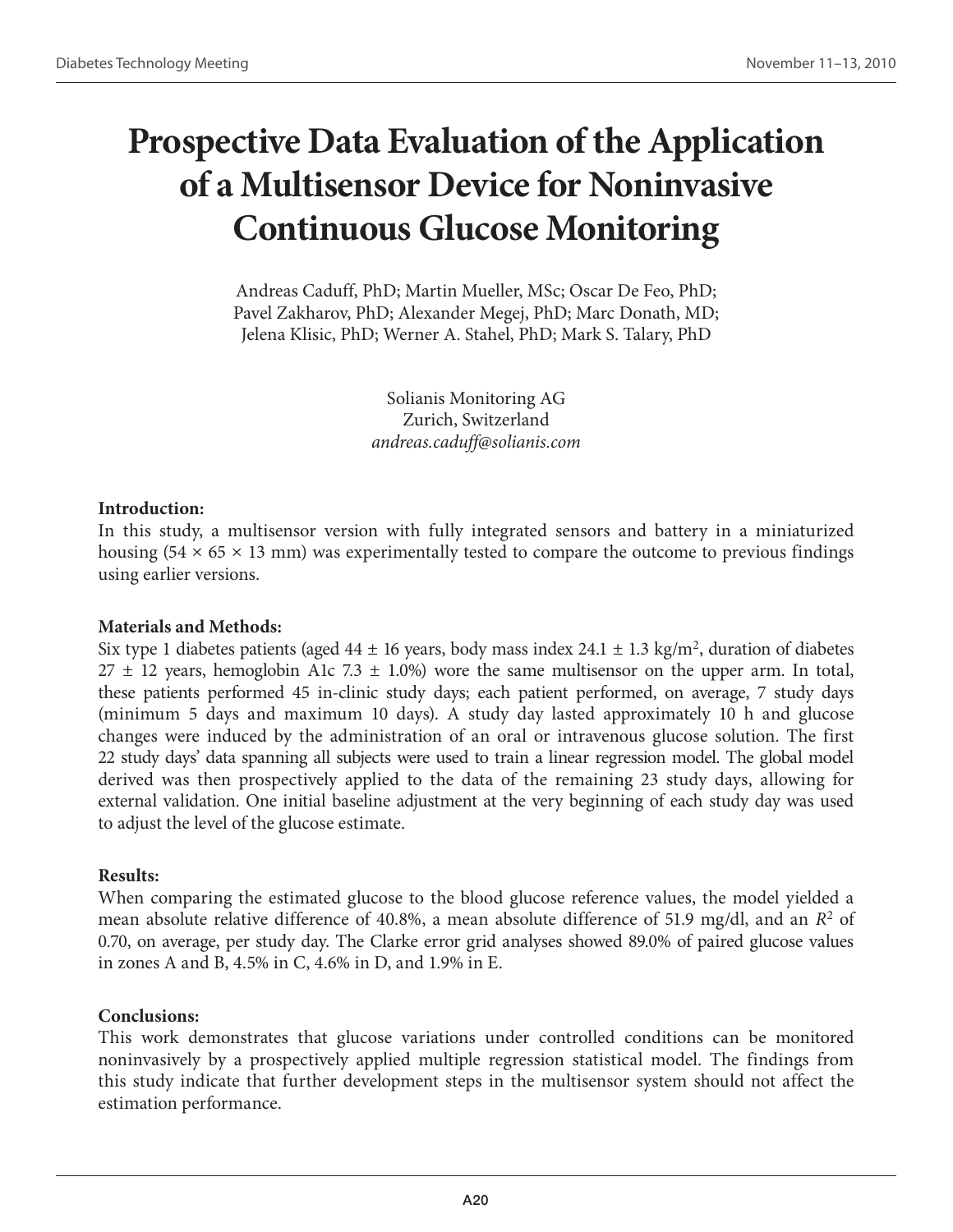# **Simultaneous Noninvasive Continuous Glucose Monitoring on the Left and Right Arms Using Two Multisensor Devices**

Andreas Caduff, PhD; Martin Mueller, MSc; Oscar De Feo, PhD; Pavel Zakharov, PhD; Alexander Megej, PhD; Marc Donath, MD; Jelena Klisic, PhD; Werner A. Stahel, PhD; Mark S. Talary, PhD

> Solianis Monitoring AG Zurich, Switzerland *andreas.caduff@solianis.com*

# **Introduction:**

We have previously reported the findings of clinical–experimental studies with a novel multisensor system for noninvasive continuous glucose monitoring. In this study, a multisensor version with fully integrated sensors and battery in a miniaturized housing  $(54 \times 65 \times 13 \text{ mm})$  was experimentally tested, investigating location-related characteristics.

# **Materials and Methods:**

Four type 1 diabetes patients (aged 43  $\pm$  9 years, body mass index 24.5  $\pm$  3.7 kg/m<sup>2</sup>, duration of diabetes 22  $\pm$  11 years, hemoglobin A1c 7.7%  $\pm$  0.5%) performed 4 in-clinic study days with a multisensor attached to the left and right upper arms. As a result, 32 data sets from 16 study days were obtained. The multisensors were exchanged between the patients and the left and right arm according to a Graeco-Latin square. Glycemia was varied using four different glucose profiles. Global (identical coefficients) and personal (personal coefficients) models were used for cross validation.

# **Results:**

In each model, an initial baseline (IB) calibration was used at the beginning of each study day as well as a full day baseline (FB) calibration, with average  $R^2$  = coefficient of determination on average over the study days, mean absolute difference (mg/dl), and mean absolute relative difference (%). Global IB: 0.76, 47, 32.3; global FB: 0.75, 29.9, 21.3; personal IB: 0.85, 43.3, 30.7; personal FB: 0.84, 24.1, 17.6. Clarke error grid analysis for IB global model yielded A 44.9%, B 48.0%, C 3.6%, D 3.0%, and E 0.5%.

# **Conclusion:**

The glucose time courses estimated by the multisensors from the two arms are repeatably comparable, even with a global model with one IB calibration only. This indicates that the sensor signal characteristics are robust enough to allow changing from one arm to the other using the same device settings and calibration.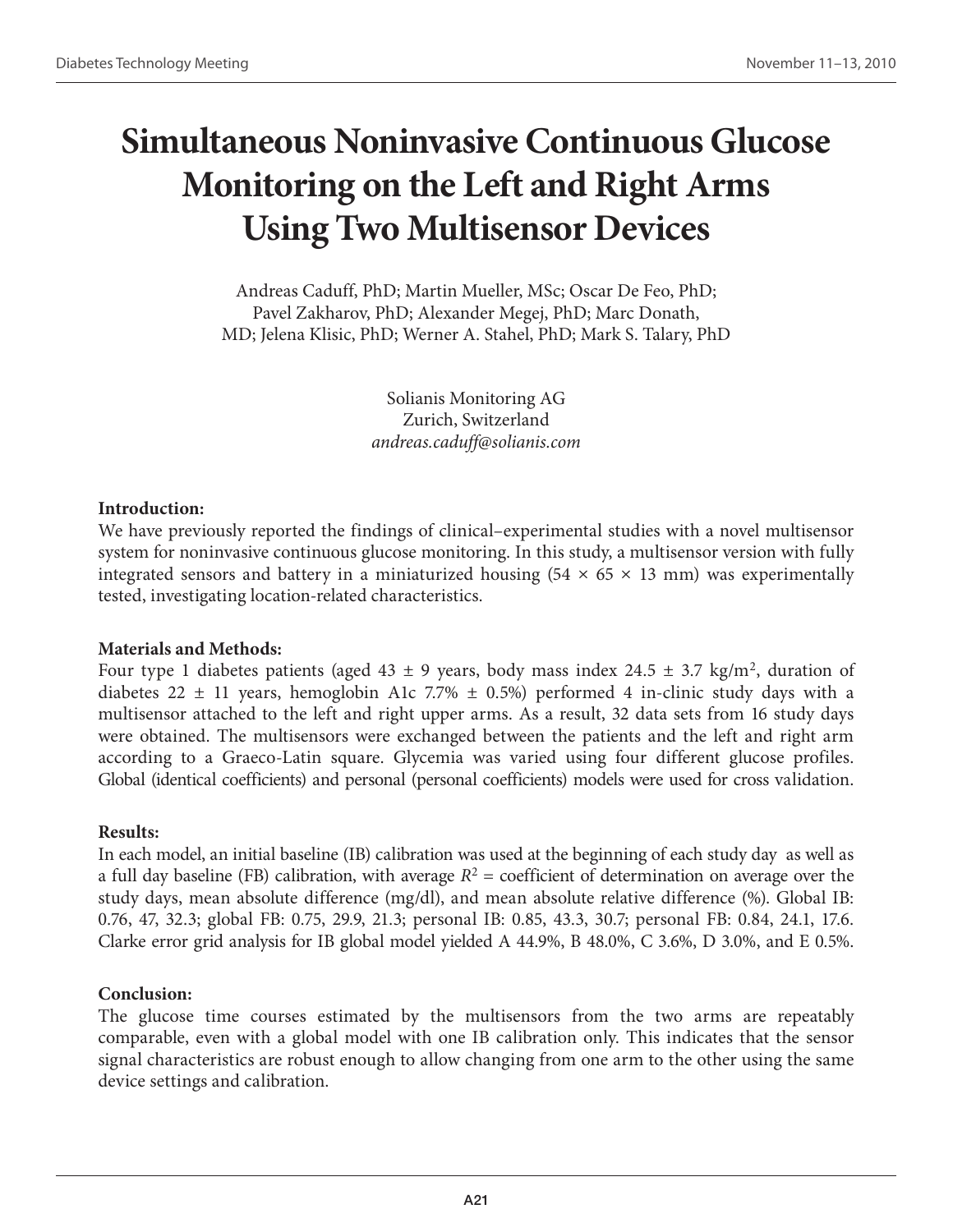# **Improving Closed-Loop Control by Considering Uncertainty and Minimizing Clinical Risk**

Fraser Cameron, MS; Günter Niemeyer, PhD; Bruce A. Buckingham, MD; Hyunjin Lee, PhD; B. Wayne Bequette, PhD; Darrell M. Wilson, MD

> Stanford University Stanford, California, USA *fraser@stanford.edu*

### **Objective:**

Uncertainty in blood glucose (BG) control exposes the patient to risk of diabetic complications. Closed-loop controllers should act to reduce estimated risk. We present a novel extended modelpredictive controller (EMPC) that explicitly minimizes the combined risk of hypoglycemia and hyperglycemia using predictions of the BG value and standard deviation.

### **Method:**

The controller infuses subcutaneous insulin to minimize a novel, controller-friendly risk function, such as the blood glucose risk index (BGRI), over multiple possible BG trajectories spread around the predicted mean trajectory by multiples of the standard deviations. The predictions stem from multiple linear meal-glucose-insulin models that are weighted according to their agreement with the continuous glucose data and meal probabilities. The meal probabilities encode what humans eat when awake and wait between meals.

# **Result:**

Prediction on simulated and clinical data resulted in more accurate and robust uncertainty estimates, a 25% reduction in meal detection time relative to published work, and reduced root mean squared error for 1-, 2-, 3-, and 4-hour predictions by 6%, 15%, 28%, and 40% and 19%, 24%, 35%, and 46% relative to a predictor with and without linear meal detection. We compared control performance with a published proportional-integral-derivative (PID) controller and a linear five-state glucose– insulin-based model-predictive controller (MPC) tuned to minimize the BGRI. Using the University of Virginia/Padova Diabetes Simulator, the controllers (PID/MPC/EMPC) achieved BGRI values of high, 4.18, and 2.86 for adult patients controlled over 36 h with six unannounced meals. These correspond to 74%, 86%, and 90% of time spent euglycemic (70  $<$  BG  $<$  180 mg/dl).

# **Conclusion:**

Incorporating meal probabilities improves uncertainty estimation and markedly improves prediction accuracy. Minimizing the combined hypoglycemic/hyperglycemic risk using estimated uncertainties and meal probabilities leads to noticeable improvements in control behavior, 30% lower BGRI, and 29% less time spent outside the euglycemic range.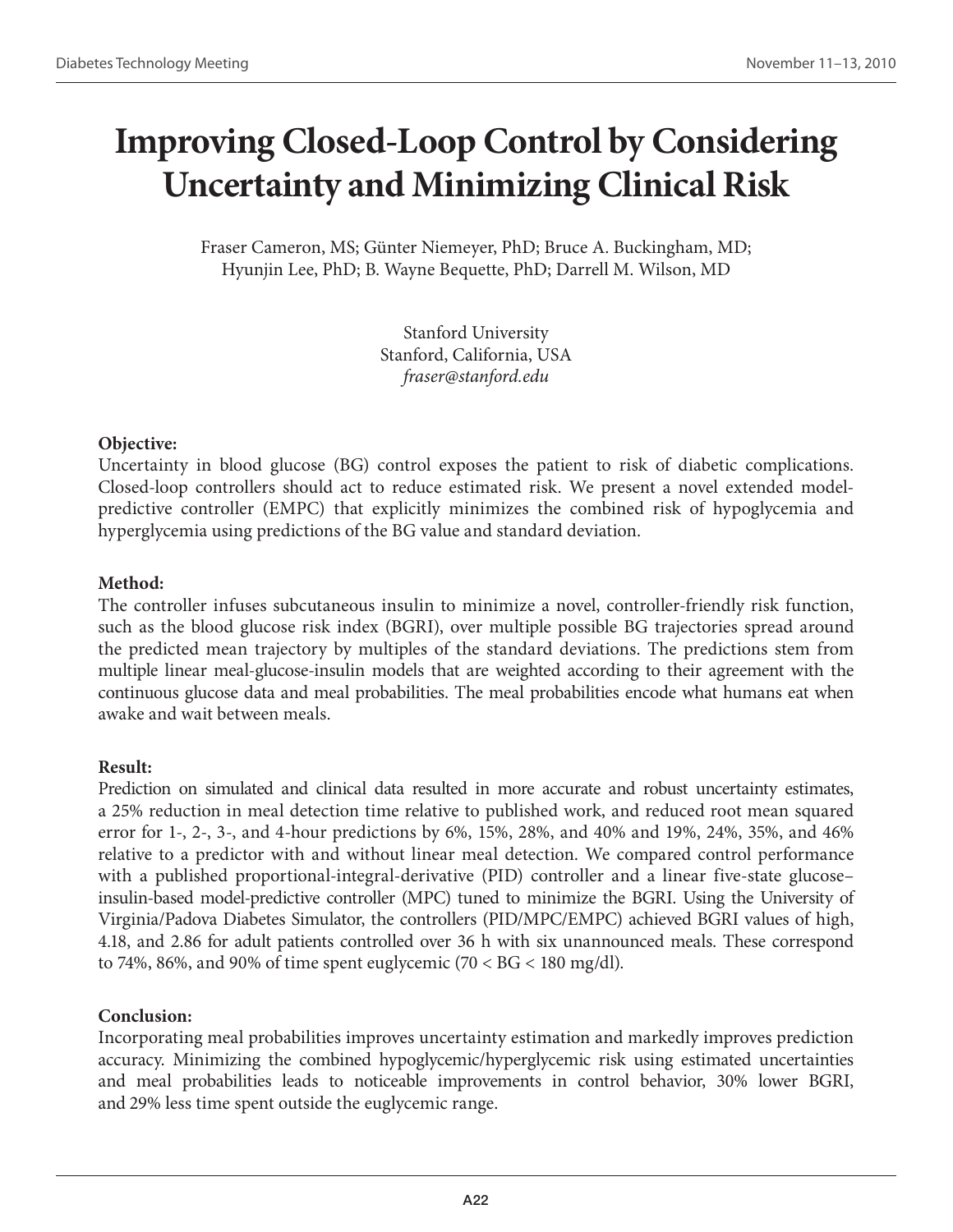# **Investigating the Effect of a Novel Warming Device on the Pharmacodynamics and Pharmacokinetics of Rapid-Acting Insulin in Youth with Type 1 Diabetes**

Eda Cengiz, MD, FAAP; William V. Tamborlane, MD; Jennifer L. Sherr, MD; Melody Martin; Lori Carria, MS; Kristin A. Sikes, MSN, APRN, CDE; Andrea D. Urban, MSN, PNP-BC, CDE; Gabriel Bitton, PhD; Stuart A. Weinzimer MD

> Yale School of Medicine New Haven, Connecticut, USA *Eda.Cengiz@yale.edu*

# **Background/Objective:**

Postprandial blood glucose excursions could be mitigated by accelerating insulin absorption and action in both open- and closed-loop insulin delivery systems.

# **Methods:**

The glucose clamp technique was used to examine the effect of a novel infusion site warming device, InsuPatch, on the pharmacodynamics (PD)–pharmacokinetics of a 0.2 U/kg bolus of aspart insulin in pump-treated subjects. Studies were performed on two separate mornings with and without the activation of the InsuPatch device. On both days, the basal infusion was suspended and glucose levels were maintained between 80 and 100 mg/dl by a variable-rate dextrose infusion for up to 5 h after the bolus. To date, seven subjects (14  $\pm$  1 years old, hemoglobin A1c 7.2%  $\pm$  0.5%) have completed both clamps.

# **Results:**

Time to peak insulin action occurred earlier with InsuPatch than without the InsuPatch; whereas the area under the time action profile and peak action did not differ with and without infusionsite warming. Pharmacokinetic parameters were in agreement with PD parameters, namely, a significantly earlier time to peak insulin action with InsuPatch.

# **Conclusion:**

Our preliminary data suggest that warming of the infusion site with InsuPatch is an effective means to accelerate rapid-acting insulin absorption and time to maximal insulin action. Such improvements in time-action responses have the potential to enhance the performance of open- and closed-loop insulin delivery systems with less postprandial hyperglycemia and late hypoglycemia.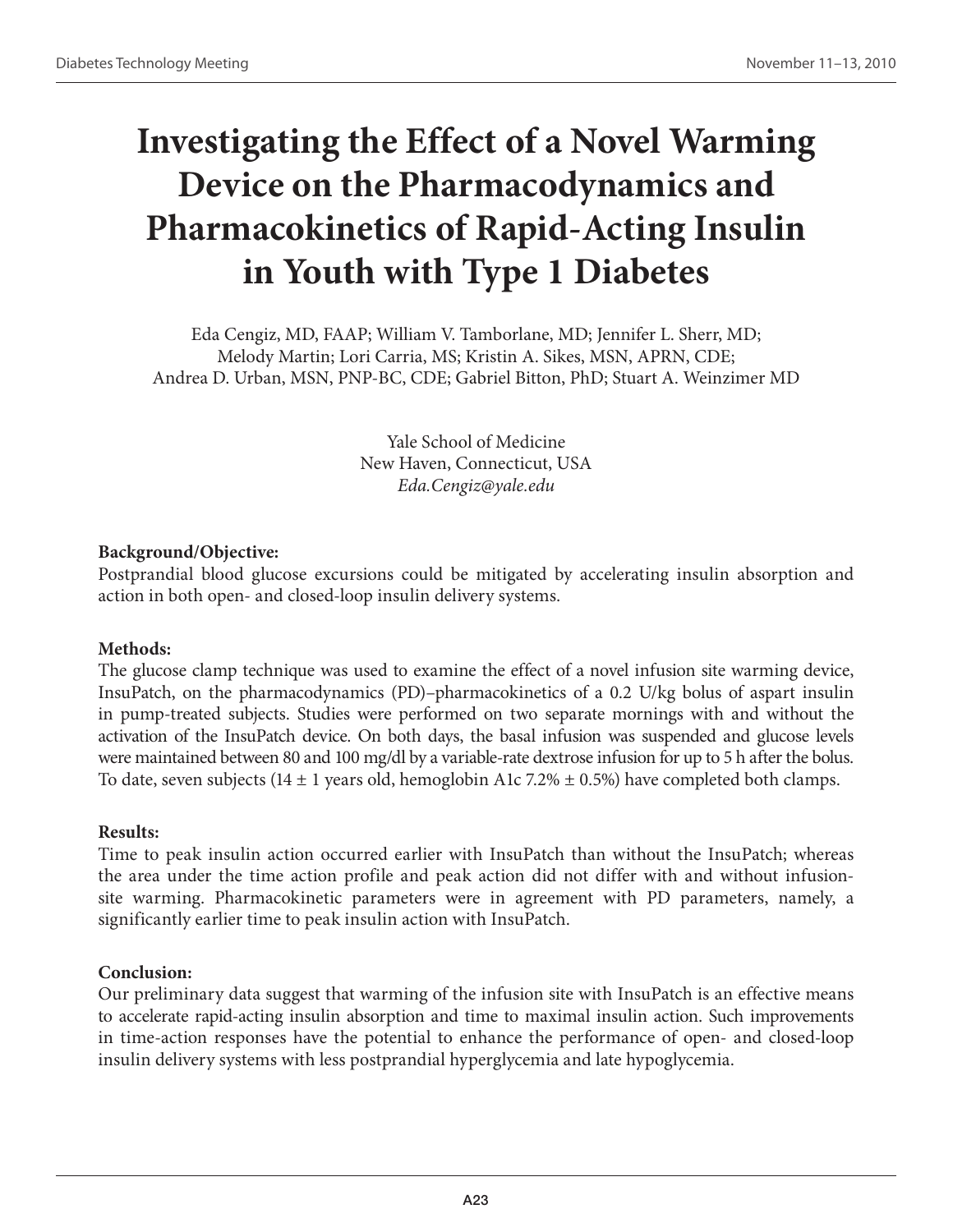# **Relationship between Insulin Sensitivity and Insulin-Modulated Microvascular Recruitment in Patients with Type 1 Diabetes Mellitus**

Alice Chan, MS; Stacey M. Anderson, MD; Marc D. Breton, PhD; Eugene J. Barrett, MD, PhD; Boris P. Kovatchev, PhD

> University of Virginia Health System Charlottesville, Virginia, USA *alicechan@virginia.edu*

### **Background:**

Capillary recruitment in the skeletal muscle is essential for the efficient transfer of insulin from plasma to muscle tissue to stimulate glucose uptake. We investigated the relationship between metabolic insulin sensitivity (IS), the volume of capillaries perfused after an overnight insulin infusion, and the ability of hyperinsulinemia to further enhance capillary recruitment in insulinsensitive versus more resistant patients with type 1 diabetes mellitus (T1DM).

### **Methods:**

Twenty-six euglycemic hyperinsulinemic clamps were performed on T1DM patients. Their IS was determined from the glucose infusion rate normalized by body weight and plasma insulin concentration at steady state of the clamp. Capillary recruitment was assessed as the microvascular blood volume (MBV) using contrast-enhanced ultrasound imaging; images were analyzed using a previously published methodology. Basal MBV was assessed 10 min before the start of the clamp, and MBV during hyperinsulinemia was captured 30 min after starting the clamp.

### **Results:**

More insulin-sensitive patients had higher basal microvascular recruitment (correlation between basal MBV and log SI of 0.62, *p* = 0.008). Under hyperinsulinemia, less sensitive subjects experienced increased capillary recruitment while more sensitive ones experienced decreased capillary recruitment (correlation between relative change in MBV and  $log SI$  of -0.55,  $p = 0.022$ ).

### **Conclusion:**

The results suggest that the ability to recruit capillary at basal levels of plasma insulin is a significant determinant of IS in patients with T1DM. While insulin-induced capillary recruitment is triggered at the basal level of plasma insulin in insulin-sensitive subjects, higher concentrations of insulin are needed to promote capillary recruitment in more resistant subjects.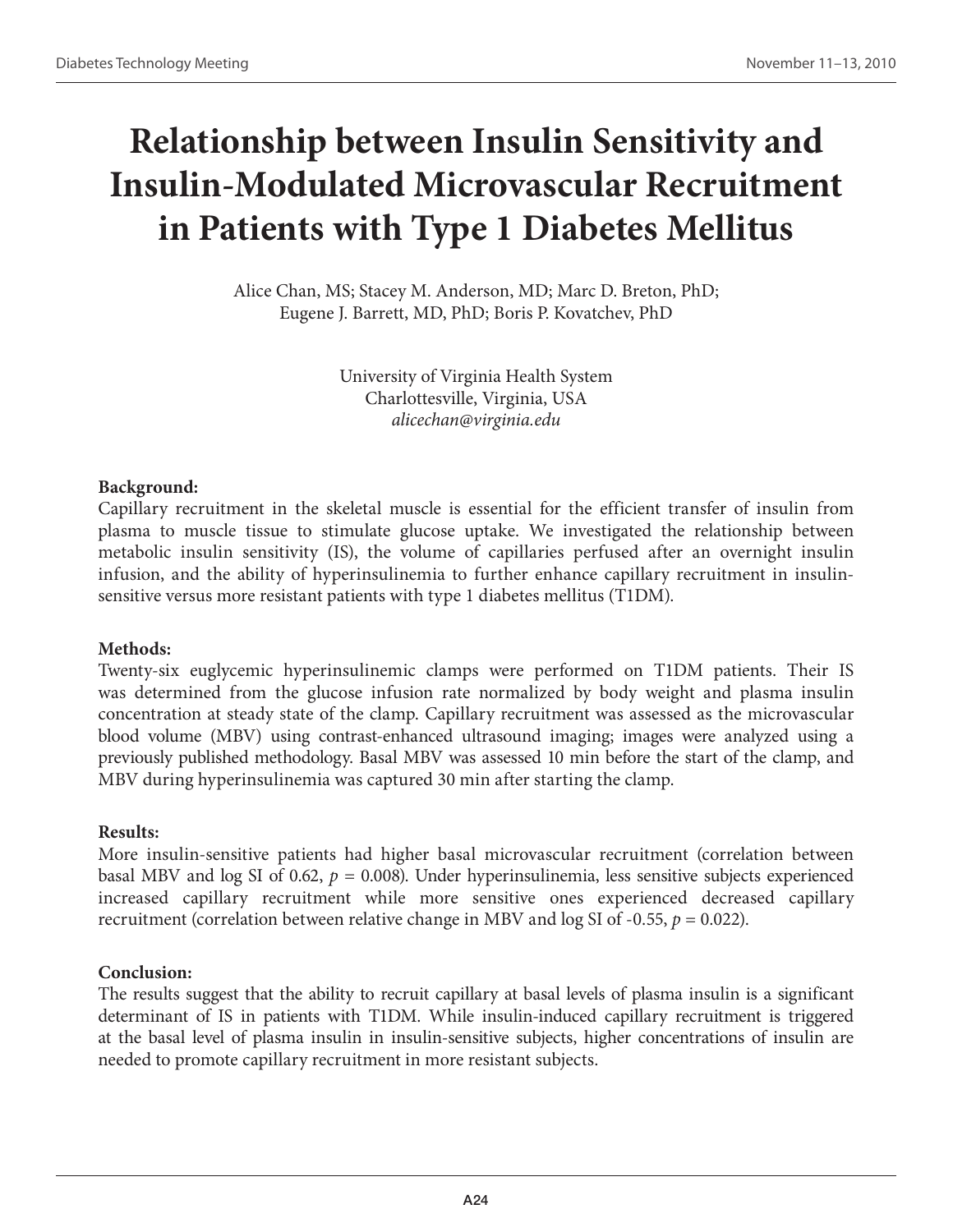# **A Web-Based Simulation Model for Predicting Human Body Weight Change**

Dhruva Chandramohan, BA; Kevin D. Hall, PhD

Laboratory of Biological Modeling National Institute of Diabetes and Digestive and Kidney Diseases Bethesda, Maryland, USA *kevinh@niddk.nih.gov*

# **Background:**

Over the past several years, our research group has developed and validated nonlinear mathematical models of human metabolism that accurately predict the dynamics of body weight change in response to given lifestyle interventions. However, weight management professionals and obese patients need easier access to accurate simulation models to help set realistic body weight goals and maintain weight loss.

### **Methods:**

We created a Java Applet using NetBeans IDE 6.7.1 software for Mac OS X that implements a nonlinear ordinary differential equations model of human metabolism and predicts changes in body weight, body fat, extracellular fluid, and lean tissue compartments. This implementation will allow for wide distribution online.

# **Results:**

Users input basic demographic data to initialize the model, which then simulates the time course of body weight and body fat change in response to up to two sequential lifestyle interventions specified by the user. Alternatively, the model can automatically calculate the intervention required to reach a given goal weight within a specified time period as well as what will be required to maintain that goal weight. Assuming perfect adherence to the interventions, the model also presents the range of expected body weight trajectories resulting from the inherent uncertainty of the initial state of energy imbalance. The applet has been validated and is currently undergoing user testing in preparation for its online release.

# **Conclusion:**

By making accurate models of human body weight change available for general use, we plan to give clinicians and patients the tools and information they need to accurately design lifestyle interventions, track progress, and help them achieve and maintain body weight goals over long time periods.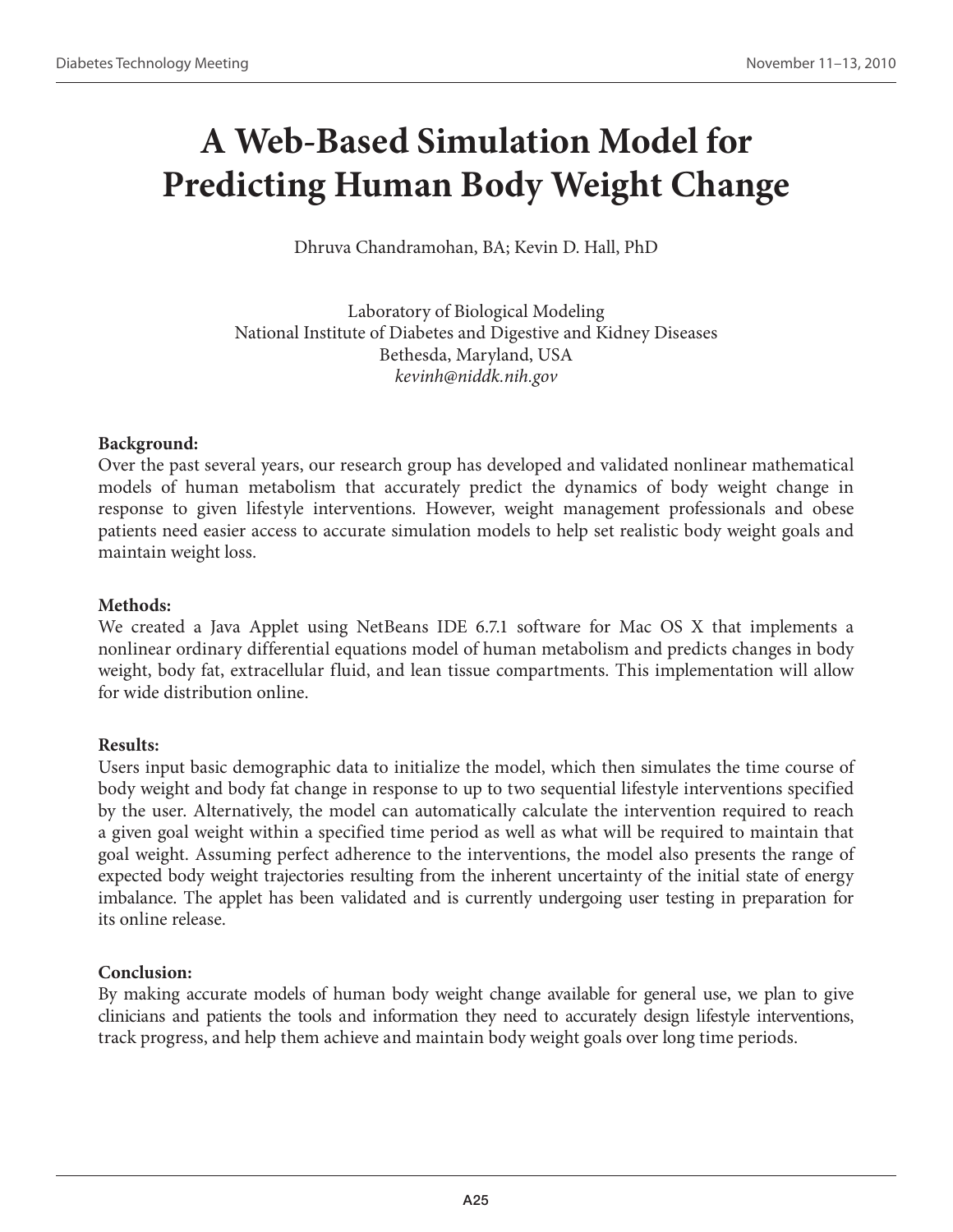# **An Optical System for Diagnosing and Monitoring Dermal Microvascular Health**

Eric Chin, BS; Alan Barr, PhD; Danny Petrasek, MD, PhD; Morteza Gharib, PhD

California Institute of Technology Pasadena, California, USA *echin@uthsc.edu*

# **Objective:**

Decrease in peripheral vascular compliance is thought to be reduced with age and with some diseases. To assess the compliance of peripheral microvasculature, we developed a quantitative technique for measuring microvascular elasticity based on the qualitative nail-blanch test.

# **Methods:**

We assessed microvascular reperfusion dynamics by measuring associated changes in reflectance spectra following the application and release of light pressure on the fingernail bed. Forty-three adult subjects aged 18–83 years were tested on the prototype. Fingernail reflectance spectrum was measured using a fiber optic spectrometer (Ocean Optics). Subjects applied a force of 0.2 lb. to the load cell (Interface) for 10 s to obtain baseline measurements. When a stable signal was obtained, force was quickly released for at least 5 s to obtain a curve presumed to reflect vascular reperfusion. A minimum of 15 trials was performed on each subject over a period of 5 min. The variation in optical thickness of the spectrum of hemoglobin/oxyhemoglobin over time (486 nm  $< \lambda < 590$  nm) was analyzed using a personal computer equipped with MATLAB 7.7.0 (MathWorks) and LabView 7.1 (National Instruments). Individual runs for each subject were averaged together and analyzed; runs were eliminated when a stable baseline was not established or when there was an insufficient signal-to-noise ratio for measurement. Optical thickness of blood responses were fitted to a simple exponential restoration to baseline, yielding a time constant of response.

# **Results:**

Fingernail reperfusion in healthy adults (*n* = 43 subjects) was significantly faster than reperfusion in the younger subjects ( $p = .019$ ; analysis of variance). There were no significant differences based on gender (*p* = .972).

# **Conclusion:**

Microvascular reperfusion can be measured successfully using a simple noninvasive technique. Studies in normal adults demonstrate decreasing microvascular elasticity with age.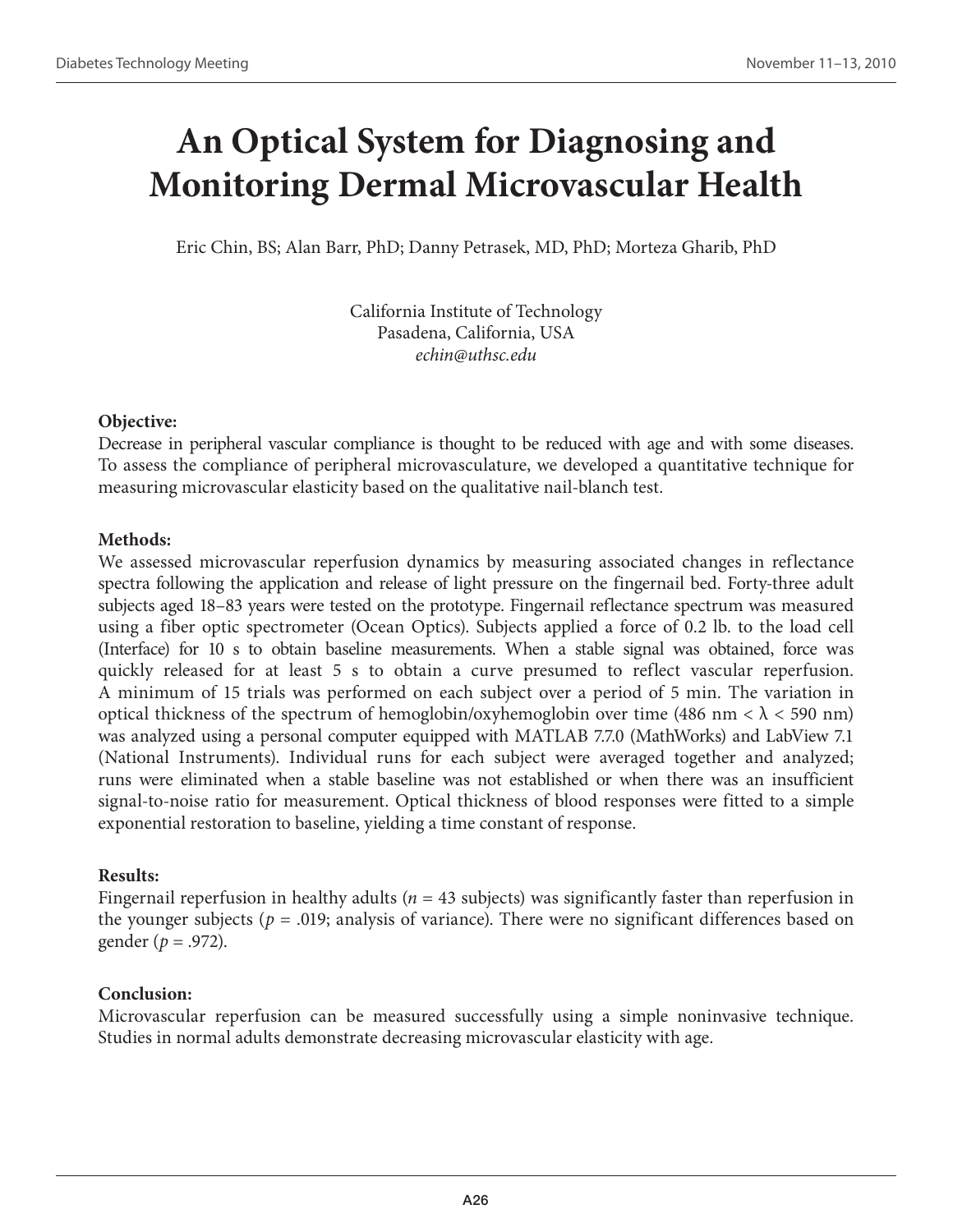# **First Clinical Use of Automated Insulin Suspension Using the Medtronic Veo: Results of a User Evaluation**

Pratik Choudhary, MBBS, MRCP; John Shin, MD; Mark L. Evans, MD FRCP; P. J. Hammond, MD; David Kerr, MD, FRCPE; John C. Pickup, MA, BM, BCh, DPhil, FRCPath; Stephanie A. Amiel, BSc, MD, FRCP

> King's College London Weston Education Centre London, United Kingdom *pratik.choudhary@kcl.ac.uk*

# **Background:**

Prolonged and profound hypoglycemia is known to lead to morbidity and even mortality through seizures, arrhythmias, or injuries. Despite hypoglycemia alarms available in most continuous glucose monitoring (CGM) devices, reports suggest that patients often sleep through these alarms, and trials have been unable to show a significant reduction in hypoglycemia with the use of CGM. The Medtronic Paradigm Veo suspends insulin delivery for up to 2 h if the patient fails to respond to a hypoglycemia alarm. We report results of the first clinical use of this system.

# **Methods:**

A total of 31 subjects with type 1 diabetes treated with insulin pump therapy in six U.K. secondary care centers used the Medtronic Veo system for a total of 6 weeks. After a 2-week run-in period, the low glucose suspend (LGS) feature was introduced. We evaluated the number of suspends and glucose readings during and after suspend and assessed patient satisfaction of this feature.

# **Results:**

A total of 29/31 subjects completed the study. There were a total of 166 (43 at night) episodes of LGS in 25/29 subjects. Only 9/166 episodes continued for the complete 2 h without any patient response, all between 00:00 and 11:00 h, 13/20 episodes lasting >60 min were nocturnal, and 107/166 episodes were terminated within 10 min. There were no episodes of ketosis, and mean glucose level on termination of LGS was 75 mg/dl. All users expressed a very high degree of satisfaction with the system, and 96% expressed a desire to continue its use.

# **Conclusion:**

The LGS feature incorporated in the Medtronic Veo pump appears to be safe and well tolerated by patients. It is a potentially useful tool in protecting patients against prolonged severe hypoglycemia.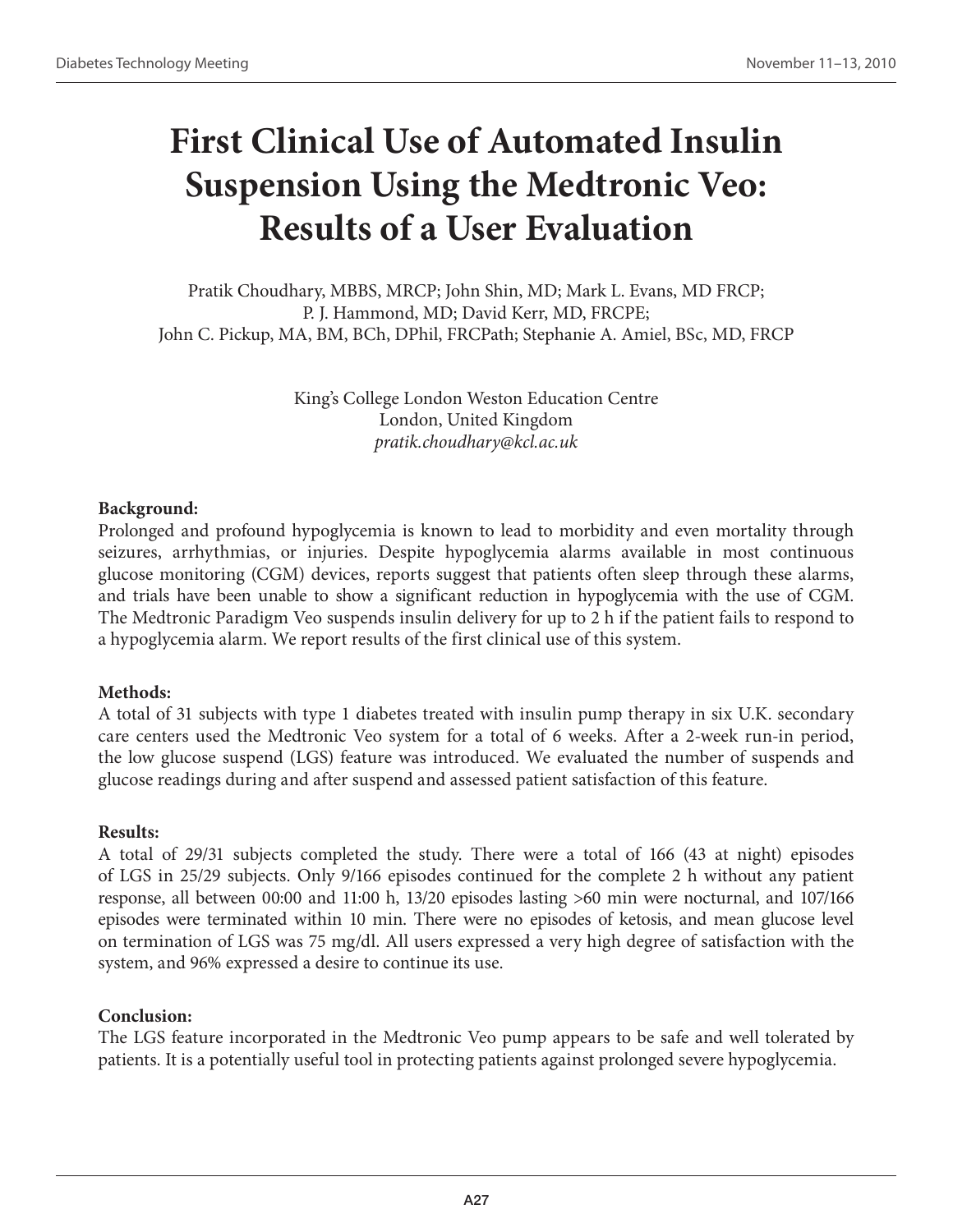# **Using Mobile Phone Technology to Improve Adherence to Diabetes Therapy**

Heather Cole-Lewis, MPH; Malinda Peeples, MS; Suzanne Clough, MD; Bharath Sudharsan, MS; Anne Gruber-Baldini, PhD; Charlene Quinn, PhD, RN

> Yale University New Haven, Connecticut, USA *hcole-lewis@welldocinc.com*

# **Objective:**

The objective of this study was to observe the effect of a mobile-phone-based multifaceted, personalized technological intervention on diabetes self-management behaviors.

### **Methods:**

This study analyzed patient utilization of DiabetesManager, mobile-phone-based diabetes management software designed to support effective diabetes self-management behavior, including blood glucose (BG) monitoring and medication adherence. The system provided patients with mechanisms for recording BG coupled with real-time feedback, recording prescribed medication regimen and monitoring adherence, and communicating with health care providers. Additionally, the system provided messaging, which provided diabetes education as well as support for behavior change and managing standards of care. Data are drawn from a randomized controlled trial of the DiabetesManager system. Patients (*n* = 164) were randomized to one control and three intervention groups and followed for a year.

# **Results:**

Preliminary results showed that the patients' engagement with the system had a direct relationship with their adherence to diabetes medications. The system captured a total of approximately 48,000 BG entries. Of those entries, 44,000 (or 92%) had medication data. Additionally, there were over 3300 messages sent between the patients and providers using the system. The most frequently addressed themes were BG control and medication adherence.

Analyses are currently underway to determine the association between both BG entry frequency and medication entry frequency on improvement in patient-reported hemoglobin A1c values. Variation in data entry frequency over time is also being assessed.

# **Conclusion:**

Results provide evidence that a mobile-phone-based behavior change intervention can provide support for improving adherence to diabetes therapy. Furthermore, patient utilization patterns around medication adherence offer useful information for developing a more robust technology system to influence medication management behaviors.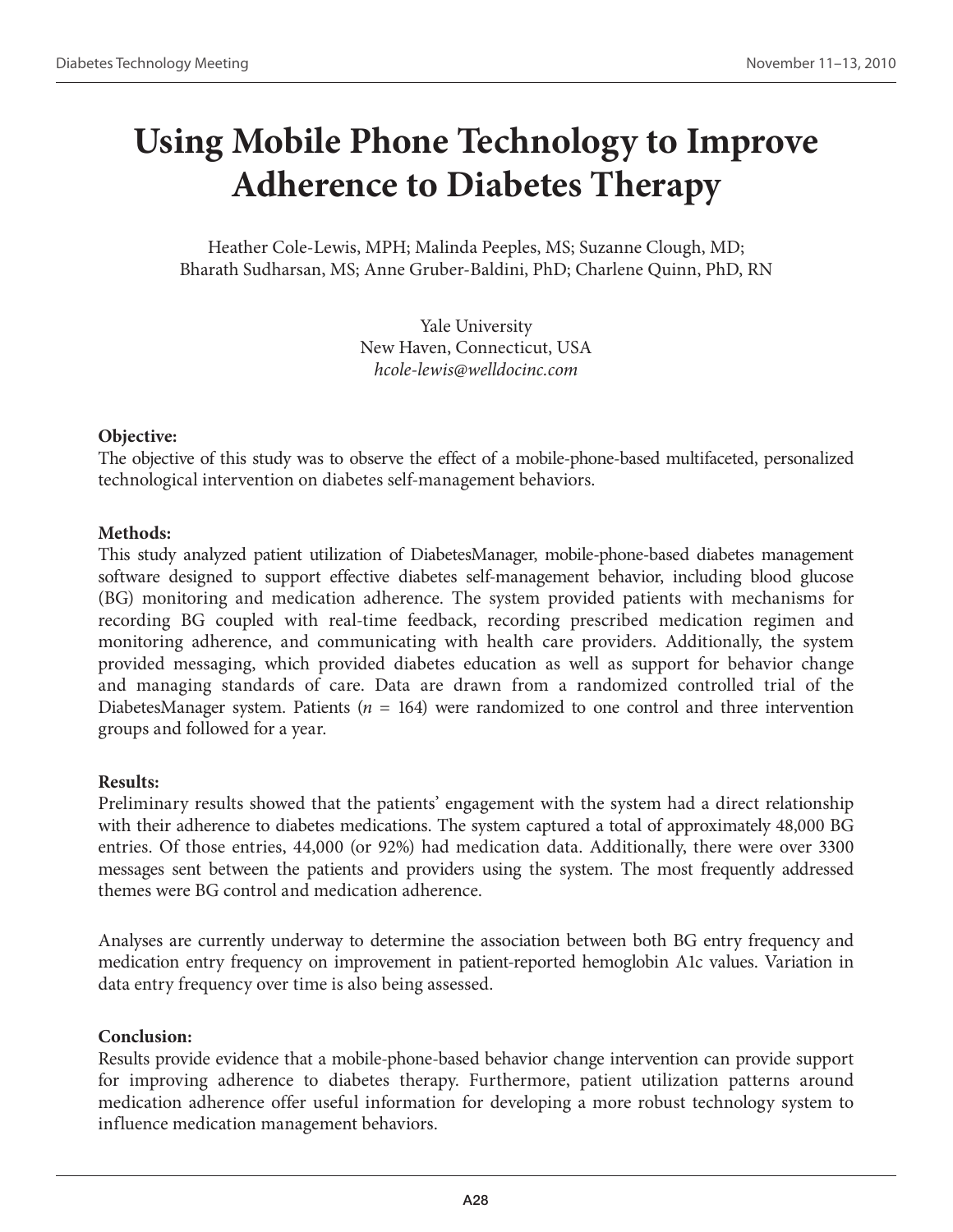# **Comparison of Three Glucose Meters with Laboratory Standard Value**

Lenore Coleman, PharmD, CDE, FASHP; Qutina Mack, PharmD; Marlon Daniel, MS, MPH; Anthony K. Wutoh, PhD, RPh

> Total Diabetes Care and Medical Supply Inglewood, California, USA *lcolemann@earthlink.net*

# **Objective:**

Comparisons were conducted between three glucose meters (Accucheck®, Contour®, and Welltrak®) and a laboratory standard value for blood glucose measurement among 18 adult patients in a metropolitan Washington DC area hospital. Glucose measurements were evaluated using finger-stick and venipuncture blood samples.

# **Methods:**

For each patient, morning preprandial glucose measurements were conducted. Finger-stick measurements were conducted within 5 min of venipuncture in an arm preferred by each patient. Blood draw was performed by a trained phlebotomist, and all finger sticks were performed by the same pharmacist overseeing the project. All finger sticks were obtained using manufacturerrecommended lancets, lancet devices, and caps. Preliminary comparisons were conducted using Spearman's correlation coefficient and are reported here. Analysis utilizing error grid analysis is pending results.

# **Results:**

Spearman's rho analysis reported statistically significant correlations between each meter and the laboratory reference. For the Accucheck meter, compared to the laboratory venipuncture value, the correlation coefficient was  $0.929$  ( $p < .001$ ). The correlation coefficient between the Contour meter and the laboratory venipuncture value was  $0.985$  ( $p < .001$ ). For the Welltrak meter and the laboratory venipuncture, the correlation coefficient was 0.924 (*p* < .001)

# **Conclusion:**

Pending results of the error grid analysis, correlation coefficient reports that each of the comparison meters provided glucose measurements that were strongly associated with the laboratory reference value.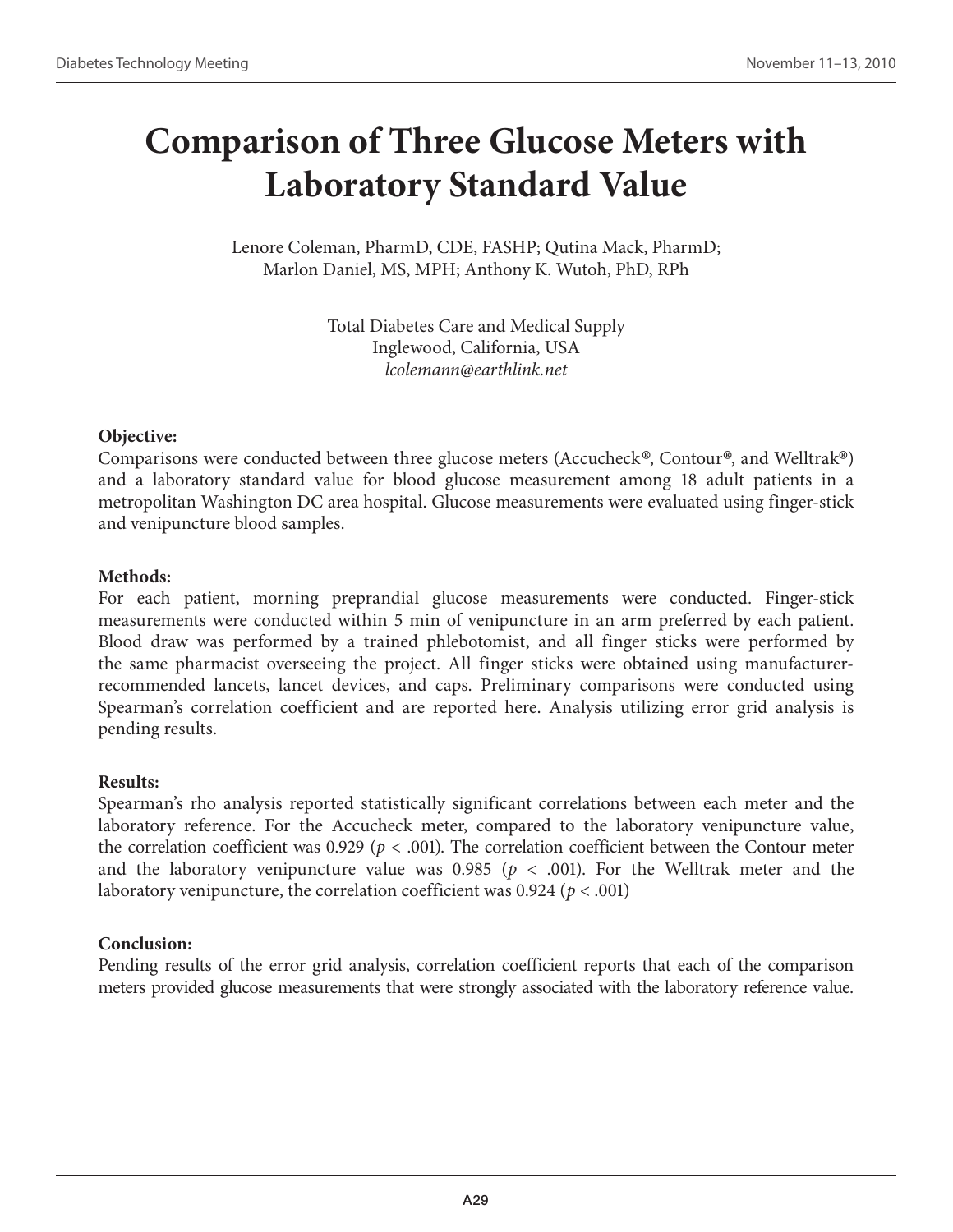# **Assessment of Circadian Variation of Postprandial Glucose Turnover Using Triple Tracer Technique**

Chiara Dalla Man, PhD; Debashis Nandy, MD; Ahmed Faraq, MD; James Levine, MD; Adil Bharucha MD; Robert A. Rizza, MD; Rita Basu, MD; Yogish C. Kudva, MD; Claudio Cobelli, PhD; Ananda Basu, MD

> University of Padova Padova, Italy *chiara.dallaman@dei.unipd.it*

# **Objective:**

Diurnal variations in postprandial insulin action that influence glucose excursion have not been studied with cutting-edge technology and therefore remain a key limitation for development of closed-loop subcutaneous insulin delivery systems in type 1 diabetes. An improved understanding of these factors will facilitate optimization of insulin delivery, limit postprandial hyperglycemia, and improve current artificial endocrine pancreas software. The aim of this study was to address these critical issues by examining healthy subjects while controlling for meal composition and physical activity.

# **Methods:**

Six healthy subjects (aged 35  $\pm$  3 years, body mass index 27.7  $\pm$  1.0 kg/m2, fasting glucose 87  $\pm$  3 mg/ dl, hemoglobin A1c 5.4%  $\pm$  0.1%) ingested identical triple tracer mixed meals (50 g carbohydrate, 35% carbohydrates, 30% protein, 35% fat) on three occasions (breakfast, lunch, dinner) in randomized Latin square order on three consecutive days in the Clinical Research Unit of Mayo Center for Translational Science Activities. Triple tracer methodology minimizes variability in tracer-totracee ratios, thus limiting nonsteady state errors in postprandial glucose turnover calculations. All other meals had similar macronutrient composition as the tracer meals.

### **Results:**

Postprandial glucose excursions did not differ between meals. While insulin concentrations from 0–60 min tended to be higher (*p* = .05) for breakfast than during lunch or dinner, C-peptide concentrations were similar for all three meals, implying reduced hepatic insulin extraction for breakfast over lunch or dinner. Percent suppression of endogenous glucose production (EGP) at breakfast tended to be greater (*p* = .06) from 0–30 min but returned quicker to baseline than during lunch or dinner.

# **Conclusions:**

The data suggest presence of circadian variation in postprandial glucose turnover in nondiabetic individuals due to greater initial suppression and faster recovery of EGP and reduced hepatic insulin extraction at breakfast than at lunch or dinner.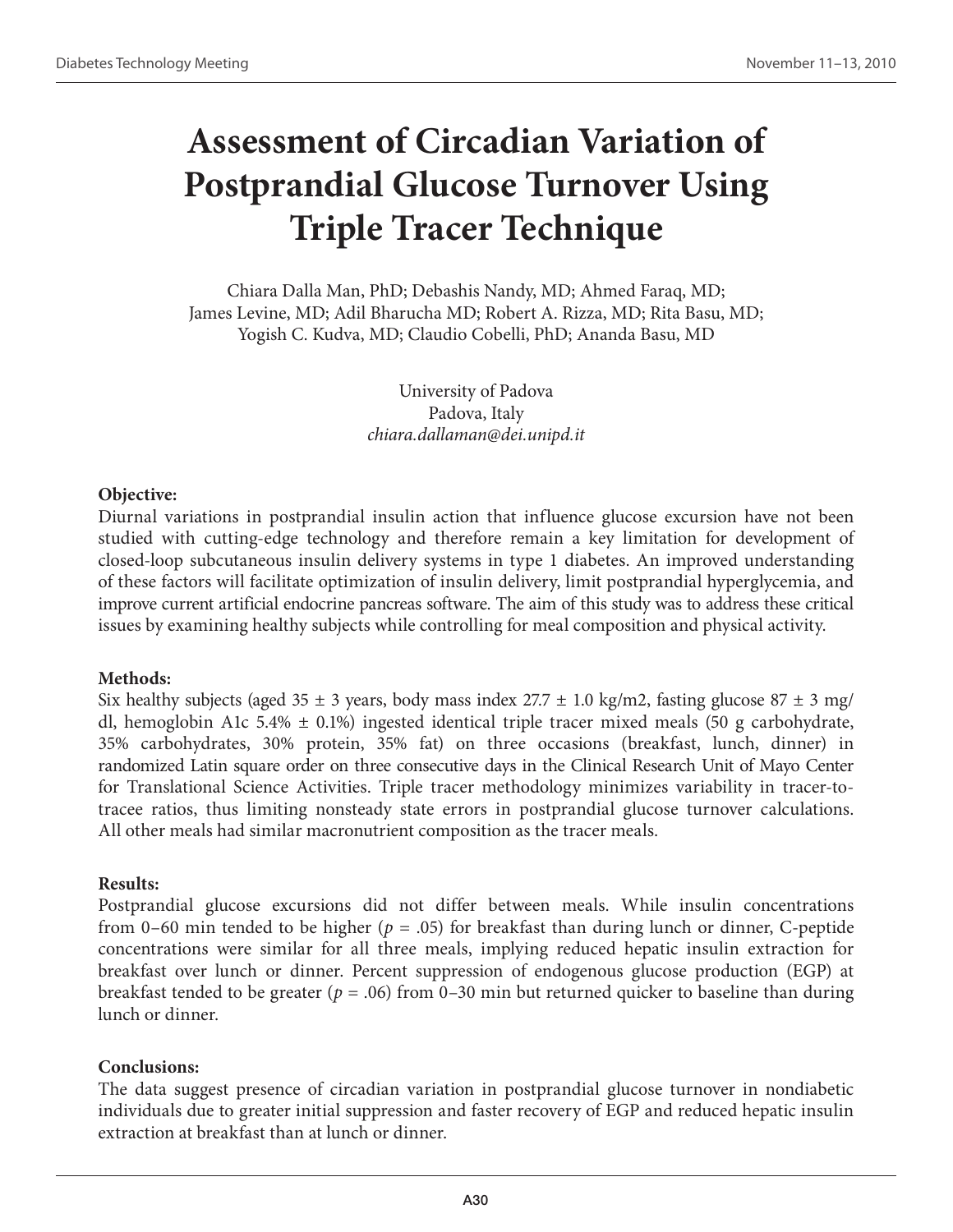# **Artificial Pancreas and Prediction Models: Autoregressive Moving Average and Neural Networks for the Individualized Estimation of Future Glucose Levels**

Elena Daskalaki, MSc; Katerina Prountzou, MSc; Peter Diem, MD; Stavroula Mougiakakou, PhD

ARTORG Center for Biomedical Engineering Research, University of Bern Bern, Switzerland *Elena.Daskalaki@artorg.unibe.ch*

# **Objective:**

The prediction of glucose concentration in the near future is of major importance for the design of efficient control algorithms to be used in the external artificial pancreas. To this end, two adaptive, data-driven models for near-future glucose prediction, based on statistical and artificial intelligence methods, are developed and comparatively accessed.

# **Method:**

Two different models have been developed: (1) an autoregressive moving average (ARMA) model and (2) a recurrent neural network (RNN) model. The models are fed with information regarding glucose concentration measured by continuous glucose monitors and past insulin infusions delivered through insulin pumps while they provide glucose concentration predictions for a horizon of 30 and 45 minutes. Both models have the ability to be individualized to each specific type 1 diabetes patient. In order to design and evaluate the models, a database of 30 *in silico* subjects (10 adults, 10 adolescents, and 10 children), using the Food and Drug Administration-approved metabolic simulator of the University of Virginia, has been used. The data were extracted under appropriate meal and insulin infusion scenarios.

# **Result:**

The comparative assessment has shown that the performance of the two methods is quite similar. Specifically, both models had a root mean square error in the order of 11.0 and a correlation coefficient of approximately 0.95, while the majority of the glucose predictions are in the A and B zones of the grid analysis for the different time horizons.

# **Conclusion:**

Both ARMA and RNN behave accurately in the prediction of glycemic profile for the near future and seem to be appropriate for an individualized external artificial pancreas. Further investigation is needed in order to identify which model is the optimal to be used.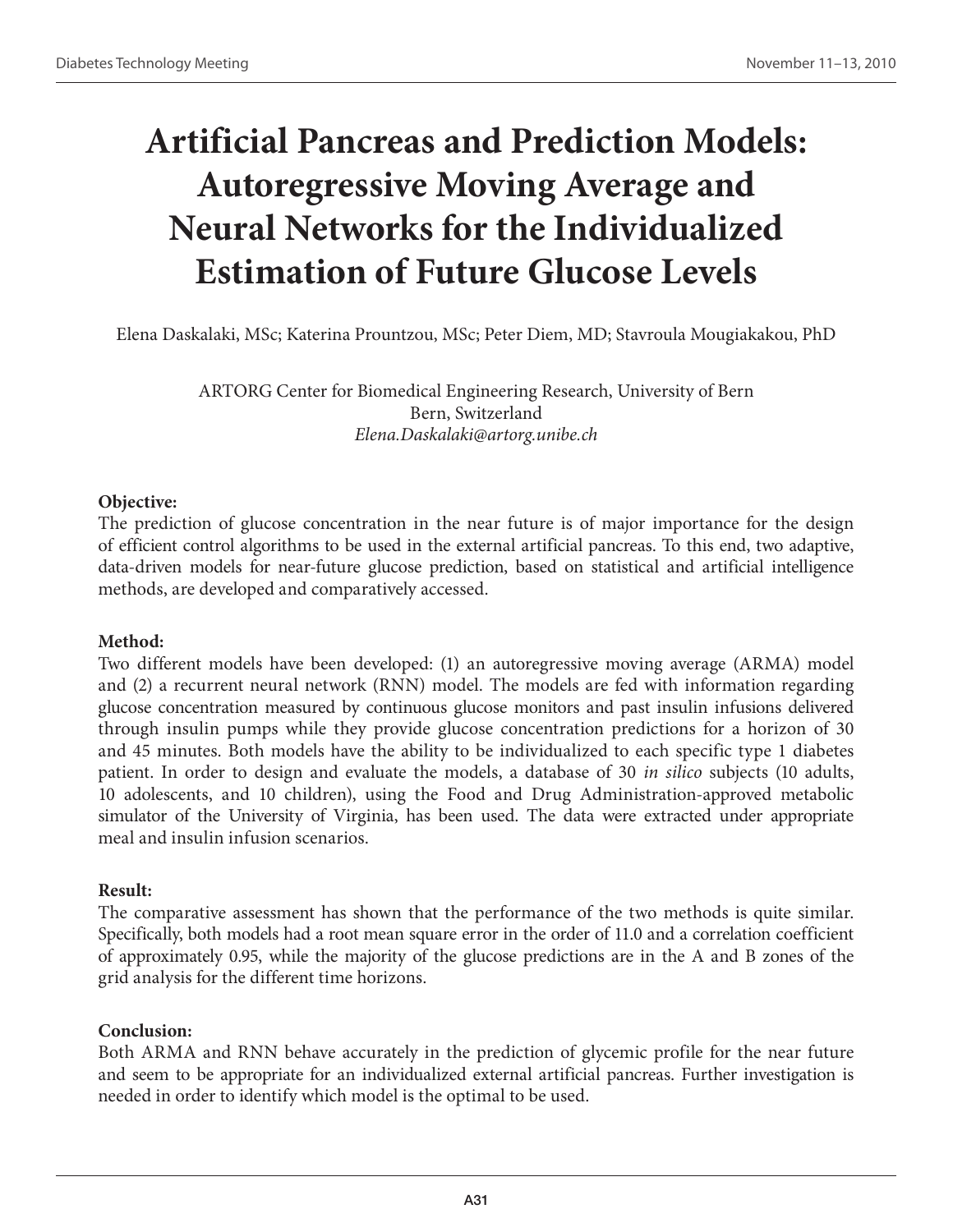# **The Science of Diabetes Communication: Health Care Provider to Health Care Provider and Health Care Provider to Patient**

Ellen D. Davis, RN, MS, CDE, FAADE; Melanie E. Mabrey, MSN, ACNP, BC-ADM; Sarah Gauger, RN, MSM, FNP, BC-ADM; Kathryn Evans, RN, MSN, FNP-BC; Richard H. Lee, MD, MPH; Lillian F. Lien, MD

> Duke University Health System Durham, North Carolina, USA *davis010@mc.duke.edu*

### **Objective:**

Effective communication between health care providers and between providers and patients is key to positive outcomes. Communication should not be ignored or left to old habits proven counterproductive. We will review the literature and discuss practical examples.

### **Method:**

Literature review of diabetes communication research, including 2010 evidence-based American Diabetes Association Clinical Practice Recommendations, demonstrates improved glycemic, quality-of-life, and costs outcomes. Negative outcomes of language between health care providers, including the terms "noncompliant" and "sliding scale insulin," will be noted. Medical research and adult learning theory expose misconceptions that influence providers. Specific, time-saving patient examples will be demonstrated, such as, "Will you tell me more about what you've heard about starting insulin?" which provides opportunities for solicited advice, collaboration, and teach back, rather than an often drawn-out confrontation or persuasion model for inconsistent obedience, not optimal outcomes. Additionally, "Let's look at your blood sugar records and decide what is our next move," employs scientific self-determination and motivational methodology.

### **Result:**

The empowerment-based model in diabetes became standard of practice, and more recently, research uses models such as motivational interviewing. Despite all professional bodies' endorsement of these as foundational for care delivery, these techniques may still be viewed by some as primarily for professionals without prescriptive authority rather than as critical tools for all diabetes experts.

### **Conclusion:**

No physician or other provider has time to try to undo effects from acute illness model communication habits, which are often demonstrated for patients and health care provider learners. Since over 98% of care is carried out by patients, one of our most important tools is to role model appropriate problem solving in order that patients are helped with skill enhancement for daily decision making.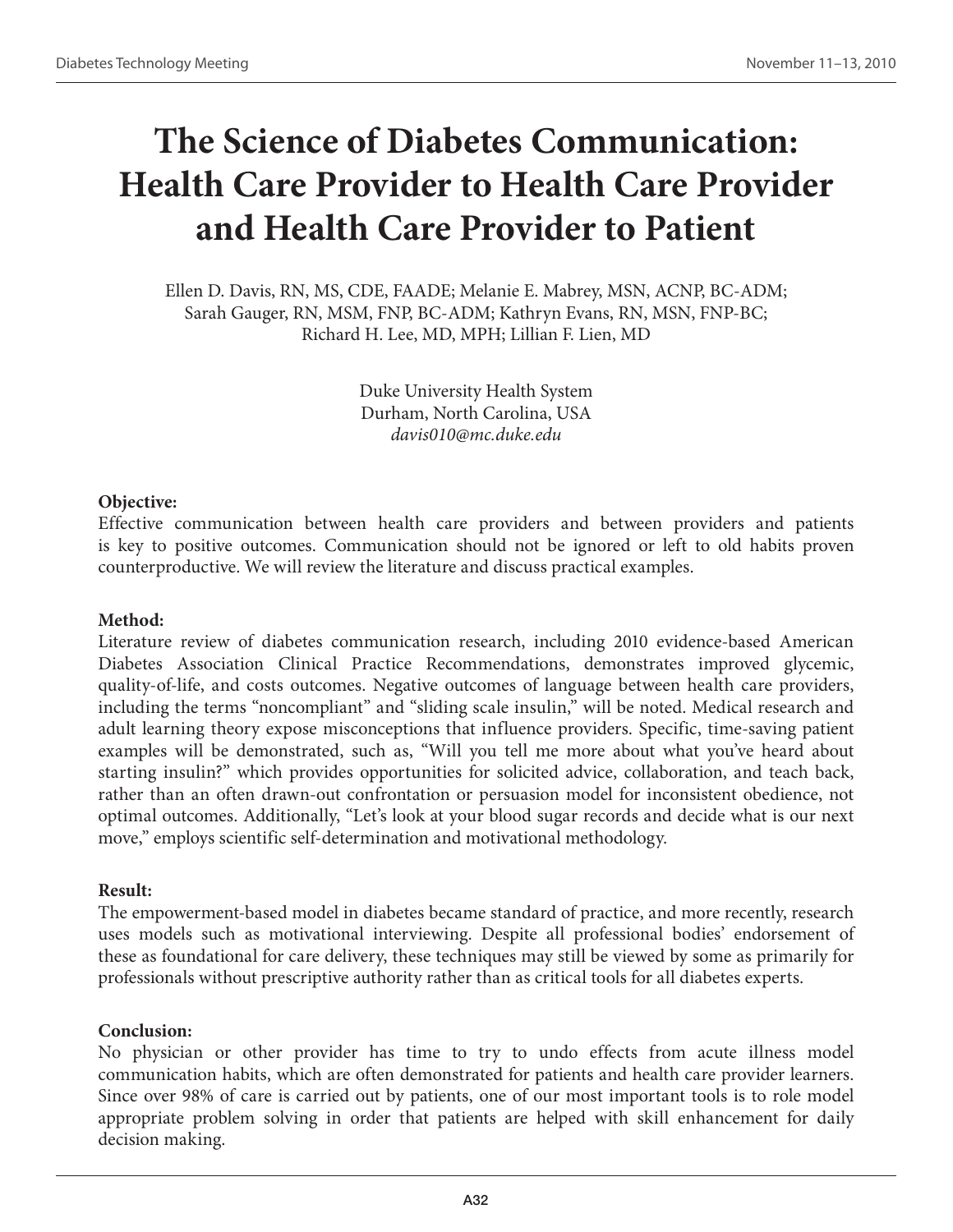# **Individualization of Artificial Pancreas Controller: A Novel Nonparametric Strategy**

Simone Del Favero, PhD; Gianluigi Pillonetto, PhD; Giuseppe De Nicolao, PhD; Claudio Cobelli, PhD

University of Padova Padova, Italy *simonedelfavero@dei.unipd.it*

#### **Objective:**

A crucial issue that has to be faced in the artificial pancreas is the high intraindividual variability of the insulin–glucose system. Controller individualization, i.e., tailoring the controller to individuals, is expected to significantly improve control quality.

To achieve individualization, we explored the possibility of identifying an individual model of the glucose insulin system, because a reliable model-based predictor is the essential ingredient of any model-predictive control algorithm.

### **Method:**

We focused on the identification of linear models, an approximation of the real dynamics but sufficient for control design proposes. First, the classical parametric black-box linear-model identification techniques were considered. Beside auto-regressive models with auxiliary inputs (ARX) previously used in literature, we also analyzed autoregressive moving-average models with auxiliary inputs (ARMAX) and Box–Jenkins ones. Model order selection for parametric methods can be troublesome, especially if parameter uncertainty is not accounted for. For this reason, we also investigated the application of proposed Kernel-based nonparametric methods that, on the contrary, control complexity through the tuning of few hyperparameters. Both *in silico* and *in vivo* data were used to test the approaches.

#### **Result:**

*In silico* experiments show that ARX and ARMAX models were outperformed by the more general Box–Jenkins one, which provided more reliable predictions. Moreover, when *in silico* data were considered, the nonparametric technique led to a further improvement in the prediction capability of the model and remarkably reduced the computational time. When *in vivo* data were considered, the performance gap between nonparametric and parametric techniques increases.

# **Conclusion:**

We investigated different parametric and nonparametric approaches to glucose–insulin system identification. Both *in vivo* and *in silico* experiments suggest that the nonparametric approach should be preferred.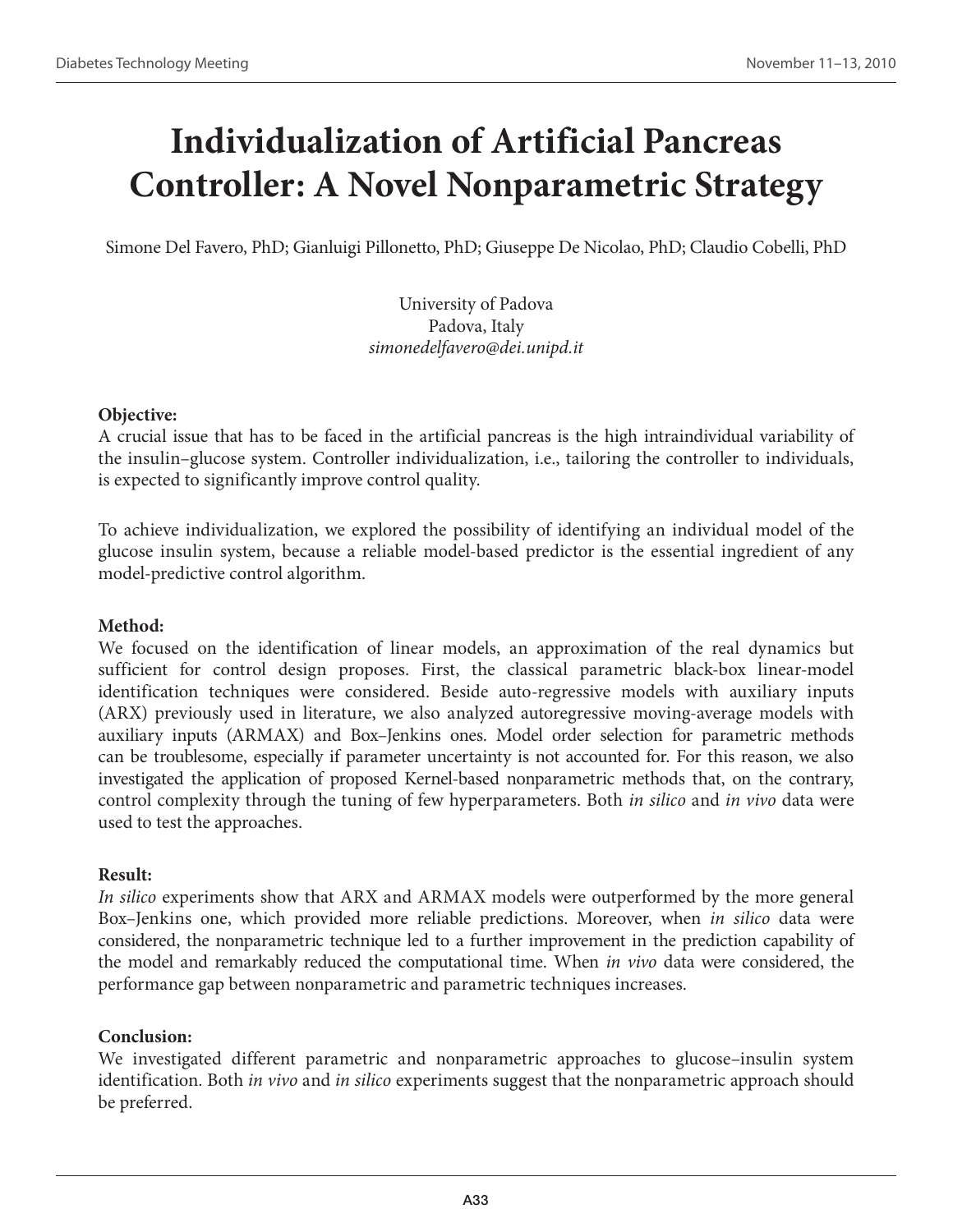# **Cost and Availability of Smart Phone Applications for Patients with Diabetes**

Andrew Demidowich, MD; Ronald Tamler, MD, PhD

The Mount Sinai Medical Center New York, New York, USA *Andrew.Demidowich@mssm.edu*

# **Objective:**

An increasing number of patients with diabetes are utilizing the rapidly growing market of smart phones to help manage their diabetes. Our aim was to assess the number and cost of diabetes-specific applications available among the five most popular smart phone operating systems in the United States.

# **Methods:**

A private Internet marketing research company database was accessed to determine smart phone usage statistics and market share. The proprietary stores of each smart phone platform were searched using the phrases "diabetes," "diabetic," "glucose," "insulin," and "A1c." Additionally, five U.S.-based nonproprietary smart phone application stores were searched. Textbook applications were excluded from the study.

# **Results:**

In an average month from December 2009 to February 2010, the top five smart phone platforms in the United States were RIM's Blackberry (19.1 million users), Apple's iPhone (11.5 million), Microsoft's Windows Mobile (6.9 million), Google's Android (4.1 million), and Palm's webOS (2.5 million). Of these, the iPhone has the largest number of diabetes-specific applications (105), followed by Android (27), webOS (25), Windows Mobile (21), and Blackberry (16). Free applications are also more common on the iPhone (27) than on the Android (11), Windows Mobile (8), webOS (5), or Blackberry (1). Among nonfreeware diabetes applications, the lowest mean price found was for Android (\$3.16) followed by the iPhone (\$4.86), Blackberry (\$10.46), webOS (\$16.71), and Windows Mobile (\$21.62).

# **Conclusion:**

In the United States, Apple's iPhone has the largest selection of diabetes-specific applications, while the least expensive applications, on average, are available on the Android operating system. Availability and pricing of diabetes-specific applications do not correlate with platform market share. Our findings may affect purchasing choices for patients with diabetes and may guide industry toward addressing unmet software needs.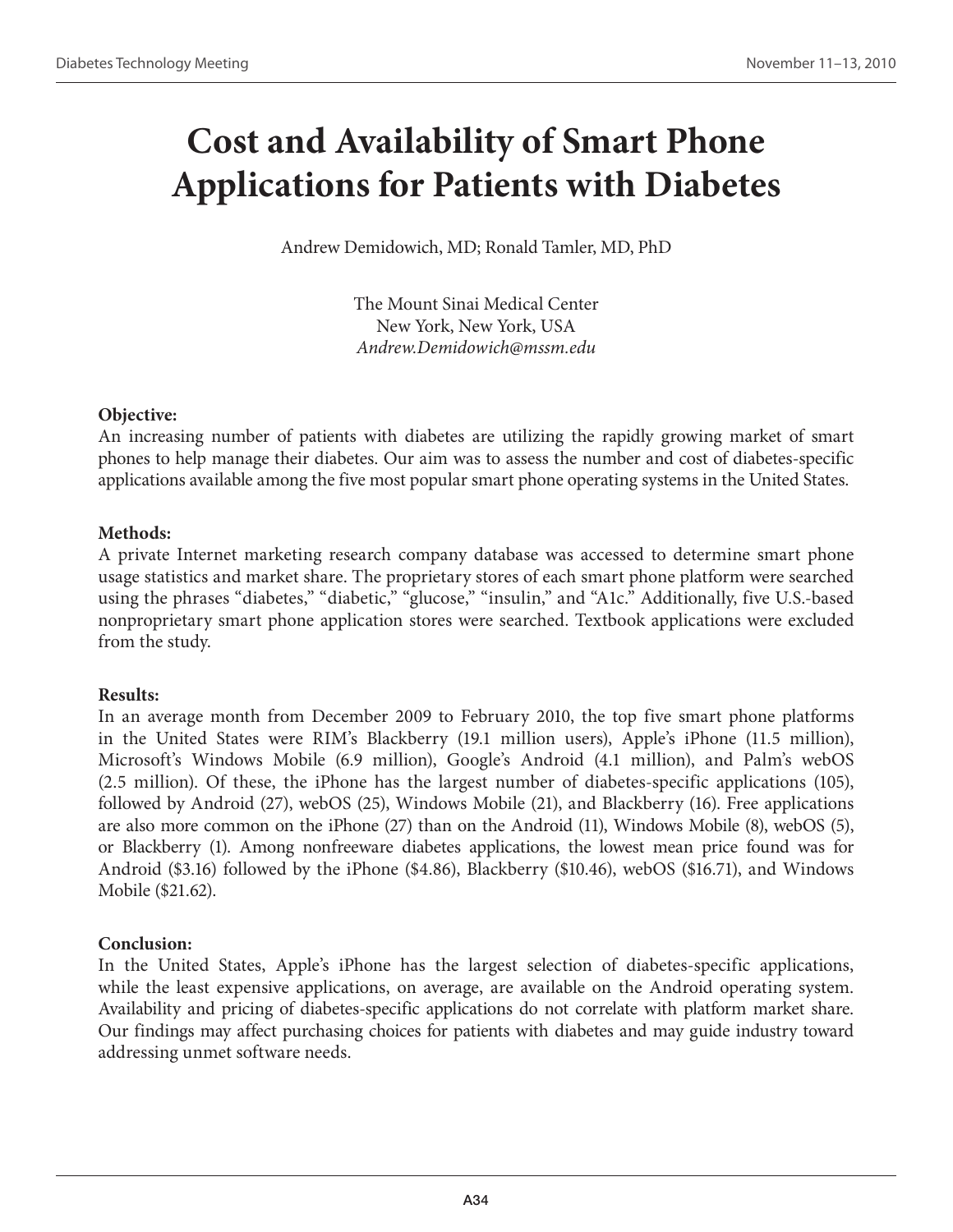# **Chemical Stabilization of Glucagon for Use in Dual-Hormone Closed-Loop Systems**

Joseph El Youssef, MBBS; Cory Szybala, BS; Ryan G. Massoud, BS; Julia Engle, BA; Jessica R. Castle, MD; Richard DiMarchi PhD; W. Kenneth Ward, MD

> Oregon Health and Science University and Legacy Health System Portland, Oregon, USA *velner@umich.edu*

# **Objective:**

Glucagon aggregation in aqueous solution has been purported to generate cytotoxic amyloid fibrils. This limits the use of glucagon to immediate administration after reconstitution from a lyophilized powder. However, these preparations result in low pH solutions that are ideal for amyloid fibril formation. Using size exclusion chromatography, we investigated glucagon monomer stability in solutions of varying pH with various buffers.

# **Method:**

Using a Tosoh size exclusion column in an Agilent 1100 HPLC device, we examined the stability over time of native glucagon in buffers of citrate (pH 3), phosphate-buffered saline (pH 7.4), tris(hydroxymethyl)aminomethane (pH 8.5), and glycine (pH 10). These glucagon solutions were aged for 55 days at 37 ºC. Stability was judged by the degree of preservation of the glucagon monomer peaks, which elute at 19.5 min (3500 daltons MW).

# **Result:**

At pH 3, the monomer area under the curve (AUC) dropped rapidly over the first 24 h. At pH 7.4, glucagon was relatively insoluble. At pH 8.5, there was improved stability of the monomer during the initial several weeks, with slow decline thereafter. By far, the best stability was observed in glucagon prepared in glycine buffer at pH 10. Under these conditions, glucagon monomer AUC was largely preserved for up to 55 days. Spectroscopic analysis of thioflavin-T-stained samples provided additional evidence that glycine-stabilized glucagon forms negligible amyloid.

# **Conclusion:**

Native glucagon, dissolved in a low-concentration glycine buffer, clearly prolongs survival of glucagon monomer in aqueous solution. This formulation provides a potential means of stabilizing glucagon for use in a dual-hormone closed-loop system with insulin for treatment of type 1 diabetes. Currently, we are investigating the bioactivity and safety of glucagon dissolved in glycine for future use in human studies.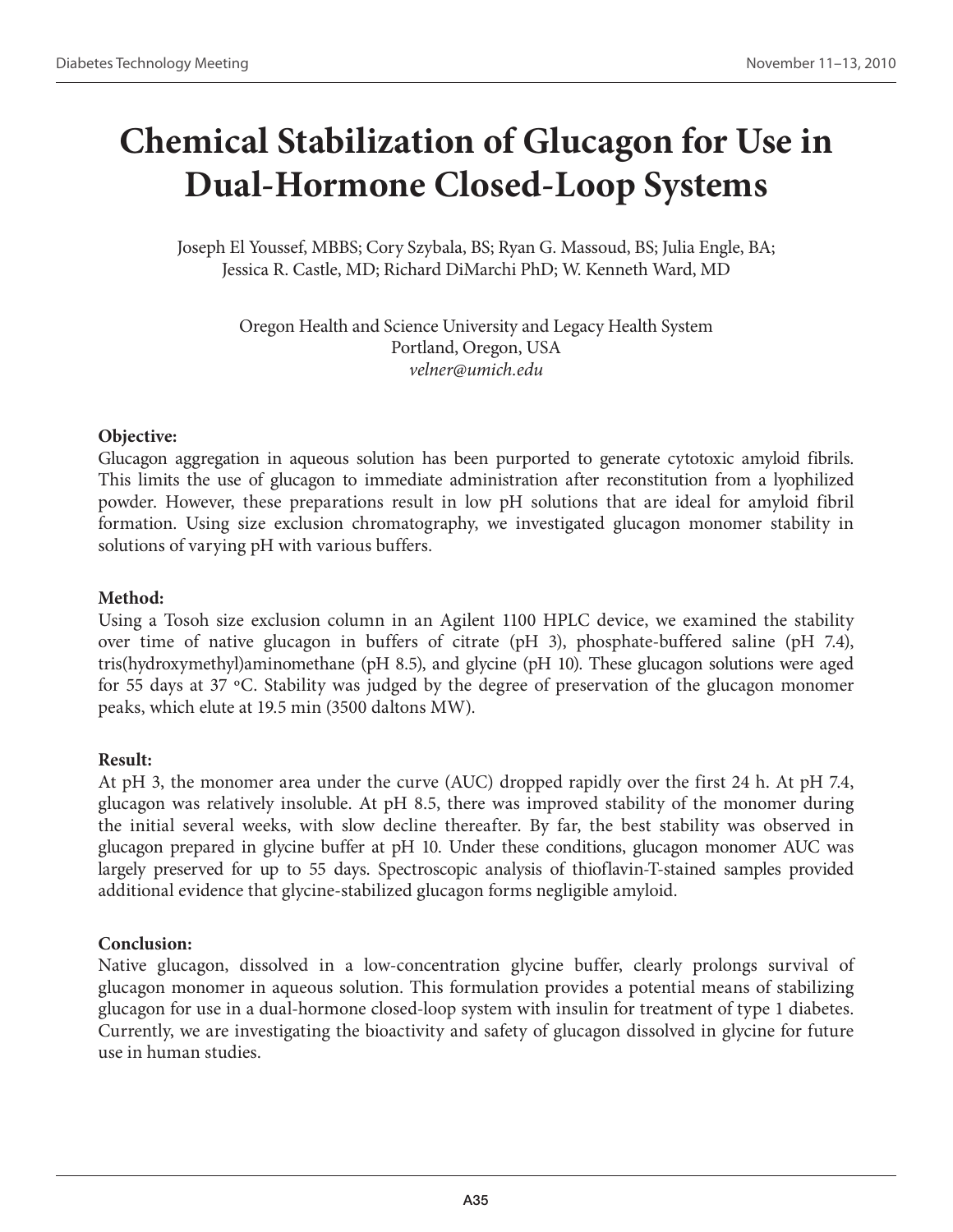# **Retinal Flavoprotein Fluorescence as a Biomarker for Detection and Monitoring of Diabetes**

Victor M. Elner, MD, PhD; Takahiro Kawaji, MD, PhD; Amy Steffek, PhD; Matthew G. Field, BA; Howard R. Petty, PhD; Donald G. Puro, MD, PhD

> University of Michigan Ann Arbor, Michigan, USA *velner@umich.edu*

# **Background:**

In the United States, it is estimated that 25% of persons with diabetes and most individuals with pre-diabetes are undiagnosed. Early detection and treatment are essential to prevent irreversible cell damage that can lead to severe complications, including retinopathy and blindness. Thus a rapid method for medical care providers to identify patients at risk for diabetes and its complications may be useful to target at-risk individuals requiring immediate conventional diabetes testing and management.

#### **Method:**

We previously described a noninvasive method for detecting flavoprotein fluorescence (FPF), a biomarker of diabetic retinal mitochondrial oxidative stress. Subsequently, we designed a second-generation prototype with an optimized optical train and electronic system to enhance retinal signal and reduce lenticular contributions. Four images were taken of diabetic eyes with and without retinopathy and agematched control eyes in three consecutive decades of life (30–39, 40–49, and 50–59). Histograms of the pixels in the monochromatic images captured by the cooled, electron-multiplying charge-coupled device chip in the instrument were analyzed.

#### **Result:**

In each decade, FPF intensity was significantly increased in diabetic eyes compared to age-matched control eyes. Diabetes patients with retinopathy in at least one eye had significantly greater FPF intensities compared to diabetes patients without retinopathy. Asymmetry between eyes was significantly increased in diabetes patients compared to age-matched controls. The current prototype has low shot-to-shot variability, a 15-degree field of retinal acquisition, and a FPF image with structure.

#### **Conclusion:**

This study corroborated our previous work, indicating that FPF may be useful for detection of diabetes and monitoring for retinopathy. Therefore, this easy-to-use method, which provides quantitative results, may be a rapid, non-invasive clinical tool to assist medical care providers in diabetes screening and disease management.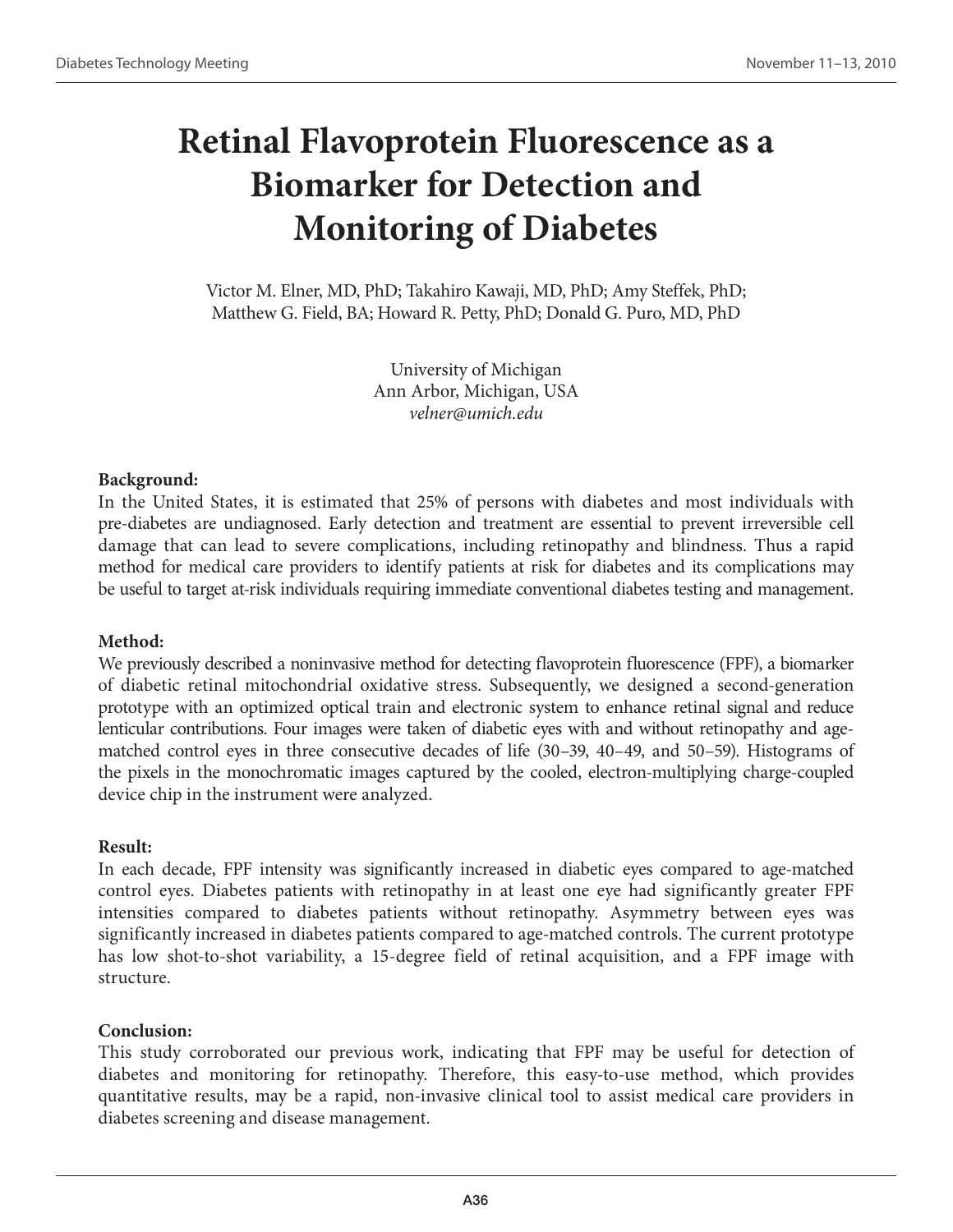# **Multivariate Glucose Prediction Models**

Meriyan Eren-Oruklu, ME; Elif Seyma Bayrak, BS; Kamuran Turksoy, BS; Ali Cinar, PhD; Lauretta Quinn, PhD, RN

> Chemical and Biological Engineering, Illinois Institute of Technology Chicago, Illinois, USA *erenmer@iit.edu*

#### **Objective:**

The objective of this work is to develop subject-specific models that can capture a subject's daily glucose variations and predict his/her future glucose excursions. A subject's metabolic, physical activity, emotional stimuli, and lifestyle conditions are known to have a significant effect on glucose metabolism and daily glucose excursions. We use such physiological signals measured continuously with a multisensor body monitor and the subject's recent glucose history from a continuous glucose sensor to develop the proposed subject-specific models.

#### **Methods:**

The subject-specific glucose prediction model is developed using measurements from a glucose sensor and physiological signals from a multisensor armband. The frequent data from the sensors are analyzed by time-series methods. Adaptive system identification is proposed to estimate model parameters, which enables the adaptation of the model to intersubject/intrasubject variation and glycemic disturbances. It consists of an online parameter identification using the weighted recursive least squares method and a change detection strategy that monitors variation in model parameters. Univariate models developed from the subject's continuous glucose measurements are compared to multivariate models that are enhanced with physiological signals from an armband.

#### **Results:**

Errors in predictions are significantly reduced with additional measurements from the armband when compared to predictions done solely on glucose measurements. The proposed algorithm is also used to provide *early* (30 min in advance) hypoglycemia/hyperglycemia alarms, and preliminary results from a closed-loop study are demonstrated.

#### **Conclusion:**

Models developed are linear, low order, and easy to identify, which makes them a good candidate for early hypoglycemia/hyperglycemia alarms and closing the loop with an automated insulin pump. The Raman light scattering and the change detection methods proposed enable the dynamic adaptation of the models to intersubject/intrasubject variation and glycemic disturbances.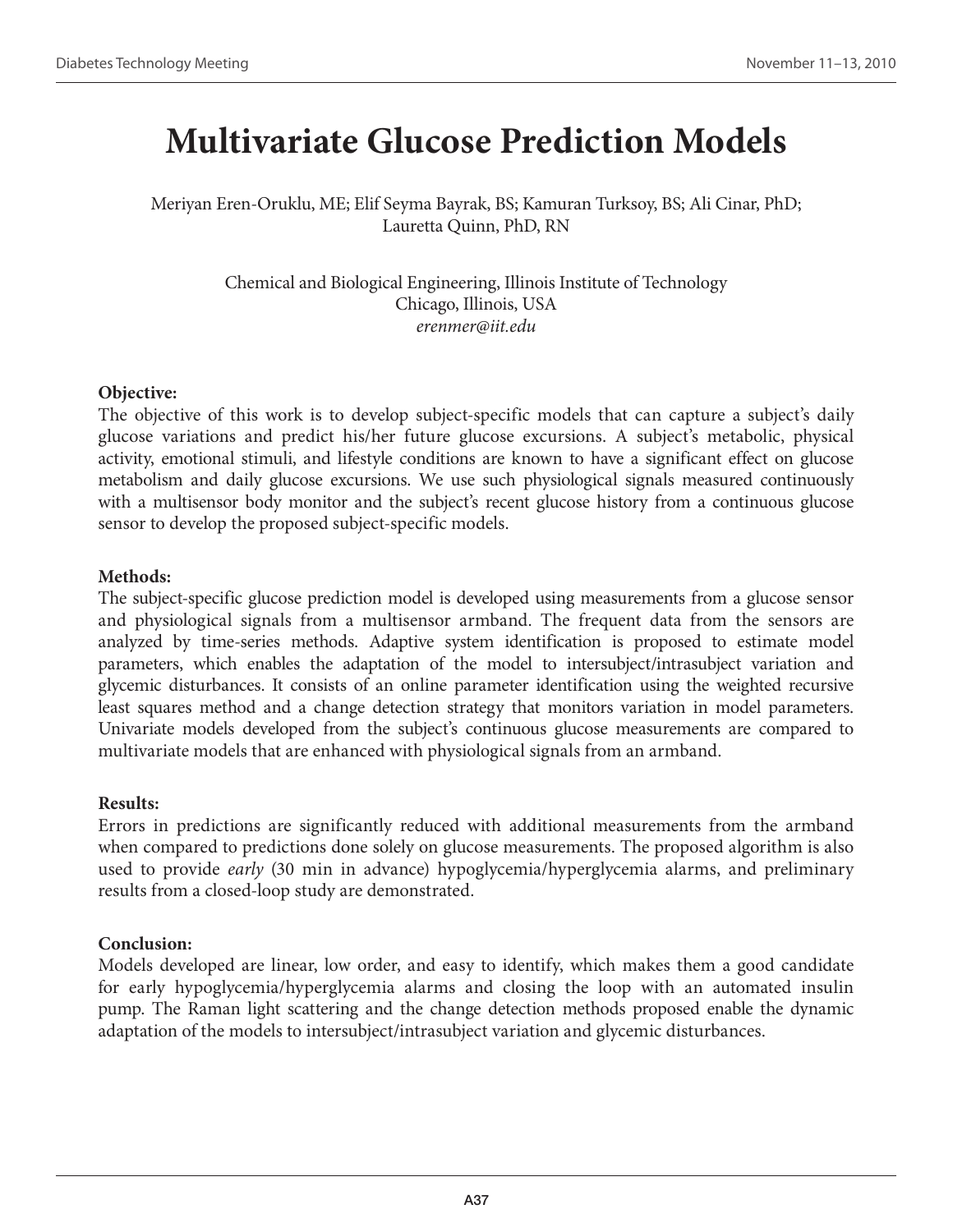# **Comparison of Different Neural Networks Structures for the Real-Time Prediction of Glucose Level**

Andrea Facchinetti, PhD; Chiara Zecchin, BSc; Giovanni Sparacino, PhD; Claudio Cobelli, PhD

University of Padova Padova, Italy *facchine@dei.unipd.it*

# **Objective:**

The real-time prediction of the future glucose concentration from continuous glucose monitoring (CGM) data is a task of great importance to prevent hypoglycemic/hyperglycemic events. A preliminary work of Pérez-Gandía and colleagues proved that feed-forward neural networks (FFNNs) can be satisfactorily exploited to predict the future glucose levels. In this work, we further develop the FFNN prediction algorithm of Pérez-Gandía and colleagues, testing the influence of other inputs/structures.

#### **Method:**

Ten *in silico* datasets, consisting of 7-day CGM data and meal and insulin information, were created by using a Type-1 Diabetic Simulator (Dalla Man and associates). Several FFNN prediction algorithms have been tested. We considered as candidate inputs the CGM level, the rate of appearance of glucose and insulin in the blood, and all their derivatives. The root mean square error (RMSE) and the temporal gain (TG) introduced from the prediction have been considered as evaluation indices. The FFNN of Pérez-Gandía and colleagues was used as reference.

#### **Result:**

A *k*-fold cross-validation strategy has been adopted to set the number of neurons and to select features. Compared to the original FFNN of Pérez-Gandía and colleagues, the FFNN embedding information of meal only presents comparable RMSE but a significant increase in TG, insulin only presents no significant improvement, and both meal and insulin performs significantly better both in terms of RMSE and TG.

# **Conclusion:**

Feed-forward neural network prediction algorithms are reliable solutions for the prevention of hypoglycemic/hyperglycemic events. In addition, combining information of meals and injected insulin further improves the accuracy of prediction. The application to real data is under investigation.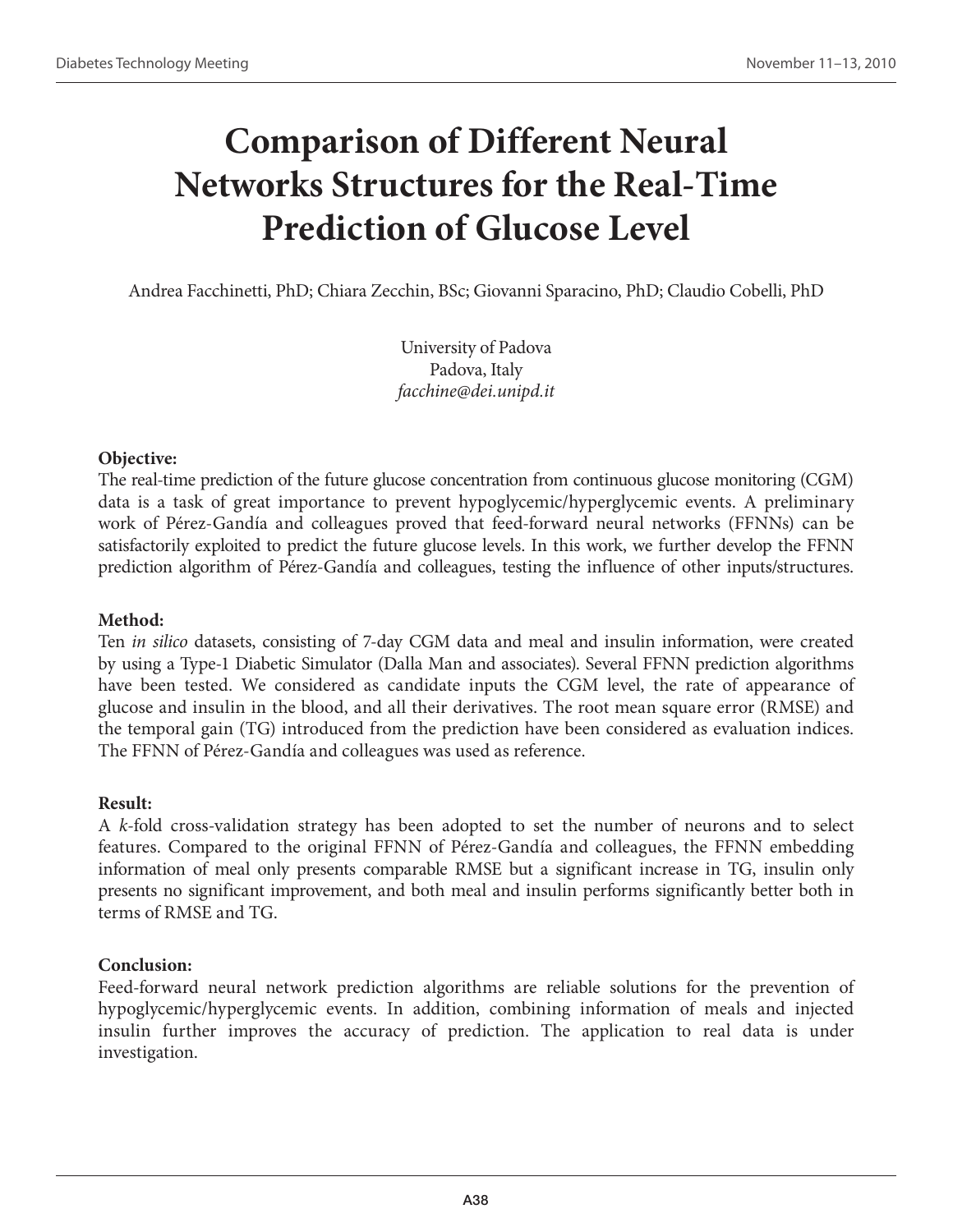# **New Index to Optimally Design a Continuous Glucose Monitoring Glucose Prediction Algorithm**

Andrea Facchinetti, PhD; Emanuele Trifoglio, MSc; Giovanni Sparacino, PhD; Claudio Cobelli, PhD

University of Padova Padova, Italy *facchine@dei.unipd.it*

# **Objective:**

Continuous glucose monitoring (CGM) data can be exploited to prevent hypoglycemic/hyperglycemic events in real time by forecasting future glucose. In the past few years, several glucose-prediction algorithms have been proposed, but how to compare them (e.g., polynomial versus autoregressive models) and how to design the optimal parameter setup for a given method (e.g., prediction horizon and forgetting factor) is an open problem, because solid quantitative criteria for their assessment are missing.

# **Method:**

We propose a new index *J* that takes into account two key ingredients: the regularity of the predicted profile and the time gained due to prediction. The effectiveness of the index is proved on 10 real Menarini Glucoday datasets. We also use *J* to assess performance of different prediction algorithms and compare its results against other criteria like root mean square error (RMSE) and continuous glucose-error grid analysis (CGEGA).

# **Result:**

*J* is able to find the optimal parameter setup better than RMSE and CGEGA, and also, it is able to return information about the optimal prediction horizon that should be used. The predictions assessed by using the parameter set found by *J* are more useful both in terms of stability of the predicted profile and clinical usefulness. In addition, the minimization of *J* can be reliably used as a selection criterion in the comparison among different prediction methods.

# **Conclusion:**

The new index *J* could be a useful tool to design the optimal parameter setup of a prediction method and to compare different prediction strategies finalized to the prevention of hypoglycemic/ hyperglycemic events.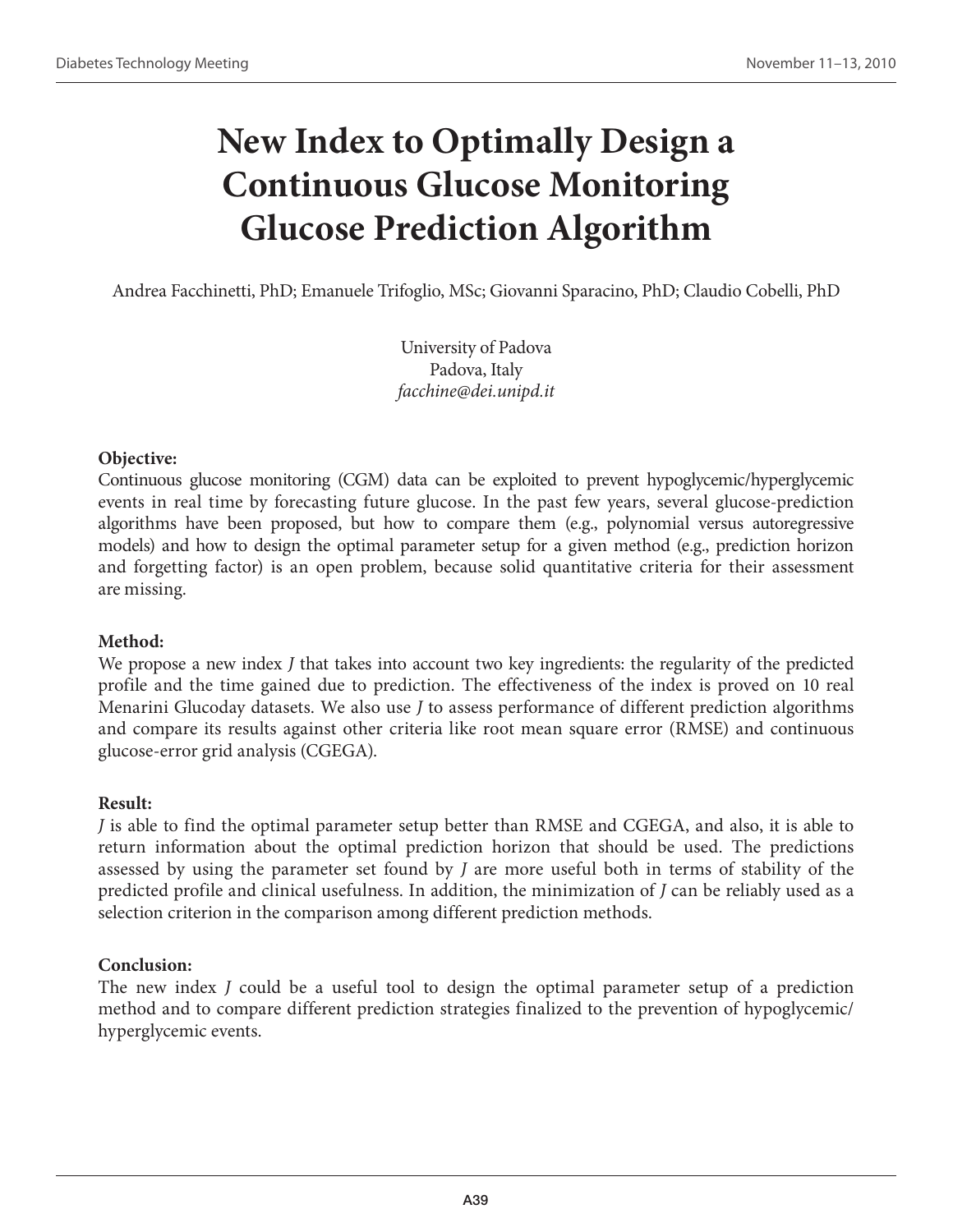# **Average Daily Risk Range as a Measure of Glycemic Variability and Insulin-Dependent Glucose Metabolism Variability Are Predictive of Mortality in the Intensive Care Unit: A Retrospective Study in a Burn Center**

Leon S. Farhy, PhD; Edward A. Ortiz, MD; Boris P. Kovatchev, PhD; Alejandra G. Mora, BS; Steven E. Wolf, MD; Charles E. Wade, PhD

> University of Virginia Health System Charlottesville, Virginia, USA *leon@virginia.edu*

# **Objective:**

Although tight glycemic control has been associated with improved outcomes in the intensive care unit (ICU), glycemic variability may be the influential factor in mortality. The main goal of the study was to relate blood glucose (BG) variability of burn ICU patients to outcomes using a sensitive measure of glycemic variability, the average daily risk range (ADRR). We also related outcomes to variability in insulin-dependent glucose metabolism (IDGM).

# **Methods:**

Data from patients admitted to a burn ICU were used. Patients were matched by total body surface area (TBSA) and injury severity score (ISS) to test whether increased BG variability measured by ADRR was associated with higher mortality risk and whether we could identify ADRR-based classifications associated with the degree of risk. Additionally, IDGM was assessed in patients on intravenous insulin by quantifying BG change due to insulin administration. Then IDGM variability was related to outcomes.

# **Results:**

Four ADRR classifications were identified: low risk, medium–low, medium–high, and high. Mortality progressively increased from 25% in the low-risk group to over 60% in the high-risk group (*p* < .001). In a *post hoc* analysis, age also contributed to outcome. Younger (age < 43 years) survivors and nonsurvivors matched by TBSA and ISS did not differ in age, mean BG, or standard deviation of BG; however, nonsurvivors had higher ADRR (*p* < .01). Despite similar average IDGM, nonsurvivors had higher IDGM variability (*p* < .05).

# **Conclusion:**

Independent of injury severity, glycemic variability measured by the ADRR was significantly associated with mortality in the ICU. When age was considered, ADRR was still the single most significant predictor of mortality in younger patients with burns. Furthermore, variability in IDGM appears related to mortality as well.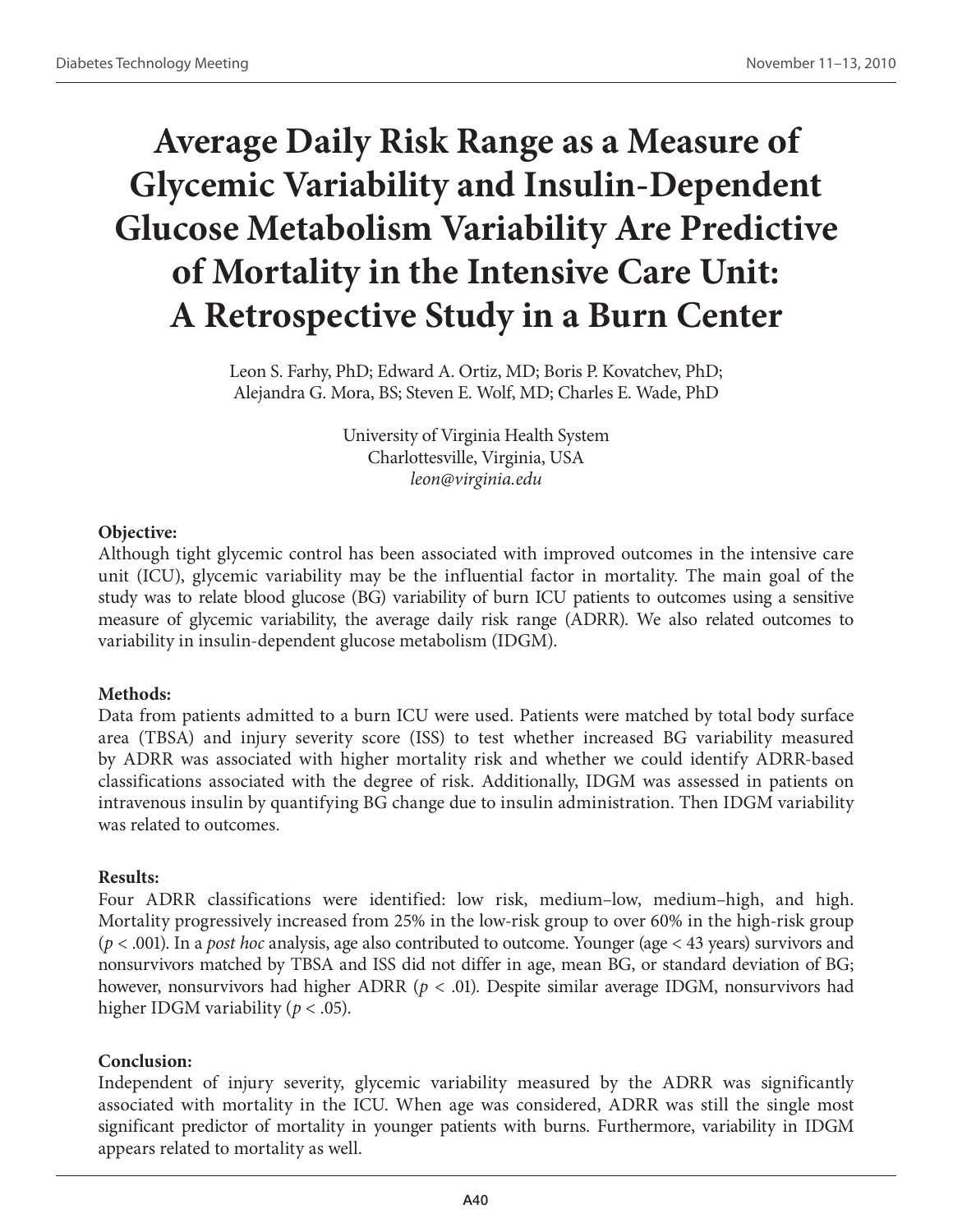# **Potential Use of Alpha Cell Inhibitors to Improve Glucagon Counterregulation in Closed-Loop Glucose Control Systems**

Leon S. Farhy, PhD; Anthony L. McCall, MD, PhD

University of Virginia School of Medicine and Health System Charlottesville, Virginia, USA *leon@virginia.edu*

# **Objective:**

Glucagon counterregulation (GCR) is compromised in insulinopenic diabetes and is typically accompanied by abnormally high basal glucagon. Our previous work suggests that partial glucagon suppression may repair defective GCR, and here we test *in silico* the impact of alpha-cell inhibitors (ACI) on glucagon secretion to design an ACI infusion strategy that repairs GCR while providing substantial glucagon inhibition during euglycemia and hyperglycemia.

# **Method:**

We use a differential equation-based mathematical model of pancreatic glucagon release to simulate the effect of different ACI on GCR and glucagon secretion with regard to their potential application in closed-loop systems. The strategies include a switch from an almost complete (during euglycemia and hyperglycemia) to partial (during hypoglycemia) glucagon suppression when glucose levels fall below a certain threshold. We also tested how failure to detect on time impending hypoglycemia impacts the glucagon response.

# **Result:**

Our simulations show that, in complete insulin deficiency, the amplitude of the GCR response to hypoglycemia can be restored by partial (35–45%) suppression of alpha-cell activity. To restore basal glucagon to normal levels, additional glucagon suppression is required during euglycemia and hyperglycemia. In particular, a switch from 60% suppression of glucagon to 40% suppression when blood glucose crosses a threshold of 80 mg/dl restores to normal both basal glucagon release and the hypoglycemia-stimulated GCR. A delay in detection of impending hypoglycemia of up to 30 min has no significant impact on the restoration of GCR.

# **Conclusion:**

The results suggest that ACI can be used in closed-loop glucose control systems to normalize both the basal glucagon release (thereby reducing the amount of required insulin) and the glucagon responses to hypoglycemia to levels typical for the healthy pancreas.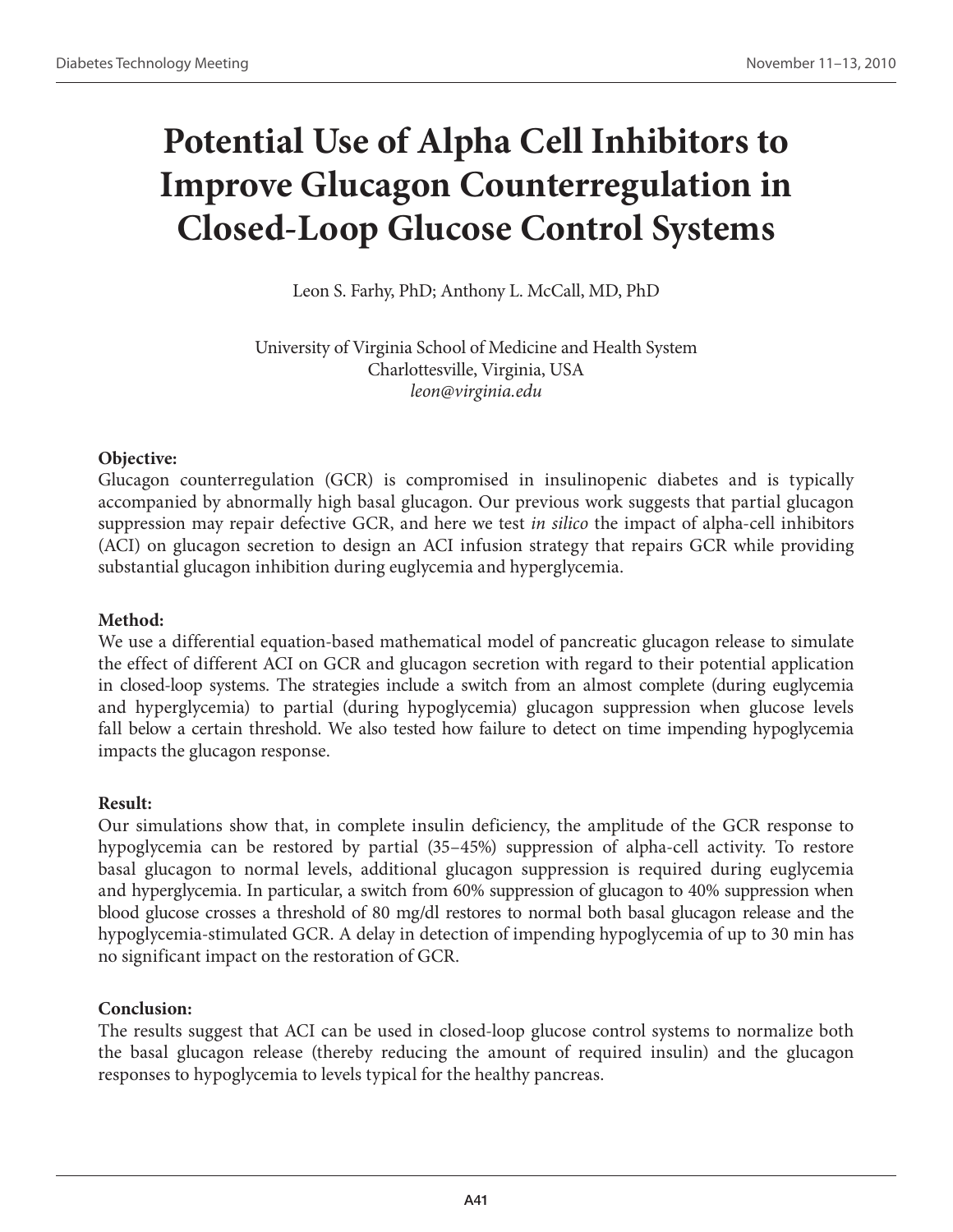# **Improving Diabetes Self-Management with a Diabetes Education Registry: AADE7™**

Deborah Fillman, MS, RD, LD, CDE; Lana Vukovljak, MA, MS; Donna Tomkey, MSN, RN, C-NP, CDE

American Association of Diabetes Educators Chicago, Illinois, USA *lvukovljak@aadenet.org*

#### **Objective:**

Diabetes self-management education and training (DSME/T) is a collaborative process through which people with or at risk for diabetes gain the knowledge and skills needed to modify their behavior and successfully self-manage the disease and its related conditions. Diabetes educators provide DSME/T to empower patients so that they can achieve behavior change goals. The overall aim is to achieve optimal health status, attain a better quality of life, and reduce the need for costly health care.

There is a need to build and maintain a comprehensive body of knowledge about diabetes education that can be used to advance DSME/T. This goal is hampered, however, by shortage of comprehensive, nationwide data that can be used to assess the effectiveness of DSME/T.

#### **Method:**

The AADE7 System<sup>™</sup> is a validated tool that is used by diabetes educators to support the delivery of DSME/T and, coincidentally, is building a nationwide repository of diabetes education information. The AADE7 System provides robust online software available to diabetes educators to accomplish the following:

- Collect and track patients' behavior change goals, clinical indicators, and medications for outcomes assessment and continuous quality improvement.
- Administer online patient self-assessments and follow-ups.
- Track information about
	- demographics,
	- educational services provided,
	- medications taken,
	- clinical and laboratory data,
	- goal setting and achievement, and
	- source of payment.
- Generate reports on individual patient progress and diabetes education program quality.

*Fillman cont.*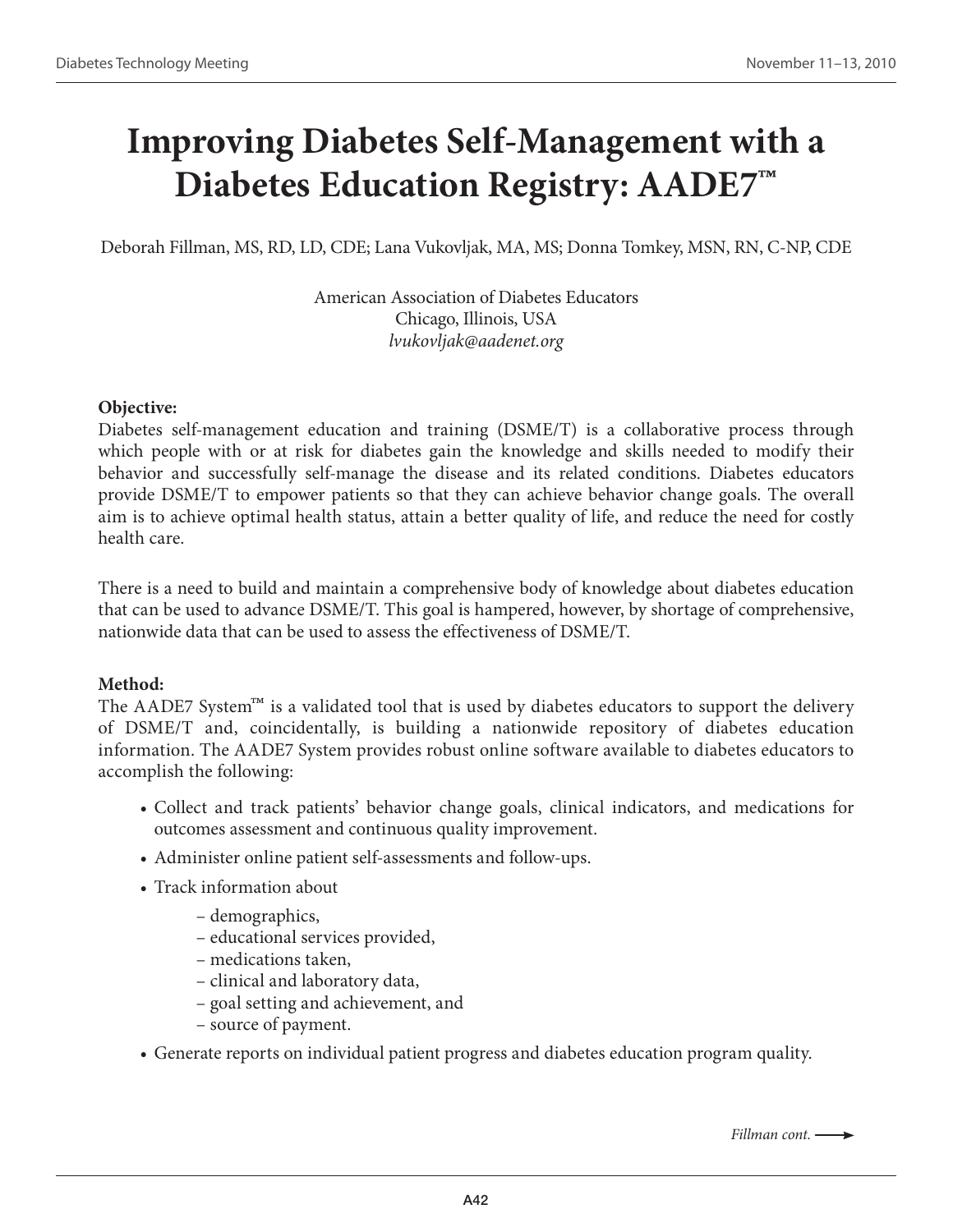*Fillman cont.* 

#### **Results:**

The findings from data gathered in the AADE7 System on hemoglobin A1c and cholesterol (total, high-density lipoprotein, low-density lipoprotein) are consistent with those from other national data sets.

#### **Conclusion:**

Diabetes educators, who use the AADE7 System of online data collection, are helping to build a repository of information that is essential to understanding best practices and evaluation of DSME/T outcomes.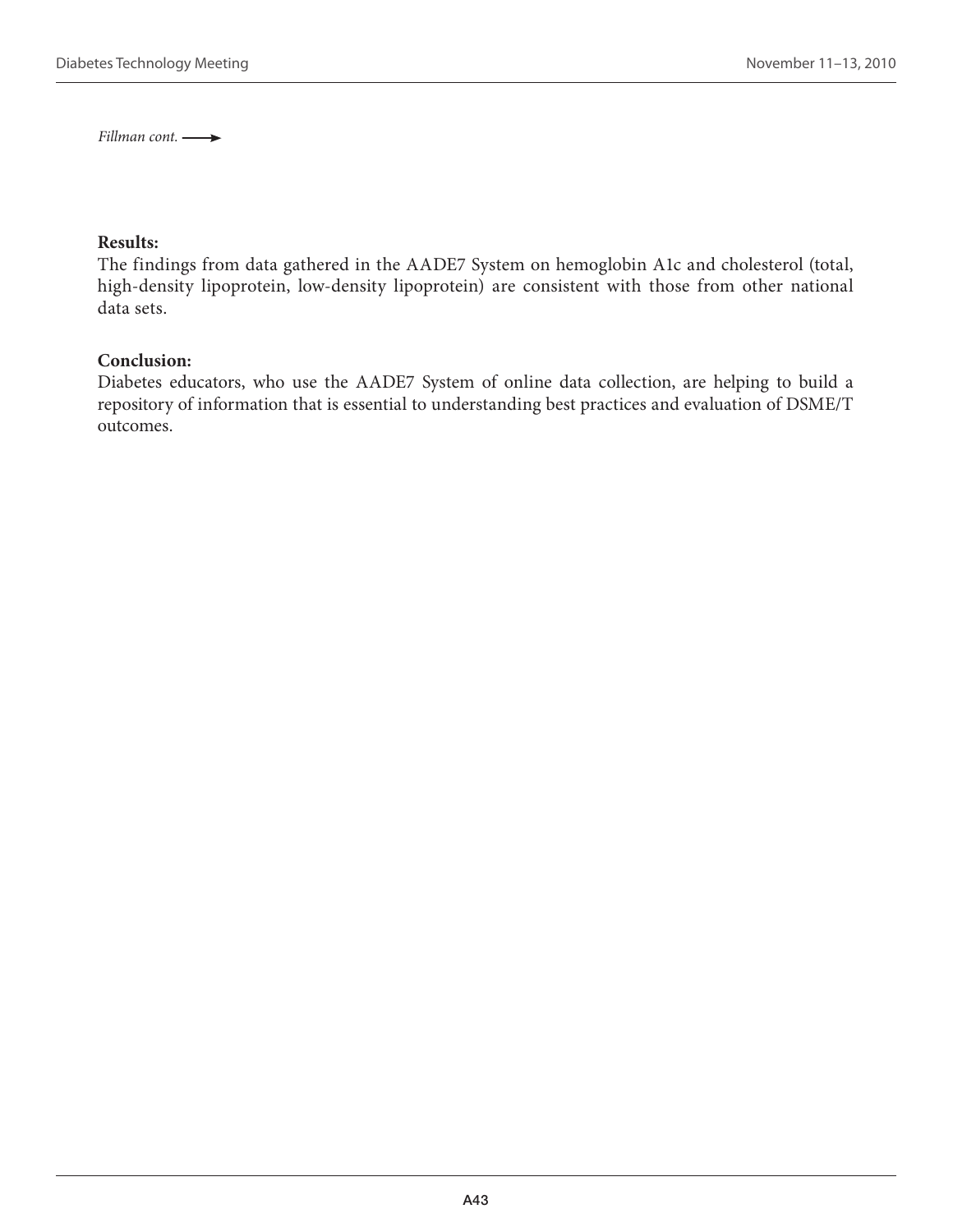# **Characterization of Pharmacokinetics and Toleration of Three Variant Formulations of Linjeta™**

Frank Flacke, Ph.D., Lori Blanchfield, Hugh Hem-Lee, M.Sc., Phil Pichotta, Alan Krasner, M.D., and Solomon Steiner, Ph.D.

> University of California, Santa Barbara Santa Barbara, California, USA *ltheogar@ece.ucsb.edu*

# **Objective:**

To compare pharmacokinetic characteristics and toleration of Linjeta™ vs two modified formulations of Linjeta (BIOD-102 and BIOD-103). The modifications are variations of ratios of ingredients in Linjeta designed to optimize the toleration profile of this ultrafast-acting insulin.

# **Method:**

A phase 1, single-center, randomized, double-blind, three-period, crossover trial in 13 subjects with type 1 diabetes. Each formulation was administered on separate days with a meal. In addition to pharmacokinetic measurements, toleration was assessed with a 100-mm visual analog scale (VAS).

# **Result:**

BIOD-102 and Linjeta were similar with respect to AUC 0-480 [area under the insulin concentration curve for time period in minutes (mU·min/liter)] [9871.81 vs 9746.93; ratio/difference (confidence interval [CI]) 1.01 (0.97,1.06)], AUC 0-60 [2347.18 vs 2777.90; ratio/difference (CI) 0.84 (0.65, 1.09)], and TINS50% early [time to reach 50% of the maximal insulin concentration (min)] [12.64 vs 10.75; ratio/difference (CI) 1.89 (-3.51, 7.28)]. BIOD-102 and BIOD-103 had significantly lower CINSmax [maximal insulin concentration (mU/liter)] compared to Linjeta [56.03, 56.05, 69.72: BIOD-102 vs Linjeta: ratio/difference (CI) 0.80 (0.67, 0.97)); BIOD-103 vs Linjeta: ratio/difference (CI) 0.80 (0.67, 0.96). BIOD-102 had a significantly lower ( $p = .028$ ) VAS score compared to Linjeta (mean  $\pm$  SE were  $3.96 \pm 1.172$  and  $20.56 \pm 6.682$ ;  $9.00 \pm 2.55$  for BIOD-103).

# **Conclusion:**

BIOD-102 had a similar TINS50% early compared to Linjeta. BIOD-102 and BIOD-103 had similar AUCs 0-480 (BIOD-103, 10061.57) and significantly lower CINSmax compared to Linjeta. BIOD-102 had significantly less discomfort on a VAS assessment.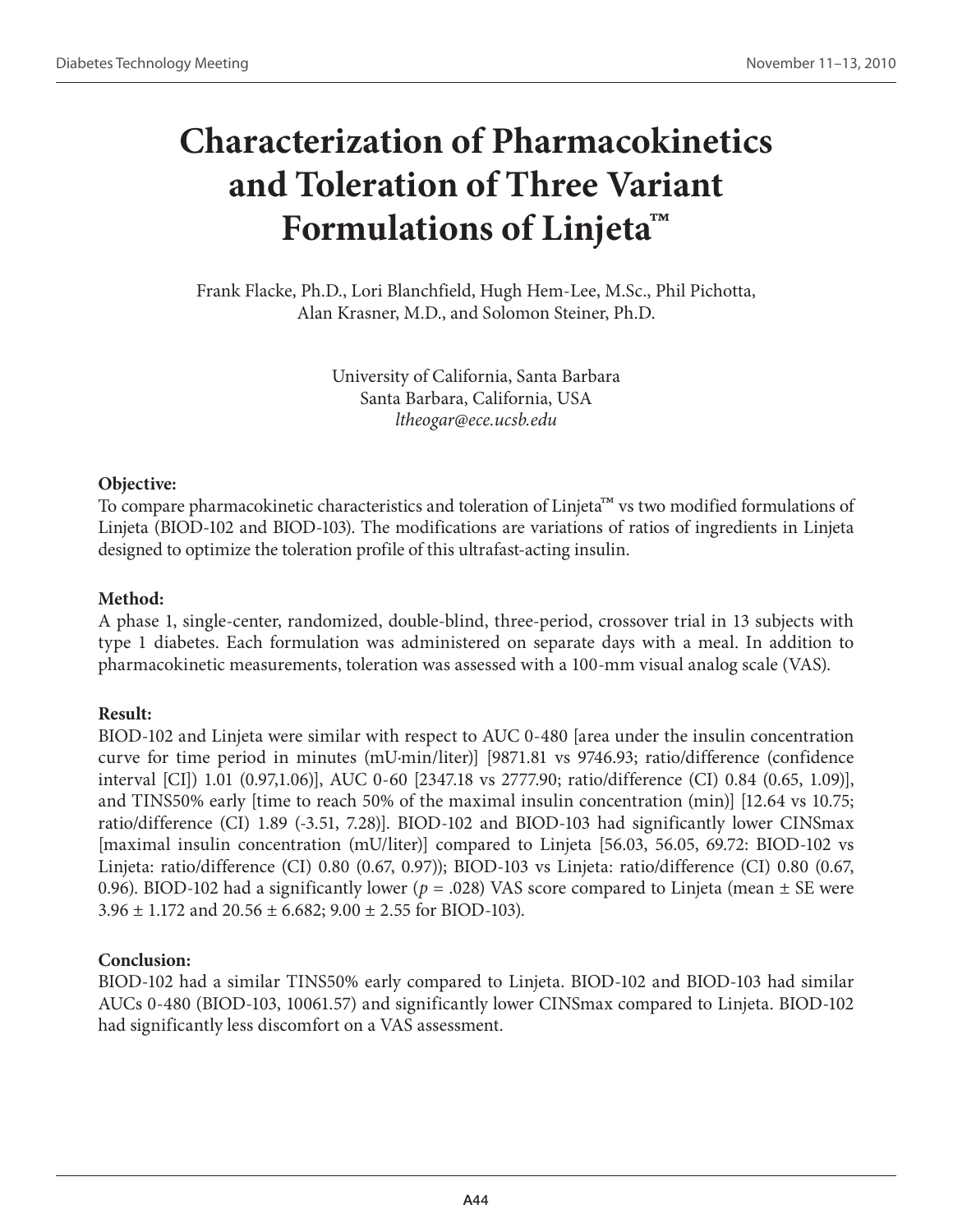# **Pilot Study for the Evaluation of Laser Doppler Scanning in the Assessment of Early Microvascular Dysfunction in Insulin-Resistant and Type 2 Diabetes Patients**

Thomas Forst, MD; Matthias M. Weber, MD; Michael Mitry, MD; Thomas Schöndorf, PhD; Senait Forst, SN; Andreas Pfützner, MD, PhD; Mukkadar Tanis, SN; Georg Michelson, MD

> Institute for Clinical Research and Development Mainz, Germany *thomasf@ikfe.de*

#### **Objective:**

The aim of this study was to investigate early morphological and functional pathology in the retinal microcirculation in patients with insulin resistance or type 2 diabetes mellitus.

### **Method:**

Fifty-four subjects were recruited for study participation and were classified into three study groups according to their metabolic staging: C, nondiabetic subjects with a homeostasis model assessment (HOMA) score  $\leq$  (7 male, 11 female; aged 52.7  $\pm$  11.6 years; mean  $\pm$  standard deviation); IR, nondiabetic subjects with a HOMA score  $>2$  (7 male, 11 female; aged 54.9  $\pm$  8.7 years); and DM, type 2 diabetes subjects (12 male, 6 female; aged 55.8 ± 9.6 years). All subjects were free from morphological features of diabetic retinopathy as assessed by funduscopy. Retinal microvascular blood flow was assessed using scanning laser Doppler flowmetry (LDF) at 670 nm (Heidelberg Retina Flowmeter, Heidelberg Engineering, Germany). The arterial wall-to-lumen ratio (WLR) was calculated as (arteriole diameter - lumen diameter)/lumen diameter. Retinal endothelial function was assessed as a percentage of increase in LDF after three times of repetitive flicker light stimulation for 30 s (10 Hz; Photo Stimulater 750, Siemens-Elema AB, Germany).

#### **Results:**

In insulin-resistant and in type 2 diabetes subjects, the WLR was reduced compared to an age-matched, insulin-sensitive control group (IR,  $0.39 \pm 0.08$ ; DM,  $0.41 \pm 0.07$ ; C,  $0.45 \pm 0.09$ ). A slightly, even nonsignificant, higher endothelial response could be observed in the IR and D group compared to C (IR, 15.2%  $\pm$  18.5%; DM, 12.8%  $\pm$  13.3%; C, 9.0%  $\pm$  15.3%). No correlation was found between the WLR and the endothelial response to flicker stimulation.

# **Conclusion:**

This pilot study generates the hypothesis that early retinal microvascular dysfunction in insulin resistance starts with a paradoxical vascular hyperreactivity.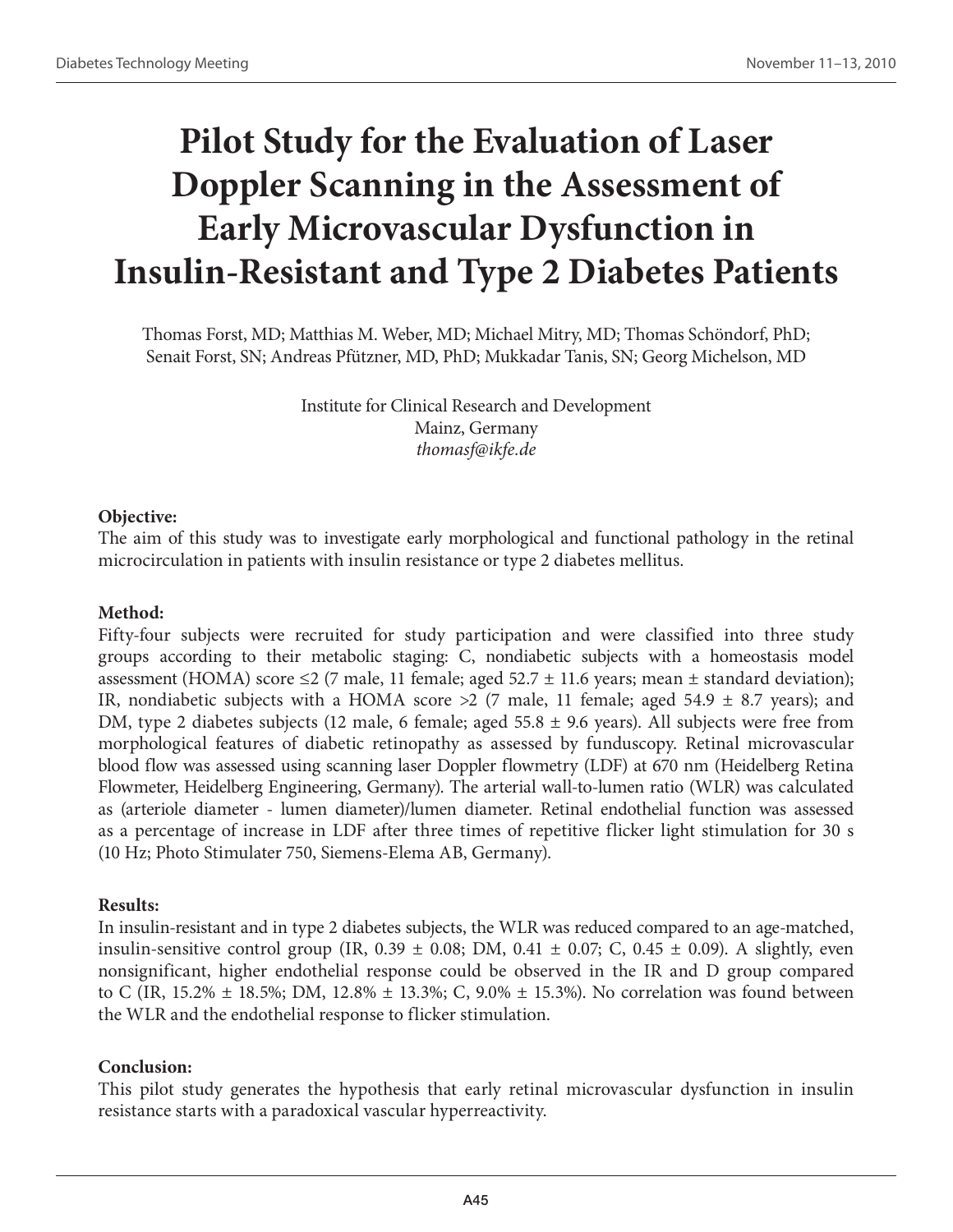# **Postprandial Intact Proinsulin as a Marker for the Beta-Cell Relieving Effect of Different Treatments in Patients with Type 2 Diabetes Mellitus**

Thomas Forst, MD; Martin Larbig, PhD; Lida Dhekordi, MD; Thomas Mohr, PhD; Mirjam Löbig, TA; Andreas Pfützner, MD, PhD

> Institute for Clinical Research and Development Mainz, Germany *thomasf@ikfe.de*

# **Objective:**

The rationale of our study was to investigate the impact of different treatment strategies on beta-cell stress and the release of intact proinsulin in type 2 diabetes.

# **Method:**

In this cross-sectional study, the postprandial excursions of intact proinsulin, insulin, and blood glucose were measured in well-controlled type 2 diabetes patients (hemoglobin A1c ≤7.6%) treated with either insulin glargine or sulfonylurea and an age-matched nondiabetic control group. After an 8 h overnight fast, the study subjects received a standardized breakfast (27 g protein, 15 g fat, 48 g carbohydrates). At baseline and for 5 h postprandial, venous blood was taken for the measurement of intact proinsulin, insulin, and blood glucose. The area under the curve  $(AUC_{0-5})$  was calculated using the trapezoidal rule.

# **Results:**

Twenty-seven type 2 diabetes patients and 19 nondiabetic control subjects were included in the study. Sixteen patients were treated with sulfonylurea and metformin (SU+) and 11 patients were treated with insulin glargine and metformin (GLA+). Type 2 diabetes patients were found with higher fasting blood glucose levels compared to nondiabetic controls. No difference in fasting or postprandial blood glucose could be observed between SU+ and GLA+. The postprandial release of insulin ( $AUC_{0-5 \text{ Ins}}$ ) and intact proinsulin  $(AUC_{0-5\text{ Pl}})$  were increased in SU+ compared with the nondiabetic control group (C), while no significant difference was found between GLA+ and C (AUC<sub>0-5 Ins</sub> C, 8.8  $\pm$  3.7; GLA+, 13.1  $\pm$  13.7; SU+, 18.4  $\pm$  10.6 MU/liter<sup>-1</sup>/min<sup>-1</sup> and AUC<sub>0-5 PI</sub> C, 9.7 + 3.9; GLA+, 17.0 + 7.8;  $SU+, 31.5 + 16.0$  pmol/liter<sup>1</sup>/min<sup>-1</sup>).

# **Conclusion:**

The measurement of postprandial intact proinsulin could be used for the judgment of the beta-cell stress-releasing effects of different glucose-lowering treatments.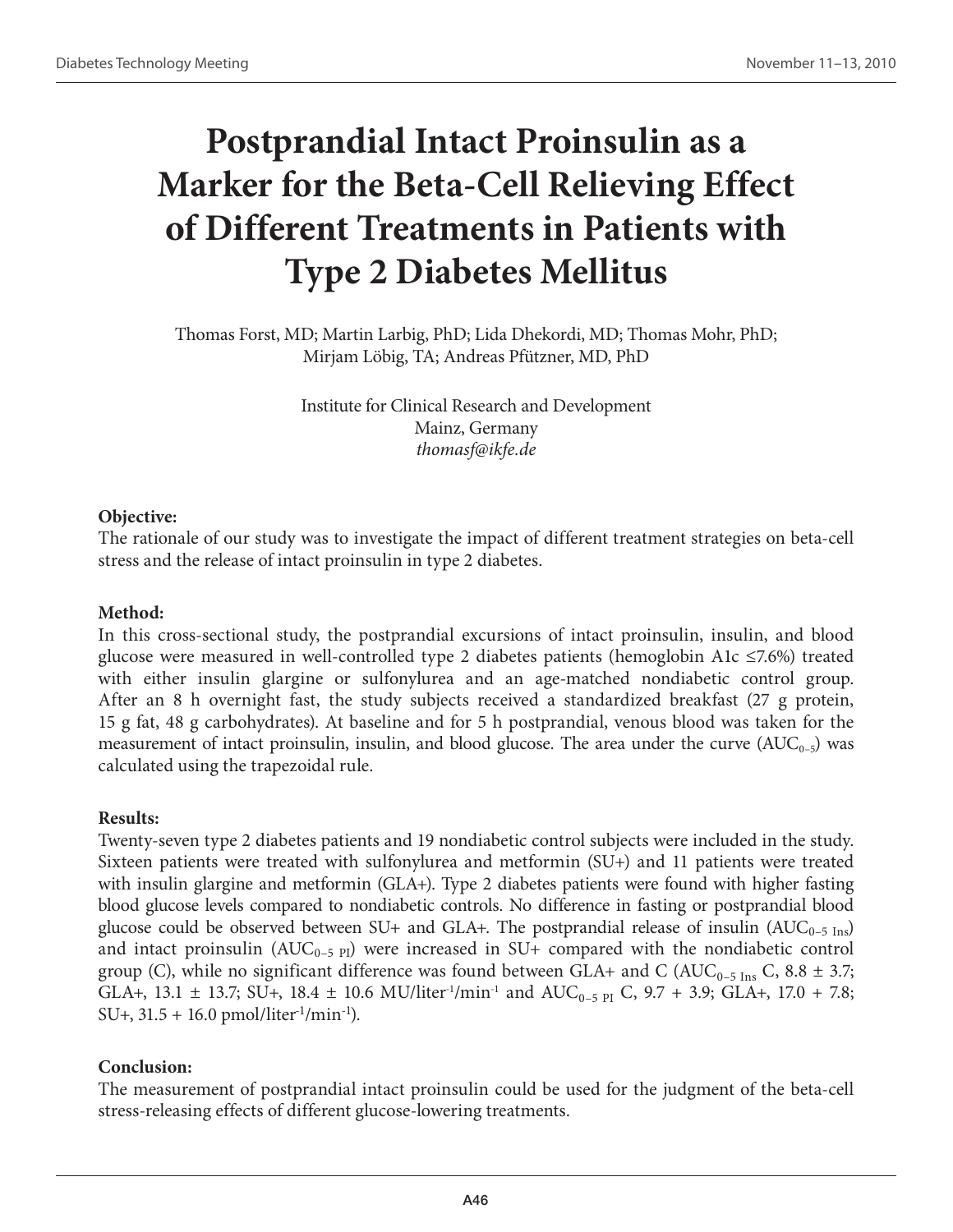# **Local Heat Application by InsuPatch™ Insulin Infusion Set: Faster Insulin Action and Reduced Blood Glucose Excursion**

Guido Freckmann, MD; Antje Westhoff, BS; Stefan Pleus, MS; Eva Zschornack, MD; Cornelia Haug, MD; Lars G. Krinelke, PhD, MD

> Institute for Diabetes-Technology GmbH Ulm, Germany *guido.freckmann@uni-ulm.de*

# **Objective:**

The importance of good glycemic control in therapy of people with type 1 diabetes is well-known. In this study, the effect of the local skin heating device InsuPatch™ (InsuLine Medical, Ltd., Israel) on postprandial insulin and blood glucose (BG) levels after differently composed meals was investigated.

#### **Methods:**

Twenty-four type 1 diabetes subjects on continuous subcutaneous insulin infusion (10 male, 14 female, aged 43.5  $\pm$  11.3 years, hemoglobin A1c 7.4%  $\pm$  0.8%, daily insulin need 0.58  $\pm$  0.15 U/kg/d [mean ± standard deviation]) were included in this study. InsuPatch was worn on two days, and venous blood samples were drawn every 10 min after breakfast. On one of the two days, InsuPatch was heating the infusion site for 30 min after bolus delivery to 38.5 °C. The impact of local skin heating on insulin absorption was measured using the normalized area under the curve (AUC) 0–60 min above baseline insulin and BG concentrations.

# **Results:**

The AUC 0–60 minutes for the venous insulin concentration after breakfast was significantly larger with heated InsuPatch ( $p < .001$ ,  $n = 23$ , AUC 0–60 for insulin concentration above baseline not heated 42.8  $\pm$  23.4 mU/liter, heated 53.1  $\pm$  28.8 mU/liter). The venous insulin concentration reached a higher maximum with heated InsuPatch. The venous BG concentration was significantly lowered by the heating ( $p = .0123$ ,  $n = 19$ , AUC 0–60 for BG concentration above baseline not heated 44.2  $\pm$  24.9 mg/dl, heated 33.2  $\pm$  25.9 mg/dl). The number of hypoglycemic events showed no statistically significant difference.

# **Conclusion:**

This study shows that local heating of the skin around the infusion site was significantly increasing early insulin levels postdelivery as well as reduce postprandial BG increase without causing more hypoglycemia. If the effect remains significant in everyday use, this device could help reduce postprandial BG excursion.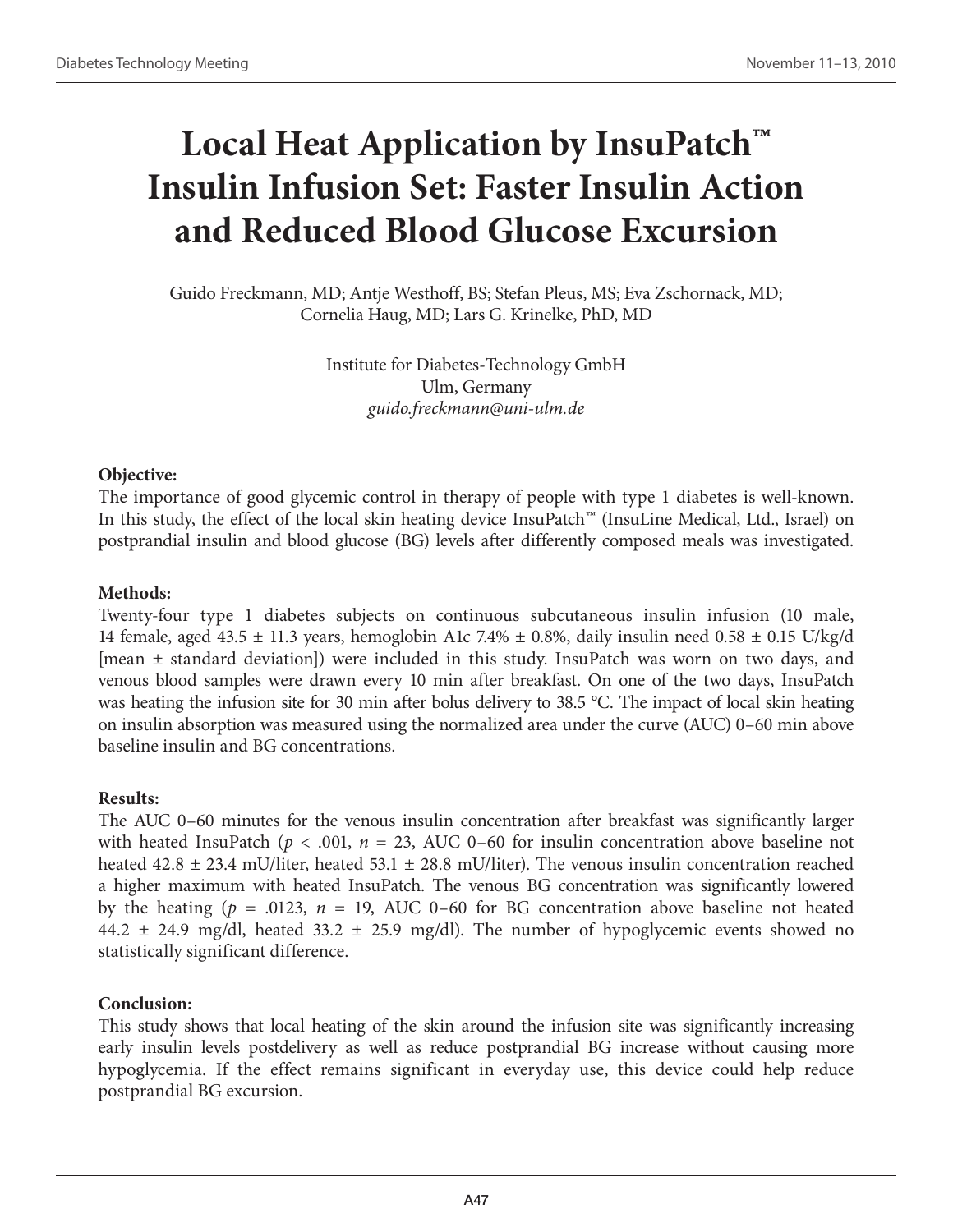# **Noninvasive Glucose Monitoring: Increasing Accuracy by Overcoming Environmental/ External Influences by Using Multisensors**

Avner Gal, MSc; Ilana Harman-Boehm, MD; Alexander Raykhman, PhD; Eugene Naidis, MSc; Yulia Mayzel, BSc; Assaf Avihoo, MSc; Lior Trieman, BSc

> Integrity Applications, Ltd. Ashkelon, Israel *AvnerG@integrity-app.com*

#### **Background:**

Previous publications suggest improvement of glucose measurement validity through combination of three noninvasive technologies: ultrasonic, electromagnetic, and thermal. However, the measured signal in each technology is influenced by both tissue and ambient temperatures. Therefore, in order to measure ambient and tissue temperatures correctly and receive more reliable glucose readings, an external temperature sensor was added.

#### **Methods:**

A new temperature sensor was added in a more inert location in the device, less accessible by the user and less influenced by the device heat dissipation. Each channel's reading was corrected and compensated by using the ambient temperature from the new sensor. A weighted combination of the outputs of the three technologies produced a final glucose reading.

The new performance of GlucoTrack<sup>®</sup> was evaluated for eight subjects: two with type 1 diabetes and six with type 2 diabetes, aged  $46.5 \pm 24.5$  years with a body mass index of  $31.7 \pm 5.0$  kg/m<sup>2</sup>. Each subject performed the measurement procedure by him/herself in home/work environment. The device readings were compared with the participants' own (invasive) glucose monitoring device, which also served as the reference for calibration.

#### **Results:**

Clarke error grid analysis of 414 points shows 96% of the points in the clinically accepted A and B zones, of which, 51% are in zone A. The MARDmean is 26.6%, and the MARDmedian is 19.7%. The study demonstrates that users are able to easily operate and use the device under normal home environment and conditions.

# **Conclusions:**

Initial results under real home-use conditions suggest that GlucoTrack gives good results. The new location of the temperature sensor is a key solution in overcoming temperature influences upon the measurement. Further efforts should be conducted in order to improve the results by reducing impacts of other external causes.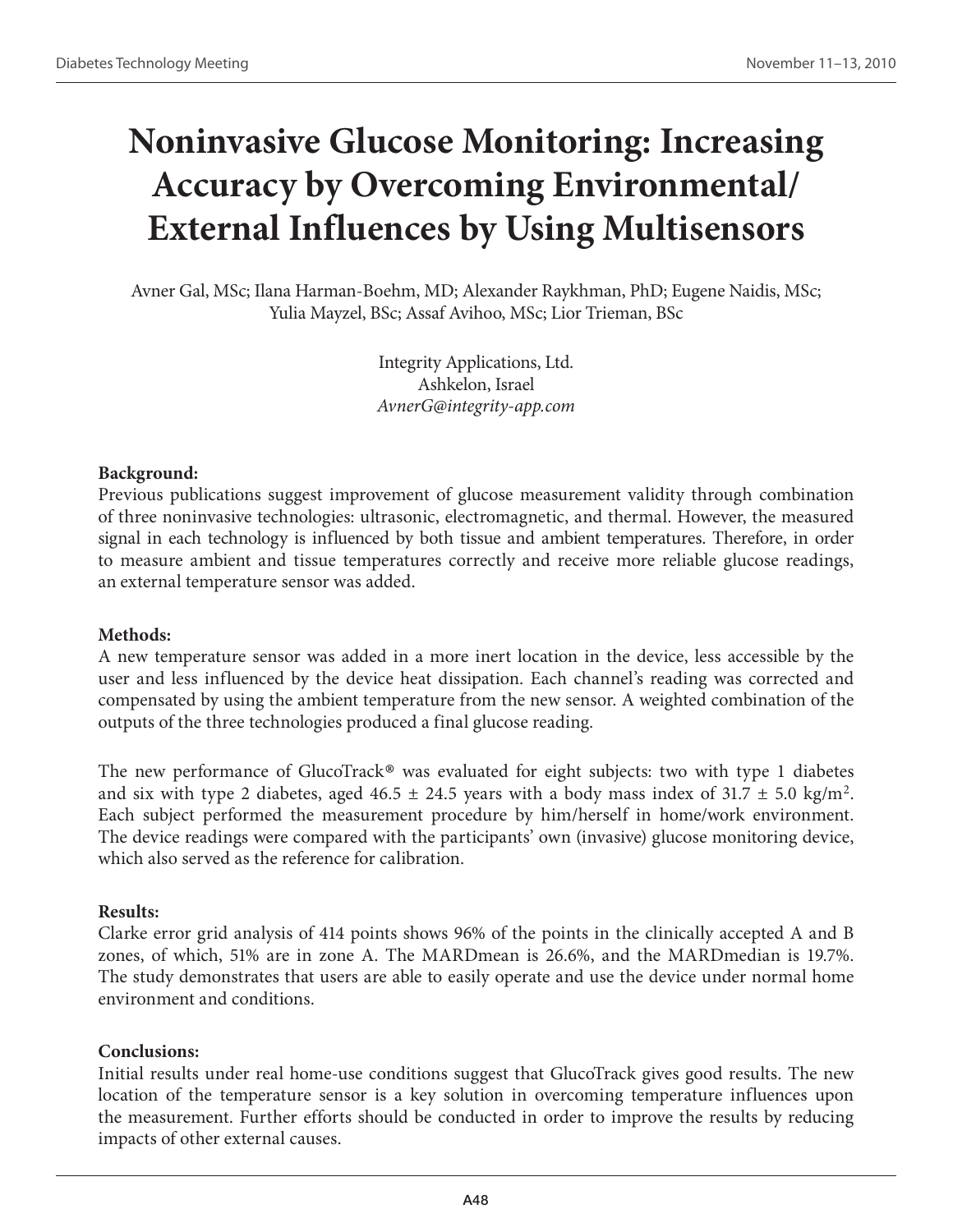# **Comparison of Hyaluronidase and Human Regular Insulin versus Insulin Lispro in a Basal–Bolus Regimen in Patients with Type 1 Diabetes**

Satish Garg, MD; Douglas Muchmore, MD; Daniel Vaughn, PhD

Departments of Pediatrics and Medicine, University of Colorado School of Medicine Aurora, Colorado, USA *satish.garg@uchsc.edu*

#### **Objective:**

We aimed to compare INSULIN-PH20, regular human insulin (RHI) formulated with recombinant human hyaluronidase (rHuPH20), relative to insulin lispro injection (Humalog®) for the treatment of type 1 diabetes.

# **Method:**

After a 1-month run-in using bid insulin glargine and prandial insulin lispro, 46 patients with type 1 diabetes (42  $\pm$  13 years, body mass index 26  $\pm$  4 kg/m<sup>2</sup>, hemoglobin A1c 6.8  $\pm$  0.5, 24 male) were randomized in a open-label crossover trial to INSULIN-PH20 or insulin lispro in a random sequence for two consecutive 12-week periods as the prandial insulin in an intensive treatment regimen.

# **Result:**

The mean glucose excursion for INSULIN-PH20 (17  $\pm$  36 mg/dl) was comparable to that for insulin lispro (14  $\pm$  35 mg/dl), and thus the prespecified primary endpoint noninferiority margin of 21.6 mg/dl was met. Overall, eight-point glucose profiles were also comparable. Good glycemic control (hemoglobin A1c) was maintained for both study drugs—7.0  $\pm$  0.5 for INSULIN-PH20 and 6.9  $\pm$  0.6 for insulin lispro—and both met the commonly applied noninferiority margin of 0.4% (upper 95% confidence interval  $= 0.23\%$ ).

Hypoglycemia was comparable for the two study drugs (*p* > .05). Overall rate of hypoglycemia (≤70 mg/dl) was 24.1 events per patient for INSULIN-PH20 and 22.4 events per patient for insulin lispro. There was no difference in other adverse events or immunogenicity between treatments, and both were well tolerated.

# **Conclusion:**

Unlike commercially available formulations of regular insulin, a formulation of RHI with rHuPH20 was comparable to insulin lispro for control of glucose excursions in a basal–bolus treatment regimen for patients with type 1 diabetes. In this study, glycemic control and overall safety profiles were comparable, and both treatments were well tolerated.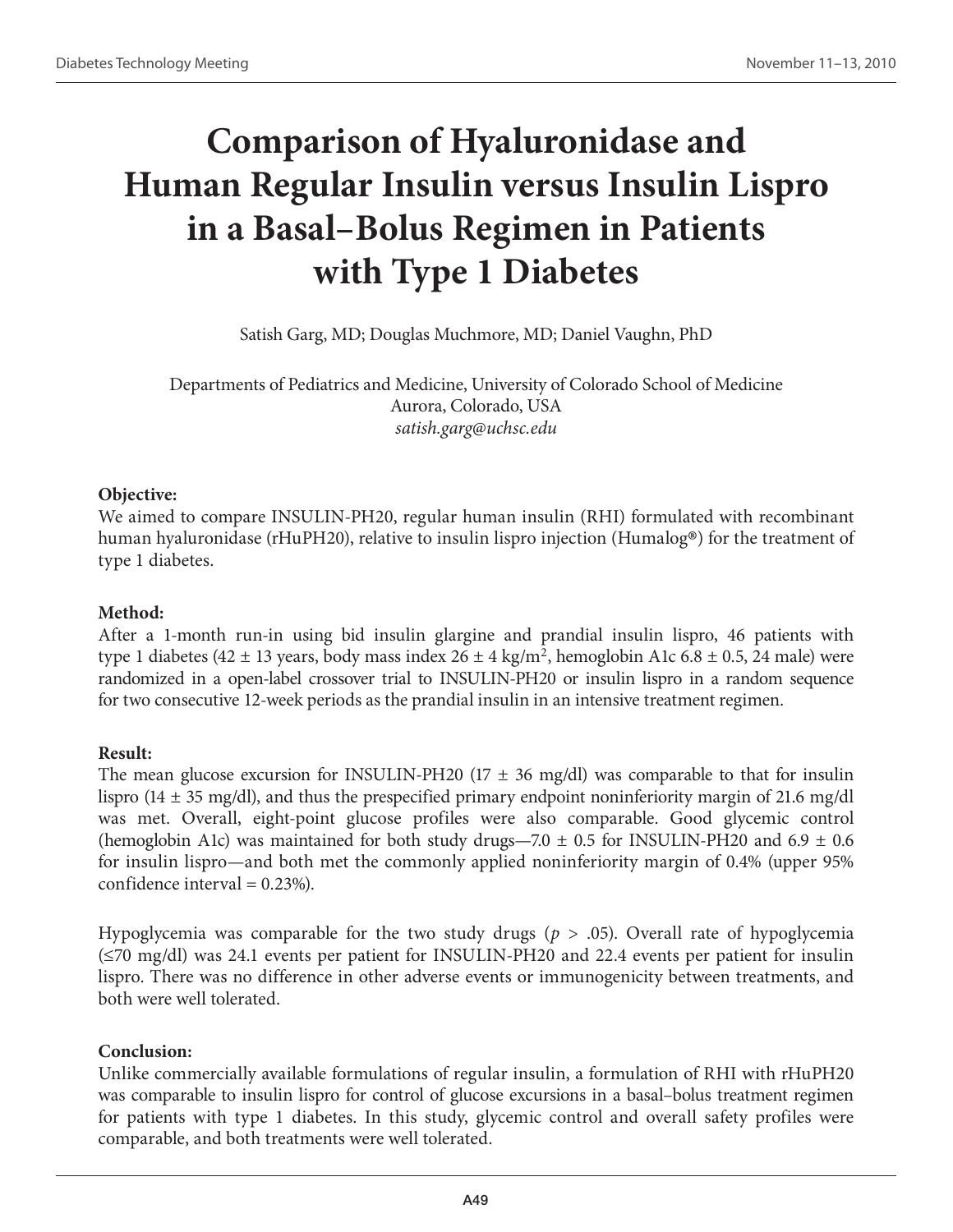# **Wound Chemotherapy: Novel Therapeutics for Negative Pressure Wound Therapy and Continuous Infusion**

Nicholas Giovinco, DPM; Manish Bharara, PhD; Joseph L. Mills, MD; David G Armstrong, DPM, MD, PhD

Southern Arizona Limb Salvage Alliance (SALSA) College of Medicine, University of Arizona Tucson, Arizona, USA *manish.bharara@gmail.com* 

#### **Objective:**

Use of negative pressure wound therapy (NPWT) alone may, in some patients, promote a change in the wound microbiota and result in colonization that can impede healing. The possibility of standardizing and streamlining continuous delivery of targeted therapies in conjunction with NPWT is not only attractive, but necessary as we move toward more controlled therapeutic regimes. We present several representative case examples of our provisional experience with continuous streaming therapy through two foam-based negative pressure devices.

# **Methods:**

Four case reports for patients with diabetic foot wounds are presented. We describe a method of "wound chemotherapy" by combining NPWT and a continuous infusion of Dakins' 0.5% solution either as a standardized technique in one device (ITI Sved) or as a modification of standard technique in another (KCI VAC) NPWT device. The twin goals of both techniques are to effectively reduce bacterial burden and to promote progressive wound healing.

# **Results:**

Negative pressure wound therapy treatment combined with a continuous infusion of Dakins' 0.5% solution was initiated for all four patients. The combined use of Dakins' infusion in addition to NPWT did not appear to adversely impact wound healing through reinfection/recolonization; in fact, they appeared to be accentuated during the period of evaluation.

# **Conclusion:**

Wound chemotherapy was successfully applied to patients with diabetes without adverse reactions, complications, or recolonization observed during the course of treatment. We believe this to be a promising method to derive the benefits of NPWT without the frequent adverse sequela of wound colonization.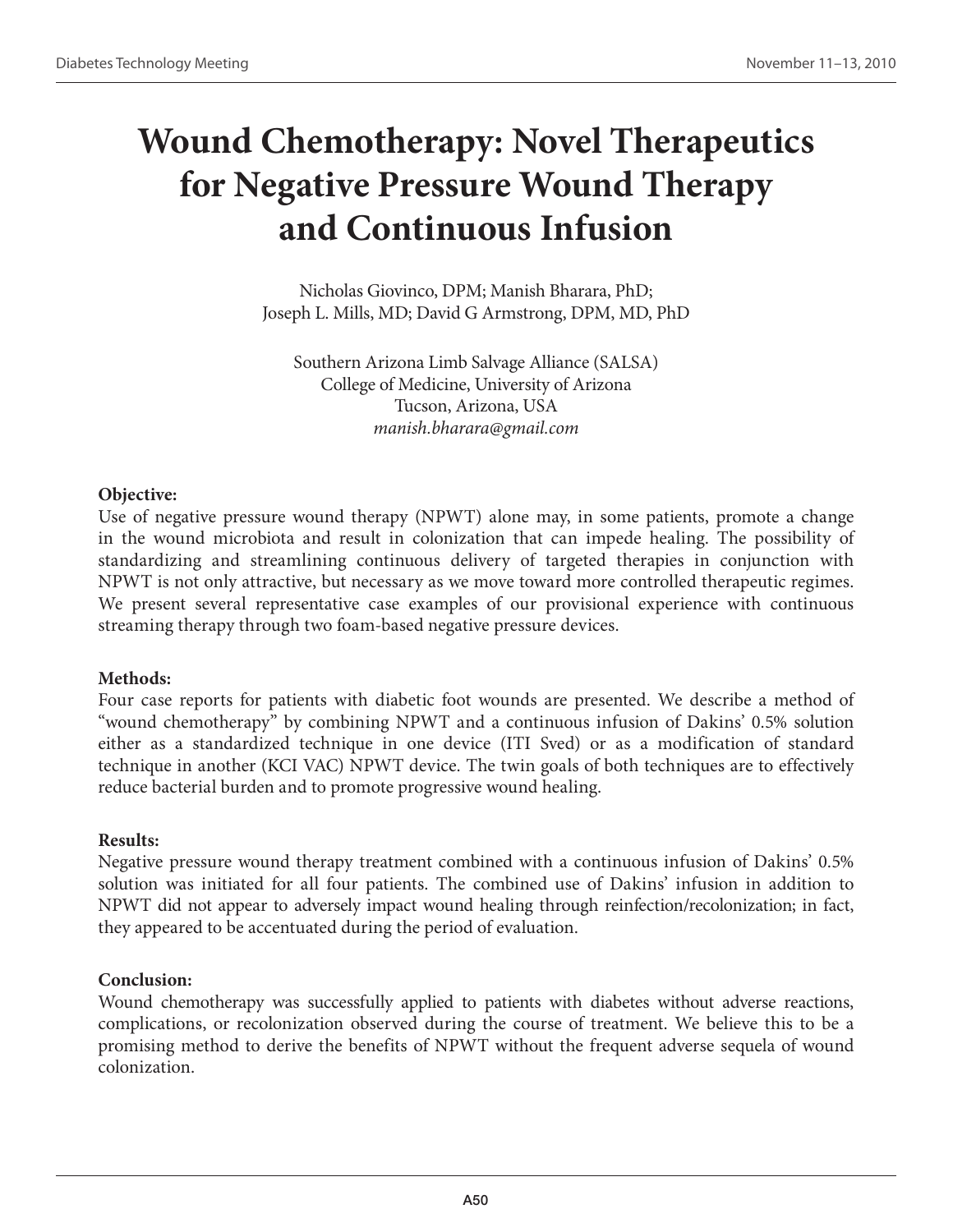# **Insulin Pump Settings Associated with Degree of Glycemic Improvement in Adults with Type 1 Diabetes Using Sensor-Augmented Pump Therapy**

Jennifer B. Green, MD; Wendy S. Lane, MD; Richard M. Bergenstal, MD; Michelle Duclos, MPH; Joe Largay, PA; Bruce A. Perkins, MD; John C. Reed, MD; Becky Sulik, RD, LD, CDE

> Duke University Medical Center, Diabetes Research Clinic Durham, North Carolina, USA *green094@mc.duke.edu*

# **Objective:**

The STAR 3 study showed that sensor-augmented pump (SAP) therapy resulted in a significant reduction in glycated hemoglobin (A1C) in comparison to multiple daily injection (MDI) therapy in a cohort of 166 adults. Additional data were analyzed to determine the association between glucose sensor usage, insulin delivery, sensor glucose (SG) values, and A1C reduction with the purpose of identifying possible factors or behaviors that enhance overall glycemic control of patients.

# **Method:**

At study entry on MDI therapy, A1C values were ≥7.4% and ≤9.5%. The SAP patients (*n* = 166) were seen at 3, 6, 9, and 12 months; A1C was measured, finger-stick blood glucose testing and sensor and pump data were uploaded into the Clinical Medtronic CareLink® Therapy Management System and reviewed by patients and study clinicians, and therapy was adjusted accordingly. Analyses were performed with fourth quarter data.

#### **Result:**

The percentage of time with SG in target (70–180 mg/dl), sensor wear, and number of boluses per day using Bolus Wizard® (integrated onboard insulin dose calculator) were positively associated with greater decreases in A1C at 1 year. The A1C reduction was not associated with the total daily dose of insulin or with bolus-to-basal-insulin ratio. The standard deviation of mean SG was inversely associated with the degree of A1C reduction at 1 year.

# **Conclusion:**

Indicators of improved glycemic control, notably A1C reduction, were greater the more the participants wore the sensors and used the Bolus Wizard feature. Unexpectedly, total daily dose and bolus-to-basal ratios did not appear to correlate with A1C change. These results suggest that patients should be encouraged to use the Bolus Wizard and sensor consistently to improve glycemic control when using SAP therapy.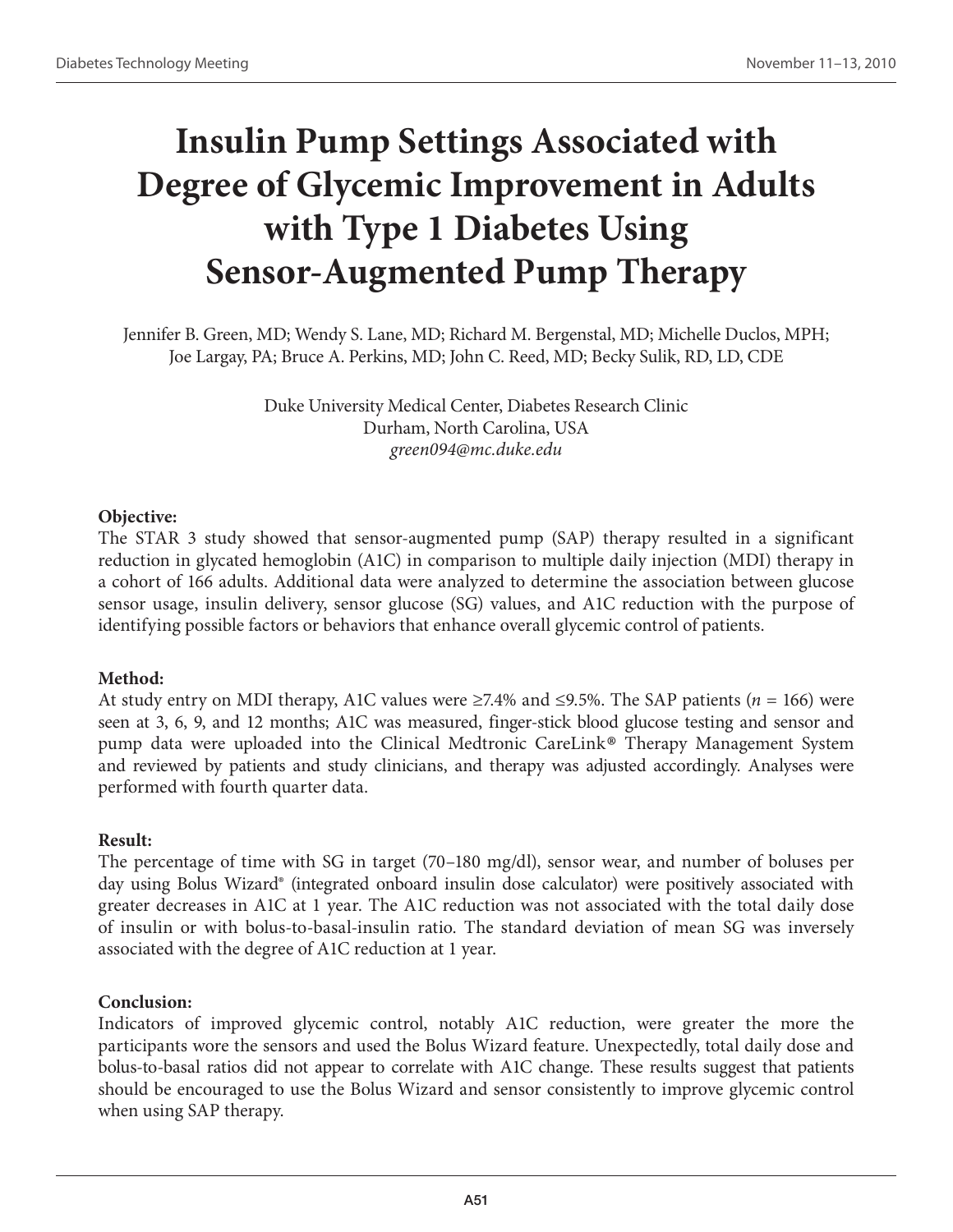# **Zone Model-Predictive Control Based on an Average Subject Model for the Artificial Pancreatic β Cell**

Benyamin Grosman, PhD; Eyal Dassau, PhD; Howard Zisser, MD; Lois Jovanovič, MD; Francis J. Doyle III, PhD

> University of California, Santa Barbara Santa Barbara, California, USA *grosmanb@engr.ucsb.edu*

#### **Objective:**

Normalizing glucose concentration to the near-normal range can be compared to walking on a high wire. Avoiding both hypoglycemia and hyperglycemia is an extremely burdensome process for people with type 1 diabetes mellitus. An automatic control algorithm for a future artificial pancreatic β cell was designed to control glycemia to a predefined zone. The design features a universal model for each age group and the ability to be used with and without meal information.

# **Method:**

A universal autoregressive with exogenous input model for the controller was identified based on the average model from the University of Virginia/Padova, Food and Drug Administrationaccepted metabolic simulator for the adult and adolescent population, respectively. Zone modelpredictive control (MPC) was evaluated on twenty *in silico* subjects from the simulator cohort following announced and unannounced meal challenges. A three-meal protocol of 75, 75, and 50 g carbohydrate at 7:00 AM, 1:00 PM, and 8:00 PM, respectively, was used.

#### **Results:**

Zone MPC demonstrated excellent glycemic control for both age groups and meal challenges. The adult population with and without meal announcement presented 86% and 63% time in range (70–180 mg/dl), mean glucose value of 126 and 165 mg/dl, and an average standard deviation of 37 and 45 mg/dl, respectively. The adolescent population with and without meal announcement presented 70% and 52% time in range, mean glucose value of 149 and 181 mg/dl, and an average standard deviation of 51 and 61 mg/dl, respectively.

# **Conclusions:**

A single universal model combined with the zone MPC algorithm presented excellent glycemic control for both adults and adolescents. This novel design allows a fully automated artificial pancreas that will normalize glycemic control to a predefined zone with minimal to no user intervention.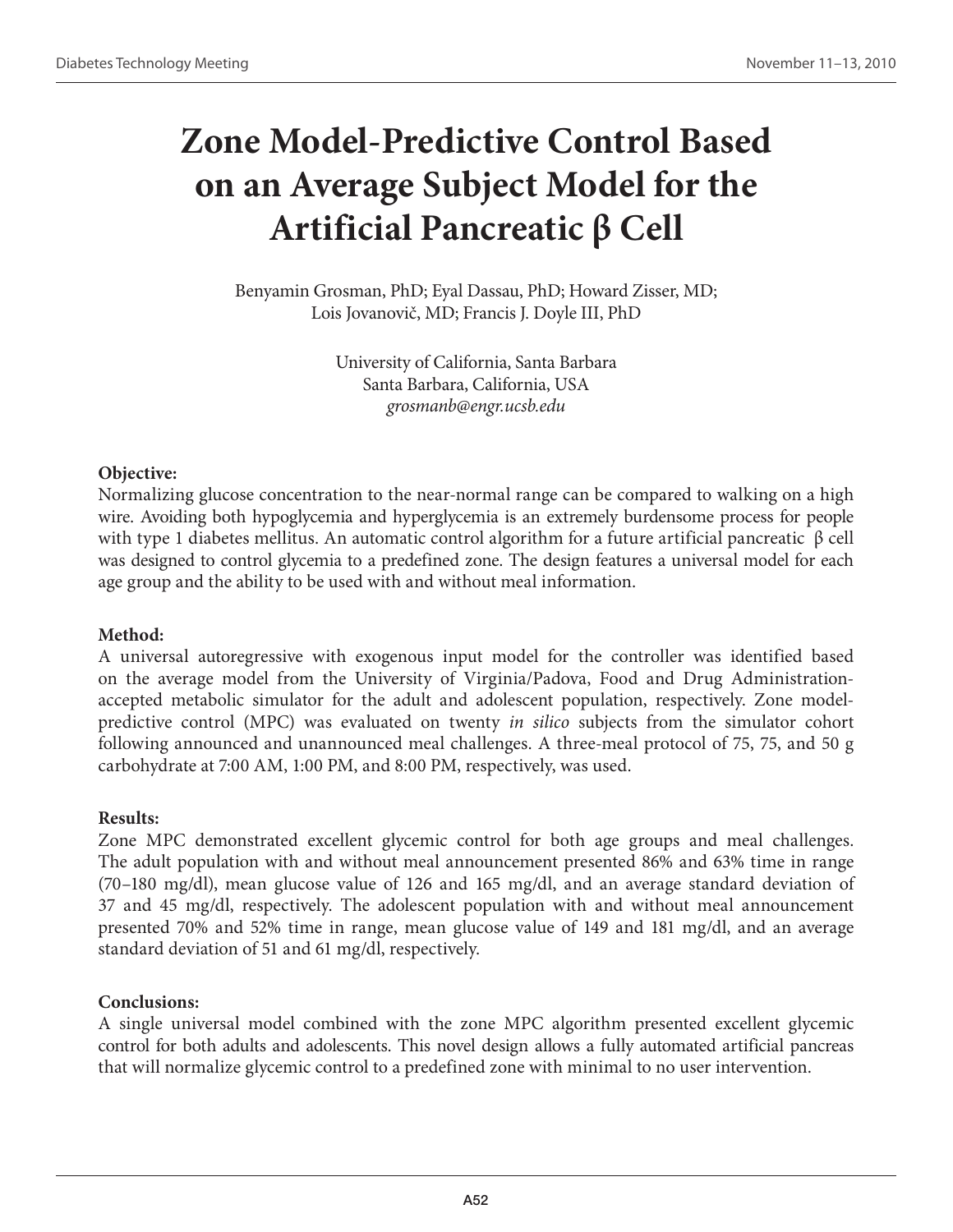# **Glucose Rate of Appearance and Plasma Insulin Concentration Models for Use in Prediction Algorithms**

Stefania Guerra, MS; Chiara Dalla Man, PhD; Giovanni Sparacino, PhD; Eric Renard, MD; Angelo Avogaro, MD; Alberto Maran, MD; Claudio Cobelli, PhD

> University of Padova Padova, Italy *guerrast@dei.unipd.it*

# **Objective:**

Algorithms for prediction of future glucose concentration from the past history of continuous glucose monitoring signals may take advantage of additional information on meals and insulin intakes. In particular, a rough estimation of the future plasma rate of appearance of glucose and insulin based on knowledge of meals and injection time/dose may be used as known external input to help track the plasma glucose signal.

# **Methods:**

Two models are considered to generate, respectively, the rate of appearance of glucose into the plasma after the transit through the gastrointestinal tract and that of insulin after a dose injection in the subcutaneous tissue. The models exploit only the information of glucose and insulin inputs and a set of population parameters that were estimated exploiting blood glucose and insulin concentration data collected within the FP7 European Project "DIAdvisor" (www.diadvisor.eu). The models were implemented in two MATLAB functions, later referred to as "generators," which can be iteratively called by a generic prediction algorithm to provide an estimate of the expected glucose meal rate of appearance and insulin concentration profiles after a meal and insulin injection, respectively.

#### **Results:**

The generators were tested *in silico* with different input scenarios and yielded reliable profiles that closely reproduce the main dynamics observed in the data. The functions will be also invoked by the prediction algorithms implemented in the DIAdvisor device, which will be tested in clinical trials.

# **Conclusion:**

Two physiological models are proposed to generate profiles of plasma rate of appearance of glucose and insulin concentration, respectively, after a meal and an insulin dose, which may be fruitfully employed for improving the performance of glucose prediction algorithms.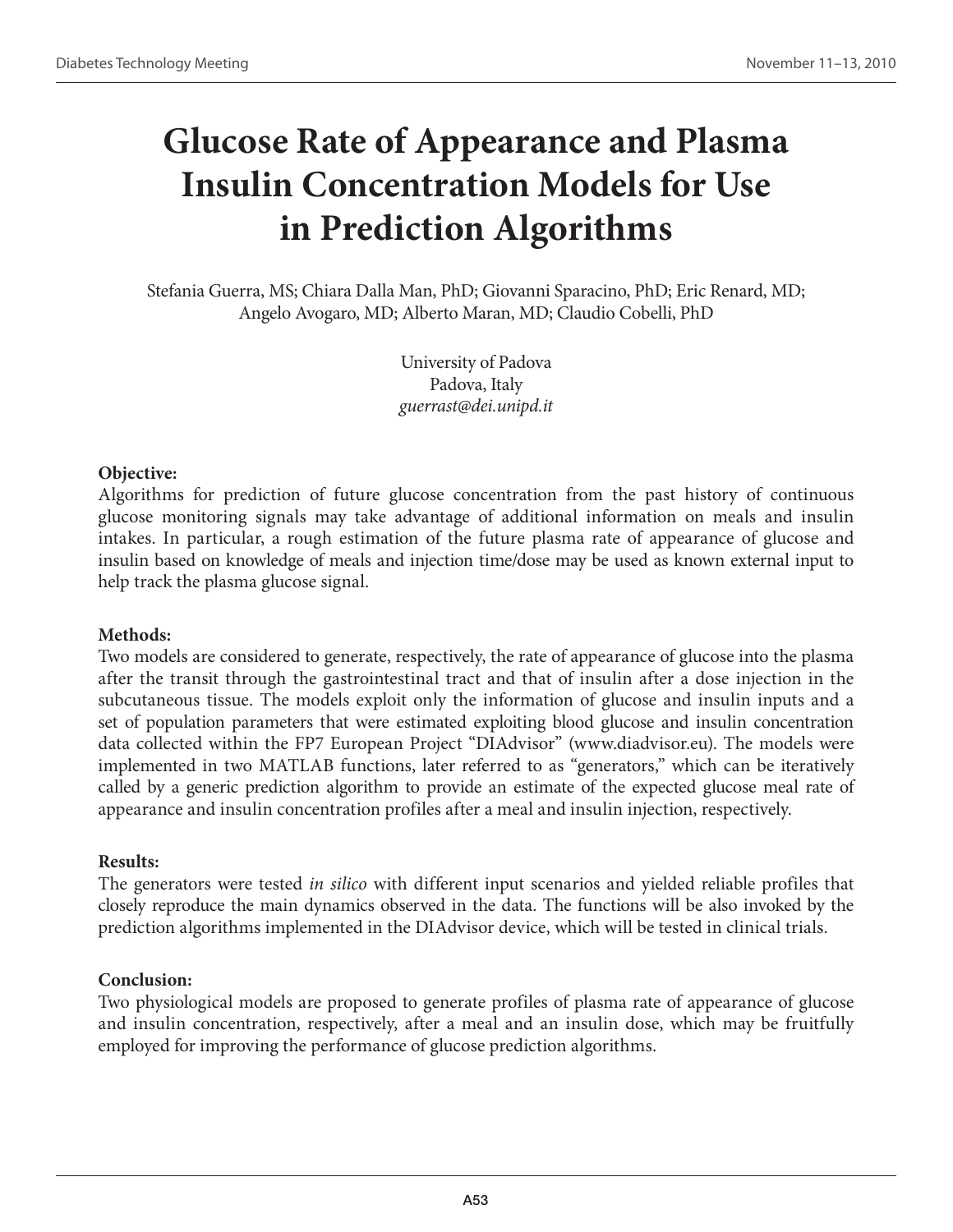# **Methods for Reporting the Performance of a Hypoglycemia Predictive Algorithm**

Rebecca A. Harvey, BS; Eyal Dassau, PhD; Howard C. Zisser, MD; Dale E. Seborg, PhD; Lois Jovanovič, MD; Francis J. Doyle III, PhD

> University of California, Santa Barbara Santa Barbara, California, USA *rharvey@umail.ucsb.edu*

# **Background:**

A major component in the design of the artificial pancreas is the inclusion of a safety system to detect extreme events such as hypoglycemia. There is a lack of consensus on metrics for reporting the performance of predictive algorithms. A set of metrics has been developed that reflects the accuracy of each algorithm and the usefulness of the alarms it produces.

# **Method:**

Performance metrics included a true positive alarm rate that reflects the percentage of events detected and a false positive alarm rate that reflects the rate of alarms in time regions not associated with a hypoglycemia event. The proximity of the first alarm to an event was also documented, as this reflects the warning time in which action can be taken. A voting suite of five algorithms was tested on historical data from a study on 18 people with type 1 diabetes (mean age of 20 years) and compared directly using the set of proposed metrics.

# **Result:**

Comparing aggressive versus conservative tuning of the voting algorithm with a 15 min prediction horizon, the true positive rate fell from 100% to 64%, while the false positive rate was decreased by 98% from 35 min of false alarms per day. The warning time varied from 45% of first alarms occurring more than 15 min before an event for aggressive tuning to 14% with conservative tuning. The warning time is useful for choosing an algorithm or tuning for the purpose of prevention (early warning) versus alerting (late warning).

# **Conclusion:**

Metrics by which hypoglycemia predictive algorithms are measured have been developed that can be applied to any novel algorithm for direct comparison to other algorithms and parameter tunings.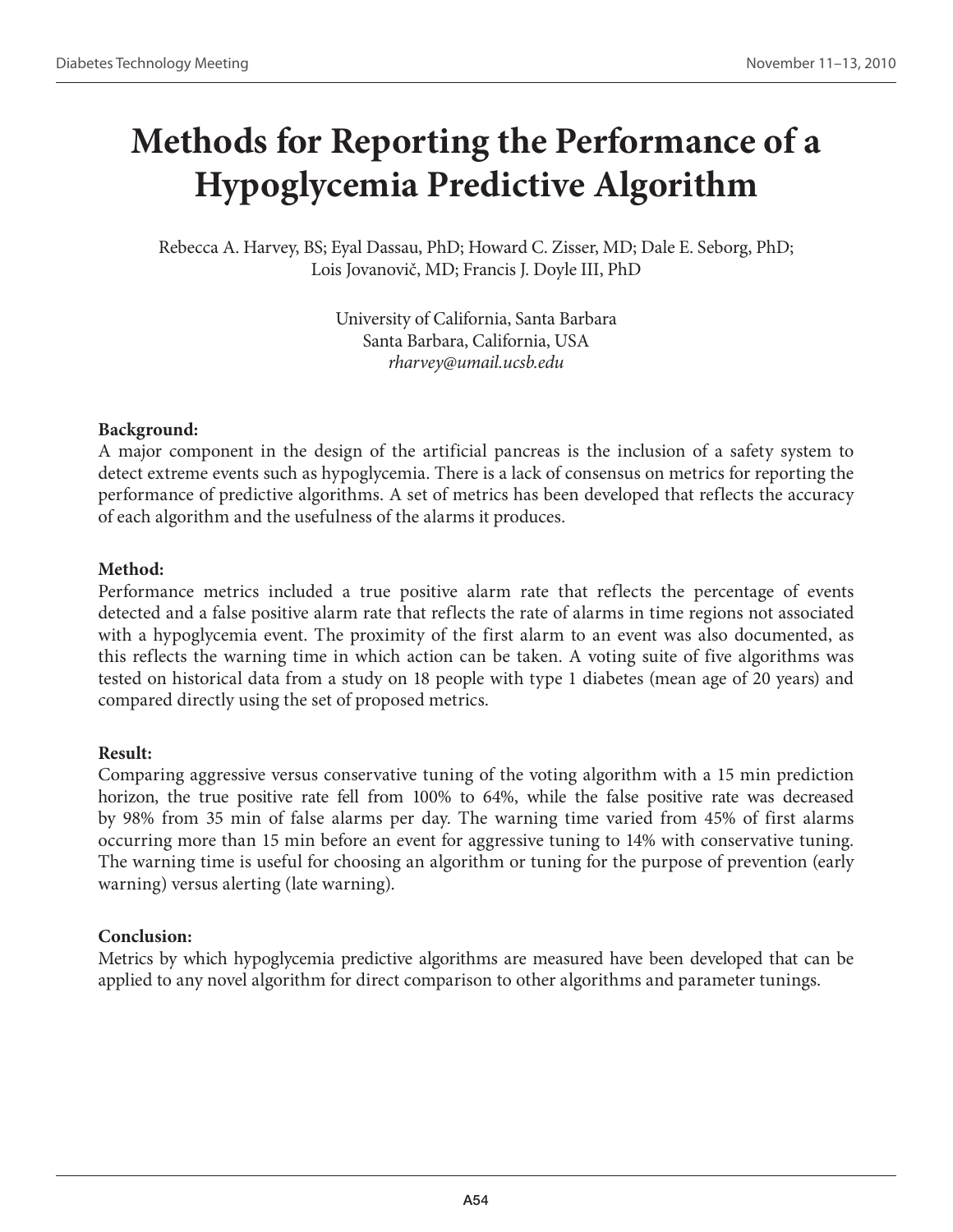# **Development of a Point-of-Care Rapid Test for Intact Proinsulin**

M. Iris. Hermanns, PhD; Carina Hengesbach, Petra Musholt, MD; MSc; Robert Maurer; Thomas Forst, MD; Andreas Pfützner, MD, PhD

IR2Dx GmbH & IKFE Institute for Clinical Research and Development Mainz, Germany *andreasp@ikfe.de*

#### **Background:**

Type 2 diabetes is characterized by insulin resistance, obesity and β-cell dysfunction. Recent publications demonstrated that elevated proinsulin is a highly specific marker for beta-cell dysfunction and insulin resistance. Detection of fasting intact proinsulin may function as an important diagnostic tool to identify patients eligible for insulin sensitizer therapy, or to monitor treatment success. Highly specific assays were used to establish a close correlation between enhanced cardiovascular risk and intact proinsulin concentrations in plasma. Hence, it has a prognostic value in cardiovascular risk assessment. This investigation explored the use of a lateral-flow-based rapid test to detect intact proinsulin in serum samples with not more than 10µl sample volume.

#### **Method:**

Different antibodies were tested on their specificity to selectively detect human intact proinsulin in a two-site enzyme immunofluorescent assay. Monoclonal antibodies (MAb) were chosen that were successful in direct coating of prohormone in serum samples. Detection was performed by fluorescence reading. Thereafter, a rapid test for the detection of human uncleaved "intact" proinsulin was built-on a membrane solid phase, immunometric assay. The test utilizes a combination of colloidal gold conjugate and anti-intact proinsulin antibodies. The test is based on the filtration of sample through a porous membrane on which a capture agent for biotinylated anti-human proinsulin antibodies is fixed. If present, intact proinsulin binds to both biotinylated anti-human proinsulin antibodies and FITC-coupled anti-human proinsulin antibodies as a sandwich. The positive reaction leads to coupling of colloidal gold conjugate resulting in a staining of the reaction band. A cut-off valiue of 11 pmol/liter is specific for insulin resistance in a Caucasian population. Therefore, the minimum detection level (MDL) of this test was aimed at 11 pmol/liter.

#### **Result:**

The MAb-pairs chosen were used either biotinylated (capture) or coupled to FITC (detection). Out of six combinations tested by enzyme immunofluorescent assay only one MAb pair specifically detected human intact proinsulin and met a low detection limit of 6 pmol/liter. In a second step, transferring the selected MAb pair on the rapid test platform allowed detection of intact proinsulin

*Hermanns cont.*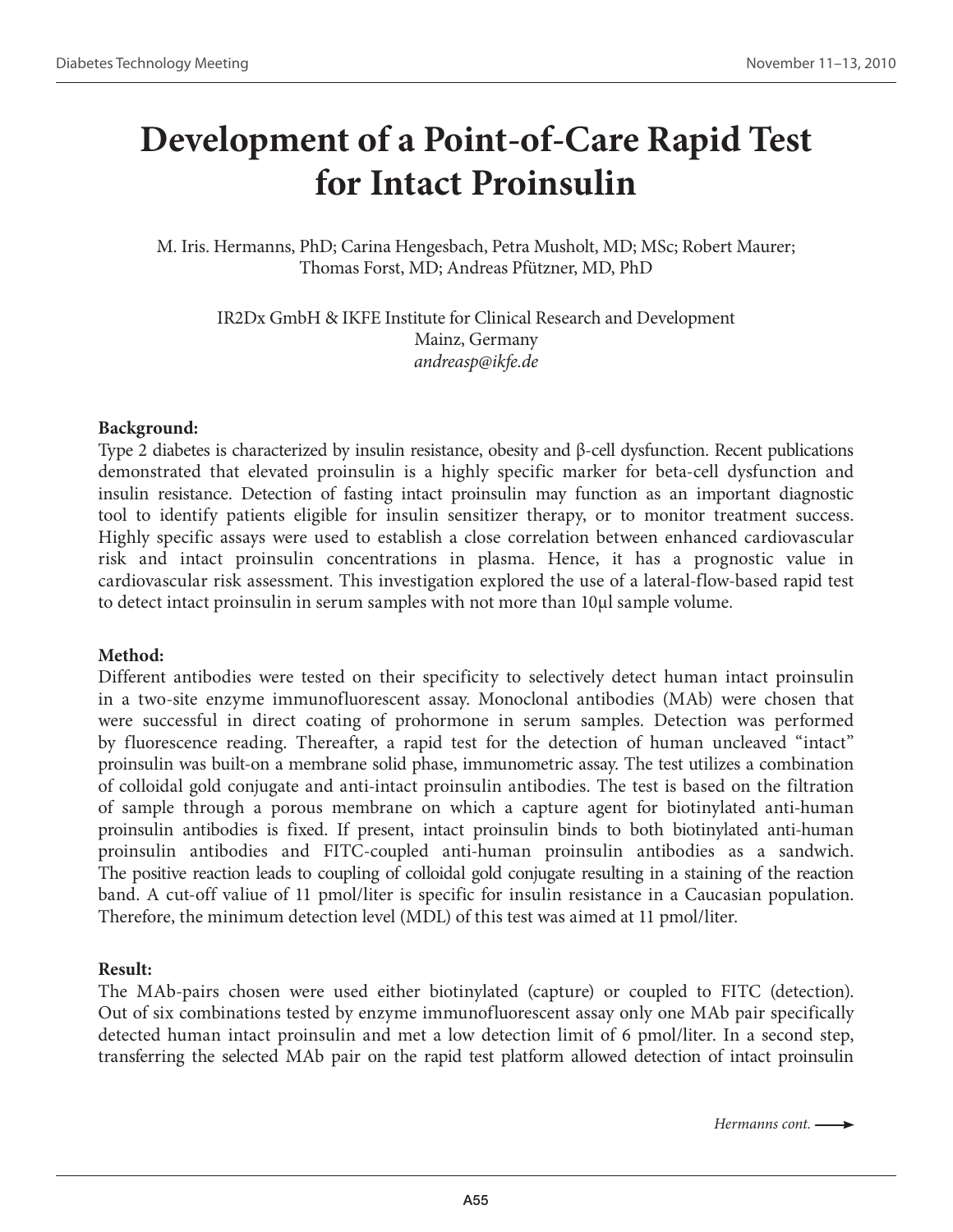*Hermanns cont.* 

down to a concentration of 11 pmol/liter by applying a volume of 10µl human serum. The evaluation of the MDL of the rapid test is currently under way as well as the use of venous whole blood derived from a finger stick.

#### **Conclusion:**

The intact proinsulin point-of-care rapid test may be a valuable addition to other routine diagnostic procedures as a specific marker for insulin resistance and to monitor treatment approaches.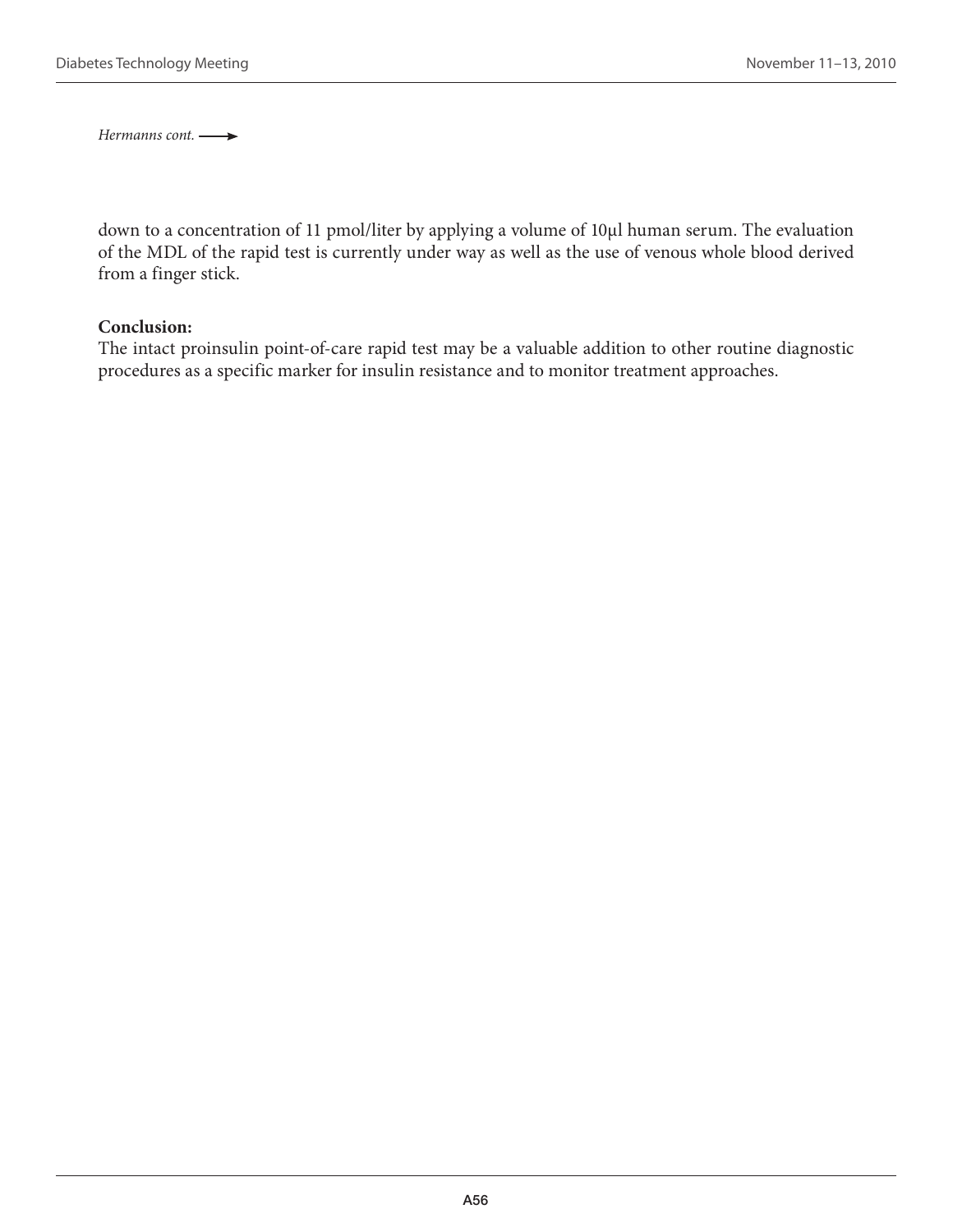# **A Novel Bio-Inspired Glucose Controller**

Pau Herrero, PhD; Pantelis Georgiou, PhD; Nick Oliver, MRCP; Mohamed El Sharkawy, MSc; Peter Pesl, MSc; Desmond Johnston, FMedSci; Christofer Toumazou, FRS

> Institute of Biomedical Engineering, Imperial College London, United Kingdom *pherrero@imperial.ac.uk*

#### **Objective:**

To date, control algorithms used in the context of an artificial pancreas (AP) have been mainly based on classical control engineering techniques such as proportional-integral-derivative control and model-predictive control. Developments of mathematical models of β-cell physiology, which are able to describe the glucose-induced insulin release at a molecular level, have opened the door to a new class of promising bio-inspired glucose control algorithms. In this work, a novel bio-inspired glucose controller is presented.

#### **Method:**

A recently developed subcellular model of glucose-stimulated pancreatic insulin secretion is used as the core of the proposed controller. As the subcutaneous route is employed for both glucose sensing and insulin delivery, the new controller incorporates an insulin feedback term in order to deal with time delays and avoid insulin overdosing. A type 1 diabetic subject simulator (University of Virginia) was used to validate the controller *in silico*.

# **Result:**

For the 10 adult subjects of the simulator, using a standard meal protocol with meal announcement, the following results were obtained: mean blood glucose = 120.9 mg/dl, percentage below target = 0, percentage above target  $= 6.5$ , and percentage within target  $= 92$ , where glucose target was [70, 180] mg/dl. For the 10 adolescent subjects, mean blood glucose = 135.2 mg/dl, percentage below target = 0, percentage above target = 17.3, and percentage within target =  $82.7$ .

# **Conclusion:**

A novel bio-inspired glucose controller is presented and validated *in silico*. The proposed technique is currently being implemented in hardware and integrated in an AP platform. The controller is expected to be clinically tested in the following year.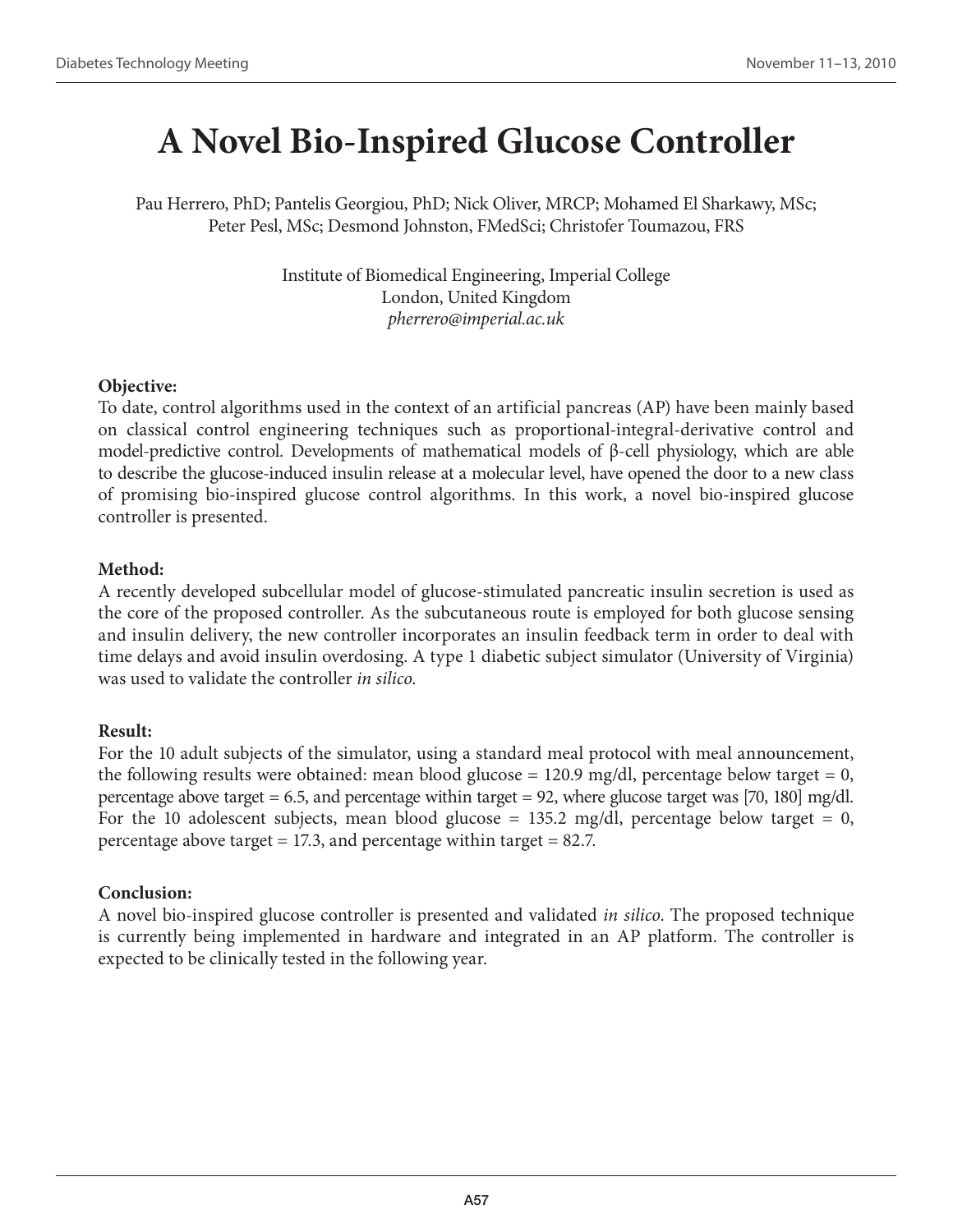# **A Simple Method for Estimating the Rate of Glucose Appearance from Mixed Meals**

Pau Herrero, PhD; Jorge Bondia, PhD; Cesar C. Palerm, PhD; Josep Vehí, PhD; Pantelis Georgiou, PhD; Nick Oliver, MRCP; Christofer Toumazou, FRS

> Institute of Biomedical Engineering, Imperial College London, United Kingdom *pherrero@imperial.ac.uk*

# **Objective:**

Estimating the rate of glucose appearance (Ra) in the peripheral circulation after a mixed meal is valuable in diabetes management. For the artificial pancreas, it is important to estimate the contribution of Ra to the overall glucose kinetics, as an accurate prediction of plasma glucose is crucial for most glucose controllers. Existing techniques for estimating Ra are either experimentally complex (multitracer protocols) or numerically complex (Bayesian estimation). A novel, simple method is proposed.

# **Method:**

Unlike existing methodologies based on the glucose–insulin minimal model, the presented method does not require a gastrointestinal absorption model. This leads to a simple solution because it avoids the identifiability problems that arise with such a model. To estimate Ra, an estimate of the insulin sensitivity is computed from glucose and insulin profiles without any hypothesis on the shape of Ra. To validate the proposed technique, a type 1 diabetes simulator (University of Virginia) was used. The new technique was also tested using two sets of clinical data from the literature.

# **Result:**

For 10 virtual subjects, the average coefficient of determination between the estimated individual Ra and the "real" one from the simulator was  $R^2 = 0.94$ . For the two clinical data sets, the correlation was  $R^2$  = 0.92 and  $R^2$  = 0.65, respectively. For the second data set, the lower correlation can be explained by the need to assume some parameters not provided in the paper.

# **Conclusion:**

A novel and simple method for estimating Ra is presented and validated. The proposed technique is currently being applied to build a library of mixed-meal models using data from the literature. This library can be used in simulations in order to provide more realistic, and varied, mixed-meal conditions.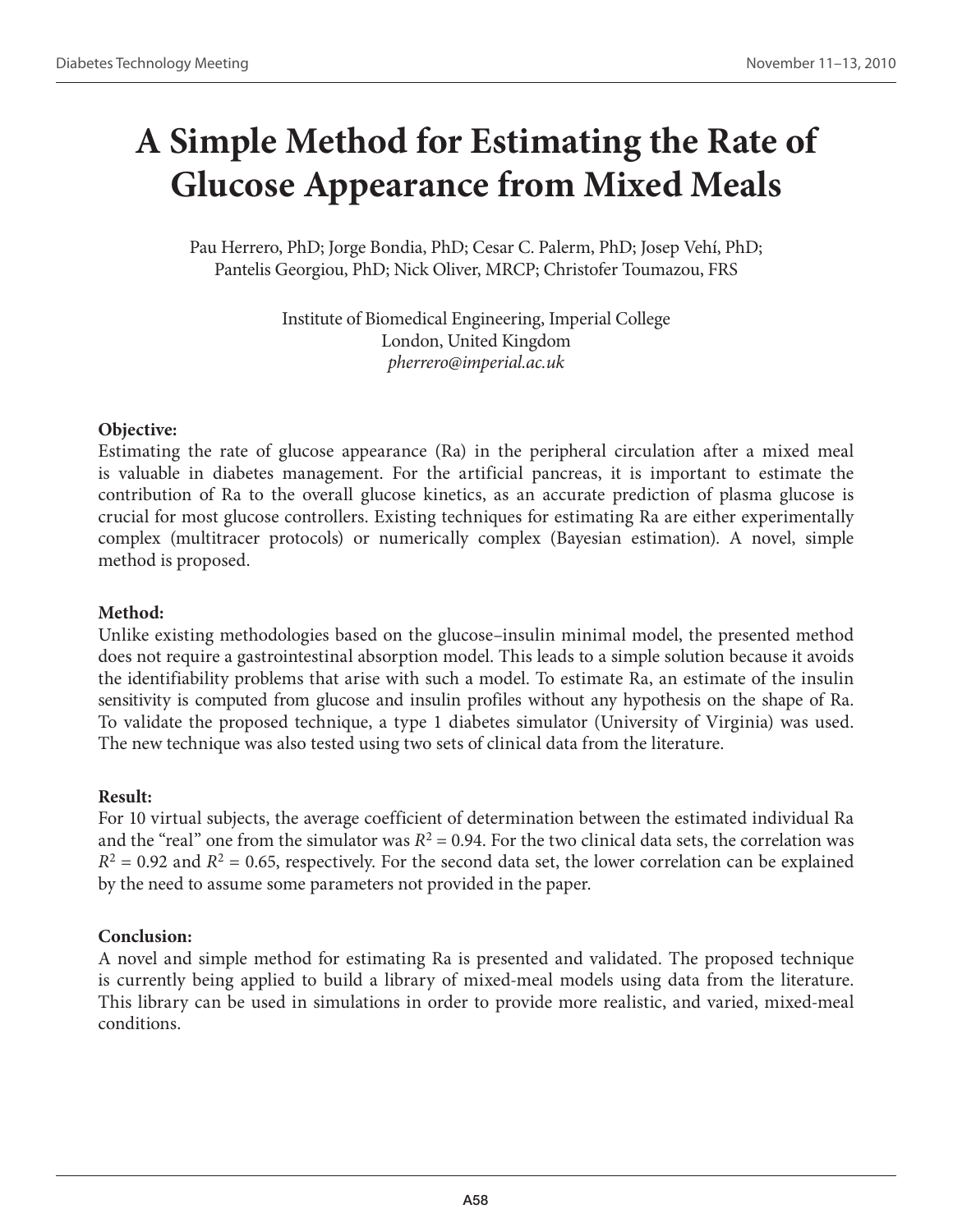# **The Role of Postural Compensatory Strategy in Balance Control of Healthy and Diabetes-Related Neuropathy Patients**

Deena Horn, BSc; James S. Wrobel, DPM, MS; Bijan Najafi, PhD

Center for Lower Extremity Ambulatory Research (CLEAR) Scholl College of Podiatric Medicine at Rosalind Franklin University of Medicine and Science North Chicago, Illinois, USA *deena.horn@my.rfums.org*

# **Background:**

Currently, diagnosis of patients with postural instability relies on a rudimentary clinical examination. This study suggests an innovative, portable, and cost-effective prototype to evaluate balance control objectively.

# **Method:**

The proposed system uses low-cost microelectromechanical systems body-worn sensors to measure the motion of ankle and hip joints in three dimensions. We have also integrated the resulting data into a two-link biomechanical model of the human body for estimating the two-dimensional sway of the center of mass (COM) in anterior–posterior (AP) and medial–lateral (ML) directions. A new reciprocal compensatory index (RCI) was defined to quantify postural compensatory strategy (PCS) performance. Postural control and PCS of 21 healthy subjects and 17 diabetic peripheral neuropathy (DPN) patients were examined using the suggested technology.

# **Results:**

Results demonstrated that DPN patients exhibit significantly greater COM sway than healthy subjects for both eyes-open (EO) and eyes-closed (EC) conditions (*p* < .005). The difference becomes highly pronounced while eyes are closed (197  $\pm$  44 versus 68  $\pm$  56 cm<sup>2</sup>). Furthermore, the results showed that PCS assessed using RCI is significantly better in healthy subjects compared to DPN subjects for both EO and EC conditions as well as in both ML and AP directions (*p* < .05). Alteration in somatosensory feedback in healthy subjects resulted in diminished RCI values that were similar to those seen in the DPN subjects ( $p > .05$ ).

# **Conclusion:**

Results suggest that sensory deterioration due to DPN will significantly impact PCS. This compensatory strategy in healthy subjects allows them to reduce the variation of COM during both voluntary and involuntary movements. Deterioration in PCS in DPN subjects may make them vulnerable in maintaining balance while closing the eyes or in face of high amplitude of sway for either the proximal or distal segments.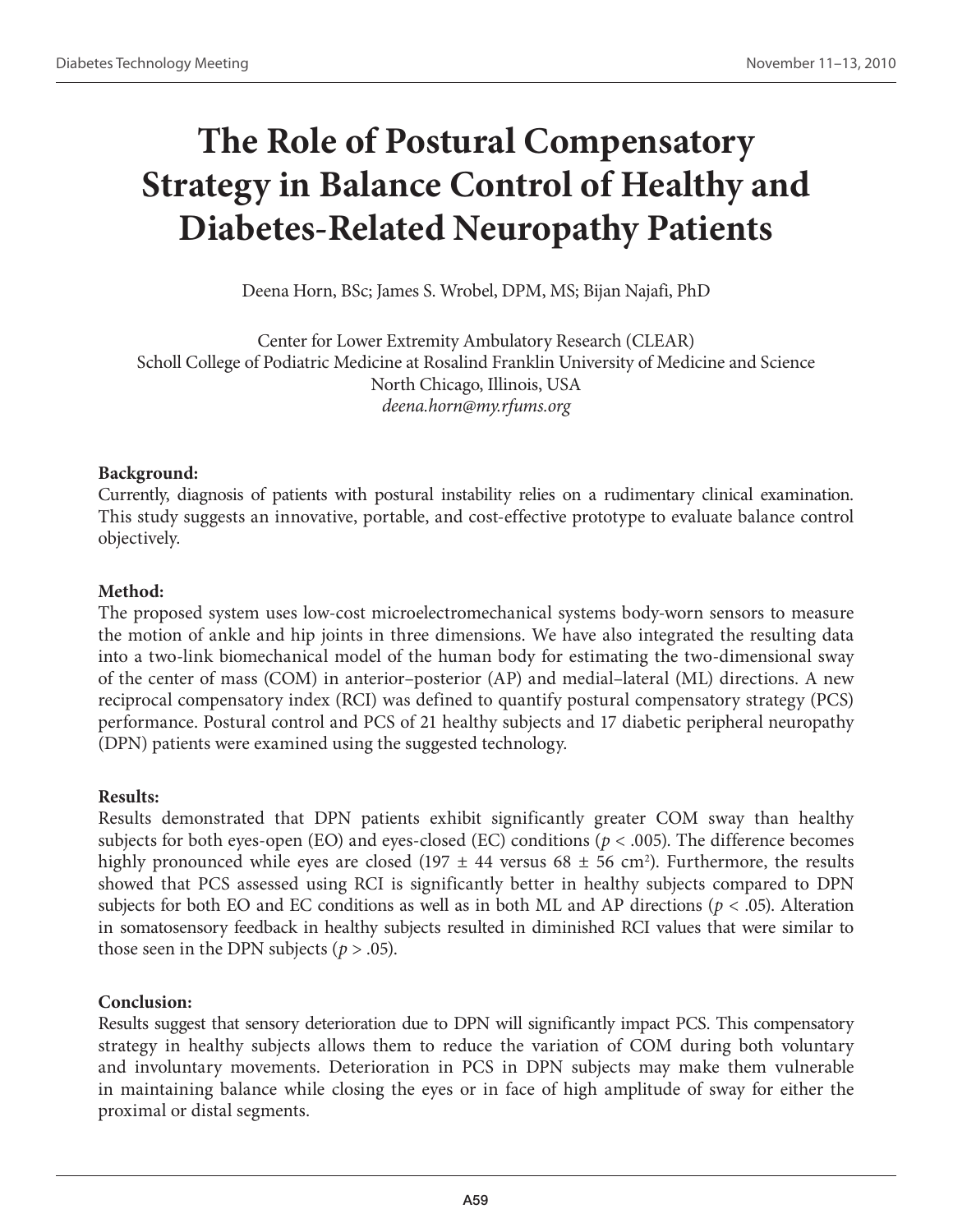# **Safety Supervision System:**  *In Silico* **Design and Testing**

Colleen S. Hughes, MS; Stephen D. Patek, PhD; Eyal Dassau, PhD; Marc Breton, PhD; Howard C. Zisser, MD; Francis J. Doyle III, PhD; Boris Kovatchev, PhD

> University of Virginia Charlottesville, Virginia, USA *csh3j@virginia.edu*

# **Objective:**

Safety is a fundamental element of the design of complex engineering systems, ensuring reliable deployment and operation. We now introduce a safety supervision system (SSS) for insulin treatment of diabetes, applicable to routine pump therapy, advisory, or open- or closed-loop control.

# **Method:**

The SSS is intended for implementation within an insulin pump, residing between insulin request and insulin delivery, and operating independently from the person or device generating insulin recommendations. The SSS uses continuous glucose monitoring and insulin pump data to perform three functions: (1) attenuate smoothly or discontinue insulin delivery when risk for hypoglycemia is detected, (2) issue warning for imminent hypoglycemia if pump shutoff is insufficient, and (3) intercept boluses that are large enough to cause hypoglycemia if carbohydrates are not consumed. To test this system, we used *in silico* experiments with two scenarios associated with risk for hypoglycemia: (1) increased insulin sensitivity (e.g., resulting from exercise) and (2) an overinsulinized meal.

# **Results:**

*In silico* experiments with test scenario 1 showed that the SSS (i) attenuated insulin delivery and prevented 43% of hypoglycemic episodes (blood glucose below 60 mg/dl) and (ii) issued warnings for 74% of imminent hypoglycemic episodes not prevented with average warning time of 35.3 min. When treatment with 16 g carbohydrate was simulated at the time of warning, 98% of hypoglycemic episodes were prevented. In test scenario 2, 100% of all premeal boluses were intercepted prior to delivery and appropriate warnings were issued.

# **Conclusion:**

An independent SSS that intervenes between insulin request and insulin delivery can dramatically reduce the incidence of hypoglycemia. Therefore, use of SSS is critical for insulin pump therapy, including closed-loop control and advisory systems.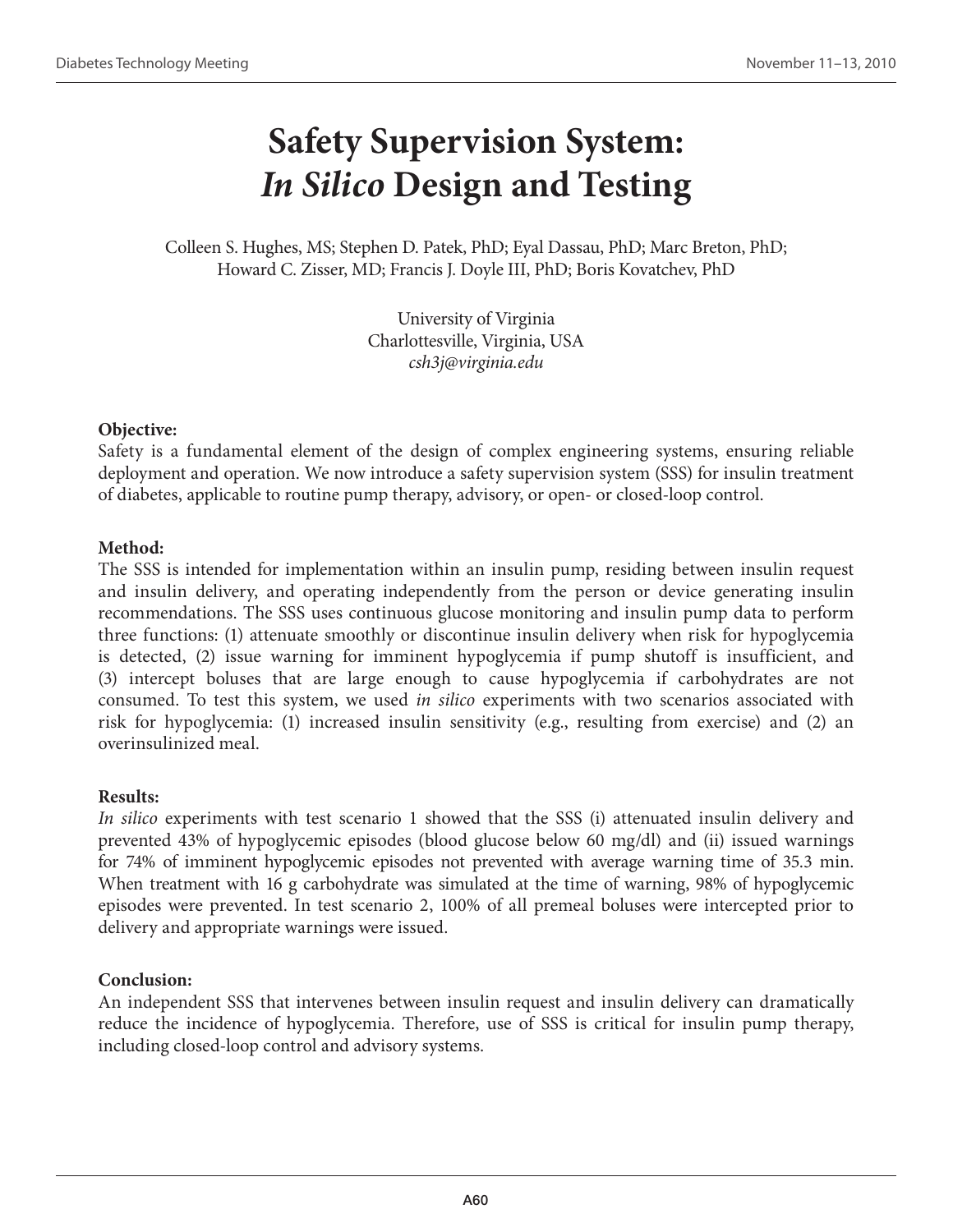# **Role of Auditory Brainstem-Evoked Responses to Assess Auditory Neuropathy in Type 2 Diabetes Mellitus**

Ashraf Husain, MD, FRCPI; Sayed S. Habib, MD, FCPS; Sultan A. Meo, MD, PhD, FRCPI; Abdul M. Al Drees, MD; Aftab Omar, MBBS, MD

> College of Medicine, King Saud University Riyadh, Saudi Arabia *ashrafhusain31@hotmail.com*

#### **Objective:**

We aimed to study the role of auditory-evoked response in patients with longstanding history of type 2 diabetes mellitus (T2DM) who have hearing loss.

#### **Methods:**

A retrospective study was conducted in the clinical neurophysiology department of King Abdul Aziz University Hospital, KSU, Saudi Arabia. The tests were done from January 2007 to November 2009. A total of 46 cases (92 ears) with a longstanding history of T2DM having some degree of hearing impairment were selected. In all cases, auditory-evoked response was recorded according to the standard criteria.

# **Results:**

The patient results were divided into four groups:

- Group I: 85 ears had increased hearing threshold around 40 to 60 dB.
- Group II: 54 ears showed significant increase in I–V interpeak latency at 80 dB.
- Group III: 31 ears had evidence of peripheral auditory pathway involvement.
- Group IV: 6 cases had unilateral involvement with sudden hearing loss and ABR showed no reproducible response even at 95 dB. Suggesting profound degree of hearing loss.

However, there is a fair number of overlap in the previously mentioned auditory brainstem-evoked response (ABR) abnormalities.

# **Conclusion:**

Unilateral or bilateral hearing impairment is not an uncommon complication of longstanding T2DM. The consistent abnormalities in ABR showed increased hearing threshold and increased I–V interpeak latency, which is suggestive of auditory neuropathy. Thus ABR can be a useful means to identify auditory neuropathy in longstanding T2DM, and it may help in the management of diabetes patients with hearing loss.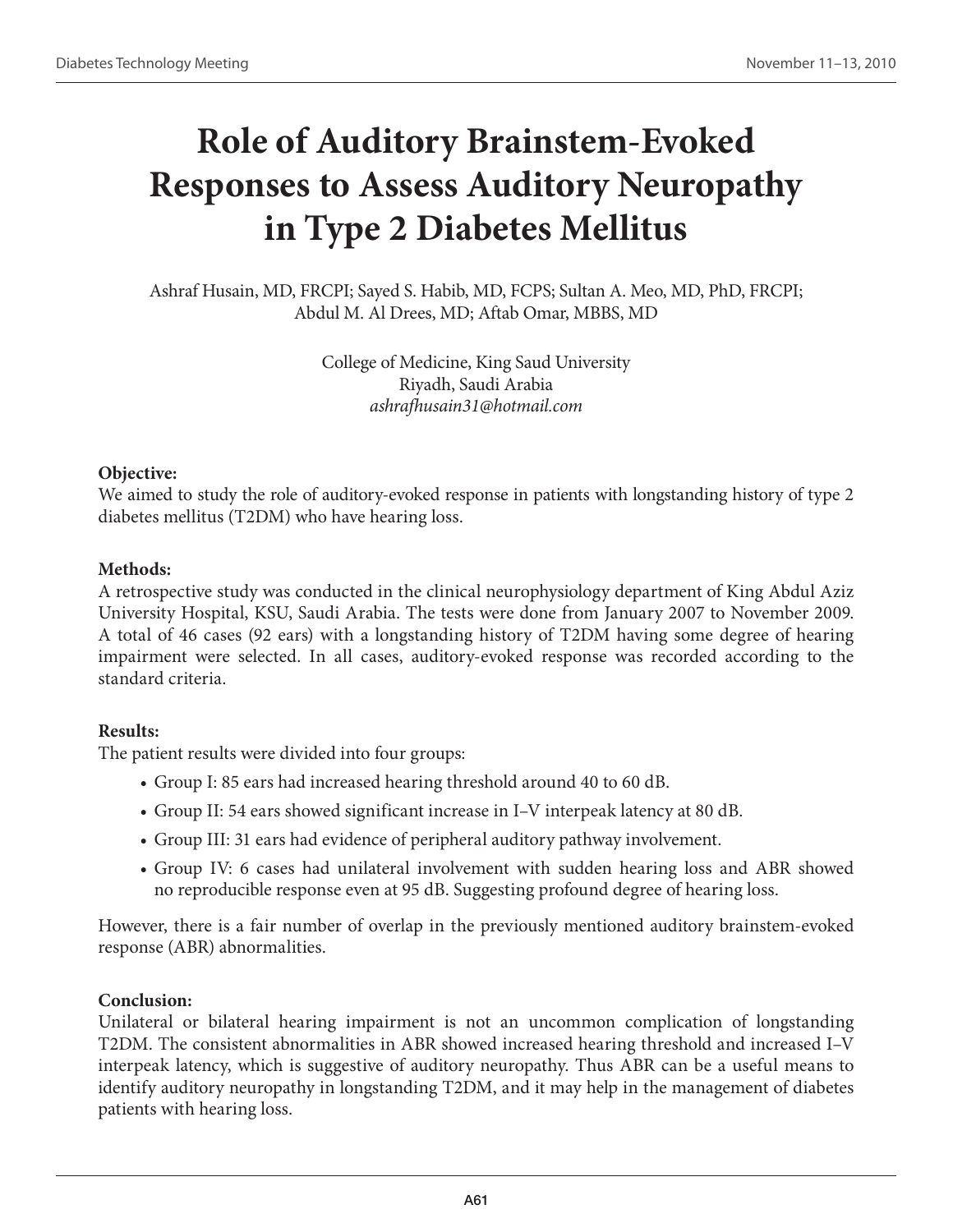# **Integration of Five Commercial Devices Makes the Artificial Pancreas System the Most Versatile Platform Available for the Clinical Evaluation of Artificial Pancreas Control Algorithms**

Nicolas D. Jimenez; Eyal Dassau, PhD; Howard C. Zisser, MD; Lois Jovanovič, MD; Francis J. Doyle III, PhD

> University of California, Santa Barbara Santa Barbara, California, USA *njimenez@umail.ucsb.edu*

#### **Objective:**

The objective in developing the artificial pancreas system (APS) was to design a flexible platform that facilitated four-way communication between the mathematical control algorithm, insulin pump, glucose sensor, and the end user in order to support clinical evaluation of an artificial pancreas.

# **Method:**

The APS's modular architecture is completely flexible with respect to the algorithm/controller such that it can be designed as a proportional-integral-derivative (PID), model-predictive control, or other control algorithm. The controller can be implemented in different computer languages such as Matlab, C, FORTRAN, C  $#$ , or Java. Human–machine interfaces were standardized with similar functionalities and design to allow simple toggling between the different supported pumps, Insulet Omnipod® system, Roche's Accu-Chek® Spirit Combo, and Animas's OneTouch® Ping® as well as two continuous glucose monitors, DexCom Seven®/Seven Plus® and Abbott FreeStyle Navigator®.

#### **Result:**

By simplifying user interaction and streamlining communication, the APS allows clinical researchers to focus on the evaluation of control algorithms. Simple PID controllers written in C and Matlab were shown to function identically in simulations with all APS-compatible devices without the need to customize the algorithm to a specific device. In addition, the newly integrated Animas and Roche pumps are capable of remote communication at an impressive distance  $(\sim 5 \text{ m})$ , allowing the possibility of closed-loop testing while patients participate in exercise away from the machine running the APS.

# **Conclusion:**

The APS is the most versatile tool available for the clinical evaluation of artificial pancreas control algorithms across devices and computer languages. The APS allows standardization in data management, user–machine interfaces, device communication, and application program interface.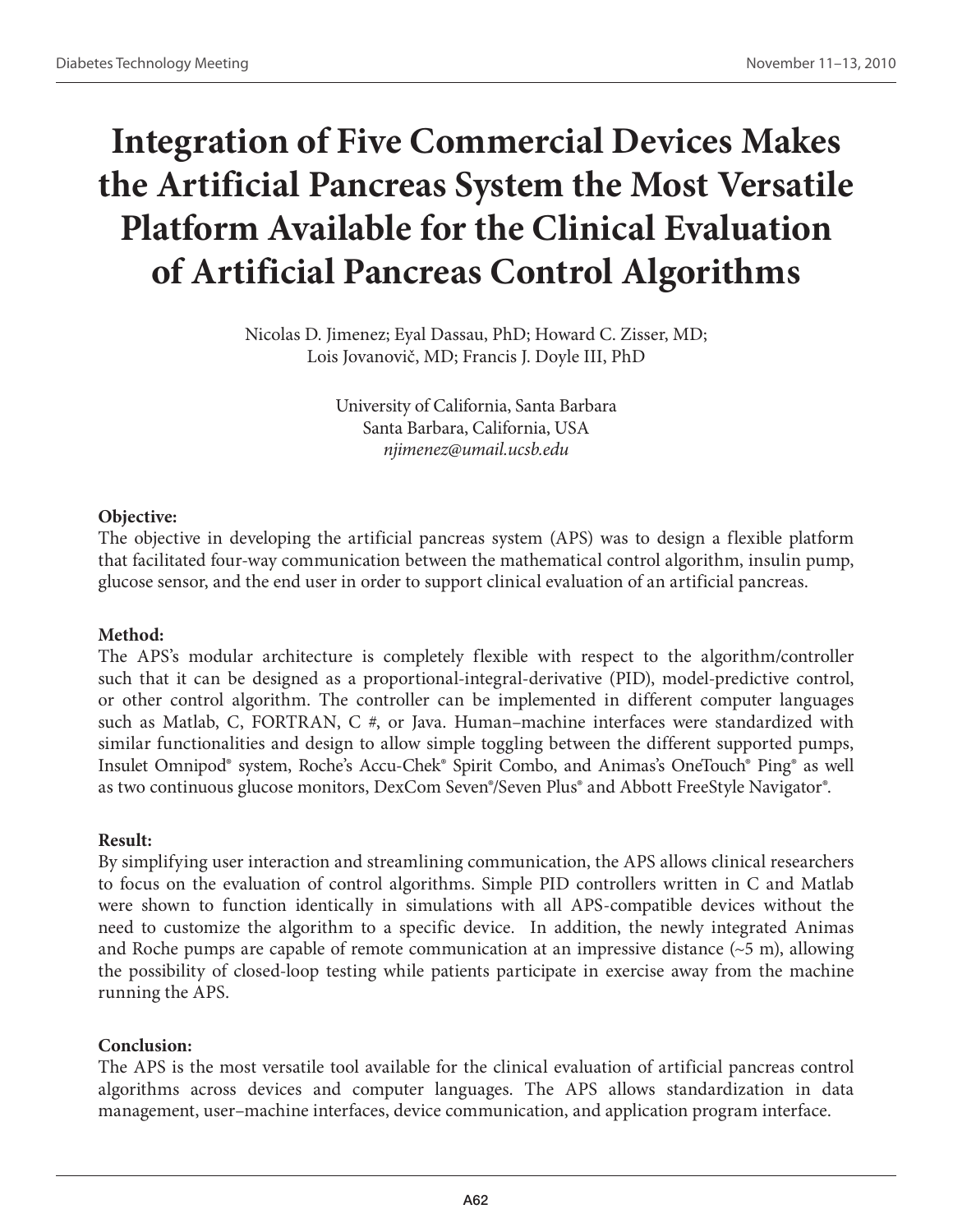# **Highly Sensitive Carbon Nanotube Field Emission Transistor Sensor for Salivary Glucose Detection**

Seok Jung Hyun, MS; Gueisam Lim, MS

LG Electronics Advanced Research Institute Seoul, Republic of Korea *david.miller@lge.com*

# **Objective:**

Invasive blood collection methods for self-measurement of blood glucose levels often cause anxiety and stress to the patients. To obviate this stress and encourage better compliance in routine monitoring, various noninvasive glucose measuring methods continue to garner great attention. Blood-alternative body fluid (e.g., saliva, tear, urine, interstitial fluid) measurement strategies continue to be considered and may yet yield a practical alternative to finger-stick measurements. To further explore the possible use of saliva for glucose measurements, a highly sensitive salivary glucose detection method has been developed.

#### **Method:**

To detect a tiny level of glucose in saliva (almost 1/100 of blood glucose), we used directly assembled fine carbon nanotube field emission transistor devices with a conventional microfabrication method. For glucose oxidase immobilization, surface activation/silanization/glutaraldehyde deposition and enzyme immobilization processes were sequentially followed.

#### **Results:**

Test results show that the sensor signal responded well to salivary glucose at the level of interest concentration range (sub mg/dl range: 0.1–1 mg/dl). Correlation between blood glucose level and salivary glucose level were also observed through combined oral glucose tolerance test.

# **Conclusion:**

Sensor signal responded well to salivary glucose at the concentration range of interest, and blood and salivary glucose levels were well correlated through oral glucose tolerance tests.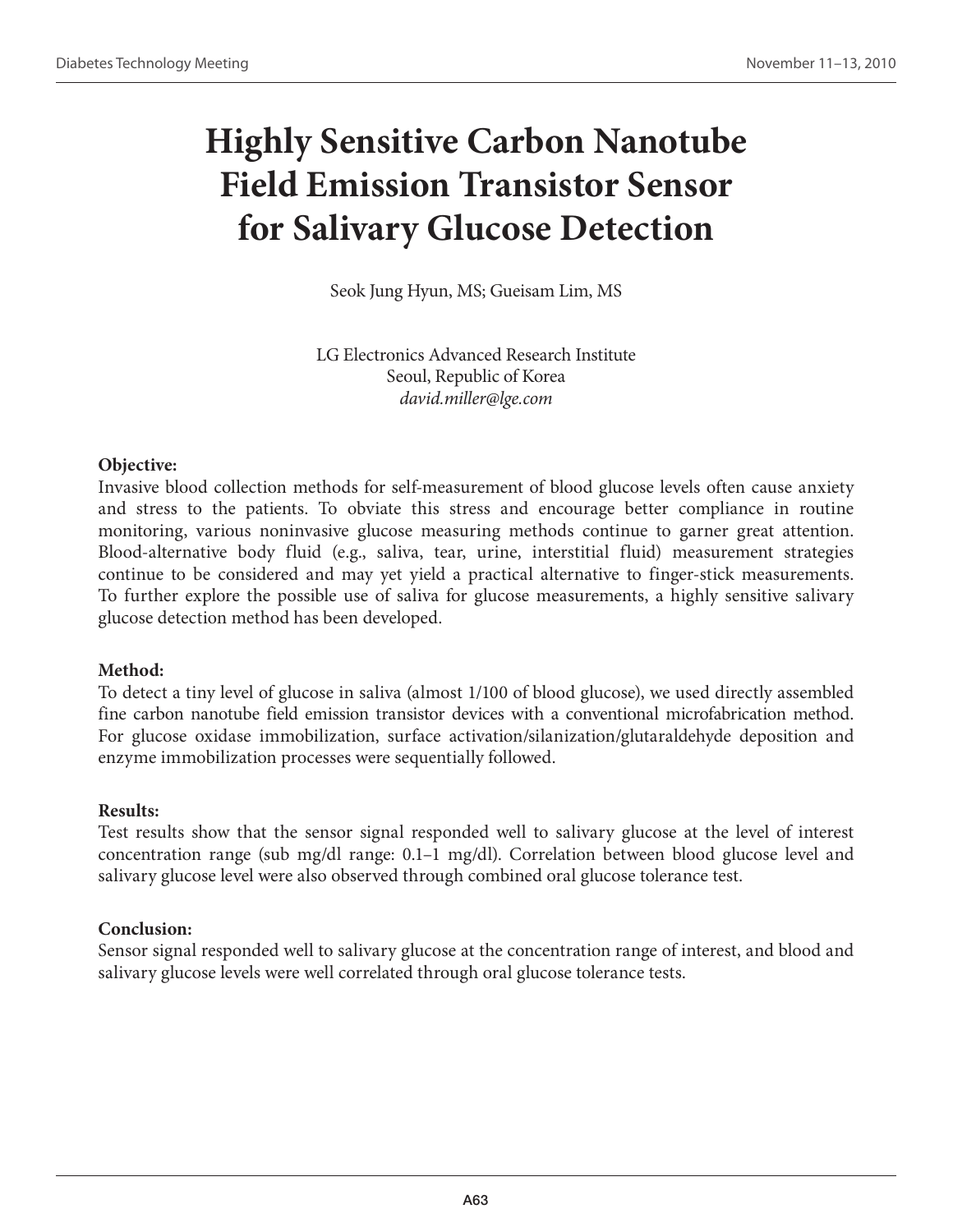# **Highly Sensitive Glucose Measurement for Ultra-Low Glucose Levels**

Han Jung Sun, MS; Ji Su Kim, MS; Guei Sam Lim, MS; David Miller, MS

LG Electronics Advanced Research Institute Seoul, Republic of Korea *david.miller@lge.com*

#### **Objective:**

An enabling advancement to using nonblood bodily fluids for glucose monitoring is the measurement of ultra-low glucose concentrations.

# **Method:**

Methods exist or are being developed for minimally invasive glucose monitoring, which use body fluids other than blood (e.g., sweat, tears, and saliva). Whereas sweat, saliva, and tear fluids are relatively simple to collect, the concentration of glucose in these samples is only a fraction of the level found in blood. One promising method for making ultra-low glucose measurements is the use of a electrode/dye-color method.

# **Result:**

In this study, we tested an electrode and several dye combinations on low-level (0–10 mg/dl) glucose concentrations. Specifically, we configured our test system with a widely used carbon electrode and chromogen [N-ethyl-N-(2-hydroxy-3-sulfopropyl)-3, 5-dimethoxyaniline] DAOS and leuco dye DA-67[10-(carboxymethylaminocarbonyl)-3, 7-bis (dimethylamino) phenothiazine sodium for a chomogen optic glucose device.

# **Conclusion:**

Our results indicate a tight correlation of glucose response to laboratory standards for ultra-low concentrations of glucose.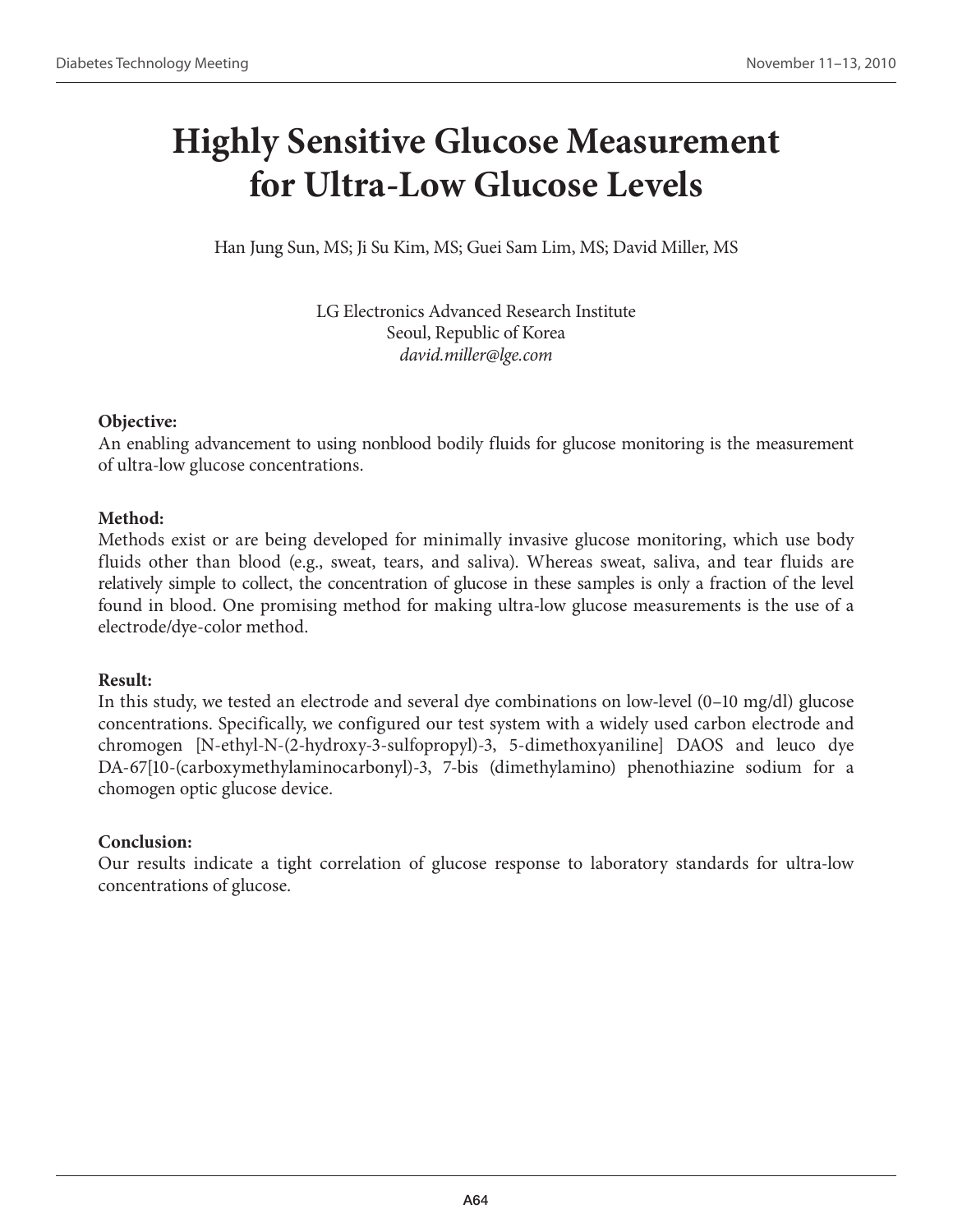# **Effect of Rate of Change and Calibration Frequency on Performance of the DexCom SEVEN™ PLUS® Continuous Glucose Monitor**

Apurv Kamath, MS; Aarthi Mahalingam, MS

DexCom, Inc. San Diego, California, USA *akamath@dexcom.com*

#### **Objective:**

Use of DexCom SEVEN<sup>TM</sup> PLUS<sup>®</sup> continuous glucose monitor requires that system calibration be updated at minimum every 12 h, at minimum. The system is designed to allow calibration regardless of glucose rate of change (ROC). This study evaluated system performance when calibrated at intervals more frequent than 12 h and when calibrated at fast (or slow) ROC.

# **Method:**

Continuous glucose monitor and meter data were collected from 53 adult subjects with insulindependent diabetes over 7 days (18 subjects wore 2 systems). Data were postprocessed with the SEVEN PLUS algorithm using the following calibration schemes: with the meter values taken (1) approximately every 12 h, regardless of ROC; (2) every 8 h; (3) every 6 h; (4) at the slowest ROC within  $\pm 6$  h of the 12 h interval; and (5) at the fastest ROC within  $\pm 6$  h of the 12 h interval. Per system, accuracy was evaluated with absolute relative difference (ARD) and percentage of values within 20 mg/dl (meter <80 mg/dl) or 20% of meter (%20/20). The one-way analysis of variance test was used to detect differences in accuracy between groups.

#### **Result:**

Calibration every 12, 8, or 6 h resulted in a mean (standard deviation) ARD of 16.6 (5.5), 16.7 (5.5), and 15.9 (4.1), *p* = .59. Corresponding %20/20 was 72.8 (12.3), 72.2 (12.9), and 73.0 (11.5), *p* = .93.

With 12 h calibration regardless of ROC, at slow or at a fast ROC, mean ARD was 16.6 (5.5), 17.5 (6.0), and 16.8 (5.8), *p* = .59 and %20/20 was 72.8 (12.3), 71.3 (11.9), and 73.8 (12.7), *p* = .48. The ROC at calibration in the slow and fast groups was 0.4 (0.4) and 1.2 (1.1) mg/dl/min. Within the fast group, 19.6% of calibrations were at a ROC  $\geq$ 2 mg/dl/min.

# **Conclusion:**

SEVEN PLUS performance remained consistent when calibrated more frequently than every 12 h or when calibrated at a fast ROC.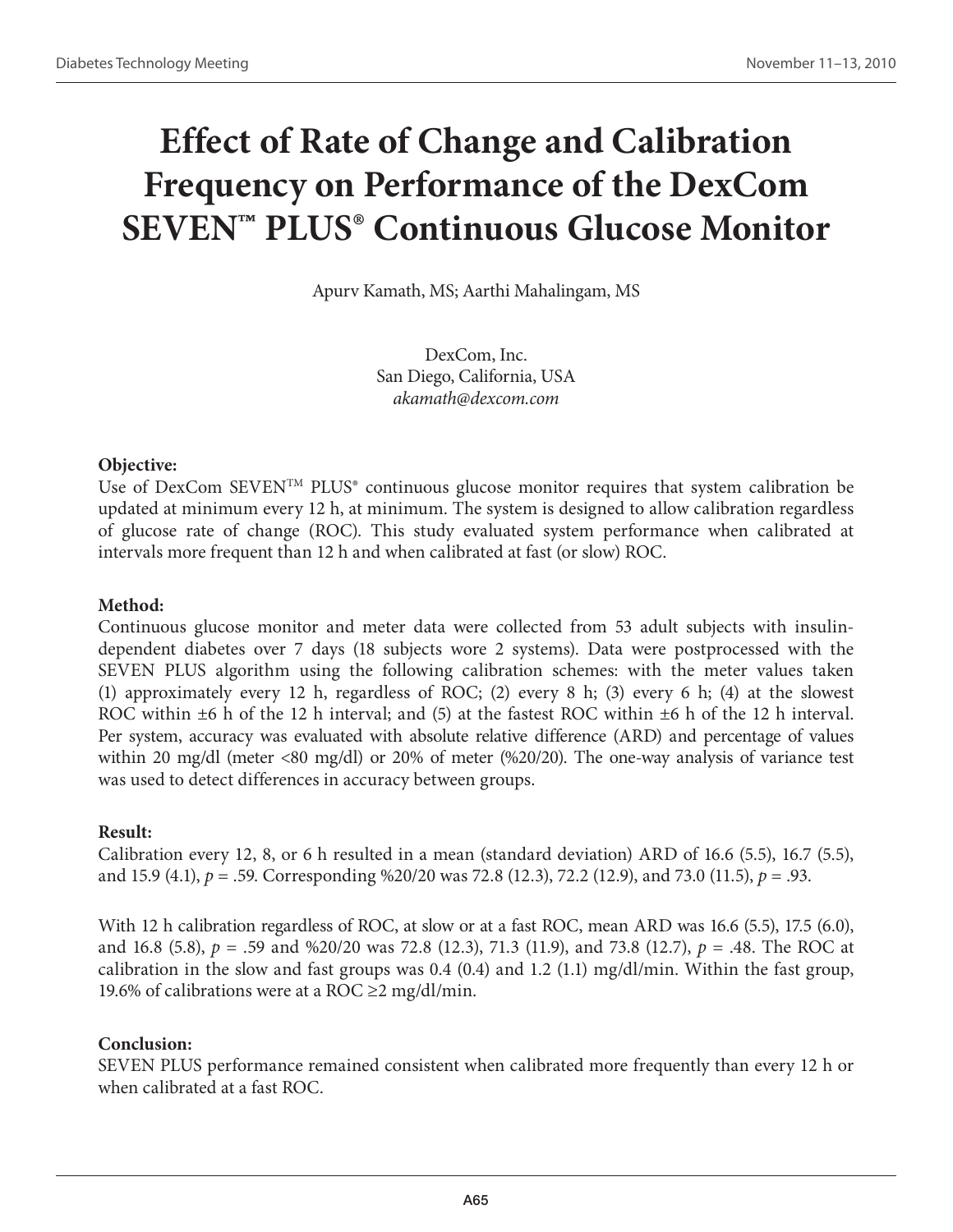# **"Smart" Basal Insulin Formulation That Releases Insulin in Response to Changing Blood Glucose Concentrations**

Nandini Kashyap, MS; Roderike Pohl, PhD; Kristina Bruen, BS; Solomon S. Steiner, PhD

Biodel, Inc. Danbury, Connecticut, USA *nkashyap@biodel.com*

# **Objective:**

SB is a "smart" basal insulin formulation that self-regulates insulin release in response to changing glucose concentration in the subcutaneous environment.

# **Method:**

*In vitro* insulin release from SB in the presence of 300 mg/dl glucose and absence of glucose was tested in a two-chamber cell culture plate. For the test set, the donor cell contained 1 ml of SB formulation with 200  $\mu$ l of phosphate buffer saline (PBS) with glucose. The receiver well contained 1.5 ml of 300 mg/dl glucose PBS as the release medium. The control set was set up as the test set, except no glucose was added to it. We analyzed 500 µl aliquot for amount of insulin. For *in vivo* evaluation, six diabetic swine were administered a 0.25 U/Kg dose of basal insulin and SB subcutaneously. The pigs were fed 500 g of swine food 360 min post dosing. Plasma glucose levels (PGLs) were determined every 15 min.

# **Result:**

*In vitro* insulin released from SB was dependent on glucose concentration. Higher glucose concentrations resulted in monotonically increasing insulin concentrations. Following subcutaneous administration, SB decreased the PGL of the SB group faster than basal insulin group. After the meal challenge, a more rapid insulin release and absorption from SB relative to basal was seen, which persisted in the SB group. SB reduced the postmeal hyperglycemia seen in the basal group.

# **Conclusion:**

*In vitro* and *in vivo* studies in diabetic swine showed insulin released from the SB was in response to changing glucose concentrations, demonstrating a self-regulating formulation. SB was able to manage the PGL more rapidly than basal insulin alone. SB may be a significant improvement over basal insulin and has the potential to benefit patients with diabetes.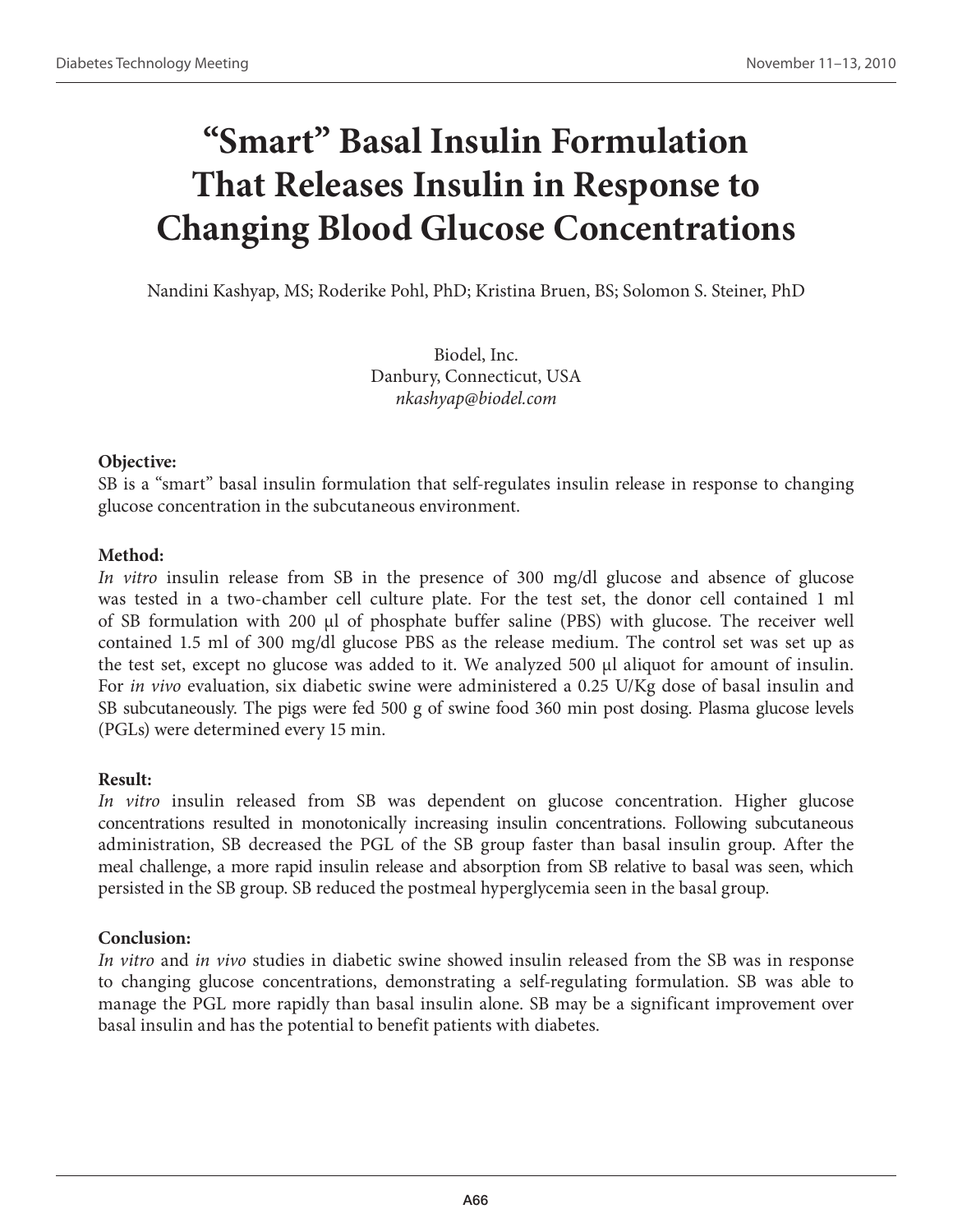# **Continuous Analyte Monitoring during Extreme Physical Exercise**

Michail Kastellorizios, BS; Yan Wang, BS; Fotios Papadimitrakopoulos, PhD; Diane J. Burgess, PhD

University of Connecticut Storrs, Connecticut, USA *michail.kastellorizios@uconn.edu*

# **Objective:**

Our aim was to continuously monitor glucose and lactate under extreme conditions of physical exercise and during recovery. Investigation of changes in metabolic levels during physical exercise will provide insight on how the body responds to extreme conditions.

# **Methods:**

A male rat model was used to monitor metabolism with the aid of a microdialysis setup. Briefly, two 20 kD molecular weight cutoff microdialysis probes (CMA Microdialysis) were implanted in the left external jugular vein and the subcutaneous tissue (back of the rat), respectively. The animals were forced to run on a treadmill (IITC Life Sciences) until exhaustion, and they were then allowed to recover. During the exercise, Ringer's solution was pumped through the probes at a steady rate of 5 µl per minute, and samples were collected periodically and analyzed for glucose and lactate concentrations.

# **Results:**

Glucose levels started dropping steadily as soon as the exercise activity commenced. Short resting periods during the experiment (1 to 2 s each) resulted in the trend temporarily reaching a plateau. The lactate concentration rapidly increased during exercise, as opposed to glucose, which fell. Following short resting periods, the lactate concentration rapidly decreased, and depending on the length of the rest period, the lactate levels reduced toward normal levels. Moreover, as soon as the running speed was decelerated, the lactate levels dropped, following the same rate as the recovery period. This was not observed in the case of glucose.

# **Conclusions:**

The metabolic trends obtained provide an insight into how the body responds to extreme physical conditions. We have determined that lactate is much more responsive to the amount of strain imposed during exercise when compared to glucose.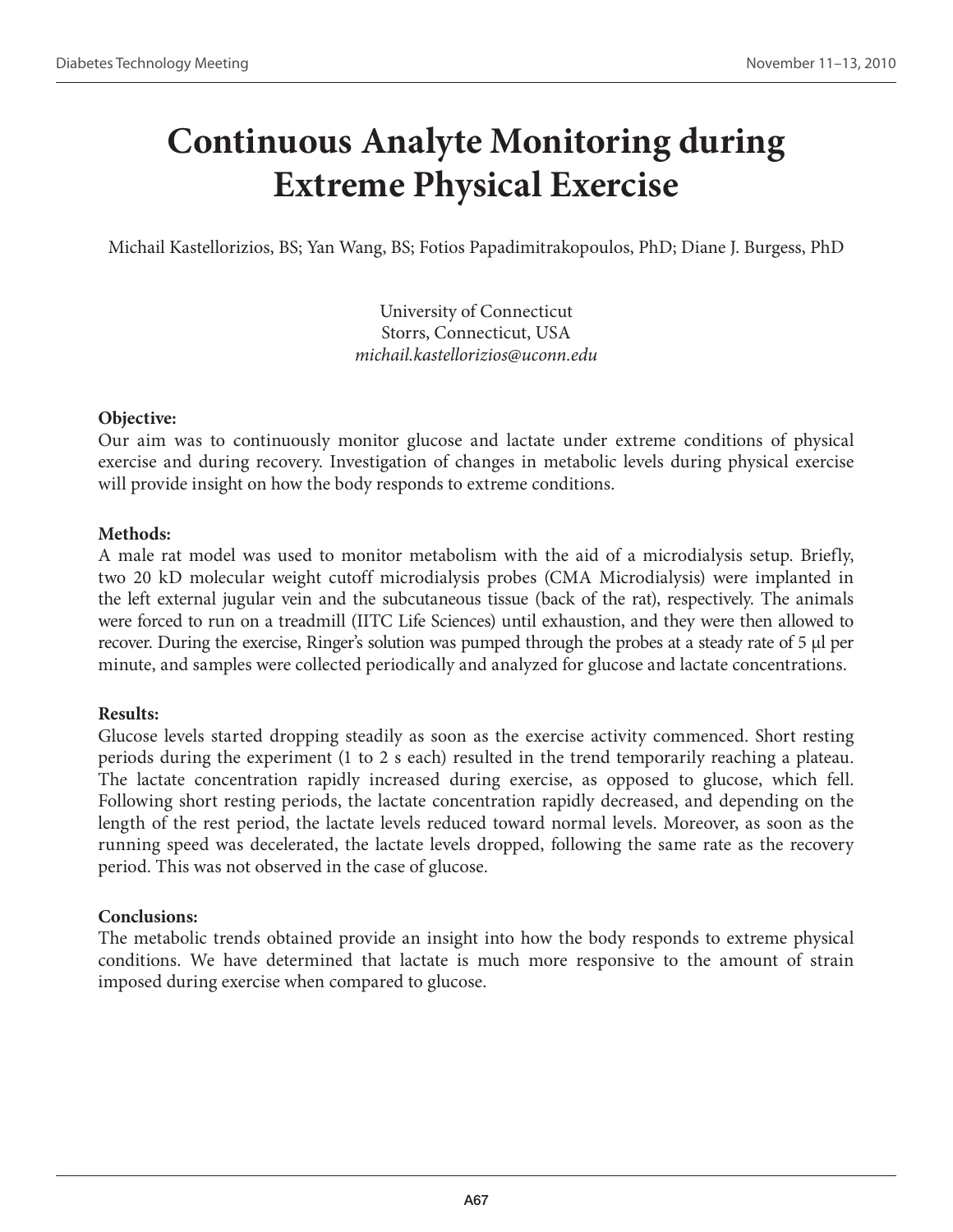# **Changes in Glycemia in Children and Youth on Sensor-Augmented Pump Therapy from the STAR 3 Study: Use of the CareLink® Data**

Francine Kaufman, MD; Tadej Battelino, MD; Robert Slover, MD; Tammy Calvano, MA; Mark Daniels, MD; Carol Foster, MD; Stephanie Kassels, RN, BSN; Stuart Weinzimer, MD; Michael Wood, MD

> Medtronic Diabetes Northridge, California, USA *fran.kaufman@medtronic.com*

#### **Objective:**

The STAR 3 study showed that sensor-augmented pump (SAP) therapy resulted in significant glycated hemoglobin (A1C) reduction in comparison to multiple daily injection therapy in a cohort of 156 children and teens. Additional data were analyzed to identify the characteristics of insulin delivery in the SAP therapy group.

# **Method:**

At study entry, A1C values were ≥7.4% and ≤9.5%; subjects were seen at 3, 6, 9, and 12 months. First, A1C was measured, then finger-stick blood glucose testing, sensor, and pump data were uploaded into the Clinical Medtronic CareLink® Therapy Management System, and reviewed by patients and study clinicians, and therapy was adjusted accordingly. Analyses were performed on 4th-quarter data.

#### **Result:**

In 78 pediatric subjects (7–18 years of age) using SAP therapy, percentage of time wearing sensors ( $p = .0006$ ), mean number of basal rates ( $p = .049$ ), number of boluses per day using Bolus Wizard<sup>®</sup> (integrated onboard insulin dose calculator;  $p = .012$ ), and time in target (70–180 mg/dl;  $p = .0008$ ) were associated with change of A1C (general linear model for difference between A1C decrease of <0.5, 5–1.0, >1.0% A1C at 12 months). Final A1C quartile (≤7.3, >7.3–7.7, >7.7–8.2, >8.2%) at 12 months was related to bolus number and type of bolus but not total daily dose of insulin per kilogram or bolus to basal ratio.

#### **Conclusion:**

Improvement in A1C or achieving final A1C quartile was related to sensor wear time, basal rate number, and bolus behaviors over the study time period. These data suggest that matching insulin delivery with food intake and correcting abnormal blood glucose levels as suggested by the programming of the Bolus Wizard and implementing multiple basal rates should be considered in subjects being placed on SAP therapy in an attempt to improve glycemia.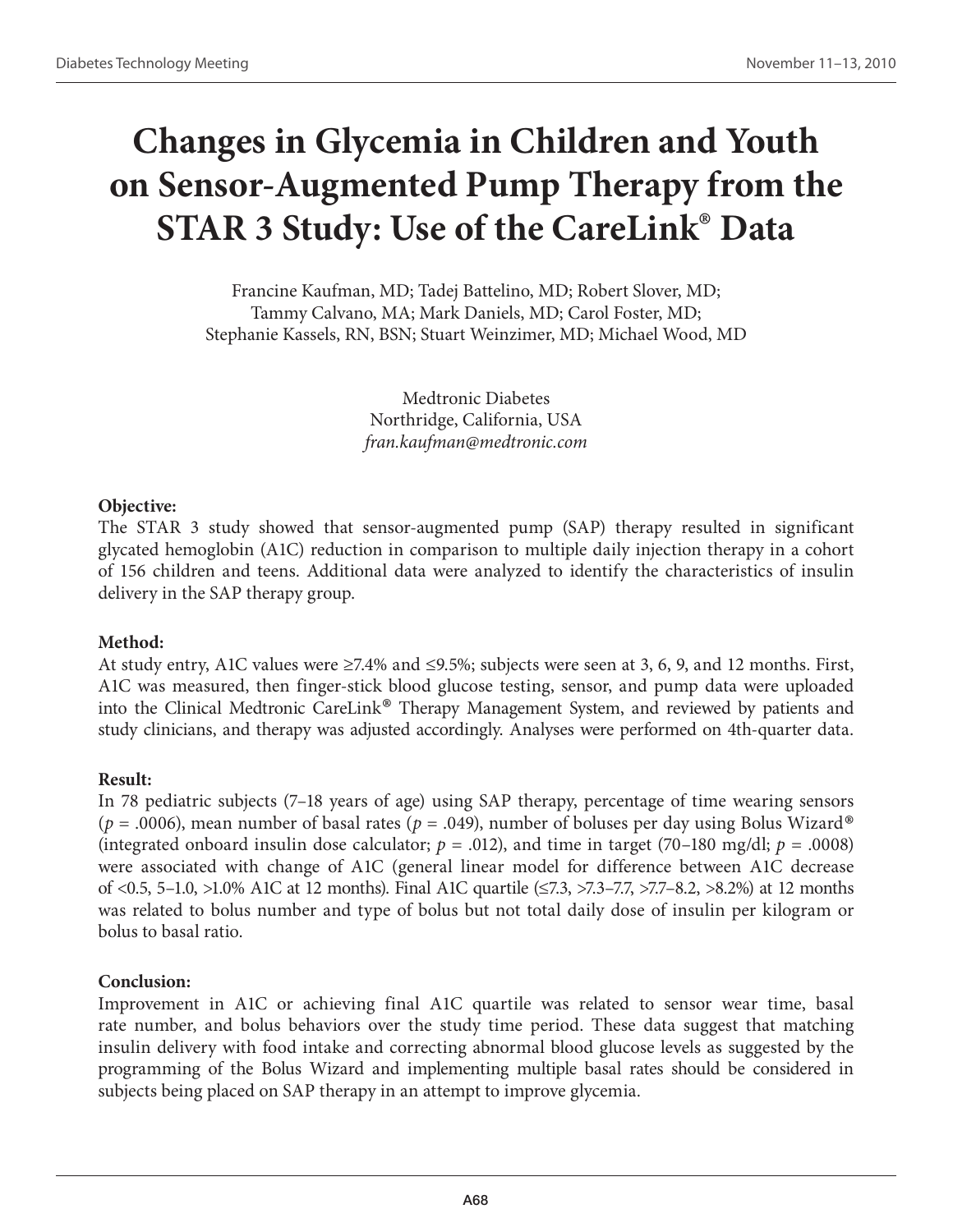# **Extended Exposure to an Oral Insulin Formulation Yields Decreased Insulin Secretion in Type 2 Diabetes Subjects**

Miriam Kidron, PhD; Roy Eldor, MD; Yanitsa Miteva, PharmD; Rüdiger Freier, PhD; Ehud Arbit, MD

Oramed Pharmaceuticals Jerusalem, Israel *miriam@oramed.com* 

### **Objective:**

We aimed to assess the safety and tolerability of an oral insulin formulation (ORMD-0801) administered daily for a period of 6 weeks. In addition, the effect of ORMD-0801 on a range of diabetes-related markers was evaluated.

### **Method:**

This work was a multisite, placebo-controlled, randomized, double-blind study evaluating the response of 29 type 2 diabetes patients to ORMD-0801. Volunteers received once-daily, fixed dose capsules (8 mg/capsule, 2 capsules/day) for a period of 6 weeks. Three subjects were otherwise on diet, while 27 were on diet + Metformin ( $\geq$ 2.5 g/day) management programs before the start of the study. Blood samples of fasting subjects drawn at the start of the study (week 0) and at the end of the study (week 6) were compared.

### **Result:**

The 6-week ORMD-0801 treatment regimen proved safe and tolerable, with no reports of serious adverse events throughout the study period. No negative cumulative effects of extended exposure to ORMD-0801 were observed, and only two mild hypoglycemic events were reported. In parallel, mean decreases in insulin and C-reactive protein levels were found to be statistically significant in the insulin-treated cohort, when compared to the placebo group. Furthermore, the percentage of subjects demonstrating clinically relevant reductions in insulin, C-peptide, fasting blood glucose, and hemoglobin A1c levels was consistently higher in the ORMD-0801 cohort, when compared to placebo.

### **Conclusion:**

These results substantiate the safety and tolerability of ORMD-0801 and demonstrate a clinically relevant impact at the tested dose. More specifically, when administered daily for 6 consecutive weeks, ORMD-0801 can induce gradual rectification of insulin profiles.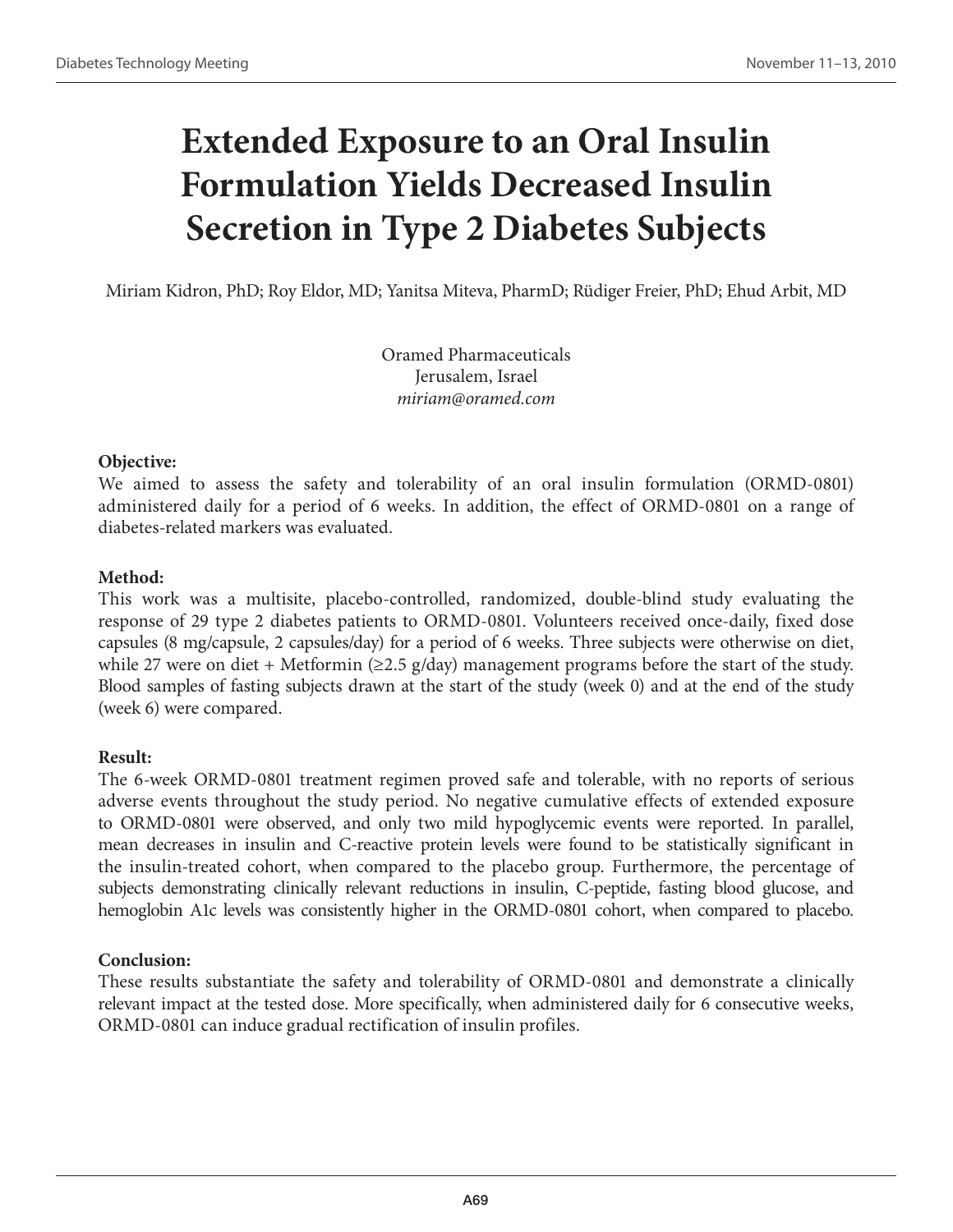## **Advisory Proposals for the Adaptation of Insulin Therapy According to Computed Predictions**

Harald Kirchsteiger, MS; Luigi del Re, PhD; Eric Renard, MD

Institute for Design and Control of Mechatronical Systems, Johannes Kepler University Linz, Austria *Harald.Kirchsteiger@jku.at*

### **Objective:**

Innovative information and communication technologies are expected to provide better decision support for diabetes patients, both in terms of glucose prediction models as well as in terms of bolus calculators, with the aim to reduce the number of erroneous insulin doses to be delivered. Ideally, an advisory system would compute the optimal insulin delivery profile required or even enforce it directly, as in the artificial pancreas. While no real system will be perfect, an advisory system can be helpful if it suggests more appropriate insulin doses while avoiding all critical errors. By computing the predicted insulin effects on glucose levels, we investigated how an advisory system could improve adaptation of insulin delivery versus common practice based on self-experience.

### **Method:**

Measurement data from a group of type 1 diabetes patients were collected, including carbohydrate content of the meals, slow and fast insulin doses, and continuous glucose monitoring traces. These data were used both to derive individual predictors as well as for control design. During data collection, the patients followed their usual mode of treatment modulation. For each advisory system, the suggested insulin dose was computed, and these values were used for short-term prediction of the blood glucose changes that would have occurred if the patient had followed the advice of the advisory system, i.e., to simulate the behavior of the advisory system.

### **Result:**

The advisory systems invetsigated allowed a fast estimation of different therapeutic proposals under the very same conditions.

### **Conclusion:**

The proposed method allows a systematic comparison of the effectiveness of different advisory systems. While it is "simulation based," as most *in silico* methods are, it allows easy incorporation of actual measurement data.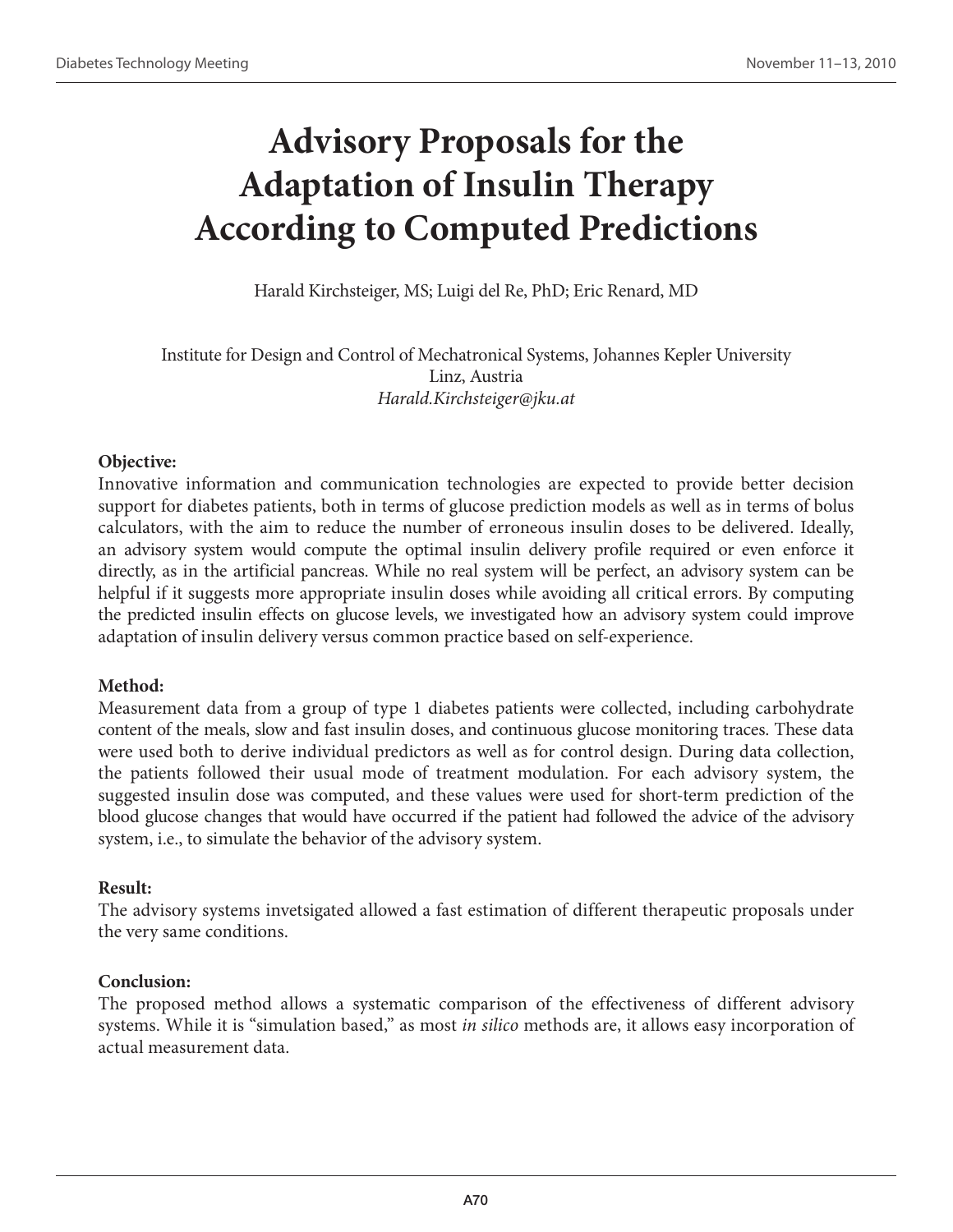## **Physiological Data Format for Diabetes**

Michael Kremliovsky, PhD; John J. Mastrototaro, PhD; Barry Keenan, PhD

Medtronic, Inc. Northridge, California, USA *michael.n.kremliovsky@medtronic.com*

### **Objective:**

There is currently no widely accepted open-source format specification for presenting continuous glucose monitoring (CGM) and insulin infusion data obtained in clinical experiments and/or simulations. The goal of this work is to suggest such a data format and its handling toolset so that collaboration between different academic and industry groups can be facilitated.

### **Method:**

The format is derived from a proven model known as PhysioNet, the research resource for complex physiological signals, funded by the National Institutes of Health, the National Institute of Biomedical Imaging and Bioengineering, and the National Institute of General Medical Sciences. The PhysioNet databank and toolset have been successfully used since the 1990s for electrocardiography and electroencephalography signal analyses.

## **Result:**

Although the major ideas for the data representation have been inherited from PhysioNet, we suggest several modifications, taking into account specific needs of the Diabetes research community. In particular, time management has been modified to account for time gaps in the sensor signals. A reference toolset implemented in Matlab and pseudo code together with format specification is made available under general public license. The PDFD (physiological data format for diabetes) has been successfully used by Medtronic for clinical data representation, validation, and verification activities.

## **Conclusion:**

Lack of a commonly accepted and publicly available CGM data representation makes it difficult to publish and exchange data in a transparent and reusable fashion. We hope that the suggested format will attract comments from research groups, leading to its further development, maturation, and acceptance. Data standardization is consistently found to be an important driving force behind efficient research collaboration, and we believe it must eventually lead to the advancement of diabetes technologies.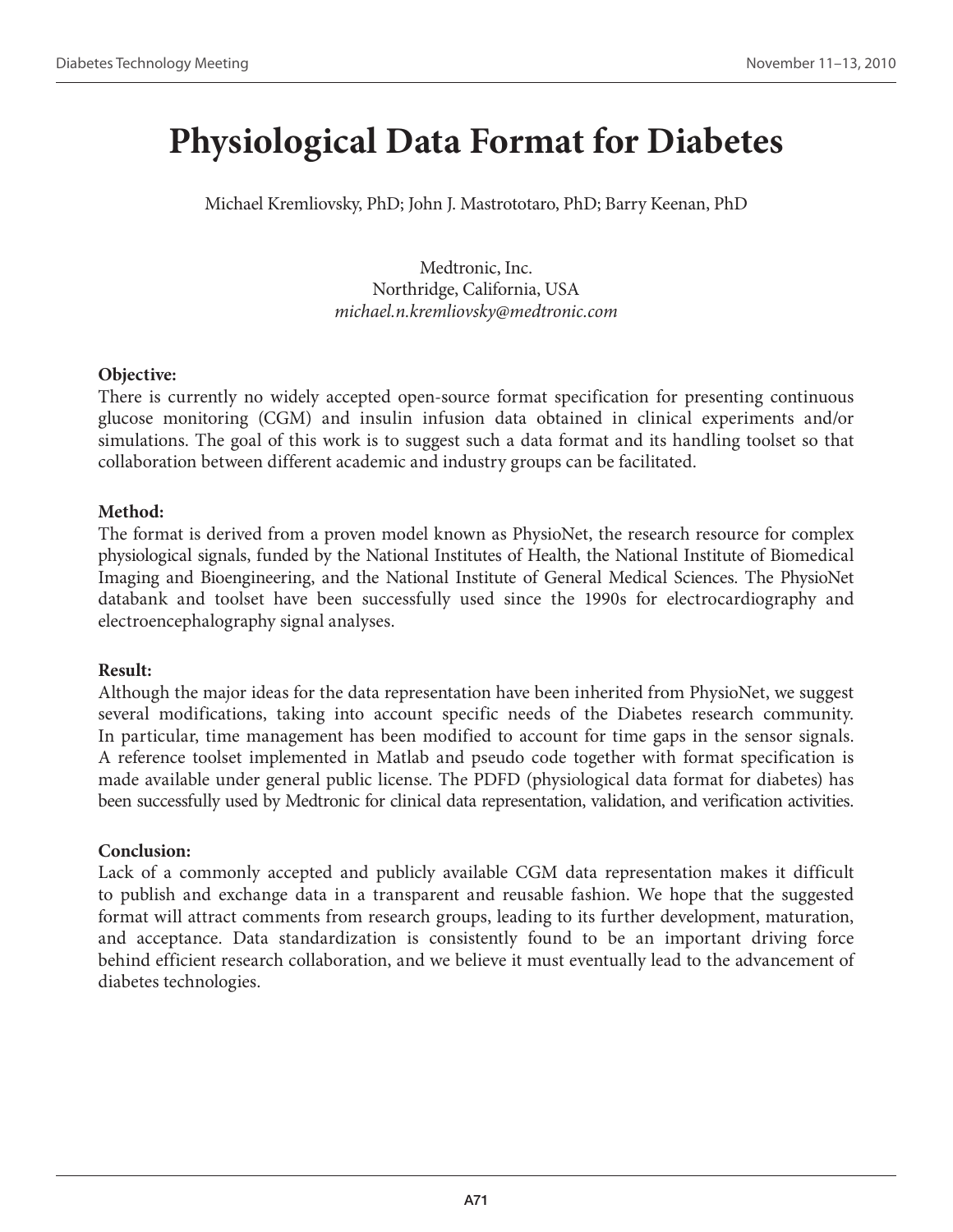## **Membrane Dynamics of an Implantable Osmotic Glucose Sensor**

Olga Krushinitskaya, MSc; Tor Inge Tønnessen, MD; Henrik JakobsenMSc; Erik Johannessen, PhD

Vestfold University College Tønsberg, Norway *Olga.Krushinitskaya@hive.no*

### **Objective:**

Nanoporous membranes with selectivity at the molecular level are a prerogative for a functioning osmotic glucose sensor. As well as offering immunological protection and retention of the concanavalin A (ConA)–dextran affinity assay components, a rapid confluence of glucose is required in order to realize a successful sensor. In this study, the transmembrane dynamics of different membrane candidates have been assessed in order to identify the most successful sensor configuration.

## **Method:**

A laboratory model based on albumin (65 kDa) of comparable size to ConA–dextran and glucose (180 Da) were used to investigate the dynamics of several nanoporous membranes with pores offering a molecular weight cutoff (MWCO) ranging from 500 Da to 500 kDa during a 12 h experimental timeframe.

## **Results:**

In the test with the membranes offering a MWCO of 500 Da and 500 kDa the osmotic pressure (from 78–37 mBar) was used to indicate the confluence of albumin. The higher pressure suggested a better retention rate, which slowly decreased with increasing pore size. The fouling effects from albumin were negligible, and the corresponding response time of the glucose ranged from 2.5 h down to 2 min.

## **Conclusion:**

It was found that membranes based on anodic aluminum oxide with a pore size of 4–6 nm (approximately 50 kDa) and 1  $\mu$ m film thickness represented the best compromise between low assay component leakage and glucose confluence offering a response time of 15 min.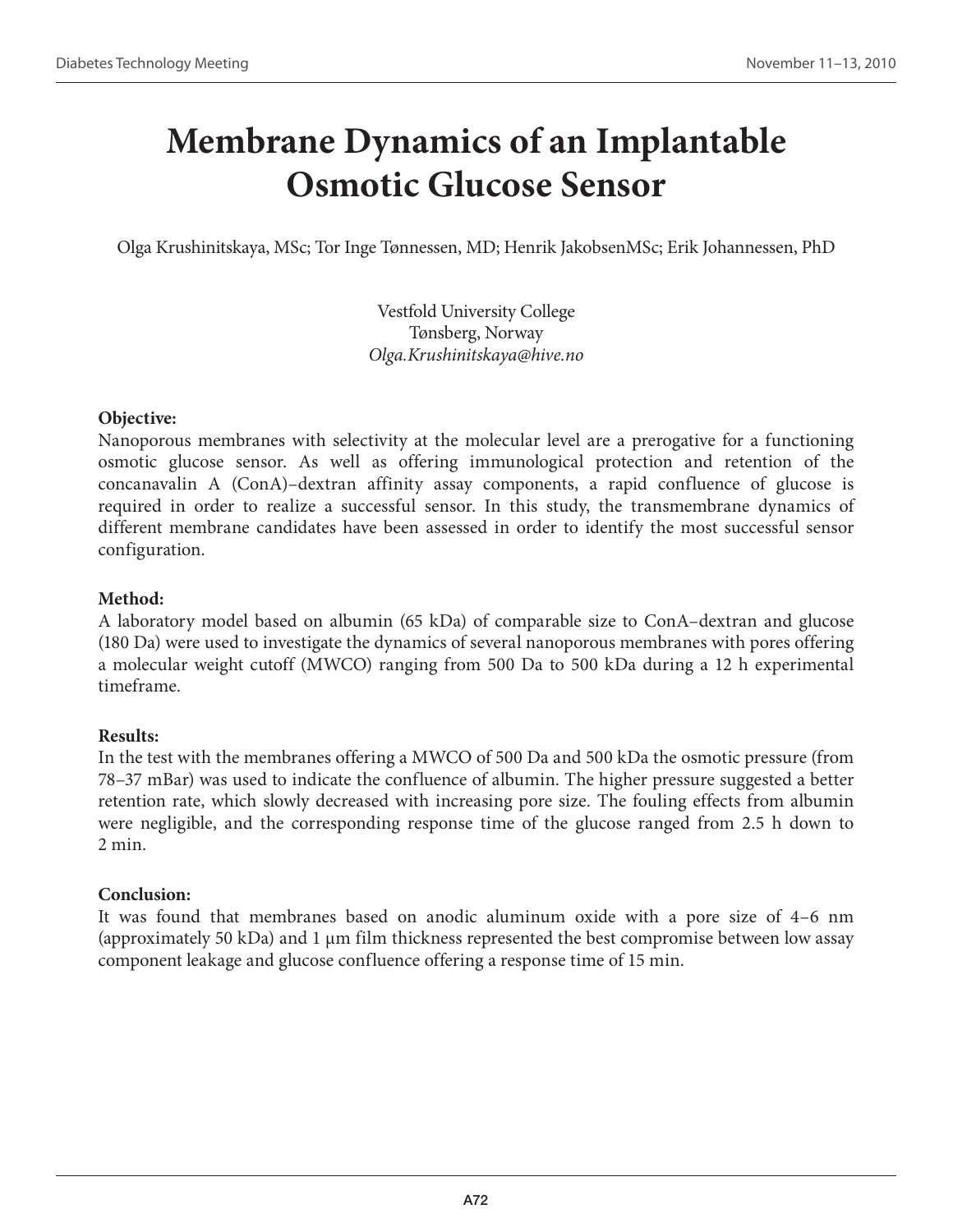# **Photokinetic Transdermal Drug Delivery: A Novel Platform Technology for Insulin Delivery**

Gabriela A. Kulp, MS, PhD(C); Randall J. Urban, MD; Edward R. Kraft; Ronald G. Tilton, PhD; Aristides P. Koutrouvelis, MD; Bernard F. Godley, MD, PhD, FACS

> University of Texas Medical Branch Galveston, Texas, USA *gakulp@utmb.edu*

#### **Objective:**

Photokinetic drug delivery is a novel platform technology to deliver drugs into tissue. Pulsed, incoherent light of narrow wavelength is used as an energy source for reversible conformational change of the molecule, thus enhancing the permeation flux into skin, without causing harm or damage to the tissue. The tissue acts as a depot, and the drug loaded within the skin is slowly released into the deeper layers over time. The purpose of this study is to assess the feasibility of photokinetic transdermal drug delivery of insulin in a noninvasive manner.

### **Methods:**

A typical Franz cell system was used for *in vitro* studies. Insulin levels in the samples were analyzed using commercially available ELISA (enzyme-linked immunosorbent assays). Statistical analysis was performed using one-way analysis of variance with Bonferroni's correction versus control (passive) permeation.

#### **Results:**

We first optimized permeation parameters and found that 405 nm at 100 cycles/s achieved the highest permeated amounts (up to 40 times over passive diffusion) and tissue deposition (up to 100 times over passive diffusion). Next, we performed experiments to estimate the kinetics of active transport and showed that we were able to deliver up to 120 IU of insulin/cm<sup>2</sup>/24 h. Finally, we investigated whether the type of insulin used (fast acting or lente) affected permeation and deposition and found that permeation through skin was higher for fast-acting insulin, while tissue deposition was higher for long-acting insulin.

### **Conclusion:**

Photokinetic transdermal drug delivery is a novel method for noninvasive, painless insulin delivery through intact skin. We were able to achieve clinically relevant insulin levels without harm to tissue or the insulin molecule.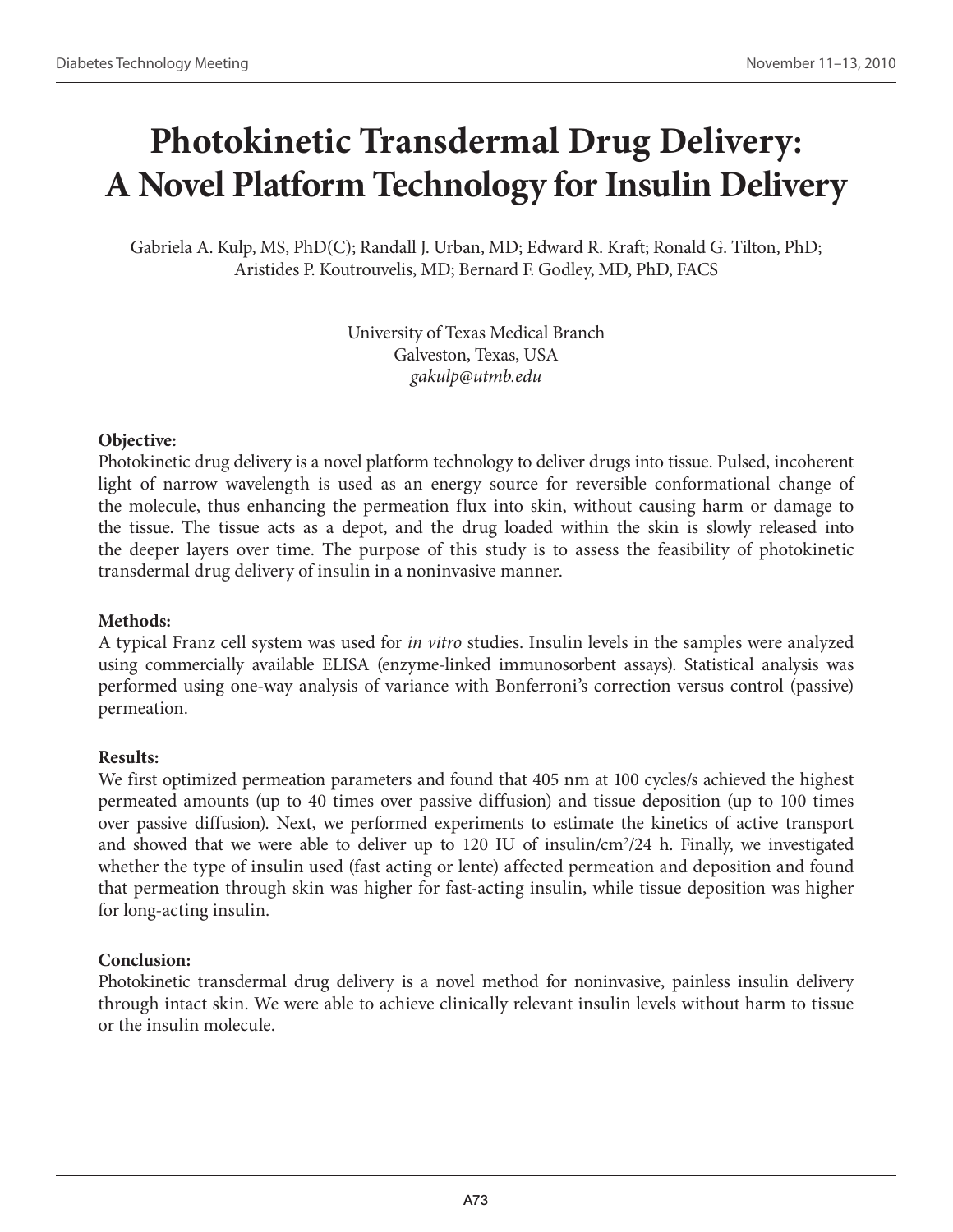# **Overnight Closed-Loop Insulin Delivery in Adults with Type 1 Diabetes Mellitus**

Kavita Kumareswaran, MD; Julie Harris, RN; Janet Allen, RN; Daniela Elleri, MD; Marianna Nodale, MPhil; Malgorzata Wilinska, PhD; Stephanie Amiel, MD; Simon Heller, MD; Mark Evans, MD; Roman Hovorka, PhD

> Institute of Metabolic Science, University of Cambridge Cambridge, United Kingdom *kk426@medschl.cam.ac.uk*

### **Objective:**

The aim was to evaluate an overnight closed-loop (CL) system in adults with type 1 diabetes mellitus (T1DM).

### **Method:**

Two randomized, crossover studies compared CL with conventional continuous subcutaneous insulin infusion (CSII). In a feasibility study, a medium-sized evening meal containing 60 g carbohydrate (CHO) was consumed. In a follow-up study, subjects consumed a large evening meal (100 g CHO) accompanied by 0.75 g/kg ethanol as 13% white wine (mean intake 564  $\pm$  133 ml). Prandial insulin boluses were administered with all meals, using subjects' own bolus calculator. Twenty-four subjects (male/female 10/14, aged  $37.5 \pm 9.1$ years, T1DM duration 20.6  $\pm$  9.7 years, hemoglobin A1c 7.8%  $\pm$  0.6%; mean  $\pm$  standard deviation) were studied over 48 nights at a clinical research facility. During CL nights (*n* = 24), every 15 min, subcutaneous continuous glucose monitoring values from the Freestyle Navigator CGM System were fed into a model-predictive control algorithm, which calculated the infusion rate of aspart to be adjusted manually for delivery via the Deltec Cozmo pump. During control nights (*n* = 24), subjects' usual insulin pump settings were applied. Plasma glucose was measured every 15 min to assess CL performance.

### **Result:**

Following a 60 g CHO meal, overnight CL increased time in target plasma glucose 70–145 mg/dl (80% versus 51%; CL versus CSII,  $p = .002$ ), with similar outcomes following a 100 g CHO meal and alcohol (70% versus 47%,  $p = .01$ ). Secondary analysis of pooled data documented increased time in target (76% versus 50%,  $p < .001$ ), reduced time below 70 mg/dl (2.8% versus 6.7%,  $p = .04$ ) and above 145 mg/dl (18% versus 30%,  $p = .006$ ), and reduced standard deviation glucose measuring glycemic variability (1.4 versus 2.0 mmol/liter,  $p = .001$ ). There was no difference in the average overnight insulin infusion rate (0.8 versus 0.8 U/h,  $p = .83$ ).

### **Conclusion:**

Overnight CL may significantly improve glucose control and reduce the risk of nocturnal hypoglycemia in adults with T1DM.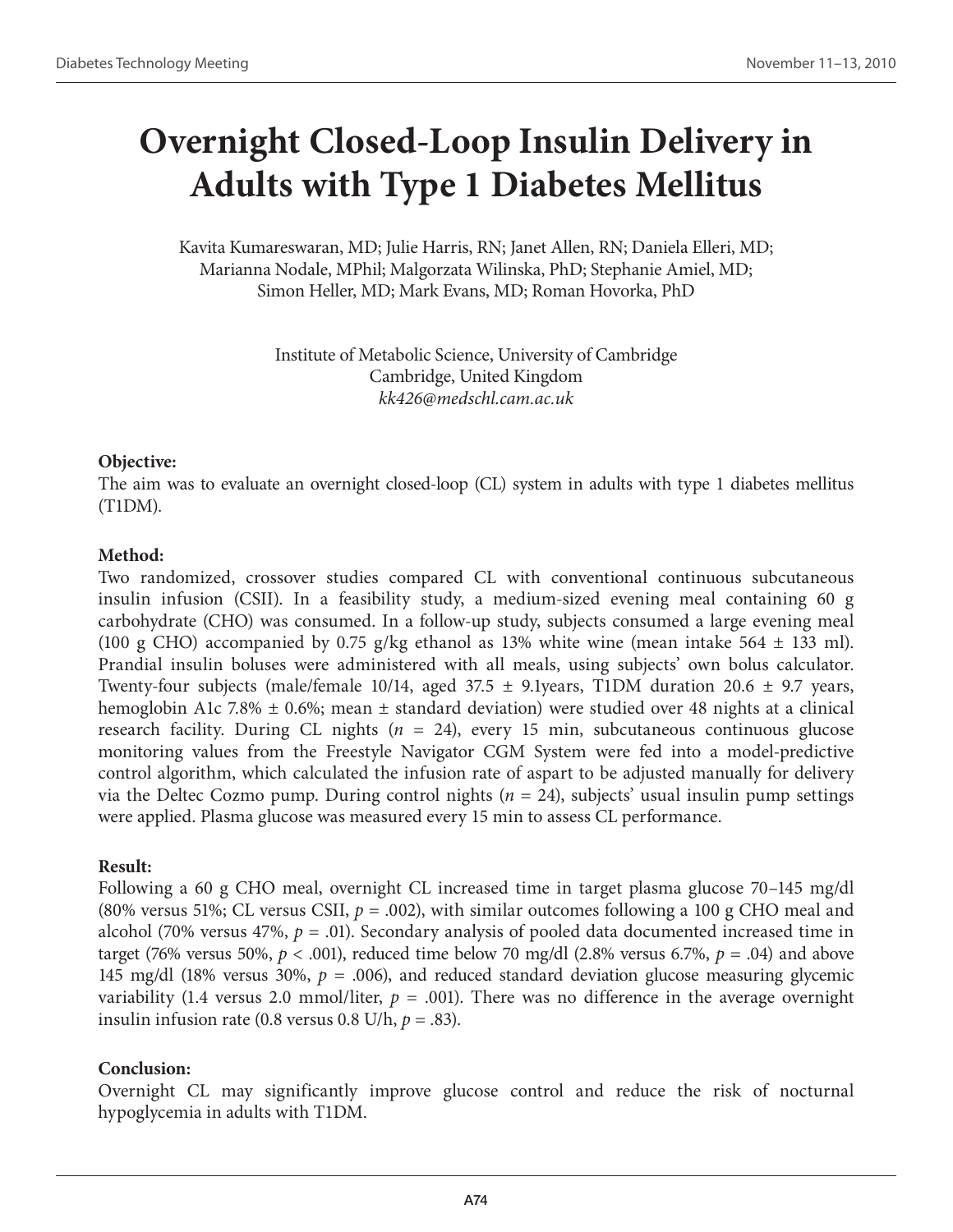## **Design Improvements of a Disposable, Noninvasive Tear-Glucose Sensor**

Jeffrey T. La Belle, PhD; Kenyon McAferty; Kenneth Lan; Pankti Shah; Erica Lieberman; Dharmendra R. Patel, MD; Curtiss B. Cook, MD

> Arizona State University Tempe, Arizona, USA *JEFFREY.LABELLE@asu.edu*

### **Background:**

A prototype noninvasive tear-glucose (TG) sensor system was previously demonstrated. Here we present the iterative design refinements necessary for preparation of future animal and clinical studies, improving ergonomic design, testing for potential interferents, and reducing background noise.

### **Methods:**

An ergonomic redesign and replacement material for the fluidics system was made. Poly-styreneethylene-butylene silicone (SEBS) was made with differing percentage of weights of resin to mineral oil and compared with poly-dimethyl siloxane (PDMS) for tensile strength, bond strength, and resistance to transpiration. We investigated electrochemical reduction of interference due to physiological levels of ascorbic and uric acid as well as acetaminophen and various saccharides.

## **Results:**

The SEBS material had an improved manufacturability, with the fabrication process being four times faster than for identical parts made from PDMS. Evaporation through SEBS was two orders of magnitude lower than through PDMS, and a variable tensile strength was developed, trading off some strength for better flexibility (and hence pumping action). Electrochemical testing showed that +0.35 V was optimal for reduction of noise from common physiological interferents in both tears and blood. A more ergonomic design was also achieved by placing the capture port on the distal end of the device.

## Conclusion:

With the redesign of the sensor, a more ergonomic design was achieved. The change in material should allow for quicker manufacture, lower cost, and improved material properties for the fluidics system. The effects of possible interferents enough at physiological levels were established, quantified, and deemed not significant in interfering with TG measurements. The next step for this device is irritation and TG-to-blood-glucose correlation in the animal studies.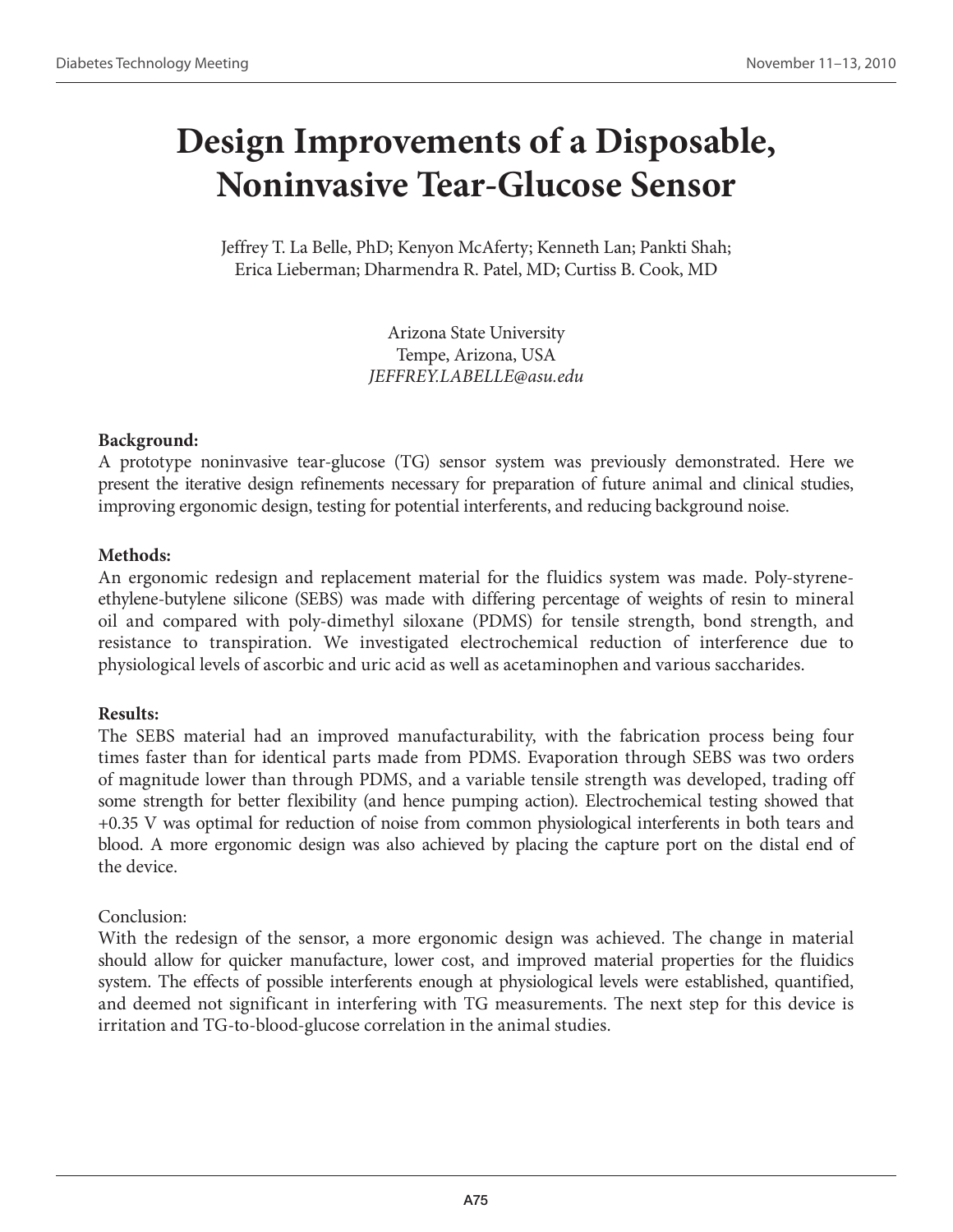## **Improving Postprandial Model Identification Using Ambulatory Data from Type 1 Diabetes Patients**

Alejandro Laguna, MSc; Paolo Rossetti, MD; F. Javier Ampudia-Blasco, MD; Josep Vehí, PhD; Jorge Bondia, PhD

Instituto Universitario de Automática e Informática Industrial Universidad Politécnica de Valencia Valencia, Spain *allasan@upv.es*

#### **Objective:**

The aim was to evaluate new techniques for identification of postprandial models based on ambulatory continuous glucose monitoring (CGM) in patients with type 1 diabetes.

### **Method:**

A model composed of the Wilinska insulin pharmacokinetic model, the Dalla Man glucose absorption model, and a modified version of the Panunzi glucose–insulin model was considered. Insulin bolus and meals were separated using two meal configurations as a result of an optimal experimental design. The first involves a big meal (100 g carbohydrate) with a bolus administered 30 min in advance. The second involves 40 g carbohydrate meals with an insulin bolus delay of 90–150 min after beginning the meal. A clinical protocol for the implementation of experiments using outpatient CGM data was developed. After 3 days for model identification, where the protocol was followed, 3 more days following a standard bolus treatment were used for validation. Model-based glucose predictions were computed in a 5 h horizon by means of modal interval analysis to cope with uncertainty in the meal size and insulin sensitivity. A glycemia prediction band was then obtained. Finally, minimum and maximum estimated glycemic exposures were calculated as area under the curve  $(AUC)_{0-5 \, h\_min}$  and  $AUC_{0-5 \, h\_max}$ , respectively.

### **Result:**

By separating dynamics, improvements of up to 60% in model parameters identifiability can be obtained. To date, 5 patients underwent 13 weeks of monitoring, showing that 5 h glucose range prediction cover confirmed data for at least one out of three validation days. In the remaining postprandial periods, the prediction band near-completely includes the CGM data, although for less than 5 h. Also, more than 70% of measured glycemic exposure  $(AUC_{0-5 \text{ h}-\text{validation}})$  fell into calculated ranges.

### **Conclusion:**

Using planned model identifications, good predictions have been achieved in individual diabetes patients using ambulatory CGM registries.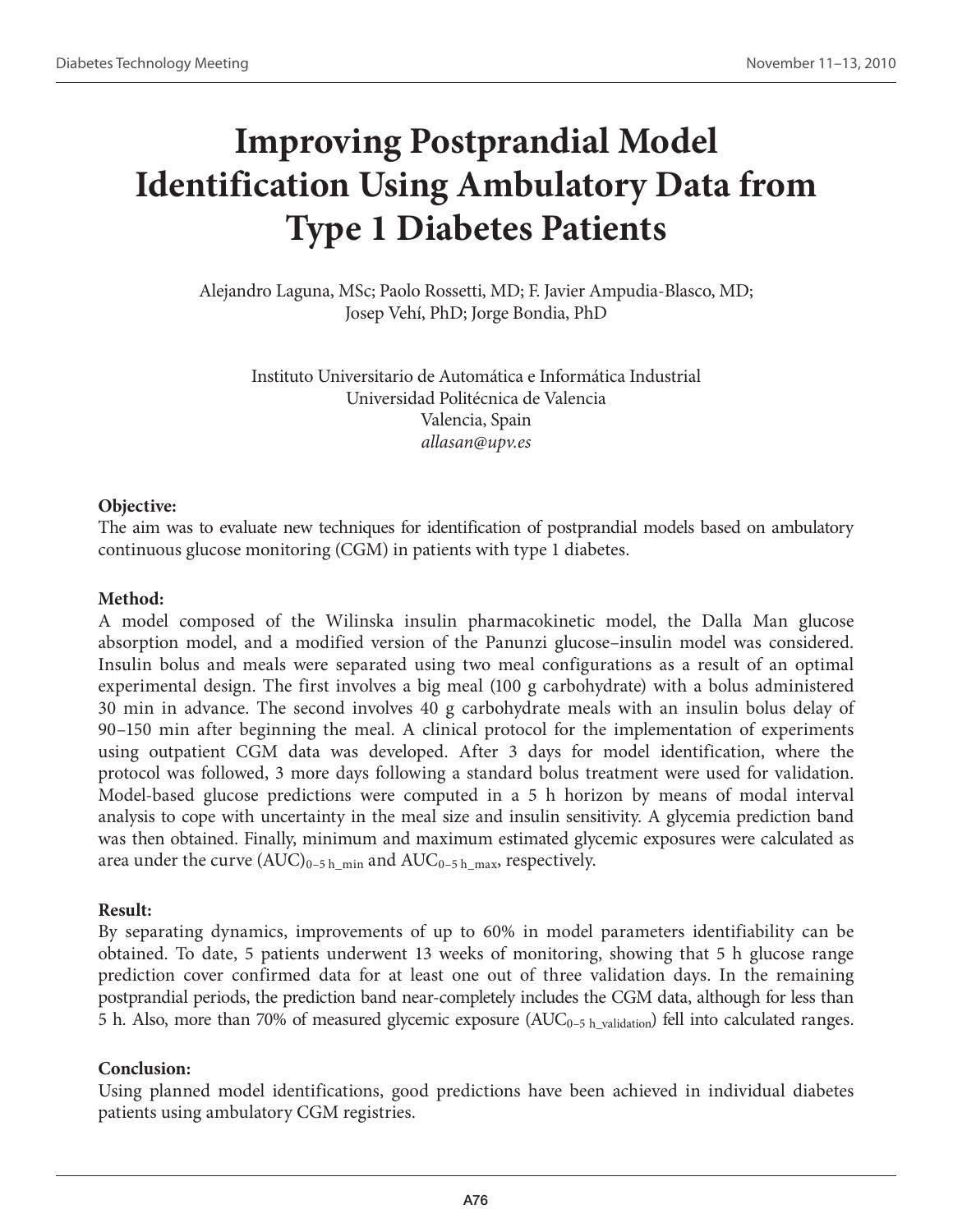# **A Web-Based Clinical Software Tool to Assist in Meeting Diabetes Guidelines and Documenting Patient Encounters**

Michael K. Laidlaw, MD; Wei-An Andy Lee, DO

Michael K. Laidlaw, MD, Inc. Rocklin, California, USA *doc@drlaidlaw.com*

### **Background:**

The care of the diabetes patient is complex and requires the clinician to assess a multitude of parameters and then create an appropriate plan. Diabetes guidelines are useful in helping to achieve a goal of reducing morbidity and mortality due to microvascular and macrovascular disease. Creating a comprehensive well-documented assessment under time constraints is extremely challenging. A software tool has been created to assist the clinician in rapidly assessing the diabetes patient using current guidelines and then instantly generating a "dictation" of the assessment and plan, which can be placed into an electronic medical record (EMR) or paper-based medical record.

#### **Methods:**

The Web-based tool contains a unique, sliding form to enable rapid information entry. Simple pointand-click input methods are in place to collect data and make selections. During the assessment, various patient-specific guidelines may be selected. The tool can be easily updated as new guidelines and circumstances require. Clinicians can quickly select various options to create a plan. "Free text" may be entered to document special considerations. As a full assessment of glycemic control, blood pressure, lipids and eye and foot exam are performed, a complete "dictation" is created in real time.

#### **Results:**

The result is a readable dictation that concisely conveys the patient's current status, assessment, and plan. The resulting text can then be copied into virtually any EMR or printed for paper-based records.

### **Conclusion:**

This software tool is effective in rapidly creating a thorough diabetes assessment and plan based on current guidelines and producing a readable dictation immediately during an encounter. The tool has the potential for improving diabetes care, improving health record documentation, and improving clinician efficiency.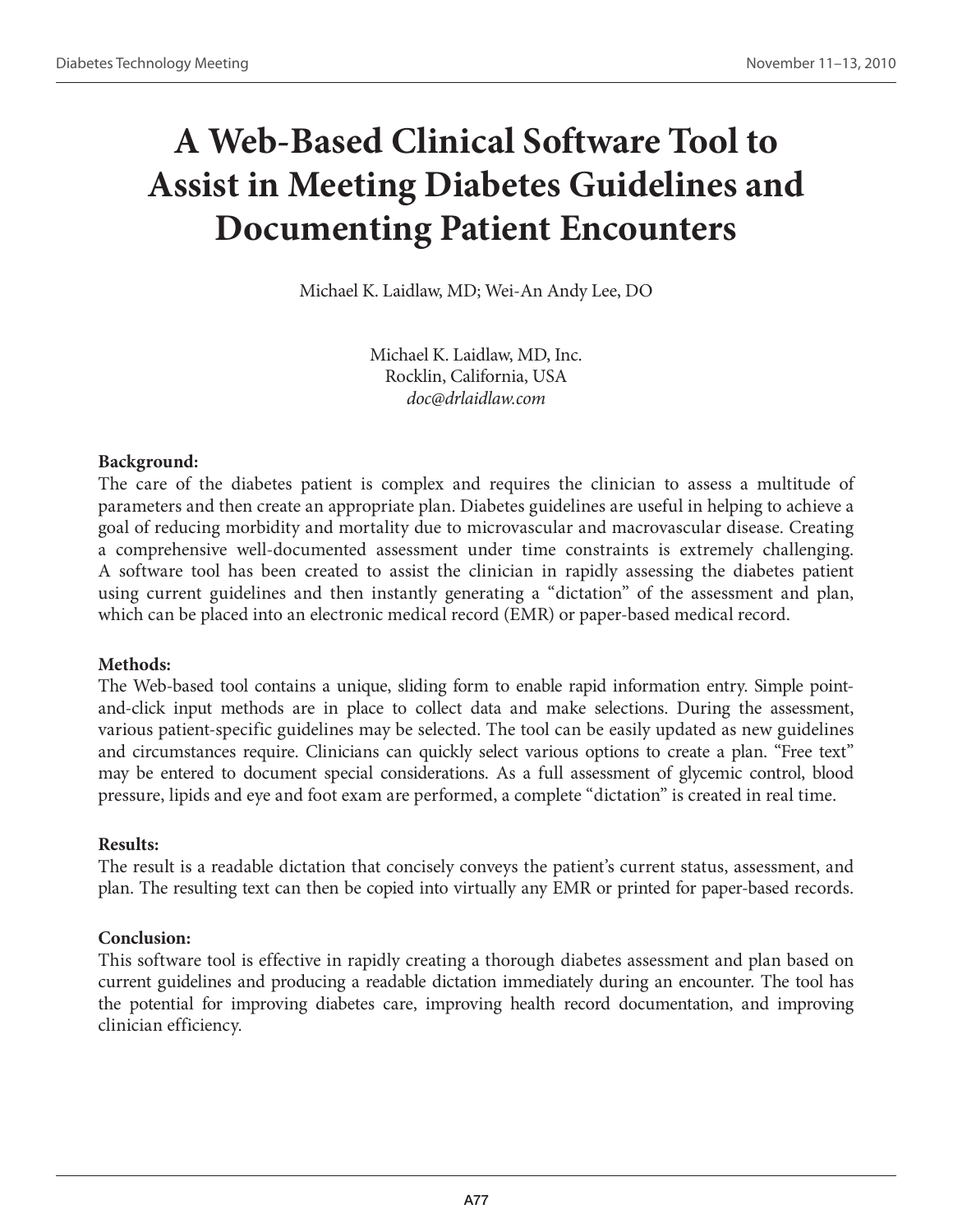## **Pilot Trials of the STAR Tight Glycemic Control Protocol in a Cardiac Surgery Intensive Care Unit**

Aaron Le Compte, PhD; Sophie Penning, MSc; Katherine T. Moorhead, PhD; Paul Massion, MD; Jean-Charles Preiser, PhD; Geoffrey M. Shaw, MbChB; Thomas Desaive, PhD; J. Geoffrey Chase, PhD

> University of Canterbury Christchurch, New Zealand *aaron.lecompte@canterbury.ac.nz*

### **Background:**

Tight glycemic control (TGC) has shown benefits in cardiac surgery intensive care unit (ICU) patients. Stochastic TARgeted (STAR) protocol is a model-based TGC protocol accounting for patient variability with a stochastically derived maximum 5% risk of blood glucose (BG) below 72mg/dl. We describe the first clinical pilot trials of the STAR protocol.

### **Method:**

The glycemic target was 125 mg/dl. Each trial was 24 h, with BG measured every 1–2 h. Two-hourly measurement was used when BG was between 110 and 135 mg/dl for 3 h. Each intervention leads to a predicted BG level and outcome range (5–95th percentile). Carbohydrate intake (all sources) was monitored but not changed from clinical settings except to prevent BG <100 mg/dl. Insulin infusion rates were limited (6 U/h maximum), with limited increases based on current infusion rate (0.5–2.0 U/h). Approval was granted by the Ethics Committee of the Medical Faculty of the University of Liege (Liege, Belgium).

### **Results:**

Two patients were recruited immediately postoperative, and two were in the ICU 3–5 days prior. Median per-patient results were BG 116–146 mg/dl, carbohydrate administered 2–11 g/h, and insulin 0.2–2.0 U/h. Median prediction errors ranged from 9.8–17.7% (12–24 mg/dl), with larger errors due to small meals and other clinical events. The minimum BG was 63 mg/dl.

### **Conclusion:**

The STAR protocol effectively controlled all patients to target. Observed patient variability in response to insulin and thus prediction errors were higher than expected, likely due to the recent insult of cardiac surgery and their immediate recovery. The STAR protocol effectively managed this variability with no hypoglycemia, and the high density BG data allows comparison of variability between surgical and medical ICU patients.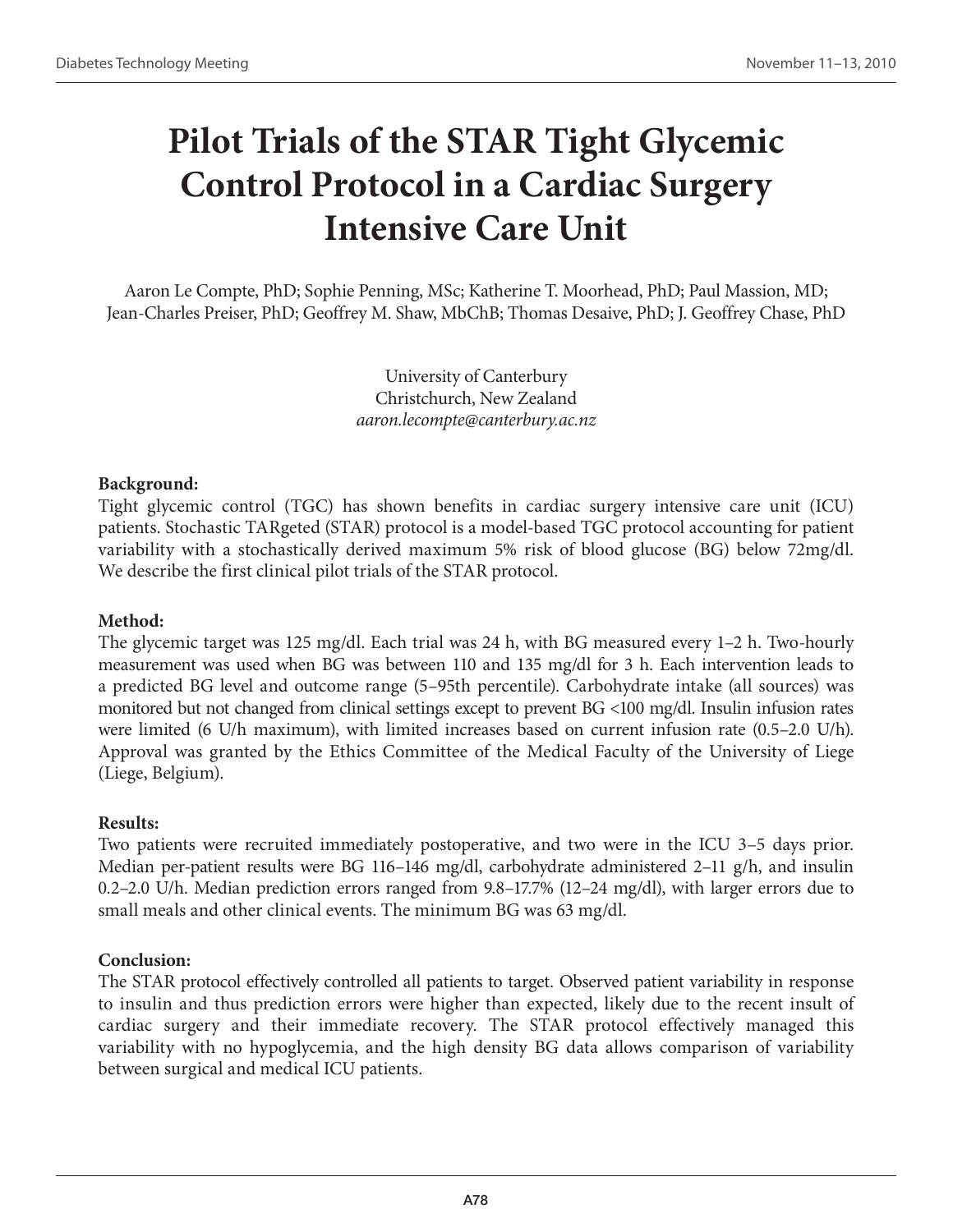## **Accuracy Assessment of Real-Time Continuous Glucose Monitoring Systems in an Intensive Care Unit: A Pilot Study in Medical and Surgical Patients**

Yenny Leal, MSc; Carol Lorencio, MD; Jorge Bondia, PhD; Cesar C. Palerm, PhD; Alfonso Bonet, MD; Josep Vehí, PhD

Institute of Informatics and Applications, University of Girona Girona, Spain *yennyteresa.leal@udg.edu*

#### **Objective:**

The objective was to assess the accuracy of continuous glucose monitoring systems in an intensive care unit (ICU) and, furthermore, to determine if the accuracy varies depending on the type of patient or poor tissue perfusion.

### **Method:**

Thirty-six patients with insulin therapy at the ICU of the Dr. Josep Trueta Hospital (Girona, Spain) were included (APACHE II 18.5  $\pm$  5.2, SOFAs 8.4  $\pm$  3.3, 13 medical/23 surgical). Patients were monitored for 72 h using the Guardian® REAL-Time (RT-CGMS) system (Medtronic, Northridge, CA). Arterial blood glucose (ABG) samples were obtained following the standard glycemic control protocol established at the hospital ICU and determined using HemoCue® 201DM (HemoCue AB, Ängelholm, Sweden). Additionally, ABG measurements (3–4 per day) were used for calibration. Results were evaluated using paired values (ABG/RT-CGMS), excluding those used for calibration. Accuracy was assessed using mean and median relative absolute difference (RAD) and International Organization for Standardization (ISO) criteria.

#### **Result:**

Eight hundred ABG/RT-CGMS data points were analyzed (323 medical/477 surgical). Overall mean and median RAD were 16.2% and 12.6%, respectively. Measurements meeting ISO criteria were 70.8%. The median RADs in medical and surgical patients were 13.1% and 12.1%, respectively, and the nonparametric contrast was not significant (*p* > .05). By ISO criteria, 71.5% of medical data and 70.2% of surgical data were accurate. Median RADs of 13.4/12.2% and ISO criteria of 67.7/74.2% were reported for patients without and with poor tissue perfusion, respectively.

*Leal cont.*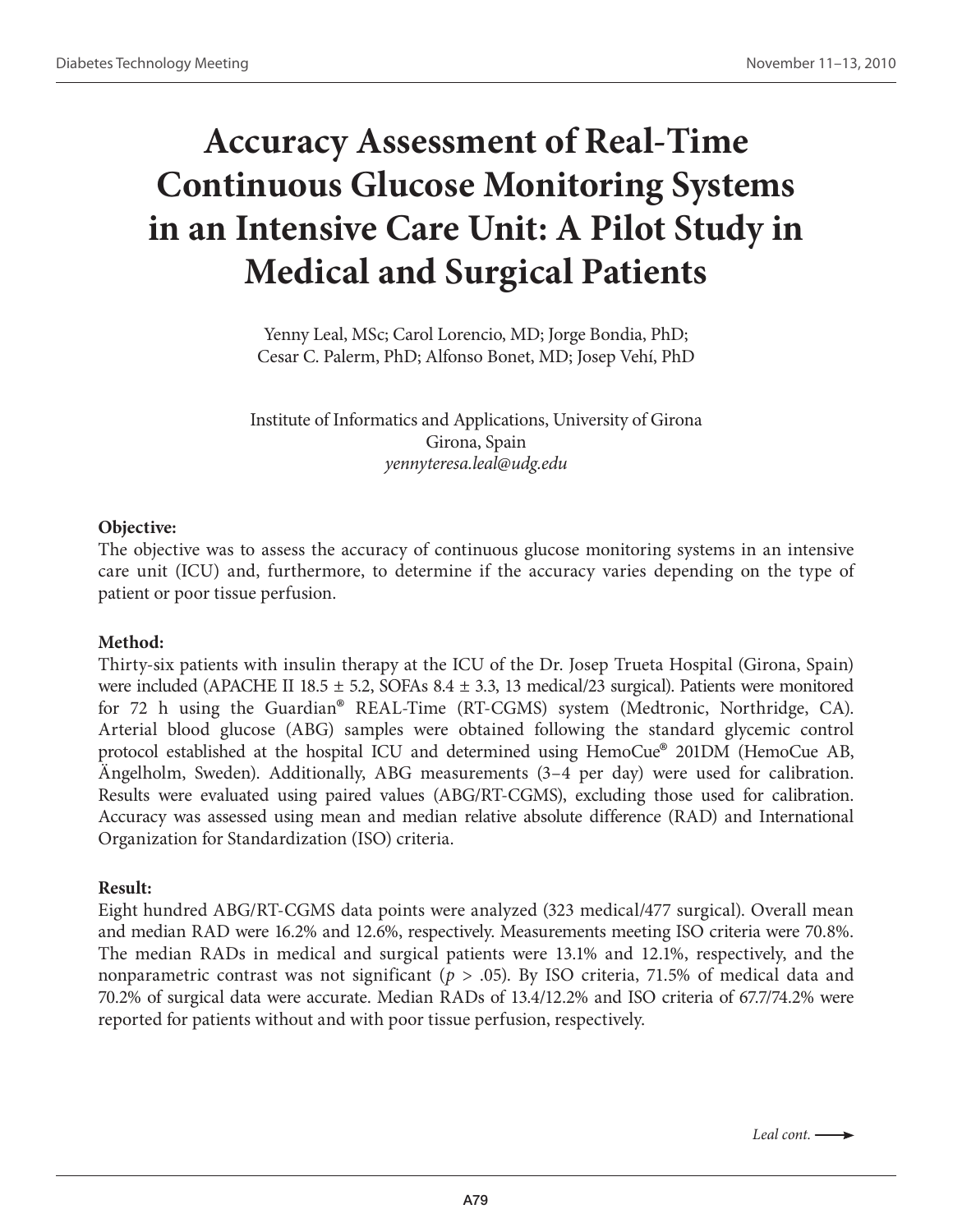*Leal cont.* 

#### **Conclusion:**

RT-CGMS accuracy in the ICU was similar to the results reported in studies in type 1 diabetes patients. Accuracy in medical and surgical patients was not significantly different. Accuracy was not significantly changed in terms of poor tissue perfusion. Preliminary results suggest that RT-CGMS can be applied in the ICU for monitoring critically ill patients with appropriate medical supervision.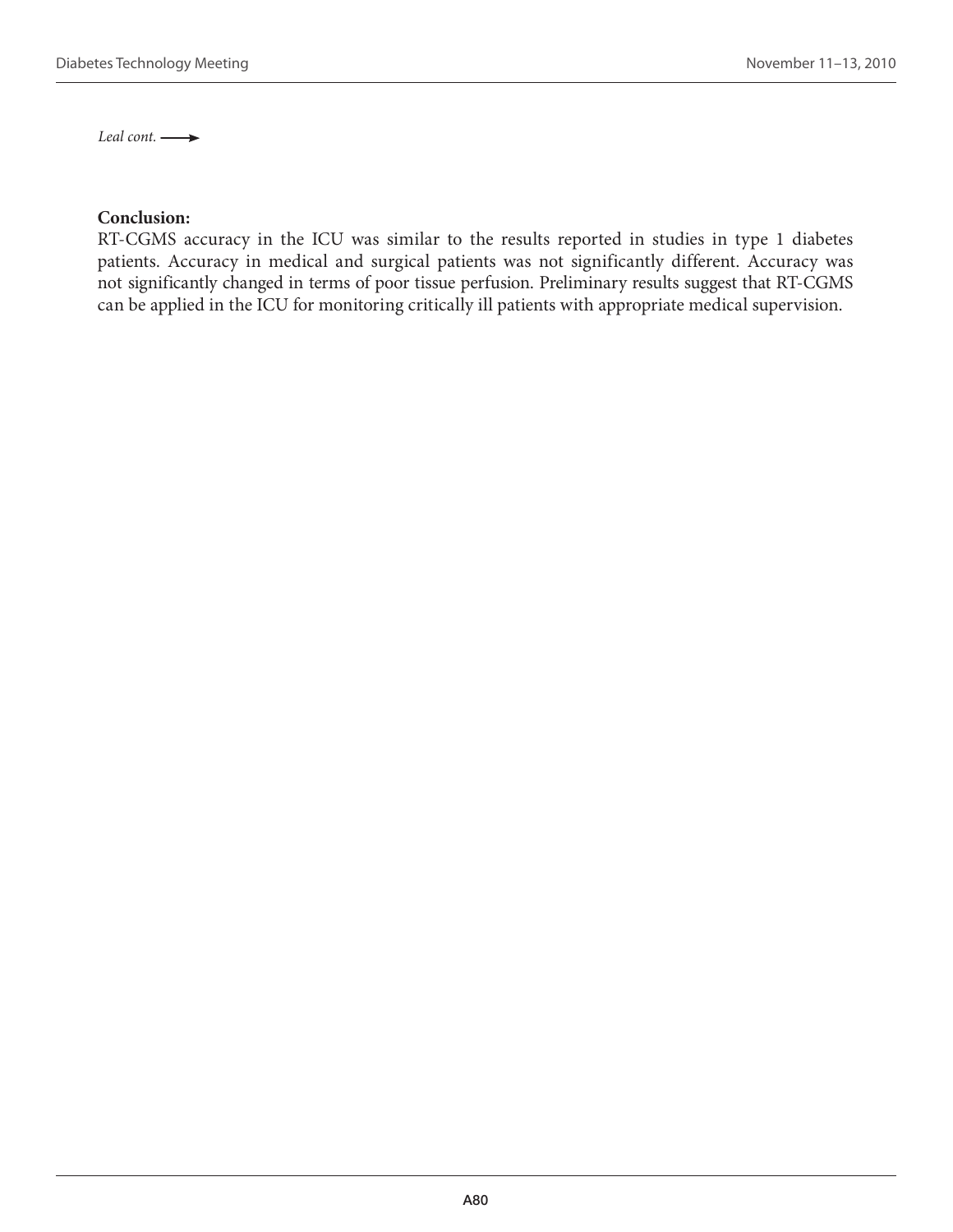# **Glucometer Using Ubiquitous Health Care Service with Mobile Phone**

Younjae Lee, MS; Seok Jung Hyun, MS; Gueisam Lim, MS; Keumcheol Kwak, PhD; Gyoung Soo Kim, MS; David Miller, MS; Seong Su Han, PhD

> LG Electronics Advanced Research Institute Seoul, Republic of Korea *david.miller@lge.com*

#### **Objective:**

The interest in ubiquitous health care (u-health care) continues to increase with the proliferation of information technology. Wireless communication systems have been proposed as a means of supporting patients with chronic medical conditions. Specifically, mobile-communication-enabled glucometers represent a natural u-health care solution to assist consistent monitoring of diabetes mellitus. In this research, we discuss the development of a glucometer/mobile communication prototype system.

#### **Method:**

The glucometer component of the system is a "dongle" style meter based on standard test strip technology (electrochemical, 5 s test time). Additionally, glucose measurements are corrected for errors due to hematocrit (electrical conductivity) and altitude (global positioning system) variations. The device allows for simple annotation of measurement conditions (e.g., postmeal, premeal, fasting) and, in turn, transmits the data set to a mobile phone via a Bluetooth connection.

#### **Results:**

A software application (based on the Android operating system) is hosted on a companion mobile phone and is configured to receive and manage individual user glucose measurements and histories. A system to convey and manage measurement and historical data to health care providers is concurrently under development to close the ubiquitous telemedicine loop.

#### **Conclusion:**

Phase II of our system development study is the incorporation of multiparameter strips into the dongle device to include such measurements as hemoglobin A1c, blood urea nitrogen, and hematocrit.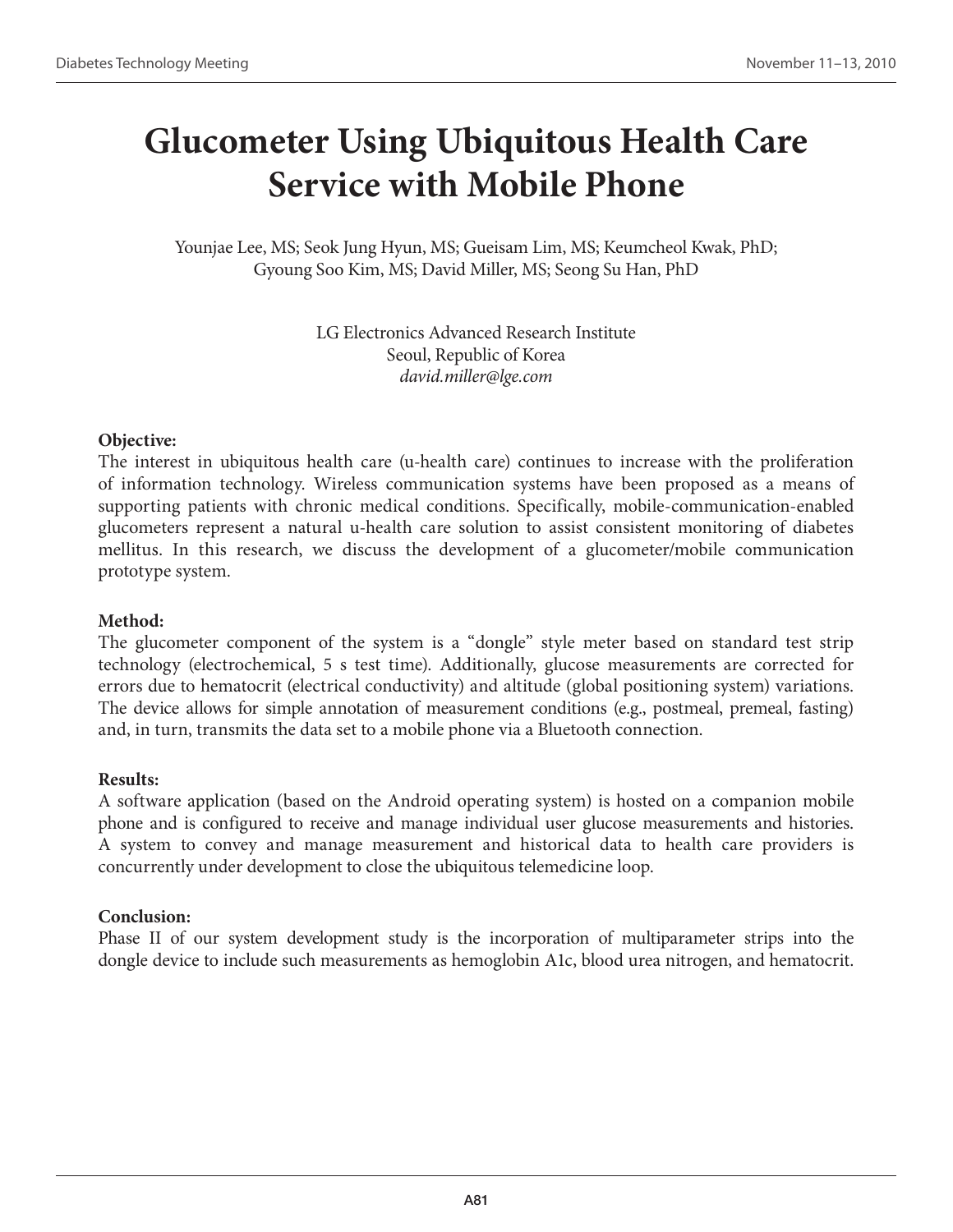# **Evaluation Study of Plasma-Calibrated Bayer's CONTOUR® Glucose Meter**

Christian Lemke, BS; Stephan Matthaei, MD

Quakenbrück Hospital Quakenbrück, Germany *ch.lemke@infoworxx.de*

### **Objective:**

The aim was to evaluate the performance of the evaluation for plasma-calibrated CONTOUR® blood glucose monitor.

### **Method:**

Precision: low, normal, and high control solutions were used to test precision. Twenty measurements were performed with three meters calibrated to plasma using control solutions by trained personnel. RiliBAK accuracy: average values of the precision measurements in the series  $(n = 20)$  of low, medium, and high control solutions were compared with the target value of control solutions and with the ±11% target range. Comparitive accuracy to lab: measurements were performed under routine conditions between CONTOUR and hexokinase laboratory method with 100 type 1 and type 2 diabetes patients.

### **Results:**

Precision: average coefficient of variation (CV) for low, normal, and high control were 1.9%, 1.5%, and 1.5%. Average overall CV was 1.6%. RiliBÄK accuracy: with low, normal, and high control solutions, deviations from the target value were between -2.3% and 2.9%, well within permissible relative deviation of the individual value of the control sample measurement (±11%). Comparitive accuracy: resultant regression analysis was *r* = 0.99. All measurements were in zone A of the Clarke error grid analysis.

### **Conclusion:**

The CONTOUR blood glucose meter has very good precision and accuracy. Specifications of the new RiliBÄK guidelines were clearly met, and correlation with hexokinase laboratory method was very good  $(r^2 = 0.99)$ , with all measurements in zone A of the Clarke error grid. The performance data of the plasma-calibrated device comply with the specifications of International Organization for Standardization standard 15197. The CONTOUR is an accurate and easy-to-operate blood glucose meter.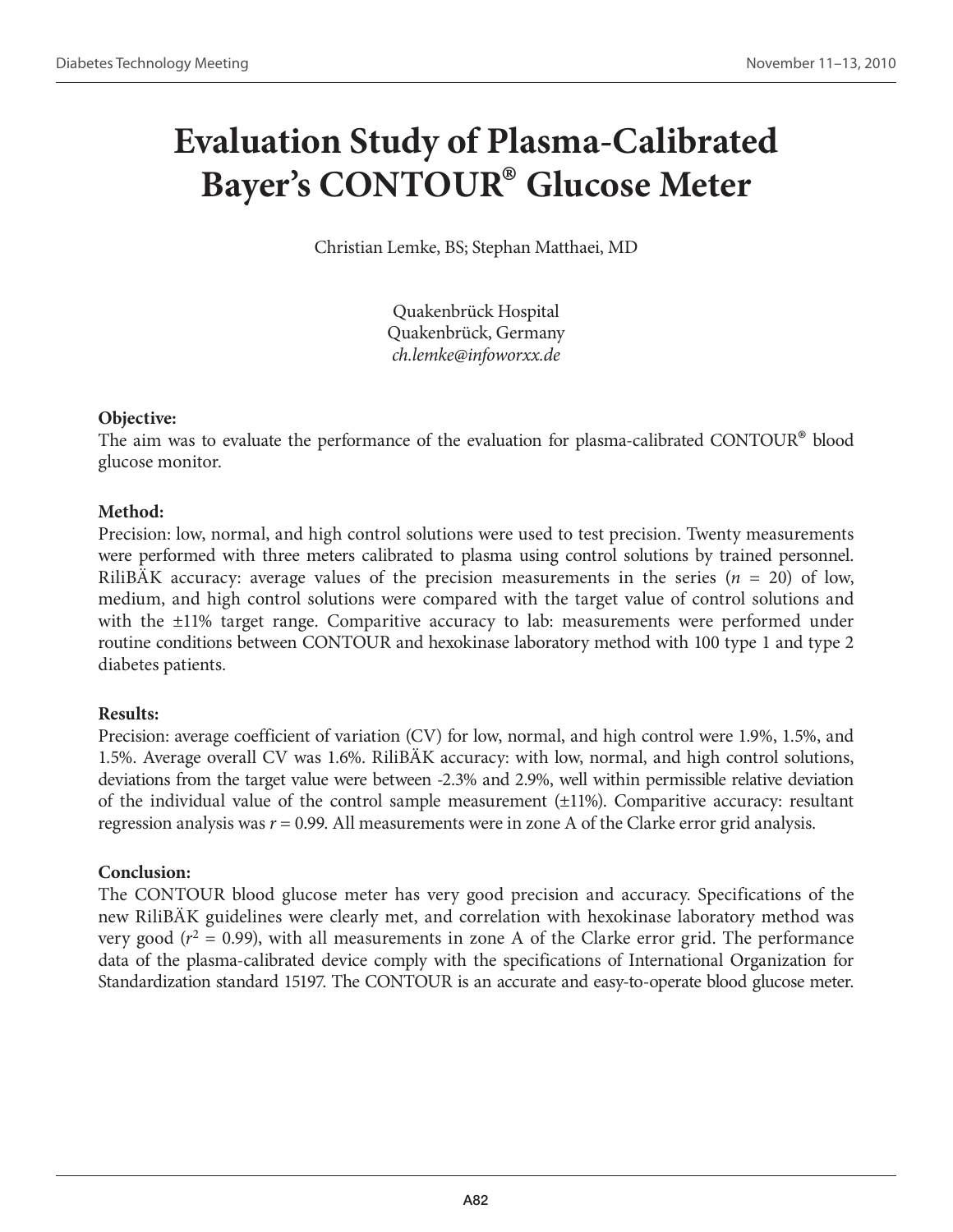# **Evaluation Study of Plasma-Calibrated Bayer's CONTOUR® USB Glucose Meter**

Christian Lemke, BS; Stephan Matthaei, MD

Quakenbrück Hospital Quakenbrück, Germany *ch.lemke@infoworxx.de*

### **Objective:**

The objective was to perform a performance evaluation of the plasma-calibrated CONTOUR® USB blood glucose monitor.

### **Method:**

Precision: low, normal, and high control solutions were used to test precision. Twenty measurements were performed with three meters calibrated to plasma using control solutions by trained personnel. RiliBAK Accuracy: average values of the precision measurements in the series  $(n = 20)$  of low, medium, and high control solutions were compared with the target value of control solutions and with the ±11% target range. Comparative accuracy: measurements were performed under routine conditions between CONTOUR USB and hexokinase laboratory method with 100 type 1 and type 2 diabetes patients.

### **Results:**

Precision: average coefficient of variation (CV) for low, normal, high control were 2.6%, 1.8%, and 1.8%. Average overall CV was 2.1%. RiliBÄK accuracy: with low, normal, and high control solutions, deviations from the target value were between 1.2% and 4.5%, well within permissible relative deviation of the individual value of the control sample measurement (±11%). Comparative accuracy: resultant regression analysis was  $r = 0.99$ . All measurements were in zone A of the Clarke error grid analysis.

### **Conclusion:**

The CONTOUR USB blood glucose meter has very good precision and accuracy. Specifications of the new RiliBÄK guidelines were clearly met, and correlation with hexokinase laboratory method was very good ( $r^2 = 0.99$ ), with all measurements in zone A of the Clarke error grid. The performance data of the plasma-calibrated device comply with the specifications of International Organization for Standardization standard 15197. The CONTOUR USB is an accurate and easy-to-operate blood glucose meter.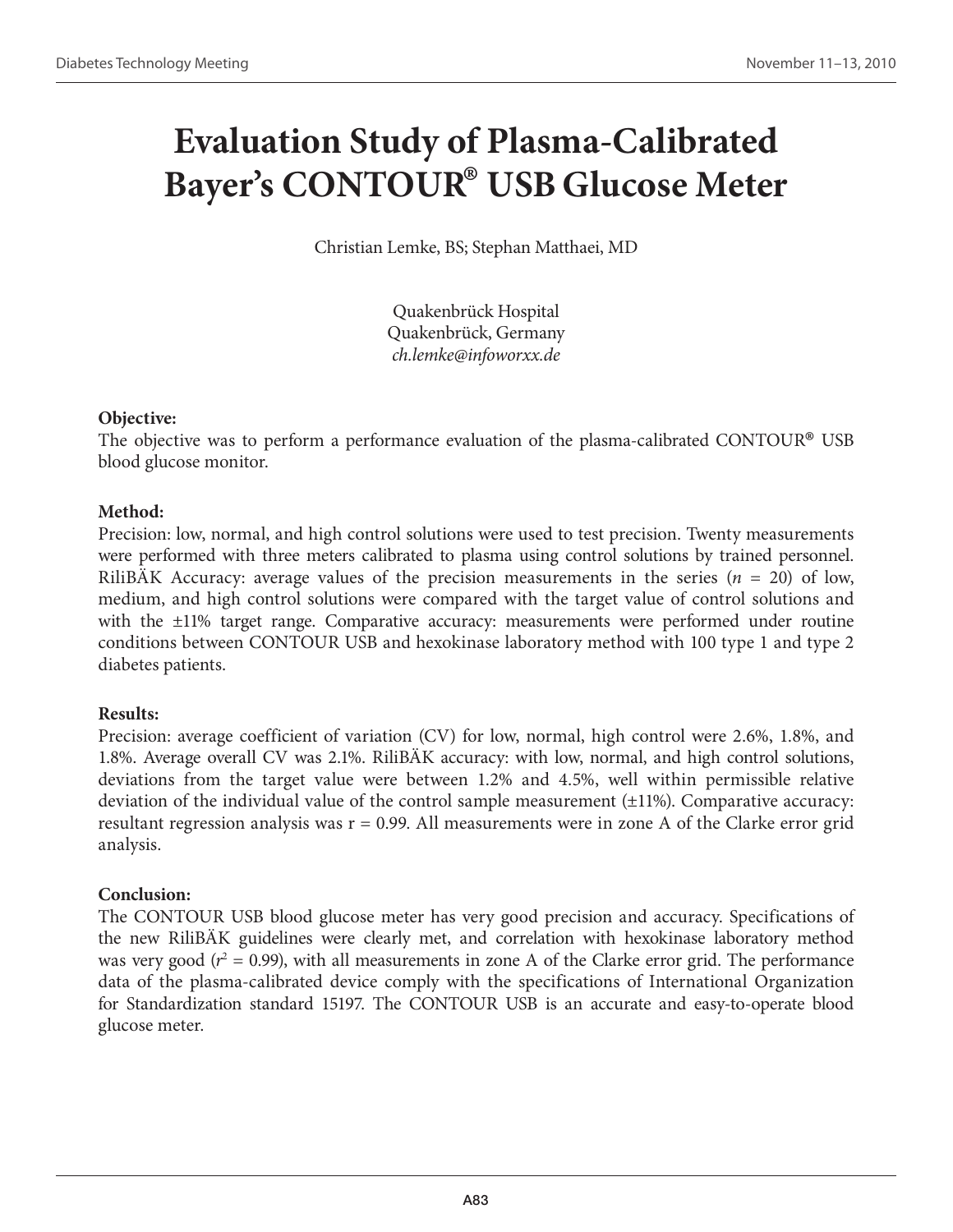# **A Novel Portable Minimally Invasive Human Glucose Detection Instrument Based on Surface Plasmon Resonance Technology**

Dachao Li, PhD; Peng Wu, BA; Kexin Xu, PhD

Key Laboratory of Precision Measuring Technology and Instruments, Tianjin University Tianjin, China *dchli@tju.edu.cn*

### **Objective:**

A portable minimally invasive human glucose detection instrument was studied, which is based on a miniature integrated surface plasmon resonance (SPR) sensor.

### **Method:**

The D-galactose/D-glucose Binding Protein (GGBP), which has strong affinity with the glucose molecule, is used to modify the gold surface of SPR sensor for higher sensitivity and stability. The instrument includes an interstitial fluid extractive unit, a liquid flow unit, a SPR sensor unit, and a circuit control unit. Interstitial fluid is extracted from the body by the interstitial fluid extractive unit and then transported to the SPR sensor by the liquid flow unit. The SPR sensor detects the glucose concentration of interstitial fluid. The acquisition and process of data are controlled by the circuit control unit, which controls the operation of the whole system as well.

### **Result:**

The glucose detection resolution could reach 0.625 mg/liter, and the experiment result has good linearity relationship when the glucose concentration is from 0.625 to 5mg/dl.

## **Conclusion:**

Quick and precise glucose detection results without the extraction of human blood are obtained. Twenty-four-hour continuous glucose detection is achieved, which can satisfy the clinical requirement on dynamic, continuous, and accurate detection of human glucose concentration.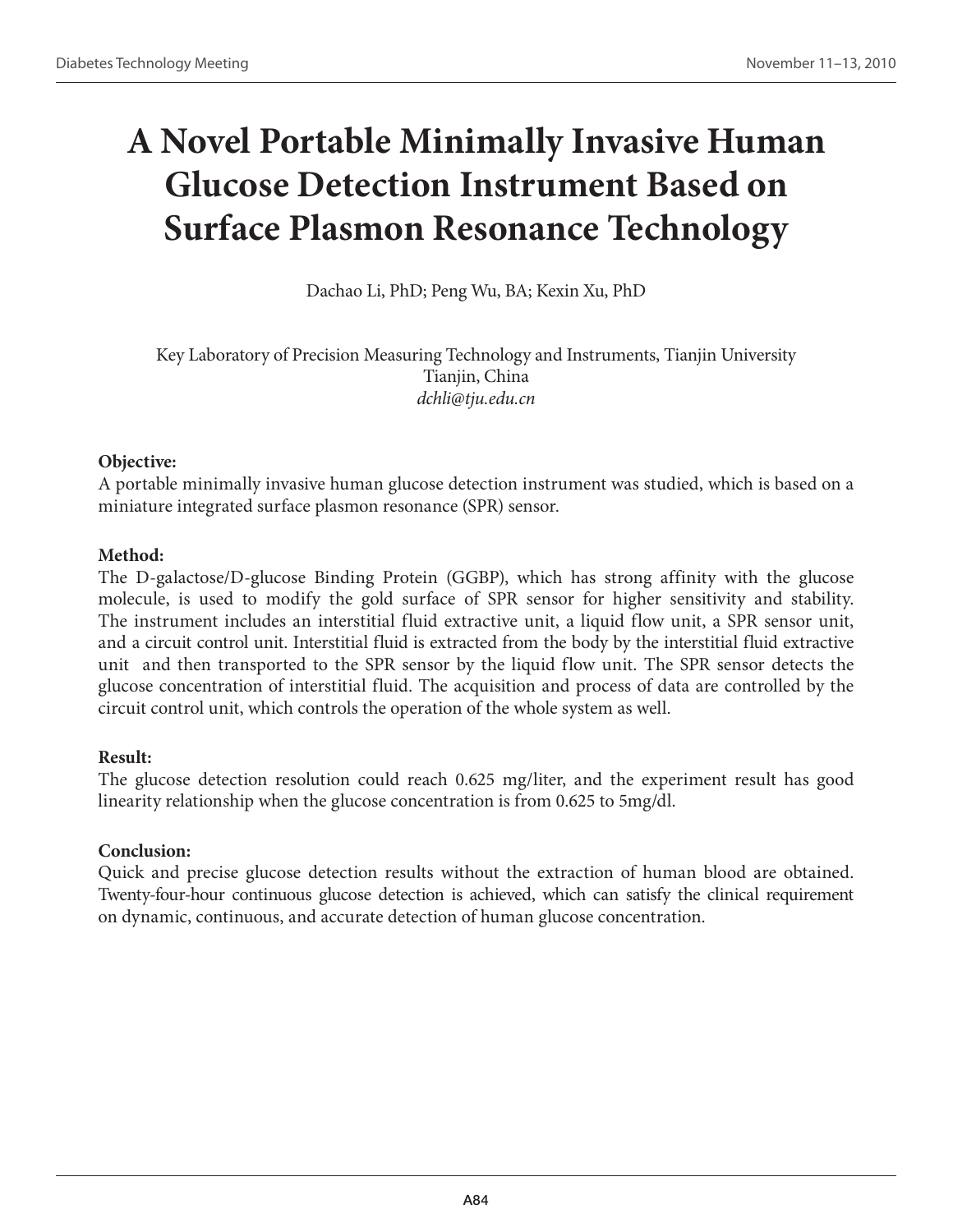## **How Accurately Can We Predict Glucose Levels in Real Time?**

Yinghui Lu, PhD; Srinivasan Rajaraman, PhD; W. Kenneth Ward, MD; Robert A. Vigersky, MD; Jaques Reifman, PhD

Bioinformatics Cell, Telemedicine and Advanced Technology Research Center U.S. Army Medical Research and Materiel Command Fort Detrick, Maryland, USA *ylu@bioanalysis.org*

#### **Objective:**

The purpose of this study was to determine the maximum time horizon for which we can consistently and accurately predict glucose signals in real time using data-driven models based on continuous glucose monitoring (CGM) data.

#### **Method:**

We proposed a method to denoise and predict CGM signals in real time using data-driven, autoregressive (AR) models and Kalman filtering techniques. To this end, we first smoothed the raw CGM signals of a patient offline using the method of regularized least squares. Next, we fitted an AR model on the smoothed signal through the ordinary least squares method, where the order of the model was determined by Akaike's information criterion (AIC). Then we used the AR model to denoise the raw CGM signals and make predictions in real time via a Kalman filter, where the statetransition matrix of the Kalman filter was constructed from the AR model and its tuning parameters were obtained *ad hoc* from the CGM signals. Finally, we tested the universality of this approach, where we used the AR model and the tuning parameters of the Kalman filter estimated from one patient's CGM signal to denoise and predict the signals of another patient. We evaluated the predictive performance using root mean square error (RMSE) and prediction delay.

#### **Results:**

We report results from three different studies consisting of recorded CGM signals from 34 distinct patients, including both type 1 and type 2 diabetes, heterogeneous population, and three different types of CGM devices. Based on glycated hemoglobin, we found that the optimal AR order was 6 and that, using an AR(6) model together with the Kalman filter, we were able to effectively predict up to 10 min ahead with an average RMSE of  $\sim$ 9 mg/dl [standard deviation (SD) = 3] and without prediction delays. We also found that the coefficients of the AR(6) model were similar for the 34 patients and that the predictions were insensitive to interindividual differences in the Kalman filter tuning parameters.

*Lu cont.*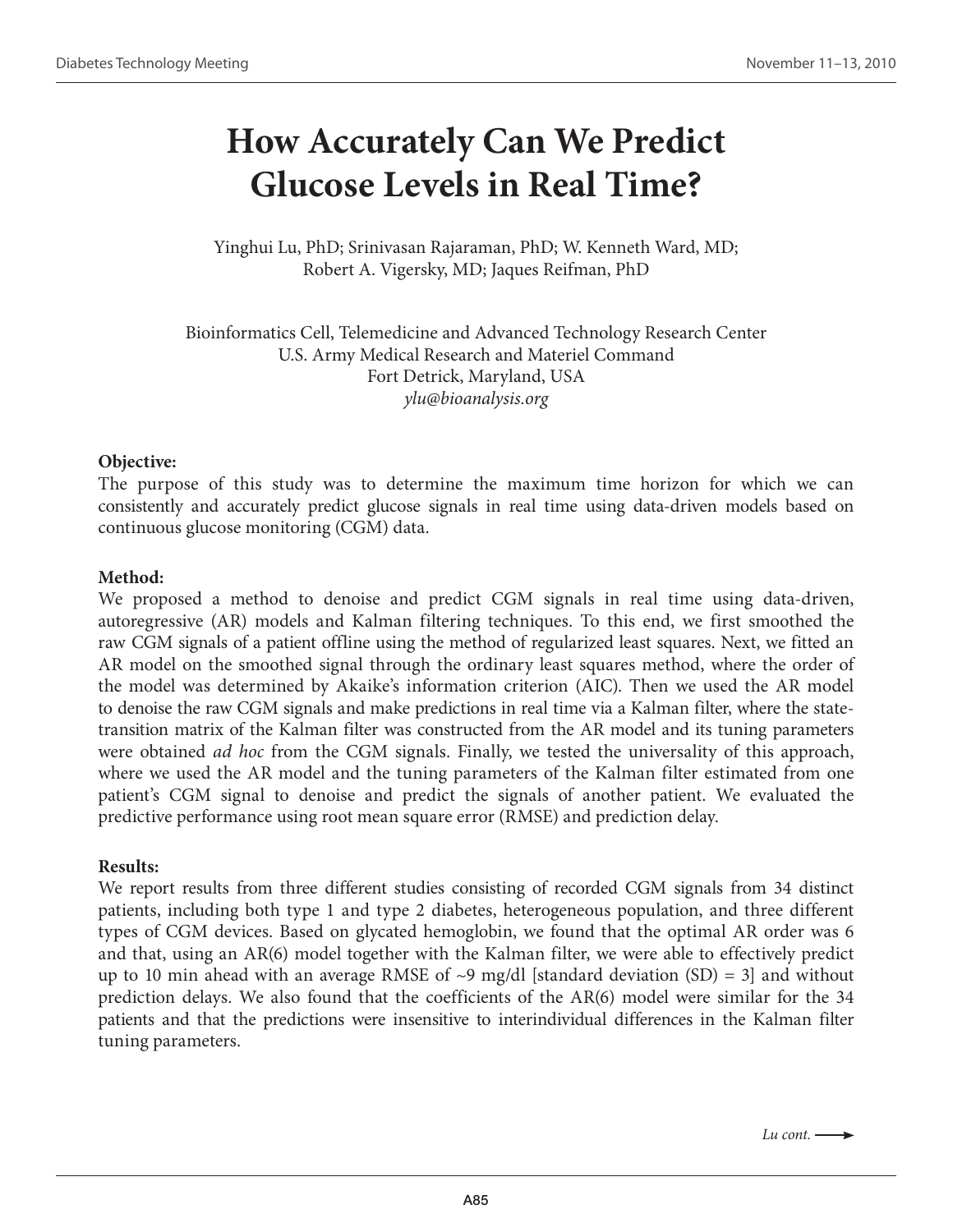Lu cont.  $\longrightarrow$ 

#### **Conclusions:**

We were able to consistently predict CGM signals in real time with effective time horizons of up to 10 min ahead with an average RMSE of  $\sim$ 9 mg/dl (SD = 3) and without prediction delays. The results demonstrated that the AR models and Kalman filters were invariant across different diabetes types, CGM devices, and study populations, confirming the "universality" of the proposed modeling techniques for real-time glucose predictions.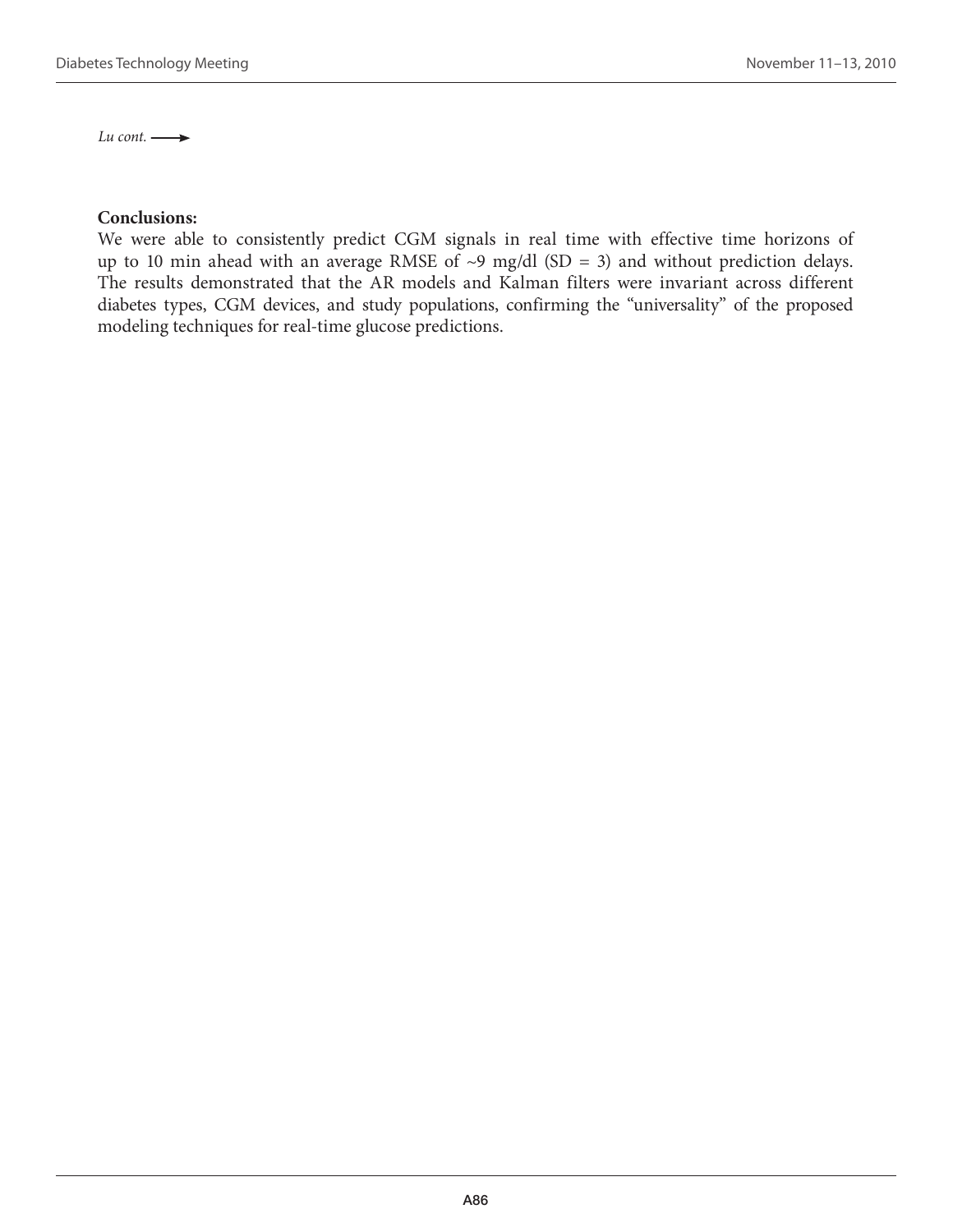## **Performance of Continuous Subcutaneous Glucose Monitoring Using Microdialysis in Different Groups of Critically Ill Patients**

Julia K. Mader, MD; Stefan Korsatko, MD; Gerlies Bock, MD; Gerd Koehler, MD; Johannes Plank, MD; Christoph Pachler, MD; Thomas R. Pieber, MD; Martin Ellmerer, PhD

> Medical University of Graz Styria, Austria *julia.mader@medunigraz.at*

#### **Objective:**

Studies indicate that glycemic control is beneficial for critically ill patients at surgical and medical intensive care units. Continuous glucose monitoring can help minimize the workload of nursing staff. Continuous subcutaneous glucose monitoring (CSGM) has been vastly tested in diabetes patients, but data from critically ill patients are scarce. The aim of the present study was to test CSGM in two different critically ill patient populations and to investigate whether the introduction of a run-in period improves signal quality.

### **Method:**

In 30 critically ill patients (20 surgical after major cardiac surgery [surgical intensive care unit (SICU): aged 68.6  $\pm$  7 years, body mass index (BMI) 28.2  $\pm$  4.9 kg/m<sup>2</sup>, Acute Physiology and Chronic Health Evaluation (APACHE) II score 10.1  $\pm$  3.2] and 10 medical with severe sepsis [medical intensive care unit (MICU): aged 56.8  $\pm$  11.4 years, BMI 34.9  $\pm$  15.4 kg/m<sup>2</sup>, APACHE II score 31.1  $\pm$  4.3]), CSGM was performed using microdialysis technique. A microdialysis catheter was inserted in subcutaneous adipose tissue (SAT) of the abdominal wall and continuously perfused with an isotonic solution (flow rate 1 µl/min). Interstitial fluid of SAT and arterial blood were sampled in hourly intervals and analyzed for glucose concentrations. The SAT glucose was then calibrated to reference either at hour 1 or hour 6.

### **Result:**

Median absolute relative difference (MARD; interquartile range) 1 h after catheter insertion was 9.9(4.2;17.9)% in the SICU group, whereas a calibration at hour 6 indicated a MARD of 6.2(2.6;12.4)% (*p* < .05). For MICU, calibration at hour 1 indicated a MARD of 11.8(5.0;22.3)% and did not result in a significant improvement when calibrated at hour 6 [MARD 11.1(4.8;22.9)%;  $p = .11$ ].

### **Conclusion:**

Continuous subcutaneous glucose monitoring indicated similar performance in critically ill patients after major cardiothoracic surgery versus medical patients with severe sepsis. Introduction of a 6 h run-in period indicated a better signal quality in terms of MARD only in the SICU group, whereas there was no apparent improvement in the MICU group, which might be attributed to altered tissue perfusion in sepsis.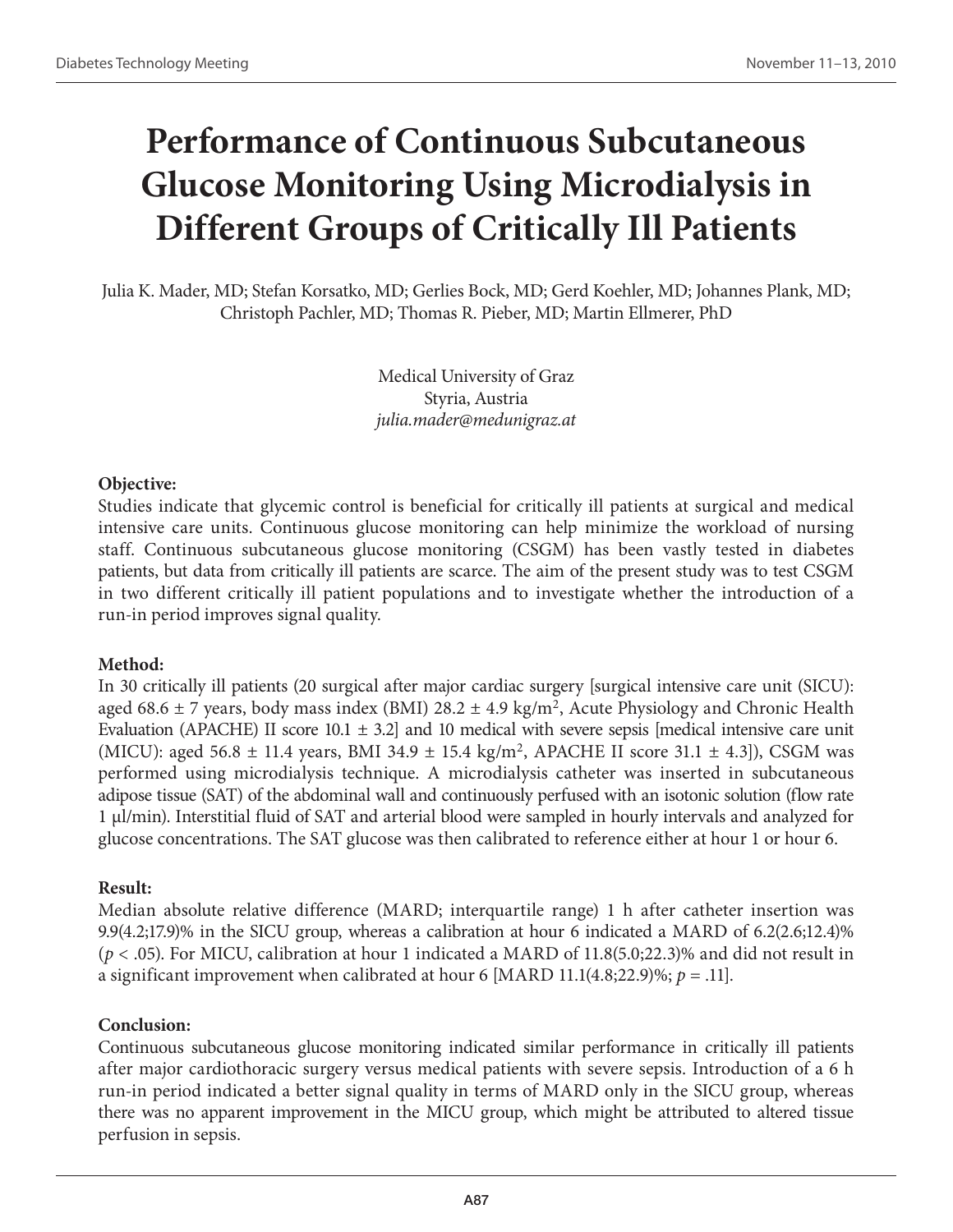# **Short-Term Unblinded Continuous Glucose Monitoring for Long-Term Glucose Control**

Vasudev Magaji, MD, MS; Adam Akers, MD; Jann Johnston MD

University of Pittsburgh Medical Center Mercy Hospital Pittsburgh, Pennsylvania, USA *magajiv@upmc.edu*

### **Objective:**

We aimed to evaluate the effect of one week unblinded continuous glucose monitoring (CGM) on hemoglobin A1c (HbA1c) and pump settings in type 1 diabetes mellitus (T1DM) on continuous subcutaneous insulin infusion (CSII).

## **Method:**

Retrospective analysis of the effect of one week unblinded CGM (Medtronic REAL-Time or DexCom Seven) on HbA1c 3–6 months later. Inclusion criteria were T1DM diagnosed at least 1 year prior, age ≥8 years, CSII for minimum 3 months, and 1 week CGM. Exclusion criteria were patients on multiple dose insulin, on steroids, major surgery, serious infection, hospitalization, and pregnancy 3 months before or after CGM. Factors evaluated include age, sex, changes in total daily dose, percentage basal (B), carbohydrate ratio (CR), and sensitivity factor (SF), and HbA1c.

## **Result:**

Data were collected on 29 patients (16 females, 13 males), average age 46.75 (18 to 75) years, baseline HbA1c 7.91% (6.3 to 11.3), baseline percentage B 47.08% (32.25 to 62.71), CR baseline 13.95 (6 to 70 g/U insulin), baseline SF 45.51 (18 to 100 mg/dl decreased by 1 U insulin). Hemoglobin A1c improved by ≥0.3% (average 0.5%) in 14/29 (48.25%) patients and worsened by ≥0.3% (average 0.9%) in 7/29 (24.15%) patients, and in 8/29 (24.15%) patients, there was a change of ≤0.2%. There was no statistically significant difference in age, percentage B, CR, SF, and HbA1c before and after CGM among these groups.

## **Conclusion:**

Forty-eight percent of patients on CSII who underwent unblinded CGM for only 1 week showed improved HbA1c at 3 to 6 months. We were unable to identify any change in insulin dose or pump settings that led to improvement in this small study.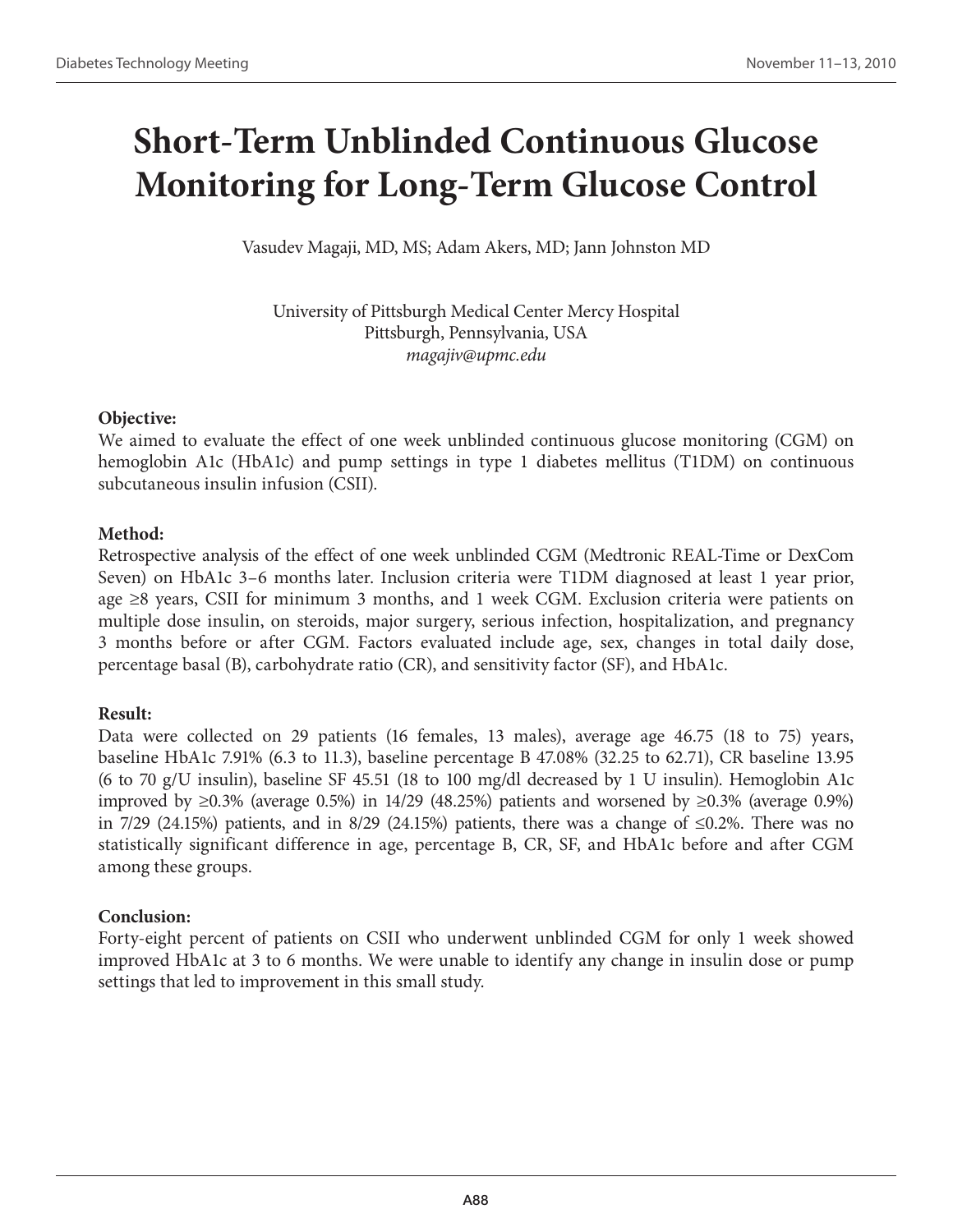## **eHealth2go Personal Health Record for Microsoft HealthVault**

Michelle F. Magee, MD; Carine M. Nassar, MS, RD, CDE; Nawreen H. Khan, BS

MedStar Health Diabetes and Research Institutes Washington DC, USA *Michelle.F.Magee@Medstar.net*

### **Objective:**

We set forward to demonstrate that minority and vulnerable patients with diabetes can successfully adopt a patient-centric, Web-based personal health record (PHR) as an information technology tool to enable engagement in self-care behaviors, improvement in health outcomes, and sharing of personal health information with providers.

## **Method:**

The eHealth2go PHR leverages the Microsoft HealthVault platform. In this project, health navigators assist patients, including those with low levels of computer literacy, to set up and maintain an eHealth2go PHR, including medical history and medication lists. Hemoglobin A1c (HbA1c), blood glucose (BG), blood pressure (BP), and low-density lipoprotein cholesterol (LDL-C) are performed at baseline and at 3 months. Patients are encouraged to update the PHR at home and download BG data from meters (J&J One Touch) into eHealth2go via the HealthVault Connection Center. Patients are actively followed for 3 months then continue to have unlimited access to their PHR.

## **Results:**

Of the 31 patients enrolled to date, 21 have completed the 3-month intervention. Interim data analysis reveals HbA1c average pre =  $9.0\%$  and post = 7.46%, BG average pre = 160 mg/dl and post = 148 mg/dl, BP average pre= 132/75 mmHg and post = 127/73 mmHg, and LDL-C average pre = 86 mg/dl and post 84.5 mg/dl. Eighty five percent of completers reported that they will continue using the PHR postintervention.

## **Conclusion:**

Preliminary data suggest that a PHR can be leveraged as a tool to enable improvement in clinical outcomes in patients with diabetes. The high percentage of participants indicating that they will continue to use the PHR suggests high satisfaction with the application.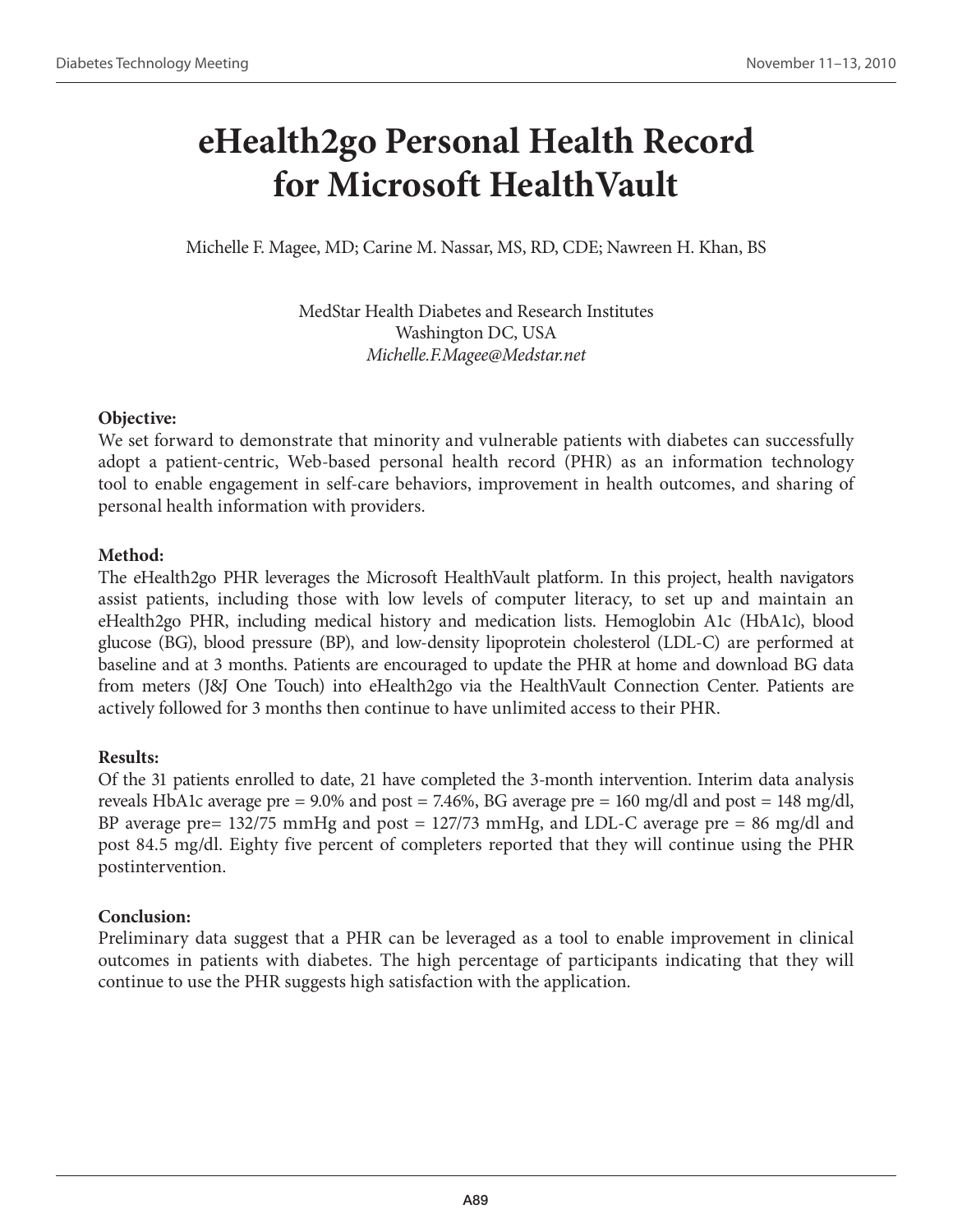## **Range Correction Module with Model-Predictive Control for Type 1 Diabetes**

Lalo Magni, PhD; Chiara Toffanin, MS; Chiara Dalla Man, PhD; Boris Kovatchev, PhD; Claudio Cobelli, PhD; Giuseppe De Nicolao, PhD

> University of Pavia Pavia, Italy *lalo.magni@unipv.it*

#### **Objective:**

In order to develop an artificial pancreas, the layers considered in the modular architecture must be optimized. The range correction module (RCM) is the core of the entire system, as it computes and sends to the safety supervisor module (SSM) the amount of insulin to be injected. It receives CGM and pump insulin values from the hardware interface platform and information for controller individualization from the "offline" layer.

### **Method:**

The key concept of this RCM is the notion of *nominal open-loop profile,* determined offline for each individual from patient records or observations. The RCM is a model-predictive control and acts by introducing corrections to the nominal treatment strategy. It is based on a linear model, no integral action is included, and no constraints are explicitly considered, so that online optimization or region search algorithms are avoided. The aggressiveness of control action is individualized as a function of the body weight, carbohydrate ratio, and basal subcutaneous insulin delivery.

#### **Result:**

The proposed algorithm was tested on 100 virtual patients included in the Food and Drug Administration-approved simulator. Robustness tests in the face of perturbed meals and perturbed insulin sensitivity were performed. Some clinical experiments are also presented.

#### **Conclusion:**

The use of open-loop informed closed-loop control appears a practical and promising strategy in taking into account all the available information regarding each patient without requiring *ad hoc* experiments for model individualization.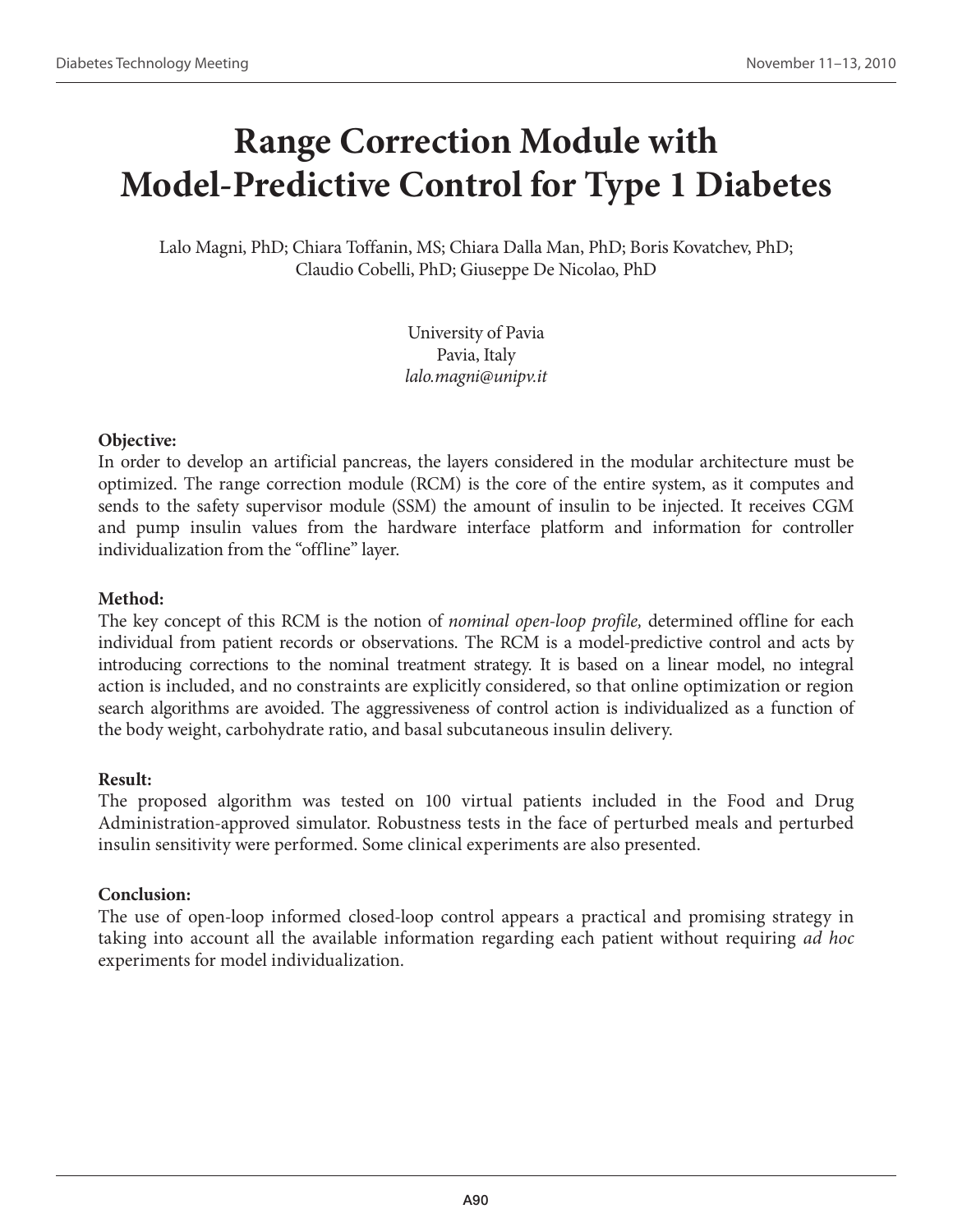## **Modeling Glucose Time Course in Critically Ill Patients**

Paolo Magni, PhD; Bruna Rizzo, MSc; Federico Bertuzzi, MD; Matteo Andrea Bonomo, MD; Riccardo Bellazzi, PhD

> Università degli Studi di Pavia Pavia, Italy *paolo.magni@unipv.it*

#### **Objective:**

The control of glucose levels in critically ill patients [e.g., those in intensive care unit (ICU) therapy] is one important target. To optimize insulin administration protocols and compare different administration rules suggested by the scientific community and in use in hospitals, it is very useful to have a model of the patient behavior and evaluate its capability of describing the real world. This work aims to evaluate an already published model in several critically ill patients admitted to the Niguarda hospital.

#### **Method:**

We considered and adapted to hospitalized critically ill patients the model developed by Dalla Man and colleagues for nonhospitalized normal and diabetes subjects. In particular, meals or oral glucose administrations are not present in such patients, and only glucose infusions are generally performed. Moreover, the insulin is also provided directly in the blood central compartment. Least squares identification techniques and Monte Carlo simulation algorithms were used to evaluate the adequacy of the model to describe these complex situations.

#### **Result:**

Data collected in the daily hospital monitoring activity coming from approximately 50 different patients (both hospitalized in ICU and diabetes unit) were considered. The monitoring periods range from a few to 10–15 days. The model was able to describe, at least from a qualitative point of view, all the considered situations. Model parameters change over time, showing a remarkable difference between the first hours after the hospitalization and the following ones. Common patterns are recognizable in subgroups of subjects.

#### **Conclusion:**

The proposed model seems to be a promising base to evaluate different protocols to control glucose levels and to optimize therapies in these types of critical patients.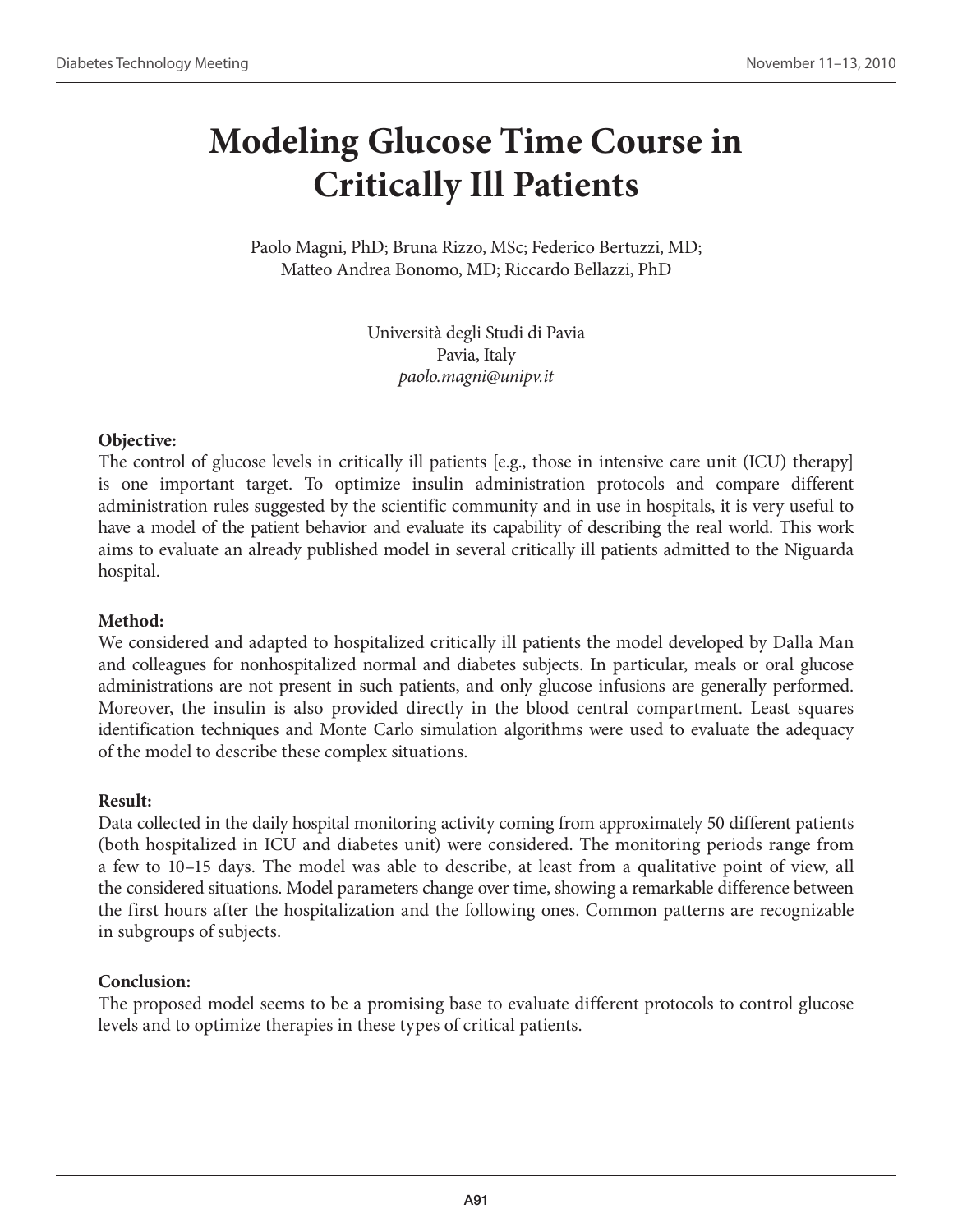# **Effect of Calibration Finger-Stick Error on Performance of the DexCom™ SEVEN® PLUS Continuous Glucose Monitor**

Aarthi Mahalingam, MS; Lucas Bohnett, MS; Apurv Kamath, MS

DexCom, Inc. San Diego, California, USA *amahalingam@dexcom.com*

### **Objective:**

Continuous glucose monitoring (CGM) systems are calibrated with finger-stick blood glucose (FSBG) measurements. The FSBG measurements are accurate when tested per International Organization for Standardization guidelines but may have considerable error in actual use. The DexCom<sup>™</sup> SEVEN<sup>®</sup> PLUS CGM is designed to mitigate the influence of FSBG error. This study evaluates the effect of various magnitudes of FSBG error on SEVEN PLUS performance.

### **Method:**

Continuous glucose monitoring data were collected from 16 adult subjects with insulin-dependent diabetes for one 7-day wear period (6 subjects wore two systems). An 8 h in-clinic tracking study was conducted on day 4, with YSI and FSBG measurements taken every 15 min. For each system, data were postprocessed using the SEVEN PLUS algorithm. Calibration FSBG error was simulated by adjusting the first FSBG measurement of the day 4 tracking study by up to  $\pm 20\%$  in 5% increments. Performance was evaluated in terms of absolute relative difference (ARD), and relative difference (RD) versus YSI. Then 95% confidence intervals (CIs) were constructed around the difference from control (performance using FSBG with no added error) for each test group.

### **Result:**

Mean (standard deviation) of ARD and RD when calibrated using control FSBG were 14.2(11.1)% and 0.8(18.0)%. When calibrated using FSBG with +20% error, ARD and RD were 16.4(12.7)% and +8.9(18.8)%. Calibration using FSBG with -20% error yielded ARD and RD of 16.6(10.7)% and -11.7(15.9)%. For all test groups, mean change in CGM output error (compared to control) was less than the magnitude of FSBG input error. Corresponding 95% CIs were also less than the input FSBG error.

### **Conclusion:**

The SEVEN PLUS is able to reduce the magnitude of error introduced by FSBG inaccuracies.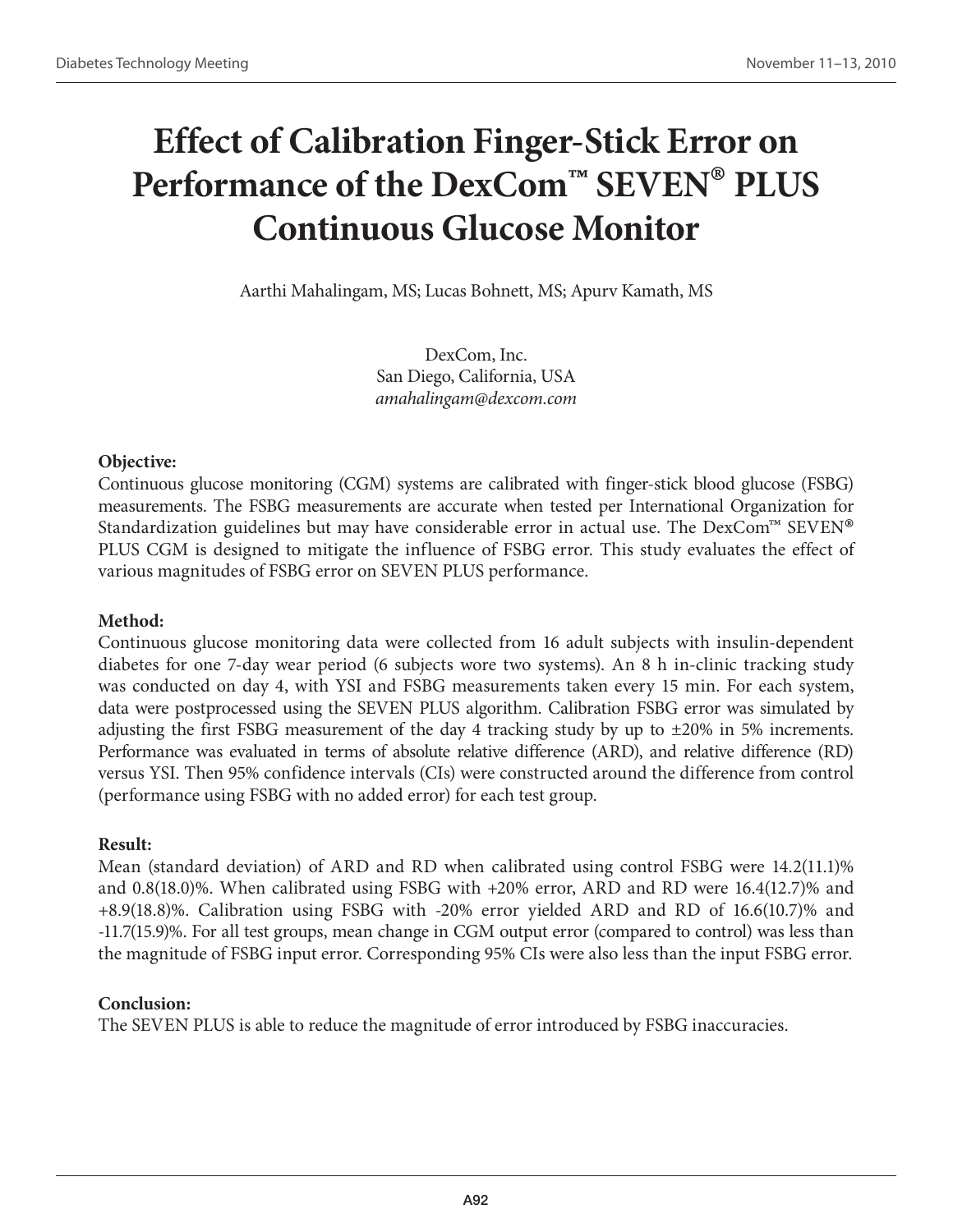## **Effect of Disinfectants on Glucose Monitors**

John J. Mahoney, BA; Christine G. Lim, MD, MPH, MFPH

LifeScan, Inc. Milpitas, California, USA *jmahoney@its.jnj.com*

#### **Objective:**

Monitoring of blood glucose levels is an integral part of routine diabetes management. To minimize the risk of transmission of blood-borne pathogens during monitoring, the Centers for Disease Control and Prevention (CDC) recommends that glucose meters be disinfected when used to test multiple patients. The objective of this study is to assess the compatibility of disinfectants on certain blood glucose meter systems.

### **Method:**

We tested six disinfectants for adverse effect on meter performance or harm to the exterior meter surfaces. The disinfectants tested were sodium hypochlorite 0.525% (Gluco-Chlor wipes, Medtrol, Niles, IL); 20% 2-propanol, 10% ethanol (Incidin® Foam, Ecolab GmbH & Co. OHG, Dusseldorf, Germany); 17.2% isopropanol (Caviwipes™, Metrex Research Corp, Orange, CA); 55% isopropanol (Sani-Cloth®, PDI, Orangeburg, NY); 70% isopropanol (RelyOn™, DuPont, Wilmington, DE); and hydrogen peroxide (OxivirTB™, JohnsonDiversey, Oakville, Ontario Canada). To assess meter performance, we tested two meters each of OneTouch® Ultra®, Ultra®2, and UltraMini® blood glucose monitoring systems that use OneTouch Ultra test strips (LifeScan, Inc., Milpitas, CA) with control solution before and after application of either water or disinfectant. To assess the effect on exterior meter surfaces, we used a proprietary protocol that simulates long-term exposure to disinfectant testing to test three meters of each meter type.

### **Result:**

Paired *t*-test results showed that the control solution data associated with disinfectant and with water application were not significantly different for each meter type. However, most of the meter types were adversely affected by hydrogen peroxide and/or by higher concentrations of alcohol-based disinfectants.

### **Conclusion:**

In conclusion, while none of the six disinfectants affected meter performance, hydrogen peroxide and isopropanol >20% adversely affected the exterior surfaces of the tested meters. When complying with CDC instructions for meter disinfection, users should use caution and choose disinfectants that have been validated by the manufacturer.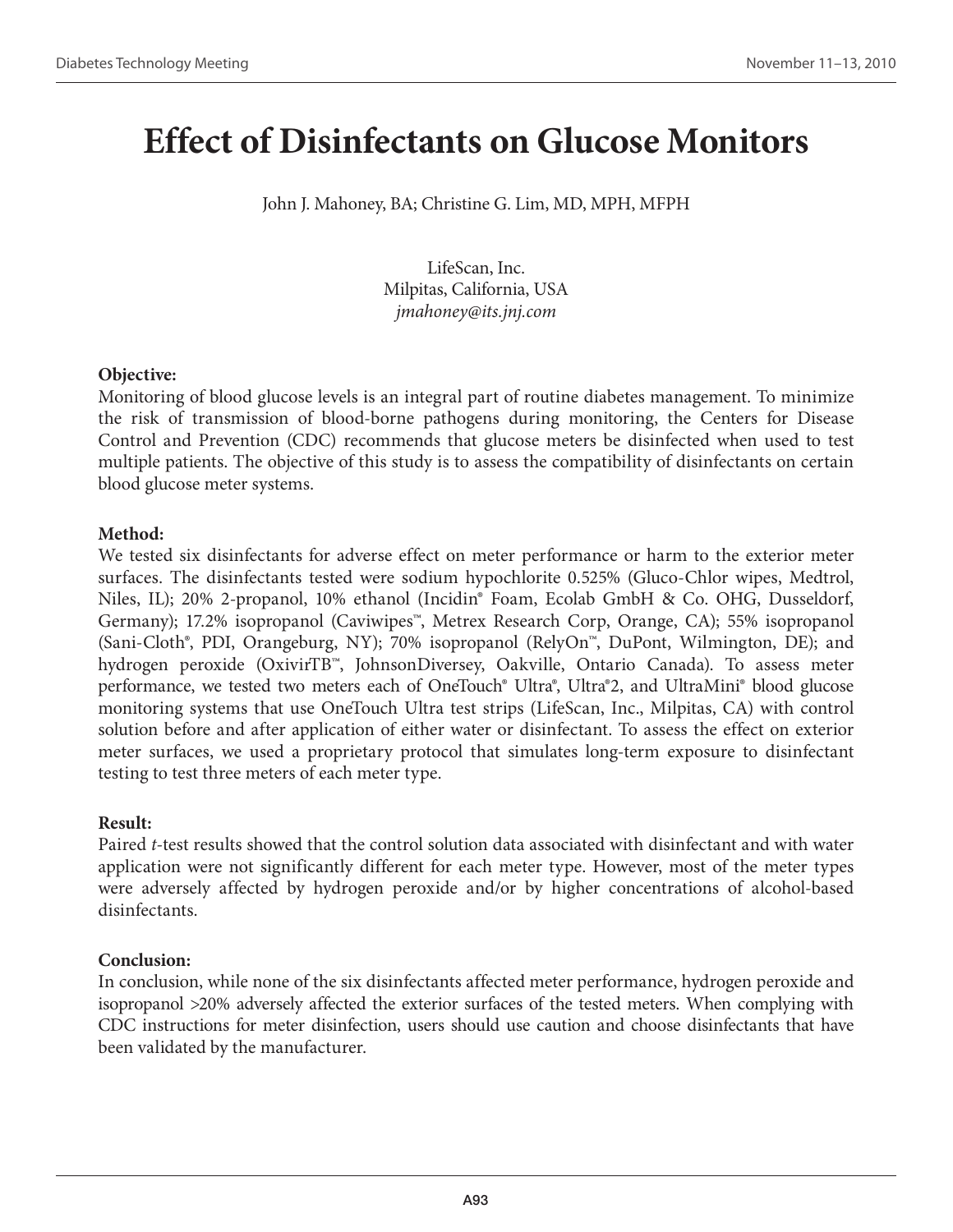## **Exercise Measured with a Physical Activity Monitoring System Correlates with Continuous Glucose Monitoring Glucose**

Chinmay Manohar, MS; Giulia Donà, PhD; Chiara Dalla Man, PhD; Shelley McCardy Spitzer, MS; Adil E. Bharucha, MD; Rita Basu, MD; James A. Levine, MD; Ananda Basu, MD; Claudio Cobelli, PhD; Yogish C. Kudva, MD

> Mayo Clinic Rochester, Minnesota, USA *manohar.chinmay@mayo.edu*

#### **Objective:**

Physical activity (PA) results in dynamic changes in insulin action, hence contributing to glycemic variability (GV). Precise quantification of PA is a prerequisite to defining the relationship between PA and GV. The physical activity monitoring system (PAMS) can accurately quantify PA, while GV can be measured by continuous glucose monitoring (CGM). The aims of this study were to (i) evaluate the temporal relationship between PA and GV and (ii) predict PA-induced glucose oscillations as measured with CGM.

#### **Methods:**

Six healthy subjects (4 males, aged 35 $\pm$ 3 years, body mass index 27.7  $\pm$  1.0 kg/m<sup>2</sup>, fasting glucose 87  $\pm$  3 mg/dl, hemoglobin A1c 5.4  $\pm$  0.1%) were studied in the Clinical Research Unit at Mayo Clinic, Rochester, MN, for an 88 h period during which a planned program of PA was captured with PAMS (a system that has accelerometers and inclinometers in duplicate for highly accurate recording of all body postures and movement up to 3 mph) and GV was captured with a Dexcom Seven® Plus CGM. Every subject participated in a controlled activity schedule to minimize interday variability in energy expenditure. All ingested meals (breakfast, lunch, and dinner) during the 3 days had similar macronutrient composition that did not differ between meals or between days.

#### **Results:**

Among the six subjects, two showed clear correlation between accelerometer output and CGM rate of change and two subjects showed some correlation, while there were no correlations in the remaining two subjects.

#### **Conclusions:**

Our preliminary results show that (i) PAMS technology is able to accurately capture PA in a noninvasive way and (ii) accelerometer measurements are potentially usable to predict glucose fluctuations due to PA.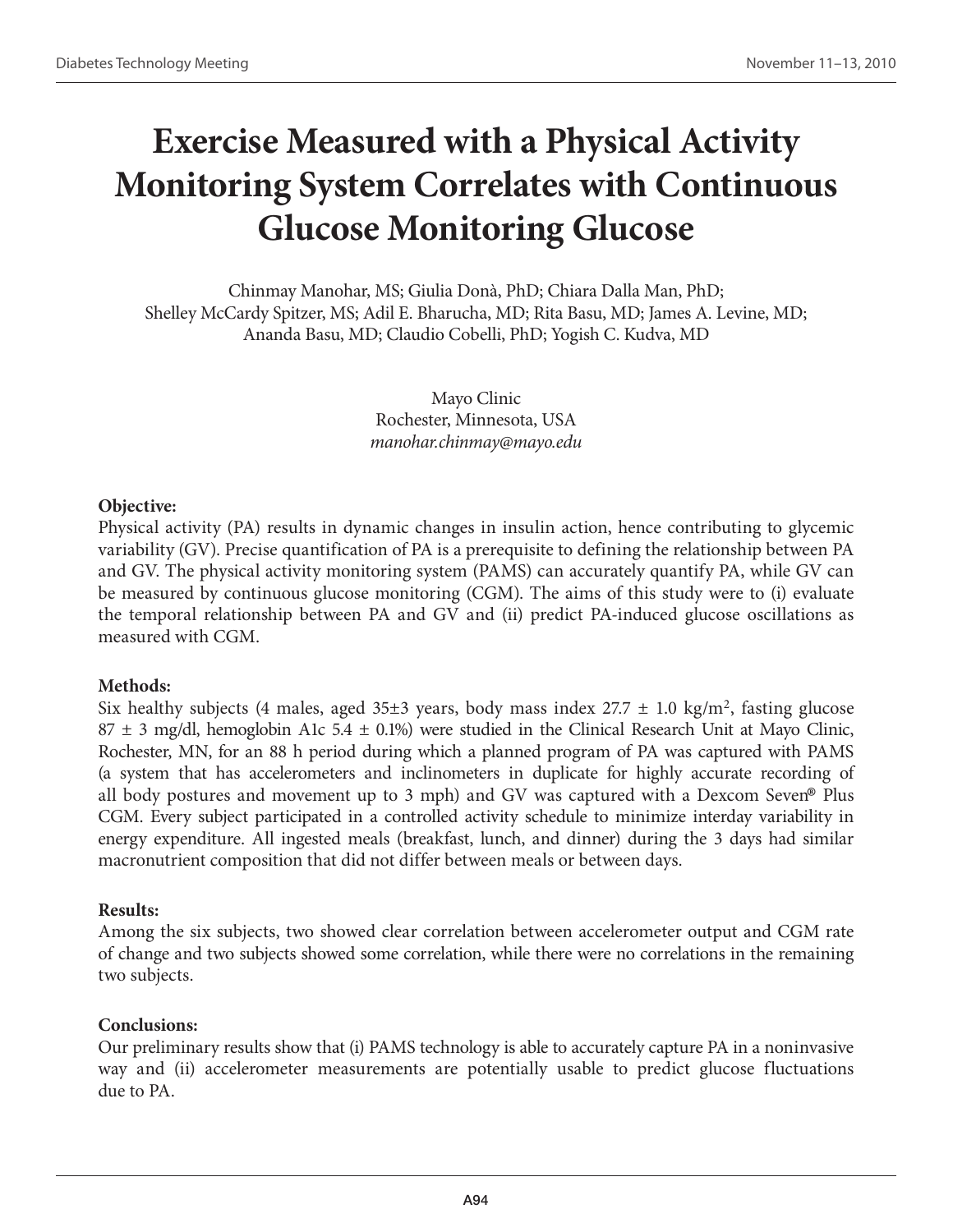# **Bioequivalence and Dose Proportionality of AFREZZA™ Inhalation Powder Administered Using a Gen2 Inhaler Compared to the MedTone® Inhaler**

Mark T. Marino, MD; James Cassidy, MS; Anders Boss, MD; Peter Richardson, MRCP

MannKind Corporation Paramus, New Jersey, USA *mmarino@mannkindcorp.com*

### **Objective:**

MannKind Corporation has conducted phase III studies with  $\rm{AFREZZA}^{\rm{m}}$  using the MedTone® inhaler. The Gen2 Inhaler is designed to be smaller and easier to use, and to require less inspiratory effort and fewer inhalations. This trial was designed to show bioequivalence between 20 U Gen2 and 30 U MedTone and to show that  $2 \times 10$  U and  $1 \times 20$  U of Technosphere insulin (TI) deliver bioequivalent doses.

## **Method:**

Healthy volunteers (24 to 29 years old) received all doses of AFREZZA in a crossover manner on 3 consecutive days. Inhalation maneuver training and evaluation took place at the screening visit and throughout the study with an empty cartridge. Blood samples for glucose, insulin, and C peptide measurements were taken over a 4 h period. C-peptide-corrected insulin was used for the primary boundary element (BE) analysis; baseline-corrected and uncorrected insulin was also evaluated.

### **Results:**

A total of 64 subjects were randomized, 68 were exposed to TI, and 46 subjects were included in the pharmacokinetic population; 66 subjects completed the study.

- MedTone (30 U) and Gen2 (20 U) inhalers were bioequivalent
- Area under the curve  $(AUC)_{0-120}$  (min/ $\mu U/ml$ ): MedTone 4060, Gen2 4294, ratio 1.060, 90% confidence interval (CI) 0.981, 1.145
- Maximum concentration (Cmax;  $\mu$ U/ml): MedTone 97.4, Gen2 105, ratio 1.082, 90% CI (0.992, 1.180)
- Equivalence between  $2 \times 10$  and  $1 \times 20$  U cartridges of AFREZZA was also met since the AUC and Cmax fell within a BE limit of 0.80 and 1.25.

### **Conclusion:**

Bioequivalence was established between two different inhalation devices and two different dosage strengths as the Gen2 inhaler is a more "efficient" device than the MedTone inhaler. The Gen2 device also provides for dose linearity as  $2 \times 10$  U were bioequivalent to  $1 \times 20$  U.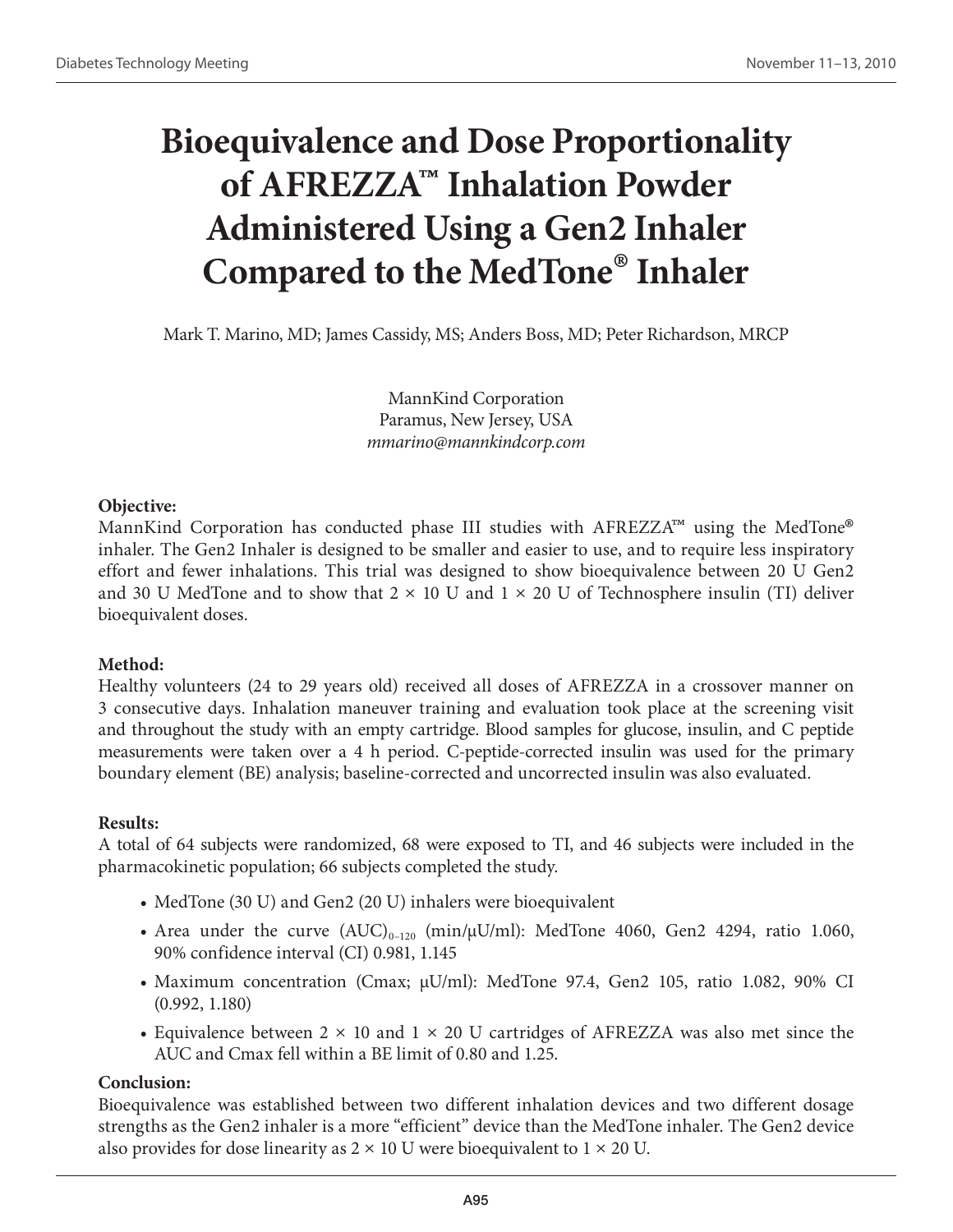## **Development of the Gen2 Inhaler: Use of Engineering and Clinical Trials in a Feedback Development Cycle**

Mark T. Marino, MD; Chad Smutney, BSME; Joseph Kocinsky, PhD; Anders Boss, MD; James Cassidy, MS; Peter Richardson, MRCP

> MannKind Corporation Paramus, New Jersey, USA *mmarino@mannkindcorp.com*

#### **Objective:**

MannKind Corporation completed phase III studies with AFREZZA™ using the MedTone® inhaler. The Gen2 Inhaler is designed to be smaller and easier to use, and to require less inspiratory effort and fewer inhalations. Several studies were done to provide both information on the "human factors engineering" as well as the clinical performance and delivery of insulin. These culminated in a novel design (Gen2) with a lower powder load and insulin dose that performed identically to the MedTone device.

### **Method:**

Three clinical trials were done in a sequential manner to evaluate insulin doses and inspiratory flow and its relationship to exposure [insulin and fumaryl diketopiperazine (FDKP]) as well as evaluate the effects of differing inspiratory flow parameters (kPa and duration of inhalation) on the pharmacokinetics of insulin and FDKP. Device design was updated based on the feedback obtained from the clinical results.

### **Result:**

The first study (140) demonstrated that a lower dose (FDKP) with the Gen2 device would be comparable to the MedTone device and that bioavailability was relatively insensitive to inspiratory effort and duration. Device changes were then implemented and used in the subsequent study (141), which evaluated insulin and FDKP pharmacokinetics. The results from this preliminary study were then used to do clinical trial simulation to determine optimal doses and design for the full bioequivalence trial (142). The 142 trial demonstrated that the 20 U Gen2 device produced an insulin profile that was bioequivalent to the insulin profile from 30 U MedTone.

### **Conclusion:**

A combination of engineering assessment and design based on clinical data and clinical trial simulation was able to produce a new inhalation device that delivered bioequivalent exposure to the previous device despite a 33% reduction in insulin dose.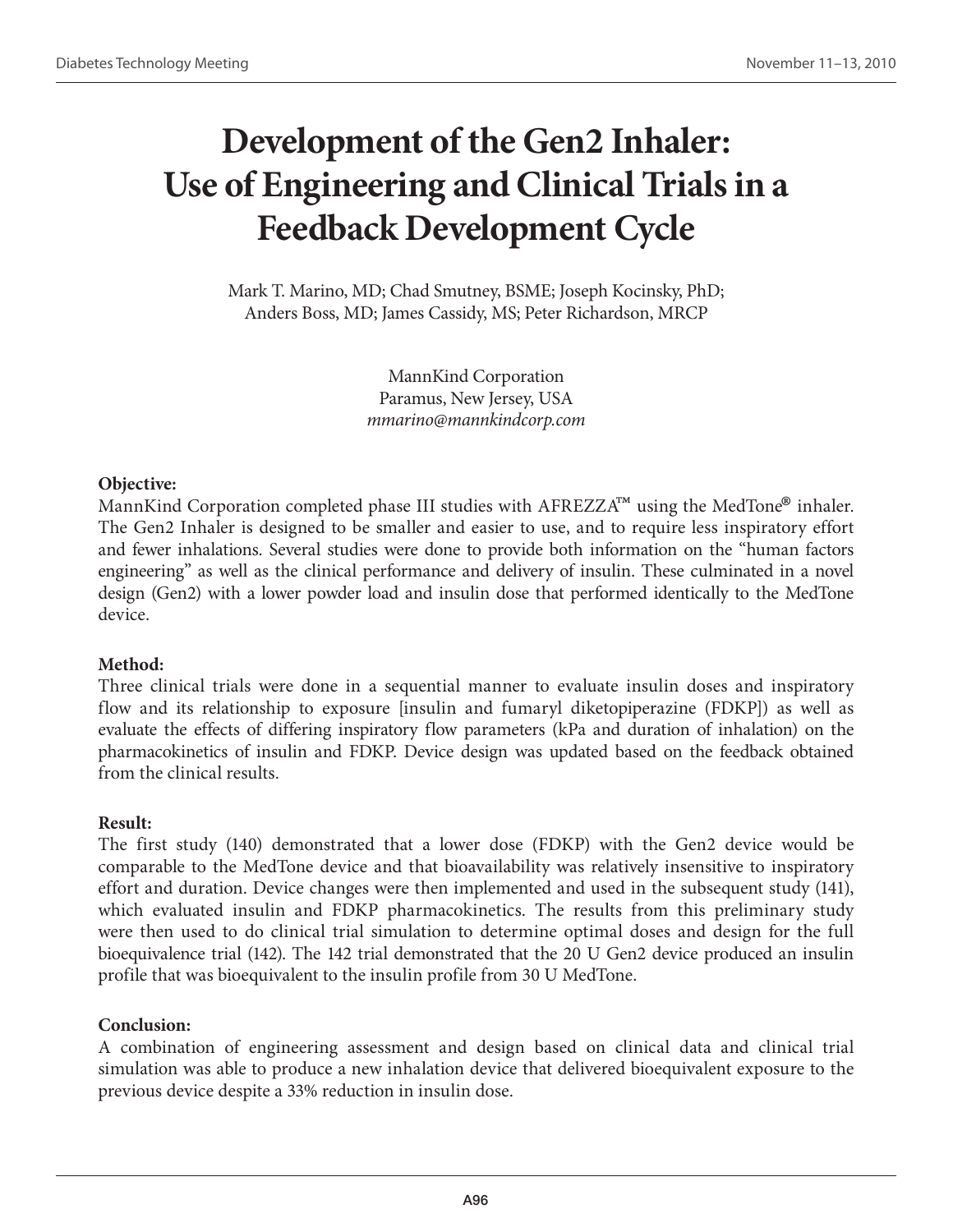# **Relationship between Two Insulin Assays Used to Determine Bioequivalence and Dose Proportionality of AFREZZA™ Administered Using a Gen2 Inhaler Compared to a MedTone® Inhaler: Simulation of Clinical Trials and Actual Data**

Mark T. Marino, MD; James Cassidy, MS; Peter Richardson, MRCP

MannKind Corporation Paramus, New Jersey, USA *mmarino@mannkindcorp.com*

### **Background:**

MannKind Corporation has conducted phase III studies with AFREZZA™ using the MedTone® inhaler. The Gen2 Inhaler is designed to be smaller and easier to use, and to require less inspiratory effort and fewer inhalations. A bioequivalence trial was conducted using the Roche enhanced chemiluminescence immunoassay (ECLIA), which was found to not be fully consistent with the Food and Drug Administration guidelines for assays used in bioequivalence trials. Subsequently, a radioimmunoassay (RIA) method that was fully consistent with the guidelines was used on the same plasma samples.

### **Method:**

Bioequivalence samples that were measured by the Roche ECLIA method were analyzed for bioequivalence. Using published data on the linear relationship and error [coefficient of variance (CV)] between the Roche ECLIA and a RIA method, 1000 bioequivalence trials were simulated. The RIA analysis was then done, and the results were analyzed for bioequivalence.

### **Result:**

The results for the bioequivalence analysis using the Roche ECLIA assay demonstrated boundary element (BE) for all groups (20 U Gen2 versus 30 U MedTone and  $2 \times 10$  U Gen2 and 15 U MedTone). The simulations showed all BE trials using the published error (4.5% CV) passed, and 22 out of 1000 simulated trials failed using a higher than published error (10% CV). The samples that were then subsequently determined by a RIA method also demonstrated bioequivalence but with larger confidence intervals.

### **Conclusion:**

The conclusions of the bioequivalence trial were not substantially changed in the simulations. The simulations demonstrated that, by reanalyzing the samples with an assay of higher variability, the conclusion of the trial did not change, but it was shown that the assays with a higher CV% were more likely to result in a type 1 error. This was confirmed by the actual reanalysis using the RIA assay.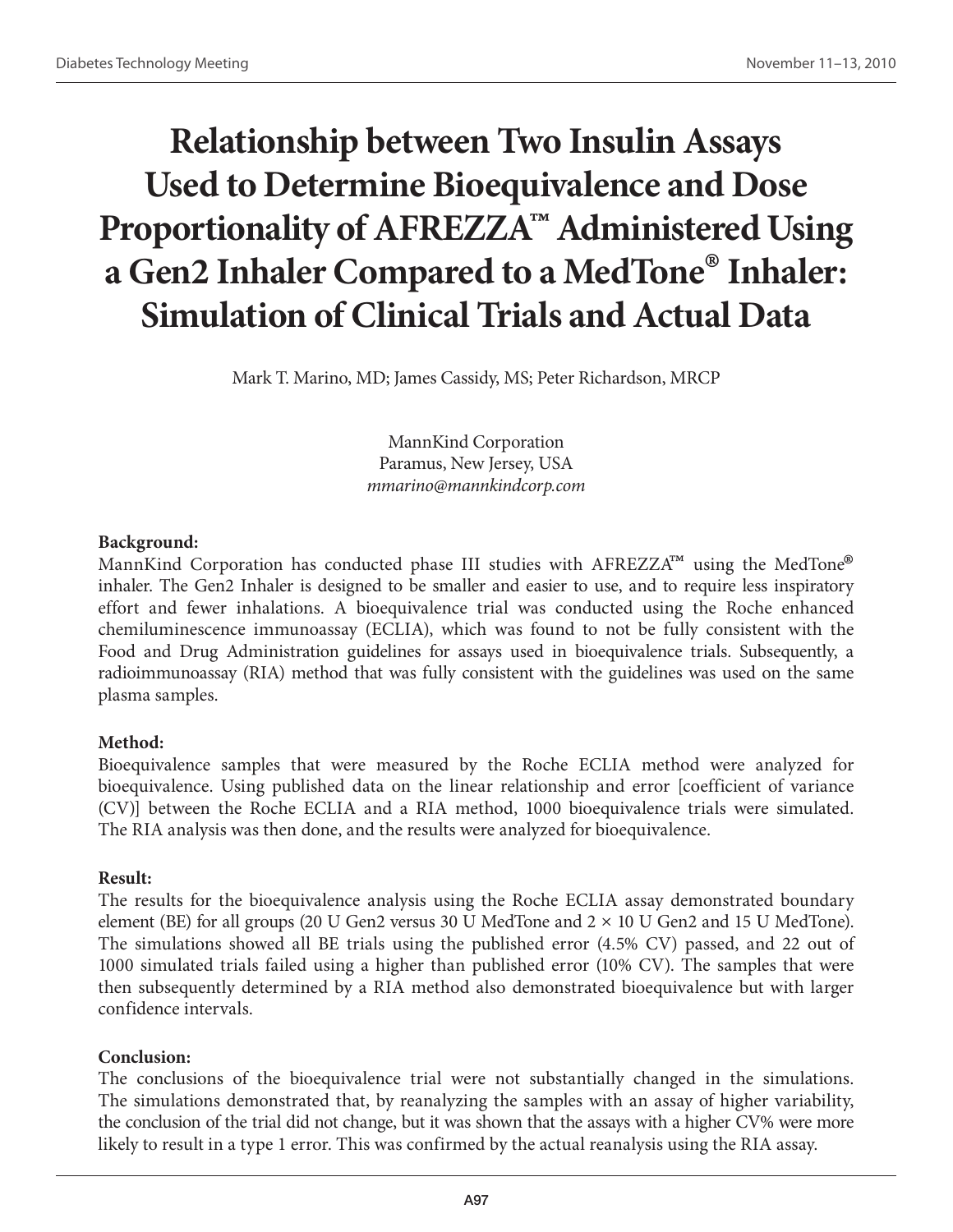## **New Metrics for Glucose Variability Using Continuous Glucose Monitoring Data**

Cynthia R. Marling, PhD; Jay H. Shubrook, DO; Stanley J. Vernier, MS; Matthew T. Wiley, BS; Tessa L. Cooper, BS; Frank L. Schwartz, MD

Appalachian Rural Health Institute Diabetes and Endocrine Center, Ohio University Athens, Ohio, USA *marling@ohio.edu*

#### **Objective:**

Glycemic variability contributes to oxidative stress, which has been linked to long-term complications of diabetes. Hemoglobin A1c (HbA1c), routinely used to measure sustained hyperglycemia, correlates with complication risk but does not adequately reflect fluctuations in blood glucose levels. Mean amplitude of glycemic variability (MAGE) correlates with serum 1,5-anhydroglucitol (AG) level, which reflects postprandial glucose excursions, but these measures are not routinely used in practice. This study aims to provide new metrics that can be routinely applied to continuous glucose monitoring (CGM) data to determine quality of glycemic control.

### **Method:**

Nine of 28 patients with type 1 diabetes on insulin pump therapy have completed a 90-day protocol in an ongoing study. Patients provide CGM data, which is scored each day for MAGE and three new metrics: total daily fluctuation, or "distance traveled;" number of fluctuations >75 mg/dl that leave the normal range; and excessive variability, as determined by a naive Bayes classifier trained on physician ratings of daily CGM plots. Measurements are aggregated for the first and last two weeks of each patient's participation in the study and compared to initial and final serum AG levels.

### **Result:**

Preliminary results suggest that the change in excessive variability as measured by the naïve Bayes classifier varies with the change in serum AG level and agrees with clinician appraisal better than the change in MAGE.

### **Conclusion:**

New metrics providing an assessment of overall glycemic control quality could potentially be incorporated with CGM software to augment HbA1c for routine patient screening and to aid in evaluating the effects of treatment. Additional work to validate and refine these metrics is underway.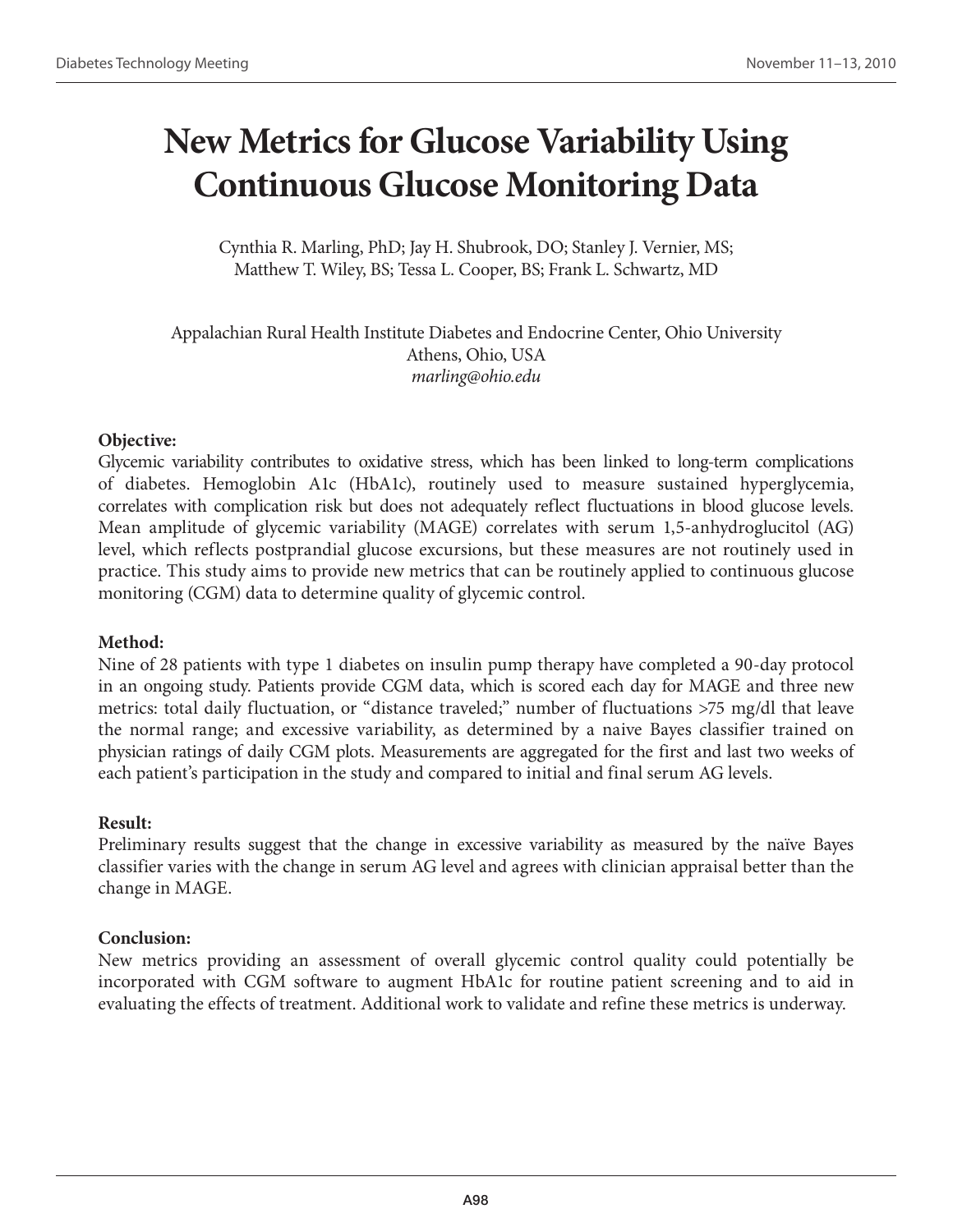## **InnovaStar: Precalibrated Point-of-Care Testing Diabetes Analyzer with Unit-Dose Reagents**

Alexandra Martins; David Ehlers; Thomas Hektor, PhD; Erwin Metzmann, PhD

Holzheim Rhineland Palatinate, Germany *a.martins@diasys.de*

### **Objective:**

The objective of the development was the construction of a small clinical chemistry analyzer for point-of-care testing (POCT). The photometric system enables the measurement of colorimetric and turbidimetric assays with liquid unit dose reagents. Two dedicated diabetes parameters, hemoglobin A1c (HbA1c) and glucose, are available. Both reagents are provided in ready-to-use bar-coded cartridges. The reagents are precalibrated. The system is designed to use capillary whole blood as sample material.

## **Method:**

The system assembles a collection of dedicated microcomponents in its photometric and fluidic path. Liquid-stable high-quality reagents were adapted to this particular POCT system.

## **Result:**

A method comparison with International Federation of Clinical Chemistry and Laboratory Medicine samples to a routine laboratory system delivered for HbA1c the correlation  $y = 1.01 \times -0.22$ ,  $r = 0.995$ ,  $n = 12$ . A method comparison with patient samples to a commercially available method delivered for glucose  $y = 0.969 \times -0.957$ ,  $r = 0.995$ ,  $n = 56$ . Data according to Clinical and Laboratory Standards Institute guideline EP 5-A1 show, at 6.1 % HbA1c, Diabetes Control and Complications Trial (DCCT) precision within run coefficient of variation (CV) = 3.08%, between day CV = 1.92%, and total precision  $CV = 4.03\%$ . At 9.5 % HbA1c, DCCT precision data are within run  $CV = 1.5\%$ , between day  $CV = 1.8$ %, and total precision  $CV = 3.3$ %. Precision data for glucose at 88.8 mg/dl are within run  $CV = 2.5\%$ , between day  $CV = 0.4\%$ , and total precision  $CV = 3.8\%$ . For glucose at 285 mg/dl, precision data are within run  $CV = 1.8$ %, between day  $CV = 1.5$ %, and total precision  $CV = 2.6$ %.

## **Conclusion:**

The performance of the InnovaStar**®** flow-through photometric system is comparable to laboratorybased automated clinical photometric analyzers. Liquid unit dose reagents are precalibrated and provided in bar-coded cartridges. Both parameters can be performed from one hemolysate without previous sample preparation.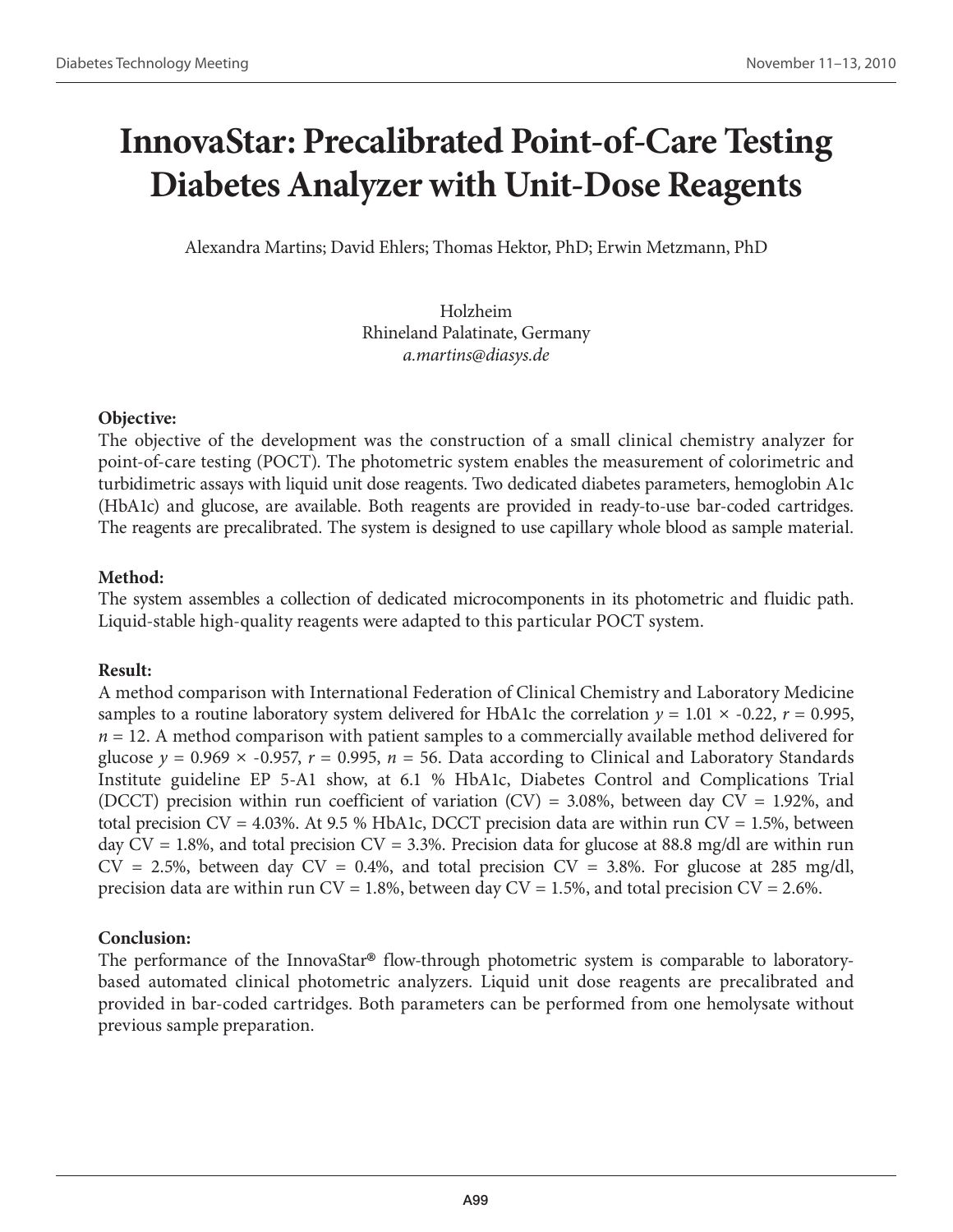# **Using a Strip-Free System for Self-Monitoring of Blood Glucose Resulted in Increased Test Frequencies in Nonadherent Testers on Flexible Insulin Therapy: A User Survey**

Oliver Mast, MSc; Ulrike Schmidt, BA

Roche Diagnostics GmbH Mannheim, Germany *oliver.mast@roche.com*

### **Objective:**

Nonadherence (NON-AD) to guideline-recommended test frequencies is common. NON-AD behavior correlates with poor glycemic control. Current self-monitoring of blood glucose (SMBG) systems are either single-strip systems (SSS) or integrated systems (IS; 10–17 strips in a disk/drum). The stripfree Accu-Chek® Mobile system (SFS) significantly reduces the number of steps to perform a test. This user survey was intended to provide feedback on testing habits, including adherence to recommended testing.

### **Methods:**

New SFS users in Denmark were asked to complete an Internet survey. A total of 1112 new SFS users performing flexible insulin therapy voluntarily documented their self-reported weekly test frequencies (WTFs) online prior to and after having used the new system. Patients not meeting American Diabetes Association guideline-recommended testing frequencies (≥21 tests per week) at the start were classified "NON-AD."

### **Result:**

A total of 1072 subjects had complete and eligible data (defined as WTF <100). Their average age was 46 years, the share of diabetes type 1/2/missing was 72/10/18%, and 20% of subjects were NON-AD. The SSS/IS users had an initial NON-AD rate of 31/16%. NON-AD patients started with a WTF of 8.2, increasing to 18.4 ( $p < .0001$ ). Adherent patients started with 37.1, slightly decreasing over time. In the subgroup of 607 previous IS users (57%), NON-AD patients started with a WTF of 7.5, increasing to 18.4 ( $p < .0001$ ), and WTF of adherent patients (36.5) remained unchanged.

### **Conclusion:**

Initial NON-AD in IS users was half the rate of SSS users, indicating that integration could improve testing adherence. The doubling of WTF in NON-AD patients indicates that a SFS may specifically help to overcome some hurdles to testing, independent of the prior system type. Results should be replicated in a controlled study with objective WTF data.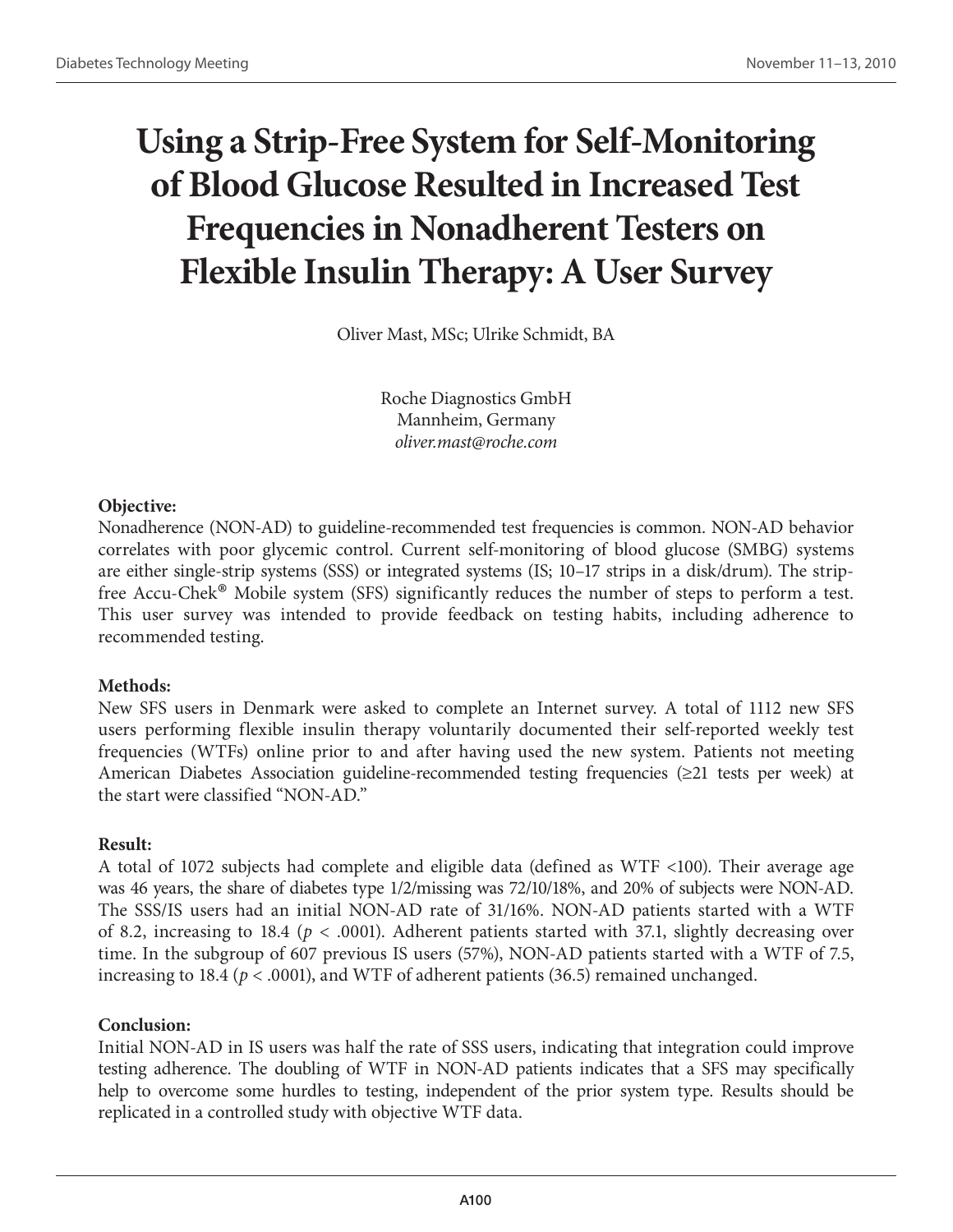## **Comparison of I-Stat and Accu-Chek Whole Blood Glucose Measurements in Rats and Humans**

John Matthews; George E. Dy, BS; Kwasi Manu, MD; Michael E. Goldberg, MD; Marc C. Torjman, PhD

Cooper University Hospital Camden, New Jersey, USA *jwmatthews@email.wm.edu*

### **Objective:**

Point-of-care (POC) blood glucose (BG) analyzers are useful instruments in animal studies when multiple timely measurements are necessary *in vivo*. They are especially useful when using small animals, where total blood volume may be under 10 ml. In this laboratory, Accu-Chek and I-Stat are commonly used for BG measurements; however, I-Stat requires greater blood volume, and BG cartridge costs are significantly higher than for Accu-Chek. We therefore investigated the accuracy of these two POC instruments for the measurement of BG in rats and humans.

### **Methods:**

Human and rodent whole blood samples were collected to compare BG in the Accu-Chek Inform System and I-Stat analyzer. A YSI 2300 was used as the reference instrument. Samples were spiked with sterile dextrose solution, and sterile saline was used as a diluent to decrease hematocrit. Human and rat BG concentrations from each instrument were analyzed using Bland and Altman analysis and analysis of variance.

### **Results:**

Using YSI as the reference measure, BG bias was similar between Accu-Chek and I-Stat at the hypoglycemic BG range in human blood; mean absolute relative difference (MARD) were 9% and 8%, respectively. At the higher BG concentration, Accu-Chek and I-Stat MARD were 9% and 10%, respectively. At low hematocrit, with normoglycemia, bias was significantly higher for Accu-Chek compared to I-stat (MARD 16% versus 2%). In the rat, bias was elevated at the high BG concentration for Accu-Chek and I-Stat with MARD of 37% and 31%, respectively. At low hematocrit and low BG concentrations, MARD were 29% and 3% for Accu-Chek and I-Stat, respectively.

### **Conclusion:**

The POC instruments used in this study had similar accuracy for human whole blood with normal and low normal hematocrit concentrations. I-Stat was more accurate than Accu-Chek when human hematocrit concentrations were reduced by more than 50% in human blood. In the rat, at high BG and normal hematocrit concentrations, both POC instruments had higher than acceptable BG measurement errors. At lower hematocrit concentrations, I-Stat had <10% error compared to 20–30% error for Accu-Chek. I-Stat BG measurement accuracy is retained under low hematocrit concentrations with no advantage over Accu-Chek when measuring rodent blood at high BG concentrations and normal hematocrit.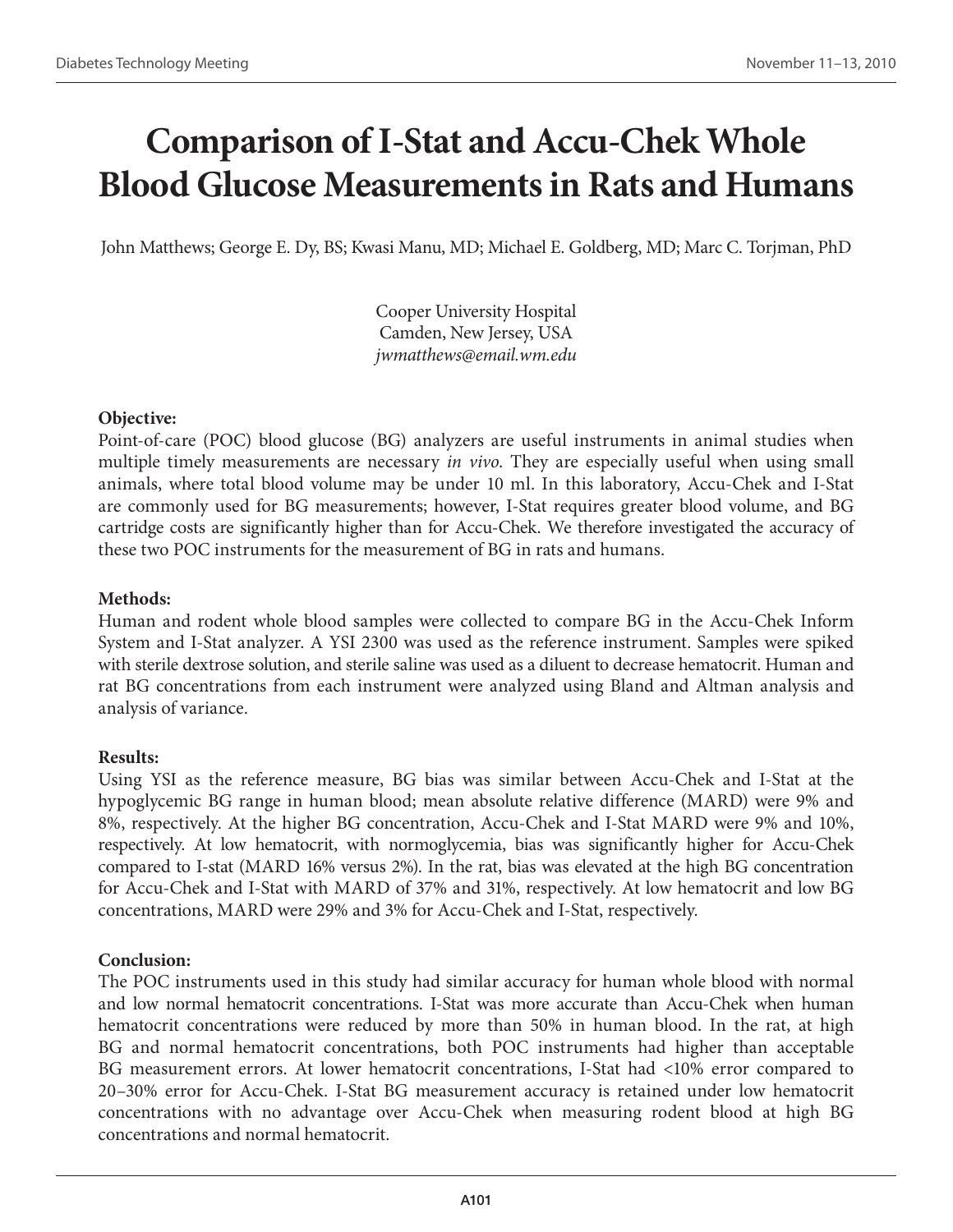## **p53 Expression in Diabetic Foot Ulcers**

Timothy M. McDonald, MS; Atanu Biswas, MD; Manish Bharara, PhD; Kevin Greer, PhD; David G. Armstrong, DPM, MD, PhD; Horacio L. Rodriguez Rilo, MD

> University of Arizona Tucson, Arizona, USA *manish.bharara@gmail.com*

#### **Objective:**

Apoptosis is a necessary component in proper wound healing, eliminating cells once their function is no longer needed. Delayed healing is often observed in the diabetic foot ulcer. There is limited human data on the specific role of p53 expression in wound healing. Therefore, we evaluated p53 expression in nondiabetic control tissue and diabetic wound tissue to examine the differences in apoptosis.

### **Methods:**

Samples were collected using 4 mm punch biopsies of diabetic foot ulcers from four subjects. Controls consist of normal skin and keloid tissue. Gene expression data were collected via qRT-PCR using a BioRad CFX96 thermocycler. Relative mRNA expression was then quantified using the  $2^{\cdot}$   $\Delta\Delta$  Ct method with samples normalized to glyceraldehyde 3-phosphate dehydrogenase and β-actin. Statistical analysis of the data was performed using a one-way analysis of variance.

### **Results:**

Our results indicate that the nondiabetic skin tissue has 2.57-fold ( $p = 7.42 \times 10^{-11}$ ) higher p53 expression than that of the diabetics ulcer samples. In addition, the keloid sample had 8.31 ( $p = .037$ ) times the p53 expression of the diabetic ulcer samples and 4.032 ( $p = 3.35 \times 10^{-3}$ ) times the expression of the normal skin sample.

### **Conclusion:**

Decreased p53 expression in the diabetic foot ulcer could be responsible for the delayed wound healing observed in these patients. Cells from the inflammatory and proliferative phases of wound healing need to be eliminated in order for epithelialization to occur. Future experiments are required to optimize the wound biopsy collection and provide a temporal profile of p53 expression as well as its modulation in chronic wounds.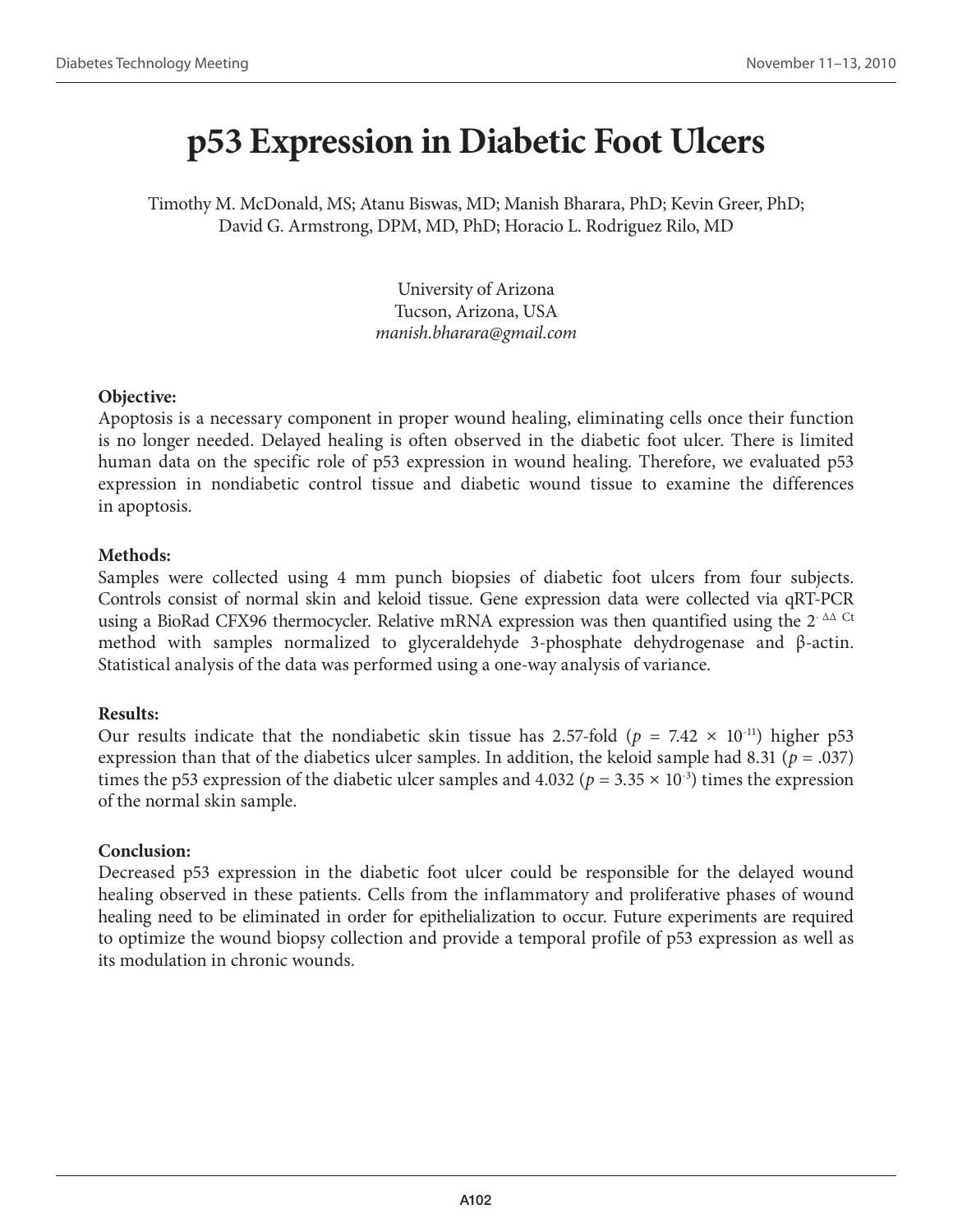## **Nocturnal Hypoglycemia Alarm System Algorithm Development on Multiple Clinical Data Sets**

Thomas McGregor, PhD; Stanislav Tarnavskii, PhD; Victor N. Skladnev, MEng; Nejhdeh Ghevondian PhD; Doug Shaw, PhD; Timothy W. Jones, MD, PhD

> AiMedics Pty., Ltd. Eveleigh, New South Wales, Australia *tom@aimedics.com*

#### **Objective:**

The HypoMon® (AiMedics Pty., Ltd., Sydney, Australia) is a noninvasive alarm system for detecting nocturnal hypoglycemia in young people with type 1 diabetes mellitus (T1DM). The device has been validated in four in-hospital clinical trials (studies I–IV) on 298 participants with T1DM. We describe methods for establishing the equivalence of real-time algorithm performance (study III) and retrospective algorithm performance on independent data (study IV). These methods enable further retrospective testing to establish the clinical efficacy of new algorithms on large data sets and across multiple clinical trials.

### **Method:**

An algorithm developed on clinical data from 46 T1DM patients (study II) was tested in real time during study III. This real-time result is compared to retrospective analysis of performance on further independent data collected in study IV to establish equivalence. New algorithms developed using study III data were then tested on independent study IV to establish the clinical efficacy of the HypoMon on a large data set.

### **Result:**

Statistical testing (binomial exact test) indicates real-time algorithm outputs on study III data, and retrospective analysis on independent (study IV) data provide clinically equivalent sensitivity and specificity. The same statistical approach enables newly developed algorithms to be applied retrospectively to study IV, without requiring a real-time trial to show the clinical efficacy of the HypoMon to be sensitivity 78% (18/23), specificity 83% (44/53), positive predictive value 67%, and negative predictive value 90%.

#### **Conclusion:**

The efficacy of the HypoMon system algorithms for detecting nocturnal hypoglycemia has been clinically tested both in real time and in retrospective analyses on a broad spectrum of clinical trial data. We conclude that, with appropriate statistical methods, retrospective analysis enables robust algorithm development.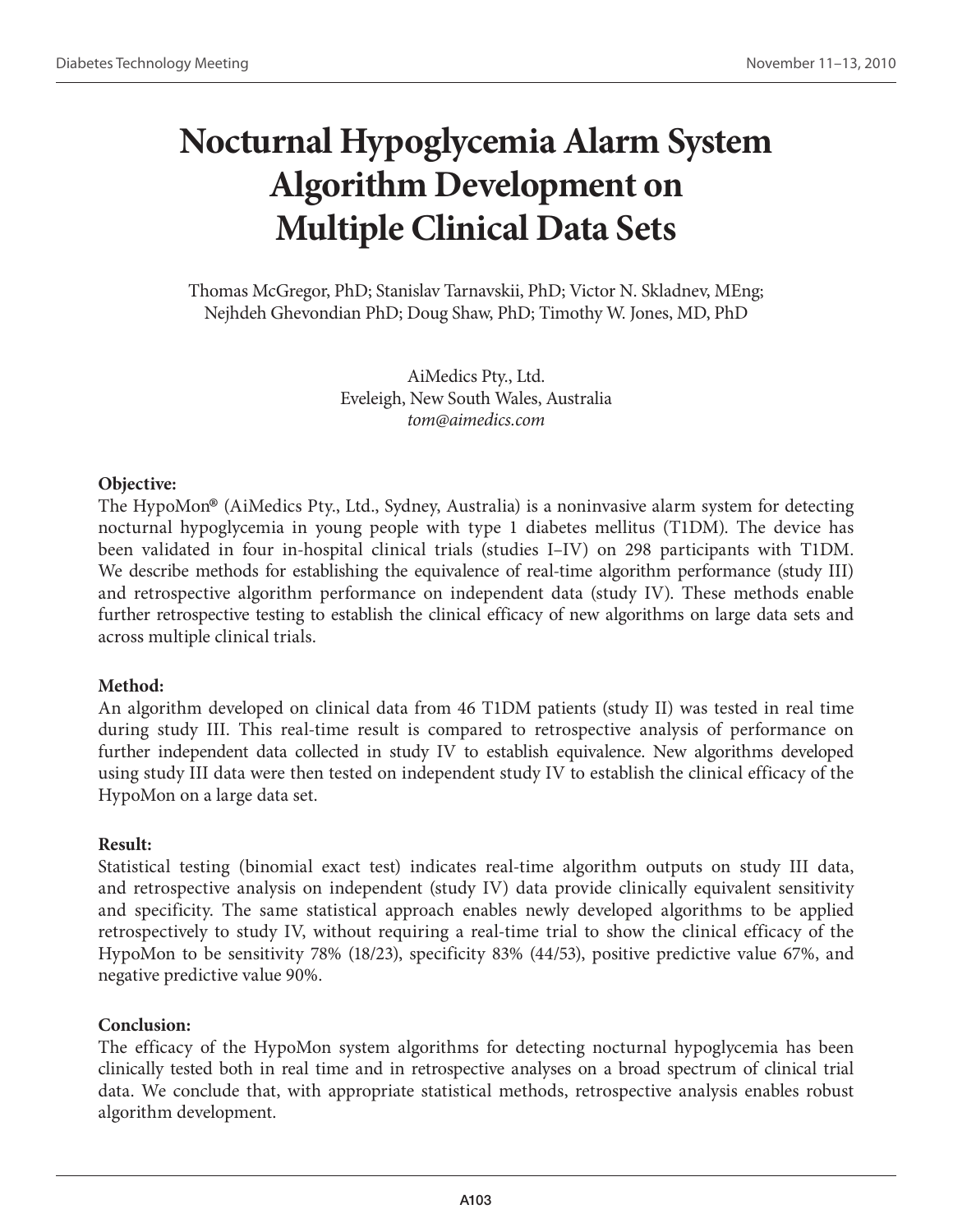## **Excessive Use of Mobile Phone: Is It a Risk Factor to Develop Diabetes Mellitus?**

Sultan Ayoub Meo, MD, PhD, FRCPI; Khalid Al Rubeaan, MD, FRCPC; Abdul Majeed Al-Drees, PhD; Muhammad Mujahid Khan, MD, PhD; Ashraf Husain, MD, FRCPI

> King Saud University Riyadh, Saudi Arabia *smeo@ksu.edu.sa*

#### **Objective:**

Extensive use of mobile phones has been accompanied with a common public debate about possible adverse effects on human health. No study has been published yet to establish any association between the fastest growing innovation—the mobile phone—and diabetes mellitus. The aim was to determine the effects of excessive use of mobile phones on fasting blood glucose and serum insulin in Wistar albino rats.

### **Methods:**

Forty male albino rats (Wistar strain) were equally divided into five groups. Group A served as control, group B received mobile phone radiation for less than 15 min/day, group C 15–30 min/day, group D 31–45 min/day, and group E 46–60 min/day for a total period of 3 months. Fasting blood glucose was determined by using spectrophotometer and serum insulin by enzyme-linked immunosorbent assay. The homeostatic model (HOMA-B) was applied for the assessment of beta-cell function and insulin resistance (HOMA-IR).

### **Results:**

Wister Albino rats exposed to a mobile phone longer than 15 min/day for a total period of 3 months had a significantly higher fasting blood glucose (*p* < .015) and serum insulin (*p* < .01) relative to their control. HOMA-IR was significantly increased (*p* < .003) in the groups that were exposed for 15–30 and 46–60 min/day compared to their control.

### **Conclusion:**

Long-term exposure to mobile phone causes hyperglycemia associated with insulin resistance in Wistar albino rats.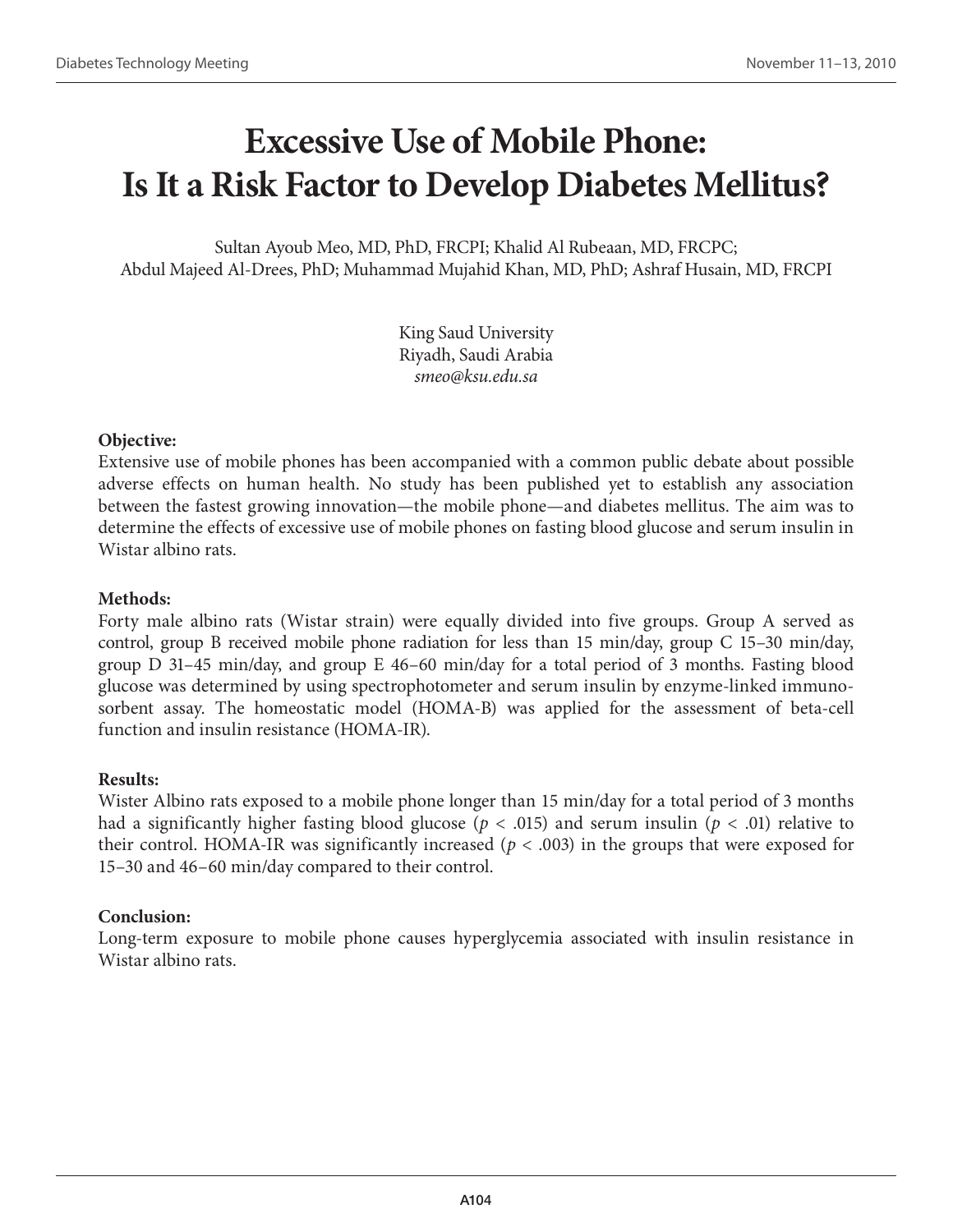# **A Model of Glucagon-Like Peptide-1 Action on Insulin Secretion during an Oral Test**

Francesco Micheletto, MS; Chiara Dalla Man, PhD; Adrian Vella, MD; Claudio Cobelli, PhD

University of Padova Padova, Italy *francesco.micheletto@dei.unipd.it*

### **Objective:**

Glucagon-like peptide-1 (GLP-1) is an incretin hormone that acts as a powerful insulin secretagogue. Moreover, GLP-1-based therapy is part of the treatment of type 2 diabetes. The ability to quantify GLP-1 action on insulin secretion could provide insights into the pathogenesis and treatment of diabetes. Dalla Man and colleagues proposed a model of GLP-1 action on insulin secretion using data from a hyperglycemic clamp with GLP-1 infusion. However, such methodology is cumbersome and therefore not widely applicable. The aim of this study was to determine if the GLP-1 model can be adapted to measure GLP-1-induced potentiation of insulin secretion during an oral test.

### **Method:**

The model is based on the C-peptide minimal model, which assumes that secretion is made up of a static and a dynamic component, proportional to glucose concentration, through parameter Φ*s*, and its rate of change, through parameter Φ*d*, respectively. Moreover, the above-basal insulin secretion depends linearly on total GLP-1 concentration, through a parameter  $\pi$ , which represents GLP-1-induced potentiation. Total instead of active GLP-1 is used because it represents net hormone secretion. The model was tested on 22 impaired fasting glucose subjects (18 females, 4 males, age =  $54.7 \pm 1.8$  years, body mass index =  $32.9 \pm 1.2$  kg/m<sup>2</sup>) studied on two occasions with a standardized meal containing  $73 \pm 0.5$  g of carbohydrates.

## **Result:**

The GLP-1 model provided a good fit of C-peptide data and a precise estimate of Φ*<sup>s</sup>*  $[32.9 \pm 2.1 \, 10^{-9} \, \text{min}^{-1}$ , coefficient of variation (CV) = 6  $\pm$  1%],  $\Phi_d$  (488.6  $\pm$  49.9 10<sup>-9</sup>, CV = 14  $\pm$  2%), and  $\pi$  (7.9 ± 1.3% per pmol/liter, CV = 33 ± 4%). Parameter values well agree with those previously reported in the literature.

### **Conclusion:**

A new oral GLP1-1 model has been proposed that allows quantification of GLP-1 action on insulin secretion during a meal study.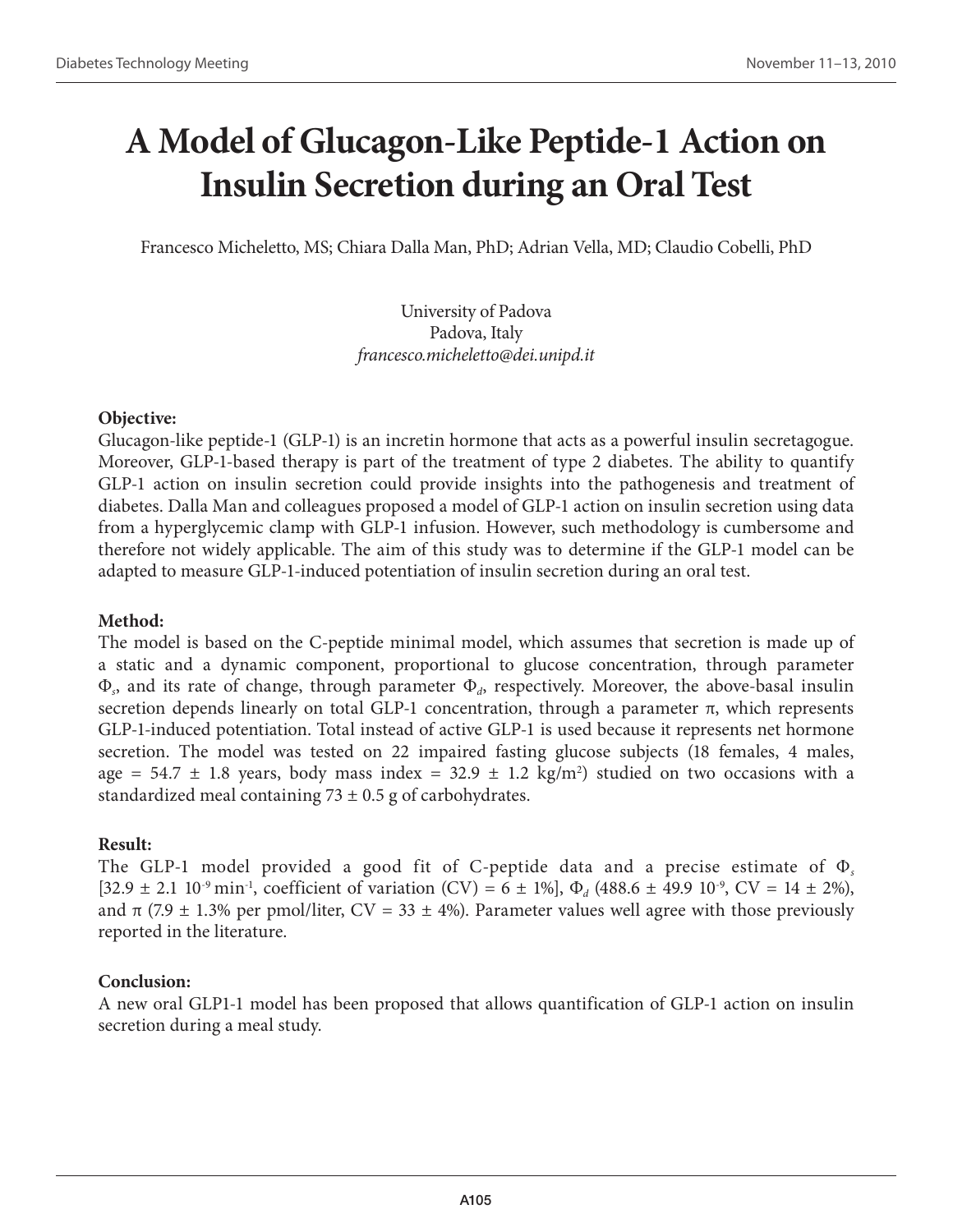# **A Model of Glucagon Secretion and Action in Healthy Subjects**

Francesco Micheletto, MS; Chiara Dalla Man, PhD; Adrian Vella, MD; Claudio Cobelli, PhD

University of Padova Padova, Italy *francesco.micheletto@dei.unipd.it*

### **Objective:**

A model of the glucose–insulin system in the postprandial state has been proposed by Dalla Man and colleagues. However, such a model does not take into account counterregulatory hormones, such as glucagon, and is thus unable to properly describe hypoglycemic events. We therefore undertook this study with the aim of modeling the secretion, kinetics, and action of glucagon in normal subjects.

### **Method:**

The model makes several assumptions, namely, that glucagon kinetics can be described with a single compartment model, that secretion by  $\alpha$  cells depends on plasma glucose concentration under a certain threshold and is modulated by plasma insulin. In addition, glucagon stimulates endogenous glucose production and inhibits insulin secretion. The validity of the model is assessed by comparing glucose-, insulin-, and glucagon-simulated profiles with those measured *in vivo* in various experimental conditions (e.g., a stepped hypoglycemic clamp).

### **Result:**

The glucose, insulin, and glucagon concentrations simulated by the model of the glucose–insulin system incorporating the new glucagon model generally reproduces the profiles reported in the literature.

### **Conclusion:**

The proposed glucagon model was successfully integrated into the healthy state simulator of the glucose–insulin system. Future work will include the extension of the model to describe glucose– insulin–glucagon interactions in type 1 diabetes.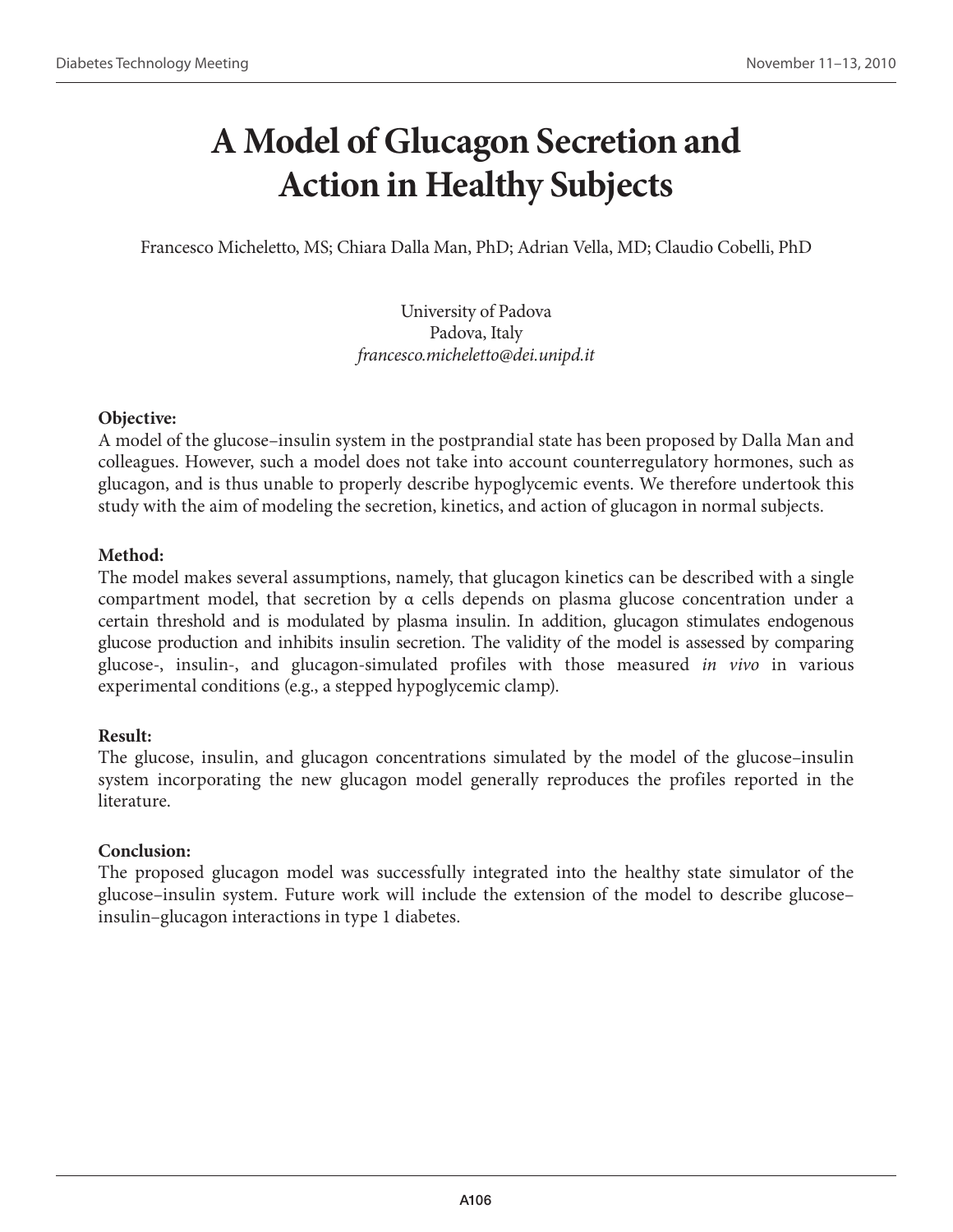# **Development of an Electronic Data Tool to Capture Behaviors and Outcomes at the Baylor Diabetes Health and Wellness Institute for the Improvement in the Health of High-Risk Patients**

Esteria Miller, MBA; Donna Rice, MBA, RN, CDE, FAADE; Neil Fleming, PhD

Diabetes Health and Wellness Institute, Baylor Health Care System Dallas, Texas, USA *Esteria.Miller@baylorhealth.edu*

### **Objective:**

This project demonstrates the development of an electronic data tool so that certified diabetes educators (CDEs) can interactively, at the point of patient care, capture important behavior and outcome information so that patients and CDEs can track the progress of patients on a longitudinal basis in improving their behaviors and resulting outcomes when participating in programs, including education, nutritional instruction, and counseling.

### **Method:**

An electronic data tool was developed so that CDEs can interactively, at the point of patient care, capture and score health risk assessment information, including seven health behaviors; medical and behavioral (family) history; quality of life (based on the EuroQol 5-D), including mobility, self-care, usual activities, pain/discomfort, and anxiety/depression, and value analog scale; and biometrics, including glucose levels, weight, body mass index, and blood pressure.

### **Result:**

A community-wide assessment found that this population engages in unhealthy behaviors with 40% who have a high-fat diet on a daily basis, 44% who smoke, and only 18% who engage in strenuous exercise. Approximately 41% of the population report health to be a major concern, with 57% having a family member with diabetes, 44% with high blood pressure, and 28% with high cholesterol.

### **Conclusion:**

The electronic data tool facilitates improvement in the behaviors and outcomes, as it provides important information for the patients and the CDEs related to programs that focus on education, nutritional instruction, and counseling for the purpose of (1) preventing the incidence of diabetes in high-risk patients or (2) managing the condition and related morbidities when the onset of diabetes as occurred.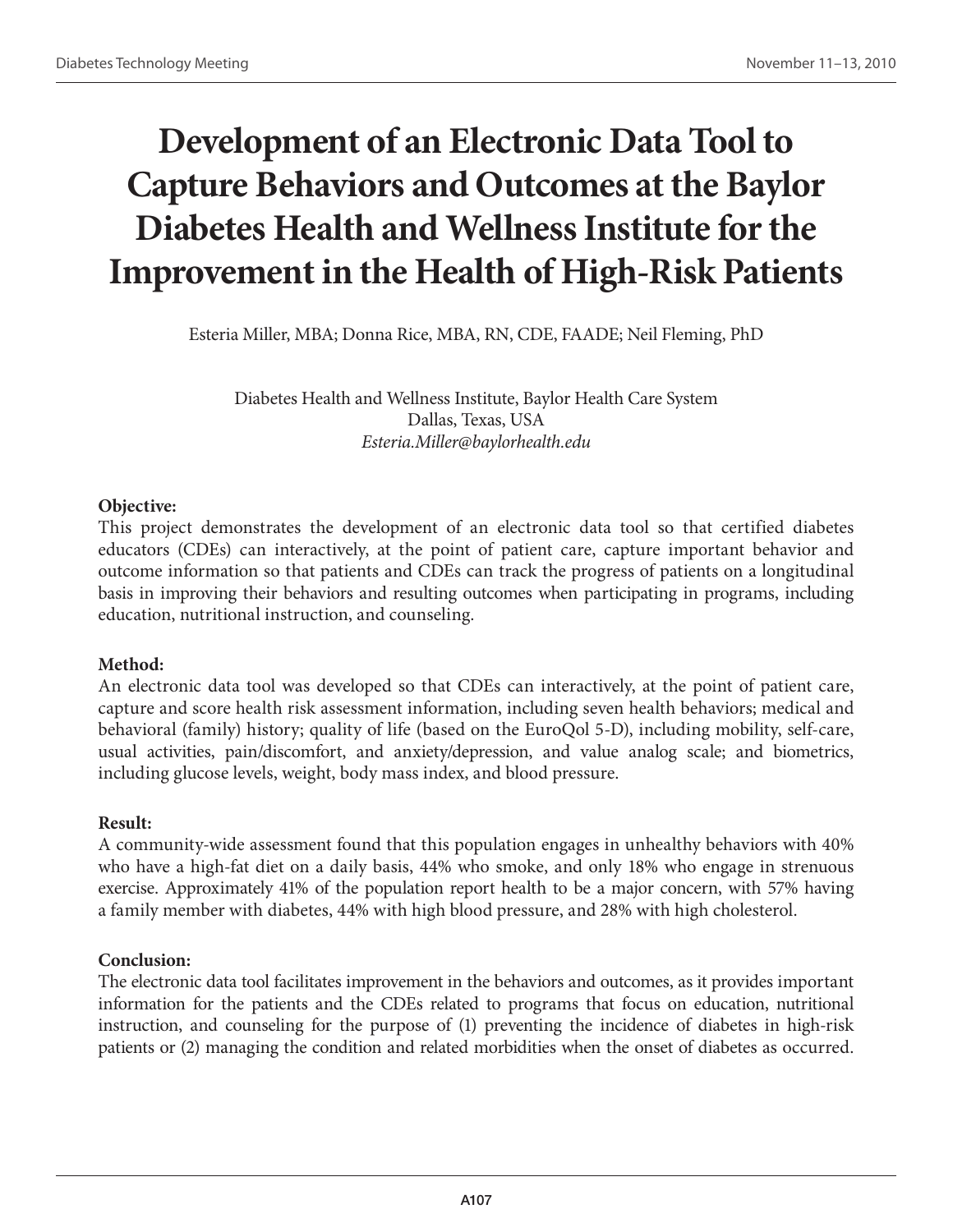# **Evaluation of Tubeless Continuous Subcutaneous Insulin Infusion Therapy in Children Newly Diagnosed with Type 1 Diabetes Mellitus**

Elaine Moreland, MD; Glenna Graverson, RN, CDE

Greenville Hospital System Greenville, South Carolina, USA *emoreland@ghs.org*

### **Objective:**

The incidence of type 1 diabetes (T1DM) is increasing, especially among younger children. Use of continuous subcutaneous insulin infusion (CSII) early after diagnosis can be effective in lowering hemoglobin A1c and preserving beta-cell function. This was a pilot feasibility study evaluating tubeless CSII therapy in young children in the immediate period following diagnosis.

### **Method:**

Fourteen patients at the Children's Hospital of Alabama were recruited within two weeks of diagnosis; 11 patients completed the study. Patients and families received introductory diabetes education and were started on a basal–bolus insulin regimen. There were two instruction sessions: general CSII therapy principles and specific device training with the OmniPod™ insulin pump. Data were collected via phone, email, and regular clinic visits. Insulin adjustments were made at clinic visits, via phone, via email, and independently by parents.

#### **Results:**

Patients' age at diagnosis ranged from 1.4 to 10.2 years (mean  $6.7 \pm 2.9$ ). hemoglobin A1c at diagnosis ranged from 6.4% to 12.2% (mean 9.4%  $\pm$  1.9%). The time period from diagnosis to CSII initiation was 0.9 to 5.6 months (mean  $2.2 \pm 1.2$ ). The CSII therapy duration ranged from 4.2 to 10.9 months (mean 6.9  $\pm$  2.3). Hemoglobin A1c at study conclusion ranged from 6.1% to 9.0% (mean 7.5%  $\pm$  0.9%). There were no severe adverse events (emergency room visits, hospitalizations, hypoglycemia requiring glucagon) during the period between CSII initiation and study conclusion.

#### **Conclusion:**

This was a small pilot study to test feasibility of instituting tubeless pump therapy in the immediate postdiagnosis period. Patients were able to be easily transitioned to CSII, and no adverse events were reported. Our study showed that early initiation of tubeless CSII therapy in young children with T1DM is safe and effective.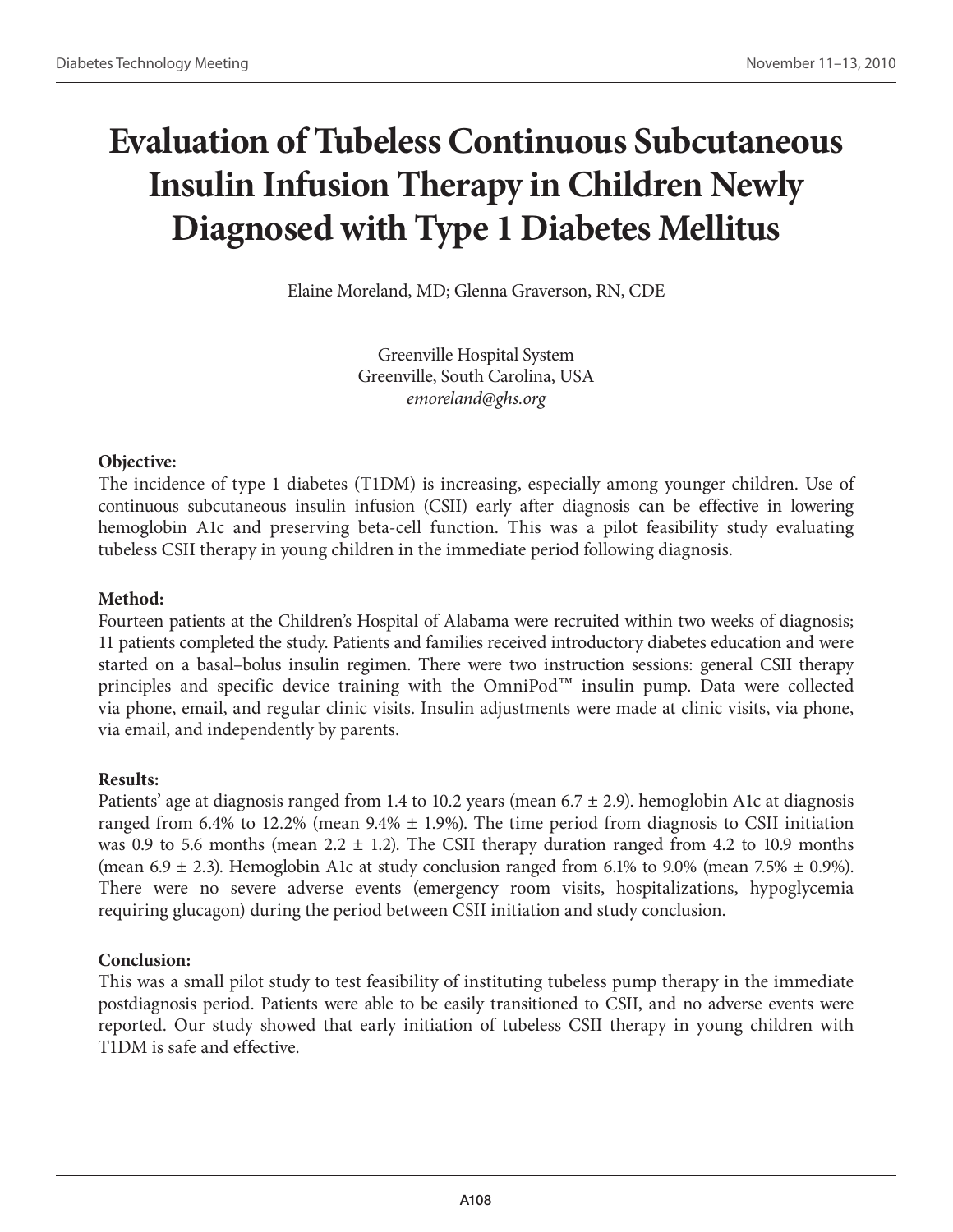# **A Wireless Vital Sign Monitoring System for Enhanced Insulin Delivery**

Danielle Morton, BS; Niloufar Pourian, BS; Luis Chen, MS; Krisna Bhargava, BS; Luke Theogarajan, PhD; Howard C. Zisser, MD; Francis J. Doyle III, PhD; Eyal Dassau, PhD

> University of California, Santa Barbara Santa Barbara, California, USA *ltheogar@ece.ucsb.edu*

### **Objective:**

A multisensory system that provides real-time information on the physiological state of the body will have tremendous impact on the ability of a future artificial pancreas (AP) to improve glycemic control. This information will enable exercise, illness, and stress detection and will facilitate control regulation and subject monitoring that will improve both safety and efficacy of glucose regulation via AP.

### **Method:**

To effectively monitor subject activity, we have designed and tested a wireless device that can be worn by the user in an armband. The device senses the subject's heartbeat, acceleration, and galvanic skin resistance.

### **Result:**

We have shown the successful wireless transmission of vital sign parameters using our device controlled by an onboard Arduino microcontroller. The skin resistance measurement is made using a custom-built circuit and then processed using a moving average filter. The skin resistance in the resting state is measured to be 2 M $\Omega$  and after mild exercise drops to ~1 M $\Omega$ , which are well within the acceptable range. The accelerometer has a full scale range of  $\pm 3$  g. The heartbeat sensor is derived from an electrocardiogram measurement. The polling is done for approximately 30 s on each parameter, and the delay when switching between each parameter is 2–3 s. These parameters can also be changed, if desired, via software control using the microcontroller onboard. The device consumes about 30 mA of static current and can be operated continuously for 3 days without recharging.

## **Conclusion:**

This multisensory system provides the needed information for a fully automated AP that can address day-to-day challenges. Such a system would improve both safety and quality of life of people with type 1 diabetes mellitus.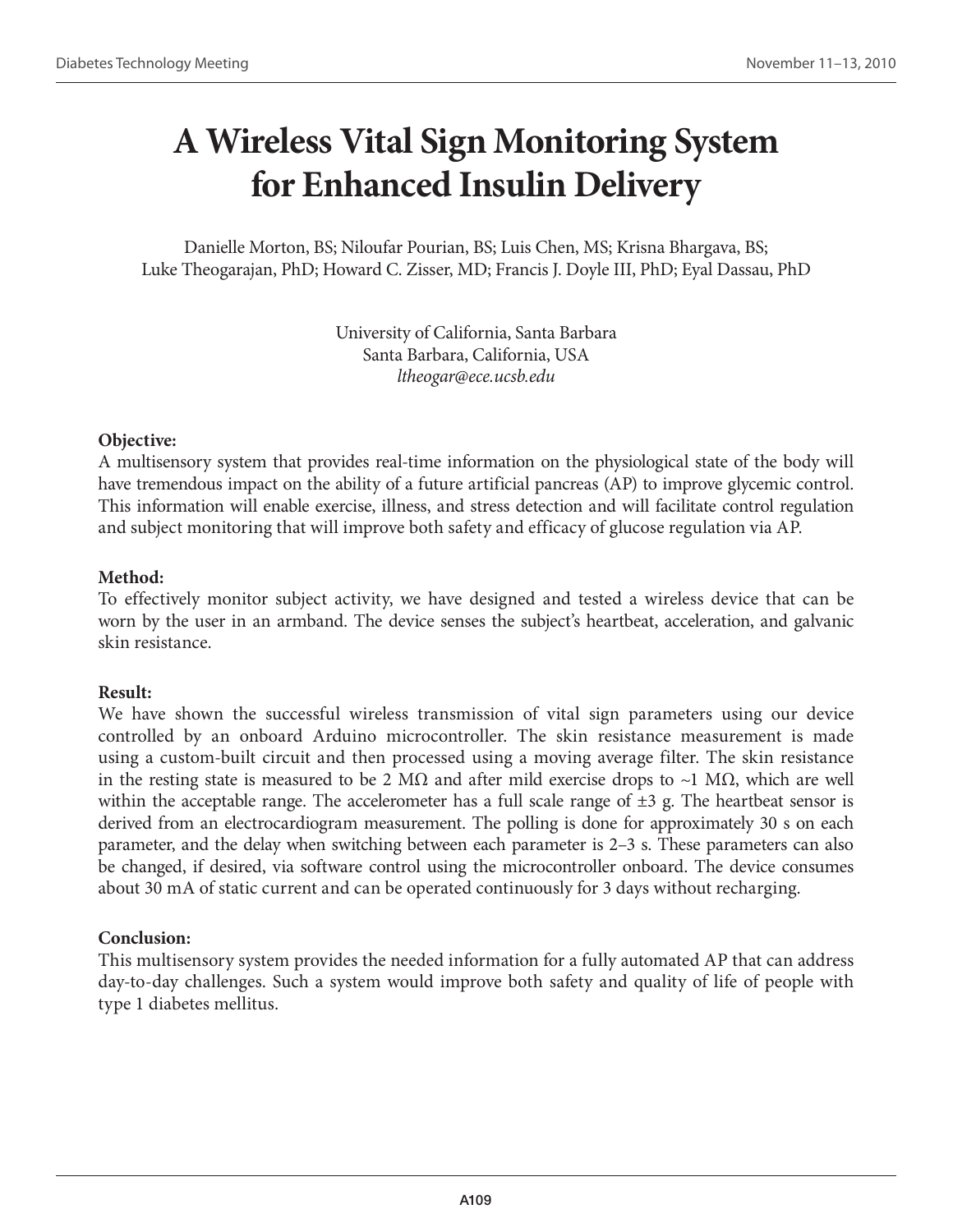# **Intraoperative Point-of-Care Glucose Meter Accuracy**

Boris Mraovic, MD; Eric Schwenk, MD; Richard H. Epstein, MD

Thomas Jefferson University Philadelphia, Pennsylvania, USA *Boris.Mraovic@jefferson.edu*

## **Objective:**

Usefulness of point-of-care (POC) glucose meters in hospitals has been raised. Accuracy has been questioned, especially in critically ill patients. Although commonly used in intensive care units (ICUs) and operating rooms (ORs), POC meters are not Food and Drug Administration labeled for inhospital patients. Point-of-care glucometer performance during surgery is lacking. We evaluated POC meters in the intraoperative setting.

## **Method:**

Anesthesia information management system was queried for the time and value of intraoperative blood glucose (BG) values (Accu-Chek® and central laboratory) in diabetes patients undergoing surgery from November 2005 through January 2010. Laboratory specimens receiving 20 min of the Accu-Chek time were considered as simultaneous. Differences, computed as the laboratory BG–Accu-Chek BG, were analyzed by the method of Bland and Altman and the Clark error grid analysis. Curve fitting was by maximum likelihood.

### **Result:**

A total of 10,996 cases in diabetes patients (13.6%) were identified in 80,379 records, 6727 of which had 1 intraoperative Accu-Chek or laboratory BG determination. There were 307 simultaneous measurements, with a BG difference bias -4.0 mg/dl and precision of 24.1. Differences were fit by a Laplace/Double Exponential (*p* = .18), with location -5.0, scale 23.7. Of the Accu-Check BG, 5% would be 59 mg/dl higher and 5% 49 mg/dl lower than the laboratory BG; 80% of Accu-Chek values would be within -33 and +43 mg/dl and 75.4% within 20% of the laboratory BG. Error grid analysis showed 4 patients in the inappropriate treatment section (area C) and 3 patients with missed, potentially dangerous hypoglycemia/hyperglycemia misinterpretations (area D).

### **Conclusion:**

We found intraoperative POC glucometer inaccuracy to be similar to reported ICU studies. Because 5% of laboratory BG would be 49 mg/dl lower than a simultaneous Accu-Chek BG, targeting a normal BG (80–110 mg/dl) would result in 5% incidence of unrecognized hypoglycemia if the Accu-Chek were relied on. This could increase patients' morbidity because signs of hypoglycemia are masked during general anesthesia. Central laboratory measurements are needed if intensive insulin therapy is implemented in the OR to minimize the risk of hypoglycemia.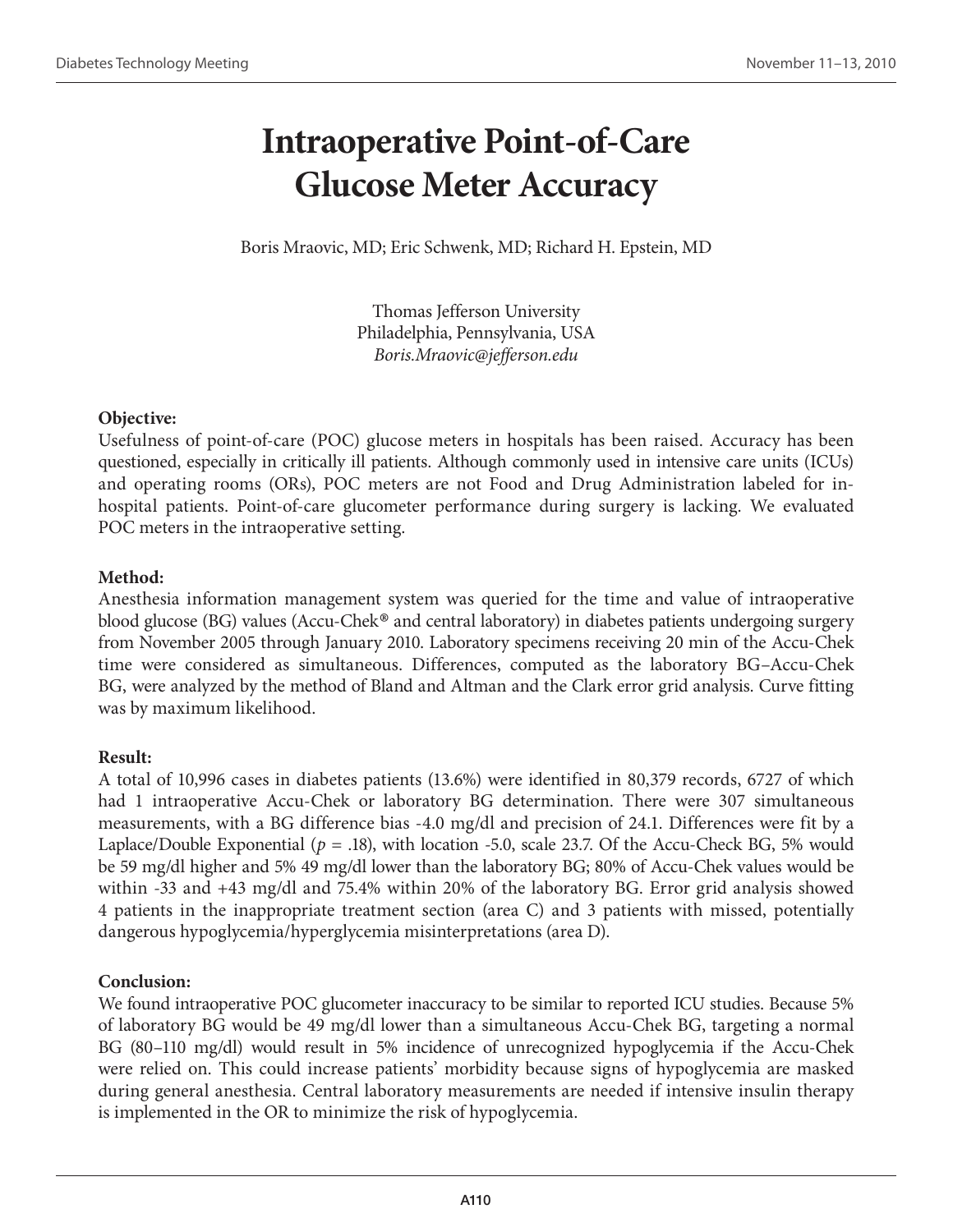# **Quantitative Assessment of Potential Surrogate Markers for Postprandial Values and Excursions**

Jaclyn Myers, PharmD; Tiffany Premo, BA; Nathan Wegmann, BA; Zhihong Jelsovsky, MS; Christen Rees, BS, RN; Robin Wagner, DVM, PhD

> Roche Diagnostics Operations, Inc. Indianapolis, Indiana, USA *myers18@purdue.edu*

### **Objective:**

Research suggests that postprandial hyperglycemia and glycemic variability are independent risk factors for long-term diabetes complications, including cardiovascular disease and death. Current clinical research also recommends limiting postprandial excursions to less than 50 mg/dl. Still, the requirement for postprandial monitoring remains controversial. This study was designed to quantitatively evaluate subsequent preprandial (SPP) blood glucose (BG) values as potential surrogate markers for postprandial testing in poorly controlled patients with type 2 diabetes mellitus (T2DM).

### **Method:**

Structured BG monitoring forms were randomly selected from 100 subject visits (intervention group only) from the Structured Testing Protocol (STeP) study, a large, cluster-randomized, multicenter study of 522 poorly controlled (hemoglobin A1c ≥7.5%) T2DM subjects. Regression analysis was utilized to evaluate SPP values as a surrogate marker for postprandial values and excursions ( $n = 755$ ). This analysis was then used to calculate the standard error of the estimates (SEE) and assess the accuracy of the prediction in identifying postprandial excursions >50 mg/dl.

#### **Result:**

Postprandial BG values and excursions are weakly correlated with SPP values  $(R^2 = 0.278$  and 0.0385, respectively). Retrospective estimation of postprandial values and excursions utilizing SPP values resulted in high standard error values (SEE  $= 51.42$  and 53.82 mg/dl, respectively). Additionally, predictions based on this regression failed to identify 94.05% of excursions >50 mg/dl.

### **Conclusion:**

Estimations of postprandial BG values based solely on SPP values do not have adequate clinical accuracy to serve as surrogates for measured postprandial BG values or postprandial excursions. Most estimations will also fail to identify postprandial hyperglycemia and excursions over 50 mg/dl, which are both important risk factors for long-term complications in patients with T2DM.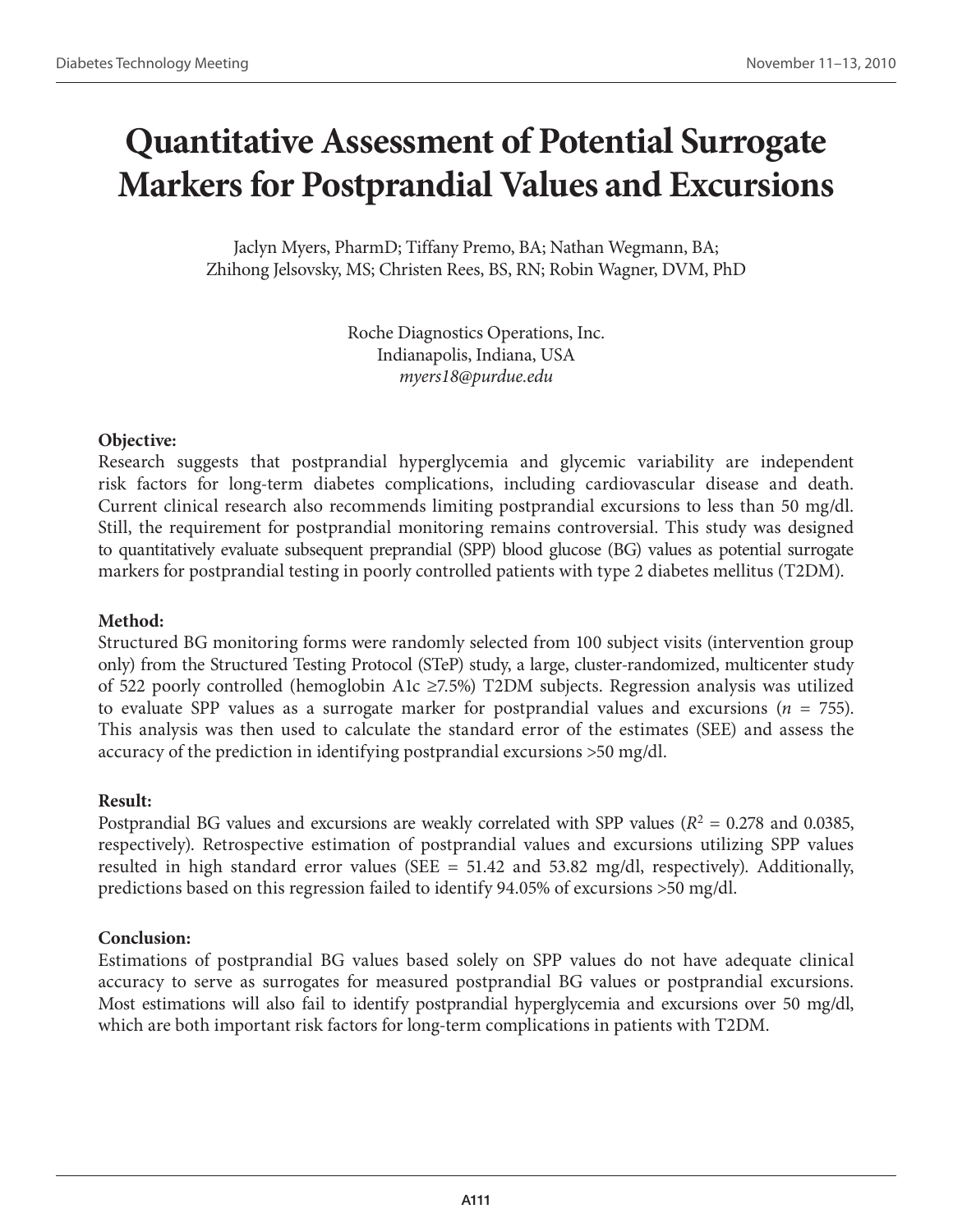# **Integration of an Optical Glucose Sensor into an Insulin Infusion Catheter**

Barbara Nacht, DI; Stefan Sax, DI; Sergey M. Borisov, PhD; Fabian Niedermair, DI; Martin Hajnsek, DI; Emil J. W. List, DI; Hans Köhler, DI; Frank Sinner, DI; Ingo Klimant, DC

Institute of Analytical Chemistry and Food Chemistry, Graz University of Technology Graz, Styria, Austria *b.nacht@tugraz.at*

### **Objective:**

A feasibility study to integrate an optical glucose monitor into an insulin infusion catheter, which could be the heart of an artificial pancreas, is presented. Integration of a phosphorescent sensor into the insulin catheter solves two fundamental technical problems. First, the sensor is located in the body only for a short time, leading to less bioincompatibility. Second, insertion and removal of the sensor imposes no additional burden on the patient. Present work is also aimed at designing and characterizing different combinations of phosphorescent oxygen indicators based on specially tailored palladium and platinum complexes of benzoporphyrins and naphtoporphyrins.

### **Method:**

The outer surface of an insulin catheter is covered with an enzymatic phosphorescence-based glucose sensor as well as a reference oxygen sensor. Contactless read-out of signals is performed via nearinfrared radiation. Usability of the concept is demonstrated in preliminary studies with layers of varying heights of beef meat and fat, simulating absorption and scattering, respectively. In a proof-ofprinciple in vivo experiment, catheters coated with glucose sensor were implanted subcutaneously into a pig's abdomen and side, measuring the signal loss in correlation with depth of implantation.

#### **Result:**

Generated in vivo data are similar to the simulated data in meat. Even though an evident signal loss can be observed, time-resolved measurements with two-frequency correction lead to confidential results for implantation depths of up to 5 mm.

### **Conclusion:**

We have demonstrated that the concept of subcutaneous glucose measurement is feasible. Measurement of phosphorescence signals through skin, fat, and flesh is possible with the setup and implantable sensing materials used.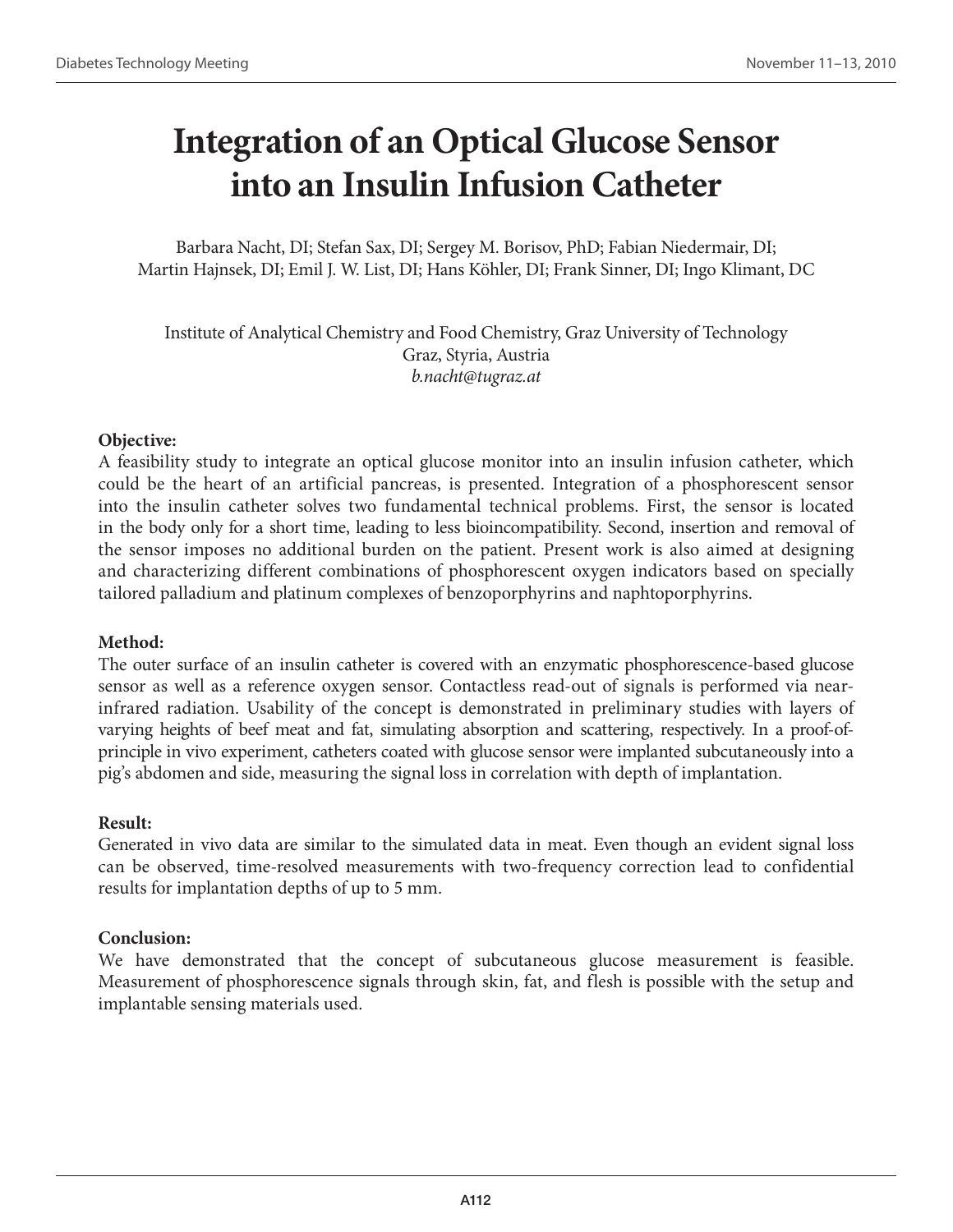# **Fading Memory Algorithm for Computerized Glucose Control in Surgical Intensive Care Unit Patients**

Bala G. Nair, PhD; Mayumi Horibe, MD; Gary Yurina, CRNA

University of Washington Seattle, Washington, USA *nairbg@uw.edu*

## **Objective:**

Hyperglycemia is commonly encountered in critically ill patients and is associated with increased mortality and morbidity. We evaluated the feasibility of a new fading memory (FM) glucose control algorithm to safely and effectively control blood glucose in surgical intensive care unit (ICU) patients within a desired range of  $140 \pm 20$  mg/dl. The fully scalable FM algorithm mimics the biphasic insulin response of a normal pancreas and can be integrated with a continuous glucose sensor.

### **Method:**

The FM algorithm was built into a computer program to work at a patient's bed side. After institutional review board approval, the algorithm was applied on 15 consented patients who were scheduled to have elective surgery. Upon postsurgical ICU admission of a patient, insulin infusion was either continued from the operating room or initiated when the glucose level exceeded 140 mg/dl. Hourly glucose measurements were performed and entered into the computer program that then prescribed the insulin dose. The new algorithm was applied for the first 8 h of ICU stay, after which the existing paper-based algorithm was used.

### **Result:**

Patients' demographic data are age  $67 \pm 10$  years, type 2 diabetes in 8 cases, and cardiac surgery in 10 cases. Glucose control data are: preoperative glucose level  $154 \pm 43$  mg/dl, starting glucose level 199  $\pm$  59 mg/dl, starting insulin dose 4.8  $\pm$  2.3 U/h, time to reach target glucose 2.4  $\pm$  1.9 h, and mean glucose level after reaching target  $144 \pm 12$  mg/dl. The feasibility study had no incidences of hypoglycemia (glucose <60 mg/dl) or excessive hyperglycemia (>300mg/dl). Once the target was reached, only 30% of subsequent glucose measurements were outside the desired range.

### **Conclusion:**

The initial evaluation of the FM algorithm shows promise in controlling glucose levels effectively and safely in surgery patients.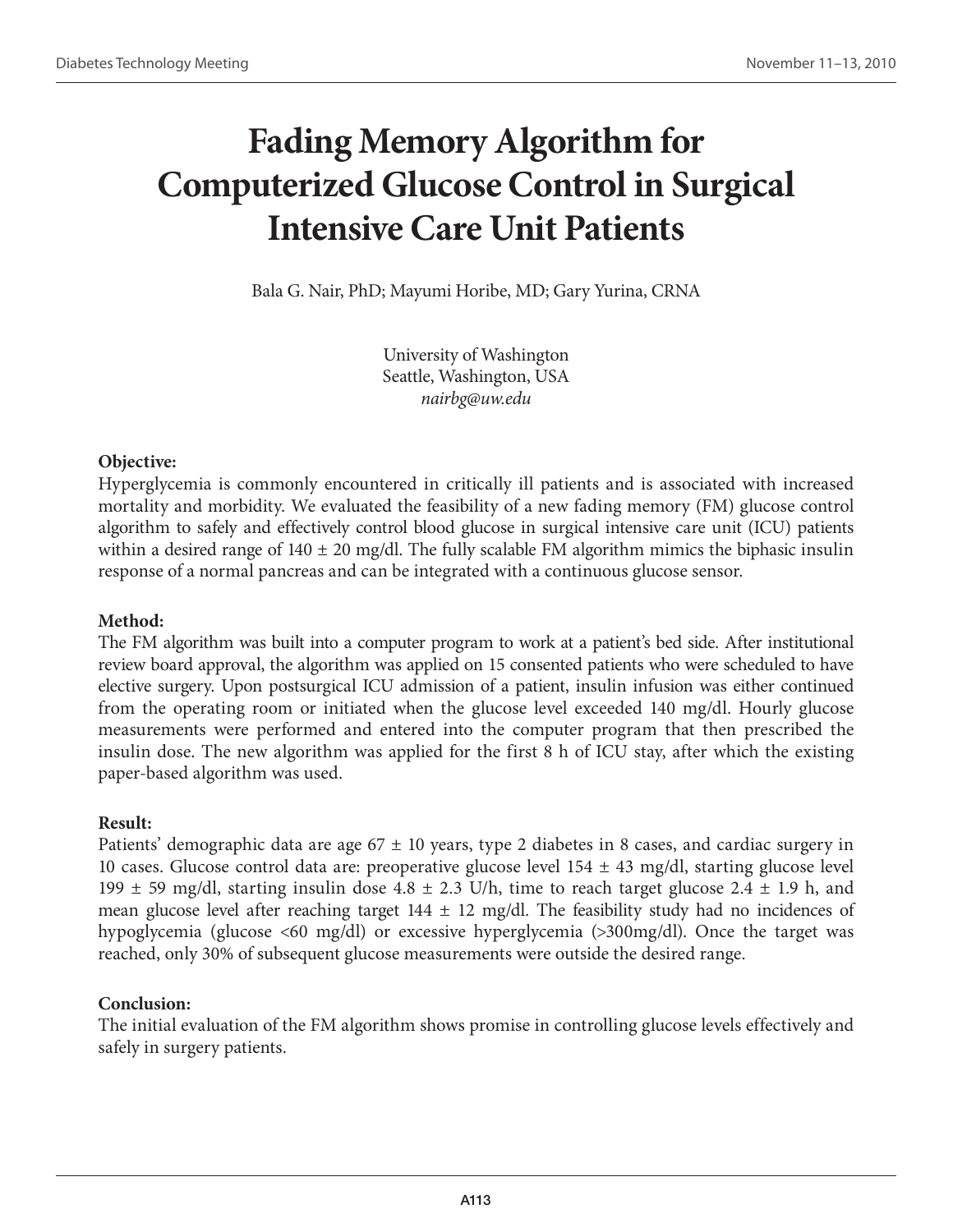# **Importance of Time Spent Standing for Those at Risk of Diabetic Foot Ulceration**

Bijan Najafi, PhD, MS; Ryan T. Crews, MS; James S. Wrobel, DPM, MS

Center for Lower Extremity Ambulatory Research (CLEAR) Scholl College of Podiatric Medicine at Rosalind Franklin University of Medicine and Science North Chicago, Illinois, USA *bijan.najafi@rosalindfranklin.edu*

## **Background:**

Despite the high cumulative plantar stress associated with standing, previous physical activity (PA) reports of diabetes patients at risk of foot ulceration have not taken this activity into account. This study aimed to monitor spontaneous daily PA in diabetic peripheral neuropathy (DPN) patients and to examine both walking and standing activities as important foot-loading conditions.

## **Method:**

To gain a more comprehensive understanding of PA, 13 DPN patients (aged 59  $\pm$  8 years, body mass index 34.6  $\pm$  4.2) were asked to wear a comfortable shirt, including an unobtrusive body-worn sensor for 48 h. PAMSys enables extracting body postures (sitting, standing, lying) and locomotion (walking, number of steps, speed). An algorithm was designed to identify those periods in which the shirt was not worn by the subject.

## **Results:**

Results demonstrate that the period of standing is almost twice the period of walking ( $p < 10^{-6}$ ). On average, DPN patients' activity consisted of  $13 \pm 5\%$  standing,  $6 \pm 3\%$  walking,  $38 \pm 9\%$  sitting, and 43  $\pm$  9% in lying posture. The total number of steps per day was averaged 7754  $\pm$  4087, and the number of episodes of continuous steps was  $357 \pm 167$ , with maximum duration of  $3.6 \pm 4.2$  min. The most active patient walked an average 19,363 steps per day (13% of total activity), while the least active patient walked 4259 steps (3.8% of total activity). The duration of standing for the most and the least active patients was 21% and 5.8%, respectively.

### **Conclusion:**

This study demonstrates that standing accounts for a large portion of total PA in patients at risk of diabetic foot ulcers. With a duration nearly twice as long as the time spent ambulating, standing merits consideration when treating and preventing diabetic foot ulcers.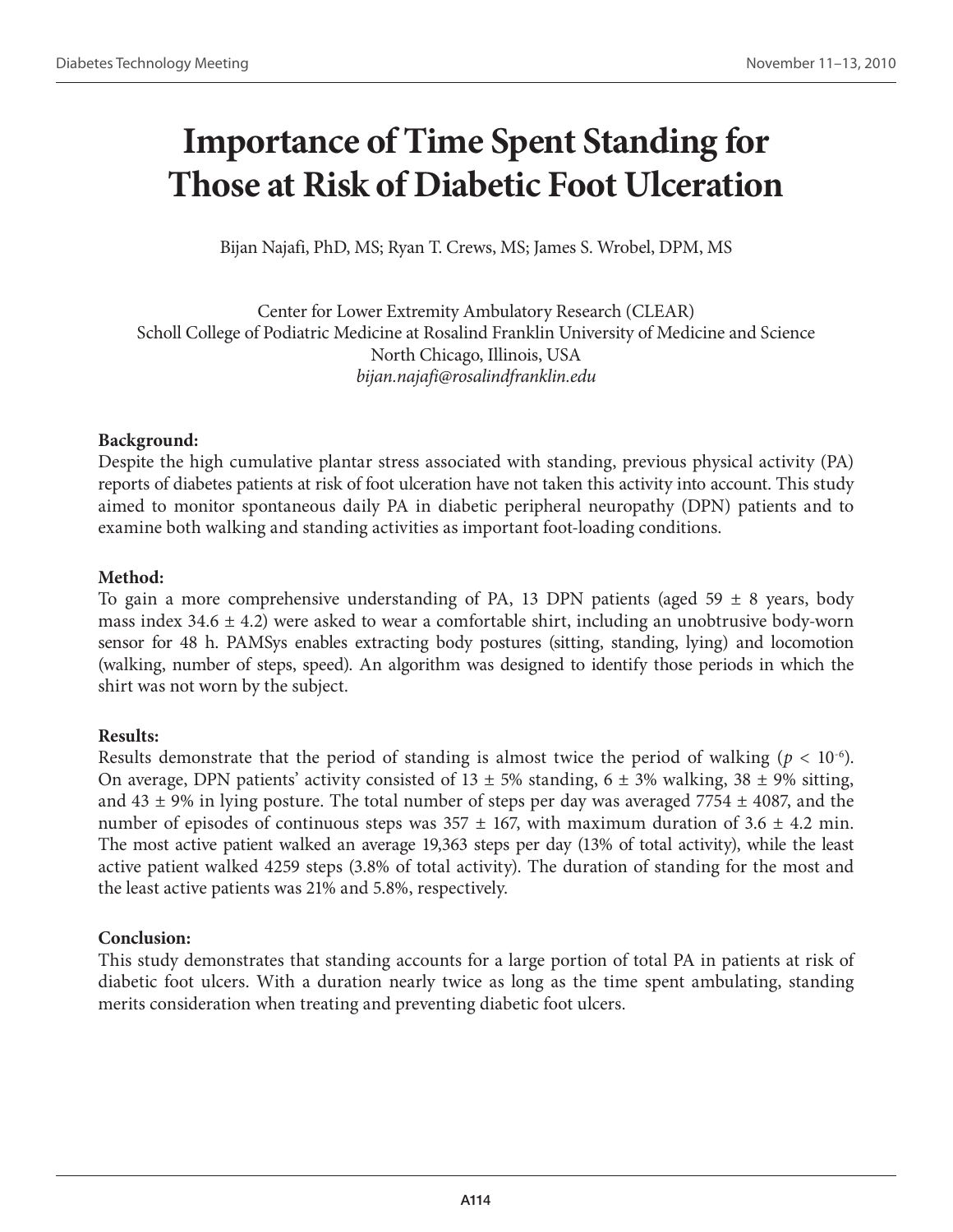# **In Early Walking Phase, Plantar Temperature Is Sharply Increased in Charcot Patients but Is Reduced in Healthy Subjects**

Bijan Najafi, PhD; Manish Bharara, PhD; Stephanie C. Wu, DPM, MS; James S. Wrobel, DPM, MS; David G. Armstrong, DPM, PhD

Center for Lower Extremity Ambulatory Research (CLEAR) Scholl College of Podiatric Medicine at Rosalind Franklin University of Medicine and Science North Chicago, Illinois, USA *bijan.najafi@rosalindfranklin.edu*

### **Objective:**

It has been well established that asymmetrical plantar temperature (PT) is one of the trauma of Charcot foot and may be used for early diagnosis of this symptom. However, little attention has been paid to how walking influences the dynamic of PT fluctuation. In this study, we designed a novel thermometry camera toolbox that may be used for better screening PT behavior in Charcot patients.

### **Methods:**

We assessed spatial distribution of foot temperature (SDFT) prewalking and postwalking in two high-risk Charcot neuroarthropathy (CN) subjects and five healthy subjects. The number of steps was measured using an ambulatory device based on body-worn motion sensors. Using the designed toolbox, the 5th, 50th, and 95th percentiles of the SDFT for each foot were identified as low, medium, and high temperature spots, respectively.

## **Results:**

In CN patients at baseline, a difference of approximately 3 °C was observed between two feet in the hot spot area, while almost no difference was observed in healthy subjects. After 100 steps, the PT in the CN patients' hot spot increased on average by 2.7 °C, while the temperature difference between contralateral feet was reduced to less than 1.6 °C. After 200 steps, the PT was increased on average by 6.6 °C compared to the baseline for the CN foot. However, no difference was observed between contralateral feet. Interestingly, healthy subjects' PT was slightly reduced during the first 200 steps, but linearly increased between 400 and 1600 steps on average by 2 °C.

## **Conclusion:**

The apparently different thermal response to the initiation of walking between CN and healthy subjects warrants future investigation to provide further insight into the correlation between thermal response and ulcer development.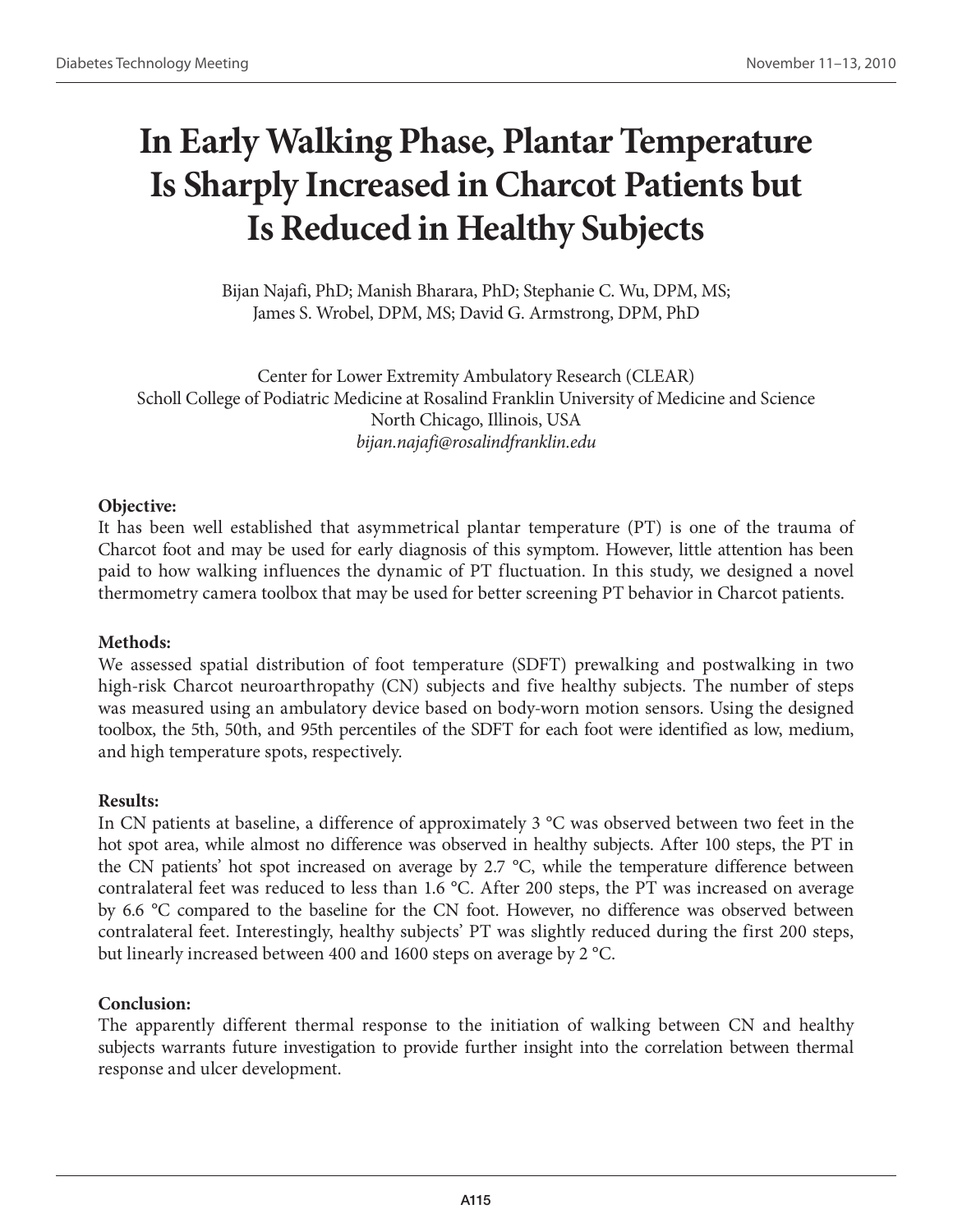# **Effect of Meter Performance on Insulin Dosing and Outcomes**

Santhanagopalan Nandagopalan, PhD; Naunihal S. Virdi, MD, MBA

LifeScan, Inc. Milpitas, California, USA *SNandago@its.jnj.com*

## **Objective:**

Numerous factors contribute to insulin dosing errors, including glucose meter inaccuracy and carbohydrate (CHO) estimation error. The effect of meter error alone has been assessed by a number of simulation studies, but the effect of CHO estimation error is less well understood. This Monte Carlo simulation studies the impact of meter performance on insulin dosing and outcomes in the presence of CHO estimation errors.

## **Method:**

We simulated 5000 *in silico* patients about to eat a meal, who use their measured blood glucose and CHO estimate to calculate insulin doses. The patients' true blood glucose and meal CHO content were randomly distributed. The study measured the frequency of insulin dosing errors (of at least 1 U) and postprandial outcomes, including "glucose at goal" (70–130 mg/dl) for various levels of meter performance and CHO estimation accuracy.

## **Result:**

This *in silico* study demonstrates that systematic biases in meter error and CHO estimation have an additive effect. A positive overall bias increases the postprandial likelihood of hypoglycemia, while a negative bias increases the likelihood of hyperglycemia.

### **Conclusion:**

The study further shows that, while CHO estimation accuracy is a significant factor, meter performance can still impact insulin dosing errors and postprandial outcomes. The impact of meter performance is most pronounced when CHO estimation errors are minimized.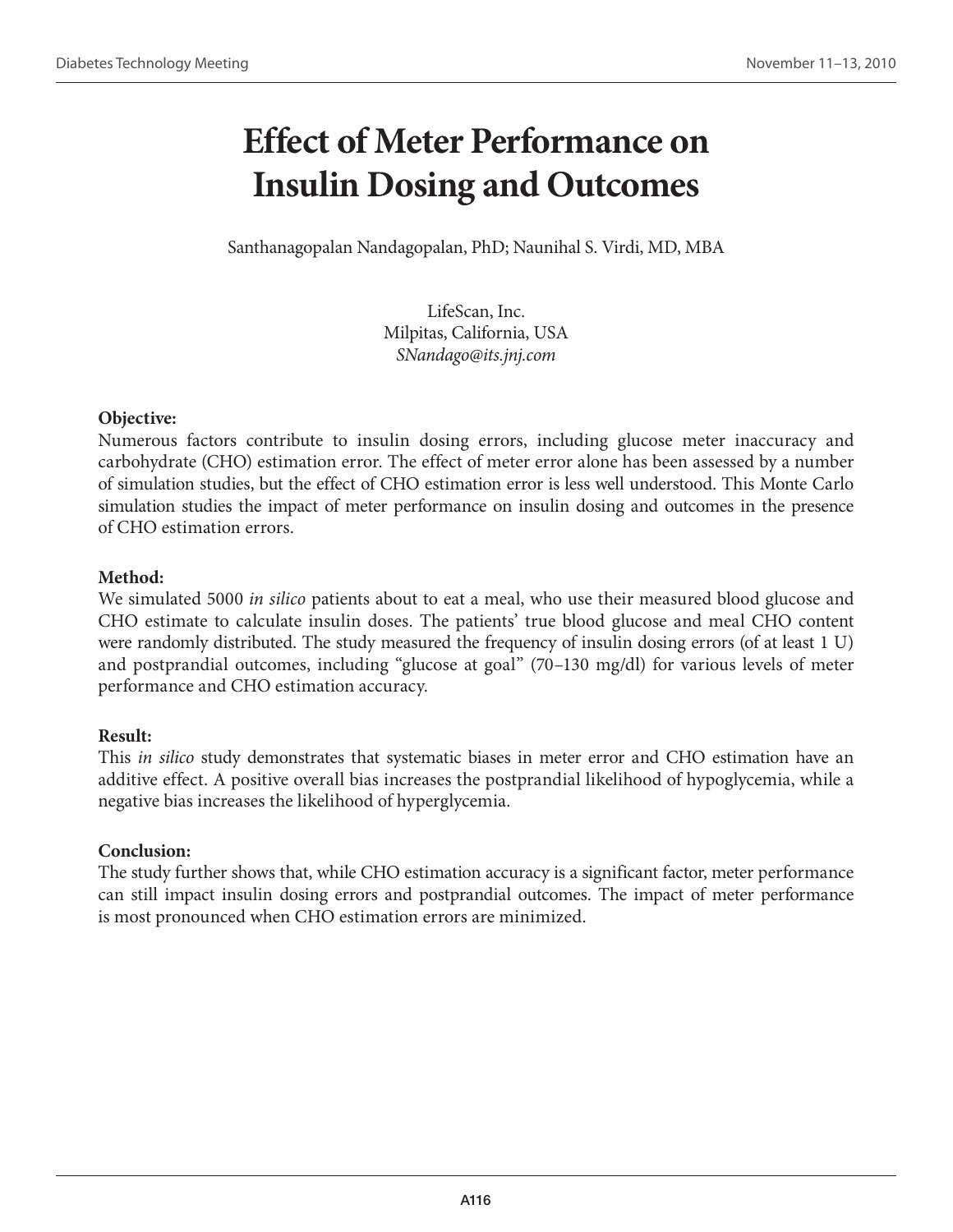# **Transdermal Delivery Using Polymer Microneedles**

Roger J. Narayan, MD, PhD; Shaun D. Gittard, BS; Philip R. Miller, BS; Nancy A. Monteiro-Riviere, PhD; Aleksandr Ovsianikov, PhD; Boris N. Chichkov, PhD

> University of North Carolina/North Carolina State University Joint Department of Biomedical Engineering Raleigh, North Carolina, United States *roger\_narayan@unc.edu*

### **Objective:**

Microneedles are small-scale needle-shaped devices that are being considered for transdermal delivery of insulin, incretin mimetics, and other protein-based agents. In this study, microneedles with several geometries were created using a two-photon polymerization microfabrication poly(dimethylsiloxane) micromolding process out of a photoreactive acrylate-based polymer. In a previous study, viability of human epidermal keratinocytes on the acrylate-based polymer was similar to that on polystyrene. The structural, mechanical, and biological properties of acrylate-based polymer microneedles created using a two-photon polymerization microfabrication-micromolding process were examined by scanning electron microscopy, compression testing, and dye delivery studies.

### **Method:**

Two-photon polymerization was used to make master structures of microneedles. The master structures were then used to make negative molds out of poly(dimethylsiloxane). The negative molds were subsequently used to cast microneedles out of an acrylate-based polymer (Envisiontec, Ferndale, MI). Depth of penetration was determined using Lucifer Yellow dye, which is a hydrazine-derivative dye that covalently combines with proteins.

### **Result:**

Scanning electron microscopy was used to image microneedles with various geometries. The microneedles penetrated porcine skin without difficulty. Fluorescent imaging demonstrated transdermal delivery of Lucifer Yellow dye along microneedle-fabricated pores into cadaveric porcine skin.

### **Conclusion:**

Our results suggest that a two-photon polymerization microfabrication poly(dimethylsiloxane) micromolding process may be used to fabricate microneedle structures with appropriate structural, mechanical, and biological properties for transdermal drug delivery. These devices may be employed for delivery of insulin and other protein-based agents, which are used for treatment of diabetes mellitus.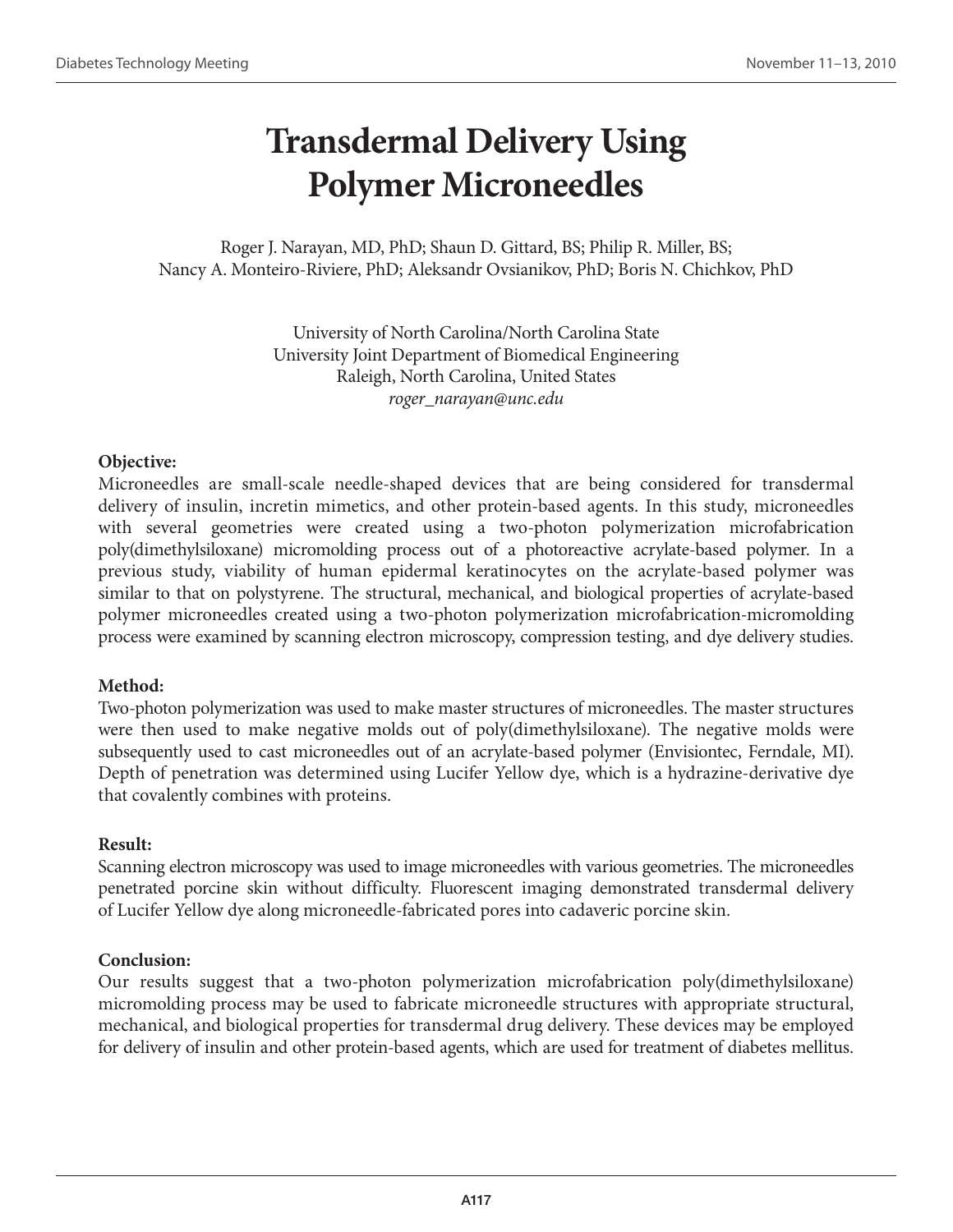# **Pediatric Diabetes Education Portal: Asynchronous Telemedicine with Ongoing Education Improves Pediatric Diabetes Care**

Charles Nguyen, MD; Susan Young, APRN, CDE; Debora Chan, PharmD; Eludrizza Tabisola-Nuesca, RN; Anita Pedersen, MD; David Crudo, MD; Ri Wen Li, MBA; Gregory J. Fredericks, MS; C. Becket Mahnke, MD; Jordan E. Pinsker, MD

> Tripler Army Medical Center Honolulu, Hawaii, USA *charles.tri.nguyen@us.army.mil*

#### **Objective:**

Type 1 diabetes requires lifelong medical management. Education is given to patients and their families at the time of diagnosis, but these materials can be overwhelming and are often not fully understood. We proposed to use telemedicine to provide ongoing, patient-specific feedback on diabetes management to improve care for children with type 1 diabetes.

### **Method:**

All children with type 1 diabetes seen in our clinic were consecutively enrolled over 1 year in the Pediatric Diabetes Education Portal (PDeP). Patients were given access to a certified diabetes educator who coordinated (1) quarterly finger-stick hemoglobin A1c (HbA1c) testing, (2) periodic use of iPro CGMS, and (3) a Website for patients to immediately access their HbA1c, CGMS, and other testing results from home. The Website allowed families to view educational materials related to their testing results, post questions, and read comments from the diabetes educator. Users of the Website were defined as families who logged in two or more times. The cohort for analysis were patients whose baseline HbA1c was above American Diabetes Association (ADA) age-recommended guidelines. Hemoglobin A1c was measured quarterly.

#### **Result:**

A total of 52 patients were enrolled. Patients excluded from analysis were new onset (10), moved out of the area and lost to follow-up (10), or baseline HbA1c within ADA age-recommended guidelines (16). In the user group, HbA1c decreased by a mean of 1.36% from baseline after six months of use of PDeP versus a mean increase of 0.98% for nonusers of the Website (*p* = .04). CGMS use alone did not correlate with change in HbA1c.

#### **Conclusion:**

Children with type 1 diabetes who actively used our telemedicine approach to diabetes management showed considerable improvement in HbA1c.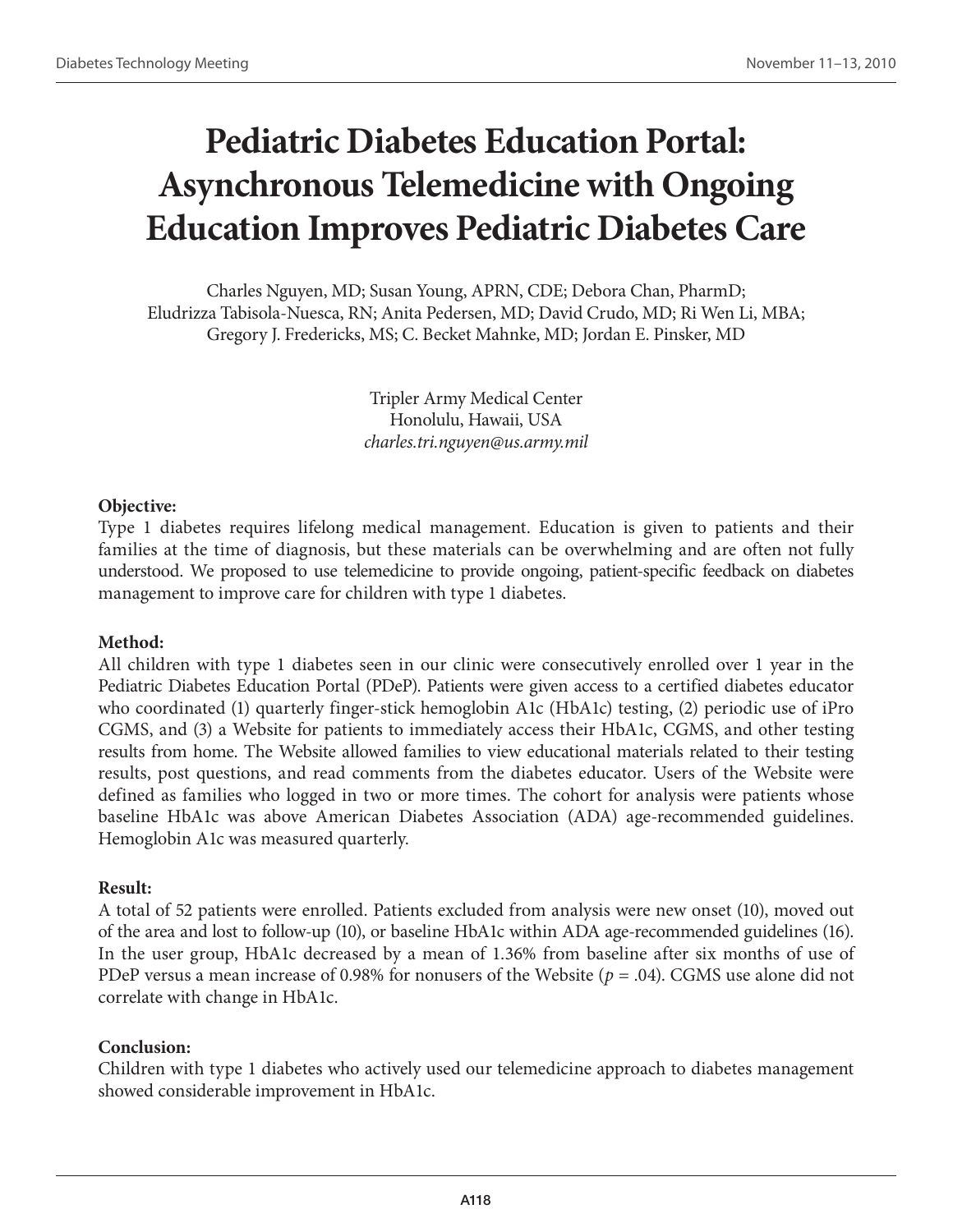# **Association between Sitagliptin Adherence and Self-Monitoring of Blood Glucose**

Somesh Nigam, PhD; Naunihal S. Virdi, MD, MBA; Mehmet Daskiran, PhD; Chris Kozma, PhD; Andrew Paris, MBA; Michael Dickson, PhD

> Johnson & Johnson New Brunswick, New Jersey, USA *SNigam@its.jnj.com*

### **Objective:**

Adherence with diabetes medications, including newer ones with fewer side effects, is poor. However, not surprisingly, studies have associated medication compliance with glycemic control. Similarly, some studies have suggested self-monitoring of blood glucose (SMBG) is associated with improved outcomes for patients with type 2 as well as type 1 diabetes. One potential reason may be improved drug adherence as a result of increased disease awareness or feedback regarding therapeutic adjustments.

## **Method:**

In this study, we investigated if SMBG is associated with improved sitagliptin adherence using a large insurance administrative claims database in the United States. Utilizing logistic regression, we analyzed the relationship between patient demographics, diagnosis codes, procedure codes, and SMBG availability with sitagliptin compliance, defined as achieving a medication possession ratio of at least 75%. Data for each patient 12 months pre and post sitagliptin initiation was obtained.

### **Result:**

This analysis included 7306 patients (57.6% male; average age 54.2 years). The average pre and post sitagliptin hemoglobin A1c values were 7.9% and 7.4%, respectively. A total of 58% of patients were compliant with sitagliptin. Age, male gender, and receiving diabetes treatment before starting sitagliptin were found to significantly impact the chance of being compliant. Having SMBG test strips available was also associated with improved compliance [odds ratio (OR) 1.198 for patients continuing to use SMBG and 1.338 for patients who did not use SMBG pre sitagliptin] compared to those who never used SMBG. Greater SMBG availability was associated with better compliance (OR 1.449 for higher versus 1.246 for lower availability) for patients who began SMBG after starting sitagliptin.

## **Conclusion:**

This study demonstrated that SMBG availability is associated with improved sitagliptin compliance. This relationship is strengthened with greater SMBG availability.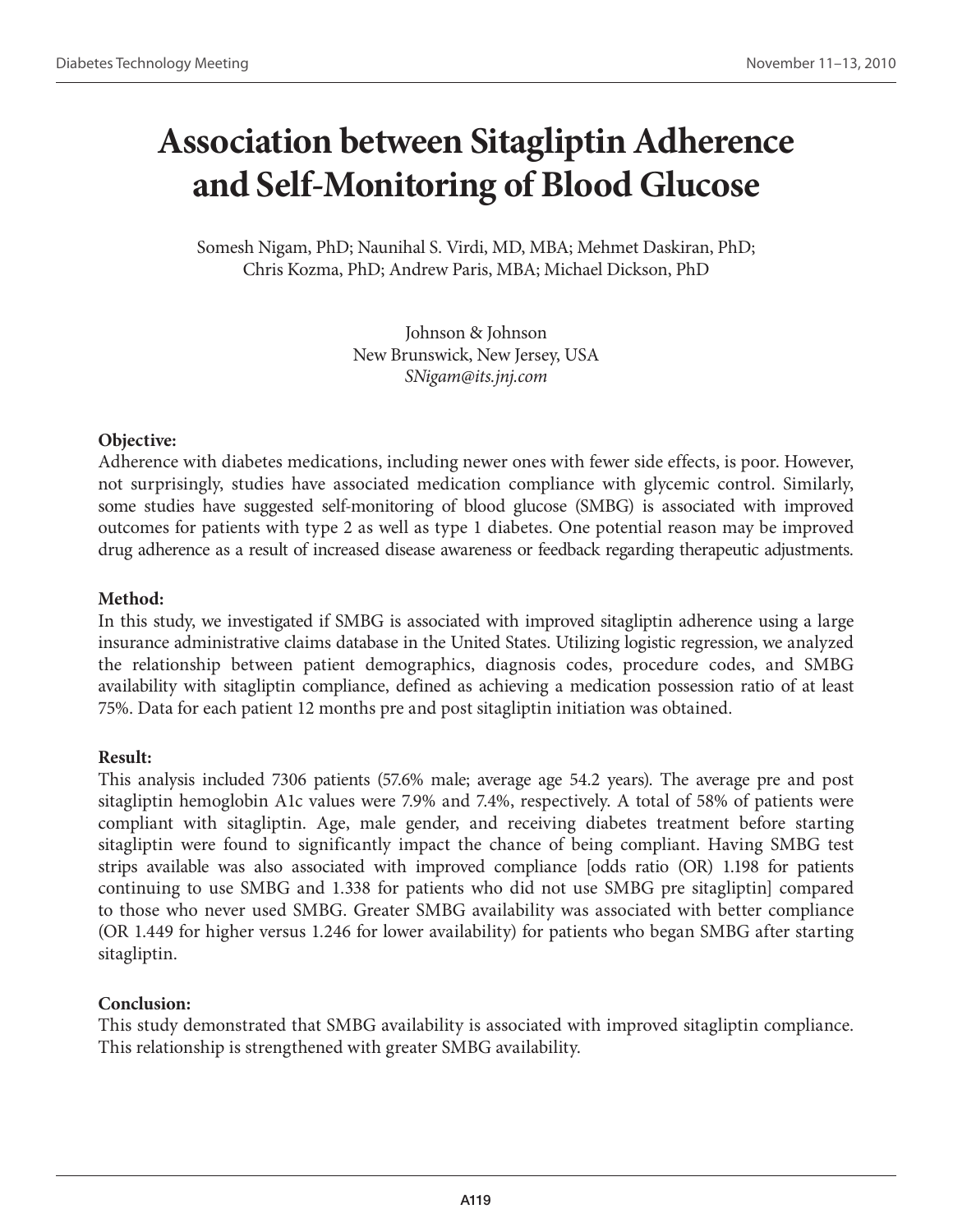# **The Spectral Fingerprint of Glucose** *In Vivo*  **Using Raman Spectroscopy**

Jeankun Oh; Seongmoon Cho, PhD; Hyunho Oh, PhD; Yunhee Ku, PhD; Bongchu Shim; Moosub Kim; Yongju Yang; Dami Kim; Hyejin Eum; David R. Miller, Ph.D

> LG Electronics, Inc. Seoul, Republic of Korea *jake.oh@lge.com*

### **Objective:**

Today's diabetes patients benefit from highly accurate and compact blood glucose meters for personal use. However, the pain associated with finger pricking remains one of the largest barriers to routine monitoring compliance. In this study, we investigate a potential device for a noninvasive glucose monitoring using Raman spectroscopy technology.

### **Method:**

Optical technologies such as near-infrared and Raman spectroscopy employ direct interaction between the glucose molecules and photonic energy as a sensor captures light that is scattered or transmitted directly from the glucose molecule. This optical technology approach yields a spectral fingerprint of the target analyte, glucose, which is presented in the form of a calibration vector (a product of the partial least squares method). In this study, we constructed a high-throughput dispersive Raman system comprising an 830 nm multimode laser, a multiple optical fiber bundle, and a back-illuminated charge-coupled device. *In vitro* tests as well as *in vivo* pilot tests were performed, and calibration vectors were collected. The quality of the calibration vectors and the quantitative error values were then compared.

### **Results:**

Correlation coefficients between a pure glucose spectrum and calibration vectors were consistently calculated greater than 0.8. We present spectral fingerprints of glucose that is noninvasively obtained and highly discriminated from interfering spectra using Raman spectroscopy.

### **Conclusion:**

Clark error grid analysis alone cannot validate whether such glucose predictions are based on the target glucose molecules or some other interferer or uncontrolled experimental artifact. Results from the present study show that the specificity of Raman technology allows the successful capture of the glucose spectrum noninvasively.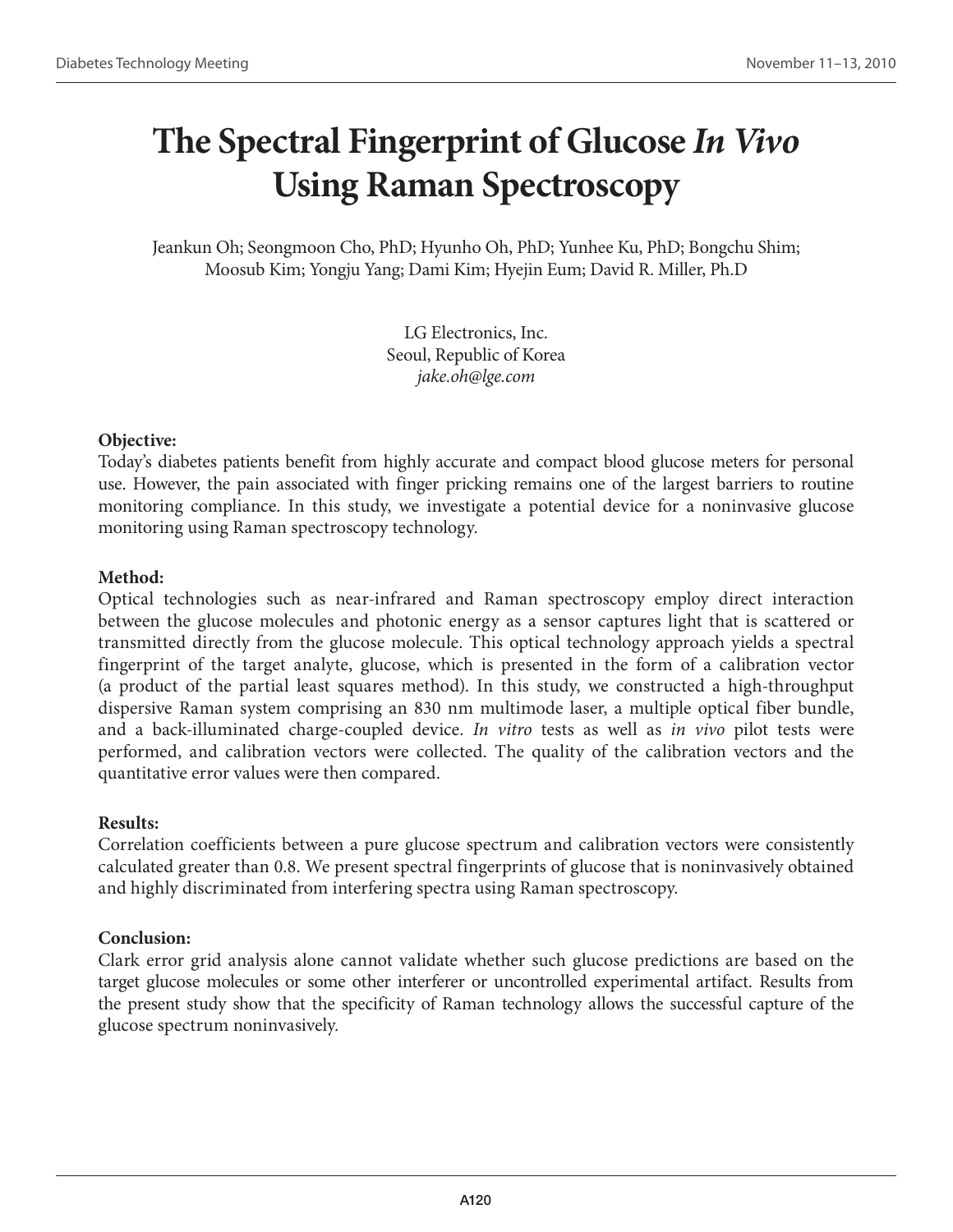# **Impact of Health Insurance Coverage on Pediatric Diabetes Management**

Adetokunbo Omoruyi, MD; James D. Tipton Jr., MD; Farida Mostajabi, MSc; Michael Foster, MD; Kupper Wintergerst, MD

> University of Louisville Louisville, Kentucky, USA *toks.omoruyi@louisville.edu*

### **Objective:**

The aim was to assess the relationship between health insurance coverage, the use of intensive management plans with insulin pens and pumps, and glycemic control in a cohort of type 1 diabetes patients.

### **Method:**

A retrospective cohort design was drawn from the medical records of the Pediatric Endocrinology Clinic at the University of Louisville, Kentucky, in June 2010.

### **Results:**

Out of 521 patients, 170 (33%) had public insurance and 351 (67%) had private commercial insurance with a significant difference in mean hemoglobin A1c (HbA1c) found (9.4% public versus 8.5% private, *p* < .0001 ) between the two insurance types. A total of 71% of all publically insured patients used a multiple daily injection (MDI) plan or insulin pump versus 84% of privately insured patients. Of those on an MDI plan, 94% used insulin pen devices. Although insulin pumps made up 21.9% of all plans, only 9.4% of those publically insured used an insulin pump versus 27.4% who were privately insured. Mean HbA1c for all pump users was  $8.4\%$  ( $8.8\%$  public versus  $8.3\%$  private,  $p = .14$ ). Privately insured MDI and pump patients had the best HbA1c levels.

### **Conclusion:**

The majority of patients utilized an intensive management plan with either MDI or insulin pump. Privately insured patients had a significantly lower HbA1c than the publically insured group. Although the percentage of MDI use between insurance types was not statistically different, pump use was three times greater in those with private insurance. Further evaluation to assess prescribing practices and patient management choices is needed to increase access and use of pump technology in this population.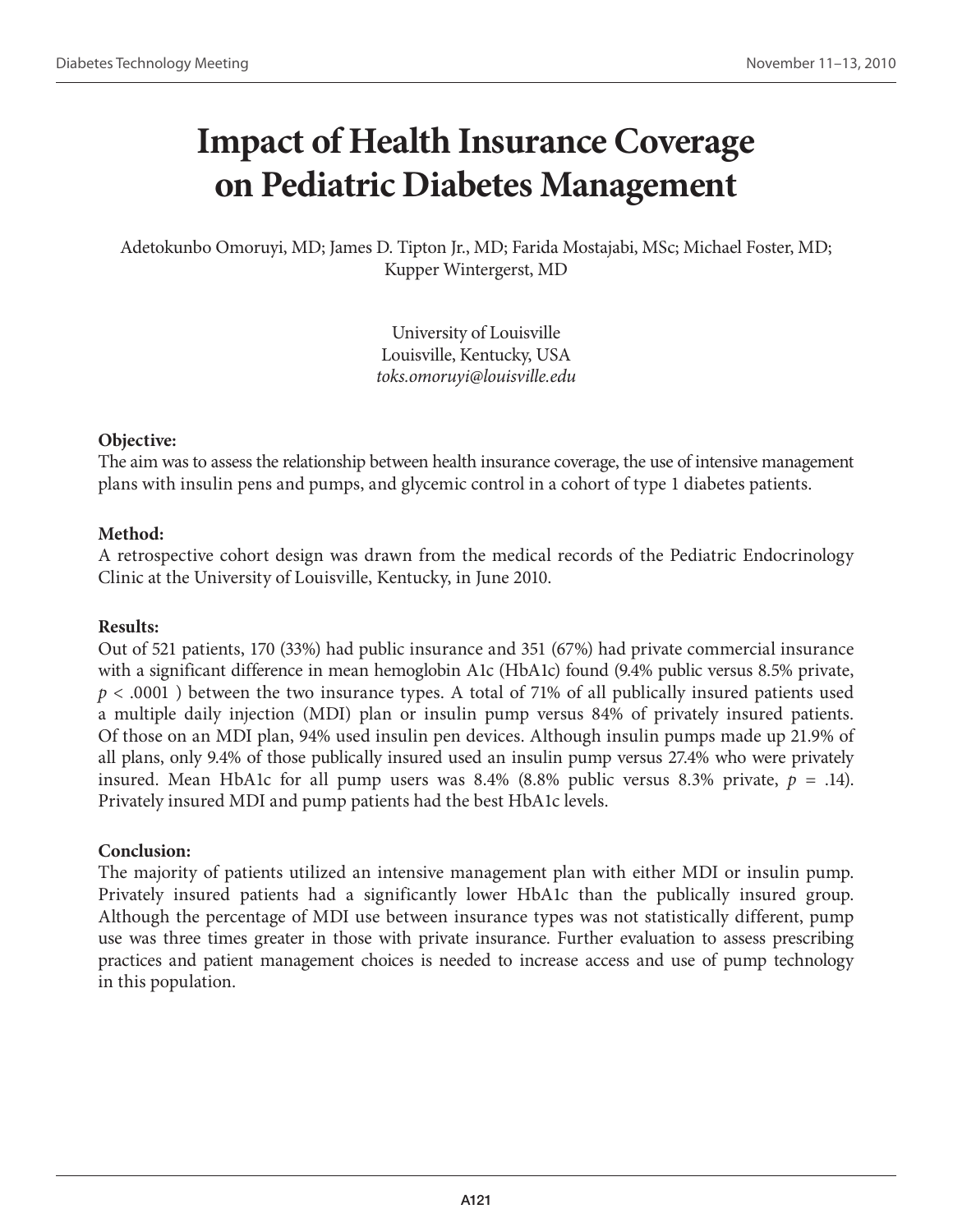## **A Novel Way to Calculate Insulin Doses**

Ramiro Palma, BSChE, BS; Thomas F. Edgar, PhD; Adam Heller, PhD

University of Texas at Austin Austin, Texas, USA *palma@che.utexas.edu*

### **Objective:**

This work demonstrates a novel method for calculating dose size for both rapid- and long-acting insulin for intensive multiple daily injection (MDI) therapy. The method is compared to a titration procedure using two *in silico* models of type 1 diabetes.

### **Method:**

By making various simplifying assumptions about the kinetics of both rapid- and long-acting insulin analogs, as well as the form of disturbances (e.g., meals and unexpected deviations from euglycemia), the Bergman Minimal Model is used to derive a simple closed-form insulin therapy calculator. The performance of this calculator is then evaluated using on two cohorts of *in silico* patients, one based on the Bergman Model itself and the other based on the AIDA model. The incidence and severity of hypoglycemia, hemoglobin A1c (A1C) level, and mean amplitude of glycemic excursions are all tracked over a simulated three-month trial. As a control, the same three-month trial is also simulated given insulin doses from a titration procedure using an insulin sensitivity factor and an insulin-to-carbohydrate ratio.

### **Result:**

Patients from both cohorts treated with the novel insulin therapy calculator have less frequent and less severe hypoglycemia as well as lower A1C levels when compared to the titration group. The differences are more pronounced for patients in the Bergman cohort.

### **Conclusion:**

A novel insulin therapy calculator has been demonstrated to provide better glucose control for MDI therapy than a typical titration-based protocol. This calculator is attractive as an intermediate for patients awaiting closed-loop pump-based glucose control. In addition, the calculator is a great boon to the roughly three-fourths of type 1 diabetes patients who are on MDI therapy.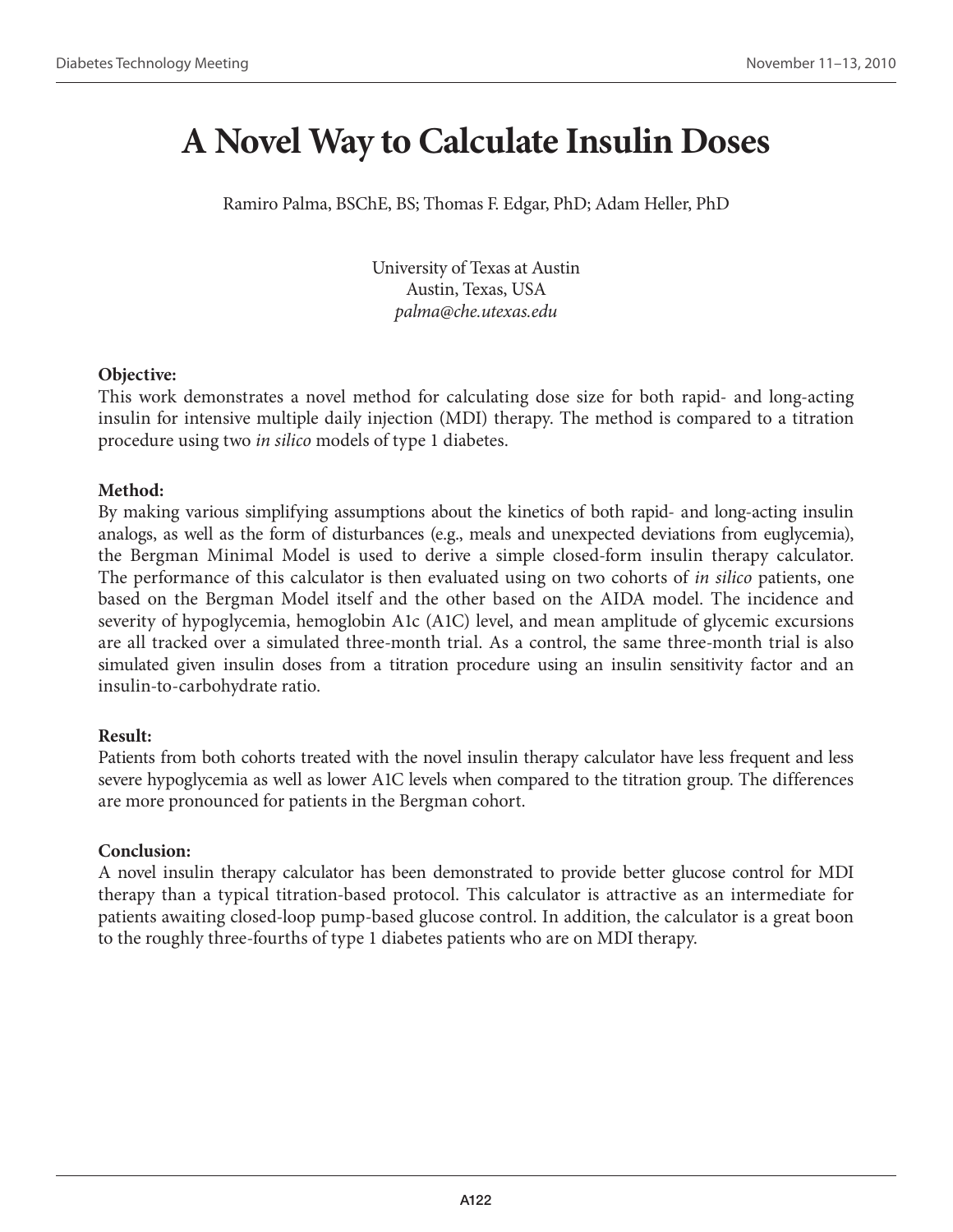# **Impact of Fat-Protein Meal on Postprandial Hyperglycemia in Type 1 Diabetes Patients Treated with an Insulin Pump: The Results of a Randomized Study**

Ewa Pańkowska, Ph.D; Marlena Błazik, MD; Lidia Groele, MD; Marianna I. Bąk, PhD

Medical University of Warsaw Warsaw, Poland *pankowskae@gmail.com*

### **Background:**

In intensive insulin therapy programs, prandial insulin dose is calculated based on carbohydrate (CHO) intake multiplied by insulin-to-CHO ratio (IR). There is no evidence that fat-protein food influences postprandial glycemia. The aim of this study was to assess the impact of mixed meal (pizza) on the postprandial glycemia excursions during 6 h after the meal, where fat-protein contents are taken into account in boluses dose.

### **Materials and Methods:**

From 23 type 1 diabetes patients treated with insulin pumps, 12 were randomly allocated to the experimental group (EG) and 11 to the control group (CG; hemoglobin A1c 7.5  $\pm$  1.3%, aged 14.9  $\pm$  2.0 years, diabetes duration 6.5  $\pm$  2.8 years, insulin requirement 0.9  $\pm$  0.2 IU/kg/day). Patients in the EG received dual-wave boluses for dinner (pizza: 45 g CHO + 400 kcal from fat-protein products [4 filter paper units (FPU)]), and the dose of insulin was calculated by the algorithm  $nCU \times IR + nFPU \times IR / 6$  h (normal + extended boluses). In the CG, the dose of meal boluses was *n*CU × IR. Glucose *n*, C-peptide, and glucagon concentration were assessed before meal and 30, 60, 120, 240, and 360 min after.

### **Results:**

The average blood glucose rose significantly from 60 to 360 [for 60, 98.7 standard deviation (SD) 40 mg/dl versus 151.5 SD 70.5 mg/dl, *p* = .04; for 120, 88.5 SD 40 mg/dl versus 165.3 SD 76.5 mg/dl, *p* = .02; for 240, 93.8 SD 45.5 mg/dl versus 196.4 SD 90.2 mg/dl, *p* = .004; and for 360, 77.0 SD 40.3 mg/dl versus 188.4 SD 95.6 mg/dl,  $p = .003$  in the CG. The delta of blood glucose was significantly higher at 120, 240, and 360 min in the CG. There were not differences between glucagon and C-peptide concentration.

### **Conclusions:**

Fat-protein meal increases postprandial glycemia until 6 h. The dual-wave boluses in which insulin is calculated for CHO and fat protein is effective in controlling postprandial glycemia.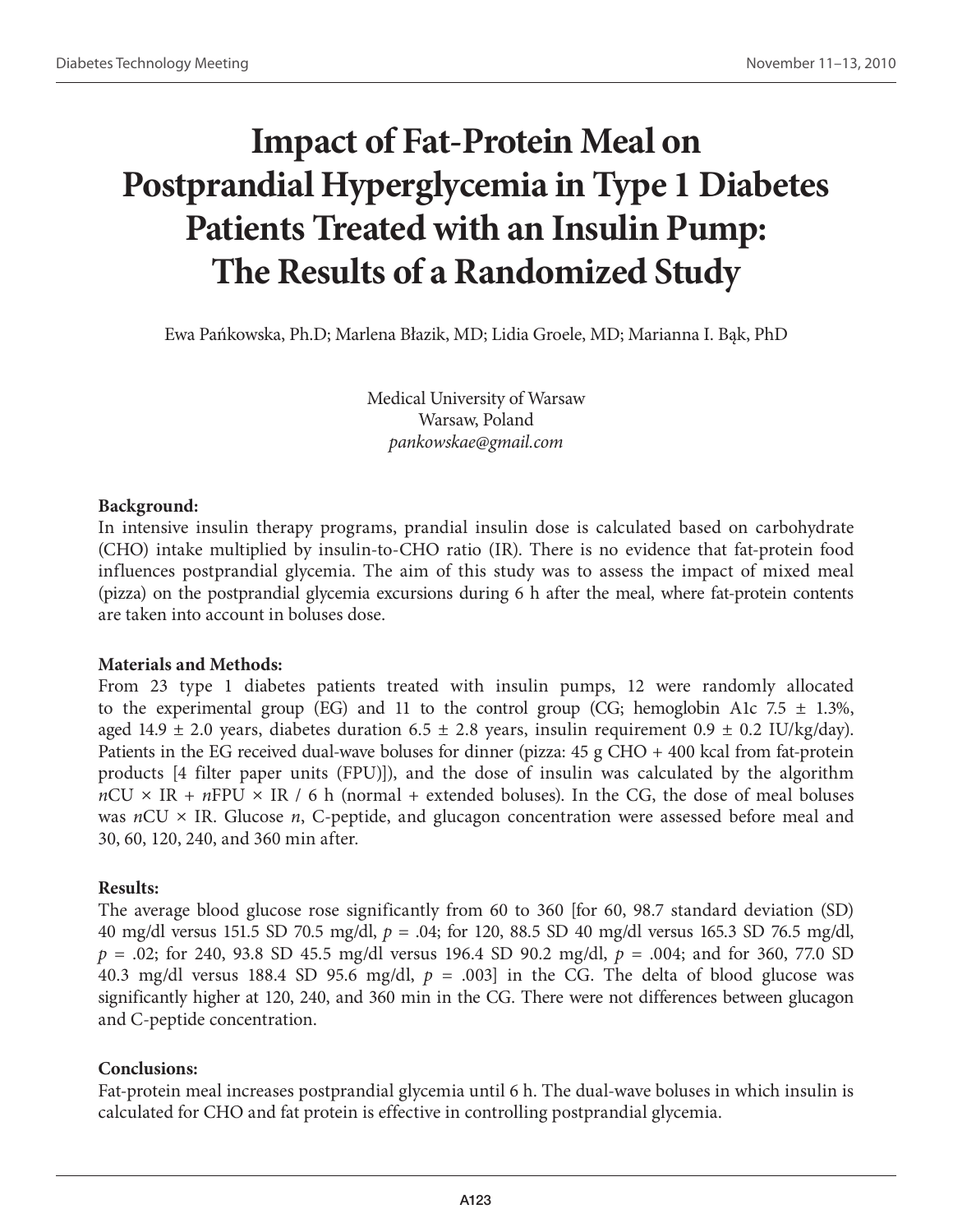# *In Vivo* **Performance of a Nonenzymatic Intravascular Glucose Sensor for Continuous Monitoring during Critical Illness and Surgery**

Sangyun Park, MS; Saram Lee, MS; Taek Dong Chung, PhD; Hee Chan Kim, PhD

Seoul National University Seoul, Korea *pinkydays@melab.snu.ac.kr*

## **Objective:**

Blood glucose level is thought to be closely related with infection and the wound-healing process. Based on this hypothesis, studies on active blood glucose control for critically ill patients are being conducted intensively. Blood glucose level monitoring during surgery is also an important issue, because there are reports that present that the outcome of patients in surgery is enhanced by tight glucose control. The final goal of our research is to develop an automated system that monitors a patient's blood glucose level by accessing blood through an intravascular (IV) catheter in surgical and intensive care unit (ICU) patients.

## **Method:**

An electrochemical glucose sensor was fabricated by our proprietary method. Nanostructured platinum was adopted as a working electrode. The sensor was inserted into a medical tube connected to an IV catheter in a rabbit animal model. By a computer-controlled syringe pump connected to the other end of the tube, the sensor was periodically exposed to blood sample and then rinsed with saline. After the noise-reduction process, the acquired amperometric signal was calibrated to estimate glucose concentration.

### **Result:**

The developed sensor output shows a fairly good response to the glucose concentration of the blood sample after the appropriate calibration process. Clarke's error grid analysis results also show the applicability of the system with a clinically useful degree of accuracy.

### **Conclusion:**

An automated continuous blood glucose monitoring system using a proprietary nonenzymatic sensor was developed and characterized *in vivo*. A nonenzymatic sensor has intrinsic advantages of compatibility with the sterilization procedure and immunity to the operating environmental changes. The system is expected to be connected to the IV catheter to provide continuous blood glucose levels for surgical and ICU patients.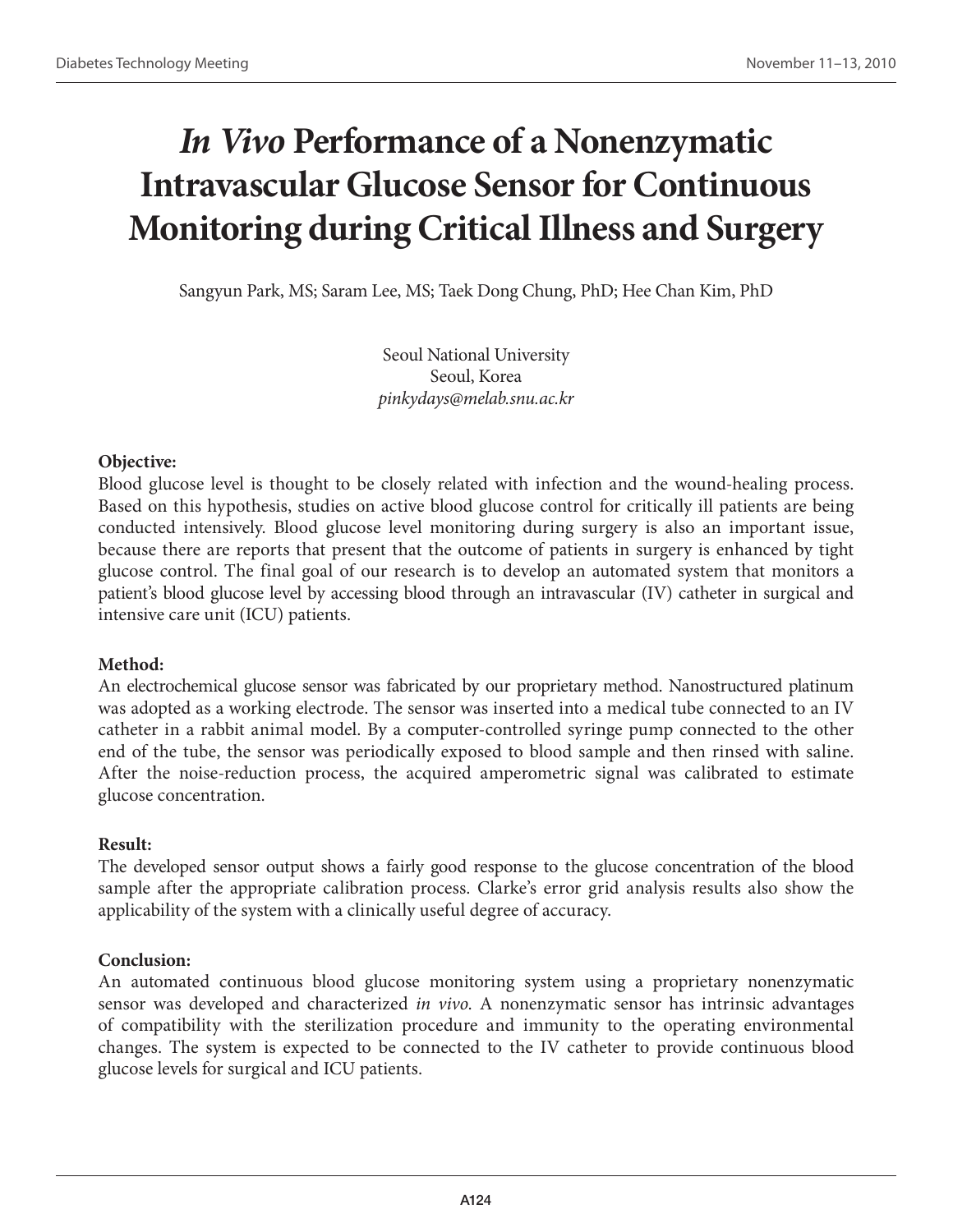# **A Population-Based Study of Hypoglycemia Requiring Ambulance Services**

Ajay K. Parsaik, MBBS; Vishwanath Pattan, MBBS; Lucas A. Myers; Hamit Kumar, MBBS; Steven A. Smith, MD; Rickey E. Carter, PhD; Anand Basu, MD; Yogish C. Kudva, MD

> Mayo Clinic Rochester, Minnesota, USA *parsaik.ajay@mayo.edu*

### **Objective:**

The aim was to study the epidemiology of hypoglycemia requiring ambulance services.

### **Methods:**

We retrieved all ambulance calls activated for hypoglycemia in Olmsted County between January 1, 2003, and December 31, 2009. These represent >95% of such events in Olmsted County.

### **Results:**

A total of 1475 calls were made by 915 people [with diabetes 82% (210 type 1 diabetes [T1DM], 506 type 2 diabetes [T2DM], 30 undetermined type), without diabetes 16%, unknown diabetes status 2%]. Mean age was 60  $\pm$  16 years, with 49% female. Mean (standard deviation) blood glucose concentration during hypoglycemic episode was  $50 \pm 17$  mg/dl. Proportional to the sample composition, a higher percentage of calls were made by persons with diabetes (87%) with proportionally fewer calls coming from persons without diabetes  $(11%)$  (GOF test,  $p < .001$ ). Emergency room transportation was needed by 546 (60%); 276 (30%) were hospitalized. Emergency room transportation and hospitalization was significantly higher in people without diabetes compared to people with diabetes (*p* < .001) and T2DM compared to T1DM (*p* < .001), and 20% of the patients needed ambulance assistance more than once.

Death occurred in 240 (T1DM 33, T2DM 172, non-DM 35) at age 73  $\pm$  11 years (T1DM 66  $\pm$  14, T2DM 77  $\pm$  9, and non-DM 64  $\pm$  14) 1.5  $\pm$  1.2 years after first event. Respiratory illnesses caused the highest mortality (19%), while metabolic complications (hypoglycemia, diabetic ketoacidosis) caused 5%. Mortality was significantly associated with age (*p* < .001), end stage renal disease (*p* = .02), and chronic liver disease ( $p = .01$ ). After adjusting for age and co-morbidities, mortality was significantly higher in people without diabetes compared to people with diabetes (*p* < .001) but not different between the two types of diabetes.

### **Conclusion:**

While diabetes patients account for a higher percentage of ambulance service for hypoglycemia, hypoglycemia in the nondiabetic population is still prevalent.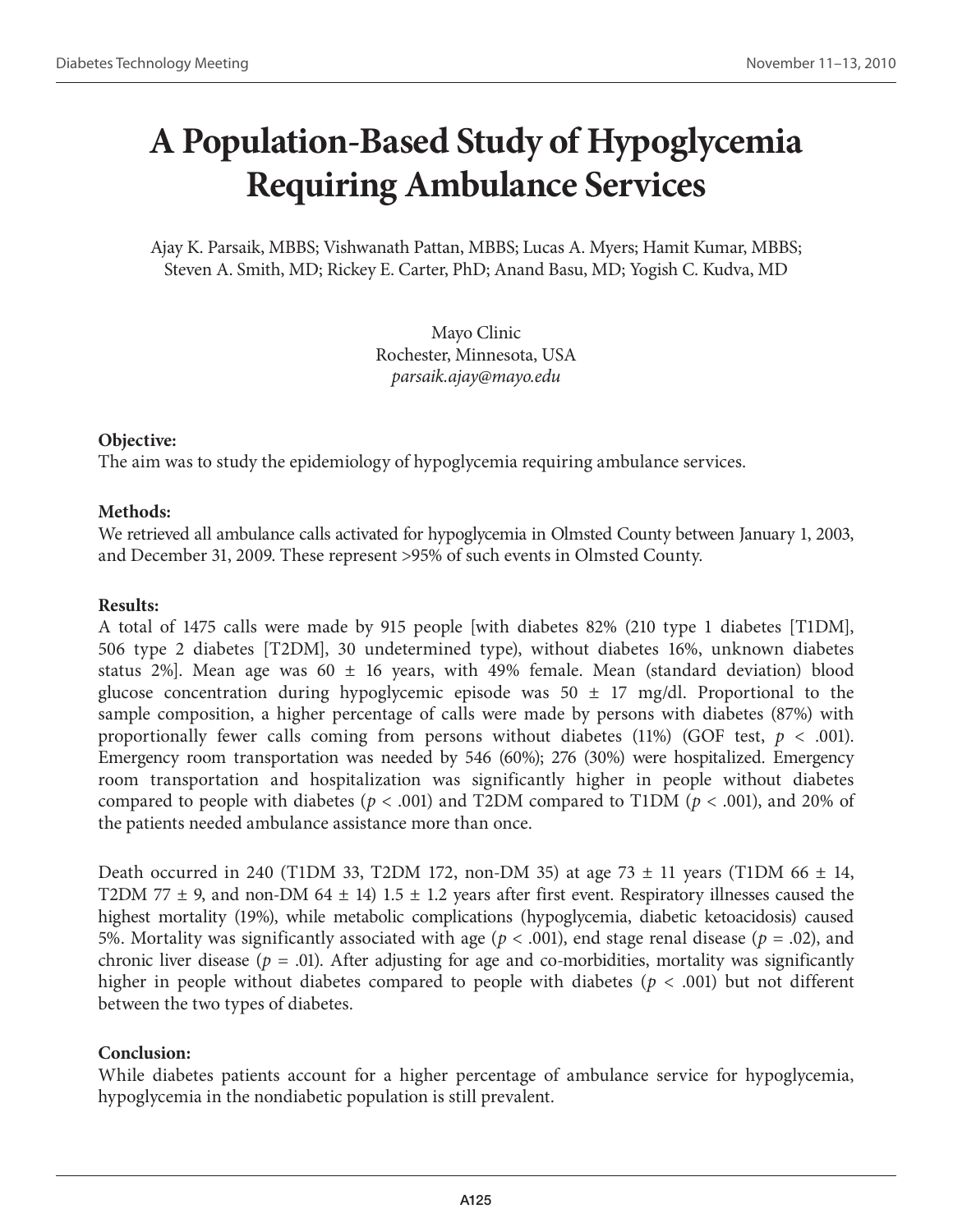# **Engineering Standards for Closed-Loop Control of Diabetes: Defining the Artificial Pancreas Operating System**

Stephen D. Patek, PhD; Boris Kovatchev, PhD; Marc Breton, PhD; Claudio Cobelli, PhD; Lalo Magni, PhD; Giuseppe De Nicolao, PhD; Eyal Dassau, PhD; Howard C. Zisser, MD; Francis J. Doyle III, PhD

> University of Virginia Charlottesville, Virginia, USA *patek@virginia.edu*

#### **Objective:**

As the medical community embraces new technology for treating diabetes and manufacturers venture into developing increasingly complex devices, modular design and standardization will play a key role in defining next-generation systems. Our objective here is to define a standard set of core functions and user/technical interfaces that allow plug-and-play composition of sensors (continuous glucose monitoring and others), actuators (continuous subcutaneous insulin infusion and others), and algorithms to enable closed-loop control of diabetes in clinical and field operating environments.

### **Methods:**

Standardization is based on two fundamental concepts: (1) modular architecture for system design and (2) universal hardware interface.

#### **Results:**

The modular architecture features decomposition of control functions into safety, real-time corrections, (closed-loop feedback or open-loop control), and control of meals and exercise based on observation and optimal response to patient physiological and behavioral characteristics. A set of standardized module interactions defines application interfaces, common data structures, and timing allowing for synchronous or asynchronous execution of module functionality.

The universal hardware interface as demonstrated via the artificial pancreas system features a modular set of communication protocols that are streamlined to a common data structure, methods to extract and manipulate data by the control and safety algorithms at different time intervals, checklists and internal interlocks that prevent misuse or erroneous use by the user or algorithm, as well as hocks and methods to facilitate end user interface and device display.

These concepts were implemented in the design of the Juvenile Diabetes Research Foundationsponsored control-to-range system, scheduled for multicenter trials in late 2010.

*Patek cont.*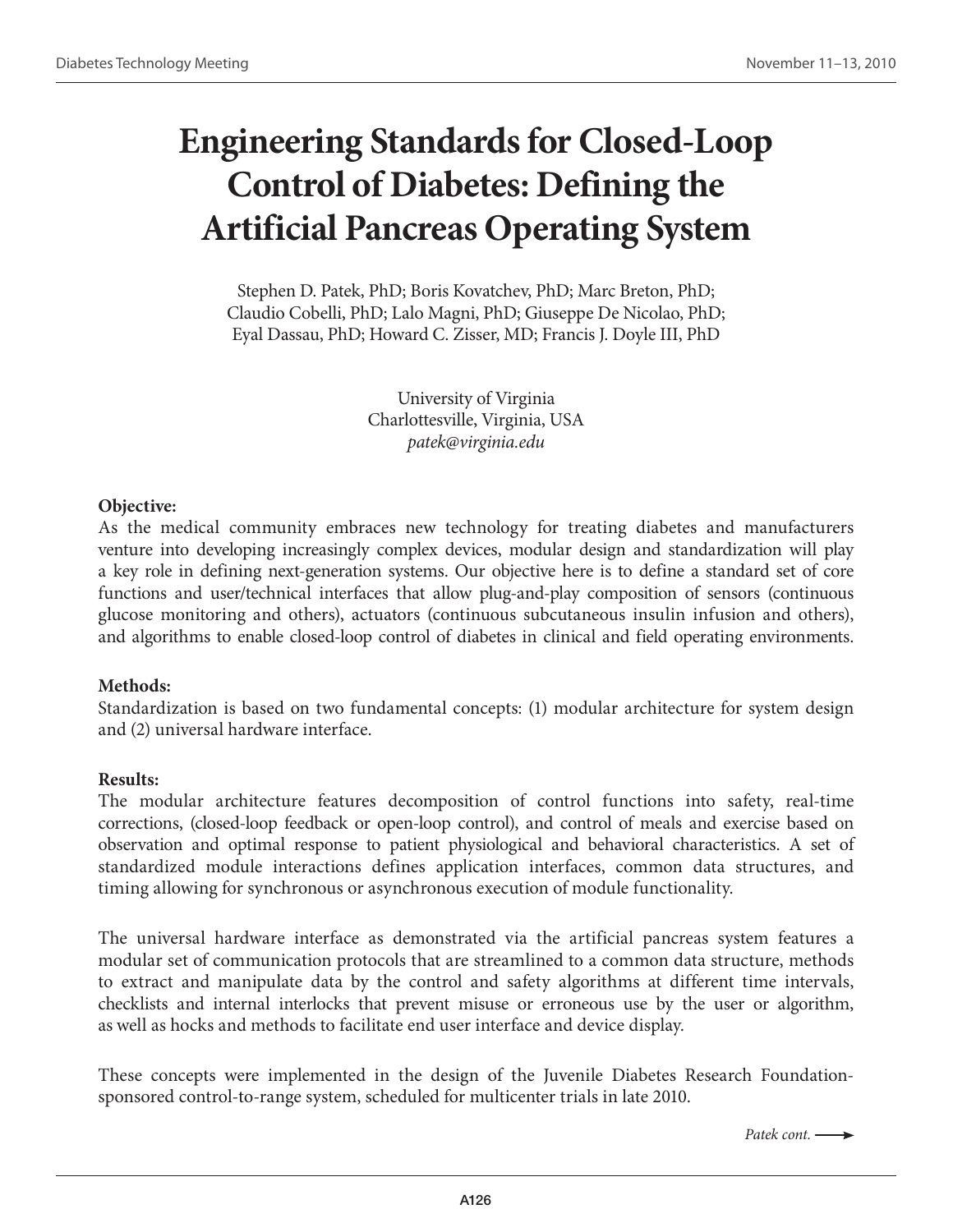Patek cont.  $\longrightarrow$ 

## **Conclusion:**

Agreement on engineering and communication standards, and the development of a diabetes-specific operating environment (system), will accelerate the research progress and the commercialization of closed-loop control systems.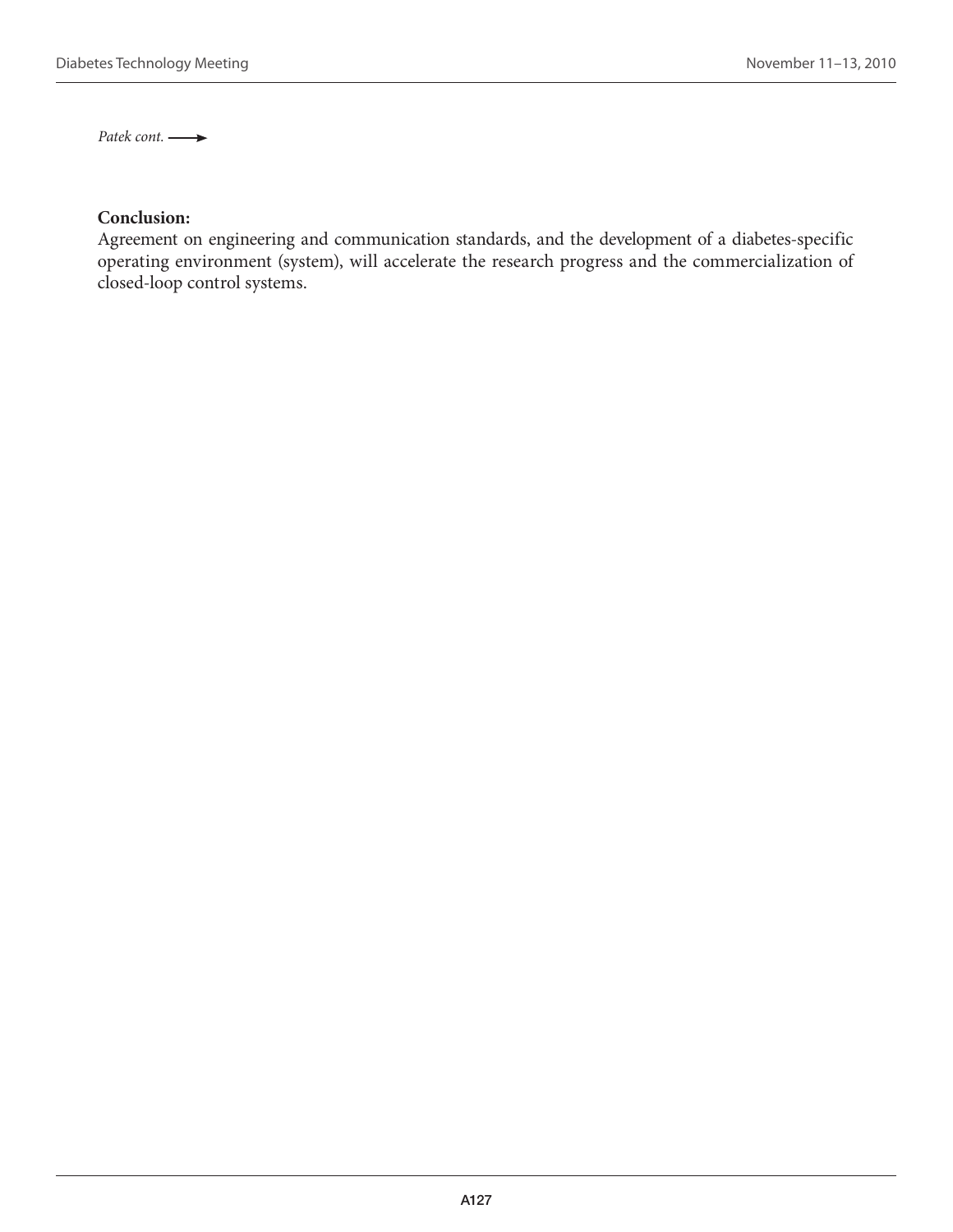# **Mitigating Solutions in Insulin Pump System Security**

Nathanael Paul, PhD; Brent Lagesse, PhD

Oak Ridge National Laboratory Oak Ridge, Tennessee, USA *paulnr@ornl.gov*

### **Objective:**

Insulin pump systems are now the preferred method of treatment for type 1 diabetes patients. New features of insulin pump systems continue to add convenience and better treatment, including remote programming and continuous blood glucose management. Unfortunately, these new insulin pump features present new vulnerabilities that can result in an unsafe insulin pump system. Our objective is to help create a secure insulin pump system platform that withstands targeted malicious attacks against an insulin pump system.

## **Method:**

The main threats of an insulin pump system can be broken into two parts: monitoring and control. By changing monitored information (e.g., blood glucose values), a patient might use incorrect information to program the insulin pump system. In control, an attacker can transmit commands using an unauthorized device. By analyzing these different components, we can better understand the potential vulnerabilities and build secure insulin pump system architectures.

### **Result:**

In February 2010, we implemented a remote attack on a commercially deployed insulin pump system where we remotely programmed an insulin pump system using an unauthorized device, and we were able to do this attack from 100 ft. away. Since that time, we have continued to identify ways that a malicious attacker could potentially affect a patient's health. We plan to present mitigations against these and similar attacks at the workshop.

### **Conclusion:**

Insulin pump system threats and vulnerabilities exist. Attackers can and will take advantage of insulin pump insecurity. An attacker who is able to influence the insulin pump system presents a very real risk to a patient. Based on our findings, we recommend implementing both new security protocols and securing insulin pump system architectures to protect against these attacks.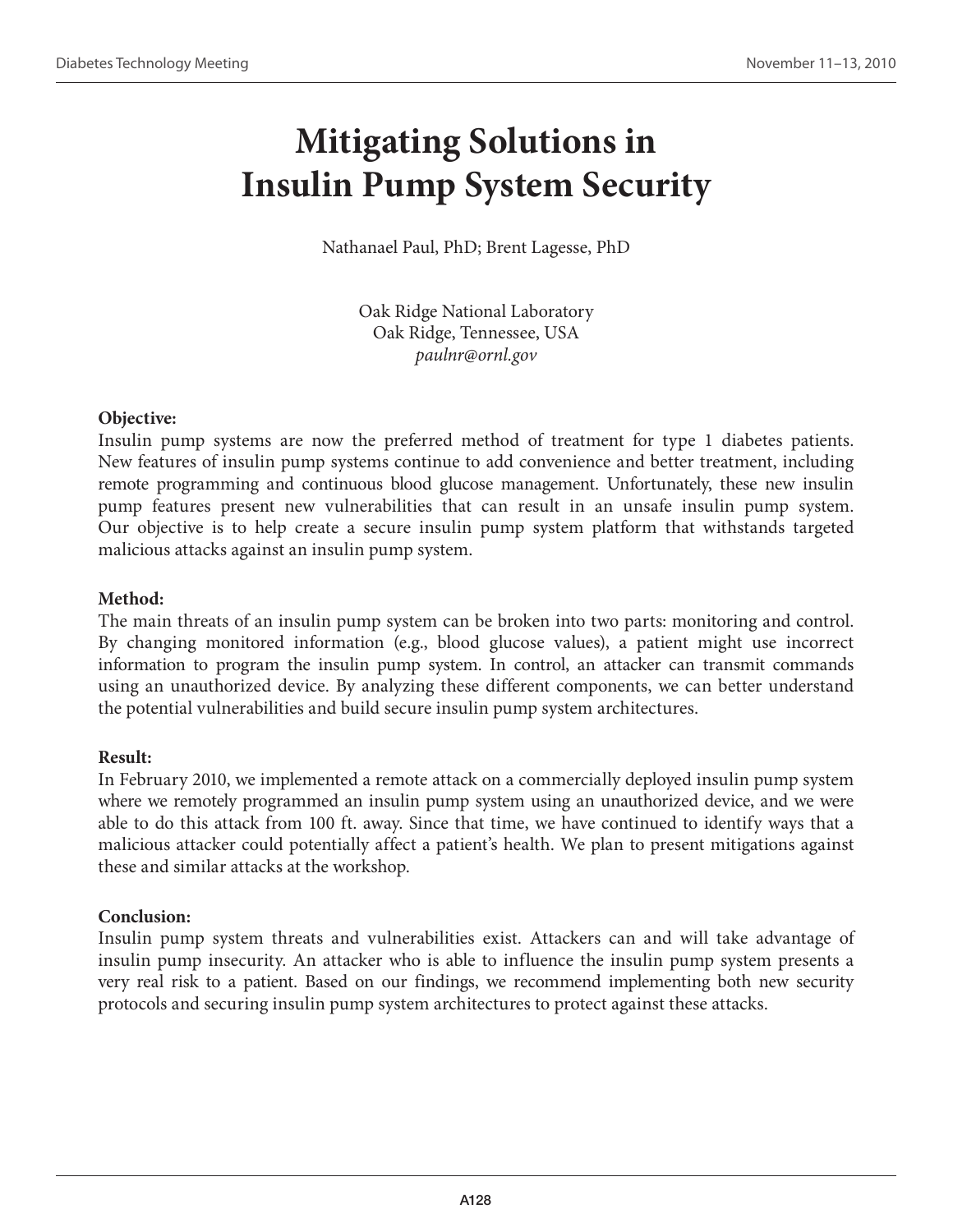# **Accelerated Development of Glucose Sensors via** *in Silico* **Electrochemical Modeling**

Martin Peacock, PhD; David Olson, PhD

Z-Tech Scientific San Jose, California, USA *martin.peacock@ztechsci.com*

### **Objective:**

We discuss the development of an *in silico* electrochemical glucose sensor model that allows the sensor development team to rapidly reduce the time and cost of continuous glucose monitoring sensor development.

## **Method:**

The model allows a single scientist to investigate key parameters and make development decisions without leaving the office and venturing into the laboratory. It allows for rapid empirical development iterations of the sensor to be performed, which currently would take multidisciplinary scientific team months to formulate, manufacture, and test.

### **Result:**

The *in silico* model allows for the rapid assessment of a number of parameters:

- 1. Enzyme loading
- 2. Enzyme kinetics
- 3. Enzyme immobilization
- 4. Mediator loading
- 5. Mediator kinetics
- 6. Mediator immobilization
- 7. Glucose mass transport
- 8. Reference electrode drift
- 9. Counter electrode reactions
- 10. Electrode area
- 11. Electrode geometry
- 12. Assessment of two- and three-electrode geometry
- 13. Temperature effects

The model was developed using finite element modeling of classical electrochemical equations.

### **Conclusion:**

As manufacturers seek smaller, less invasive geometries or product cost reductions through reduction of enzyme loading, the model will quickly predict the impact of design changes.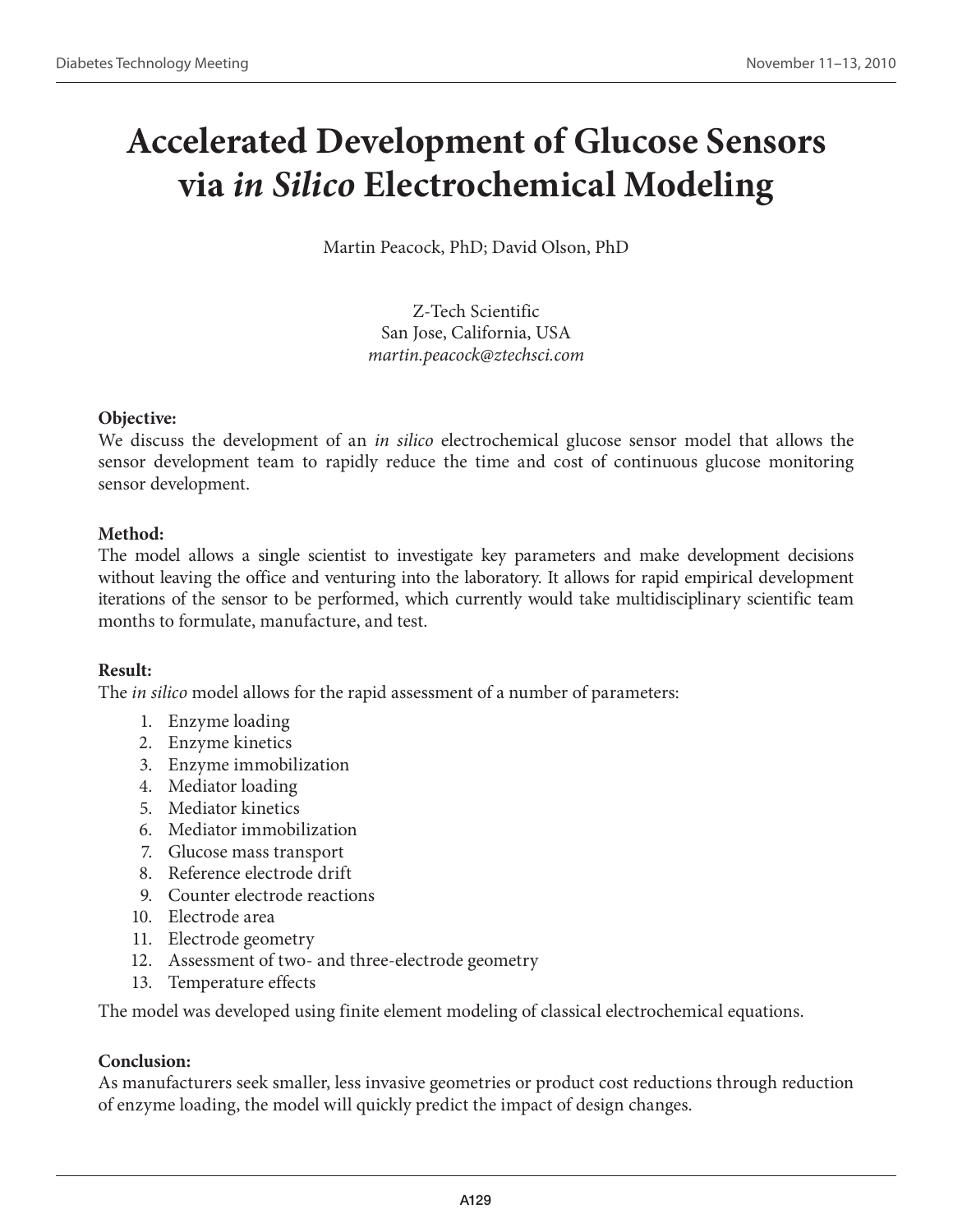# **Accuracy of the Medtronic NexSensor™ for 6 Days in an Inpatient Setting Using Abdomen and Buttock Insertion Sites**

Tim Peoples, MA; Timothy Bailey, MD, FACE, FACP; Ronald Brazg, MD, FACE; Howard C. Zisser, MD; Ken Cooper, BA; Bob Janowski, BA; Suiying Huang, MS; Cary Talbot, BSEE; Qingqing Yang, MS; Rajiv Shah, PhD

> Medtronic, Inc. Northridge, California, USA *tim.peoples@medtronic.com*

### **Objective:**

Continuous glucose monitoring sensors should provide users with accurate readings regardless of insertion site. The objective of this study was to evaluate whether the Medtronic NexSensor™ was accurate for 6 days of sensor wear and in multiple insertion sites, the abdomen and buttock.

#### **Method:**

The NexSensor features improvements over the Medtronic Sof-sensor® to improve operating life and consistency. Sixty-three adults (aged 18–75 years) with type 1 diabetes wore two NexSensors simultaneously for 6 days, one each inserted in the abdomen and buttock. Subjects underwent a single frequent blood sampling study for 12 h, during which time reference plasma blood glucose values were collected and analyzed using the YSI STAT 2300 Plus™ every 15 min and compared to sensor values.

#### **Result:**

Over 85% of sensors were operational into the sixth day of use. The mean agreement rate between sensor and reference values for 6 days of wear was 75.5% [95% confidence interval (CI), 69.5, 81.4] at the abdomen site and 73.8% (95% CI, 68.8, 78.8) at the buttock site. Over 90% of paired sensor-reference values on Clarke and consensus error grids were within the A and B zones (Clarke, 93% at abdomen site, 94% at buttock site; consensus, 97% at abdomen site, 98% at buttock site). The mean and median absolute relative differences were 17.1  $\pm$  16.9% and 12.3 at the abdomen site and 16.5  $\pm$  16.1% and 11.5 at the buttock site. One adverse event unrelated to the device occurred during the study.

#### **Conclusion:**

The NexSensor was accurate for 6 days when inserted into the abdomen and buttock. The results of this study also provide evidence that both the abdomen and buttock areas are suitable as sensor insertion sites.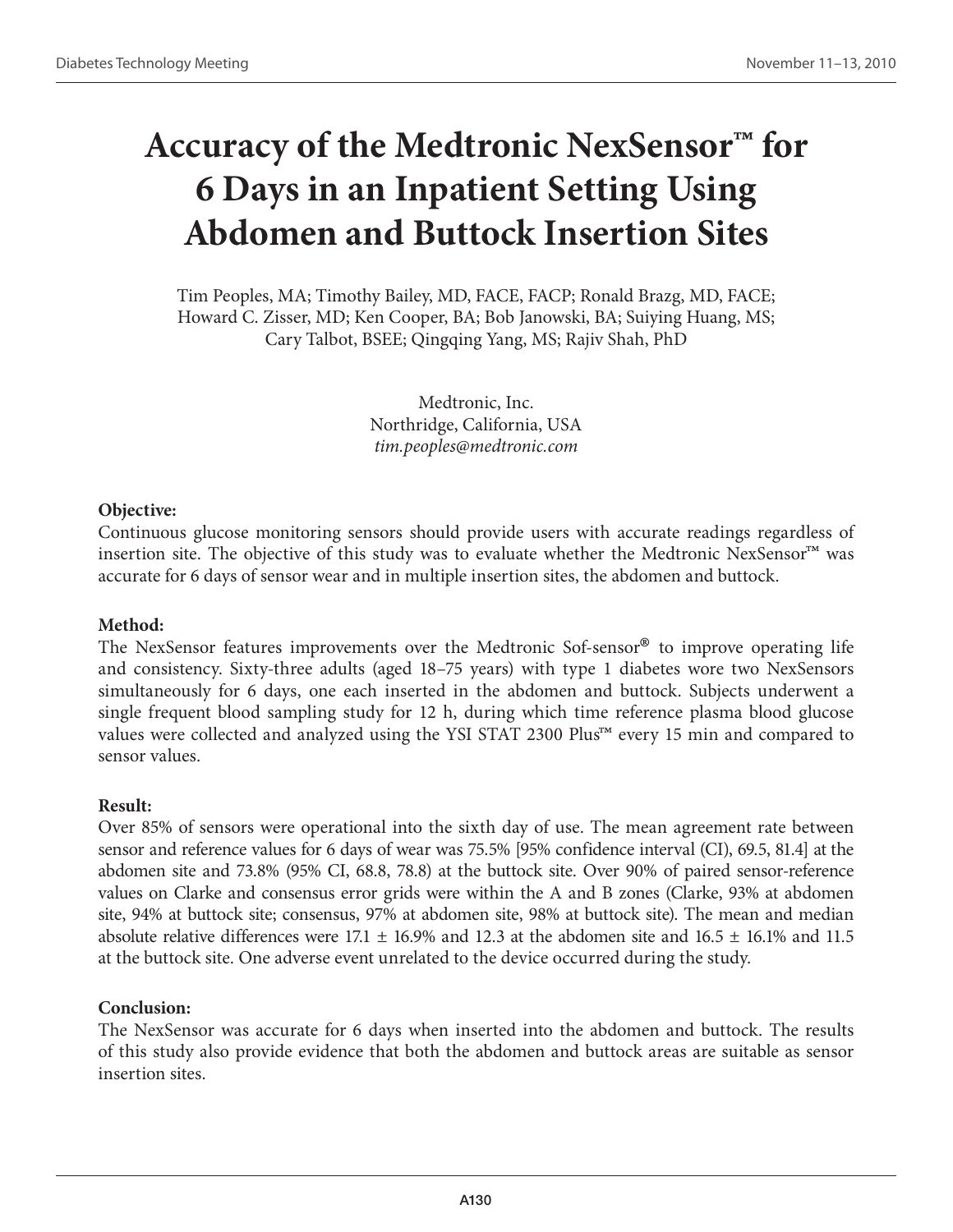# **Unsafe Diabetes Care Practices: 10-Year Review of Hepatitis B Outbreaks and Patient Notification Events**

Joseph F. Perz, DrPH; Nicola D. Thompson, PhD

Centers for Disease Control and Prevention Atlanta, Georgia, USA *Jperz@cdc.gov*

### **Objective:**

Opportunities for blood borne pathogen (BBP) transmission exist when equipment used for diabetes care procedures (DCPs) is not dedicated for individual use (i.e., finger-stick devices, insulin pens) or cleaned and disinfected between each use (i.e., blood glucose meters). The Centers for Disease Control and Prevention has published safe practice guidelines for assisted monitoring of blood glucose (AMBG), yet outbreaks of hepatitis B virus (HBV) infection and patient notifications due to equipment misuse continue.

#### **Method:**

We reviewed public health investigations of confirmed outbreaks associated with AMBG in the United States between 2000 and 2009. For this same period, we also reviewed reports of patient notification events that resulted in groups of patients receiving notifications recommending BBP testing following a potential exposure to another patient's blood during DCP.

#### **Result:**

During the 10-year period, 15 HBV infection outbreaks and 3 patient notifications were identified; 9 outbreaks (60%) and all of the patient notifications occurred in the last 3 years. All outbreaks occurred in long-term care facilities where AMBG was performed; almost 900 persons underwent BBP testing and 116 (13%) residents acquired HBV infection due to equipment misuse during AMGB. Patient notifications occurred in two hospitals and a community health center; 3305 persons were contacted. The predominant unsafe practices identified were use of reusable (penlet-style) finger-stick devices or insulin pens on multiple persons, and sharing of glucose meters without cleaning and disinfection between each use.

#### **Conclusion:**

Hepatitis B virus infection outbreaks and patient notifications due to equipment misuse during DCP have been identified with increasing frequency. These findings suggest the need for better labeling, validated instructions for blood glucose meter cleaning and disinfection, and engineering controls and innovation in equipment design specific for applications involving AMBG or insulin delivery.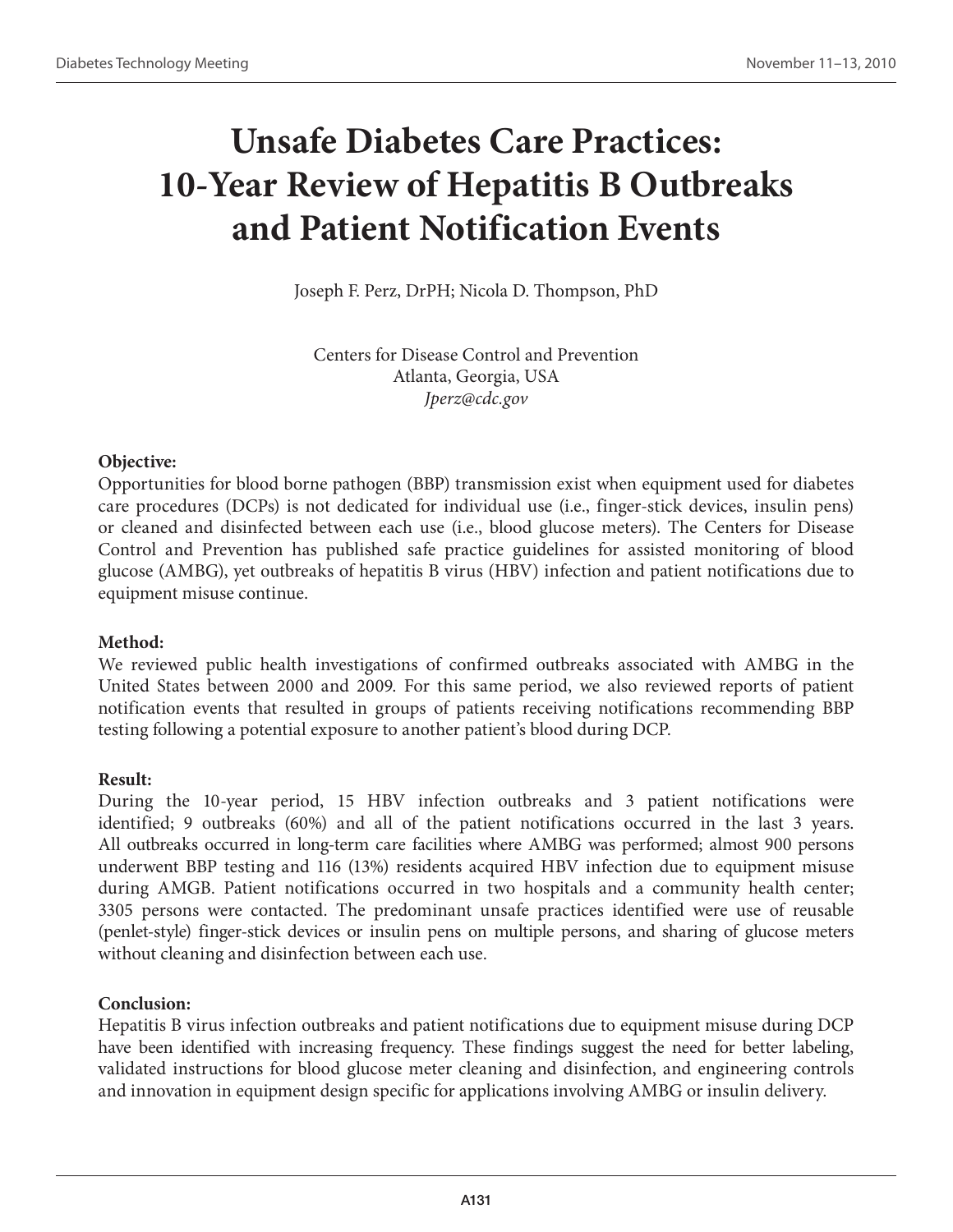# **Hardware Implementation of Blood Glucose Prediction**

Peter Pesl; Pantelis Georgiou, PhD; Nick Oliver, MRCP; Pau Herrero, PhD; Mohamed El Sharkawy, MSc; Desmond Johnston, FMedSci; Christofer Toumazou, FRS

> Institute of Biomedical Engineering, Imperial College London, United Kingdom *peter.pesl@imperial.ac.uk*

### **Objective:**

Commercially available continuous glucose monitors report interstitial fluid glucose concentrations that lag behind changes in blood by several minutes. The objective of this work was to identify a model for prediction of glucose concentrations in hardware and implement it on a microcontroller for use in portable medical devices. Predictions up to 30 min (i.e., prediction horizon = 6) are required to compensate for the lag of interstitial fluid monitors and for early detection of hyperglycemic and hypoglycemic events.

#### **Method:**

A simple linear model with constant coefficients can be used to obtain short-term predictions. The significant advantages of these algorithms are the computability and the simple, interpretable model forms. Recursive identification of the coefficients improves the prediction results by enabling the model to react to unexpected fluctuations such as those caused by stress, exercise, or meal consumption. Autoregressive exogenous models with time-varying parameters were simulated in MATLAB and programmed into a PIC microcontroller. To test the algorithm in hardware, the predicted output was compared with the simulation. Performance of the algorithm was analyzed with the consensus error grid using data sets collected from 10 type 1 diabetes patients.

#### **Result:**

For 10 min predictions, 98.5% and 1.5% of all glucose measurements are considered as accurate (zone A) and benign errors (zone B). In the hypoglycemic range (<70mg/dl), 88.5%, 9.3%, and 2.2% of the 30 min prediction result in accurate readings, benign errors, and erroneous readings.

#### **Conclusion:**

Simple linear models of low order can be used for hardware implementation of predictive models to estimate future glucose concentrations. The proposed model provides satisfactory results for predictions up to 30 min.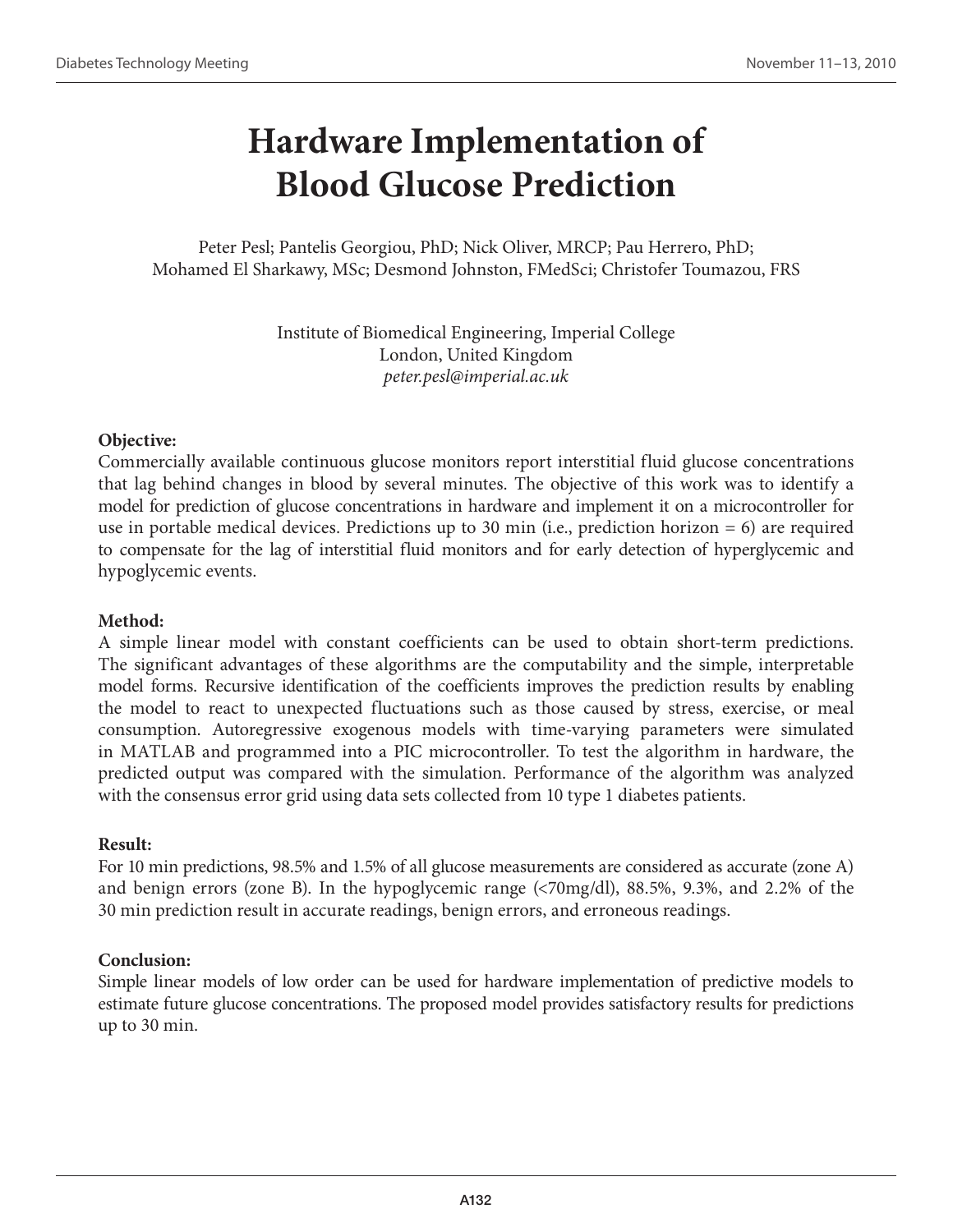# **Three-Dimensional Consensus Error Grid for Analyzing Performance of Glucose Prediction**

Peter Pesl; Pantelis Georgiou, PhD; Nick Oliver, MRCP; Pau Herrero, PhD; Mohamed El Sharkawy, MSc; Christofer Toumazou, FRS; Desmond Johnston, FMedSci

> Institute of Biomedical Engineering, Imperial College London, United Kingdom *peter.pesl@imperial.ac.uk*

### **Objective:**

Real-time continuous glucose monitoring systems require accurate hypoglycemic/hyperglycemic alarms. An effective warning system is an important safety mechanism to ensure appropriate action at times of glucose excursion. Subcutaneous glucose measurements require predictive algorithms to compensate for the lag between interstitial and blood glucose concentrations. Conventional analysis uses the Clarke or the consensus error grid to evaluate the model for one specified prediction step. A novel method is proposed, augmenting the consensus error grid to analyze the prediction performance over time.

### **Method:**

The consensus error grid has been used to assess the clinical significance of differences between the predicted glucose concentration and the glucose reference measurement. However, for each prediction step, a separate error grid has to be constructed to evaluate the accuracy of the predictor. By introducing a third dimension with the prediction time set as the *z* axis, the accuracy of the predictive model can now be analyzed over various time steps. The three-dimensional (3D) consensus error grid displays predicted glucose concentration on the *y* axis, actual glucose concentration on the *x* axis, and prediction horizon (in minutes) on the *z* axis. The 3D consensus error has been implemented using MATLAB.

### **Result:**

Visualization and comparison of the accuracy and consensus error of multiple time prediction windows is possible from one 3D consensus error grid.

### **Conclusion:**

The proposed model evaluates the performance of predictive models for blood glucose estimation and, for each prediction step, displays prediction accuracy, prediction horizon, and consensus error.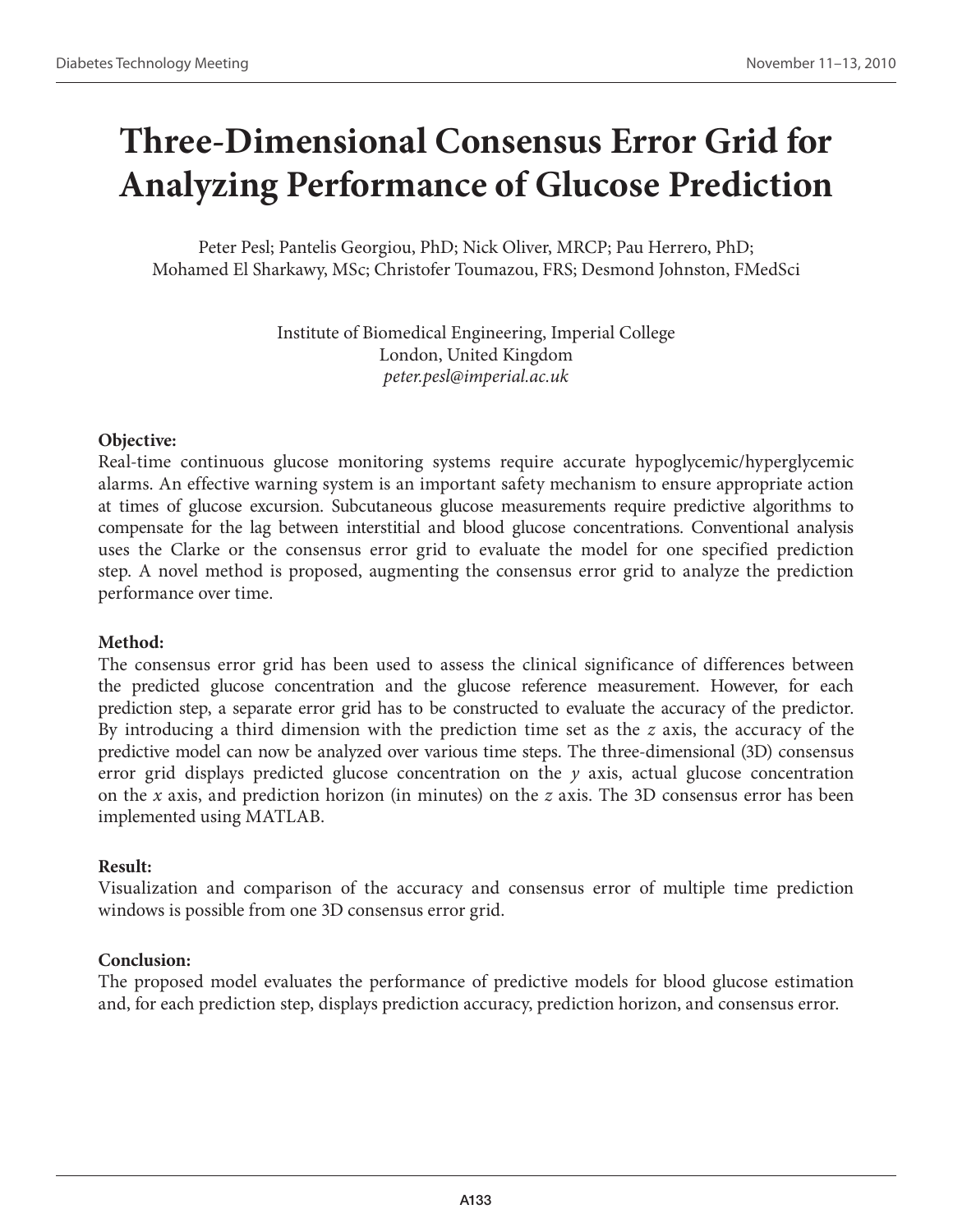# **Development of a DNA-Panel Macroarray Chip to Determine the Risk of Atherosclerosis and Related Disorders**

Elisabeth Pfützner-Riehn, MSc; Moritz Eidens MSc; Petra Musholt, MD; Thomas Forst, MD; Andreas Pfützner, MD, PhD; Matthias M. Weber; MD

> Department of Endocrinology and Metabolism, University Hospital Mainz, Germany *pfuetzner@uni-mainz.de*

#### **Objective:**

Atherosclerosis is a complex disease which is characterized by lipid aggregation in the endothelium induced by chronic systemic inflammation. Risk factors include age, sex, smoking habits, low HDLcholesterol levels, and diabetes mellitus. Next to family history and risk assessment, genetic analysis may be a helpful tool for risk prediction and diagnosis. The aim of this project is the development of a fast genotyping method for all relevant DNA polymorphisms described to be associated with increased risk for atherosclerosis and related disorders by using a new array-technology platform.

#### **Method:**

Genetic markers were identified by extensive literature review and selection was based predominantly on results from randomized clinical studies. A macro-array DNA-chip platform was identified allowing for detection of multiple genetic variations at the same time. The macroarray layout has  $15 \times 15$ spots with a distance of 160 µm from each other and is implemented into a common 1.5 ml reaction tube. This macro-array chip technology can be handled with equipment found in common laboratories. The DNA is extracted from blood or other sources, and amplified and biotinylated in one PCR reaction. PCR-products are hybridized with allele-specific primers bound on the chip representing the wild-type or the mutated probe, respectively. Visualization of targets bound to the probes is performed by means of a specific precipitation reaction using a specially designed reading device.

#### **Result:**

Allele discrimination was successfully established for several genes including eNOS (Endothelial nitric oxide synthase 3), PTGS1, (Prostagladin-endoperoxide H synthase 1) MTHFR (Methylentetrahydrofolatreductase), ALOX AP (Arachidonate 5-lipoxygenase activating protein), CETP (Cholesterol ester transfer protein), ApoE (Apolipoprotein E), LTA (lLmphotoxin alpha) and LPL [Lipoprotein(a)]. Each of these genes carries mutations known to be associated with a several-fold increased risk for atherosclerosis. The detection accuracy of this method was confirmed to be 100% with real-time PCR by using hybridization probes and sequencing techniques.

*Pfützner-Riehn cont.*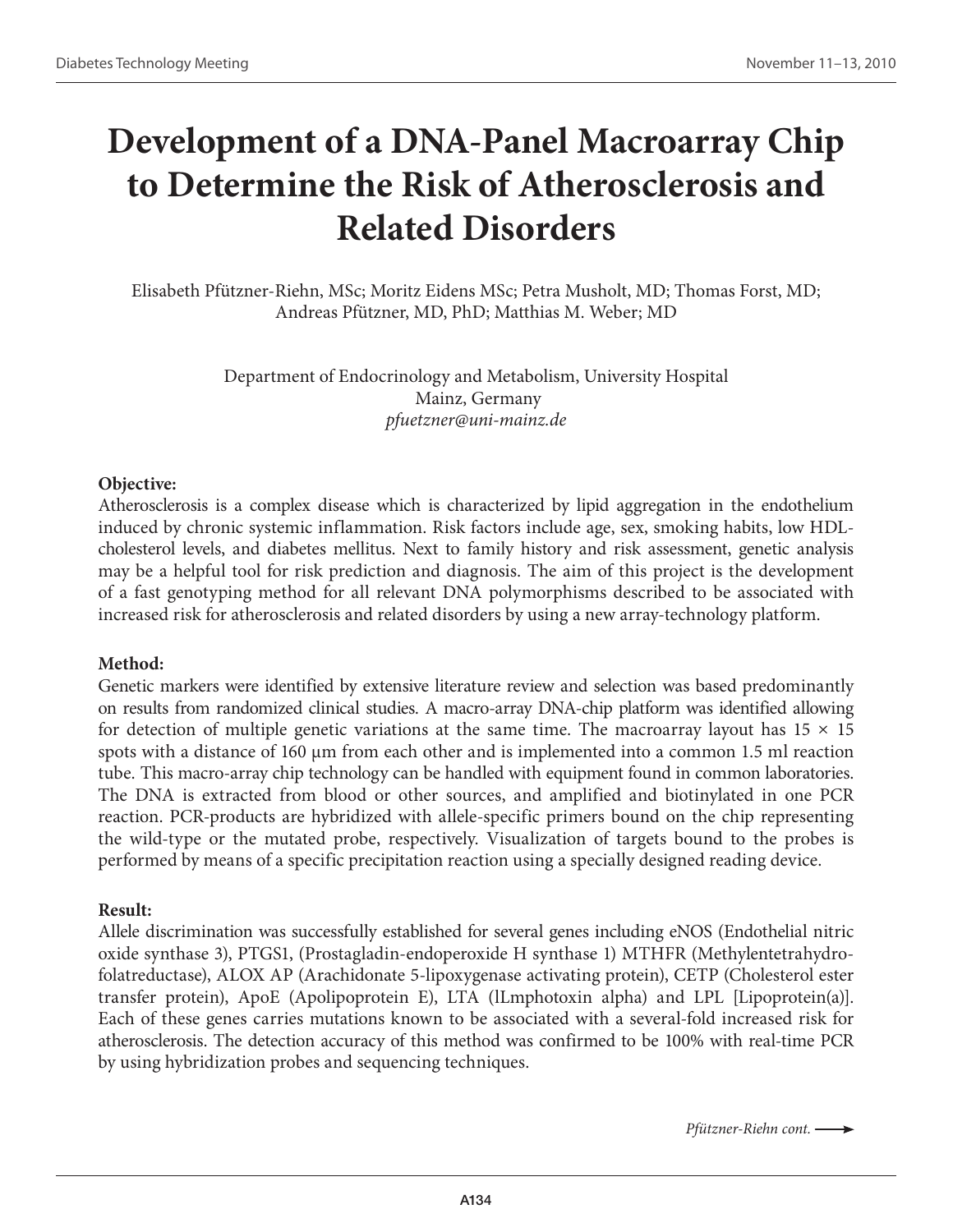*Pfützner-Riehn cont.* 

#### **Conclusion:**

The described method offers an easy, fast and cost-effective genotyping of relevant atherosclerosis alleles. This chip may lead to an earlier detection of subjects at high risk and to an early, personalized therapy. Further studies will have to demonstrate whether this chip is suitable for prediction of atherosclerosis development and progression.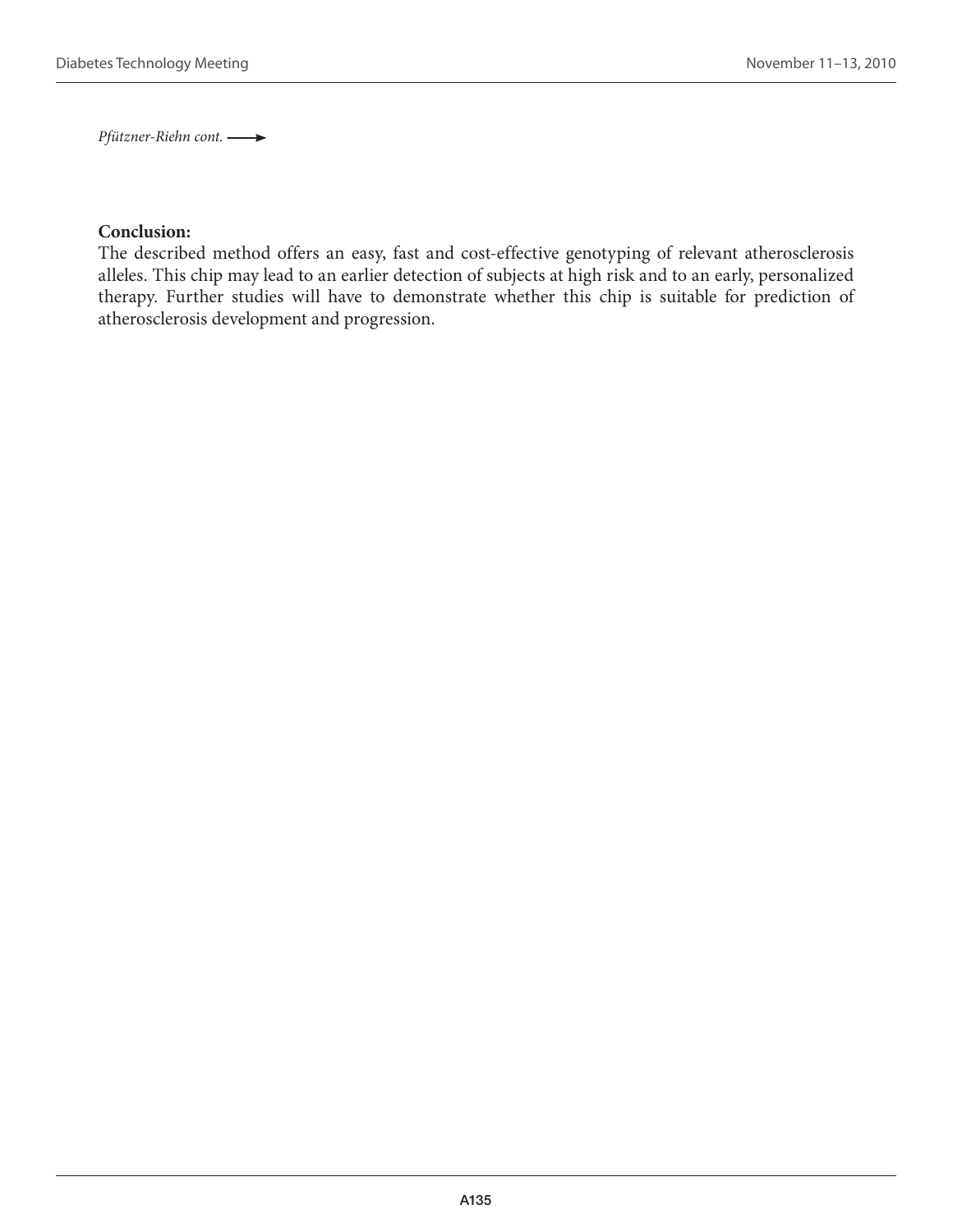# **A New Formulation of Insulin Glargine with an Extended Release Profile**

Roderike Pohl, PhD; Koray Ozhan, MS; Robert Hauser, PhD; Solomon S. Steiner, PhD

Biodel, Inc. Danbury, Connecticut, USA *Rpohl@biodel.com* 

### **Objective:**

Insulin glargine (IG; Lantus®) has a sustained release absorption profile due to the formation of a microprecipitate post injection. In many patients, IG does not last a full 24 h. Therefore, the objective of this new formulation is to extend the duration of IG.

## **Method:**

Excipients were combined with IG and tested *in vitro* using a solubility assay. Solubilized insulin was collected following centrifugation to remove the precipitate. The insulin in the supernatant was quantified by high-performance liquid chromatography. The experimental formulation with the least amount of soluble insulin following the dilution experiment (BIOD 809) was then tested in diabetic miniature swine to define its pharmacokinetic and pharmacodynamic profile. Duration of action in the diabetic miniature swine was established by the time the insulin and blood glucose values returned to baseline levels after evaluation for 24 h.

### **Results:**

The solubility test showed the new formulation BIOD 809 was 40% less soluble than IG. Plasma data from IG swine runs showed an average duration of 18.5 h. In comparison, the BIOD 809 formulation's duration on average was in excess of 24 h. In addition, the pharmacokinetic profile of BIOD 809 was flatter than IG.

### **Conclusion:**

A novel formulation of BIOD 809 can have a longer duration of action if excipients are added that reduce the solubility of the precipitate post injection. This increased duration is useful for patients who currently use Lantus and find the duration of action short of 24 h.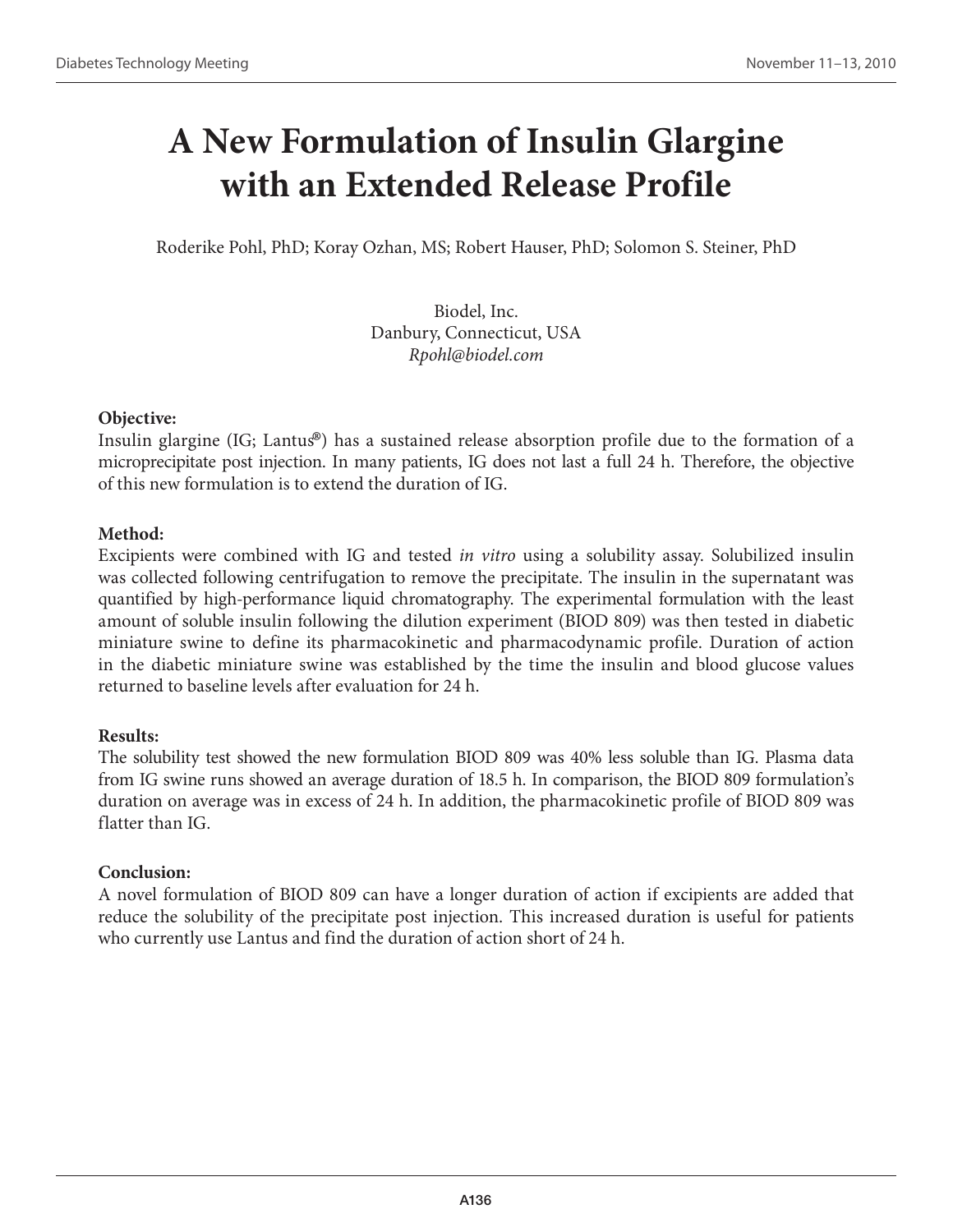# **Automated Decision Support Tool Identifies Patterns of Hypoglycemia in a Population of Poorly Controlled Type 2 Diabetes Patients Undergoing Treatment Intensification**

Tiffany Premo, BA; Christen Rees, BS, RN; Jaclyn Myers, PharmD; Nathan Wegmann, BA; Zhihong Jelsovsky, MS; Robin Wagner, DVM, PhD

> Roche Diagnostics Operations, Inc. Indianapolis, Indiana, USA *tpremo@purdue.edu*

## **Objective:**

Hypoglycemia may be the most important adverse effect of treatment intensification (TI) in patients with type 2 diabetes mellitus (T2DM). Use of structured self-monitoring of blood glucose (SMBG) data and a proprietary decision support tool (DST) that identifies glycemic patterns from this data may allow for increased recognition of patterns of hypoglycemia in T2DM patients undergoing TI.

## **Method:**

Structured SMBG data was collected quarterly (*n* = 991 forms) from 256 poorly controlled T2DM patients (hemoglobin A1c  $\geq$ 7.5%) in the intervention arm of a large, cluster-randomized, multicenter study (STeP). Self-monitoring of blood glucose data were analyzed with the DST using a patternidentification algorithm. The DST defines a pattern as two or more abnormal blood glucose values at the same time on subsequent days. Patterns of hypoglycemia were then further analyzed by visit, time of occurrence, and medication use.

## **Result:**

Hypoglycemia was identified as the primary glycemic abnormality (PGA) in 10.9% of all analyzed visits. At the first clinical visit in the study, hypoglycemia was identified as the PGA for 6.6% (15/229) of subjects. At month 12, the last clinical visit of the study, hypoglycemia was identified as the PGA for 14.3% (25/175) of subjects. The average hypoglycemic measurement was 70.4  $\pm$  8.9 mg/dl (*n* = 340). Hypoglycemia was most frequently identified before lunch (25%) and before breakfast (18%) (*n* = 340). Patients experiencing patterns of hypoglycemia were most commonly utilizing sulfonoylureas (31.3%), biguanides (28.2%), and/or thiazolidinediones (17.9%).

## **Conclusion:**

These findings suggest that patterns of hypoglycemia can be identified by use of structured testing and a DST in T2DM patients undergoing TI. Health care providers may be able to use this information to reduce hypoglycemia and adverse events during TI.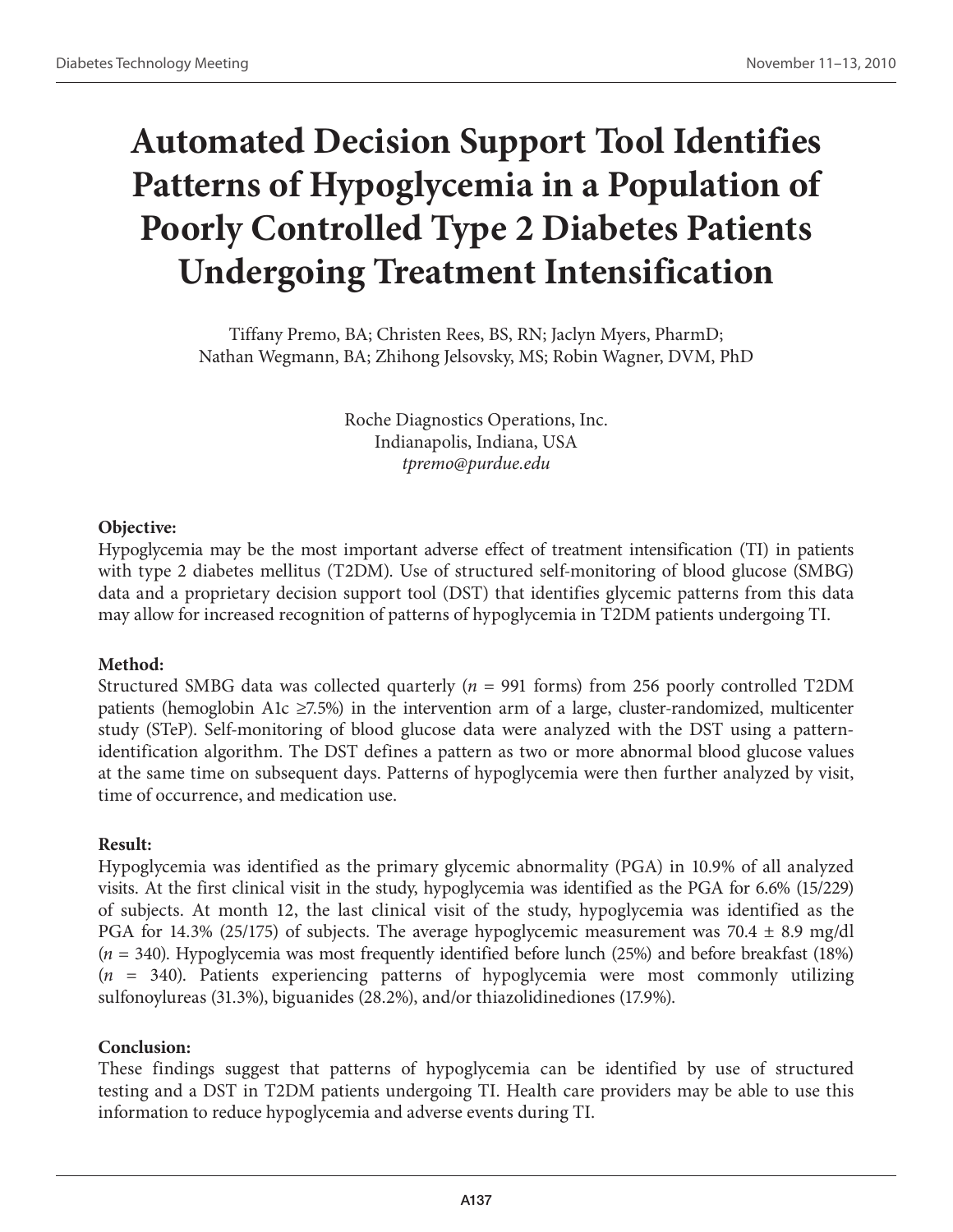# **Noninvasive Polarimetric-Based**  *In Vivo* **Glucose Monitoring**

Georgeanne Purvinis, PhD; Brent D. Cameron, PhD; Douglas M. Altrogge, DVM

Battelle Memorial Institute Columbus, Ohio, USA *purvinis@ieee.org*

### **Objective:**

The objective of this study was to demonstrate a noninvasive technique to measure *in vivo*  physiological glucose levels in the aqueous humor of the eye that are correlated to those of blood.

## **Method:**

Measurements were acquired using a custom-designed laser-based optical polarimetry system in six New Zealand white rabbits. The rabbits were anesthetized using an isofluane-only anesthesia protocol. Aqueous-humor-based polarimetric measurements were obtained by coupling light through the anterior chamber of the eye. Blood glucose levels were first stabilized and then altered with intravenous dextrose and insulin administration and measured every 3–5 min with a standard handheld glucometer and intermittently with a YSI analyzer. Acquired polarimetric glucose signals were calibrated to measured blood glucose concentration, which were subsequently used for prediction.

## **Result:**

Based on a total of 37 data points, Clarke error grid analysis indicated 92% in zone A, 8% in zone B, and zero in zones C and D. Reference blood glucose concentrations ranged from 93 to 521 mg/dl from the glucometer and 107 to 408 mg/dl from the corresponding YSI analysis. Polarimetric signals predicted ranges from 117 to 480 mg/dl. Errors in prediction are shown to be related to gross movement of the rabbit during the procedures, incurring time-varying corneal birefringence effects that directly affect the measured polarimetric signal. These effects can be compensated for with appropriate design modifications.

## **Conclusion:**

An optical polarimetry technique was used for *in vivo* physiological glucose monitoring. The technique demonstrated is noninvasive and provides a basis for the eventual development of a commercial home-based polarimetric glucose monitor.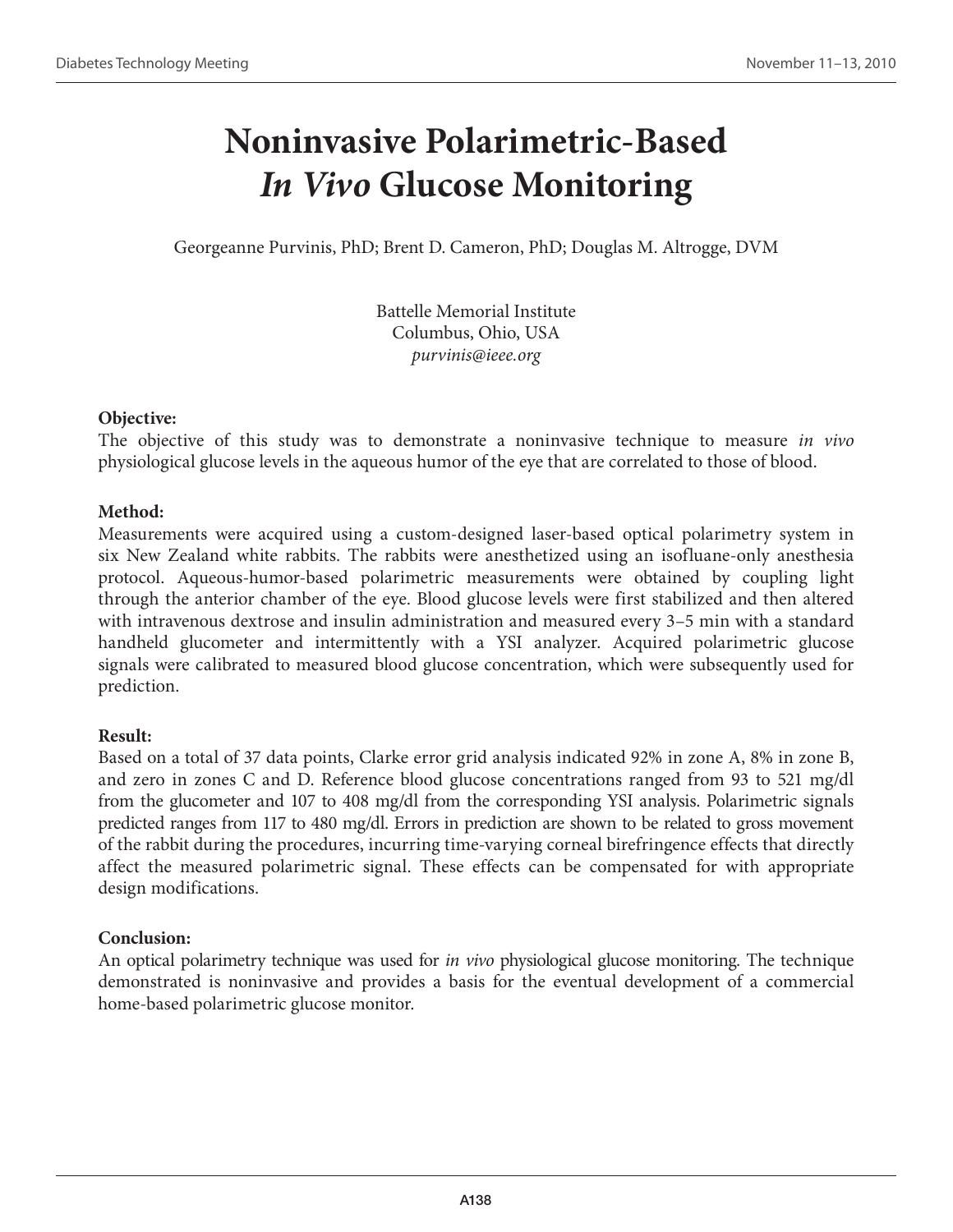# **Monte Carlo Analysis of a Glycemic Control Protocol in Less Acute Wards**

Normy Razak, MSc; Jessica Lin, PhD; Geoff Chase, PhD; Christopher Pretty, ME; Aaron Le Compte, PhD; Geoff Shaw, MD; Fatanah Suhaimi, BEng; Ummu Jamaluddin, BE

> University of Canterbury Christchurch, New Zealand *normy.abdulrazak@pg.canterbury.ac.nz*

#### **Objective:**

Tight glycemic control (TGC) can benefit medical and surgical intensive care patients by reducing complications associated with hyperglycemia. However, once patients are transferred to less acute wards, continuing the same level of TGC is difficult. Less acute wards have much fewer nursing resources, creating a pressing need to develop insulin delivery protocols that can be implemented with minimal clinical effort. This abstract uses an *in silico* Monte Carlo analysis to quantify the performance and robustness to errors (physiological variability and sensor errors) of protocols using a combination of Specialized Relative Insulin Nutrition Tables (SPRINT) and insulin glargine (SPRINT + glargine) to ease the transition of SPRINT patients to less acute wards.

#### **Methods:**

The pharmacokinetic/pharmacodynamic system model integrates a validated insulin glargine compartmental model and a clinically well-validated glucose–insulin dynamics model for intensive care unit patients (ICING). Patient data ( $N = 25$ ) were selected from the SPRINT cohort based on periods of long-term stability and low insulin requirements, indicating patients who would benefit from a transition to subcutaneous insulin administration. The SPRINT + glargine protocol seeks use of insulin glargine to gradually replace intravenous insulin. A total of 100 simulations per patient were performed with added sensor noise of 7% in blood glucose measurement error and variability in subcutaneous absorption. Safety and performance are evaluated by avoidance of hypoglycemia (<2.2 mmol/liter), median and interquartile range (IQR) of blood glucose measurements, percentage in desired band (4.0–6.1 and 4.0–7.0 mmol/liter), amount of insulin prescribed (intravenous boluses + glargine), amount of nutrition given, and nursing effort intensity based on number of interventions.

*Razak cont.*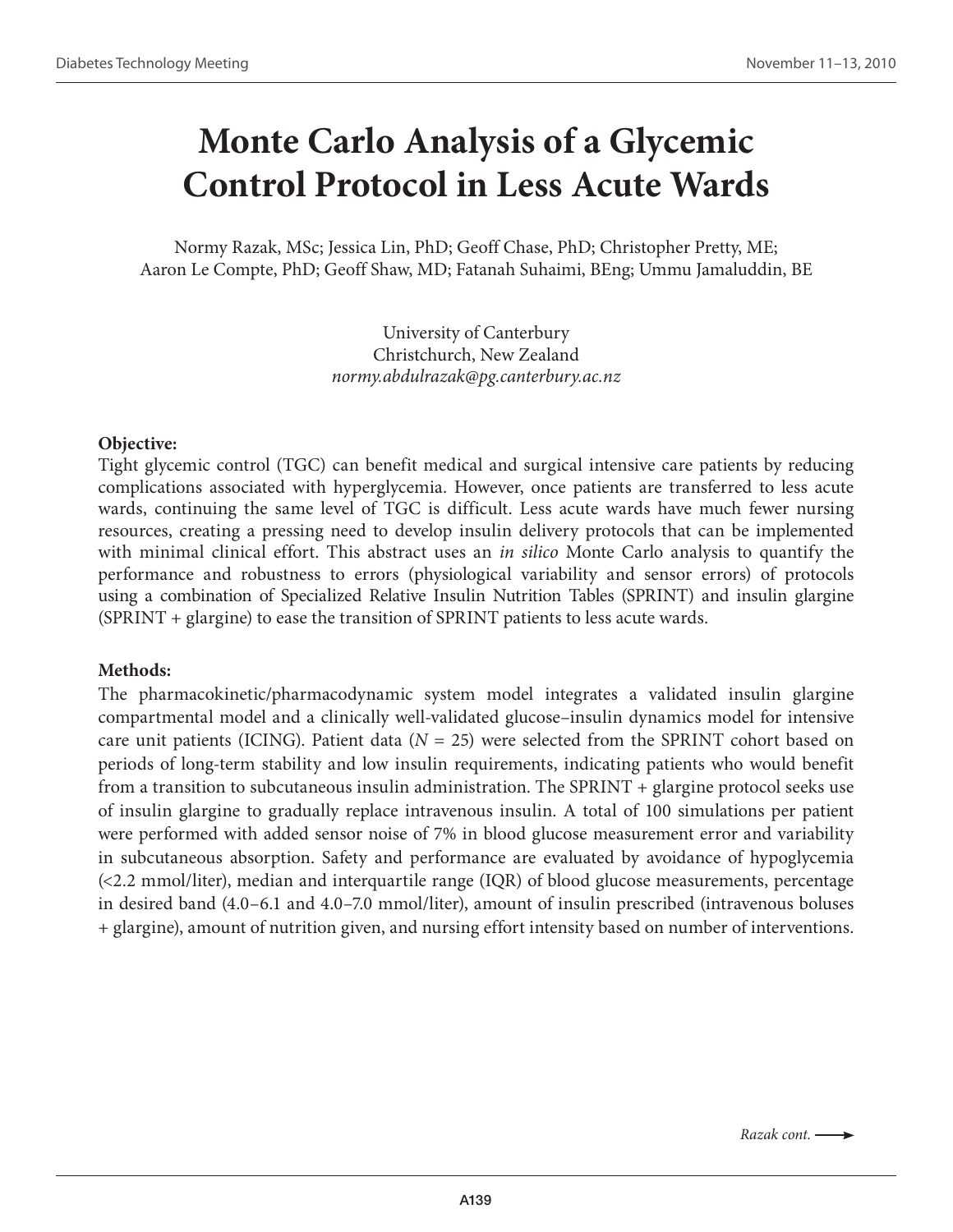*Razak cont.* 

#### **Results:**

There is zero hypoglycemia in any analysis. Virtual trials (per patient) median blood glucose is 5.29 (IQR: 4.90, 5.59) mmol/liter with 65.8% (IQR: 56.2, 72.9), 88.5% (IQR: 83.9, 91.2) time in the 4.0–6.1 and 4.0–7.0 mmol/liter bands. Median insulin per patient was 70.1 U/day (IQR: 64.3, 77.4), with carbohydrate administration of 140 mmol/day (IQR: 129, 143). Nursing effort was 36.2 interventions/day (IQR: 34.4, 38.2). Monte Carlo simulations show 5.44 (IQR: 4.93, 5.88) mmol/liter, 62.5% (IQR: 59.3, 73.4), 87.5% (IQR: 85.1, 92.2) for performance. Monte Carlo insulin and nutrition were 68.4 U/day (IQR: 58.2, 76.5), 109 mmol/day (IQR: 84, 146), requiring 36.9 intervention/day (IQR: 33.6, 37.3). This last analysis validates the robustness of the SPRINT + glargine protocol in a noisy clinical environment.

#### **Conclusion:**

An effective, robust, and safe subcutaneous transition protocol is presented. *In silico* analysis allowed accurate quantification of nursing effort and the impact of the time for insulin glargine to reach full effectiveness, which may thus define the time required for a safe subcutaneous insulin transition across a diverse range of patients. The results justify a clinical pilot study to fully validate these *in silico* results.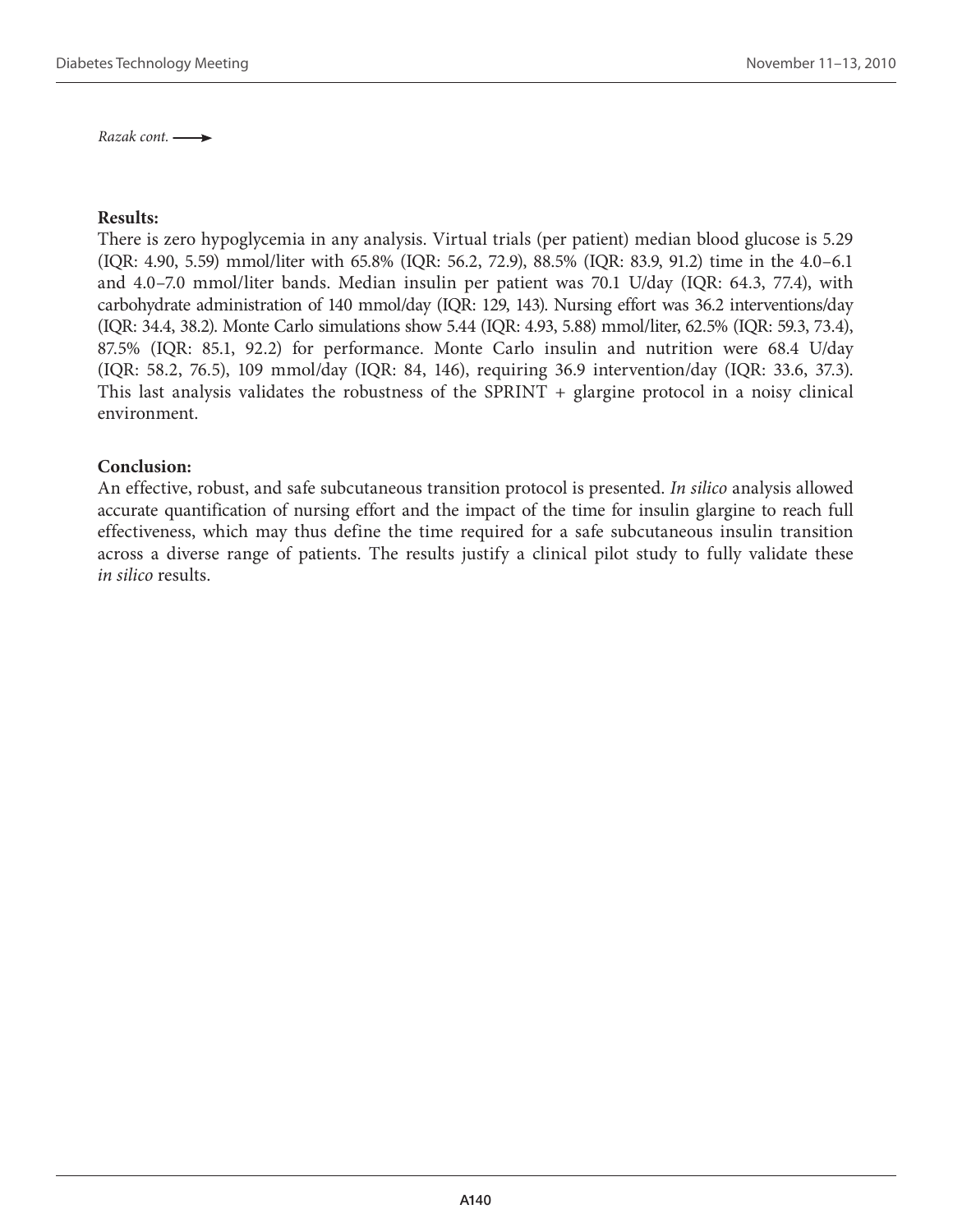# **Automated Bolus Calculators Differ in Management of Postprandial Hyperglycemia**

Christen Rees, BS, ASN, RN; Ann Buskirk, BSN; Robin Wagner, DVM, PhD

Roche Diagnostics Operations, Inc. Indianapolis, Indiana, USA *christen.rees@contractors.roche.com* 

## **Objective:**

Postprandial hyperglycemia (PPH) is a known independent risk factor for cardiovascular diseases. Automated bolus calculators (ABCs) can aide users in preventing and managing PPH. The objective of this study was to compare how six ABCs differ in their prevention and management of PPH.

## **Method:**

This study compared six ABCs: the Accu-Chek® Combo, Accu-Chek® Expert, OmniPod®Insulin Management System, Minimed Paradigm Veo® System, Minimed Paradigm® System, and OneTouch®Ping™. Identical insulin therapy parameters were entered in each ABC. Two additional parameters (meal rise, offset time) were entered into the Combo and the Expert. A preprandial blood glucose (BG) of 168 mg/dl and a meal size of 80 g carbohydrate (CHO) were entered into each ABC. After 2 h, a postprandial (PP) BG of 284 mg/dl was entered. The ABC dosing advice and insulin on board (IOB) were recorded.

## **Result:**

All ABCs recommended similar preprandial BG corrections and CHO doses. At 2 h PP, the Combo, Expert, and OmniPod reported less IOB than the Paradigm, Veo, and Ping (0.7, 0.7, 0.6 versus 2.7, 2.7, 2.67 U of insulin, respectively). The Combo, Expert, and OmniPod recommended larger correction doses at 2 h than the Paradigm, Veo, and Ping (2.1, 2.0, 2.85 versus 0.1, 0.1, 0.8 U of insulin, respectively).

## **Conclusion:**

The difference in PP bolus recommendations calculated by the ABCs is related to how each ABC's algorithm calculates IOB. The Combo, Expert, and OmniPod count only insulin given to correct preprandial hyperglycemia as IOB. The Combo and Expert also consider meal rise and offset time, which influence correction of PPH. Due to these differences, the Combo and Expert may manage PPH more aggressively than the other bolus calculators in this study.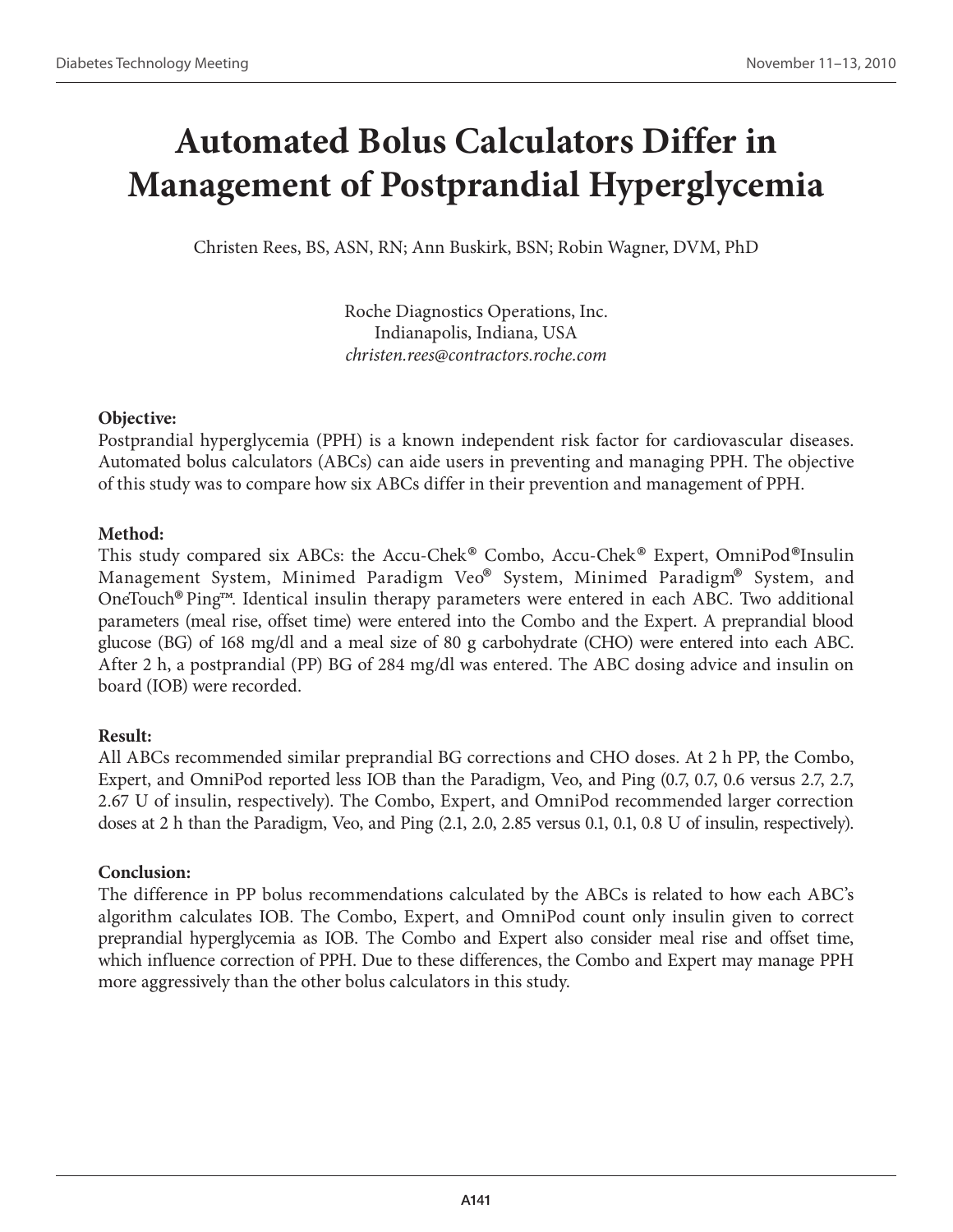# **Proteomic Identification of Human Urinary Biomarkers in Type 2 Diabetes Mellitus and Effect of High-Dose Thiamine on Their Levels**

Samreen Riaz, PhD; Saadia Shahzad Alam, PhD; Kalia Srai, PhD; M. Waheed Akhtar, PhD

University of the Punjab Lahore, Pakistan *samreen@biochem.ucl.ac.uk*

#### **Background:**

During the proteomic era, one of the most rapidly growing areas in biomedical research is biomarker discovery, particularly using proteomic technologies. The urinary proteome is known to be a valuable field of study and has become one of the most attractive subdisciplines in clinical proteomics, as urine is an ideal source for the discovery of noninvasive biomarkers for human diseases. We have described the levels of protein biomarkers specific to type 2 diabetes mellitus in the local population of Pakistan using proteomic technology.

#### **Methods:**

More then 100 type 2 diabetes patients with age- and sex-matched normal healthy controls were recruited from Sheikh Zayed Hospital, Lahore, Pakistan. Plasma proteins were analyzed by oneand two-dimensional liquid chromatographic systems by reverse-phase high-performance liquid chromatography micrOTOF analysis. All the samples belonging to the control and diabetes groups were then analyzed by enzyme-linked immunosorbent assay and estimated four proteins that were found to vary.

#### **Results:**

Levels of transthyretin, zinc α2 glycoprotein, alpha-1-microglobulin/bikunin precursor, and haptoglobin precursor were found to decrease by -30.8%, -29.23%, -55.2%, and 81.45% while albumin, retinolbinding protein-4, and E-cadherin were increased by +486.5%, +100%, and +693%, respectively, in the diabetes patients as compared to the controls. The level of albumin decreased by 35% after thiamine therapy as compared to the controls and the placebo, while other protein markers did not show a significant change after the therapy.

#### **Conclusion:**

Since albumin-level variation has been reported in other pathological states, the role of thiamine may have a significant bearing on the prognosis of such diseases. The discovery of these marker proteins might thus provide an adjunctive method for early detection of risk for this disease.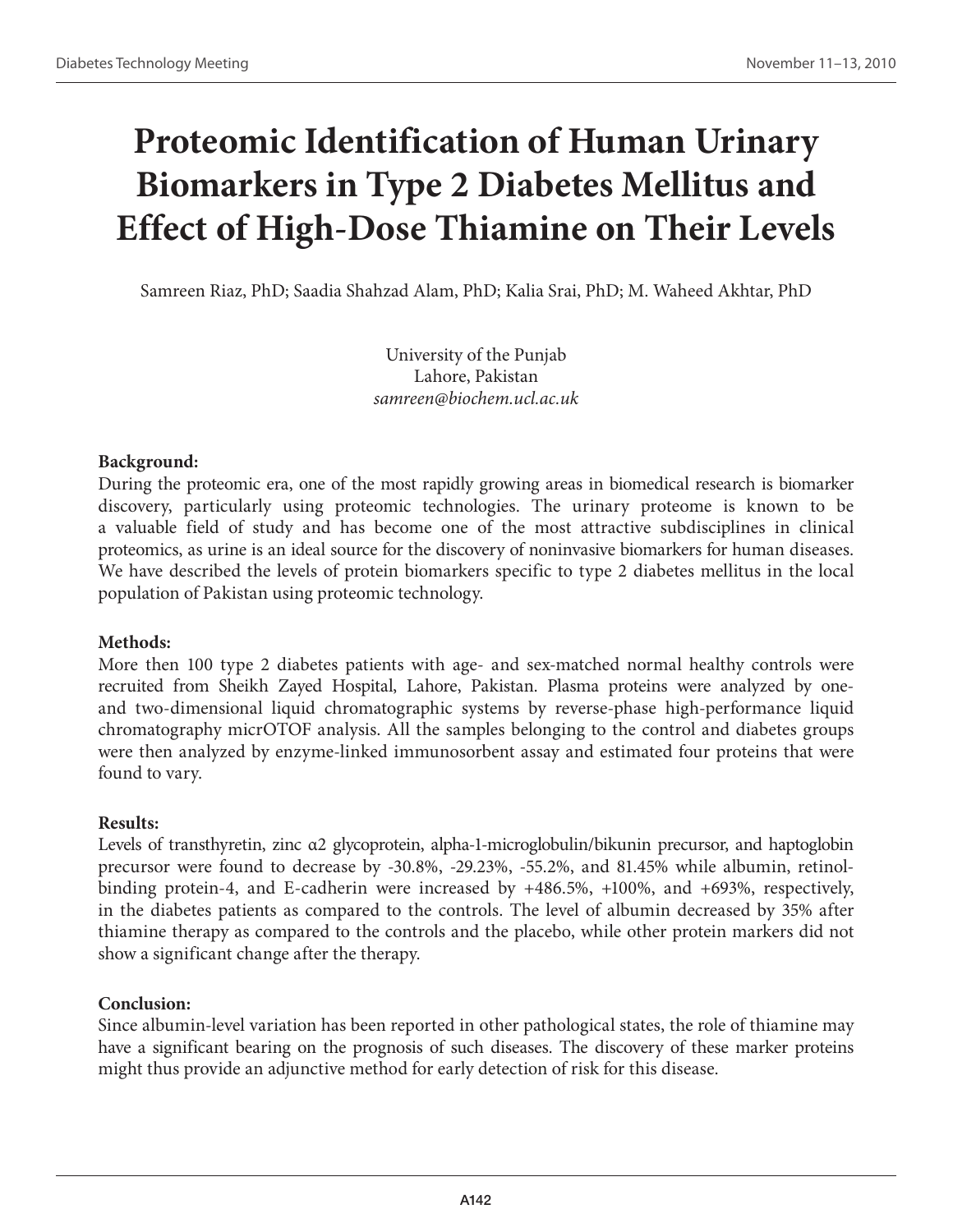# **Effect of Peanuts on Glycemic Response, Appetite, and Food Intake in Obese Women**

Daniela Neves Ribeiro, MS; Caio Eduardo Gonçalves Reis, BA; Millena Coutinho Tonázio; Ana Caroline de Souza Crovato; Ana Cecília Santos de Tótaro; Josefina Bressan, DS; Neuza Maria Brunoro Costa, PhD; Rita de Cássia Gonçalves Alfenas, PhD

> Federal University of Viçosa Viçosa, Minas Gerais, Brazil *danielanevesribeiro@yahoo.com.br*

## **Objective:**

We evaluated the effect of peanut butter and whole peanuts on glycemic response, appetite, and food intake in obese women.

## **Method:**

This was a crossover study in which eight obese women participated in random order in three study sessions in which a breakfast meal consisting of Cream of Wheat containing whole peanuts (CWP) or peanut butter (CPB) or without peanuts (CWAP) was consumed. Biochemical parameters (glucose, insulin, free fatty acids) and subjective appetitive sensations were assessed 10 min before eating breakfast and at 15, 45, 60, 90, 120, 180, 240, 265, 295, 319, 340, 370, 430, and 490 min after the consumption of that meal. Lunch consisting of a strawberry jam sandwich and water was served 240 min after breakfast.

## **Result:**

The area above the free fatty acids levels curve and the area under the glucose levels curve were lower after CPB ingestion than after CWP ( $p = .05$ ) ingestion. The area under the insulin levels curve was higher after breakfast ( $p = .015$ ) and lunch ( $p = .003$ ) in response to the consumption of CPB compared to the other two test meals. Daily energy intake in the day that CPB was consumed was approximately 200 kcal lower ( $p = .86$ ) compared to the habitual intake or the energy intake in the days that CWP and CWAP were consumed. The habitual fat consumption was higher (*p* = .07) than the one observed on the days in which the three test meals were consumed.

## **Conclusion:**

These results indicate that, although the consumption of peanut butter and whole peanuts do not affect appetite and food intake, the consumption of peanut butter may lead to a beneficial effect on glycemic control.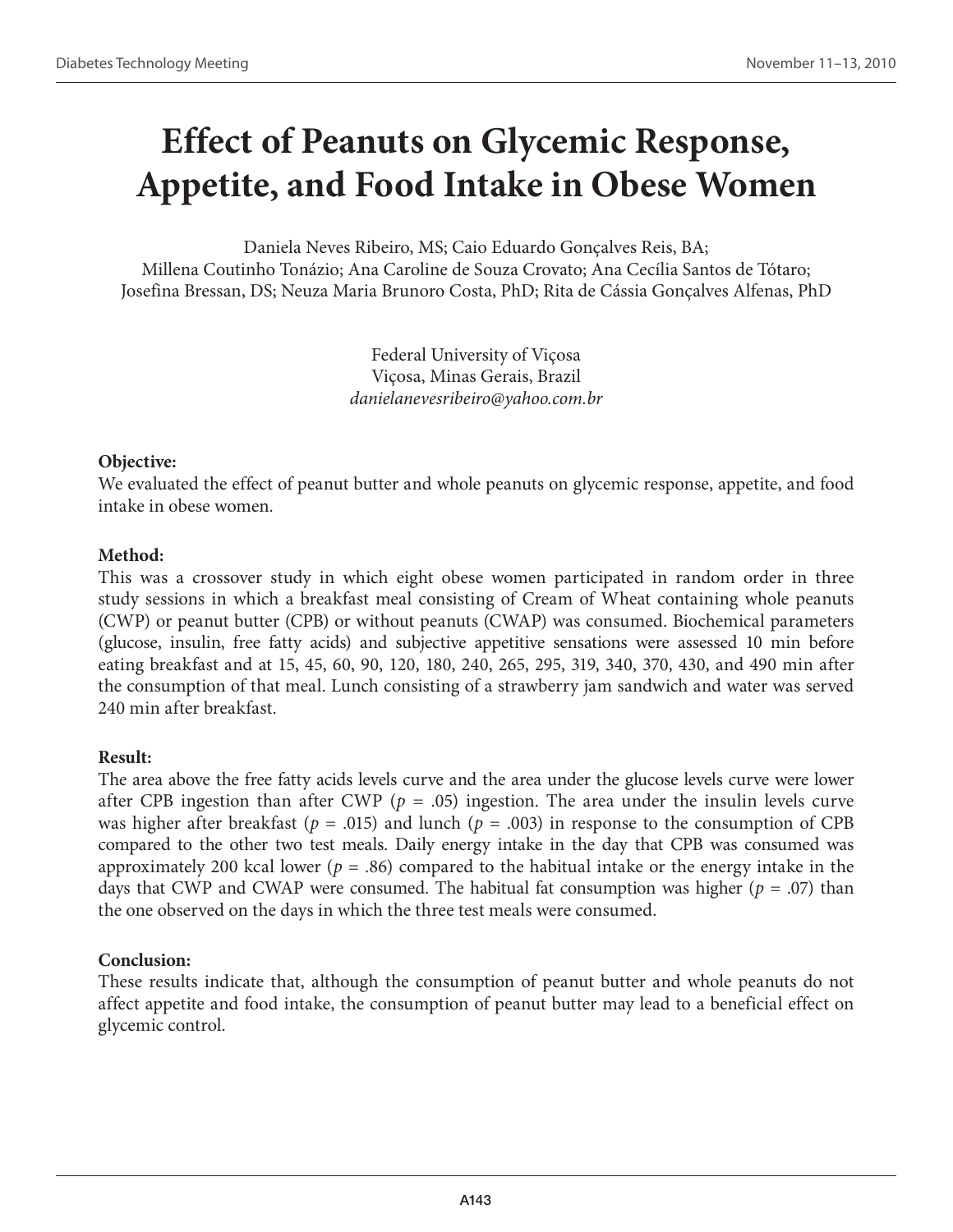# **High Accuracy of Continuous Glucose Monitors in Children Susceptible to Critical Illness Hyperglycemia**

Mark R. Rigby, MD, PhD, FAAP; Brian C. Bridges, MD; Kevin O. Maher, MD; Catherine M. Preissig, MD

> Emory University School of Medicine Atlanta, Georgia, USA *mark.rigby@choa.org*

#### **Objective:**

We evaluated a minimally invasive device to continuously monitor blood glucose (BG) levels during pediatric critical illness, which may aid in the detection and treatment of disorders of glucose regulation.

## **Methods:**

A prospective, observational study was conducted in our center's pediatric medical/surgical and cardiac intensive care units (ICUs). The sensor of a continuous glucose monitor (CGM; Medtronic Guardian) was inserted into the interstitial space of the thigh or abdomen in mechanically ventilated children. Continuous glucose monitor interstitial glucose levels (measured every 5 min) were compared to routine BG levels. In our center, BG >140 mg/dl is treated with insulin infusions with a target of 80–140 mg/dl.

## **Results:**

A total of 50 patients were enrolled, and 47 had analyzable data. The mean age was 4.3 years (6 weeks to 16 years). All were on mechanical ventilation, 30 were on vasoactive drips, 6 on continuous renal replacement therapy, and 3 progressed to venovenous ECMO (extracorporeal membrane oxygenation). There were no complications related to CGM. There were 20 patients with BG levels persistently greater than 140 mg/dl treated with insulin. There were 1555 total comparisons of BG and CGM interstitial glucose levels; 97.9% of these were in Clarke zone A or B. The mean absolute difference of values was 19.2 mg/dl. In subpopulation analysis, patients <1 year, on vasopressors, or receiving insulin infusions all had Clarke zone  $A + B$  correlations of >95%.

## **Conclusions:**

In one of the largest studies of CGMs in any critical care setting, existing apparatuses appear very accurate and safe in children, who are some of the most vulnerable and susceptible ICU patients. This refutes theoretical concern about their functionality in critically ill patients. We are initiating a National Institutes of Health-sponsored pediatric glycemic control trial that will employ such CGM devices.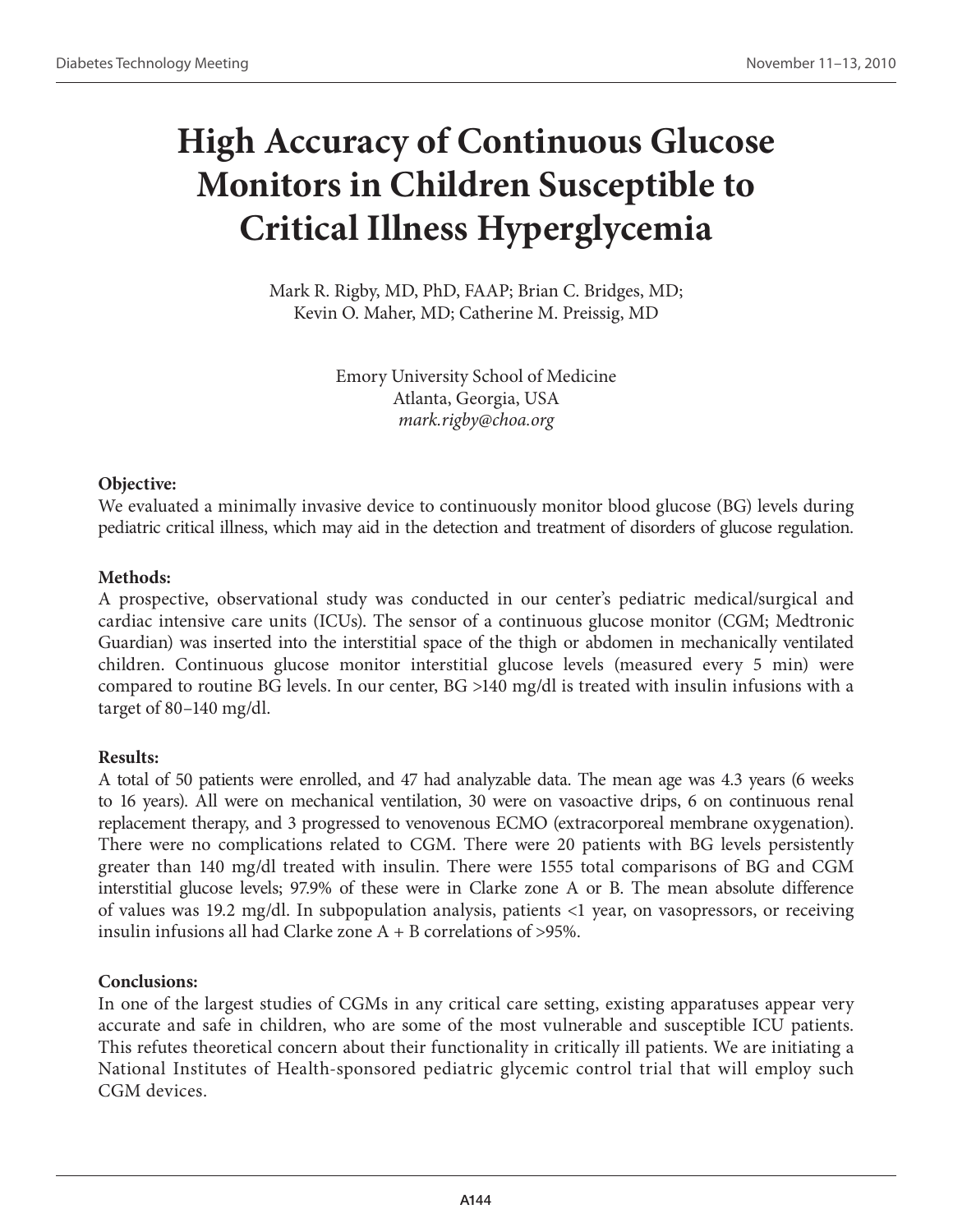# **Improved Sensitivity for Detection of Differences between Alternative Therapeutic Modalities Using Simultaneous Analysis of Risk of Hypoglycemia and Measures of Glycemia**

David Rodbard, MD

Biomedical Informatics Consultants, LLC Potomac, Maryland, USA *drodbard@comcast.net*

## **Objective:**

We sought to develop more sensitive methods for comparison of different therapeutic approaches by use of simultaneous analysis of responses in terms of glycemia [hemoglobin A1c (A1C) or mean glucose] and risk of hypoglycemia.

## **Method:**

For each patient, the values or change in values of A1C or mean glucose are displayed on the abscissa; risk of hypoglycemia is displayed on the ordinate. Each treatment modality displays a smooth continuous relationship. We fit curves for each treatment group and tested whether the curves characterizing each type of treatment were statistically significantly different, adapting and extending previously described principles.

## **Results:**

The method has been applied successfully for analysis of several studies. It can detect statistically significant differences between therapeutic approaches when use of a single dimension (either mean glucose or hypoglycemia) fails to detect a difference. Glycemia can be characterized by changes in mean glucose or mean A1C within subjects and risk of hypoglycemia by the percentage of glucose values below prespecified thresholds or using indices that provide more weight to lower values (e.g., hypoglycemia index, low blood glucose index, or the hypoglycemia component of GRADE scores).

## **Conclusion:**

This "two-dimensional" approach increases the sensitivity of comparison of competing therapeutic approaches.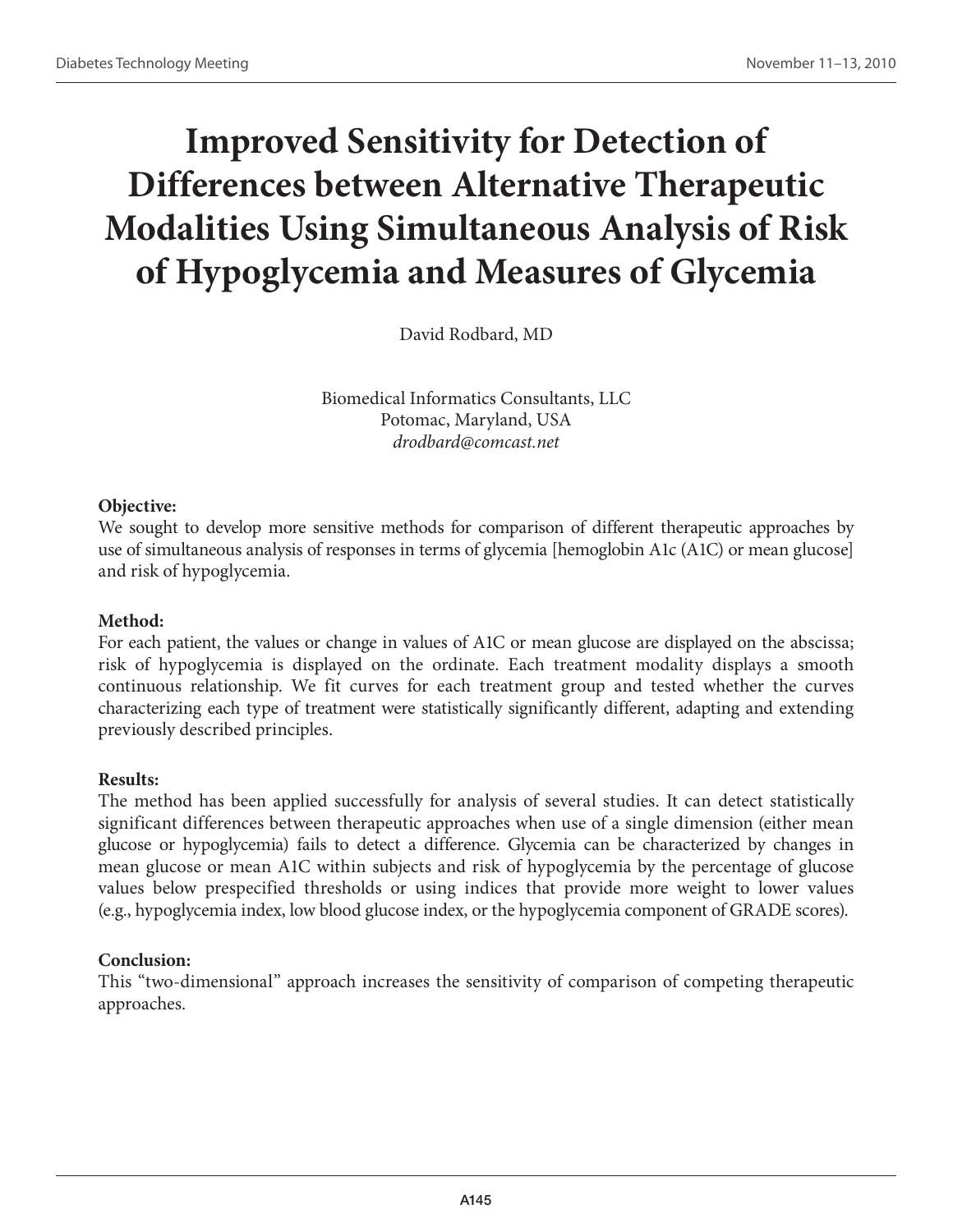## **Insulin Infusion Set Failure Detection**

Ruben Rojas, PhD; Fraser Cameron, MS; B. Wayne Bequette, PhD; Bruce A. Buckingham, MD; Darrell M. Wilson, MD

> Rensselaer Polytechnic Institute Troy, New York, USA *bequette@rpi.edu*

## **Objective:**

The goal was to develop algorithms to detect continuous insulin infusion set failures (ISFs) in real time using continuous glucose monitoring (CGM) and insulin infusion data.

## **Methods:**

The proposed algorithms include model-based fault detection (MBFD) and data-based fault detection (DBFD). The MBFD approach detects ISFs differently for daytime versus nighttime. During the day, meal and insulin models are used to calculate future glucose levels. Infusion set failures are detected by an elevated glucose beyond the probability of the usual models of ingested food. At night, meals are not present, therefore ISFs are detected by elevated glucose levels that do not correspond to the modeled effect of infused insulin. In DBFD, the ISF is characterized by a function, *P*, that includes glucose rate of change and calculated insulin levels and varies by time (day or night). *P* weights the probability that, at any sampled point in time, the glucose is elevated in relationship to the effective insulin on board. In both cases, ISF events are assumed if the calculated probability is greater than a defined threshold.

## **Results:**

Algorithms were tested using six clinical data sets where the infusion set was removed at the end of the study period due to ISF. The average length of infusion set wear was 1.96 days. Both algorithms were capable of detecting all the ISF events with 0.25 and 0.42 false positives per day for MBFD and DBFD, respectively. A major determinant of success of the algorithms was how well the patient's blood glucose was controlled. Those in better glucose control had fewer false detections of set failure.

## **Conclusions:**

Both MBFD and DBFD methods are able to predict insulin infusion site failure with relatively few false positives.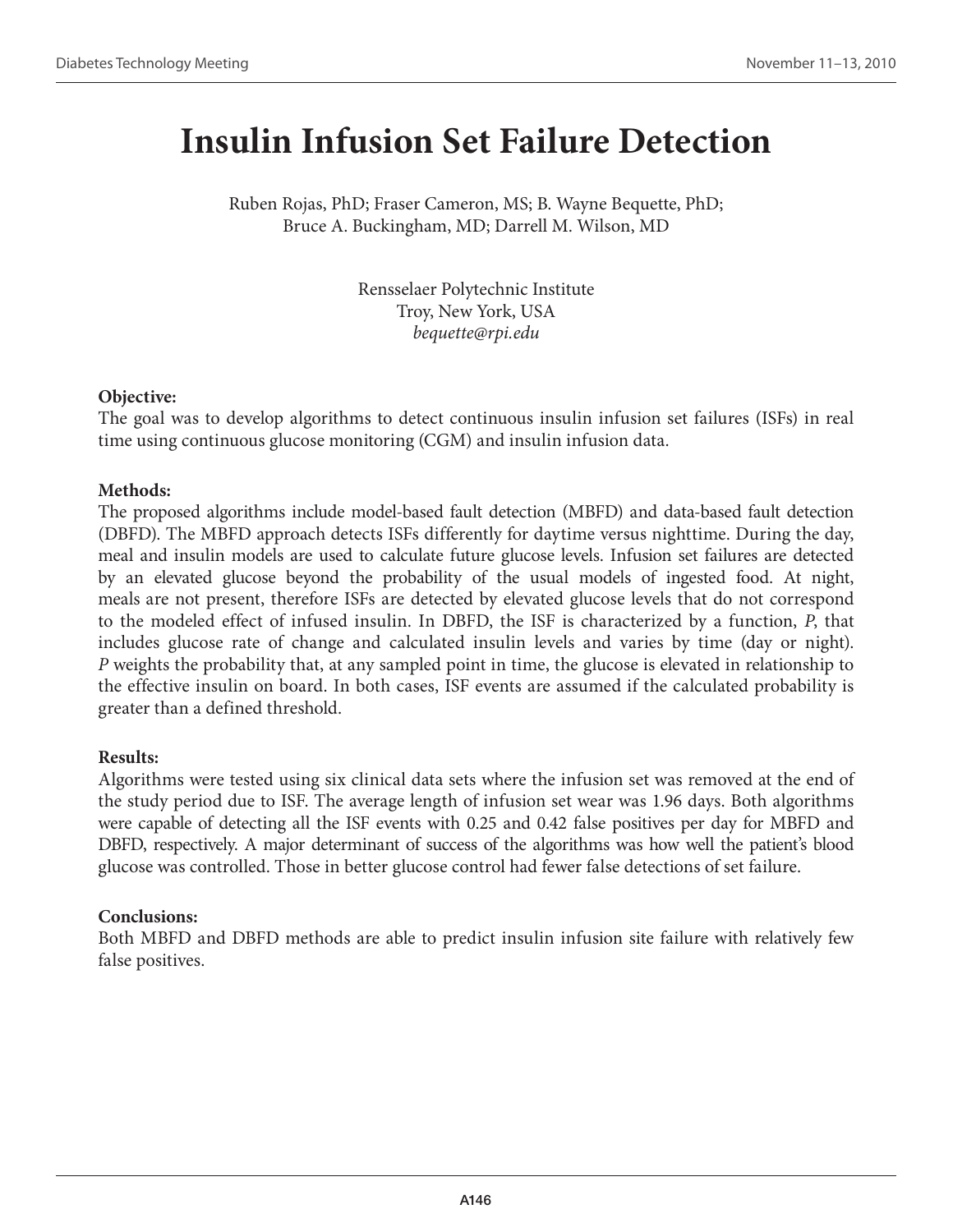# **Continuous-Time Glucose Monitoring Using the SenseWear® Pro3 Armband**

Derrick K. Rollins, PhD; David Andre, PhD; Nisarg Vyas, MS; Kaylee Kotz, BS; Rachel Jackson, BS; John (Ivo) Stivoric, MDes

> Iowa State University Ames, Iowa, USA *drollins@iastate.edu*

#### **Objective:**

The objective of this work was to accurately predict glucose concentration using information from the SenseWear® Pro3 armband for noninsulin-dependent people.

## **Method:**

This research collected 3 days of subject data on 25 non-diabetic patients and 25 diabetes patients and 4 weeks of subject data on 25 diabetes patients. A model was developed on the most reliable 4-week subject data using a food index scheme for a small, medium, and large meal; variables from the SenseWear Pro3 armband; and time of day. The meal information is collected by using the time stamp button on the armband. Using four glucose measurements per day and this model, a corrective/adaptive modeling scheme was developed and evaluated. The corrective scheme uses glucose measurements to correct prediction to the most recent glucose measurement. The adaptive scheme uses recent glucose measurements to change the normalizing level and the gain for meals. Specifically, the data were used to adjust the model coefficients for the intercept and carbohydrates. In addition, model coefficients were reestimated for activity variables to further improve accuracy.

## **Result:**

The preliminary results for the model and subsequent correction/adaption scheme, for many of the subjects (both with and without diabetes), resulted in excellent correlations (as high as 0.7) and average absolute error (as low as 7 mg/dl) of predicted and measured values.

## **Conclusion:**

The proposed noninvasive continuous-time monitoring method using one model that adapts to the subject and corrects for modeling discrepancies with lancet glucose meters, the armband for activity, and the time stamp button for food appears to have promise as a monitoring scheme for noninsulindependent people.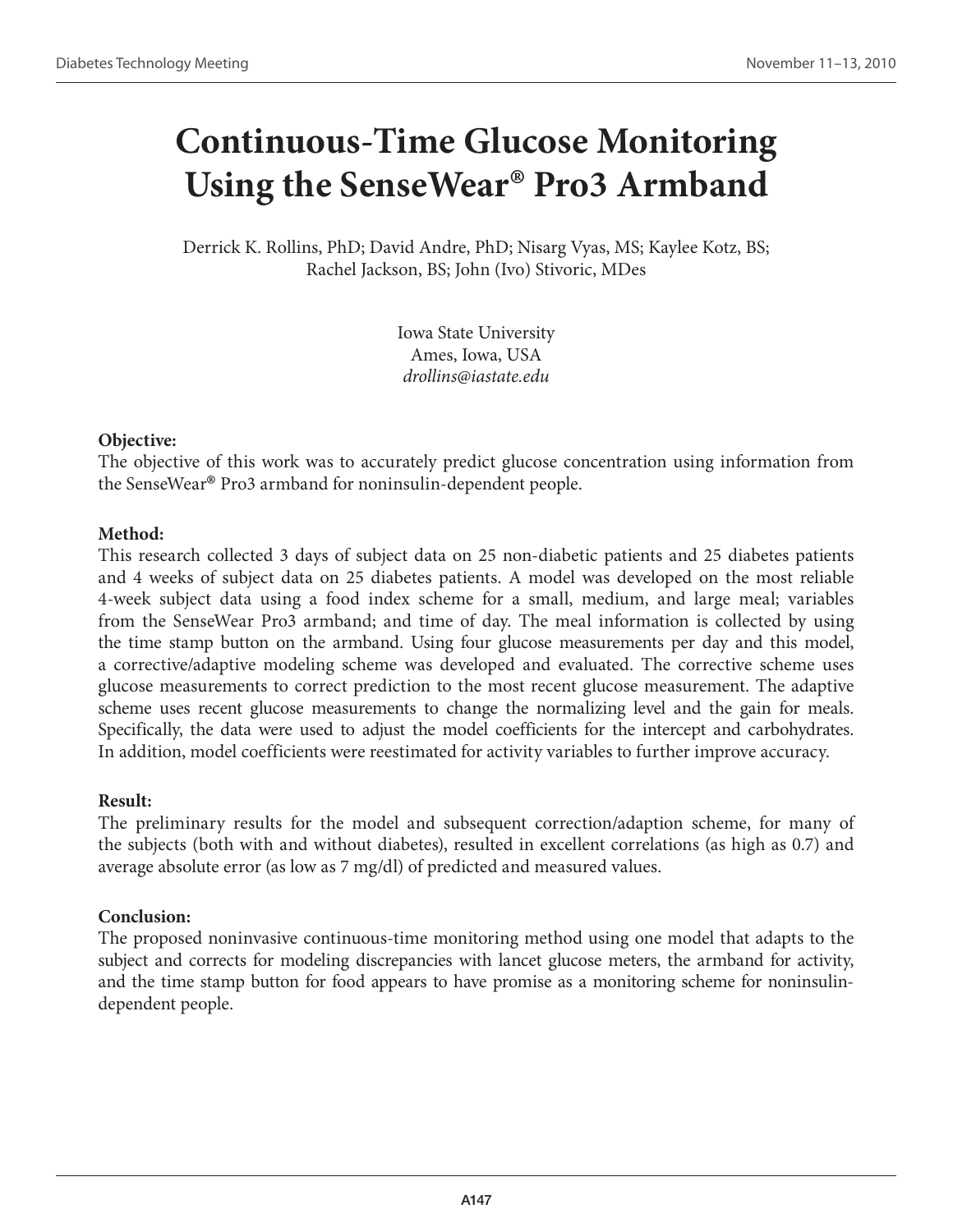# **Accurate Monitoring of Blood Glucose Monitoring Device TaiDoc 4277 Compare to Standard Analyser YSI 2300 STATPLUS and Compare to the Reference Meter One Touch® Ultra Easy®**

Ludger Rose, MD, PhD; Dirk Lammers, MD, PhD

Institut for Diabetes Research Münster Münster, North Rhine-Westphalia, Germany *l.rose@diabetes-muenster.de*

#### **Objective:**

The requirements for blood glucose measurement systems for self-monitoring in diabetes mellitus are defined in the German norm EN (DIN) ISO 15197. Here, 95% of all blood glucose measurements may not exceed  $\pm 15$  mg/dl for blood glucose concentrations <75 mg/dl and must be within  $\pm 20\%$ in glucose concentrations of ≥75 mg/dl compared to reference. This requirement was tested for TaiDoc 4277 Technology Corporation.

## **Methods:**

Two TaiDoc 4277 devices were compared to YSI 2300 STAT PLUS as standard analyzer and compared to OneTouch® UltraEasy® by LifeScan, Inc., by using it as a reference meter. Capillary blood samples within the defined glucose concentration ranges were drawn from 100 subjects.

## **Results:**

The combined system accuracy of both TaiDoc 4277 devices was 98%. Blood glucose concentrations below 75 mg/dl were ±5 mg/dl within limits in 71% and 38%, ±10 mg/dl in 86% and 75%, and ±15 mg/dl in 86% for both devices of all measurements. Blood glucose concentrations above 75 mg/dl were  $\pm 10\%$  within limits in 74% and 91%,  $\pm 15\%$  in 91% and 92%, and  $\pm 20\%$  in 99% for both devices of all measurements. The combined system accuracy for OneTouch UltraEasy as a reference meter was 99%.

## **Conclusion:**

The TaiDoc 4277 blood glucose measuring device as well as the reference meter One Touch Ultra Easy fulfill the requirements for system accuracy according to EN (DIN) ISO 15197. The use of the TaiDoc 4277 for type 1 and type 2 diabetes patients as well as for gestational diabetes is safe.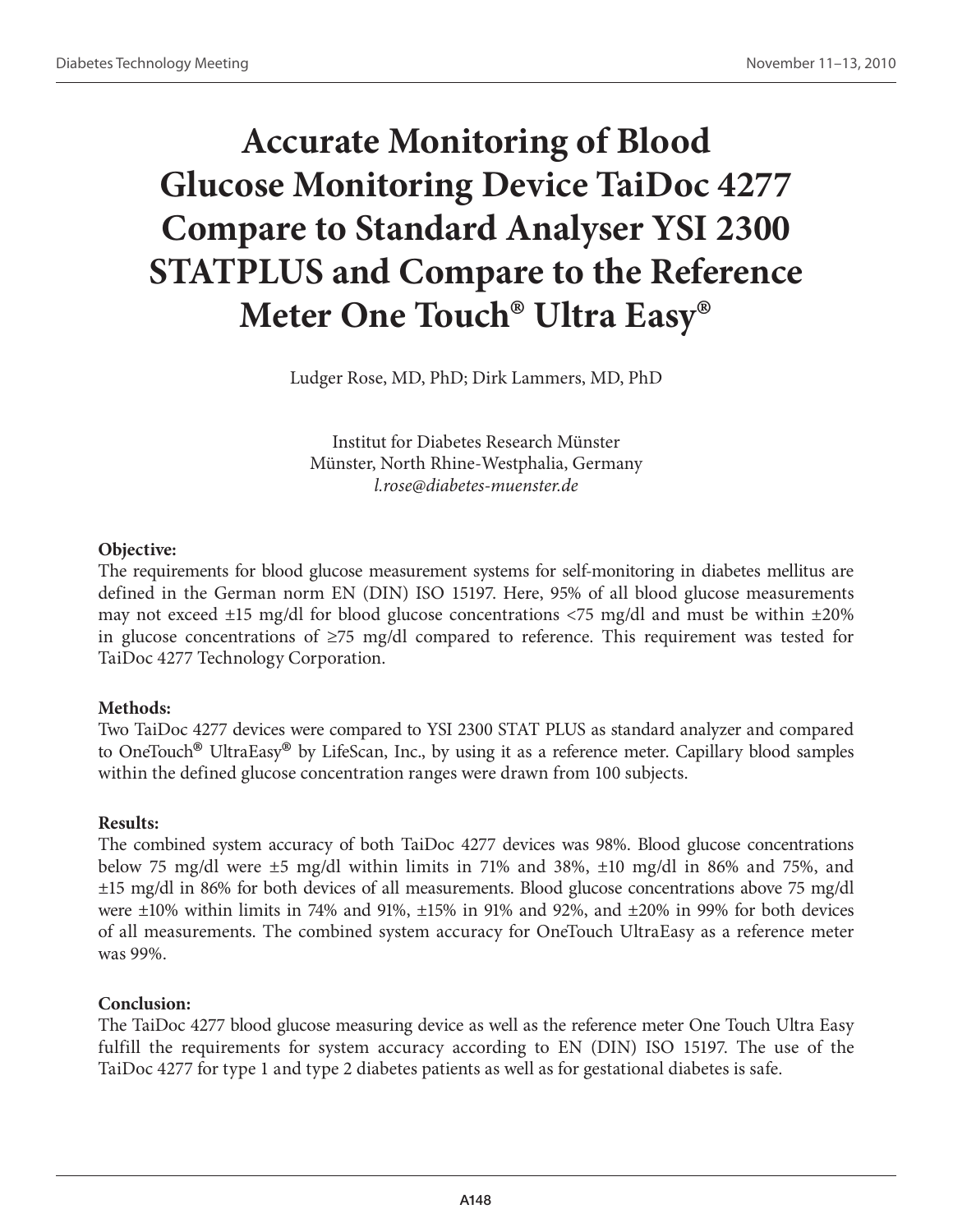## **Design, Development, and Analysis of the Medtronic Next Generation Subcutaneous Glucose Sensor**

Cyrus Roushan, BS; Ken Cooper, BA; Randall Franklin, BA; Aidan Goil, BS; Eric Larson, MS; Scott Lee, MD; Brian McGee, MS; Jose Ruelas, MS; Rajiv Shah, MS; Kate Wolfe, MS

> Medtronic, Inc. Northridge, California, USA *cyrus.a.roushan@medtronic.com*

#### **Objective:**

The Juvenile Diabetes Research Foundation and the Sensor-Augmented Pump Therapy for A1c Reduction studies demonstrate that continuous glucose monitoring (CGM) technology can reduce hemoglobin A1c levels without increasing hypoglycemia risk in type 1 diabetes mellitus patients. Furthermore, increasing frequency of sensor wear is associated with improved outcomes. To advance CGM therapy adherence, Medtronic has developed the next generation Enlite<sup>™</sup> sensor with the goal of expanding utilization by improving glucose sensor accuracy, reliability, and comfort.

#### **Method:**

Rapid prototyping techniques combined with early stage clinical studies provided a development methodology that enabled timely optimization of critical sensor design features.

Enlite sensors from the final design were worn by 26 type 1 and type 2 diabetes subjects, where each subject wore one sensor implanted in their abdomen and one in their buttock for 7 days. Performance was evaluated against capillary blood glucose values obtained from a One-Touch Ultra Link meter.

#### **Results:**

User and performance feedback received during early trials resulted in a sensor inserted at a 90-degree angle using a self-contained 26-gauge retractable needle. Enlite implanted volume was reduced by 75% when compared to existing Medtronic sensor offerings.

The mean absolute relative difference (MARD) was 14.77%, and 95.97% of sensor reference values were within the Clarke A and B zones when used with current market Medtronic CGM devices. A next generation algorithm yielded slightly lower MARD, and 97.78% of sensor reference values were within the Clarke A and B zones. Median lifetime of the 52 sensors was over 6.6 days.

#### **Conclusion:**

Rapid prototyping, testing, clinical feedback, and design iteration resulted in development of the next generation Medtronic Enlite. Based on feasibility trial results, this design produced major enhancements, including improving accuracy, reliability, and comfort over a longer sensor lifetime aimed at increasing patient CGM utilization.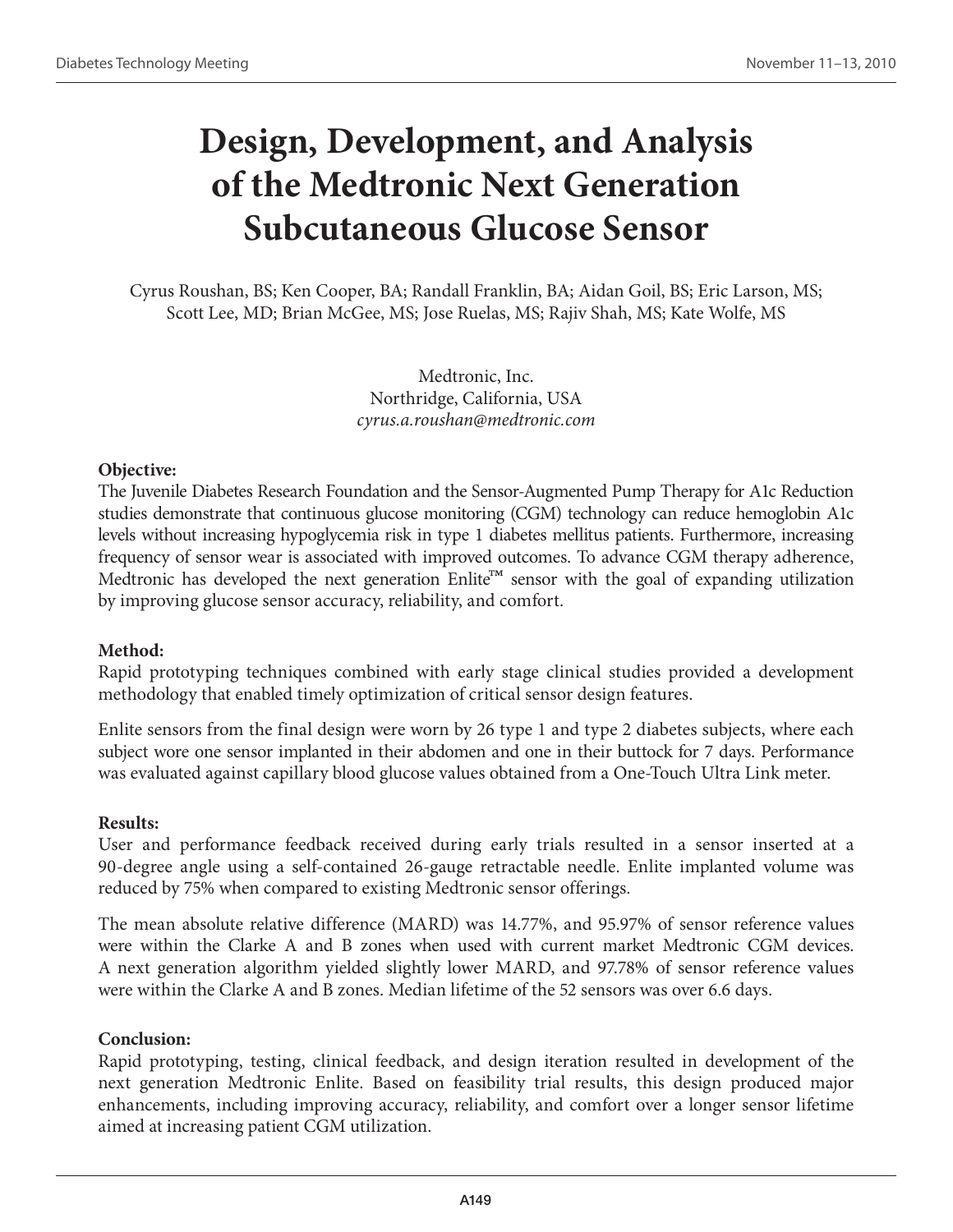## **Q-Score: A New Method to Assess the Quality of Continuously Measured Glucose Profiles**

Eckhard Salzsieder, PhD; Peter Heinke, BsC; Lutz Vogt, PhD; Petra Augstein, MD, PhD

Institute of Diabetes "Gerhardt Katsch" Karlsburg, Germany *salzsied@diabetes-karlsburg.de*

#### **Objective:**

Continuous glucose monitoring (CGM) allows us to monitor blood glucose profiles over several days and to identify quickly and safely weak points in metabolic control. However, an easy, objective, practicable evaluation method is missing. The aim of our study was therefore to develop a quality score (Q-score) that considers all aspects of CGM profiles for a complex and objective analysis.

#### **Method:**

A total of 1495 registered CGM profiles provided the database for this study. First, a factor analysis addressing all quality-affecting parameters was performed to identify factors with major impact on CGM. For each factor, one parameter was selected (mean, mean amplitude of glycemic excursions, time above or below target range, mean of daily differences [MODD]) and used for the development of the Q-score.

#### **Results:**

This study resulted in a Q-score for quality assessment of CGM profiles. To verify the Q-score, two diabetes specialists (DS) diagnosed independent 729 and 194 CGM profiles, respectively. There was a high correlation between the Q-score and the results of both DS (Kendall's  $\tau = 0.766$ ) and 0.719;  $p < .001$ ). To establish a practicable outcome tool, the Q-score was tested for categorization of CGM profiles. A total of 729 profiles were categorized by one of the DS in very good (Q-score, 3.4  $\pm$  0.8), good (4.9  $\pm$  1.2), satisfactory (7.1  $\pm$  1.6), borderline (10.0  $\pm$  1.9), and not satisfactory  $(13.8 \pm 2.6)$ . The Q-score was also correlated with hemoglobin A1c  $(r = 0.50)$ , mean sensor glucose (0.68), range (0.88), MODD (0.63), and time above (0.86) and below (0.24) target range.

#### **Conclusion:**

The Q-score combines all quality criteria for CGM profiles in one total value. The Q-score is independent of subjective errors and can be used for automatic evaluation of CGM curves. The Q-score has the potential to become a practical diagnosis tool for routine diabetes care.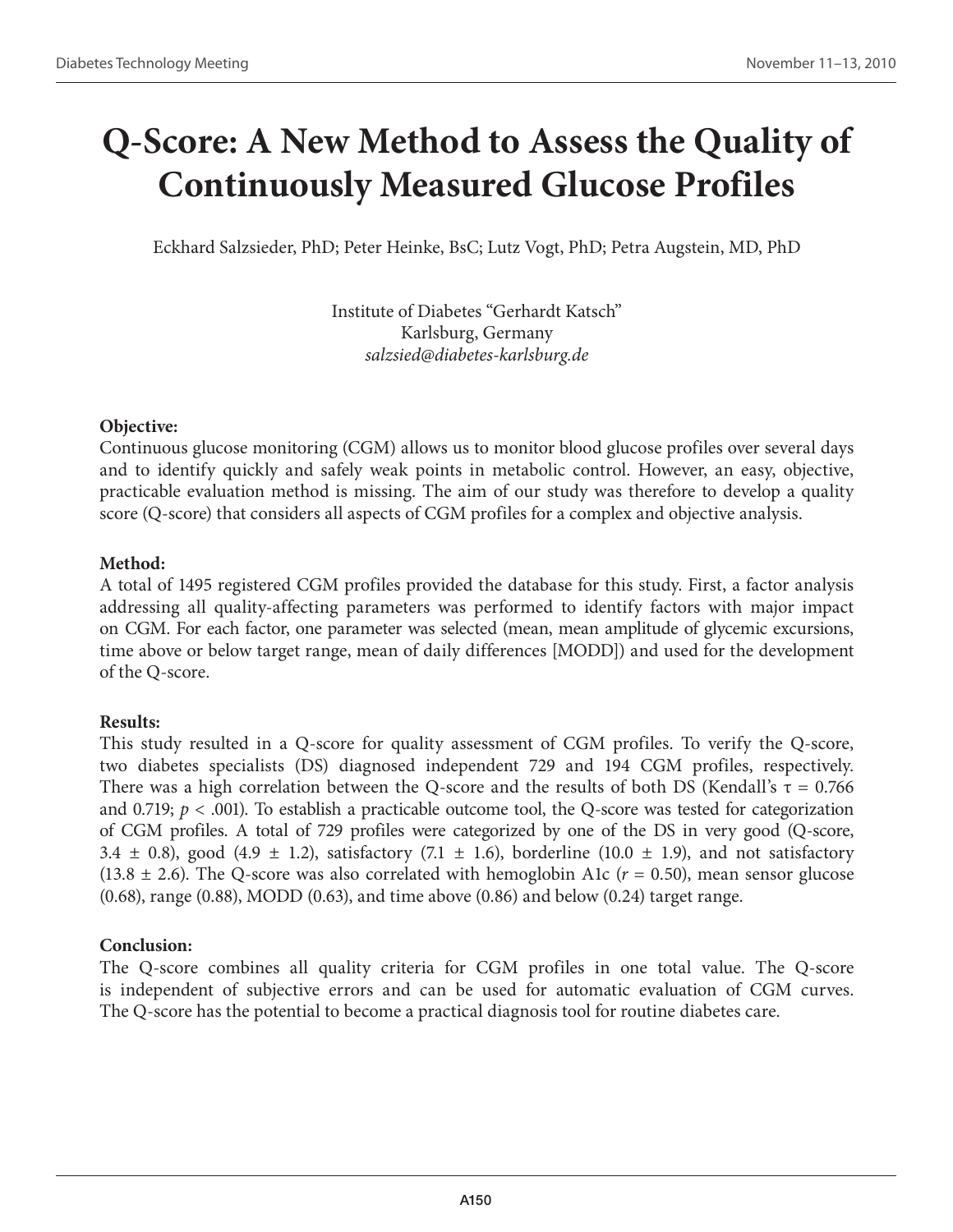# **Use of Structured Blood Glucose Monitoring Results in More Timely and Successful Management of Poorly Controlled, Noninsulin-Treated Type 2 Diabetes: Results from the Structured Testing Protocol (STeP) Study**

Charles Schikman, MD, SC; William Polonsky, BA, MS, MPhil, PhD, CDE; Lawrence Fisher, BS, MA, PhD; Chris Parkin, MS; Zhihong Jelsovsky, MS; Matthias Schweitzer, MD, MBA; Robin Wagner, DVM, PhD

> Morton Grove, Illinois, USA *Endoctor2@hotmail.com*

#### **Objective:**

Many physicians do not initiate or intensify therapy appropriately, which contributes to long-term hyperglycemia. In the Structured Testing Protocol (STeP) study, we assessed whether collaborative use of structured self-monitoring of blood glucose (SMBG) results contributes to more timely and effective treatment change recommendations.

#### **Method:**

In STeP, a prospective, cluster-randomized, multicenter, clinical trial with 522 poorly controlled [hemoglobin A1c (HbA1c) ≥7.5%], insulin-naïve type 2 diabetes mellitus (T2DM) subjects, we showed that subjects participating in a structured SMBG protocol [structured testing group (STG)] displayed significantly larger HbA1c reductions over 12 months than control subjects [active control group (ACG)]. Each quarter, STG subjects completed the Accu-Chek® 360° View Blood Glucose Analysis Tool (a paper tool that facilitates collection and interpretation of seven-point glucose profiles over 3 consecutive days) and brought it to medical visits. The STG physicians and patients were instructed in SMBG pattern recognition and interpretation, and STG physicians received an algorithm for medication changes in response to observed SMBG patterns.

#### **Result:**

At 12 months, more STG physicians than ACG physicians (*p* < .0001) recommended at least one medication change (81% versus 50%) or lifestyle adjustment (66% versus 33%). Even at the first treatment visit (1 month postbaseline), more STG than ACG physicians (*p* < .0001) recommended

*Schikman cont.*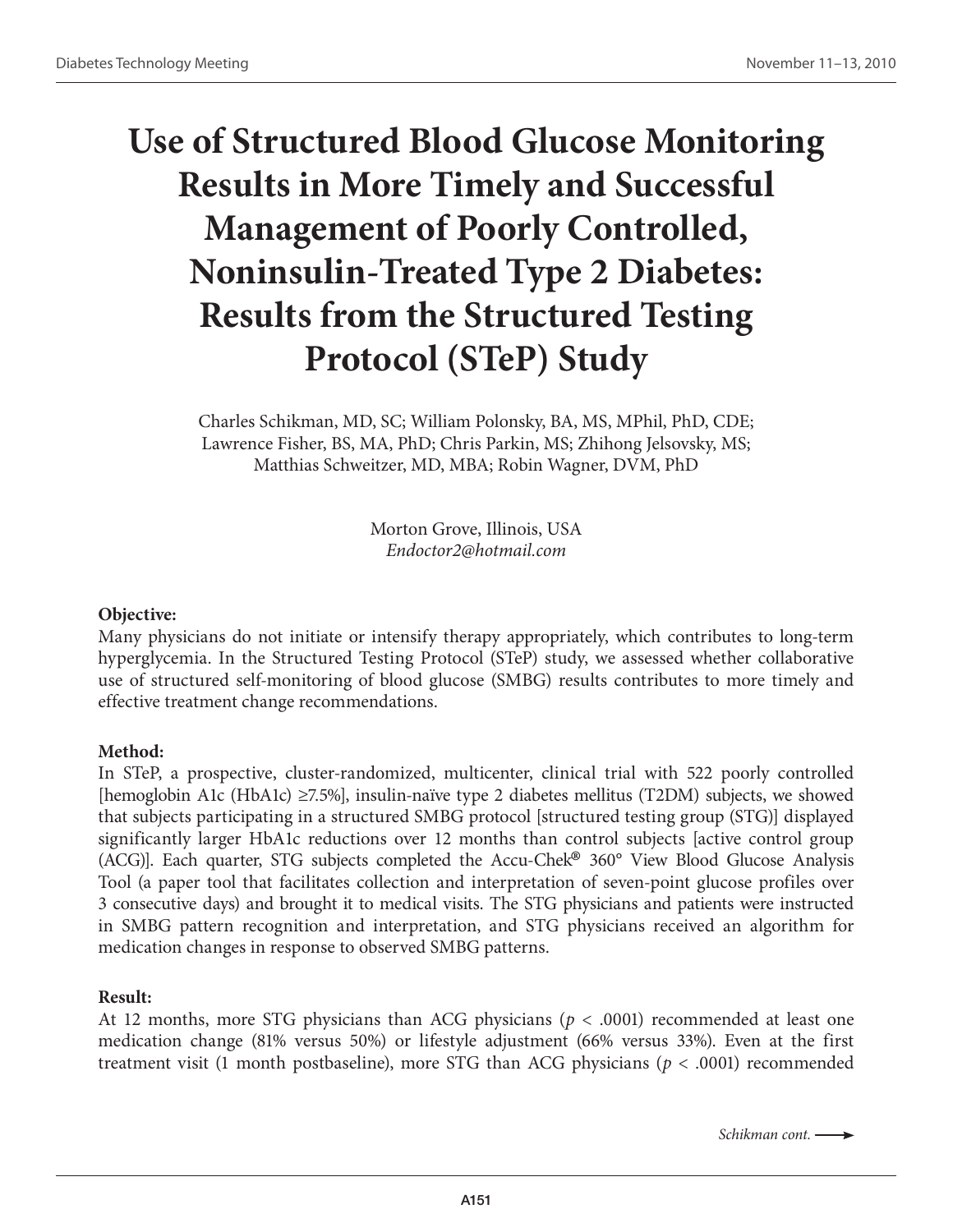*Schikman cont.* 

a medication change (60% versus 23%) or lifestyle change (41% versus 9%). Subjects with a recommended treatment change, medication, and/or lifestyle achieved a larger HbA1c reduction at 12 months than those with no recommendation (-1.3 versus -0.8,  $\Delta = 0.5$ ,  $p < .002$ ).

#### **Conclusion:**

Collaborative use of structured SMBG data promotes timely treatment changes in poorly controlled T2DM. Treatment changes are linked to significant glycemic improvement over 12 months and may explain why STG subjects evidenced greater HbA1c reductions than ACG subjects.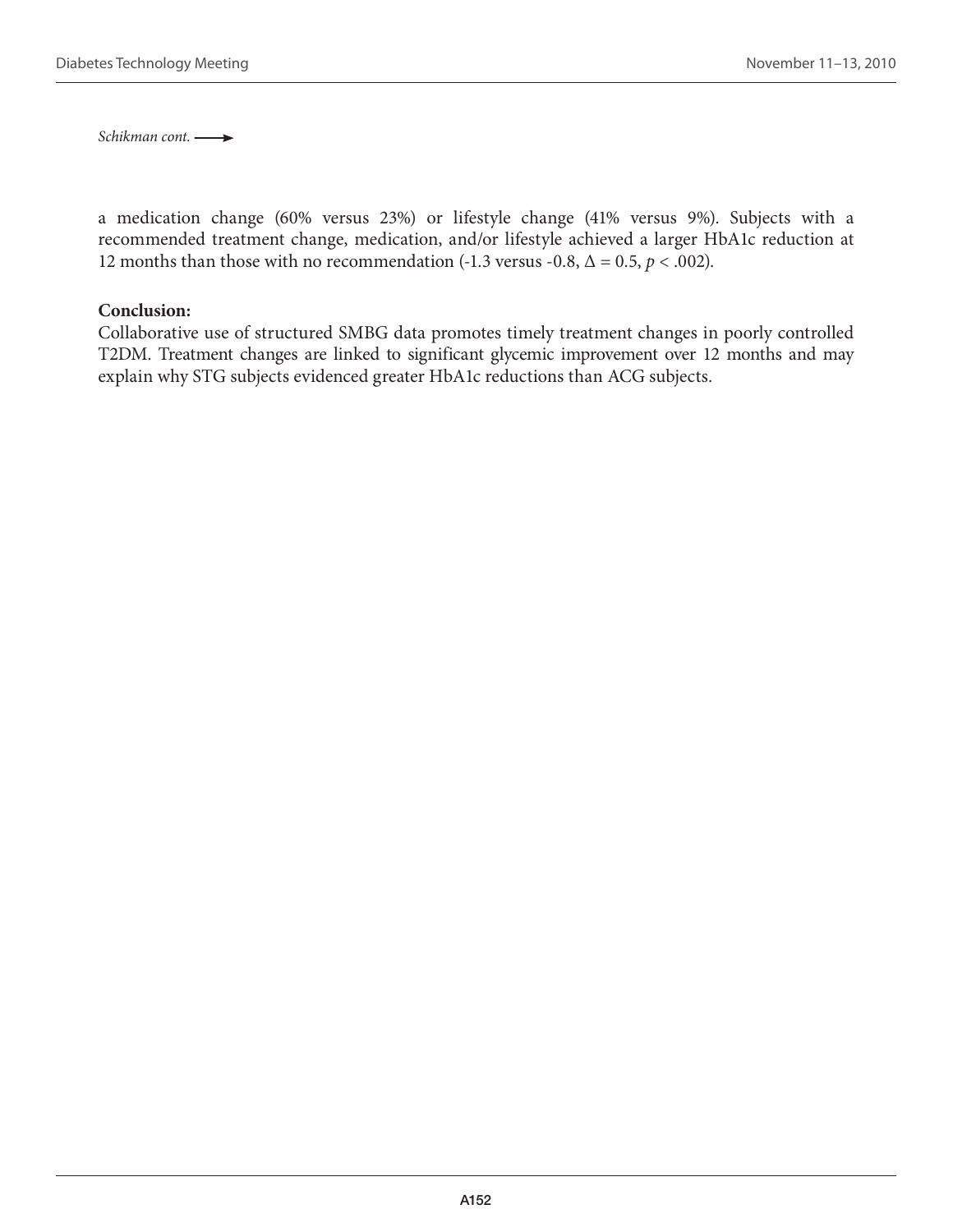# **Effect of Diabetes Mellitus on Outcomes of Hyperglycemia in a Mixed Medical Surgical Intensive Care Unit**

Andrew Schlussel, DO; Danielle Holt, MD; Eric Crawley, MD; Catherine Uyehara, PhD

Tripler Army Medical Center Kailua, Hawaii, USA *Andrew.t.schlussel@gmail.com*

## **Objective:**

Glucose control in the intensive care unit (ICU) has been widely debated as to how tightly it should be regulated and in which patient it is most beneficial. We hypothesized intensive insulin therapy in ICU patients with diabetes mellitus (DM) would result in decreased morbidity and mortality.

## **Methods:**

We performed a retrospective chart review of 232 diabetes patients in the ICU who received an intravenous insulin protocol targeted to a blood glucose (BG) of 80–140 mg/dl between 2005 and 2008. Patient BG was recorded hourly. Outcomes were compared between patients with DM who were controlled (80–140 mg/dl) and uncontrolled (>140 mg/dl) and survivors and nonsurvivors.

## **Results:**

Well-controlled patients with DM had a significantly lower mean BG (131 versus 166 mg/dl;  $p < .01$ ) compared to the uncontrolled group. There was no significant difference in hypoglycemic episodes (<60 mg/dl) between controlled and uncontrolled diabetes patients. Uncontrolled patients had a higher preadmission hemoglobin A1c (8.2% versus 7.3%;  $p = .02$ ). There was no difference in admission Acute Physiology and Chronic Health Evaluation scores, total parenteral nutrition use, vasopressors, or steroids. There was no difference in hospital or ICU length of stay, ventilator days, ICU readmissions, or mortality between groups. Nonsurvivors had a significantly higher rate of hypoglycemic episodes (6% versus 0.5%; *p* < .05)

## **Conclusions:**

Despite the achievement of tight glucose control, diabetes patients did not have improved morbidity and mortality. A significantly high number of hypoglycemic episodes were seen in nonsurvivors, suggesting diabetes patients may benefit from a less aggressive intravenous insulin protocol.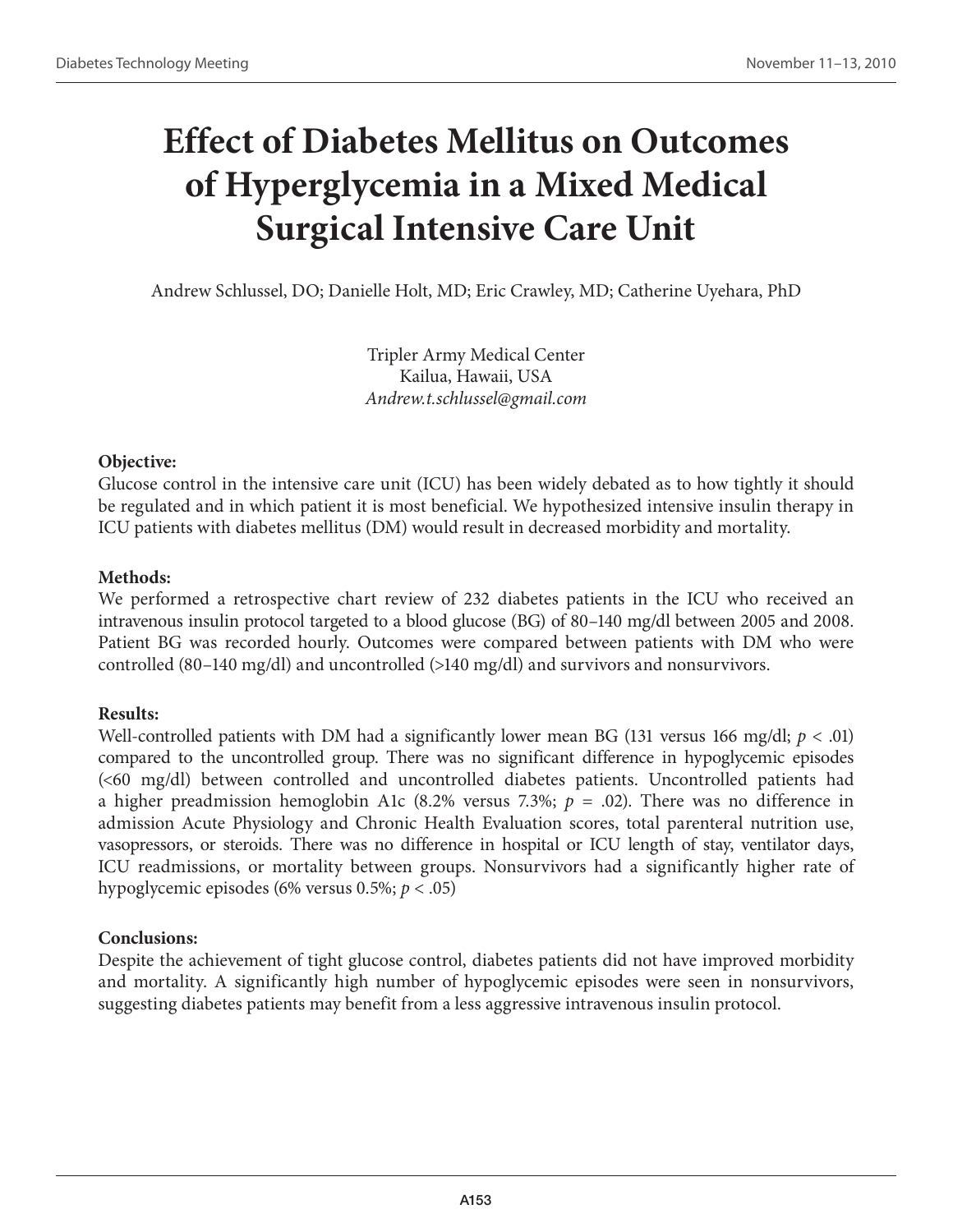# **Noninterventional Study to Investigate Suitability for Daily Use of Blood Glucose Meter CONTOUR® USB in Routine Application in Insulin-Treated Diabetes Patients**

Ulrich Schwedes, MD; Thorsten Petruschke, MD

Diabetes Zentrum Hamburg-City Hamburg, Germany *e.u.u.schwedes@gmx.de*

#### **Objective:**

We investigated the CONTOUR<sup>®</sup> USB blood glucose meter with integrated data software management GLUCOFACTS®-DELUXE.

#### **Method:**

Using questionaires, features were evaluated by 1127 insulin-treated patients and 129 physicians/diabetes advisors in Germany. Overall evaluation was also performed. Study duration per patient was 4–6 weeks.

#### **Results:**

Data of 1095 available for statistical analysis (mean age, 40.5 years; mean duration of diabetes, 13.5 years), and 17% had prior data management software use. Patients rated CONTOUR USB features positively (excellent, very good, good) ranging 93.3% and 99.5% for blood glucose meter in general, 89.8% and 98.5% for setup functions, 76.4% and 96.2% for sensors, 91.8% and 93.4% for user guide instructions, and 87.9% and 96.6% for data management. Overall usability was excellent, very good, or good in 98.2% of patients. The data management software was judged as excellent, very good, or good in 97.3% of patients. Suggestions for improvement mainly focused on software/data management (15.9% of patients), additional functions, and equipment (each 13.2%). Physicians'/advisors' judgments were more positive than patients' evaluations. Diabetes experts noted improved compliance, improved interactions, and easier identification of metabolic crises that may improve compliance and may lead to better glucose control. Subanalysis was performed on 237 patients [initial mean blood glucose was 133.8 mg/dl (fasting) and 181.2 mg/dl (postprandial)]. At the final examination, mean blood glucose levels were lower: 122.6 mg/dl (fasting) and 162.0 mg/dl (postprandial). Mean hemoglobin A1c was 7.8% at the start of the study and 7.4 % at the end.

#### **Conclusion:**

The combination of blood glucose meter and integrated data management offers advantages for patients and physicians. The CONTOR USB supports diabetes self-management and also strengthens the interaction between doctor and patient.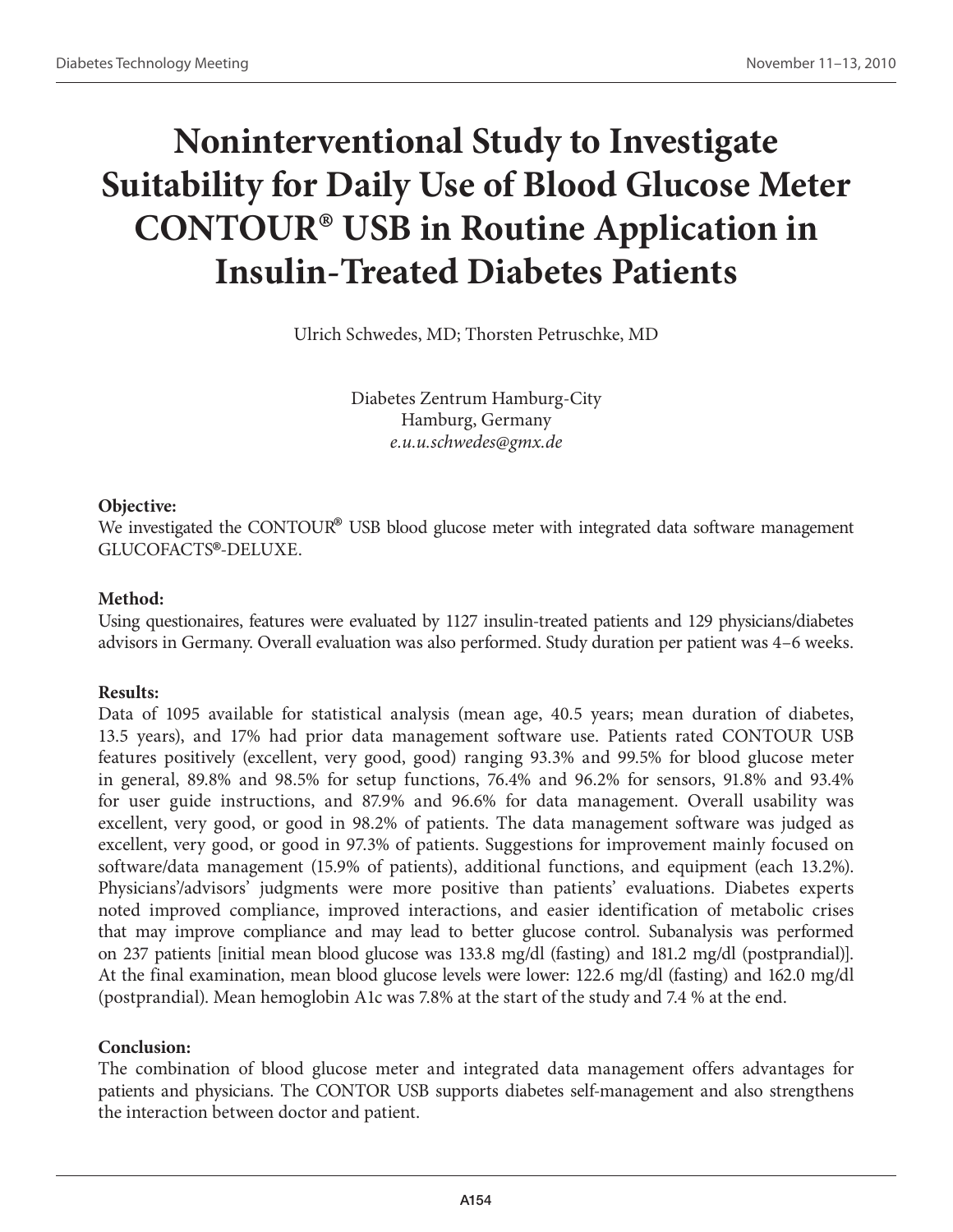# **Use of Self-Monitoring of Blood Glucose and a Diary Report from Accu-Chek® Smart Pix in a Primary Care Setting Improves Hemoglobin A1c in Poorly Controlled, Noninsulin-Treated Type 2 Diabetes: A Case Study**

Matthias Schweitzer, MD, MBA; Bettina Petersen, PhD; Chris Parkin, MS; Zhihong Jelsovsky, MS; Robin Wagner, DVM, PhD

> Roche Diagnostics GmbH Mannheim, Germany *matthias\_axel.schweitzer@roche.com*

#### **Background:**

Few primary care practices use information management systems (IMS) to download self-monitoring of blood glucose (SBMG) data. Most rely on verbal reports or patient log books.

## **Method:**

In Structured Testing Protocol (STeP), a study on SMBG use in poorly controlled patients with type 2 diabetes mellitus (T2DM), Accu-Chek® Smart Pix (SP) was used to upload SMBG data to a server for later analysis. Generation of reports from site's SP was blocked, but one study site (S22) in the control group (CG) inadvertently discovered a method to generate the diary report (DR) from the SP. Instead of maintaining its usual care of patients with T2DM, S22 used the information on the DR to manage its patients (*n* = 22). Outcomes from S22 are compared in an exploratory manner to another CG site that had similar practice and subject demographics (S14, *n* = 30) and did not access SP reports.

## **Results:**

Baseline hemoglobin A1c (HbA1c) levels were similar (S22: 8.9 ± 1.0; S14: 8.6 ± 1.1%). Analysis revealed that S22 subjects had greater mean improvement in HbA1c than S14 subjects over 12 months  $(-1.3 \pm 1.5\%$  versus  $-0.7 \pm 1.3\%$ ). The SMBG test frequency was identical, averaging 1 test/day. The S22 physician changed subjects' therapy plans at more visits than the S14 physician  $(1.3 + 1.1)$  versus  $0.7 \pm 0.8$  visits, respectively,  $p = .02$ ). The S22 physician made therapy changes for 45.5% of subjects at visit 1 compared to 3.3% for the S14 physician ( $p < .001$ ).

## **Conclusion:**

These findings suggest that use of SMBG and visualization of data with IMS might have accelerated S22 physician action and contributed to improved HbA1c. Differences in the physicians' approach to diabetes management may have also contributed to differences in outcome.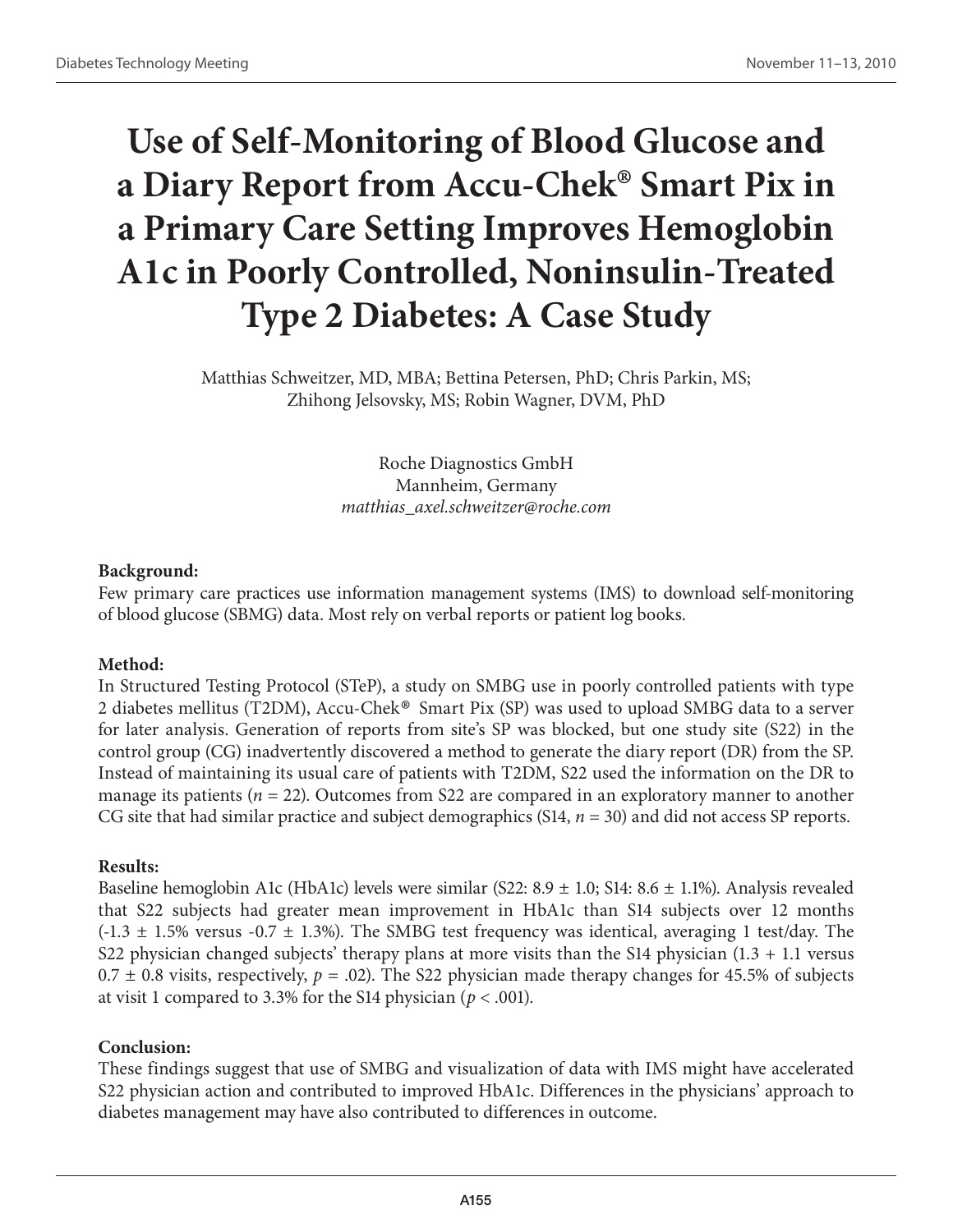# **Doxycycline as a Wound Chemotherapeutic Agent with Negative Pressure Wound Therapy: Effects on Wound Healing**

Christy Scimeca, DPM; Nicholas Giovinco, DPM; Manish Bharara, PhD; Timothy Fisher, DPM; Joseph L. Mills, MD; David G. Armstrong, DPM, MD, PhD

Southern Arizona Limb Salvage Alliance (SALSA), University of Arizona Tucson, Arizona *manish.bharara@gmail.com* 

#### **Background:**

Negative pressure wound therapy (NPWT) is frequently employed in the treatment of complex wounds. We present a description of real-time streaming therapy using doxycycline as a wound chemotherapeutic agent in conjunction with NPWT. Doxycycline is an anti-inflammatory agent and acts as a competitive inhibitor of matrix metalloproteinases and tumor necrosis factor alpha.

#### **Method:**

In this single-patient case study, we enrolled a 57-year-old female with past medical history of mixed connective tissue disease, scleroderma/CREST syndrome, rheumatoid arthritis, and pulmonary hypertension presented with a long history of bilateral lower extremity wounds secondary to vasculitis. After several weeks of inadequate therapy, the patient was started on continuous streaming NPWT with 100 mg doxycycline/100 ml normal saline at a rate of 20–30 cc/h administered twice daily and 0.025% Dakins at 30 ml/h at all other times. Oral doxycycline (100 mg) was also given bid in concert with the local wound therapy.

#### **Results:**

After two dressing changes over 5 days, the wound sizes had decreased substantially and granulation tissue increased bilaterally to nearly encompass 100% of the wound. The patient subsequently underwent successful split thickness skin grafting at two-weeks follow-up.

#### **Conclusion:**

Negative pressure wound therapy alone may not fully address the myriad of microbiological and biochemical factors that contribute to the complexity of chronic wounds. The augmentation of NPWT dressings to permit instillation of various therapeutics for "wound chemotherapy" may be promising. To our knowledge, this is the first report in the literature describing this method of delivery of doxycycline.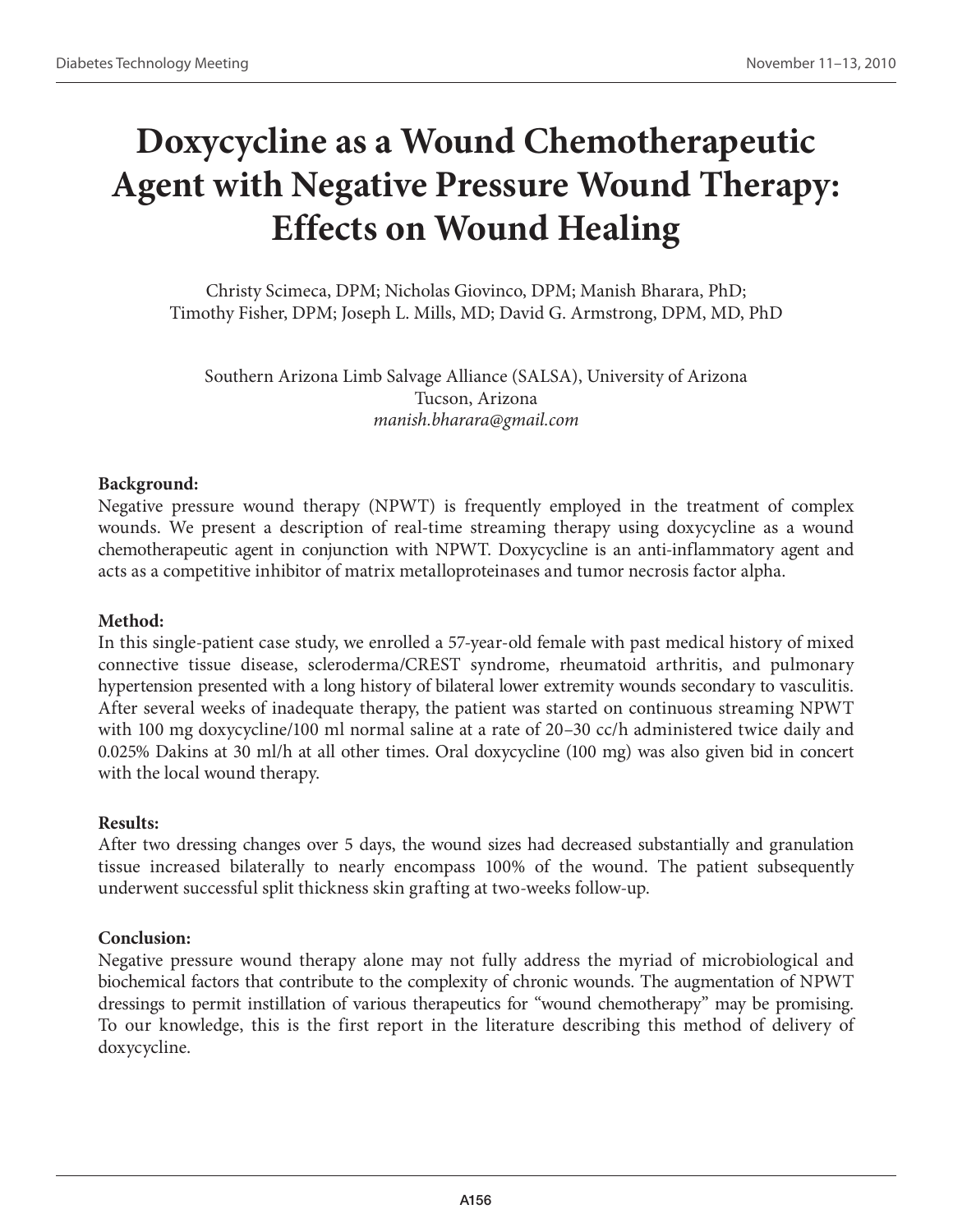# **Antidiabetic and Hypolipidemic Effects of** *Ficus bengalensis* **in Streptozotocin-Induced Diabetic Models**

Rakesh Kumar Singh, MSc, PhD

University of Allahabad, Allahabad, Uttar Pradesh, India *rakeshmrl@rediffmail.com*

## **Objective:**

*Ficus bengalensis* Linn. (Moraceae) root is used in Indian traditional medicine for the treatment of diabetes. We performed further scientific exploration of the antidiabetic potential of *F. bengalensis* aerial roots in severely diabetic animals in addition to its effect on diabetes-induced disturbed lipid profile.

## **Method:**

The antidiabetic activity of aqueous extract of *F. bengalensis* aerial root was evaluated by using normal and streptozotocin (STZ)-induced diabetic rats. The acute effect of aqueous extract was evaluated by administering 300 mg/kg to normal and STZ-induced severely diabetic animals (fasting blood glucose [FBG] > 250 mg/dl) were treated once a day for 30 days. Blood glucose levels, body weights, and different biochemical parameters were also carried out.

## **Result:**

Severely diabetic (FBG >250 mg/dl) animals were treated once a day for 30 days with the most effective dose of 300 mg/kg, identified in the previous study in case of sub- and mild-diabetic rats, and found to have reduced FBG by 44.4%, and also, the same dose brought about a fall in total cholesterol, triglyceride, low-density lipoprotein, and very low-density lipoprotein levels of 31.8%, 22.7%, 42.7%, and 23%, respectively, and an increase of 28.5% in high-density lipoprotein levels. Levels of serum enzymes were also observed in treated rats as compared to diabetic control.

## **Conclusion:**

These results suggest that aqueous extract of aerial roots of *F. bengalensis* possess significant antidiabetic and hypolipidemic effects.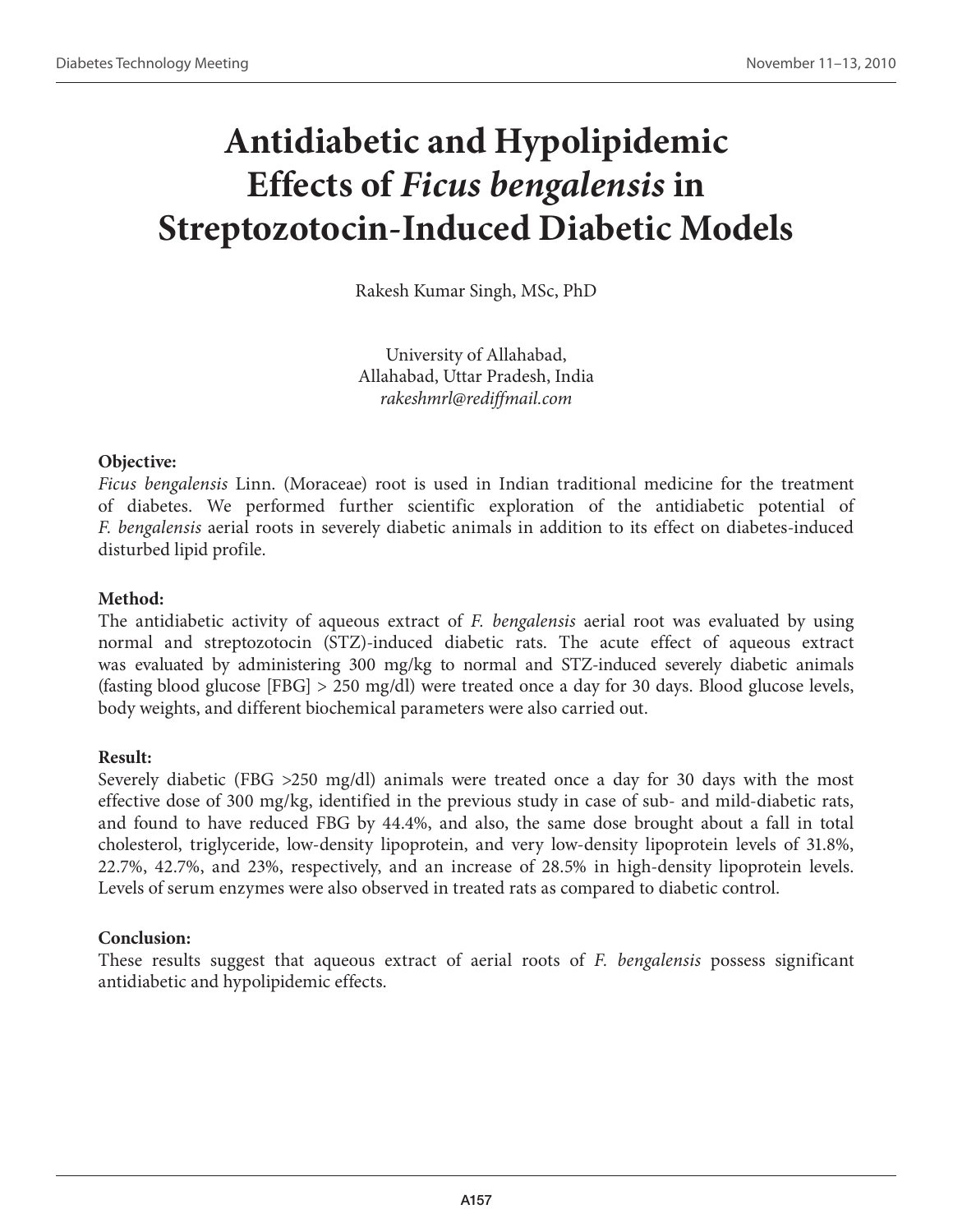# **Transdermal Basal Insulin Delivery in Patients with Type 1 Diabetes: Pharmacokinetic Comparison to Continuous Subcutaneous Insulin Infusion**

Alan Smith, PhD; Pei-Ling Roerig, BS; Kay Zerkel, BA; Stephanie Mills, BS; Vicky Spratlin, MD

Altea Therapeutics Corporation Atlanta, Georgia, USA *asmith@alteatherapeutics.com*

## **Objective:**

A daily transdermal patch is being developed to provide basal insulin levels in type 1 or type 2 diabetes patients. A single-dose open-label randomized crossover pharmacokinetic/pharmacodynamic study in type 1 diabetes patients was conducted to evaluate the PassPort® Transdermal Insulin Delivery System versus continuous subcutaneous insulin infusion (CSII) using an insulin pump.

## **Method:**

Subjects were randomly assigned to one of two treatment arms: an insulin patch applied for 12 h followed by CSII treatment at 1.0 U/h for 12 h or a crossover with CSII treatment at 1.0 U/h for 12 h followed by an insulin patch applied for 12 h. After receiving both treatments, subjects received CSII at 2.5 U/h for 12 h.

## **Result:**

The patch tested reached a  $C_{\text{max}}$  of approximately 42  $\mu$ U/ml at 5 h. The 1.0 U/h CSII treatment reached a steady state level of 27  $\mu$ U/ml at 7 h that was maintained until the pump was discontinued at 12 h. The 2.5 U/h CSII treatment demonstrated serum insulin levels that increased continuously to approximately 50  $\mu$ U/ml at 12 h when the pump was discontinued, indicating that steady state was not achieved. The relative bioavailability of the patch compared to the 2.5 U/h treatment was approximately 5%, although the PassPort System was not optimized for bioavailability. The patch was well tolerated, with skin response limited to mild transient erythema at the application site. Skin response and barrier function were consistent with that found in patch studies involving healthy human subjects.

## **Conclusion:**

This study demonstrated that insulin can be delivered through the skin at therapeutic basal infusion rates comparable to subcutaneous infusion in patients with type 1 diabetes.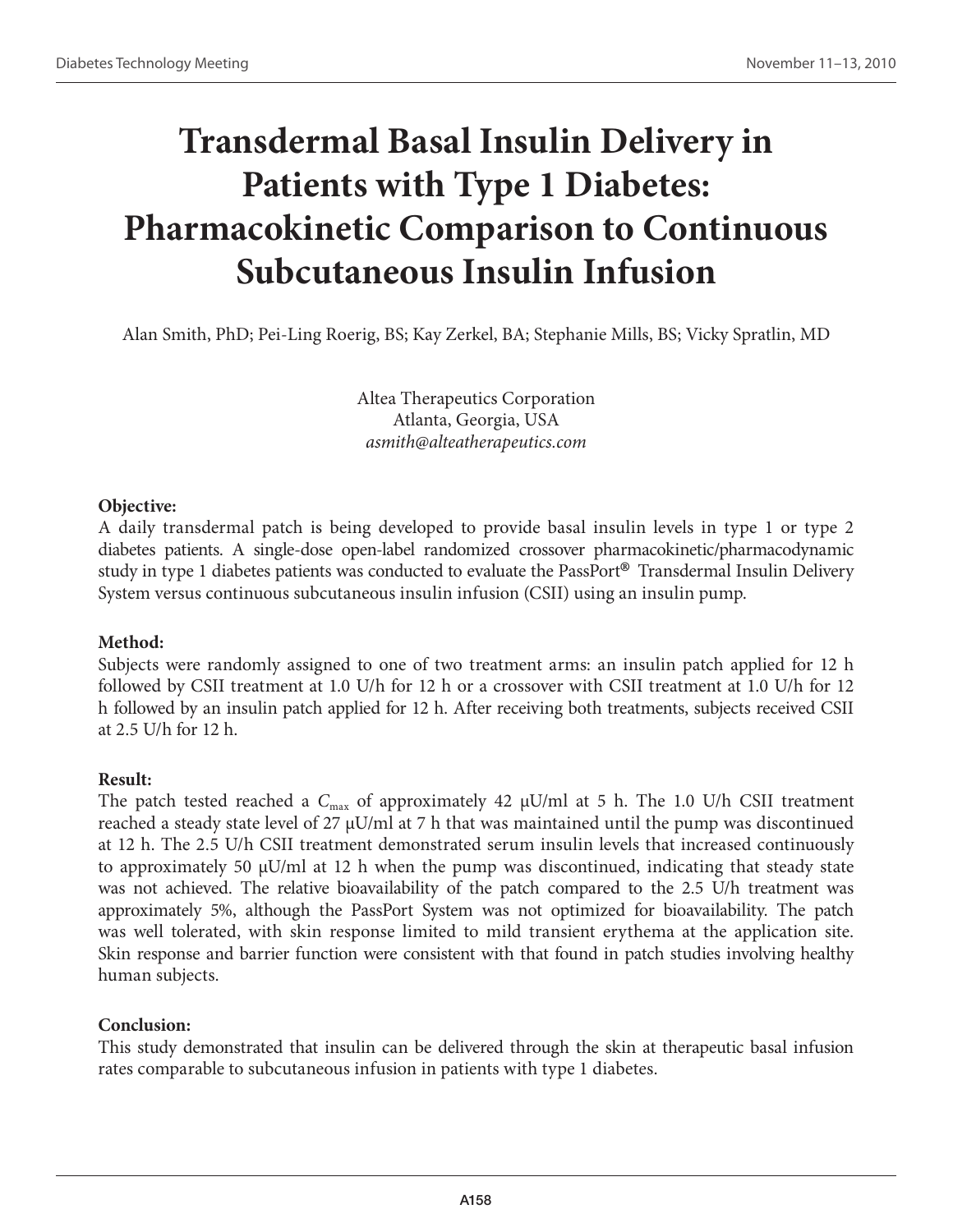# **Immune System Responses from Candidate Materials of an Implantable Osmotic Glucose Sensor**

Andrey Sokolov, MD; Bernt Christian Hellerud, MD; Anne Pharo, BSc; Erik Johannessen, PhD; Tom Eirik Mollnes, MD, PhD

Institute of Immunology, Oslo University Hospital and the University of Oslo Oslo, Norway *Andrey.sokolov@medisin.uio.no*

## **Objective:**

A fundamental understanding of immune system reactions is of particular importance concerning biomedical implants that sample and measure glucose in the tissue fluids. Activation of the complement system and neutrophils are crucial mechanisms mediating inflammatory responses that may encapsulate the sensor and lead to a dysfunctional device. Thus a protocol measuring activation of complement and neutrophils by materials to be used in an implantable osmotic glucose sensor was developed.

## **Method:**

Fourteen candidate materials—encapsulation (3), membrane (6), carrier (2), and sealing (3)—were incubated in serum for 30 min. Surface deposition of the terminal complement complex (TCC) and the serum concentrations of C4d, Bb, C3b, and TCC were analyzed. The materials were also incubated in lepirudin-anticoagulated whole blood for 20 min to investigate neutrophil activation, analyzed by expression of CD11b.

## **Result:**

The TCC deposition on the material surfaces after incubation was significantly larger than the negative control (polystyrene) for 7 of the 12 materials ( $p < .05$ ). The concentration of TCC in serum from the membrane materials cellulose, polyamide, and aluminum oxide was significantly higher than the negative control ( $p < .05$ ). The concentrations of Bb, C4d, and C3b were increased only after incubation with cellulose ( $p < .01$ ), whereas the expression of CD11b was only increased after incubation with cellulose and polyamide.

## **Conclusion:**

Both solid-phase and fluid-phase complement activation are required to investigate the biocompatibility of biomedical devices due to different properties of the protocol. Polydimethylsiloxane and silicone 3145 were the best candidates for capsule and sealing with a TCC deposition and CD11b expression lower than the negative control. Polycarbonate was the best membrane candidate, but further modification is needed to prevent TCC deposition.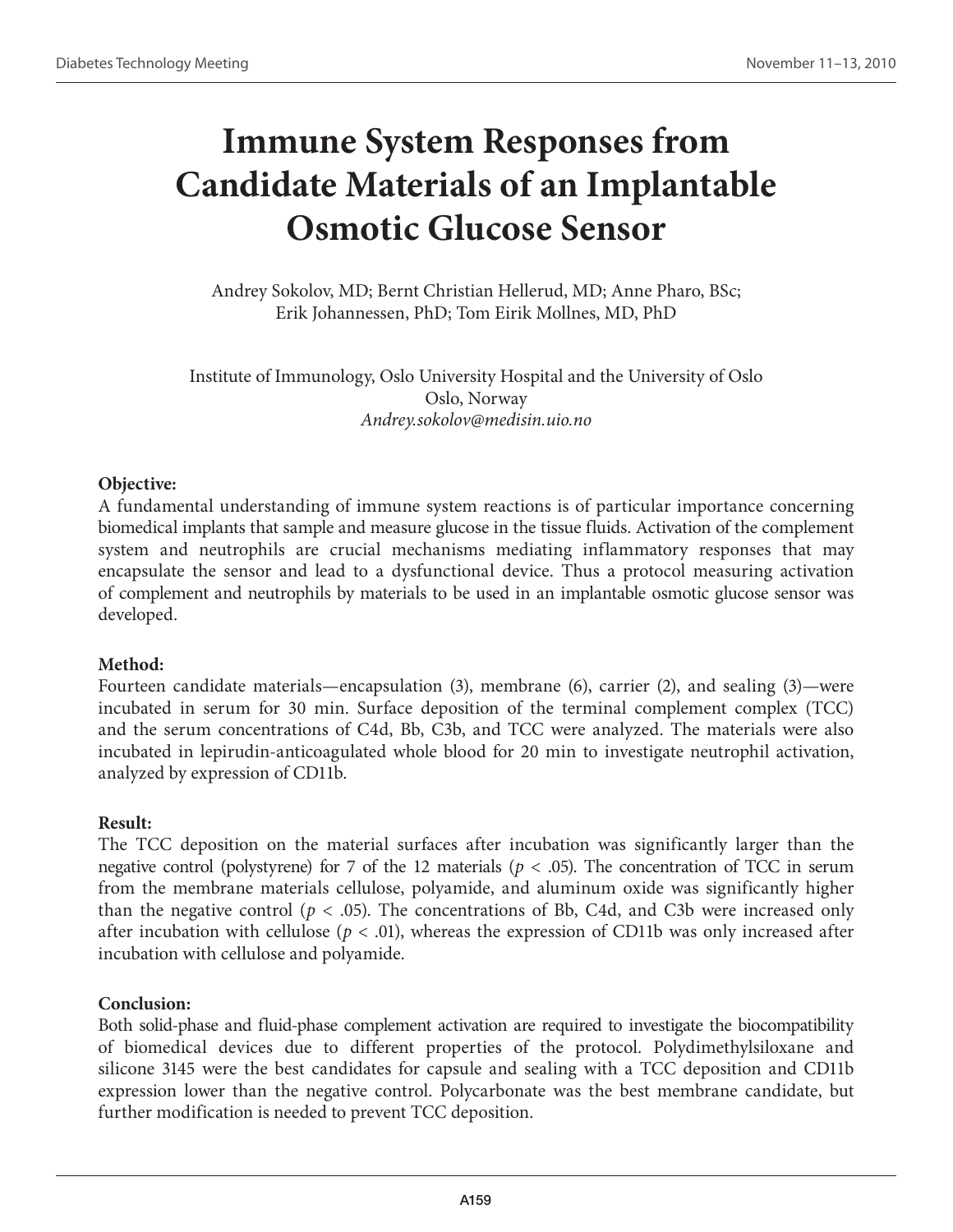# **A Stabilized Liquid Glucagon Formulation For Bihormonal Pump Use**

Solomon S. Steiner, PhD; Ming Li, PhD; Robert Hauser, PhD; Roderike Pohl, PhD

Biodel, Inc. Danbury, Connecticut, USA *ssteiner@biodel.com* 

## **Objective:**

We aimed to develop a formulation of glucagon, stable as a clear solution at a pH of 7 and essentially free of particulate matter, gel, and degredants for a period of at least 7 days at 37 °C.

## **Method:**

Experimental glucagon formulations were studied for stability at 25 and 37 °C. Chemical degradation was quantified by reverse phase high-performance liquid chromatography (HPLC; Waters 2695, YMC hydrosphere C-18 column). Physical changes were studied using light obscuration, laser light scattering (Malvern Nanosizer), and visual observations. Biological activity was assessed by measuring changes in blood glucose levels post injection in diabetic miniature swine.

## **Result:**

Glucagon content of BIOD 900 and two control formulations of Lilly glucagon at pH 2 and pH 4, as measured by HPLC, was 100% at 7 days compared to 87% and <7%, respectively. Light obscuration measurements showed the Lilly pH 4 formulation had a reduction in transmitted light the first day of measurement, indicating opaque gel formation, while the BIOD 900 formulation remained essentially unchanged beyond 50 days at 37 °C. As measured by laser light scattering, Biodel glucagon size range remained steady, while the Lilly glucagon at pH 4 rapidly increased in size. Visual observations confirmed these results. Biological activity, measured by changes in blood glucose level, of BIOD 900 prepared fresh compared to BIOD 900 incubated for 3 days at 37 °C in diabetic miniature swine was unchanged.

## **Conclusion:**

BIOD 900 is a stabilized formulation at physiological pH and remains chemically and physically stable beyond 7 days at 37 °C and physiologically active after exposure to at least 3 days at 37 °C, suggesting its utility for use in a bihormonal pump.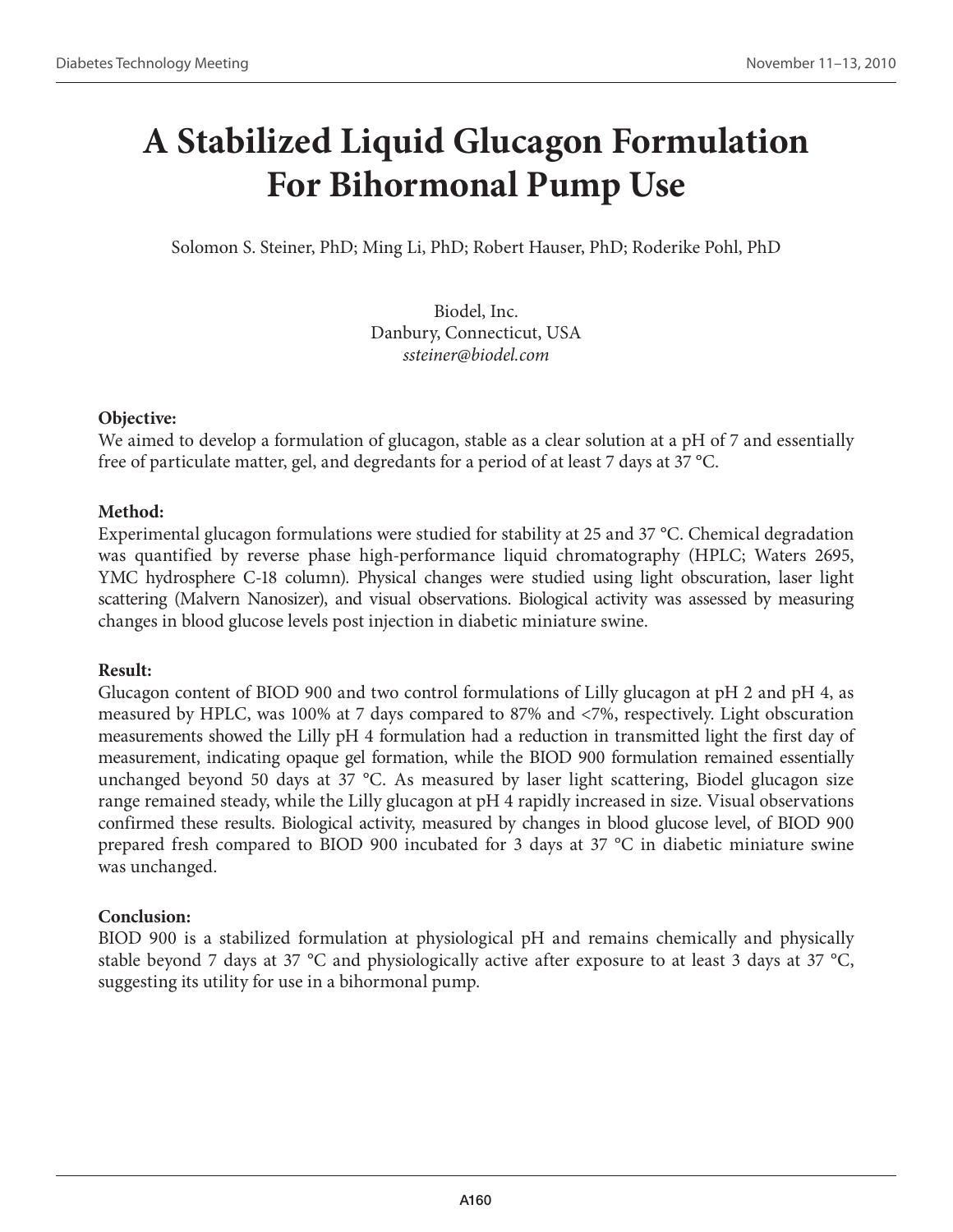# **Analysis of 24-Hour Glycemic Excursions in Patients with Type 1 Diabetes by Using Continuous Glucose Monitoring**

Kentaro Taki, MD; Rimei Nishimura, MD, MPH; Aya Morimoto, MD; Daisuke Tsujino, MD; Yumi Miyashita, MD; Naoko Tajima, MD, MHyg; Kazunori Utsunomiya, MD

> Jikei University School of Medicine Tokyo, Japan *tackey@jikei.ac.jp*

#### **Background:**

There is little information available regarding postprandial glycemic excursions and hypoglycemia in Japanese patients with type 1 diabetes mellitus (T1DM).

#### **Methods:**

Four male and eight female patients who were on intensive therapy with rapid-acting insulin plus basal insulin underwent retrospective continuous glucose monitoring (CGM). Clinical characteristics of the patients were given as median: aged 40.5 years, body mass index 22.2 kg/m<sup>2</sup>, urinary C-peptide 0.75 g/day, hemoglobin A1c (HbA1c) after 2 months of CGM 6.5%, and total insulin doses 40.0 U.

## **Result:**

The largest glycemic excursions were observed after breakfast. The time intervals from the start of each meal to the highest postprandial glucose levels peaked at 65 to 100 min. Hypoglycemia (blood glucose <70 mg/dl) was observed for more than 100 min per 24 h. Hemoglobin A1c and 24 h mean glucose levels were significantly correlated ( $r = 0.727$ ,  $p = .007$ ).

Twelve participants were divided into two groups by HbA1c level after 2 months: 6 whose HbA1c exceeded the median (HbA1c >6.5%) and 6 whose HbA1c fell below the median (HbA1c <6.5%). The premeal glucose levels/the highest postprandial glucose levels after breakfast were insignificantly higher in the HbA1c >6.5% group (183/247 mg/dl, respectively) than the HbA1c <6.5% group (117/221 mg/dl, respectively). The duration of hypoglycemia lasts longer in the HbA1c <6.5% group, with these episodes often occurring during nighttime.

## **Conclusions:**

These findings suggest that preventing nighttime hypoglycemia and correcting glucose spikes after breakfast are required in patients with T1DM receiving intensive therapy to stabilize and improve glycemic control.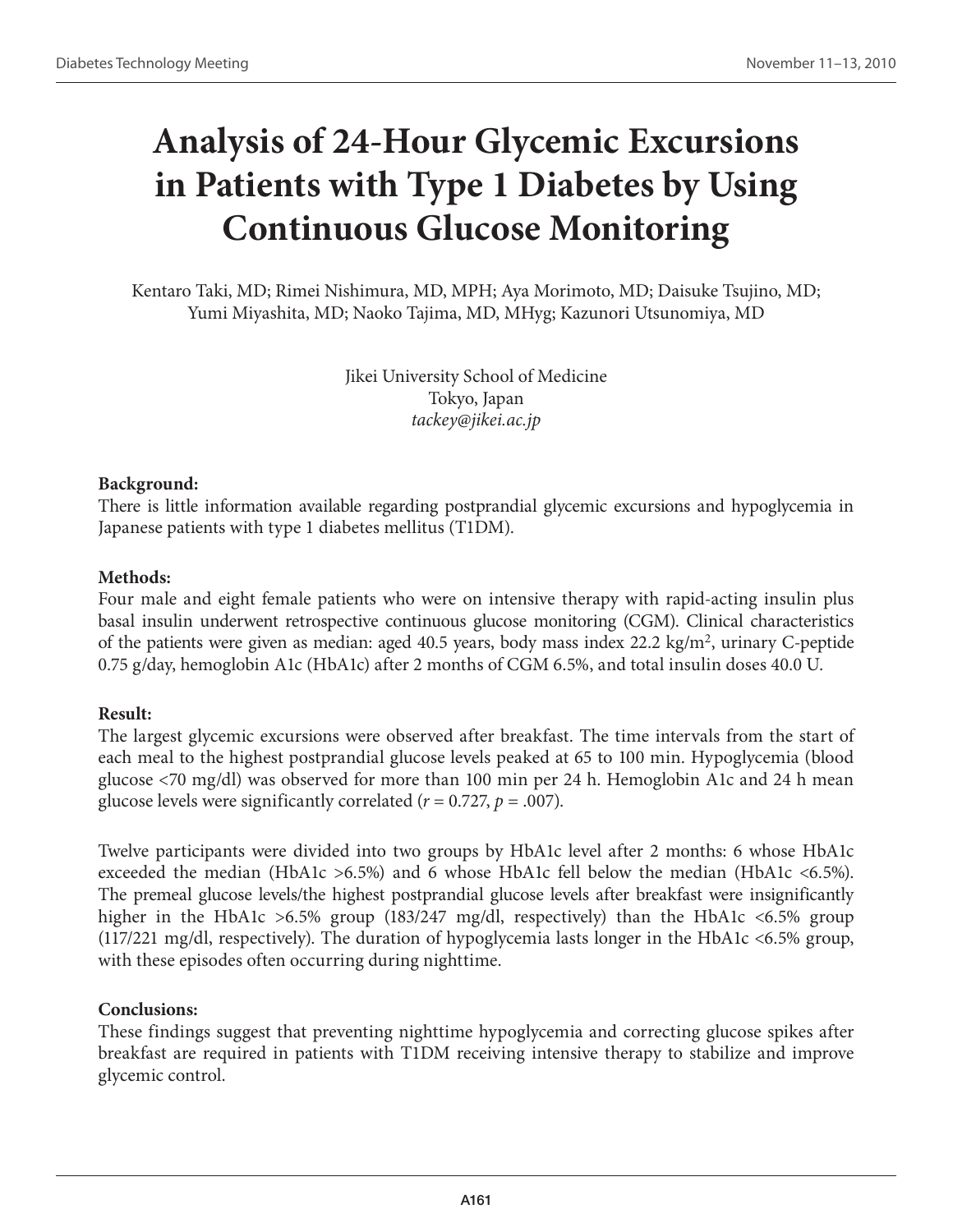# **Noninvasive Assessment of Photoreceptors, Capillaries, and Leukocytes for Early Stages of Diabetic Retinopathy**

Johnny Tam, BS, BA; Kavita Dhamdhere, MD; Brandon Lujan, MD; Pavan Tiruveedhula, MS; Robert N. Johnson, MD; Wendy W. Harrison, OD, MS; Glen Y. Ozawa, OD; Anthony J. Adams, OD, PhD; Austin Roorda, PhD

> University of California, Berkeley Berkeley, California, USA *johnny@berkeley.edu*

## **Objective:**

We demonstrate a noninvasive method to investigate diabetic retinopathy in human eyes on a cellular scale.

## **Method:**

High-resolution retinal videos were acquired noninvasively using an adaptive optics scanning laser ophthalmoscope (AOSLO). Overlapping videos were acquired in the parafoveal region for a 26-yearold male with type 1 diabetes and nonproliferative diabetic retinopathy. Videos were processed to generate montages of photoreceptors and perfused capillaries. Photoreceptors, capillaries, and leukocytes were analyzed using offline video and image analysis algorithms. AOSLO data were compared to (1) AOSLO databases of normal subjects and (2) conventional clinical methods, including fluorescein angiography (FA) and spectral domain optical coherence tomography.

## **Result:**

Retinal features were resolved with greater detail using AOSLO compared to conventional clinical methods. Individual cone photoreceptors were resolved; cone density appeared to be normal except at the foveal center of this particular patient. The AOSLO capillary montage showed fusiform and saccular microaneurysms, local regions of capillary dropout, capillary loops, and other nonspecific irregularities in the organization of the capillary network. The area, diameter, and shape of the foveal avascular zone were different from normal, but both the average capillary density and the leukocyte speeds appeared to be within normal ranges. These imaging biomarkers can potentially be used to monitor the progression of diabetic retinopathy.

## **Conclusion:**

Adaptive optics scanning laser ophthalmoscope imaging may give new insights into how diabetic retinopathy affects the photoreceptors, capillaries, and leukocytes. The main advantages are (1) the method is noninvasive and can be applied at earlier time points than FA; (2) multiple classes of biomarkers can be derived from one dataset, based on photoreceptors, capillaries, and leukocytes; and (3) higher resolution and contrast can be achieved compared to conventional clinical methods.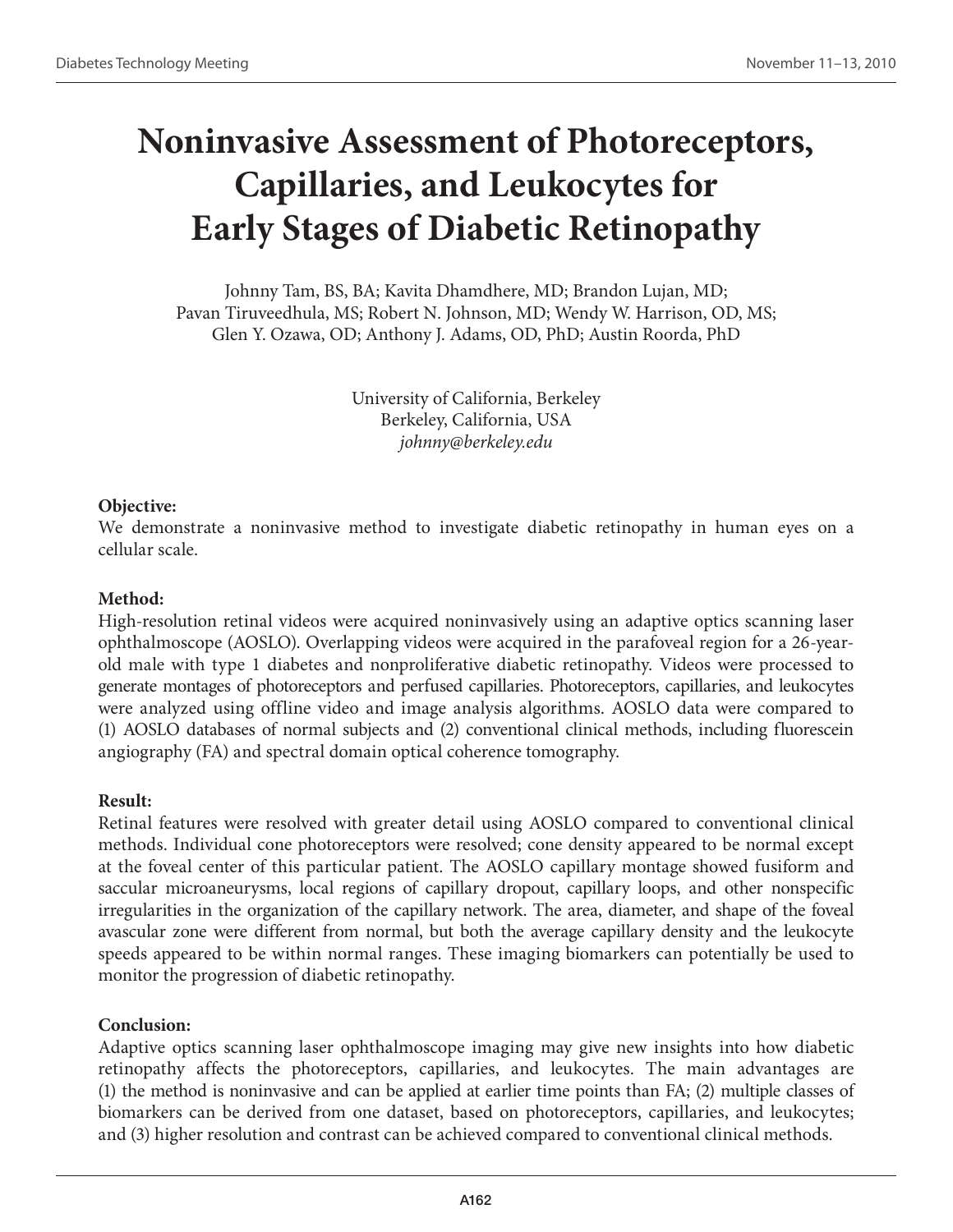# **Novel I1-Imidazoline S43126 Enhance Insulin Signaling Pathways in PC12 Cells**

Jerusalem Tesfai, BS; Louis Crane, PhD; Genevieve Baziard-Mouysset, PhD; Lincoln P. Edwards, PhD, DDS

> Loma Linda University School of Medicine Loma Linda, California, USA *jtesfai@llu.edu*

#### **Objective:**

The  $I_1$ -imidazoline receptor is a novel target for drug development for hypertension and insulin resistance, which are major disorders associated with metabolic syndrome X and type 2 diabetes. In previous experiments, using the SHR model, we showed that moxonidine, and novel I<sub>1</sub>-imidazoline compound S43126, reduced blood pressure when injected into the medulla region of rat brain. In order to investigate whether S43126 affects components of the insulin signaling pathways, we examined the effects of S43126 on phosphorylation of protein kinase B (Akt) and ERK42/44 in PC12 cells, which are known to possess both insulin and imidazoline receptors.

## **Method:**

PC12 cells were treated with varying doses of S43126 (10<sup>-10</sup> to 10<sup>-6</sup> M) in the presence of insulin (10-6 M) for 10 min.

## **Results:**

Western blot analysis of treated samples showed that the combination of insulin with S43126  $(10^{-6}-10^{-10}$  M) enhanced phosphorylation of Akt and ERK42/44 above the level of insulin  $(10^{-6}$  M) alone. Furthermore, S43126 enhanced Akt and Erk42/44 phosphorylation in insulin-treated cells in a doseand time-dependent manner. Using siRNA against Nischarin (mouse homologue of  $I_1$ -imidazoline receptor), we showed that the increased Akt and Erk42/44 phosphorylation was mediated by the I1-imidazoline receptor since siRNA against Nischarin reduced the phosphorylation of both proteins following combination treatments.

## **Conclusion:**

These preliminary results indicate that  $I_1$ -imidazoline agonists (S43126) have the potential to amplify insulin action and should be further studied as possible candidate drugs for the treatment of metabolic syndrome X and type 2 diabetes.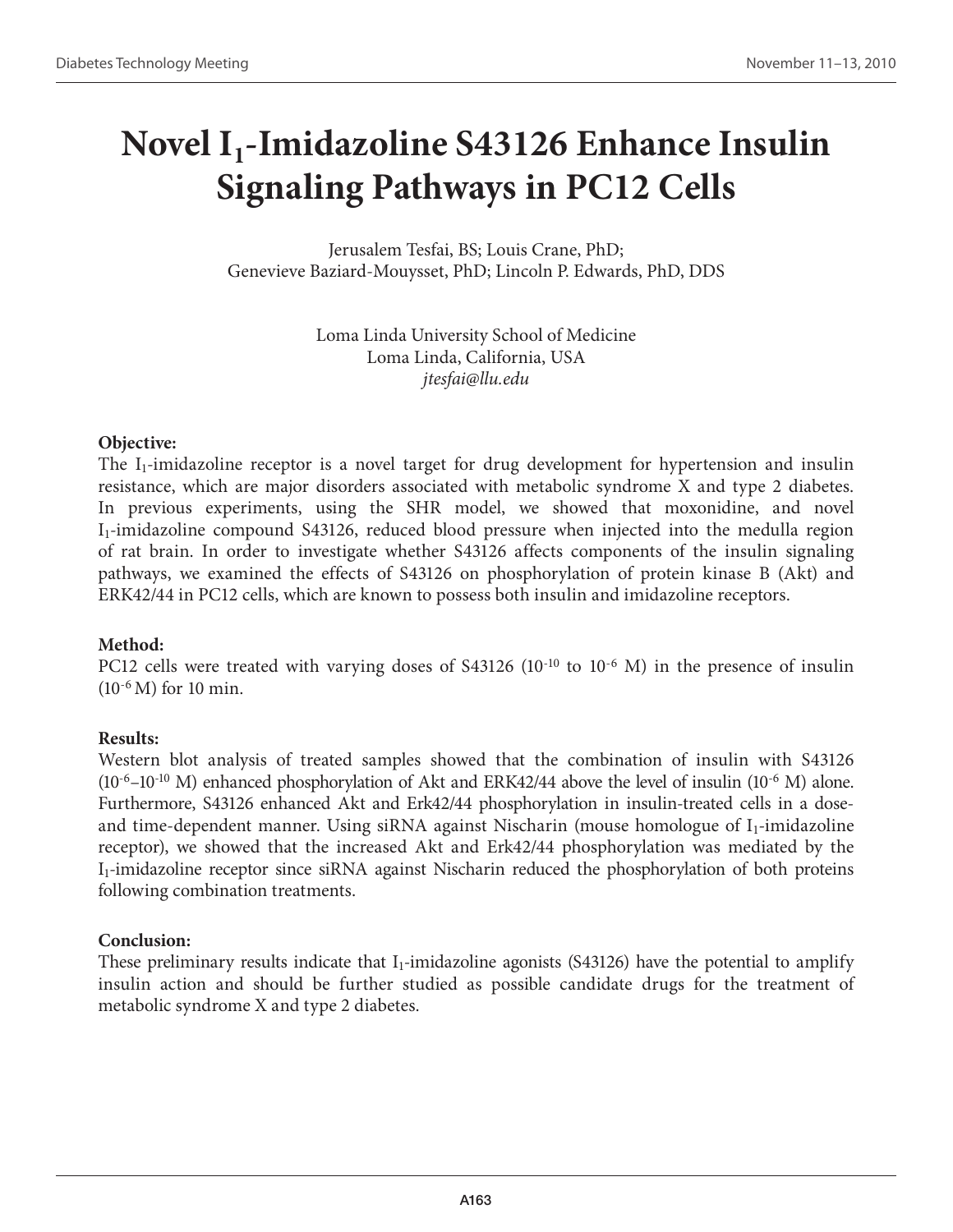## **DiaPort: Experience from 11 DiaPort Users from Germany**

Frei Thomas, MSc

Roche Diabetes Care AG Burgdorf, Switzerland *thomas.frei@roche.com*

## **Objective:**

The daily DiaPort care from 11 type 1 diabetes patients, using the DiaPort system, was investigated to evaluate the comparison between the DiaPort care trained in the clinic versus the daily care months afterward.

## **Research Design and Methods:**

The indications for the treatment were subcutaneous insulin resistance  $(n = 4, 36%)$ , large blood glucose fluctuations (*n* = 3, 27%), and each one with dermatological problems, lipohypertrophy, lipoatrophy, and metabolic reasons (hemoglobin A1c >8.5% despite optimal continuous subcutaneous insulin infusion). The mean age was 46–49 years [standard deviation (SD) 13.4], the diabetes duration was 29.3 years (SD 12.9), and the mean duration of using the DiaPort was 28.6 months (from 15 days up to 6 years). With a questionnaire and in three discussion groups, we collected the data from the daily DiaPort care.

## **Results:**

The DiaPort care decreases from mean once per 1.3 days (SD 0.5) in the first weeks after implantation to mean once per 2.8 days (SD 2.1) after three months.

For cleaning the DiaPort, the users spent a mean time of 7.2 min (SD 2.6) per day; most patients used alcohol solutions ( $n = 5$ ) and sterile physiological solution ( $n = 4$ ).

The patients were trained to change the infusion set and fixation disc at every change of the cartridge. 58% changed the fixation disc, 42% changed the infusion set, and 33% of the users exchange the infusion set every 1 to 3 days, 17% after 4 to 5 days.

The patients were trained to use the fixation disc the first three months after implantation, but all without wearing the fixation disc all the time.

## **Conclusions:**

The real-life DiaPort users spent much less time for the DiaPort care compared to the training. One explanation could be that the DiaPort use changes unconsciously from a "special therapy" after implantation to a "normal therapy" after several weeks.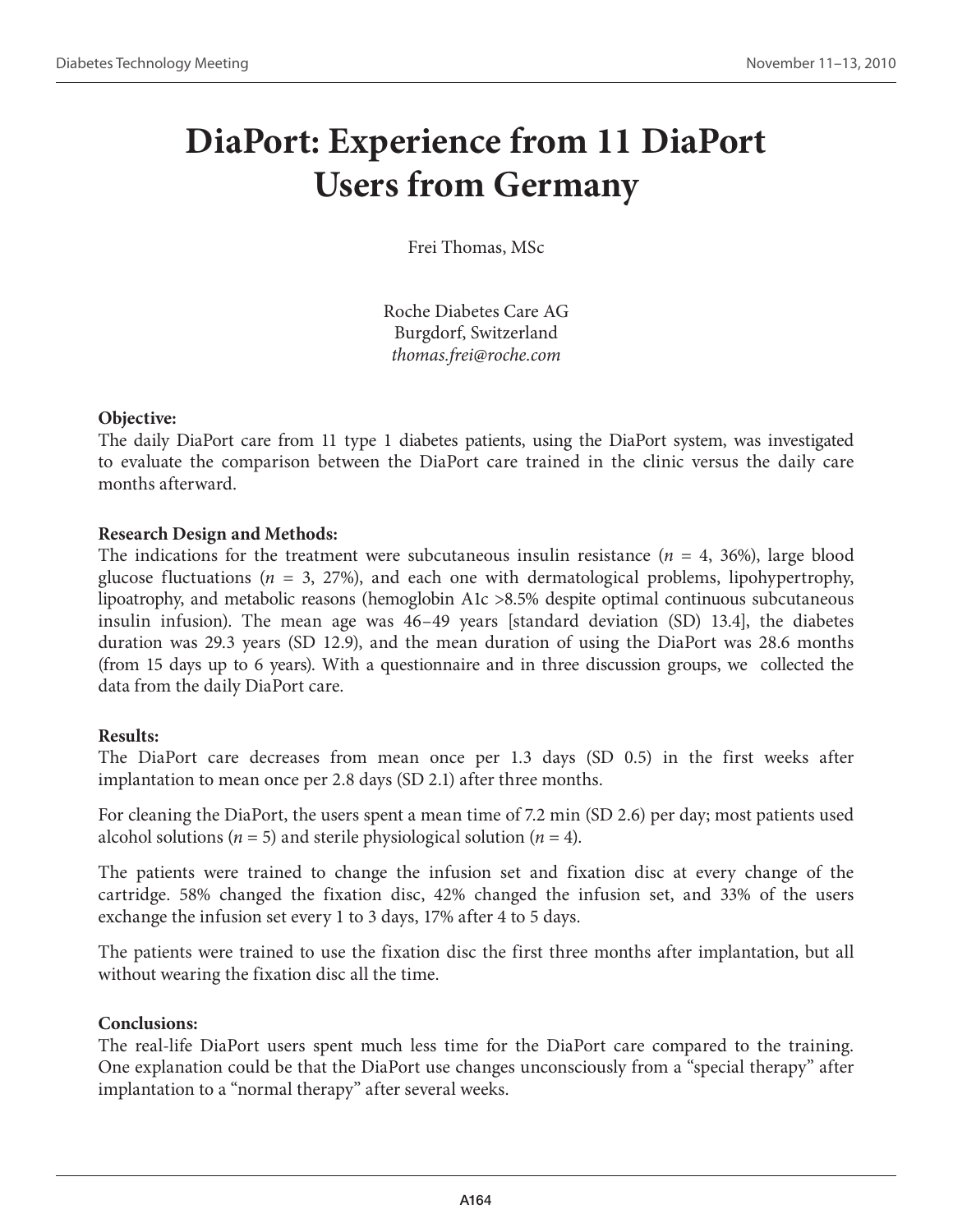## **Glucowizzard™: A Splinter-Sized Continuous Glucose Monitoring Device**

Sagar Vaddiraju, PhD; Ioannis Tomazos, PhD, MBA; Diane J. Burgess, PhD; Faquir C. Jain, PhD; Fotios Papadimitrakopoulos, PhD

> Biorasis, Inc. Storrs, Connecticut, USA *sagar@bio-orasis.com*

#### **Objective:**

Various invasive, noninvasive, and minimally invasive devices for continuous glucose monitoring (CGM) are currently under development, with a few invasive devices approved by the regulatory authorities for short-term (3–7 days) use. Unlike noninvasive and minimally invasive devices, invasive devices require less rigorous calibration and exhibit smaller subject-to-subject variability. However, they currently suffer exhibits such as negative tissue responses, lack of miniaturization, and short lifetime. To this end, Biorasis, Inc., together with University of Connecticut has been developing a totally implantable CGM device with particular emphasis on device miniaturization, enhancing lifetime, and eliminating negative tissue responses.

#### **Methods:**

Keeping in mind that device lifetime and magnitude of negative tissue response is affected by device size, Glucowizzard<sup>™</sup> is developed at the smallest possible footprint (0.5 × 0.5 × 0.5 mm). This miniaturization is made possible by utilizing light both for powering and wireless communication. In addition, Glucowizzard utilizes "smart" hydrogel coatings intended for localized release of various tissue-response modifiers for effective control of negative tissue responses. The device utilizes enzymatic sensing of glucose and operates in a classic electrochemical mode.

#### **Results:**

The use of light-based powering and communication together with advanced microelectronic design rules has allowed the fabrication of a CGM device with dimensions of  $0.5 \times 0.5 \times 0.5$  mm. The "smart" drug-delivery coating has enabled substantial reduction of negative tissue responses for up to 3 months (rat model). Continuous glucose monitoring in small laboratory animals and development of advanced calibration logic are currently underway.

#### **Conclusions:**

The Glucowizzard possesses some key advantages over currently available CGM device technologies. With further development, we expect that this device will be ideal for a truly "user-independent" continuous glucose monitoring.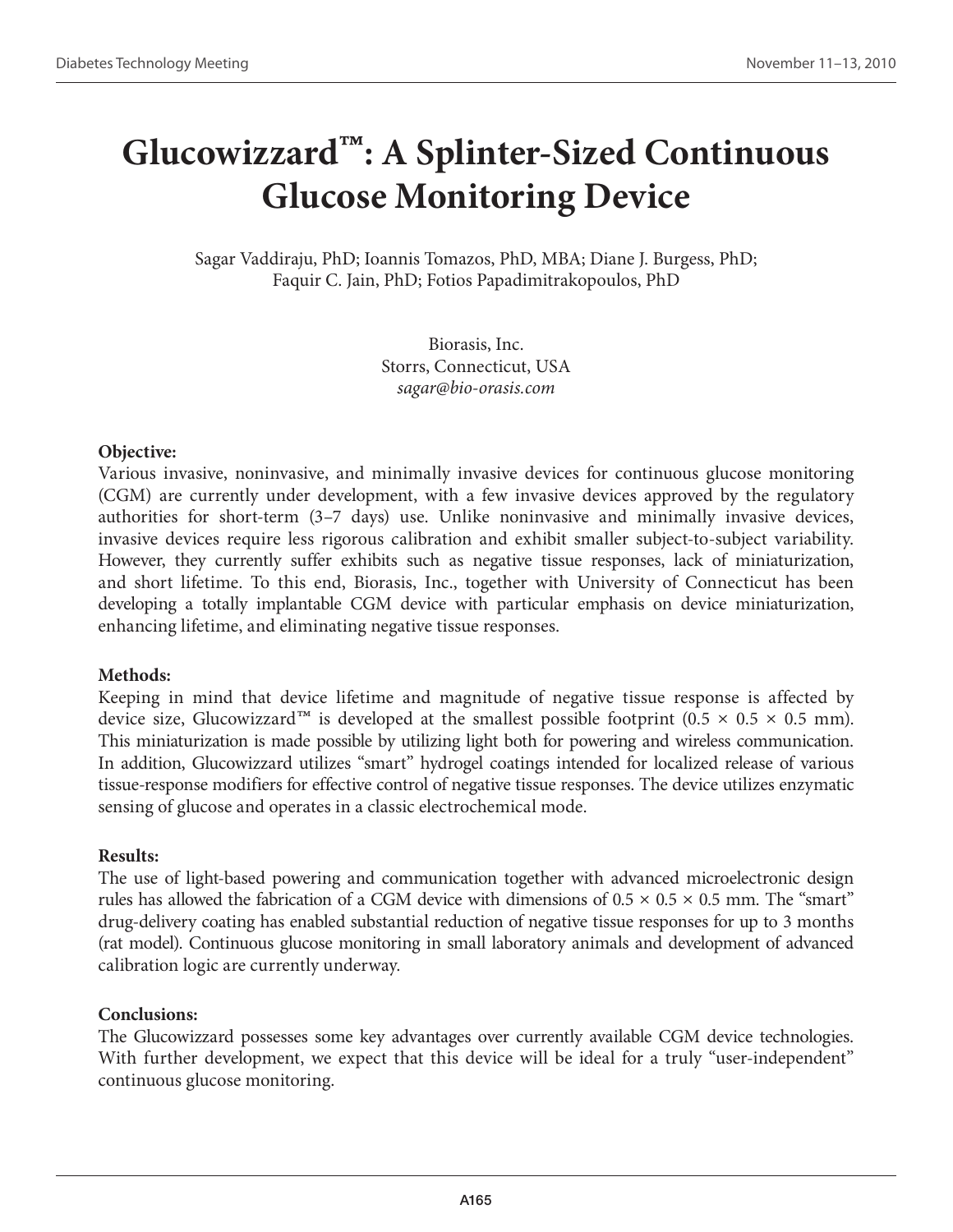# **GlucoMen® Day: A Novel Continuous Glucose Monitor for Interstitial Fluid and Venous Blood Applications**

Francesco Valgimigli, PhD; Fausto Lucarelli, PhD; Cosimo Scuffi; Sara Morandi, PhD; Iolanda Sposato, MD

> A. Menarini Diagnostics Florence, Italy *Fvalgimigli@menarini.it*

#### **Objective:**

The GlucoMen®Day (GMD) is a new microdialytic continuous glucose monitoring (CGM) system from A. Menarini Diagnostics. The GMD disposable kit is configured with two distinct microdialysis probes, one suitable for collecting glucose from the interstitial fluid (ISF) and CGM in diabetes patients, the other compatible with standard intravenous (IV) catheters and for possible use in intensive care or surgical units to continuously monitor glycemic levels directly in blood. Objectives of this research were both a further assessment of the clinical accuracy of GMD in its ISF configuration and a preliminary evaluation of the performance of the IV kit.

## **Methods:**

The ISF kit was tested through two independent clinical trials; the corresponding accuracy was then estimated as recommended by the POCT05-A guideline. The IV configuration was first tested *in vitro* using a simulation device that allowed us to mimic the fluidodynamics of the vein. Preliminary *in vivo* tests on human volunteers were additionally performed.

## **Results:**

The continuous glucose error grid analysis relative to the ISF configuration showed >95% accurate results in all glycemic ranges (98% in hypoglycemia). Mean absolute and relative deviation values as favorable as 10% and 12 mg/dl, respectively, were also calculated. Both *in vitro* and *in vivo* tests of the IV kit confirmed the absence of relevant matrix effects and clinical performance in line with those of the ISF configuration.

## **Conclusions:**

The advantageous features of the GMD system in its ISF configuration (ability to follow rapid glycemic excursions, accurate detection of severe hypoglycemic events, and stability of CGM signals for up to 100 h) were confirmed. Furthermore, the results for the IV kit were highly encouraging; its potential will be further explored in real critical settings.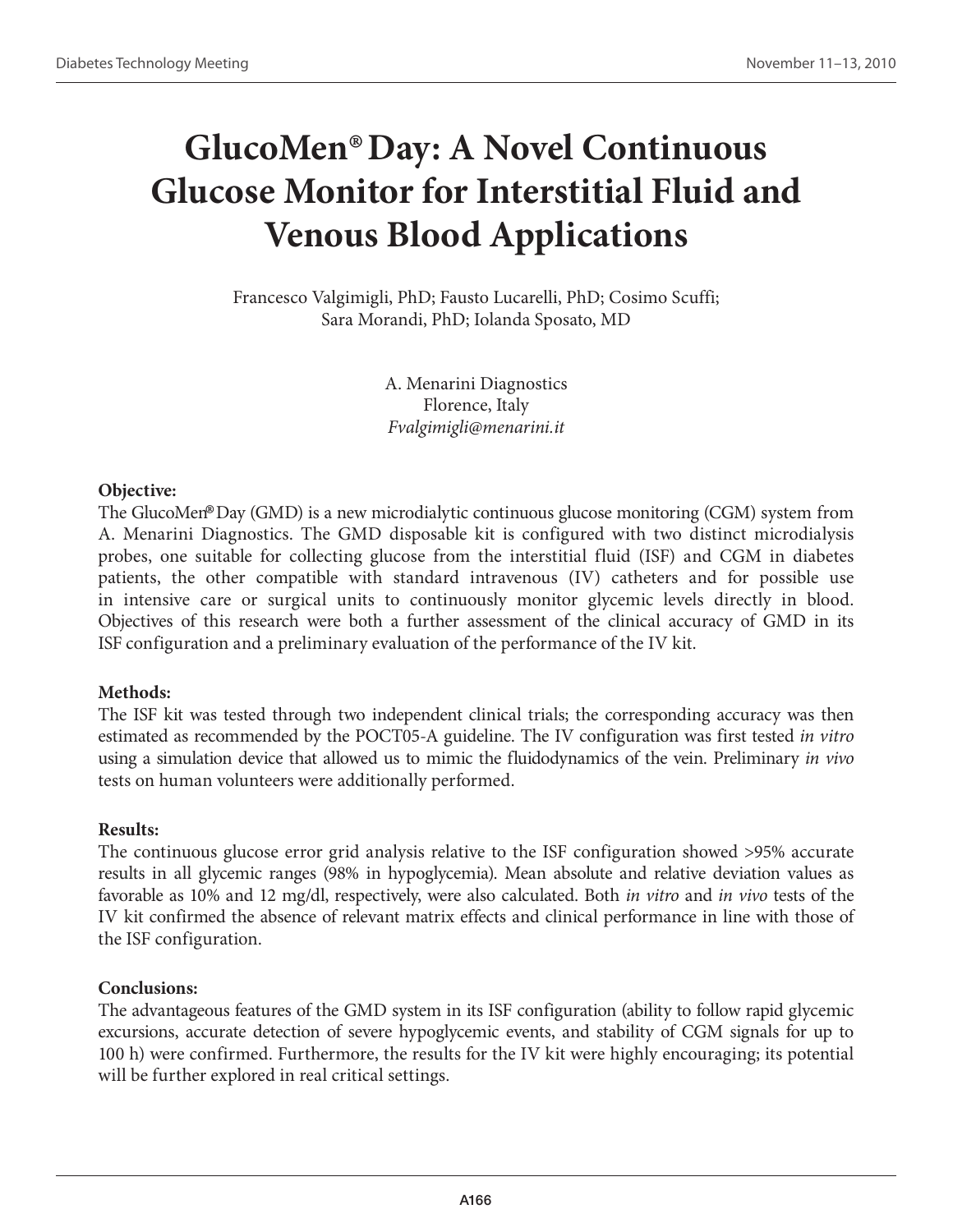# **Remote Testing of Fasting Blood Glucose in a Self-Collected Capillary Blood Sample**

Ilia Vinogradov, MD, PhD; Jason Yedlinski, MS; Adam Lucas, MS

Home Access Health Corporation Hoffman Estates, Illinois, USA *ivinogra@homeaccess.com*

## **Objective:**

We demonstrate the accuracy and effectiveness of a test kit for collecting, transporting, and testing of self-collected capillary blood samples for measurement of glucose in a remote clinical laboratory.

## **Method:**

Meta-analysis was performed on combined clinical trials in a community setting, which included a total of 441 volunteers using the kit. The kit includes a capillary blood collection cassette with filter paper insert, printed instructions for use, sample packaging materials, and a prepaid, preaddressed mailer to send the sample to a qualified clinical chemistry laboratory. The paper insert consists of a precoated, glass-fiber strip, which separates blood into cell and serum/plasma components, creating two separate specimens. The cell specimen is used for testing hemoglobin A1c, and the serum/plasma specimen is used for testing glucose and a complete lipid profile. Venous blood was drawn from each volunteer for comparison. All samples arrived at the clinical laboratory within the prescribed sample stability period of 21 days. The serum portion of each blood sample was punched, eluted, and tested for glucose. The final glucose concentration was calculated according to the algorithm, which compensates for differences in sample volume.

## **Result:**

A total of 93% of participants were able to collect an adequate sample (≥60 μl). Correlation of the results from testing capillary and venipuncture samples yielded this equation: Calculated Capillary Glucose = 2.17 + 0.979  $\times$  Venous Blood Glucose ( $R^2$  = 0.981,  $p < .001$ ). Mean glucose measurement was 113 mg/dl, and the range of concentrations was 59–457 mg/dl. A bias at medical decision points of 100 and 125 was 0.11% [0.95 confidence interval (CI): -1.97% ± 2.1%] and -0.33% (0.95 CI:  $-1.7\% \pm 1.39\%$ ), respectively. The average absolute bias for the whole tested range was 4.6 mg/dl, or 4.1%.

## **Conclusions:**

When using the kit, laypeople are capable of self-collecting an adequate capillary blood sample that can be mailed to a qualified clinical chemistry laboratory for testing, resulting, and reporting. The kit can be used to remotely verify glucose meter readings for individuals with diabetes and, as a screening tool, to test hard-to-reach individuals and subpopulations.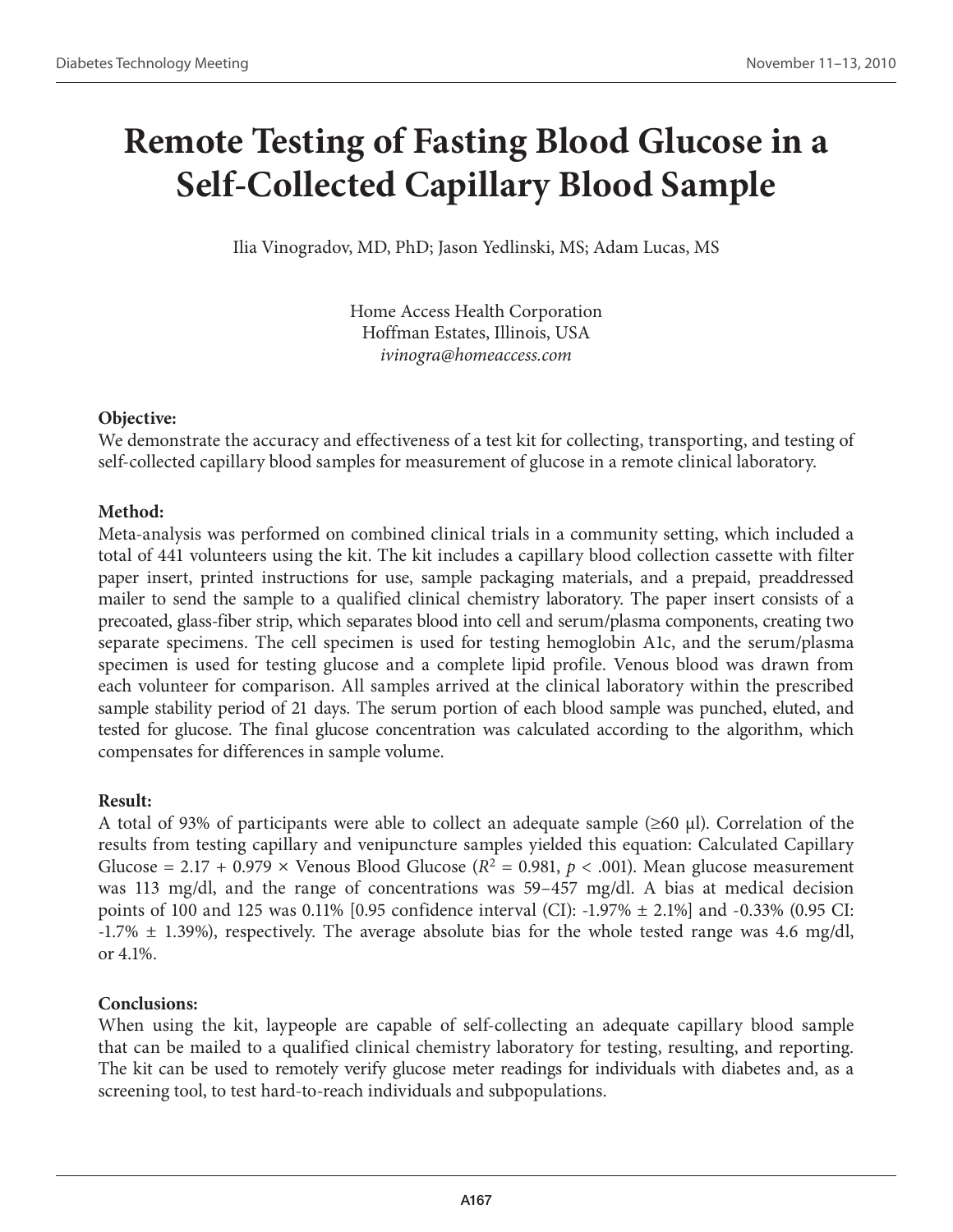# **Transport and Testing of Self-Collected Capillary Blood for Measurement of Hemoglobin A1c**

Ilia Vinogradov, MD, PhD; Jason Yedlinski, MS; Adam Lucas, MS

Home Access Health Corporation Hoffman Estates, Illinois, USA *ivinogra@homeaccess.com*

## **Objective:**

We demonstrate the accuracy and effectiveness of a test kit for collecting, transporting, and testing of self-collected capillary blood samples for measurement of hemoglobin A1c (HbA1c) in a remote clinical laboratory.

## **Method:**

Volunteers in the clinical trial were asked to use the kit to self-collect, package, and mail a capillary sample to the clinical laboratory. The kit includes a capillary blood collection cassette with filter paper insert, printed instructions for use, sample packaging materials, and a prepaid, preaddressed mailer to send the sample to a qualified clinical chemistry laboratory. The paper insert consists of a precoated, glass-fiber strip, which separates blood into cell and serum/plasma components, creating two separate specimens. The cell specimen is used for testing HbA1c, and the serum/plasma specimen is used for testing glucose and a complete lipid profile. EDTA venous blood was drawn from each volunteer for comparison. Upon arrival at the laboratory, the cell portion of each capillary blood sample was punched, eluted, and tested for HbA1c by National Glycohemoglobin Standardization Program (NGSP)-certified method.

## **Result:**

Out of 169 of participants who provided a sample of capillary blood, 162, or 96%, collected an adequate sample. All samples arrived at the clinical laboratory within the prescribed sample stability period of 21 days. The capillary HbA1c values were plotted against venous blood values in a scatter-plot, and linear regression was drawn. The  $R^2$  was 0.967, the slope was determined to be 1.042  $\pm$  0.015, and the intercept was determined to be  $-0.26 \pm 0.09$ . Mean HbA1c value in the tested population was 5.77, with the range of 4.62–11.47. Biases at medical decision points of 5.7, 6.5, and 8 were -0.02 (or -0.31%), 0.02 (or 0.26%), and 0.08 (or 1.0%), respectively. The average absolute bias through the whole range was 0.16, or 2.6%.

## **Conclusions:**

When using the kit, laypeople can self-collect adequate capillary blood samples that can be accurately tested in a NGSP-certified laboratory with NGSP-certified method. The kit can be used to remotely manage individuals with diabetes and, as a screening tool, to test hard-to-reach individuals and subpopulations. Remote counseling can be also be provided.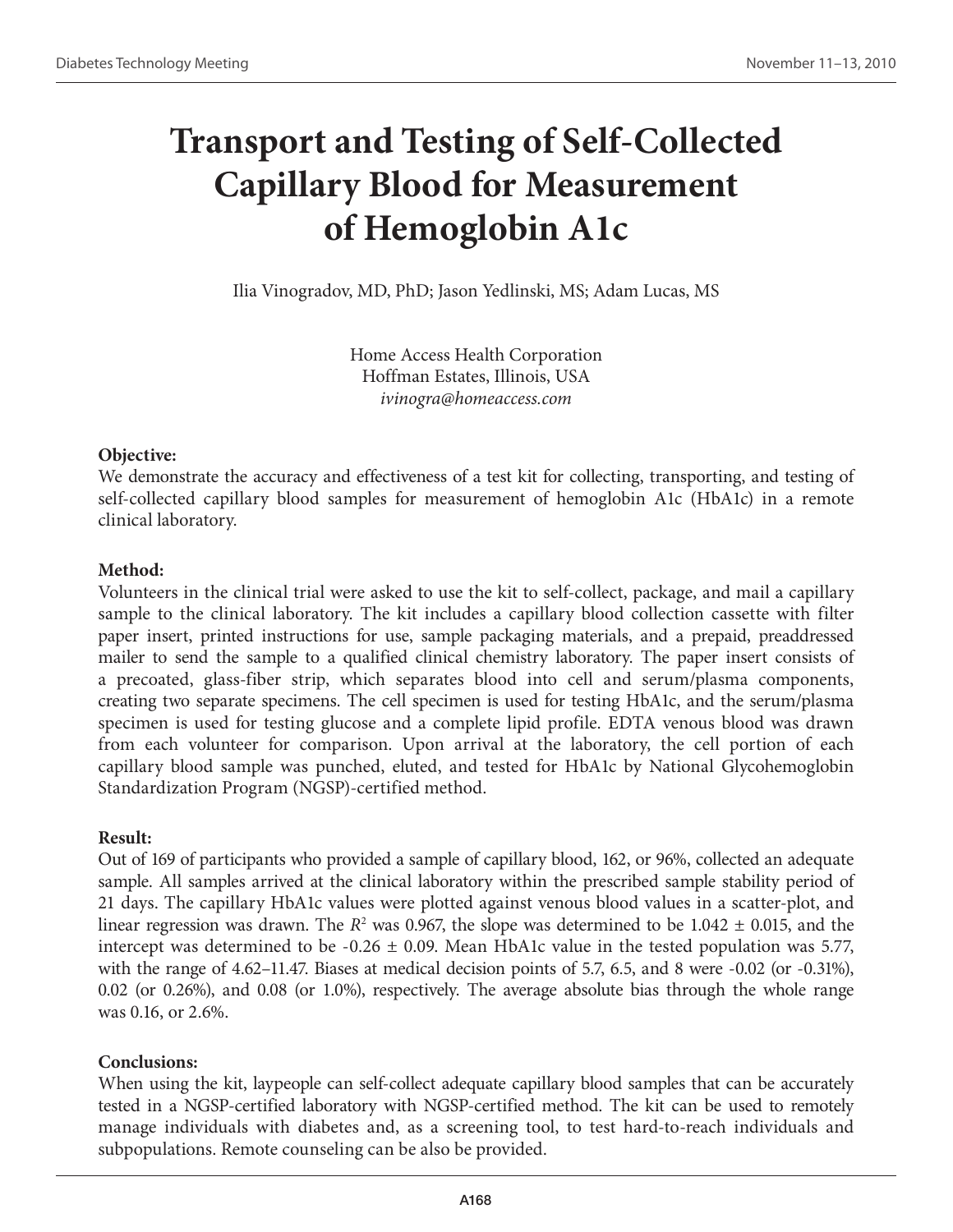# **Evaluating Algorithms for Glycemic Control in Intensive Care Units: Computer Simulations Can Be Useful**

Malgorzata E. Wilinska, PhD; Jan Blaha, MD; Ludovic J. Chassin, PhD; Jeremy J. Cordingley, MBBS; Martin Ellmerer, PhD; Martin Haluzik, MD, PhD; Johannes Plank, MD; Dirk Vlasselaers, MD; Pieter J. Wouters, MSc; Roman Hovorka, PhD

> University of Cambridge Institute of Metabolic Science Cambridgeshire, United Kingdom *mew37@cam.ac.uk*

#### **Objective:**

Computer simulations can be used to compare algorithms for glycemic control in intensive care units (ICUs).

#### **Methods:**

A virtual population of 56 critically ill subjects was created from routine data collected at four European surgical and medical ICUs. Two published clinical studies were used to assess the validity of predictions made when utilizing this virtual population. The first study compared the performance of enhanced model-predictive control-based algorithm (eMPC) at two ICUs in the United Kingdom and Belgium. The second study compared three glucose control algorithms: the eMPC, the absolute glucose protocol (Matias), and the relative glucose change protocol (Bath) in a single ICU in Czech Republic.

## **Results:**

In agreement with the first published clinical study, computer simulations reproduced the main findings and discriminated between the two ICUs in terms of the glucose sampling interval (1.3 versus 1.8 h; United Kingdom versus Belgium;  $p < .01$ ). Other glucose metrics were similar between the simulations and clinical results. The principal outcome of the second study was also reproduced. The eMPC demonstrated better performance compared to the Matias and Bath algorithms as assessed by the time when plasma glucose was in the target range between 70 and 110 mg/dl (64% versus 42% versus 41%;  $p < .001$ ; eMPC versus Matias versus Bath) without increasing the risk of severe hypoglycemia.

## **Conclusions:**

Computer simulations may provide alternative resource-efficient means to test algorithms for glycemic control in the critically ill.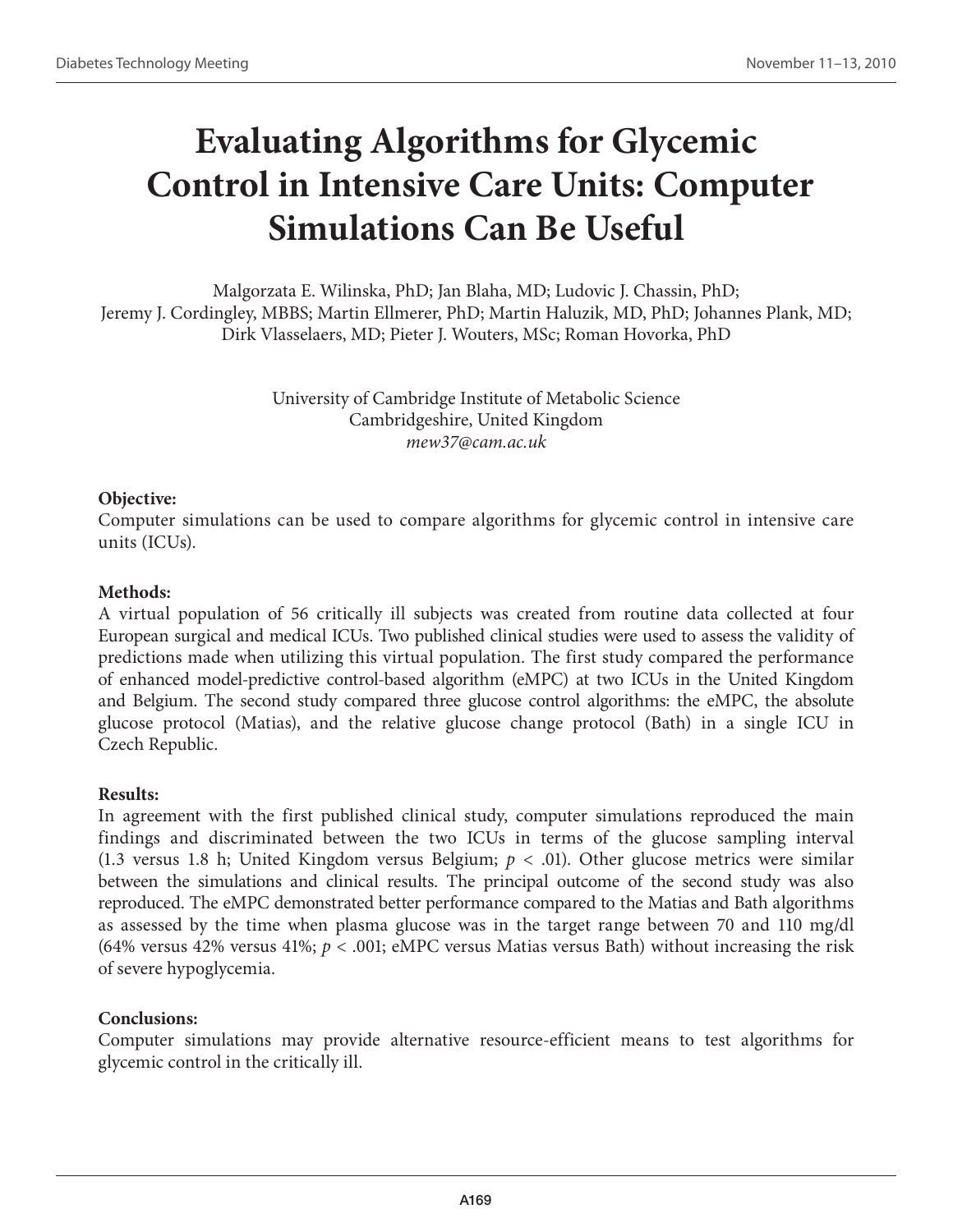## **Universal Design: Innovation for Today, Tomorrow, and Beyond**

Ann S. Williams, PhD, RN, CDE

Frances Payne Bolton School of Nursing, Case Western Reserve University Cleveland, Ohio, USA *Ann.S.Williams@case.edu*

## **Objective:**

The aim is to define universal design (UD) and discuss the history, principles, and rationale for using UD principles for diabetes technology intended for patient use.

## **Method:**

Universal design is defined as the design of products, services, and environments to be usable by all people to the greatest extent possible, without the need for adaptation or specialized design for people of varying abilities. In contrast, average person design (APD) is design for the middle "80–90% of the population. Following a brief history of the philosophies of APD as contrasted with UD, the 7 Principles of UD as they were developed for architecture will be presented and illustrated with examples drawn from improvements in design of diabetes technology designed for patients. Rationale for considering the full range of abilities in typical populations of persons with diabetes, which include disproportionately large percentages of persons with sensory, motor, and cognitive disabilities, will be presented.

## **Result:**

A few simple rules for UD of diabetes technology will be proposed.

## **Conclusion:**

Well-executed UD results in designs that are easy to use and can benefit average persons as well as persons with disabilities.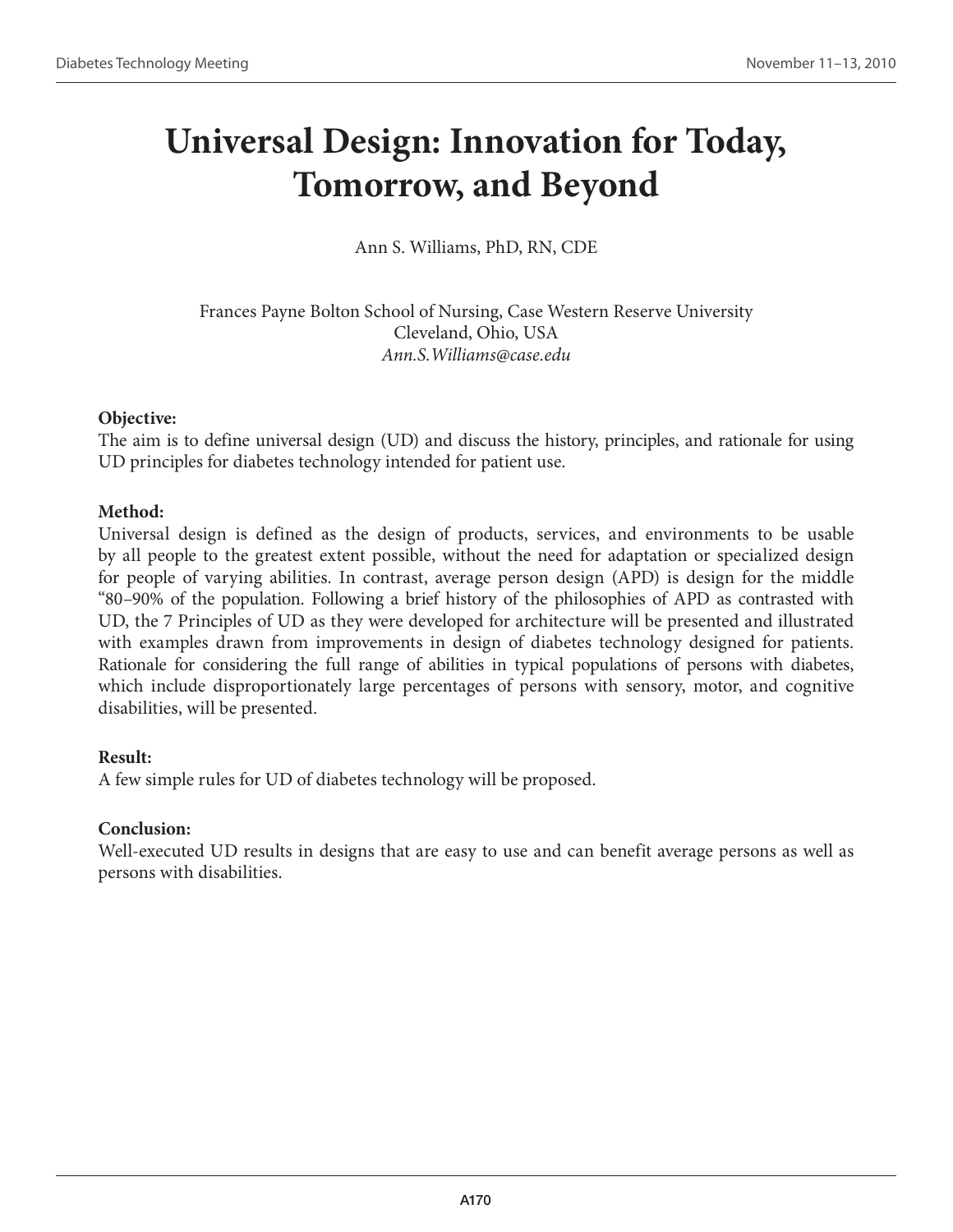# **Improving Pharmacokinetic and Pharmacodynamic Profiles of Injected Rapid-Acting Insulin Analogs Using the InsuPad Device**

Yevgeny Yegorchikov, MD; Gabriel Bitton, PhD; Ron Nagar, MSc; Benny Pesach, PhD; Itamar Raz, MD

InsuLine Medical, Ltd. Petach Tikva, Israel *gabby@insuline-medical.com*

#### **Objective:**

The pharmacodynamic (PD) and pharmacokinetic (PK) profiles of current insulin analogs are still slow compared to normal physiology. Among other effects, this results in large postprandial blood glucose excursions in insulin-dependent diabetes subjects (IDDS). InsuLine has developed a technology to accelerate insulin PK and PD profiles by applying controlled heat to the insulin delivery site. The InsuPatch device was developed for insulin infusion, and the InsuPad device was developed for insulin injections. In previous clinical studies with the InsuPatch device and insulin pumps, we found that the main benefits of using the device were an increase of 45% in the available insulin in the blood during the first hour post injection. A reduction of 33% in the average glucose level during the first 2 hours post meal.

Most IDDS use syringes or insulin pens to inject insulin. It is therefore important to test InsuLine's technology with insulin injections. In this feasibility study, the effect of the InsuPad device on insulin PKs and postprandial glucose levels was investigated for the first time.

## **Methods:**

The effect of the InsuPad device on insulin PKs and postprandial glucose levels was tested by comparing insulin and glucose concentration in the blood with and without the device in a meal tolerance test protocol.

## **Results:**

Using the InsuPad device was found to increase insulin concentration during the first hour after injection and reduce postprandial glucose levels similar to the results obtained with the InsuPatch.

## **Conclusions:**

These results suggest that the InsuPad may be used to improve glycemic control in IDDS with injections.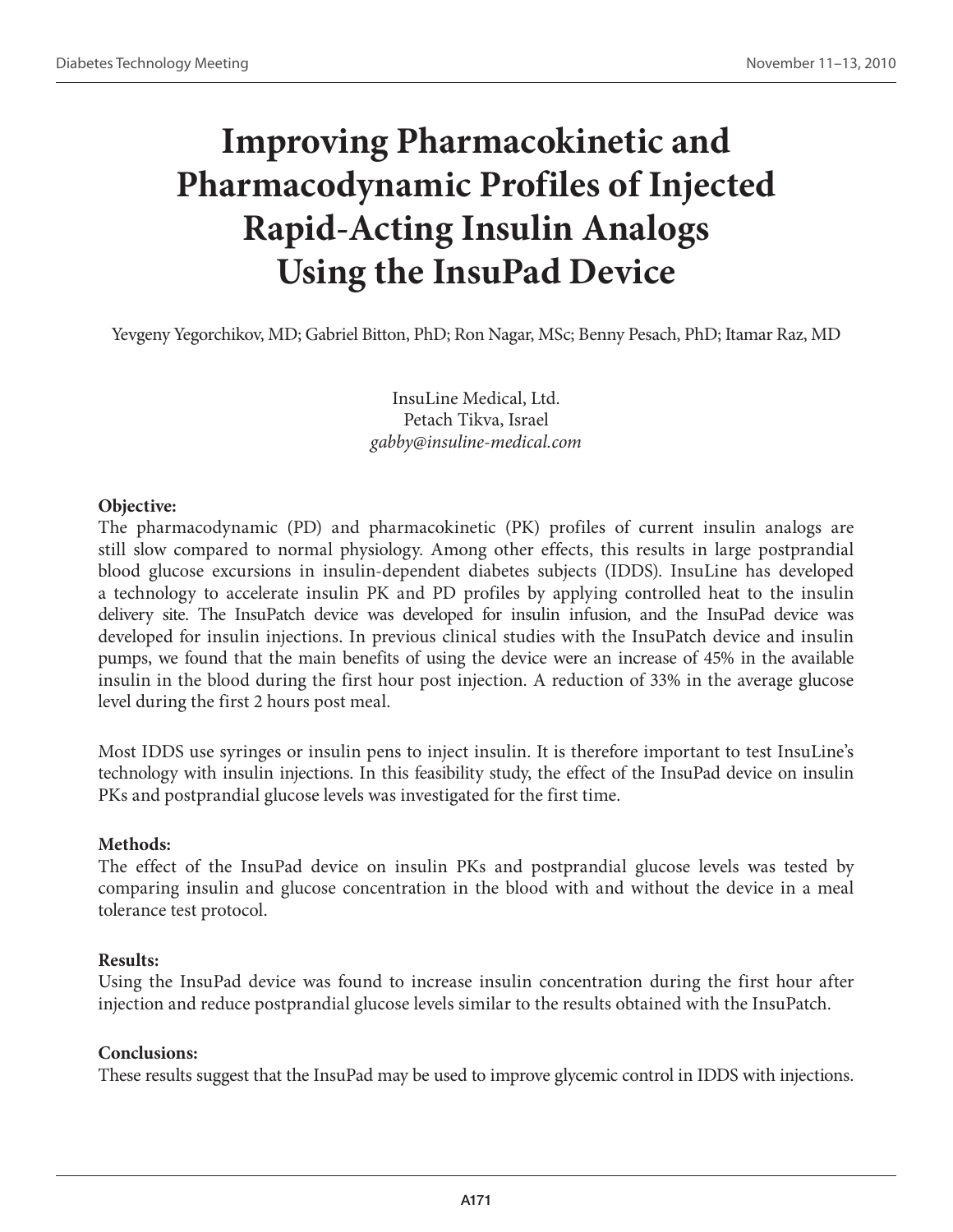## **Preclinical Studies with Cobalamin™ Nanoparticles for Oral Drug Delivery of Insulin**

Ric Zarzycki, PhD; Paul Sood, PhD; N. Rao Ummaneni, PhD; David P. Nowotnik, PhD

Access Pharmaceuticals, Inc. Dallas, Texas, USA *david.nowotnik@accesspharma.com*

## **Objective:**

Proprietary Cobalamin™ technologies of Access Pharmaceuticals are based on the body's natural handling of vitamin B12 (VB12). Access has formulations based on polymers and nanoparticles that utilize these pathways for drug delivery. We have investigated this technology for oral drug delivery of insulin.

## **Methods:**

Nanoparticles with surface VB12 and loaded with insulin were made and dosed orally to rats in which diabetes had been induced by streptozotocin. Blood glucose levels in these animals were monitored over time.

## **Results:**

Vitamin B12 was covalently linked to modified dextran, and this polymer, when mixed with other polymers in an aqueous environment, formed nanoparticles. In the presence of insulin, nanoparticle formation resulted in insulin incorporation. Measurement of glucose levels in rats dosed orally with the VB12 insulin nanoparticles showed significant glucose reduction, peaking at approximately 4 h post dosing. Area under the curve comparison of these data with area under the curve obtained from mice given subcutaneous insulin (and correcting for relative dose) gave a pharmacologic availability of oral Cobalamin insulin of approximately 80%.

## **Conclusions:**

Significant reduction in blood glucose levels was obtained in a rat model following oral dosing of Cobalamin insulin. Reduction in blood glucose levels was also seen following oral dosing of these nanoparticles in larger animals. Data are now being generated to allow a Cobalamin insulin formulation to advance into clinical trials.